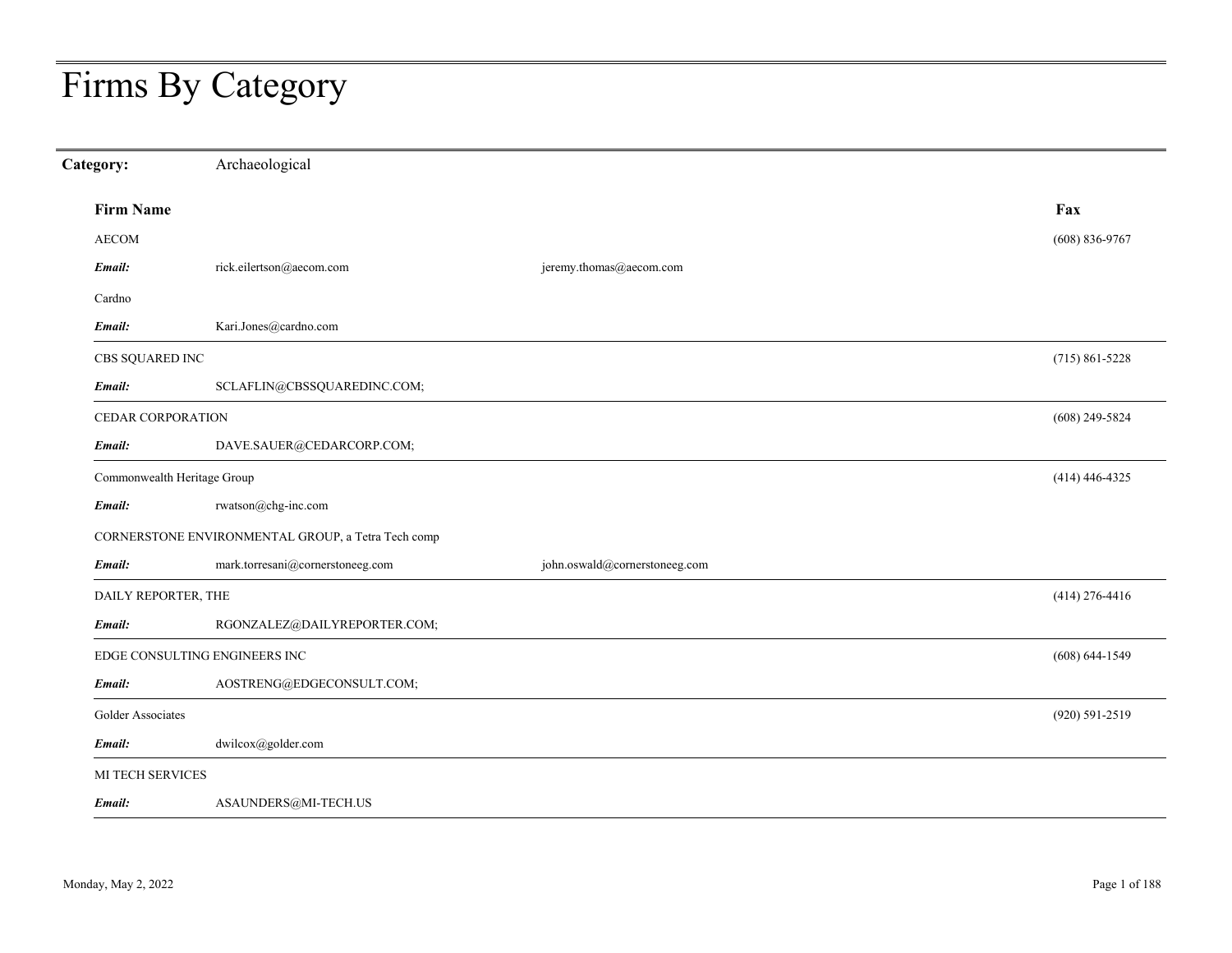| PBS & J                       |                                         |                                   | $(608)$ 204-5951   |
|-------------------------------|-----------------------------------------|-----------------------------------|--------------------|
| Email:                        | MDEPUE@PBSJ.COM;                        |                                   |                    |
| Quest Civil Engineers, LLC    |                                         |                                   | $(715)$ 423-3597   |
| Email:                        | kimberly.kronstedt@questllc.biz         |                                   |                    |
|                               | SCHMITT TECHNICAL SERVICES, LLC         |                                   |                    |
| Email:                        | james@schmitttechnicalservices.com;     |                                   |                    |
| Shive-Hattery                 |                                         |                                   |                    |
| Email:                        | bhughes@shive-hattery.com               |                                   |                    |
|                               | SHORT ELLIOTT HENDRICKSON INC           |                                   |                    |
| Email:                        | jruplinger@sehinc.com                   | dfortney@sehinc.com               |                    |
| TRC Environmental Corporation |                                         |                                   | $(608) 826 - 3941$ |
| Email:                        | kvater@trcsolutions.com                 | rklabacka@trcsolutions.com        |                    |
| VI CONSULTING LLC             |                                         |                                   | $(414) 562 - 4043$ |
| Email:                        | VICONSULTING@WI.RR.COM;                 |                                   |                    |
|                               | Wendel WD Architecture, Engineering     |                                   | $(715)$ 625-6825   |
| Email:                        | $\text{marketing@wendel companies.com}$ | rkrzyzanowski@wendelcompanies.com |                    |
| Category:                     | Architecture                            |                                   |                    |
| <b>Firm Name</b>              |                                         |                                   | Fax                |
| <b>AECOM</b>                  |                                         |                                   | $(608) 836 - 9767$ |
| Email:                        | rick.eilertson@aecom.com                | jeremy.thomas@aecom.com           |                    |
| Affiliated Engineers, Inc.    |                                         |                                   | $(608)$ 238-2614   |
| Email:                        | togorzalek@aeieng.com                   |                                   |                    |
|                               | ANGUS YOUNG ASSOCIATES INC              |                                   | $(608)$ 756-0464   |
| Email:                        | JEFFH@ANGUSYOUNG.COM;;                  | leanney@ANGUSYOUNG.COM;           |                    |
|                               | APPLIED TECHNOLOGIES INC                |                                   | $(262) 784 - 6847$ |
| Email:                        | info@ati-ae.com;                        |                                   |                    |
|                               |                                         |                                   |                    |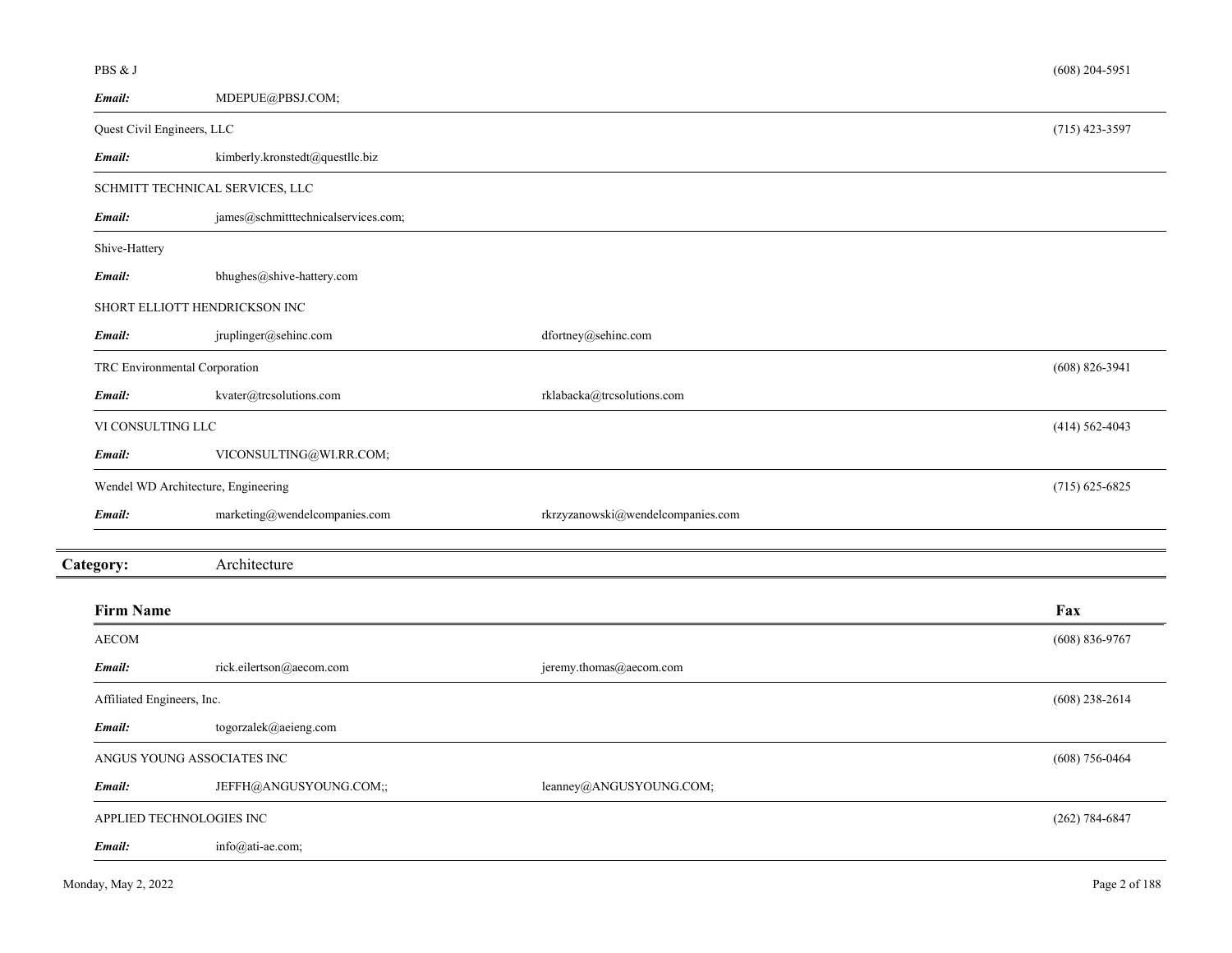| Applied Technologies, Inc   |                                             |                                |                             | $(262) 784 - 6847$ |  |
|-----------------------------|---------------------------------------------|--------------------------------|-----------------------------|--------------------|--|
| Email:                      | kjdamato@ati-ae.com                         |                                |                             |                    |  |
|                             | ARNOLD & O'SHERIDAN INC<br>$(608)$ 821-8501 |                                |                             |                    |  |
| Email:                      |                                             |                                |                             |                    |  |
| ARNTZ, ROBERT J.            |                                             |                                |                             | $(608)$ 849-8095   |  |
| Email:                      | RJARNTZ@TDS.NET;                            |                                |                             |                    |  |
| ARO EBERLE ARCHITECTS       |                                             |                                |                             |                    |  |
| Email:                      | ARO@AROEBERLE.COM;                          | PAHL@AROEBERLE.COM;            |                             |                    |  |
| ASSEMBLAGE ARCHITECTS       |                                             |                                |                             | $(608)$ 827-6960   |  |
| Email:                      | NOUGHANI@ASSEMBLAGEARCHITECTS.COM;          |                                |                             |                    |  |
| Avantti Design Group        |                                             |                                |                             |                    |  |
| Email:                      | hbadani@avantti-group.com                   |                                |                             |                    |  |
| AVENUE ARCHITECTS INC       |                                             |                                |                             | $(608)$ 588-3582   |  |
| Email:                      | BSTOD@AVEARCH.COM;                          |                                |                             |                    |  |
| <b>AYRES ASSOCIATES</b>     |                                             |                                |                             | $(608)$ 443-1350   |  |
| Email:                      |                                             | FAVORITEJ@AYRESASSOCIATES.COM; | kuhlowk@ayresassociates.com |                    |  |
| BECHER-HOPPE ASSOCIATES INC |                                             |                                |                             | $(715) 745 - 8008$ |  |
| Email:                      | SSWITLICK@BECHERHOPPE.COM                   |                                |                             |                    |  |
|                             | BERNERS-SCHOBBER ASSOCIATES INC             |                                |                             | $(920)$ 432-1284   |  |
| Email:                      | IGRIFFITHS@BSAGB.COM;                       |                                |                             |                    |  |
| <b>BLOOM COMPANIES LLC</b>  |                                             |                                |                             | $(414)$ 771-4490   |  |
| Email:                      | mtharaniyil@bloomcos.com                    | HFARCHMIN@BLOOMCOS.COM;        |                             |                    |  |
| BLOOM COMPANIES LLC         |                                             |                                |                             |                    |  |
| Email:                      | TRIVERMAN@BLOOMCOS.COM                      |                                |                             |                    |  |
| <b>BOURIL DESIGN STUDIO</b> |                                             |                                |                             | $(608) 833 - 3408$ |  |
| Email:                      | bobb@bourildesign.com;                      |                                |                             |                    |  |
|                             |                                             |                                |                             |                    |  |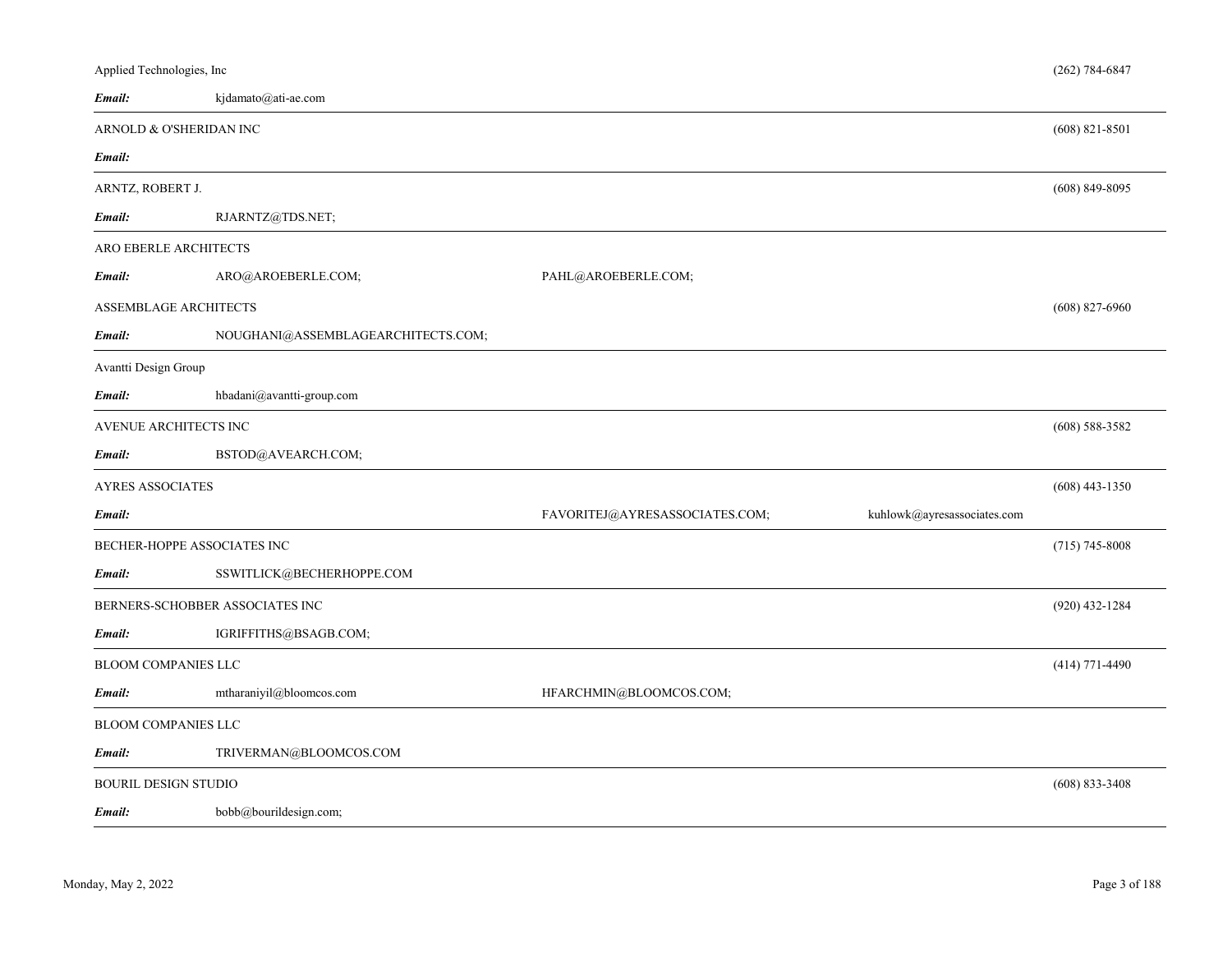# Bray Architects

| Email:                                  | mwolfert@brayarch.com                   |                                  |                    |
|-----------------------------------------|-----------------------------------------|----------------------------------|--------------------|
| <b>BUILDING INSIGHT LLC</b>             |                                         |                                  | $(608)$ 441-5111   |
| Email:                                  |                                         |                                  |                    |
| Burns & McDonnell                       |                                         |                                  | $(312)$ 223-9664   |
| Email:                                  | mlchmura@burnsmcd.com                   |                                  |                    |
| <b>BWBR ARCHITECTS INC</b>              |                                         |                                  | $(608)$ 829-3298   |
| Email:                                  | THANLEY@BWBR.COM                        | GENERAL@BWBR.COM                 |                    |
| <b>BWZ ARCJOTECTS</b>                   |                                         |                                  | $(608)$ 831-5800   |
| Email:                                  | BSHIPLEY@BWZARCHITECTS.COM;             | INFO@BWZARCHITECTS.COM;          |                    |
| CEDAR CORPORATION                       |                                         |                                  | $(608)$ 249-5824   |
| Email:                                  | DAVE.SAUER@CEDARCORP.COM;               |                                  |                    |
| CEP Civil Engineering Professionals LLC |                                         |                                  | $(608)$ 819-6997   |
| Email:                                  | najim@cepcompany.com                    |                                  |                    |
| Continuum Architects + Planners         |                                         |                                  |                    |
| Email:                                  | lybra.loest@continuumarchitects.com     | bob.barr@continuumarchitects.com |                    |
| DAILY REPORTER, THE                     |                                         |                                  | $(414)$ 276-4416   |
| Email:                                  | RGONZALEZ@DAILYREPORTER.COM;            |                                  |                    |
| Davis Engineering                       |                                         |                                  |                    |
| Email:                                  | adavis@davis-engineer.com               |                                  |                    |
| DC Engineering                          |                                         |                                  |                    |
| Email:                                  | swhayland@dcengineering.net             |                                  |                    |
|                                         | DE LEON & PRIMMER ARCHITECTURE WORKSHOP |                                  | $(502) 582 - 6296$ |
| Email:                                  | DELEON@DELEON-PRIMMER.COM;              |                                  |                    |
| DESIGN COALITION INC                    |                                         |                                  | $(608)$ 246-8670   |
| Email:                                  | LOU@DESIGNCOALITION.ORG;                |                                  |                    |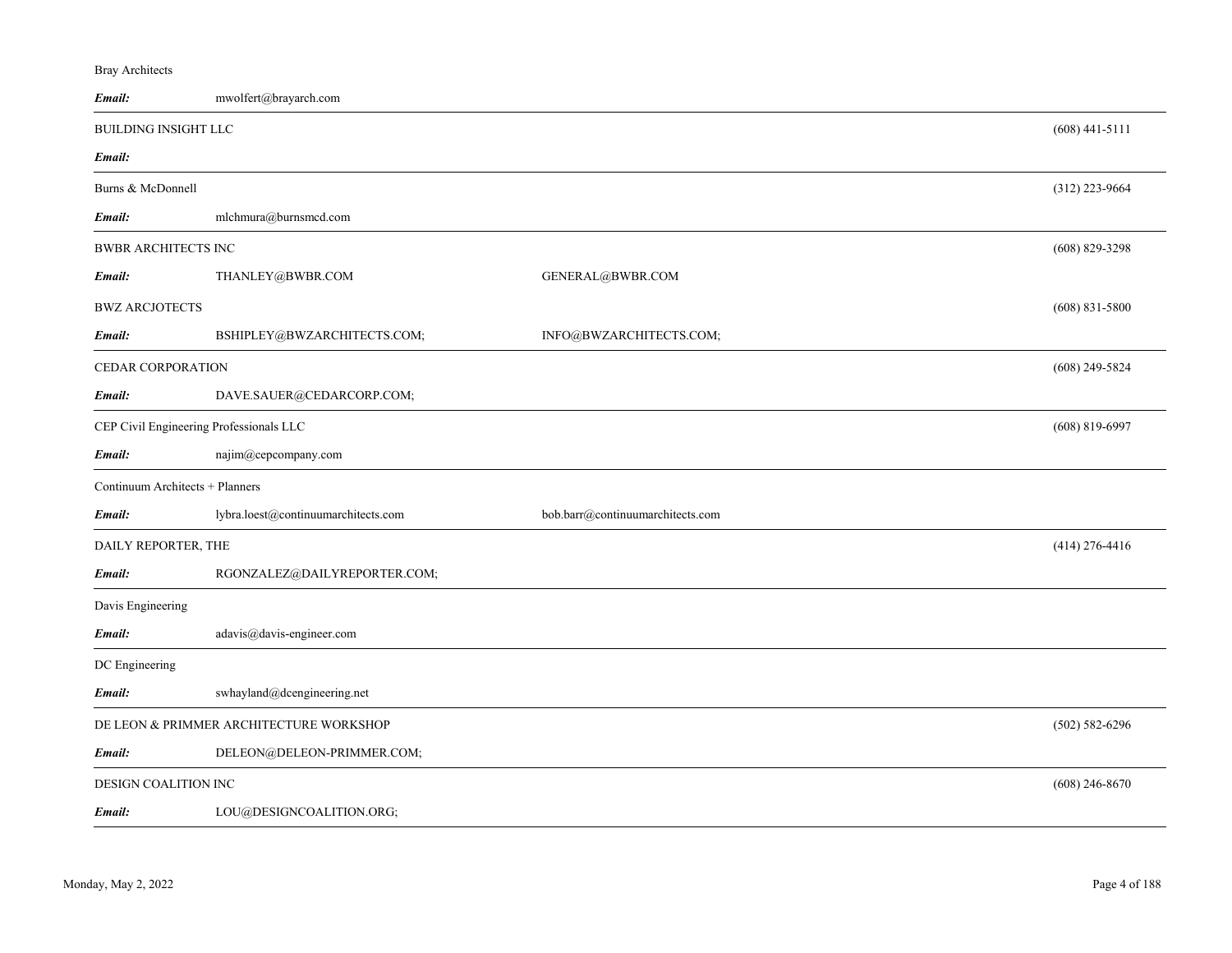| Design Engineers |
|------------------|
|                  |

| Email:                                 | Kelly.harrer@designengineers.com    | jared.ramthun@designengineers.com | brian.gunning@designengineers.com |                    |
|----------------------------------------|-------------------------------------|-----------------------------------|-----------------------------------|--------------------|
| <b>DESIGN STUDIO ETC</b>               |                                     |                                   |                                   |                    |
| Email:                                 | GPERRY@DESIGNSTUDIOETC.COM;         |                                   |                                   |                    |
| DESTREE DESIGN ARCHITECTS INC          |                                     |                                   |                                   | $(608)$ 268-1498   |
| Email:                                 | MELISSA@DESTREEARCHITECTS.COM;      |                                   |                                   |                    |
|                                        | DIMENSION IV MADISON DESIGN GROUP   |                                   |                                   | $(608)$ 829-4445   |
| Email:                                 | RRHYS@DIMENSIONIVMADISON.COM;       | SACE@DIMENSIONIVMADISON.COM;      | JGERSICH@DIMENSIONIVMADISON.COM;  |                    |
| DLZ                                    |                                     |                                   |                                   |                    |
| Email:                                 | MHAMEL@DLZ.COM;                     | MSETHI@DLZ.COM                    | EHARTIGAN@DLZ.COM                 |                    |
| DLZ WISCONSIN LLC                      |                                     |                                   |                                   |                    |
| Email:                                 |                                     | MSETHI@DLZ.COM;                   |                                   |                    |
| DORSCHNER   ASSOCIATES INC             |                                     |                                   |                                   | $(608)$ 204-0778   |
| Email:                                 | DDORSCHNER@DORSCHNERASSOCIATES.COM; |                                   |                                   |                    |
| <b>ENGBERG ANDERSON</b>                |                                     |                                   |                                   | $(414)$ 944-9100   |
| Email:                                 | janinek@ENGBERGANDERSON.COM;        | marketing@ENGBERGANDERSON.COM;    |                                   |                    |
| Environmental Design International Inc |                                     |                                   |                                   | $(312)$ 345-0529   |
| Email:                                 | gflentge@envdesigni.com             |                                   |                                   |                    |
| <b>EUA</b>                             |                                     |                                   |                                   | $(608)$ 442-6680   |
| Email:                                 | STEVEH@EUA.COM;                     |                                   |                                   |                    |
| FARNSWORTH GROUP INC                   |                                     |                                   |                                   | $(608) 846 - 3777$ |
| Email:                                 | CGRINDLE@F-W.COM                    |                                   |                                   |                    |
| FIVE BUGLES DESIGN                     |                                     |                                   |                                   | $(715) 832 - 4850$ |
| Email:                                 | emishefske@fivebuglesdesign.com;    |                                   |                                   |                    |
| <b>FLAD ARCHITECTS</b>                 |                                     |                                   |                                   | $(608)$ 238-6727   |
| Email:                                 | FLAD@FLAD.COM;                      |                                   |                                   |                    |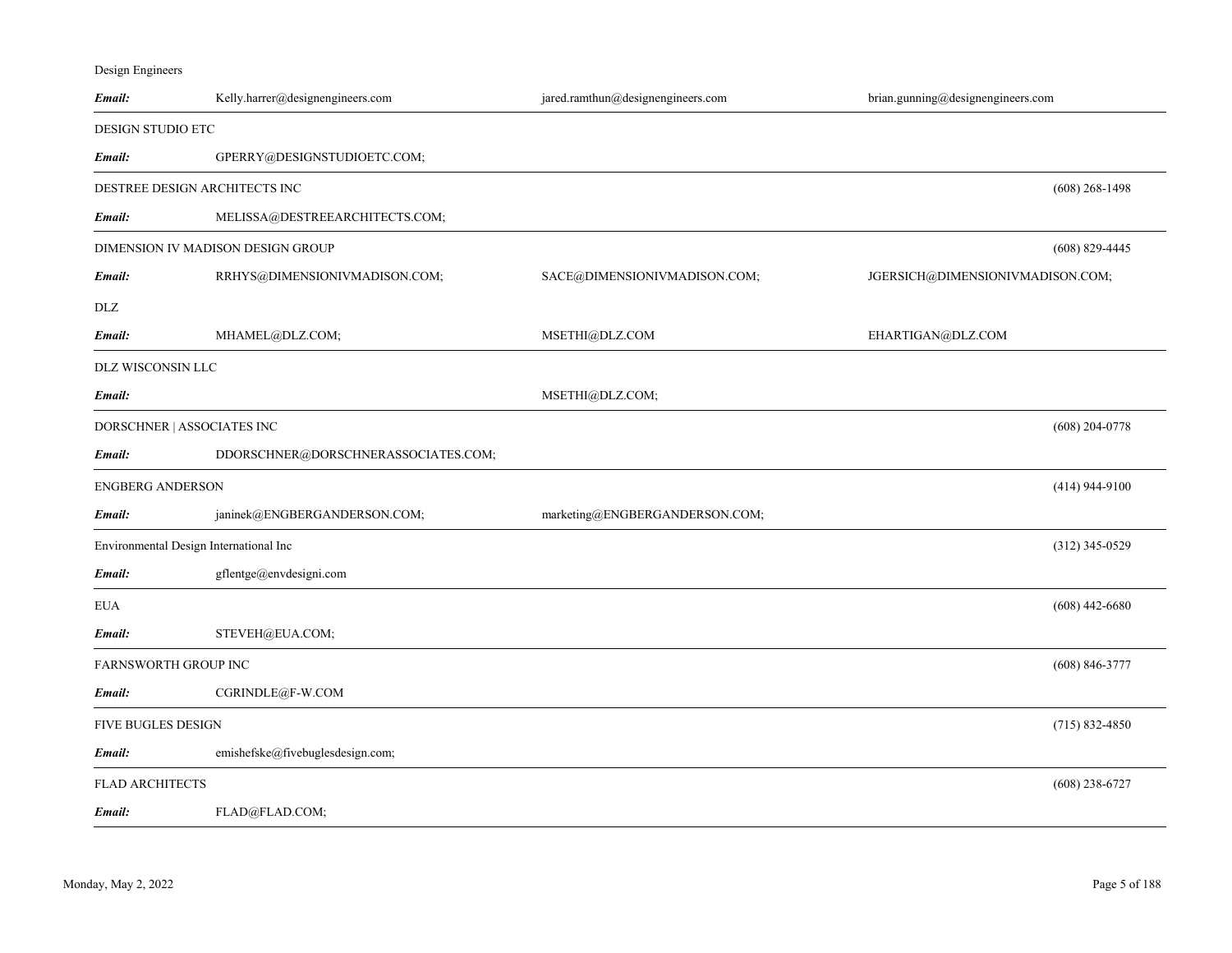| Email:                       | FKHATRI@FNRSERVICES.COM;                      |                                  |                         |                    |  |
|------------------------------|-----------------------------------------------|----------------------------------|-------------------------|--------------------|--|
|                              | FOTH INFRASTRUCTURE & ENVIRONMENT LLC         |                                  |                         |                    |  |
| Email:                       | tom.ludwig@foth.com;                          | CHRIS.SAXBY@FOTH.COM;            | dale.broeckert@foth.com |                    |  |
| GENERAL ENGINEERING COMPANY  |                                               |                                  |                         | $(608)$ 742-2592   |  |
| Email:                       | TMICHAELS@GENERALENGINEERING.NET;             | lbradley@generalengineering.net; |                         |                    |  |
| Giles Engineering Associates |                                               |                                  |                         | $(262)$ 549-5868   |  |
| Email:                       | milwauke@gilesengr.com                        |                                  |                         |                    |  |
|                              | <b>GLOBAL ENGINEERING &amp; RESOURCE CORP</b> |                                  |                         |                    |  |
| Email:                       | BHUVAN@GLERCORP.COM;                          | BUSINESS@GLERCORP.COM;           |                         |                    |  |
| <b>GO/A ARCHITECTS INC</b>   |                                               |                                  |                         | $(608)$ 831-2963   |  |
| Email:                       | GOIEN@GOA-ARCHITECTS.COM;                     |                                  |                         |                    |  |
| Golder Associates            |                                               |                                  |                         | $(920) 591 - 2519$ |  |
| Email:                       | dwilcox@golder.com                            |                                  |                         |                    |  |
| <b>GRAEF</b>                 |                                               |                                  |                         | $(608)$ 242-0787   |  |
| Email:                       | loei.badreddine@graef-usa.com                 |                                  |                         |                    |  |
| Green Development Company    |                                               |                                  |                         |                    |  |
| Email:                       | Andrew@greendev.co                            |                                  |                         |                    |  |
| HabLab LLC                   |                                               |                                  |                         |                    |  |
| Email:                       | graham@hablab.llc                             |                                  |                         |                    |  |
|                              | HAMMEL, GREEN & ABRAHAMSON INC                |                                  |                         | $(414)$ 270-7336   |  |
| Email:                       | $info(\omega)$ hga.com;                       |                                  |                         |                    |  |
| HBK ENGINEERING              |                                               |                                  |                         |                    |  |
| Email:                       | JRICHARDS@HBKENGINEERING.COM;                 |                                  |                         |                    |  |
| HGA                          |                                               |                                  |                         | $(612)$ 758-9306   |  |
| Email:                       | $\text{tlee}(a)$ hga.com                      |                                  |                         |                    |  |

# FNR SERVICES LLC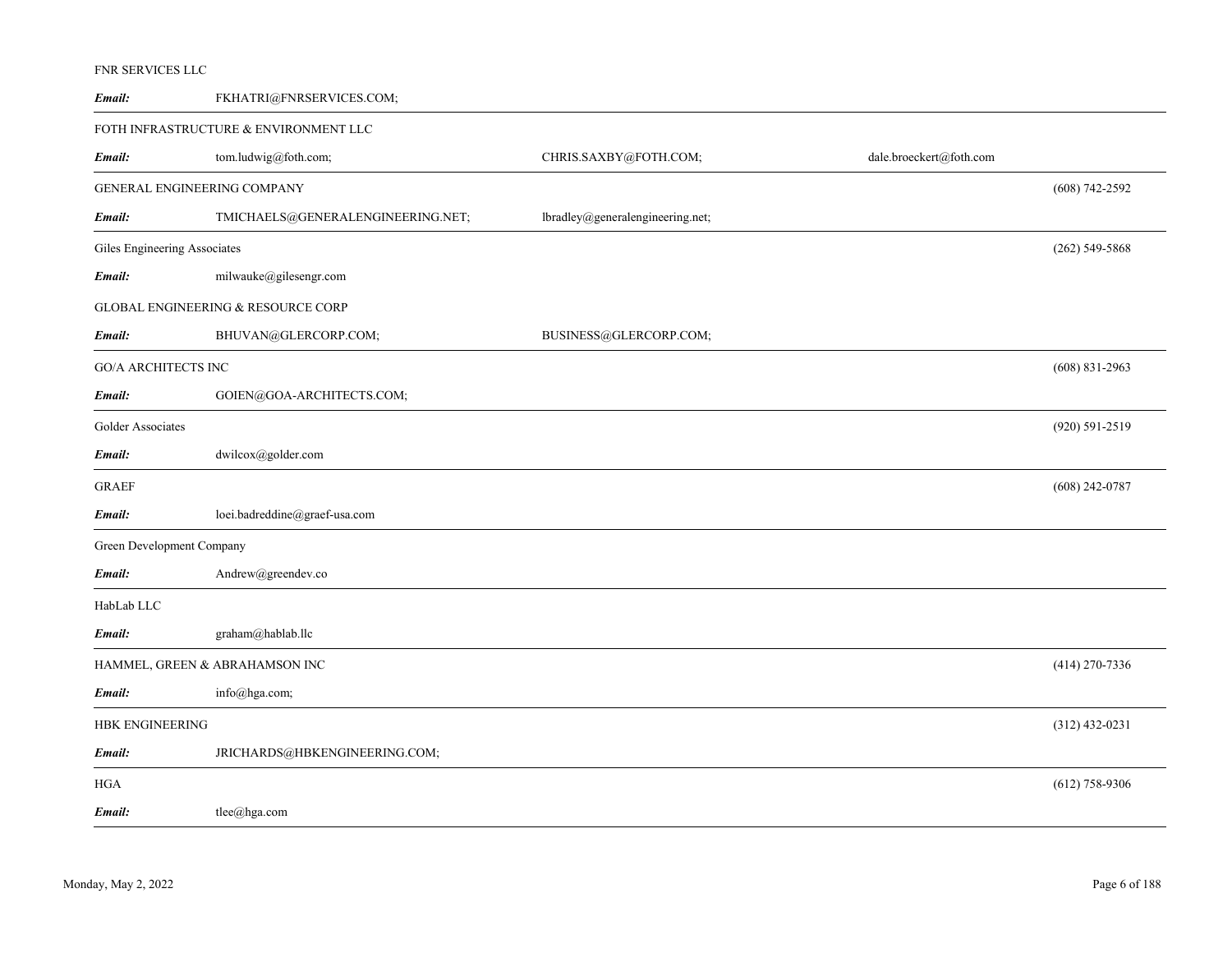| Email:                          | BINMAN@HITCHCOCKDESIGNGROUP.COM;    |                          |                           |                    |
|---------------------------------|-------------------------------------|--------------------------|---------------------------|--------------------|
| HOK                             |                                     |                          |                           | $(312) 782 - 6727$ |
| Email:                          | LEILA.RAY@HOK.COM;                  |                          |                           |                    |
| HOWARD DESIGN, INC              |                                     |                          |                           | $(608) 836 - 6525$ |
| Email:                          | RON@HOWARDDESIGNINC.COM;            |                          |                           |                    |
| <b>HSR Associates Inc</b>       |                                     |                          |                           | $(608)$ 782-5844   |
| Email:                          | kschroeder@hsrassociates.com        |                          |                           |                    |
| <b>ICONICA</b>                  |                                     |                          |                           | $(608) 664 - 3535$ |
| Email:                          | PATRICK.EAGAN@ICONICACREATES.COM;   |                          |                           |                    |
| <b>IMEG Corp</b>                |                                     |                          |                           | $(608)$ 223-9601   |
| Email:                          | kris.a.cotharn@imegcorp.com         |                          |                           |                    |
|                                 | INSITE CONSULTING ARCHITECTS LLC    |                          |                           | $(608)$ 531-1533   |
| Email:                          | STEVE@ICSARC.COM                    | chris@icsarc.com         | misty@icsarc              |                    |
| ISTHMUS ARCHITECTURE INC        |                                     |                          |                           | $(608)$ 294-0207   |
| Email:                          | ISTHMUS@IS-ARCH.COM;                | ROTT@IS-ARCH.COM;        |                           |                    |
| JDR ENGINEERING INC             |                                     |                          |                           | $(608)$ 271-7046   |
| Email:                          | MEEKER@JDRENG.COM;                  |                          |                           |                    |
| JEWELL ASSOCIATES ENGINEERS INC |                                     |                          |                           | $(608)$ 588-9322   |
| Email:                          | GREG.JEWELL@JEWELLASSOC.COM;        |                          |                           |                    |
|                                 | JLA ARCHITECTS (JOSEPH LEE & ASSOC) |                          |                           | $(608)$ 241-9800   |
| Email:                          | JLEE@JLA-AP.COM;                    |                          |                           |                    |
| JOHN DOUGLAS ARCHITECTS         |                                     |                          |                           | $(480)$ 951-2693   |
| Email:                          | johndouglas@douglasarchitects.com;  |                          |                           |                    |
| JSD PROFESSIONAL SERVICES INC.  |                                     |                          |                           | $(608)$ 848-2255   |
| Email:                          | JAN.SCHROEDER@JSDINC.COM;           | dave.jenkins@jsdinc.com; | Hans.Justeson@jsdinc.com; |                    |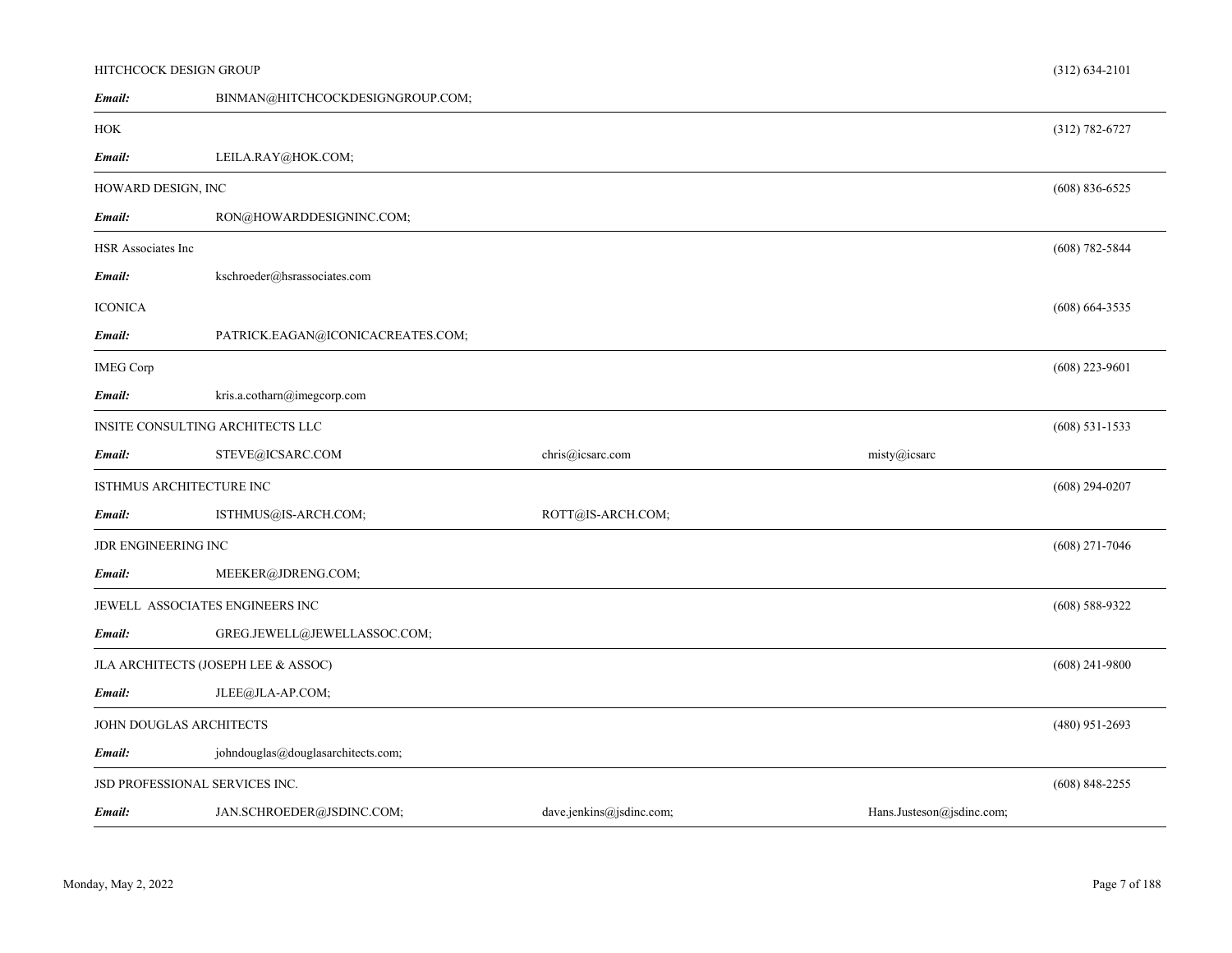| <b>KAHLER SLATER</b>        |                                |                             |                         | $(414)$ 272-2001   |
|-----------------------------|--------------------------------|-----------------------------|-------------------------|--------------------|
| Email:                      | dsutherland@kahlerslater.com   | PKUBIAK@KAHLERSLATER.COM;   |                         |                    |
| Knight E/A, Inc.            |                                |                             |                         | $(608)$ 519-1456   |
| Email:                      | rbyom@knightea.com             | nellis@knightea.com         |                         |                    |
|                             | KON TEXT ARCHITECTS LLC        |                             |                         | $(866)$ 926-9351   |
| Email:                      | KELLY@KONTEXTARCH.COM;         |                             |                         |                    |
| Kontext Architects          |                                |                             |                         | $(866)$ 926-9351   |
| Email:                      | info@kontextarchitects.com     |                             |                         |                    |
|                             | KUBALA WASHATKO ARCHITECTS INC |                             |                         | $(262)$ 377-2954   |
| Email:                      | WRECKARD@TKWA.COM;             | HELLO@TKWA.COM;             | khardman@tkwa.com       |                    |
| LHB Inc                     |                                |                             |                         |                    |
| Email:                      | info@LHBcorp.com               | marketing@LHBcorp.com       | Joellyn.Gum@LHBcorp.com |                    |
| Marlon Blackwell Architects |                                |                             |                         |                    |
| Email:                      | info@marlonblackwell.com       |                             |                         |                    |
|                             | MCGOWAN ARCHITECTURE           |                             |                         |                    |
| Email:                      | MCGOWANARCH@TDS.NET;           |                             |                         |                    |
| MCHUGH, TOM AIA             |                                |                             |                         | $(608)$ 233-7145   |
| Email:                      | TOMMCHUGH@ATT.NET;             |                             |                         |                    |
| <b>MEAD &amp; HUNT INC</b>  |                                |                             |                         | $(608)$ 273-6391   |
| Email:                      | DAVID.WAY@MEADHUNT.COM;        | ANNE.ANDERSON@MEADHUNT.COM; |                         |                    |
| MEP ASSOCIATES LLC          |                                |                             |                         | $(715) 832 - 5668$ |
| Email:                      | JOSHH@MEPASSOCIATES.COM;       | DANLG@MEPASSOCIATES.COM;    |                         |                    |
|                             | METCALFE ARCHITECTURE & DESIGN |                             |                         | $(215) 557 - 8383$ |
| Email:                      | AARONG@METARCHDESIGN.COM;      | ALANM@METARCHDESIGN.COM;    |                         |                    |
|                             | Michael Gustavson Architecture |                             |                         |                    |
| Email:                      | gustavson.michael@gmail.com    |                             |                         |                    |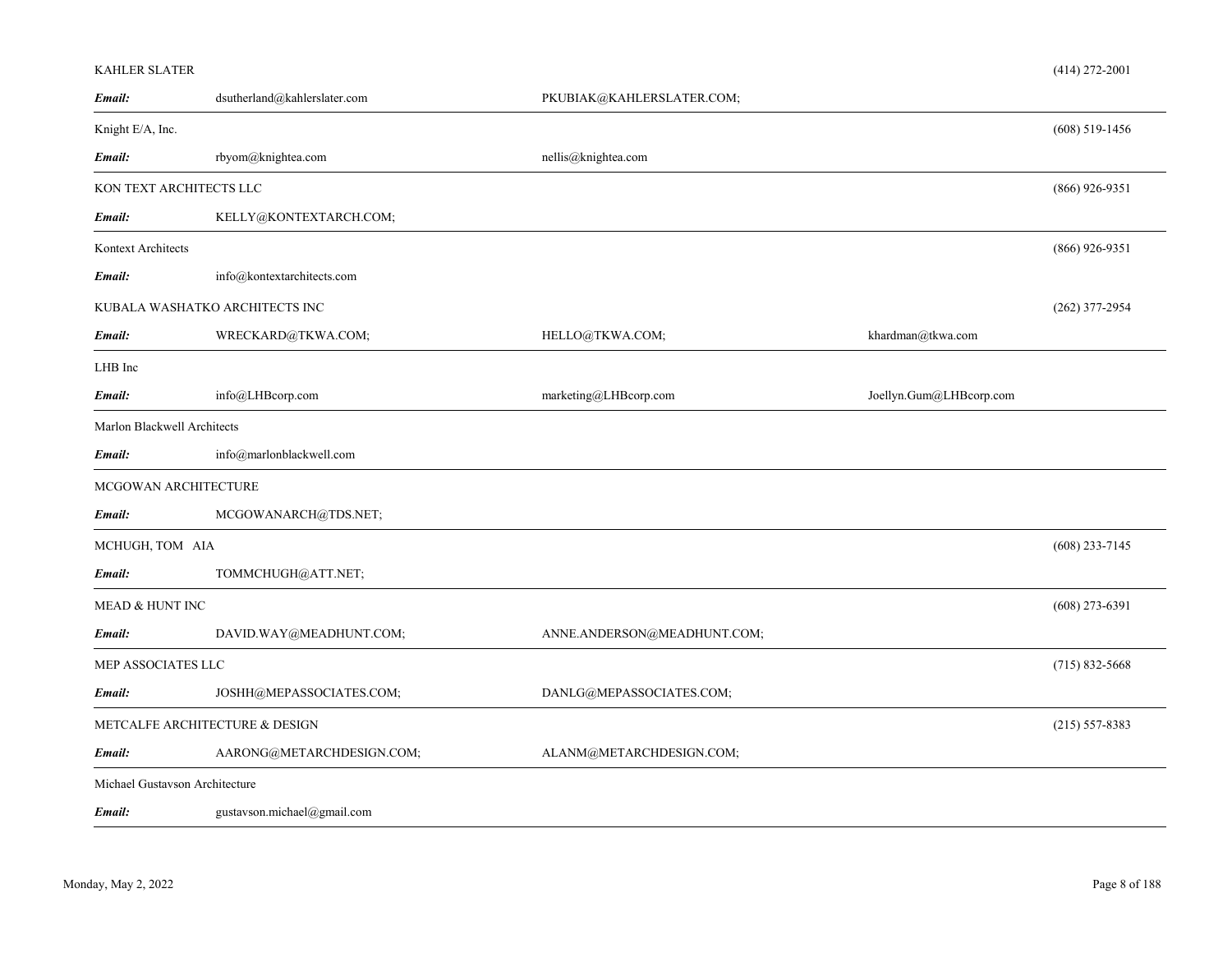| Email:                          | MONTELBA@YMAIL.COM;             |                             |                       |                    |
|---------------------------------|---------------------------------|-----------------------------|-----------------------|--------------------|
| MORCOM, NV INC                  |                                 |                             |                       | $(312) 842 - 3101$ |
| Email:                          | KIMYD@MORCOMNV.COM;             | TONY@MORCOMNV.COM;          |                       |                    |
|                                 | MSA PROFESSIONAL SERVICES, INC. |                             |                       | $(608)$ 242-6638   |
| Email:                          | jdeyoung@msa-ps.com             | kruhland@msa-ps.com         | arethwisch@msa-ps.com |                    |
| Nagel Architects + Engineers    |                                 |                             |                       |                    |
| Email:                          | rich.luce@nagel.us              |                             |                       |                    |
| Oertel Architects, Ltd          |                                 |                             |                       |                    |
| Email:                          | bdever@oertelarchitects.com     | info@oertelarchitects.com   |                       |                    |
| OJB Landscape Architecture      |                                 |                             |                       |                    |
| Email:                          | nelliott@ojb.com                |                             |                       |                    |
| <b>OMNNI ASSOCIATES</b>         |                                 |                             |                       | $(902) 830 - 6100$ |
| Email:                          | CATHY.DONKER@OMNNI.COM;         |                             |                       |                    |
| ONE PLUS ARCHITECTURE           |                                 |                             |                       | $(608)$ 837-8132   |
| Email:                          | ONEPLUS@CHORUS.NET;             |                             |                       |                    |
| <b>OPN</b> Architects           |                                 |                             |                       |                    |
| Email:                          | cweber@opnarchitects.com        | wreynolds@opnarchitects.com |                       |                    |
| PBS & J                         |                                 |                             |                       | $(608)$ 204-5951   |
| Email:                          | MDEPUE@PBSJ.COM;                |                             |                       |                    |
| PDC MIDWEST INC                 |                                 |                             |                       | $(262) 563 - 5286$ |
| Email:                          | info@PDCmidwest.com;            |                             |                       |                    |
| Performance Elevator Consulting |                                 |                             |                       |                    |
| Email:                          | AdamS@pec-wi.com                |                             |                       |                    |
| PETER FILLAT ARCHITECTS         |                                 |                             |                       | $(410) 576 - 8565$ |
| Email:                          | peter.fillat@pfarc.com;         |                             |                       |                    |

MONTELBANO BILL, ARCHITECT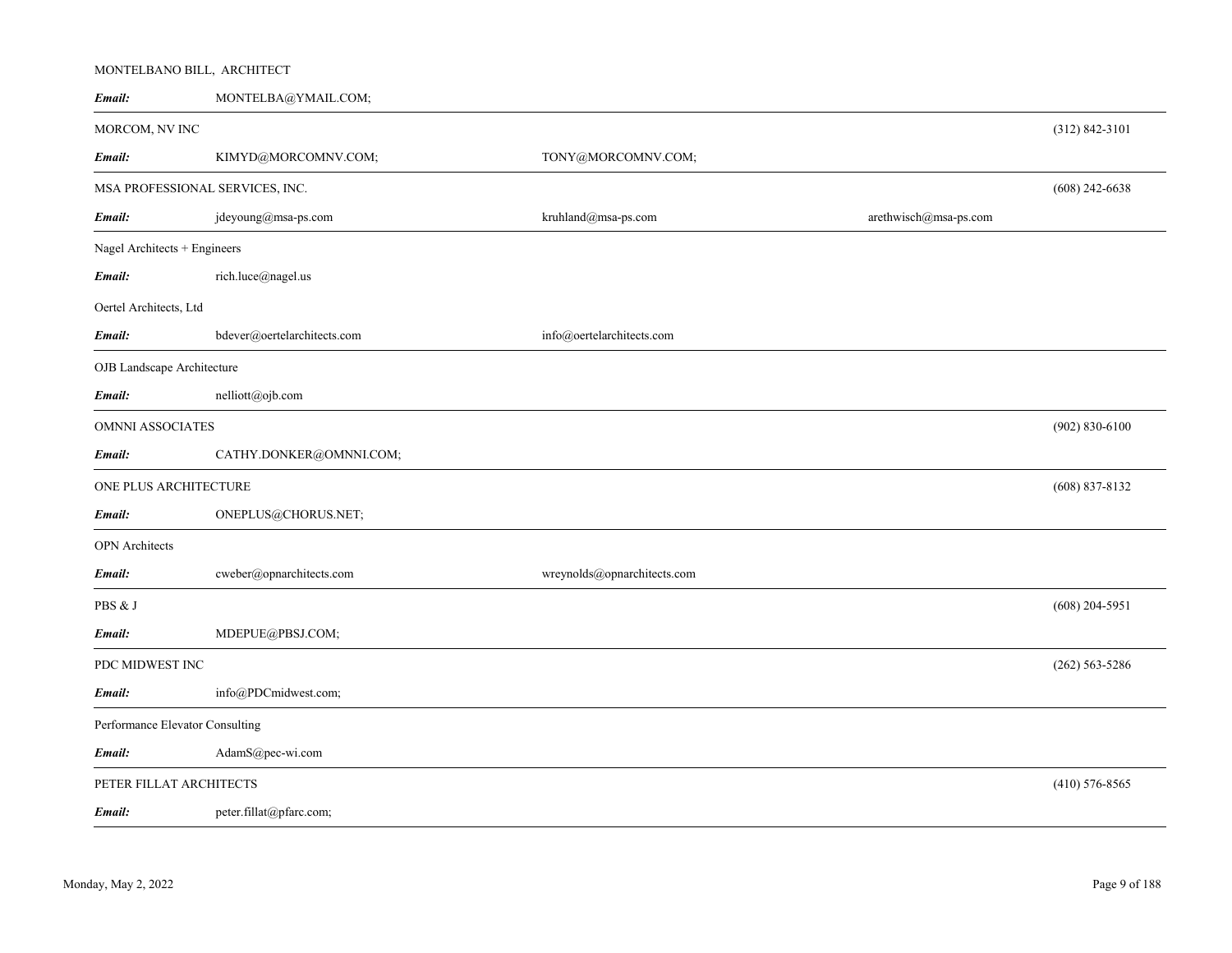# PLUNKETT RAYSICH ARITECTS LLP

| Email:                     | SKIECKHAFER@PRARCH.COM;             | DSNOW@PRARCH.COM;  |                    |
|----------------------------|-------------------------------------|--------------------|--------------------|
| Populance, llc             |                                     |                    |                    |
| Email:                     | cgosch@populance.com                |                    |                    |
| POTTER LAWSON, INC         |                                     |                    | $(608)$ 274-3674   |
| Email:                     | rebeccap@potterlawson.com           |                    |                    |
|                            | PREMIER ENGINEERING & TESTING LLC   |                    | $(888)$ 248-2957   |
| Email:                     | BRIAN@PTSQCQA.COM;                  |                    |                    |
| Quest Civil Engineers, LLC |                                     |                    | $(715)$ 423-3597   |
| Email:                     | kimberly.kronstedt@questllc.biz     |                    |                    |
| Ramaker & Associates, Inc. |                                     |                    | $(608) 643 - 7999$ |
| Email:                     | jgallagher@ramaker.com              |                    |                    |
|                            | RAMAKER & ASSOCIATES, INC.          |                    |                    |
| Email:                     | ekaul@ramaker.com                   |                    |                    |
| RDG PLANNING & DESIGN      |                                     |                    | $(515)$ 288-8631   |
| Email:                     | rpeterson@rdgusa.com                |                    |                    |
|                            | RINKA CHUNG ARCHITECTURE INC        |                    |                    |
| Email:                     | MRINKA@RINKACHUNG.COM;              |                    |                    |
| <b>SCHAFER LAND DESIGN</b> |                                     |                    |                    |
| Email:                     | JSCHAEFERSLD@SBCGLOBAL.NET;         |                    |                    |
|                            | SCHMITT TECHNICAL SERVICES, LLC     |                    |                    |
| Email:                     | james@schmitttechnicalservices.com; |                    |                    |
|                            | Schroeder & Holt Architects, Ltd.   |                    | $(414)$ 276-1764   |
| Email:                     | dbaum@sha-a2k.com                   | Trudyk@sha-a2k.com |                    |
|                            | Schroeder & Holt Architects, Ltd.   |                    | $(414)$ 276-1764   |
| Email:                     | dbaum@sha-a2k.com                   | Trudyk@a2k.com     |                    |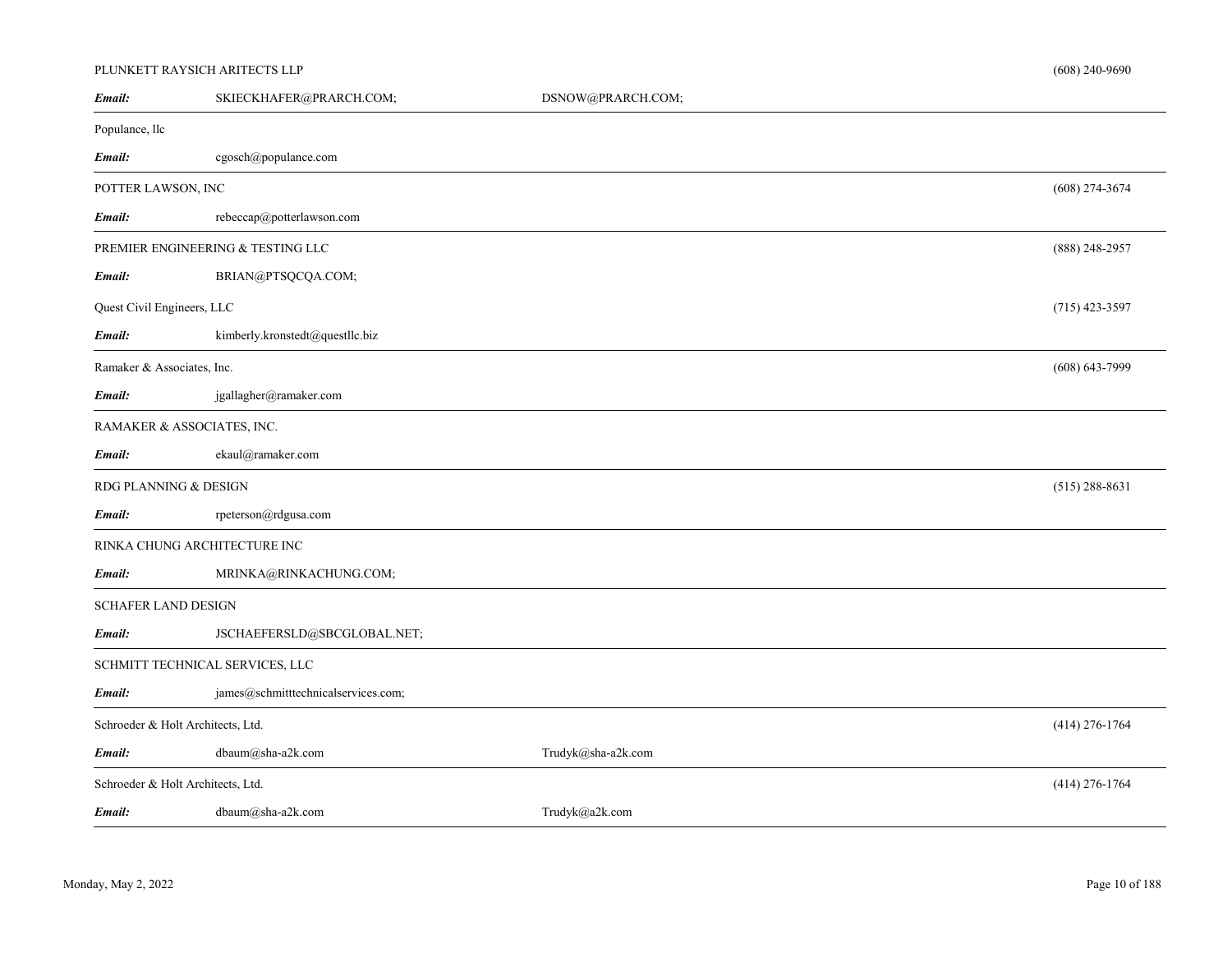# SEBESTA, INC., DBA NV5

| Email:                        | ROBERT.WASIK@NV5.COM                           | RANDY.LORENZ@NV5.COM        |                         |                  |
|-------------------------------|------------------------------------------------|-----------------------------|-------------------------|------------------|
|                               | SHORT ELLIOTT HENDRICKSON INC                  |                             |                         |                  |
| Email:                        | jruplinger@sehinc.com                          | dfortney@sehinc.com         |                         |                  |
| Singh & Associates, Inc.      |                                                |                             |                         | $(414)$ 727-0933 |
| Email:                        | jholt@singhinc.com                             | mmodesto@singhinc.com       | kprajapati@singhinc.com |                  |
| Sketchworks Architecture, LLC |                                                |                             |                         |                  |
| Email:                        | sshulfer@sketchworksarch.com                   |                             |                         |                  |
| SMITH GROUP                   |                                                |                             |                         |                  |
| Email:                        | JENNY.COBLE@SMITHGROUP.COM                     | DAVID.LANTZ@SMITHGROUP.COM; |                         |                  |
| Somerville Inc.               |                                                |                             |                         | $(920)$ 437-1131 |
| Email:                        | chendricks@somervilleinc.com                   |                             |                         |                  |
|                               | SPECIALTY ENGINEERING GROUP LLC                |                             |                         | $(262)$ 253-4701 |
| Email:                        | JHOENICK@STR-SEG.COM;                          | DMARQUARDT@SEGWI.COM;       |                         |                  |
|                               | STANTEC CONSULTING SERVICES INC                |                             |                         | $(608)$ 839-1995 |
| Email:                        | Chris.Pekar@Stantec.com                        | Dave.Rautmann@Stantec.com   | Stu.Gross@Stantec.com   |                  |
| STRAND ASSOCIATES, INC.       |                                                |                             |                         | $(608)$ 251-8655 |
| Email:                        | MISTY.HOWARD@STRAND.COM;                       |                             |                         |                  |
| STRANG INC                    |                                                |                             |                         | $(608)$ 276-9204 |
| Email:                        | khanko@strang-inc.com                          | mmatson@strang-inc.com      |                         |                  |
| Strategic Structural Design   |                                                |                             |                         |                  |
| Email:                        | efink@strategicstructural.com                  |                             |                         |                  |
| Terracon Consultants, Inc.    |                                                |                             |                         |                  |
| Email:                        | jerry.krueger@terracon.com                     |                             |                         |                  |
|                               | The Concord Consulting Group of Illinois, Inc. |                             |                         |                  |
| Email:                        | jduggan@concord-cc.com                         | joconnor@concord-cc.com     | mlodge@concord-cc.com   |                  |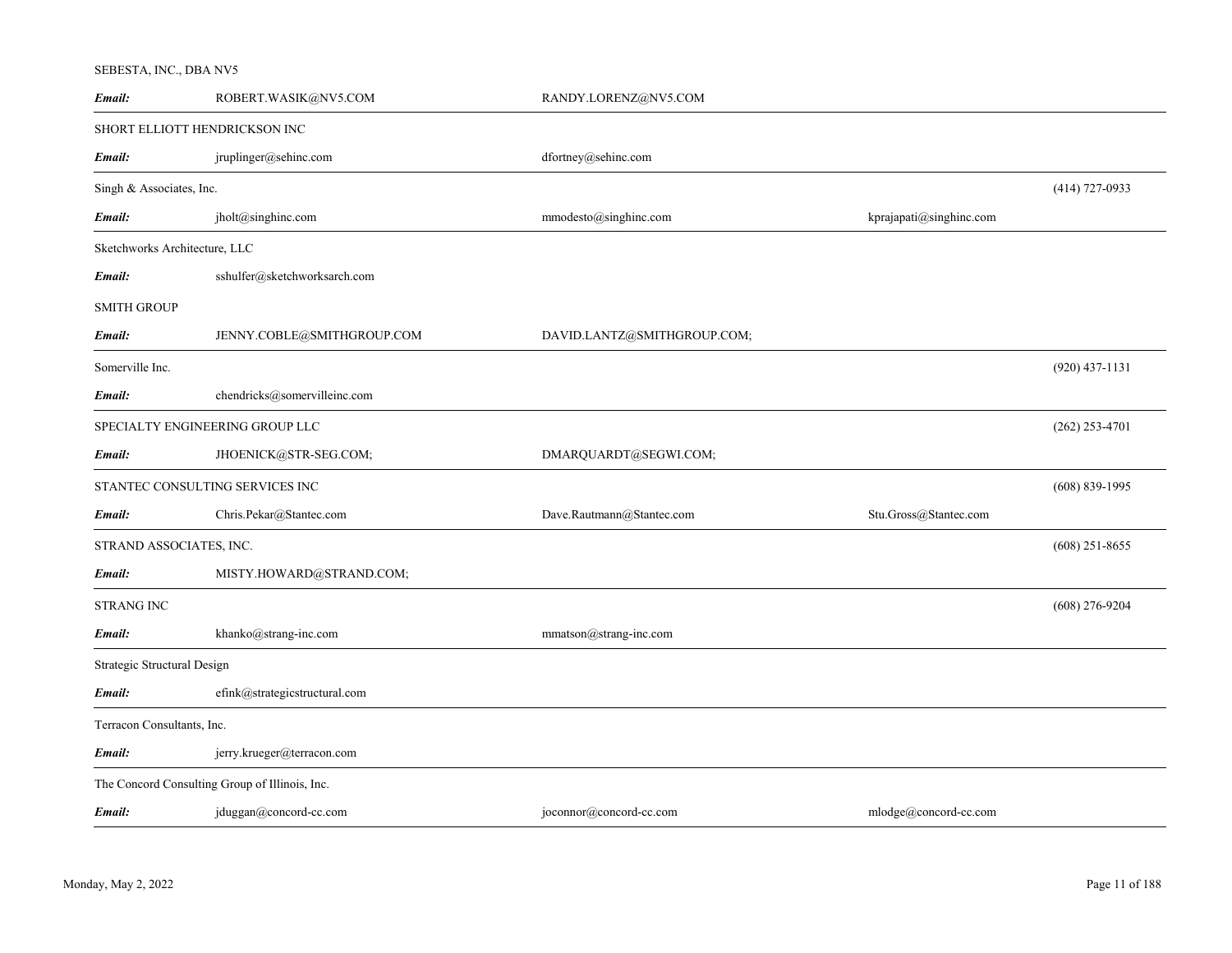| Email:                      | TREESE@THE-REESE-GROUP.COM                        |                         |                    |
|-----------------------------|---------------------------------------------------|-------------------------|--------------------|
| TJK DESIGN BUILD            |                                                   |                         | $(608)$ 257-1092   |
| Email:                      | JJBIENO@TJKDESIGNBUILD.COM;                       |                         |                    |
| VI CONSULTING LLC           |                                                   |                         | $(414) 562 - 4043$ |
| Email:                      | VICONSULTING@WI.RR.COM;                           |                         |                    |
| WATER TECHNOLOGY INC        |                                                   |                         | (920) 887-7999     |
| Email:                      | DMUELLER@WATERTECHNOLOGYINC.COM;                  |                         |                    |
| WORK ARCHITECTS LLC         |                                                   |                         |                    |
| Email:                      |                                                   |                         |                    |
| WU & ASSOCIATES INC         |                                                   |                         | $(856) 857-1829$   |
| Email:                      | INFO@WUASSOCIATES.COM;                            |                         |                    |
|                             | ZIMMERMAN ARCHITECTURAL STUDIOS INC               |                         | $(414)$ 302-3791   |
| Email:                      | info@zastudios.com                                |                         |                    |
|                             | ZIMMERMAN ARCHITECTURAL STUDIOS, INC              |                         | $(414)$ 302-3758   |
| Email:                      | KEVIN.ODONNELL@ZASTUDIOS.COM;                     |                         |                    |
| Category:                   | <b>Bridges</b>                                    |                         |                    |
| <b>Firm Name</b>            |                                                   |                         | Fax                |
|                             | Advanced Engineering & Environmental Services Inc |                         | $(701)$ 221-0531   |
| Email:                      | Linda.Severson@ae2s.com                           | Amber.Lefers@AE2s.com   |                    |
| <b>AECOM</b>                |                                                   |                         | $(608) 836 - 9767$ |
| Email:                      | rick.eilertson@aecom.com                          | jeremy.thomas@aecom.com |                    |
| ALFRED BENESCH & CO         |                                                   |                         | $(920)$ 230-6861   |
| Email:                      | AZACHARIAS@BENESCH.COM;                           |                         |                    |
| All Testing Specialists LLC |                                                   |                         |                    |
| Email:                      | MARK.SWEETING@ALLTESTLAB.COM                      |                         |                    |

THE REESE GROUP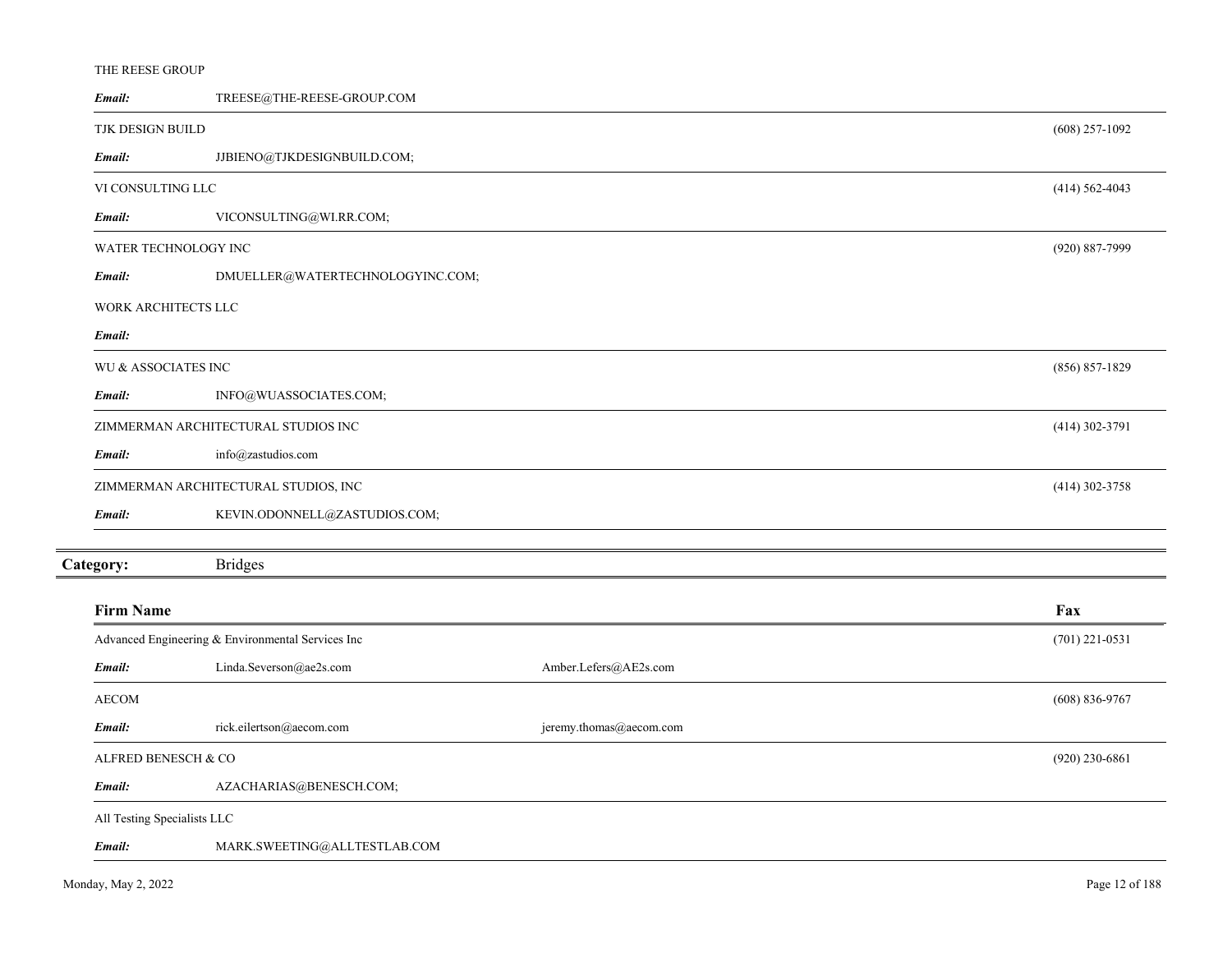|                            | APPLIED ECOLOGICAL SERVICES INC         |                                 |                                | $(608)$ 897-8486 |
|----------------------------|-----------------------------------------|---------------------------------|--------------------------------|------------------|
| Email:                     | Info@AppliedEco.com;                    |                                 |                                |                  |
|                            | ARNOLD & O'SHERIDAN INC                 |                                 |                                | $(608)$ 821-8501 |
| Email:                     |                                         |                                 |                                |                  |
| AYRES ASSOCIATES           |                                         |                                 |                                | $(608)$ 443-1350 |
| Email:                     |                                         | FAVORITEJ@AYRESASSOCIATES.COM;  | kuhlowk@ayresassociates.com    |                  |
|                            | BAXTER & WOODMAN INC                    |                                 |                                |                  |
| Email:                     | GGROTH@BAXTERWOODMAN.COM;               |                                 |                                |                  |
|                            | BECHER-HOPPE ASSOCIATES INC             |                                 |                                | $(715)$ 745-8008 |
| Email:                     | SSWITLICK@BECHERHOPPE.COM               |                                 |                                |                  |
|                            | BEHNKE MATERIALS ENGINEERING LLC        |                                 |                                |                  |
| Email:                     | SMREICHELT@BEHNKEMATERIALSENGINEERING.  |                                 |                                |                  |
| <b>BLOOM COMPANIES LLC</b> |                                         |                                 |                                |                  |
| Email:                     | TRIVERMAN@BLOOMCOS.COM                  |                                 |                                |                  |
| <b>BLOOM COMPANIES LLC</b> |                                         |                                 |                                | $(414)$ 771-4490 |
| Email:                     | mtharaniyil@bloomcos.com                | HFARCHMIN@BLOOMCOS.COM;         |                                |                  |
|                            | BOLLINGER, LACH & ASSOCIATES INC        |                                 |                                |                  |
| Email:                     | CFLOWER@BOLLINGERLACH.COM;              | ANEWTON@BOLLINGERLACH.COM;      |                                |                  |
| Cardinal Engineering LLC   |                                         |                                 |                                |                  |
| Email:                     | ryan@cardinalengineeringwi.com          | jaimi@cardinalengineeringwi.com | paul@cardinalengineeringwi.com |                  |
| CEDAR CORPORATION          |                                         |                                 |                                | $(608)$ 249-5824 |
| Email:                     | DAVE.SAUER@CEDARCORP.COM;               |                                 |                                |                  |
| CEDP, INC.                 |                                         |                                 |                                |                  |
| Email:                     | RayP@CEDP.us                            |                                 |                                |                  |
|                            | CEP Civil Engineering Professionals LLC |                                 |                                | $(608)$ 819-6997 |
| Email:                     | Najim@cepcompany.com                    |                                 |                                |                  |

<u>.</u>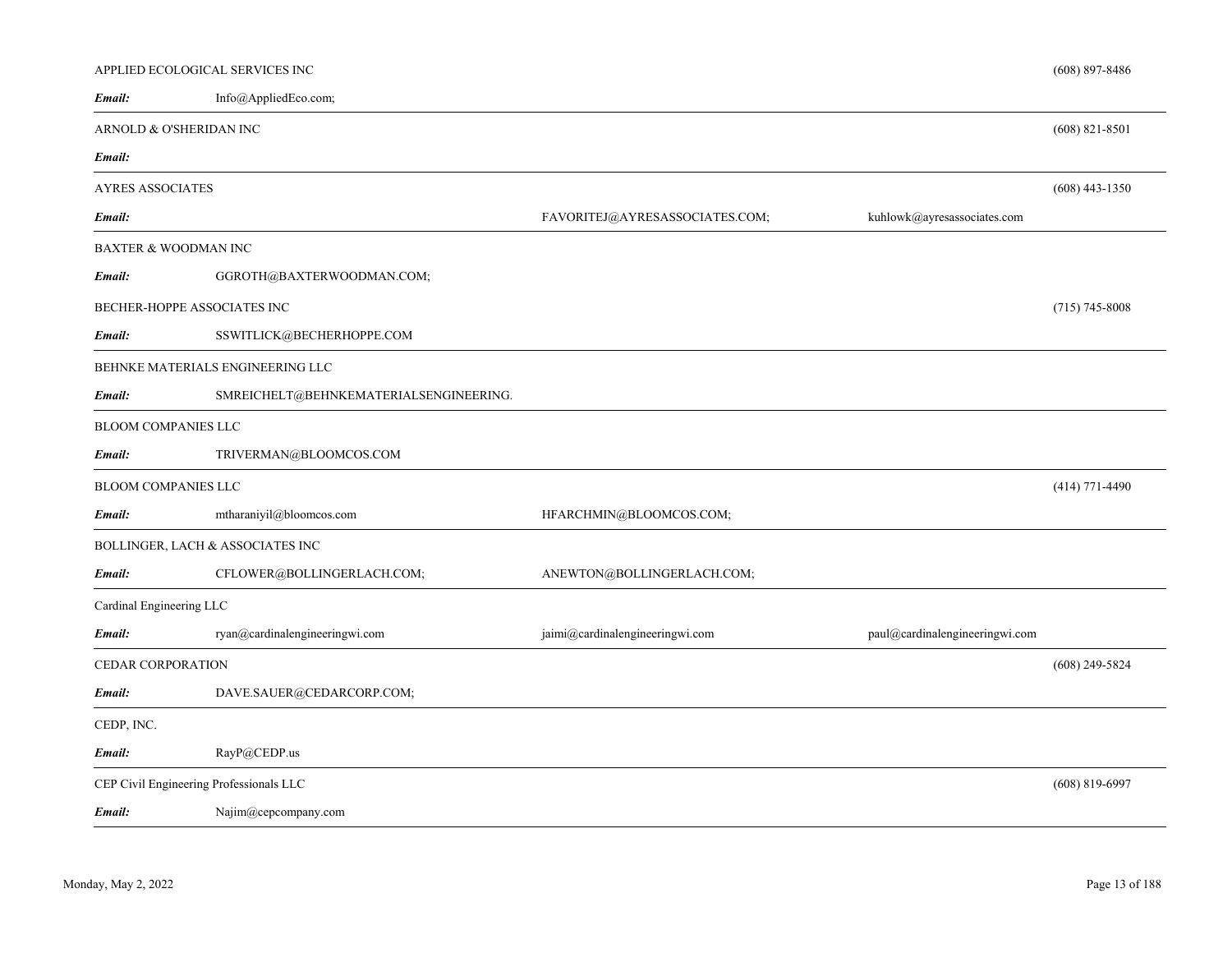|                                      | CEP Civil Engineering Professionals LLC |                          |                         | $(608) 819 - 6997$ |
|--------------------------------------|-----------------------------------------|--------------------------|-------------------------|--------------------|
| Email:                               | najim@cepcompany.com                    |                          |                         |                    |
| CGC INC                              |                                         |                          |                         | $(608)$ 288-7887   |
| Email:                               | MSCHULTZ@CGCINC.NET;                    |                          |                         |                    |
| Civil Engineering Professionals, LLC |                                         |                          |                         | $(608) 819 - 6997$ |
| Email:                               | ray@cepcompany.com                      |                          |                         |                    |
| Collins Engineers Inc                |                                         |                          |                         | $(608)$ 282-6955   |
| Email:                               | mmutziger@collinsengr.com               |                          |                         |                    |
| <b>CORRE INC</b>                     |                                         |                          |                         | $(608) 828 - 1012$ |
| Email:                               | TGAGNER@CORREINC.COM                    |                          |                         |                    |
| COTTER CONSULTING INC                |                                         |                          |                         |                    |
| Email:                               | j.hunn@cotterconsulting.com             |                          |                         |                    |
| DAAR Engineering, Inc.               |                                         |                          |                         | $(608)$ 249-0170   |
| Email:                               | Teri.Schopt@darrcorp.com                | Andy.Smieja@darrcorp.com | accounting@darrcorp.com |                    |
| DAILY REPORTER, THE                  |                                         |                          |                         | $(414)$ 276-4416   |
| Email:                               | RGONZALEZ@DAILYREPORTER.COM;            |                          |                         |                    |
| Davis Engineering                    |                                         |                          |                         |                    |
| Email:                               | adavis@davis-engineer.com               |                          |                         |                    |
| DC Engineering                       |                                         |                          |                         |                    |
|                                      | swhayland@dcengineering.net             |                          |                         |                    |
| Email:                               |                                         |                          |                         |                    |
| DESIGN STUDIO ETC                    |                                         |                          |                         |                    |
| Email:                               | GPERRY@DESIGNSTUDIOETC.COM;             |                          |                         |                    |
| <b>DLZ</b>                           |                                         |                          |                         |                    |
| Email:                               | MHAMEL@DLZ.COM;                         | MSETHI@DLZ.COM           | EHARTIGAN@DLZ.COM       |                    |
| DLZ WISCONSIN LLC                    |                                         |                          |                         |                    |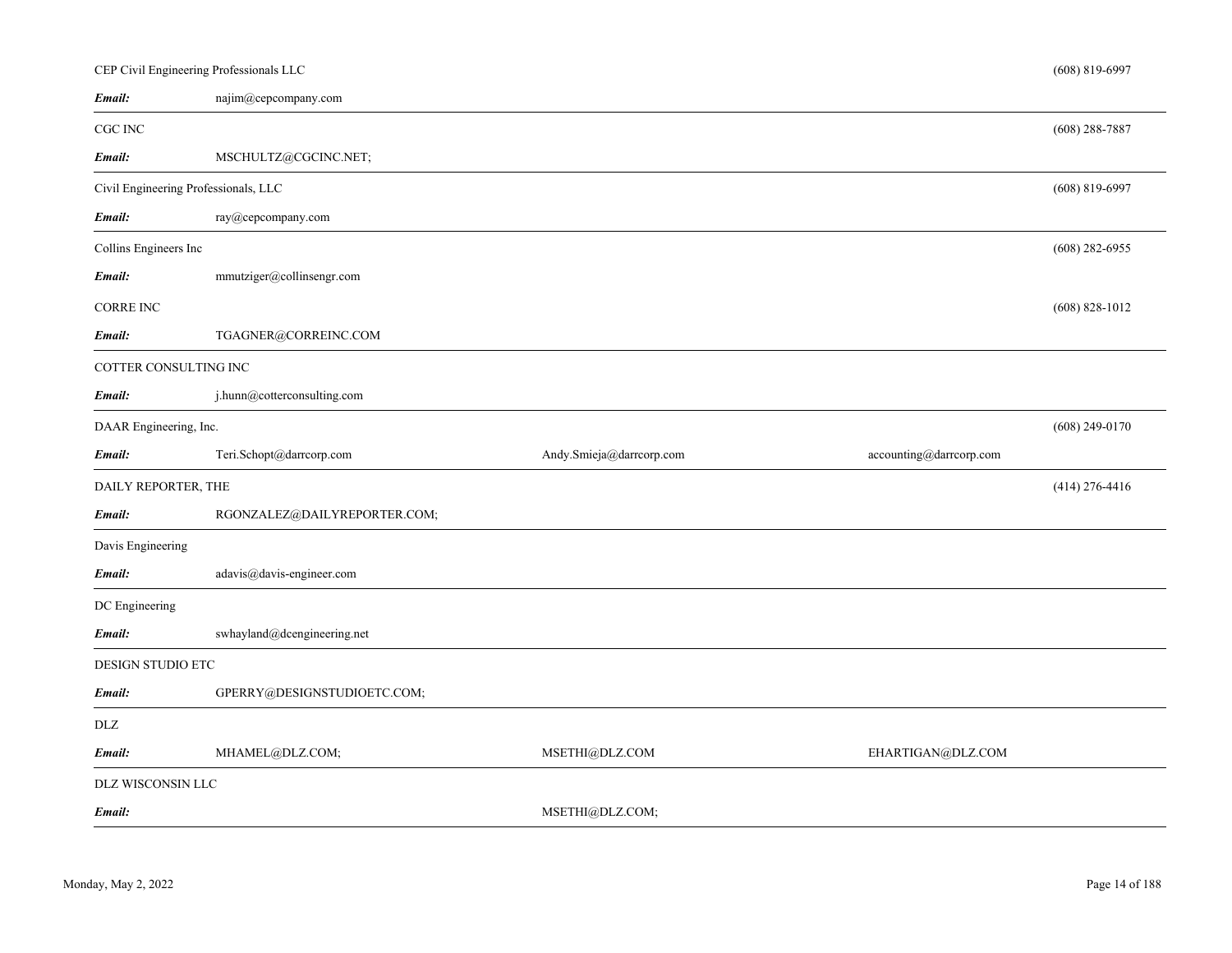# DONOHUE & ASSOCIATES

| Email:                           | BSCHEIBER@DONOHUE-ASSOCIATES.COM              | GKUSSART@DONOHUE-ASSOCIATES.COM  |                             |                    |
|----------------------------------|-----------------------------------------------|----------------------------------|-----------------------------|--------------------|
| <b>ECHO BRIDGE INC</b>           |                                               |                                  |                             | $(607)$ 733-4148   |
| Email:                           | SALES@ECHOBRIDGEINC.COM;                      | KELLY@ECHOBRIDGEINC.COM;         | MALLORIE@ECHOBRIDGEINC.COM; |                    |
| <b>EMCS INC</b>                  |                                               |                                  |                             | $(608) 833 - 3198$ |
| Email:                           | CINMAN@EMCSINC.COM                            | marketing@emcsinc.com            | MRADTKE@EMCSINC.COM         |                    |
| Fehr Graham                      |                                               |                                  |                             | $(815)$ 394-4702   |
| Email:                           | tdettman@fehrgraham.com                       |                                  |                             |                    |
| <b>FEHR GRAHAM</b>               |                                               |                                  |                             | $(608)$ 325-2797   |
| Email:                           | CDUNCAN@FEHR-GRAHAM.COM;                      |                                  |                             |                    |
| <b>FISH &amp; ASSOCIATES INC</b> |                                               |                                  |                             | $(608)$ 831-3295   |
| Email:                           | PFISH@FISHASSOC.COM                           | AFICKETT@FISHASSOC.COM           | FHUBBARD@FISHASSOC.COM      |                    |
|                                  | FOTH INFRASTRUCTURE & ENVIRONMENT LLC         |                                  |                             |                    |
| Email:                           | tom.ludwig@foth.com;                          | CHRIS.SAXBY@FOTH.COM;            | dale.broeckert@foth.com     |                    |
| GANNETT FLEMMING, INC            |                                               |                                  |                             |                    |
| Email:                           | JSODEMANN@GFNET.COM                           | AWMILLER@GFNET.COM               |                             |                    |
|                                  | <b>GENERAL ENGINEERING COMPANY</b>            |                                  |                             | $(608) 742 - 2592$ |
| Email:                           | TMICHAELS@GENERALENGINEERING.NET;             | lbradley@generalengineering.net; |                             |                    |
| GESTRA ENGINEERING INC           |                                               |                                  |                             | $(608)$ 222-9408   |
| Email:                           | DOUGLAS.DETTMERS@GESTRAINC.COM;               |                                  |                             |                    |
| Giles Engineering Associates     |                                               |                                  |                             | $(262)$ 549-5868   |
| Email:                           | milwauke@gilesengr.com                        |                                  |                             |                    |
|                                  | <b>GLOBAL ENGINEERING &amp; RESOURCE CORP</b> |                                  |                             |                    |
| Email:                           | BHUVAN@GLERCORP.COM;                          | BUSINESS@GLERCORP.COM;           |                             |                    |
| Golder Associates                |                                               |                                  |                             | $(920) 591 - 2519$ |
| Email:                           | $dwilcox(a)$ golder.com                       |                                  |                             |                    |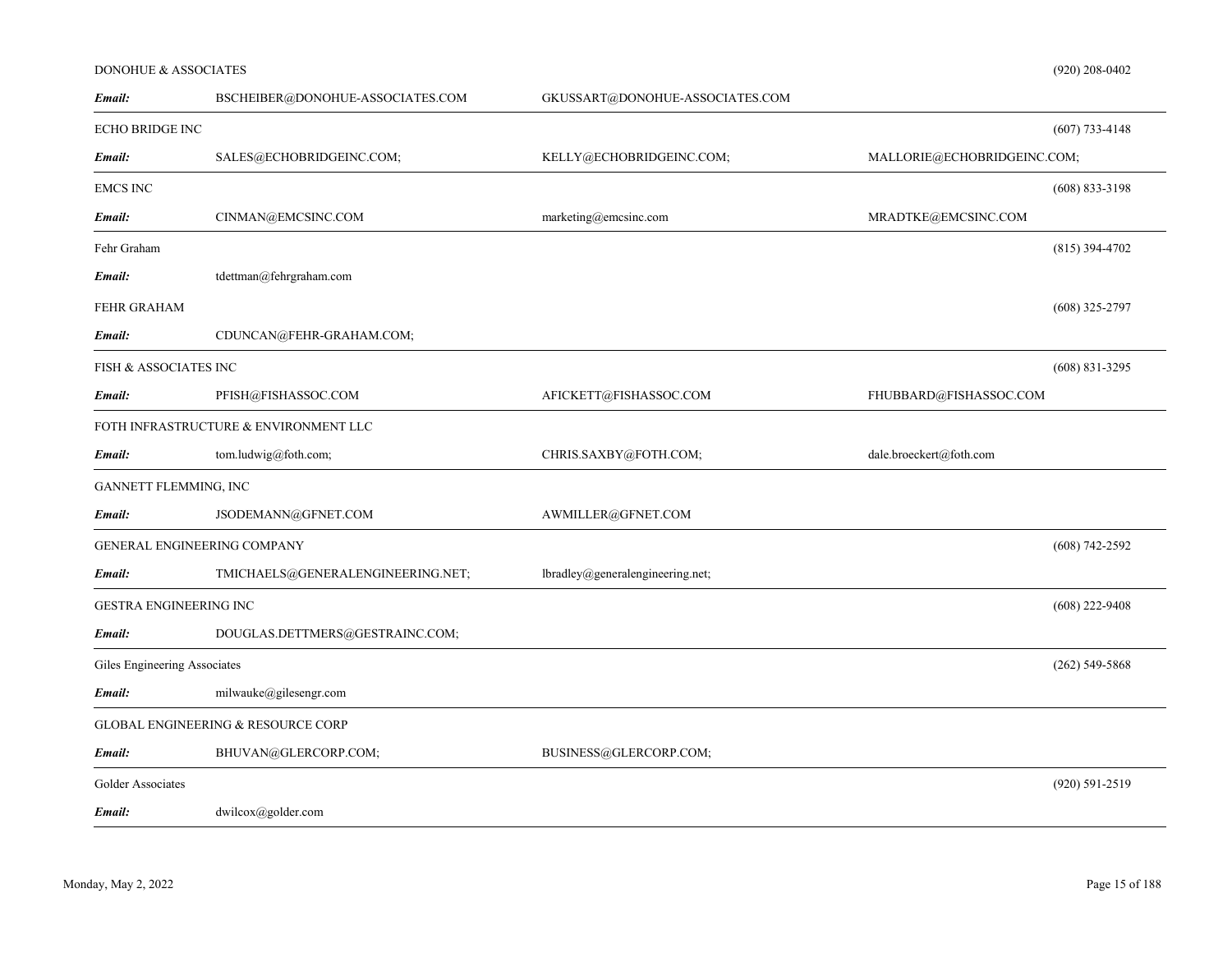| GR A E F |
|----------|
|----------|

| Email:                          | loei.badreddine@graef-usa.com      |                                      |                           |                    |
|---------------------------------|------------------------------------|--------------------------------------|---------------------------|--------------------|
| <b>HBK ENGINEERING</b>          |                                    |                                      |                           | $(312)$ 432-0231   |
| Email:                          | JRICHARDS@HBKENGINEERING.COM;      |                                      |                           |                    |
| <b>HNTB CORP</b>                |                                    |                                      |                           | $(414)$ 359-2310   |
| Email:                          | KWITTBROT@HNTB.COM;                |                                      |                           |                    |
| <b>IMEG Corp</b>                |                                    |                                      |                           | $(608)$ 223-9601   |
| Email:                          | kris.a.cotharn@imegcorp.com        |                                      |                           |                    |
| <b>ITERIS INC</b>               |                                    |                                      |                           | $(612)$ 371-9300   |
| Email:                          | DSN@ITERIS.COM;                    |                                      |                           |                    |
| JEWELL ASSOCIATES ENGINEERS INC |                                    |                                      |                           | $(608)$ 588-9322   |
| Email:                          | GREG.JEWELL@JEWELLASSOC.COM;       |                                      |                           |                    |
| JSD PROFESSIONAL SERVICES INC.  |                                    |                                      |                           | $(608)$ 848-2255   |
| Email:                          | JAN.SCHROEDER@JSDINC.COM;          | dave.jenkins@jsdinc.com;             | Hans.Justeson@jsdinc.com; |                    |
| K SINGH & ASSOCIATES, INC.      |                                    |                                      |                           | $(262)$ 821-1174   |
| Email:                          | PSINGH@KSACONSULTANTS.COM;         |                                      |                           |                    |
| Kapur & Associates, Inc.        |                                    |                                      |                           |                    |
| Email:                          | dblang@kapurinc.com                | zfreeman@kapurinc.com                | jsobczak@kapurinc.com     |                    |
| KIMLEY-HORN AND ASSOCIATES INC  |                                    |                                      |                           | $(703) 674 - 1350$ |
| Email:                          | MEREDITH.POWELL@KIMLEY-HORN.COM;   |                                      |                           |                    |
| KL ENGINEERING INC              |                                    |                                      |                           | $(608) 663 - 1226$ |
| Email:                          | scramer@klengineering.com          |                                      |                           |                    |
| Knight E/A, Inc.                |                                    |                                      |                           | $(608)$ 519-1456   |
| Email:                          | rbyom@knightea.com                 | nellis@knightea.com                  |                           |                    |
| Lakeside Engineers              |                                    |                                      |                           |                    |
| Email:                          | kelly.langer@lakesideengineers.com | doug.dembowski@lakesideengineers.com |                           |                    |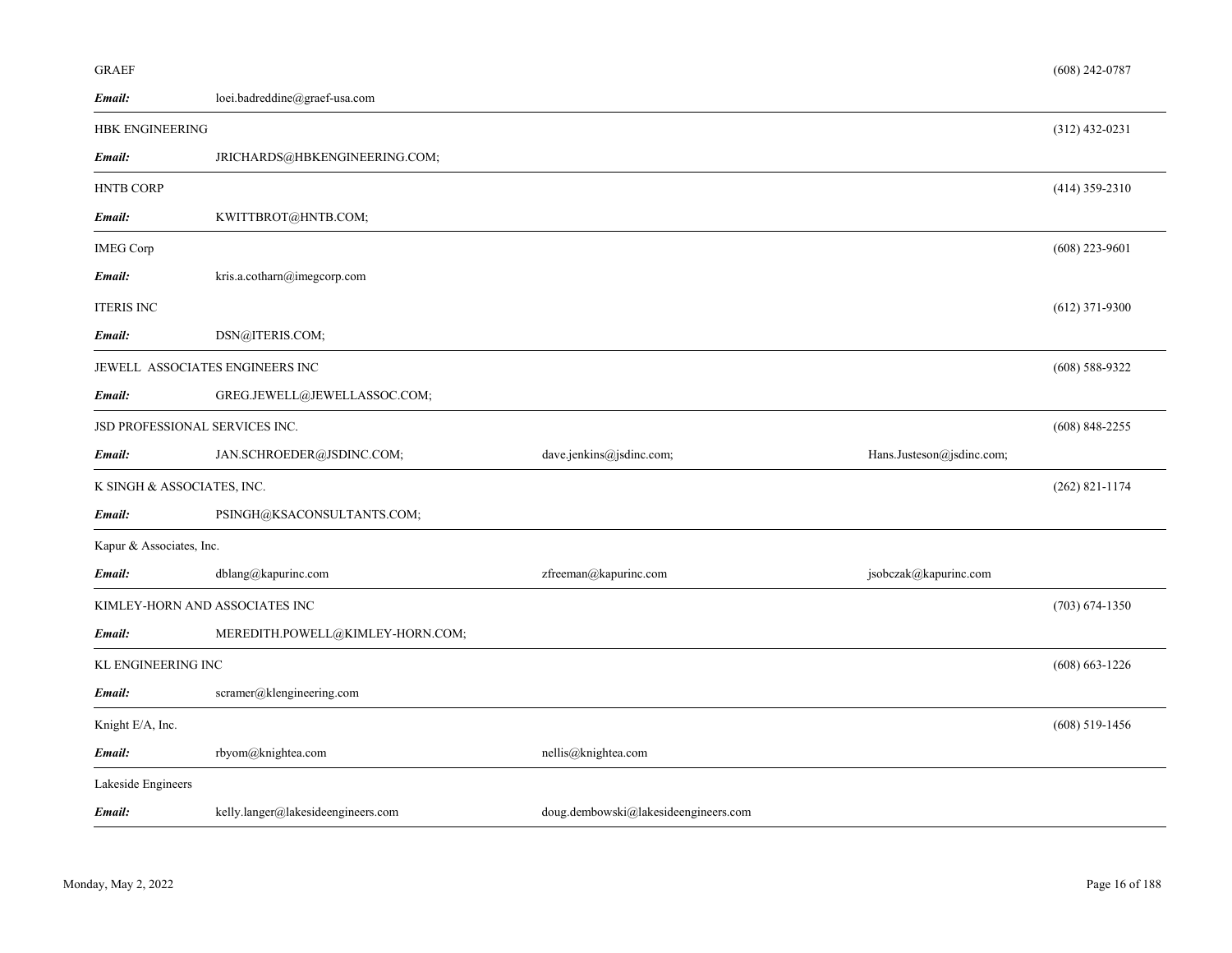### LHB Inc

| Email:                        | info@LHBcorp.com                  | marketing@LHBcorp.com         | Joellyn.Gum@LHBcorp.com |                    |
|-------------------------------|-----------------------------------|-------------------------------|-------------------------|--------------------|
| <b>LYNCH &amp; ASSOCIATES</b> |                                   |                               |                         | $(262)$ 402-5046   |
| Email:                        | TLYNCH@LYNCH-ENGINEERING.COM      | CKLEIN@LYNCH-ENGINEERING.COM; |                         |                    |
|                               | MCDONOUGH BOLYARD PECK, INC       |                               |                         | $(703)$ 641-8965   |
| Email:                        | info@mbpce.com;                   |                               |                         |                    |
| MEAD & HUNT INC               |                                   |                               |                         | $(608)$ 273-6391   |
| Email:                        | DAVID.WAY@MEADHUNT.COM;           | ANNE.ANDERSON@MEADHUNT.COM;   |                         |                    |
|                               | MICHAEL BAKER INTERNATIONAL       |                               |                         | $(608)$ 821-8701   |
| Email:                        | Chris.Fredrick@Mbakerintl.com     |                               |                         |                    |
| MORCOM, NV INC                |                                   |                               |                         | $(312) 842 - 3101$ |
| Email:                        | KIMYD@MORCOMNV.COM;               | TONY@MORCOMNV.COM;            |                         |                    |
|                               | MSA PROFESSIONAL SERVICES, INC.   |                               |                         | $(608)$ 242-6638   |
| Email:                        | jdeyoung@msa-ps.com               | kruhland@msa-ps.com           | arethwisch@msa-ps.com   |                    |
| OMNNI ASSOCIATES              |                                   |                               |                         | $(902) 830 - 6100$ |
| Email:                        | CATHY.DONKER@OMNNI.COM;           |                               |                         |                    |
|                               | PATRICK ENGINEERING INC           |                               |                         | $(920)$ 321-2330   |
| Email:                        | INFO@PATRICKCO.COM                |                               |                         |                    |
| PAYNE & DOLAN, INC            |                                   |                               |                         | $(920)$ 757-2906   |
| Email:                        | DESIGNBUILD@WALBECGROUP.COM       |                               |                         |                    |
| PBS & J                       |                                   |                               |                         | $(608)$ 204-5951   |
| Email:                        | MDEPUE@PBSJ.COM;                  |                               |                         |                    |
|                               | PREMIER ENGINEERING & TESTING LLC |                               |                         | $(888)$ 248-2957   |
| Email:                        | BRIAN@PTSQCQA.COM;                |                               |                         |                    |
|                               | QUANDEL CONSULTANTS, INC.         |                               |                         |                    |
| Email:                        | dsimon@quandel.com                |                               |                         |                    |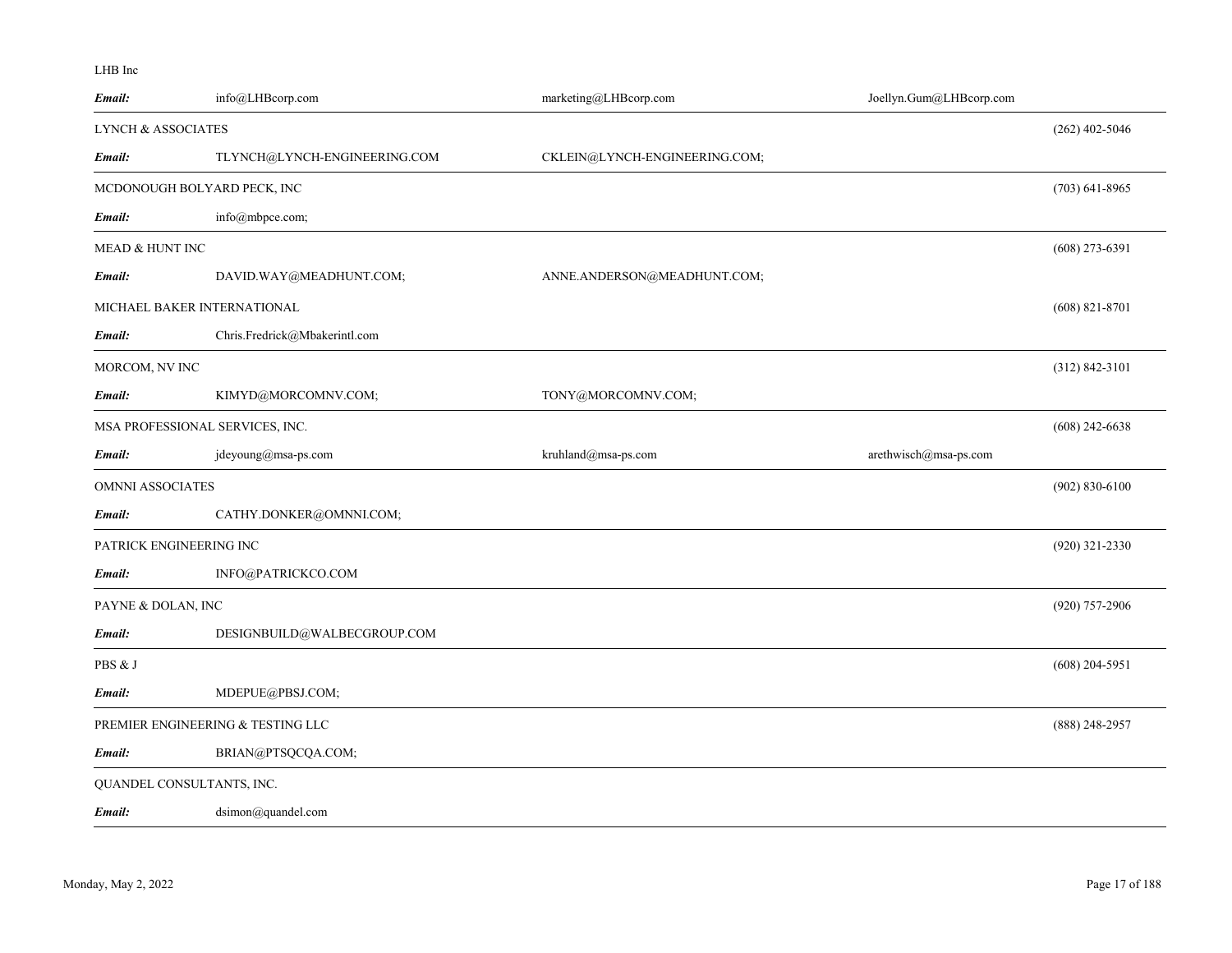| Quest Civil Engineers, LLC     |                                      |                           |                           | $(715)$ 423-3597   |
|--------------------------------|--------------------------------------|---------------------------|---------------------------|--------------------|
| Email:                         | kimberly.kronstedt@questllc.biz      |                           |                           |                    |
| raSMITH                        |                                      |                           |                           | $(262) 781 - 8466$ |
| Email:                         | KAREN.WIESNESKI@RASMITHNATIONAL.COM; |                           |                           |                    |
| RDG PLANNING & DESIGN          |                                      |                           |                           | $(515)$ 288-8631   |
| Email:                         | rpeterson@rdgusa.com                 |                           |                           |                    |
| RH BATTERMAN & CO INC          |                                      |                           |                           | $(608)$ 365-1850   |
| Email:                         | FMCKEARN@RHBATTERMAN.COM;            | TNEEDHAM@RHBATTERMAN.COM; |                           |                    |
|                                | ROBERT E LEE & ASSOCIATES            |                           |                           | $(920)$ 662-9141   |
| Email:                         | JWESTERMAN@RELEEINC.COM;             |                           |                           |                    |
|                                | SCHMITT TECHNICAL SERVICES, LLC      |                           |                           |                    |
| Email:                         | james@schmitttechnicalservices.com;  |                           |                           |                    |
| <b>SCS ENGINEERS</b>           |                                      |                           |                           | $(608)$ 224-2839   |
| Email:                         | JNEWELL@SCSENGINEERS.COM;            |                           |                           |                    |
| SHANNON & WILSON, INC.         |                                      |                           |                           |                    |
| Email:                         | mark.rutkowski@shanwil.com           | ben.warren@shanwil.com    | jason.buenker@shanwil.com |                    |
| Shive-Hattery                  |                                      |                           |                           |                    |
| Email:                         | bhughes@shive-hattery.com            |                           |                           |                    |
|                                | SHORT ELLIOTT HENDRICKSON INC        |                           |                           |                    |
| Email:                         | jruplinger@sehinc.com                | dfortney@sehinc.com       |                           |                    |
| <b>SNYDER &amp; ASSOCIATES</b> |                                      |                           |                           | $(608) 838 - 0445$ |
| Email:                         | MCALKINS@SNYDER-ASSOCIATES.COM;      |                           |                           |                    |
| Soil Essentials                |                                      |                           |                           | $(815)$ 962-7978   |
| Email:                         | janderson@andenv.com                 | jeff.anderson@andenv.com  | bbales@andenv.com         |                    |
|                                | SOILS & ENGINEERING SERVICES INC     |                           |                           | $(608)$ 274-7511   |
| Email:                         | DUANE@SOILS.WS;                      | SOILS@SOILS.WS;           |                           |                    |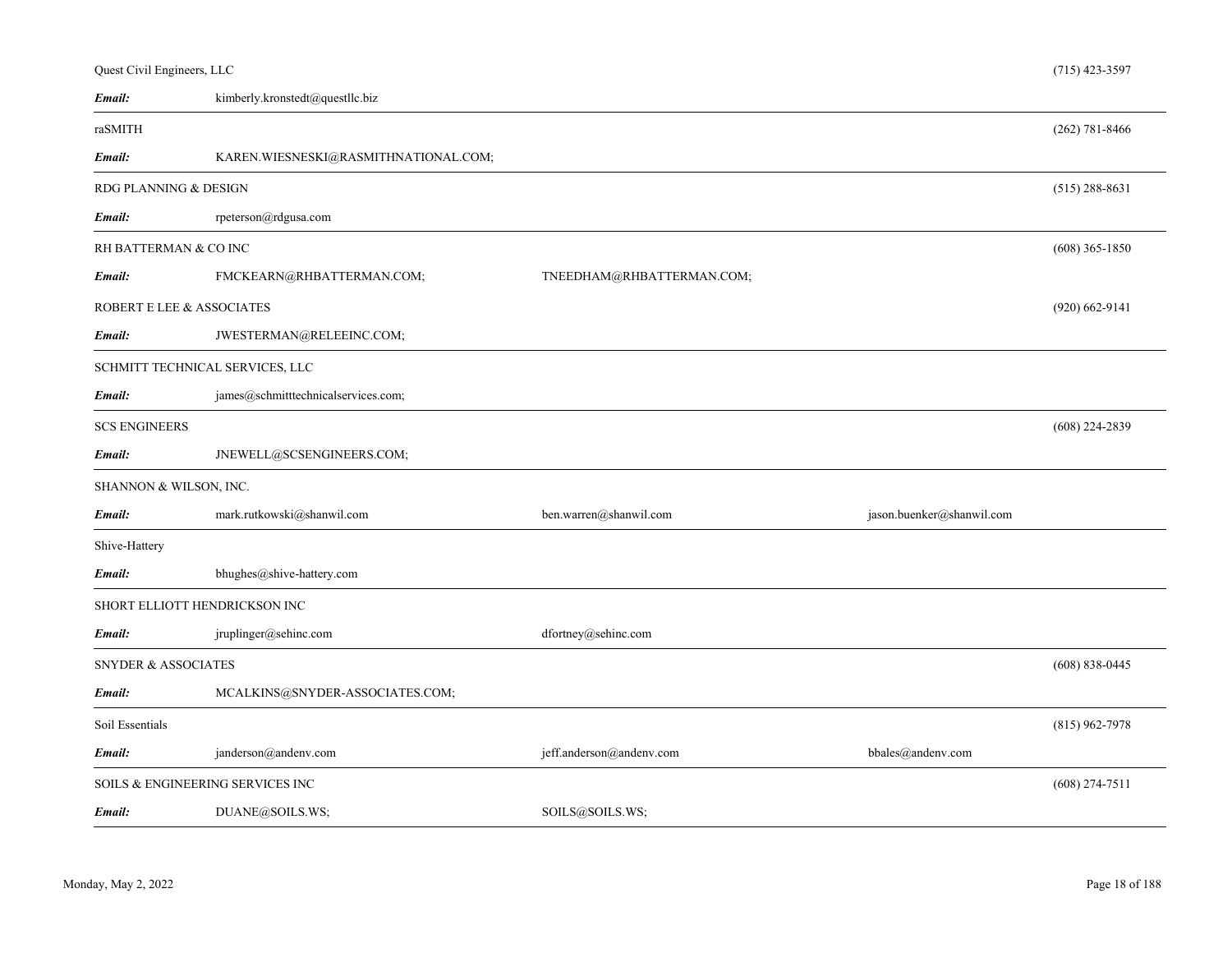| <b>Firm Name</b>                  |                                     |                                                          | Fax                         |
|-----------------------------------|-------------------------------------|----------------------------------------------------------|-----------------------------|
|                                   |                                     |                                                          |                             |
| Category:                         | <b>Building Envelope</b>            |                                                          |                             |
| Email:                            | JKOCH@WESTBROOKENG.COM;             | AKNUTSON@WESTBROOKENG.COM;                               | APALMER@WESTBROOKENG.COM;   |
|                                   | WESTBROOK ASSOCIATED ENGINEERS INC. |                                                          | $(608)$ 588-7954            |
| Email:                            | VICONSULTING@WI.RR.COM;             |                                                          |                             |
| VI CONSULTING LLC                 |                                     |                                                          | $(414) 562 - 4043$          |
| Email:                            | TERRI.GLISCH@URS.COM;               | JEFF.DOHLBY@URS.COM;                                     |                             |
| URS CORPORATION                   |                                     |                                                          | $(414)$ 831-4101            |
| Email:                            | TERRI_GLISCH@URSCORP.COM;           |                                                          |                             |
| URS CORPORATION                   |                                     |                                                          | $(414) 831 - 4101$          |
| Email:                            | kvater@trcsolutions.com             | $\mbox{{\sc rklaback}} a@{\mbox{{\sc trcsolutions.com}}$ |                             |
| TRC Environmental Corporation     |                                     |                                                          | $(608)$ 826-3941            |
| Email:                            | kluecke@tooledesign.com             | slopezmurphy@tooledesign.com                             |                             |
| Toole Design Group                |                                     |                                                          |                             |
| Email:                            | carol.hufnagel@tetratech.com        | dan.christian@tetratech.com                              | hong.parshall@tetratech.com |
| Tetra Tech Inc                    |                                     |                                                          |                             |
| Email:                            | jerry.krueger@terracon.com          |                                                          |                             |
| Terracon Consultants, Inc.        |                                     |                                                          |                             |
| STRAND ASSOCIATES, INC.<br>Email: | MISTY.HOWARD@STRAND.COM;            |                                                          | $(608)$ 251-8655            |
| Email:                            | Chris.Pekar@Stantec.com             | Dave.Rautmann@Stantec.com                                | Stu.Gross@Stantec.com       |
|                                   | STANTEC CONSULTING SERVICES INC     |                                                          | $(608) 839 - 1995$          |
| Email:                            | dave.rautmann@stantec.com           |                                                          |                             |
| <b>STANTEC</b>                    |                                     |                                                          | $(262)$ 241-4901            |
| Email:                            | DFILIPIAK@SRFCONSULTING.COM;        |                                                          |                             |
| <b>SRF CONSULTING GROUP</b>       |                                     |                                                          | $(608)$ 831-4245            |

 $\qquad \qquad$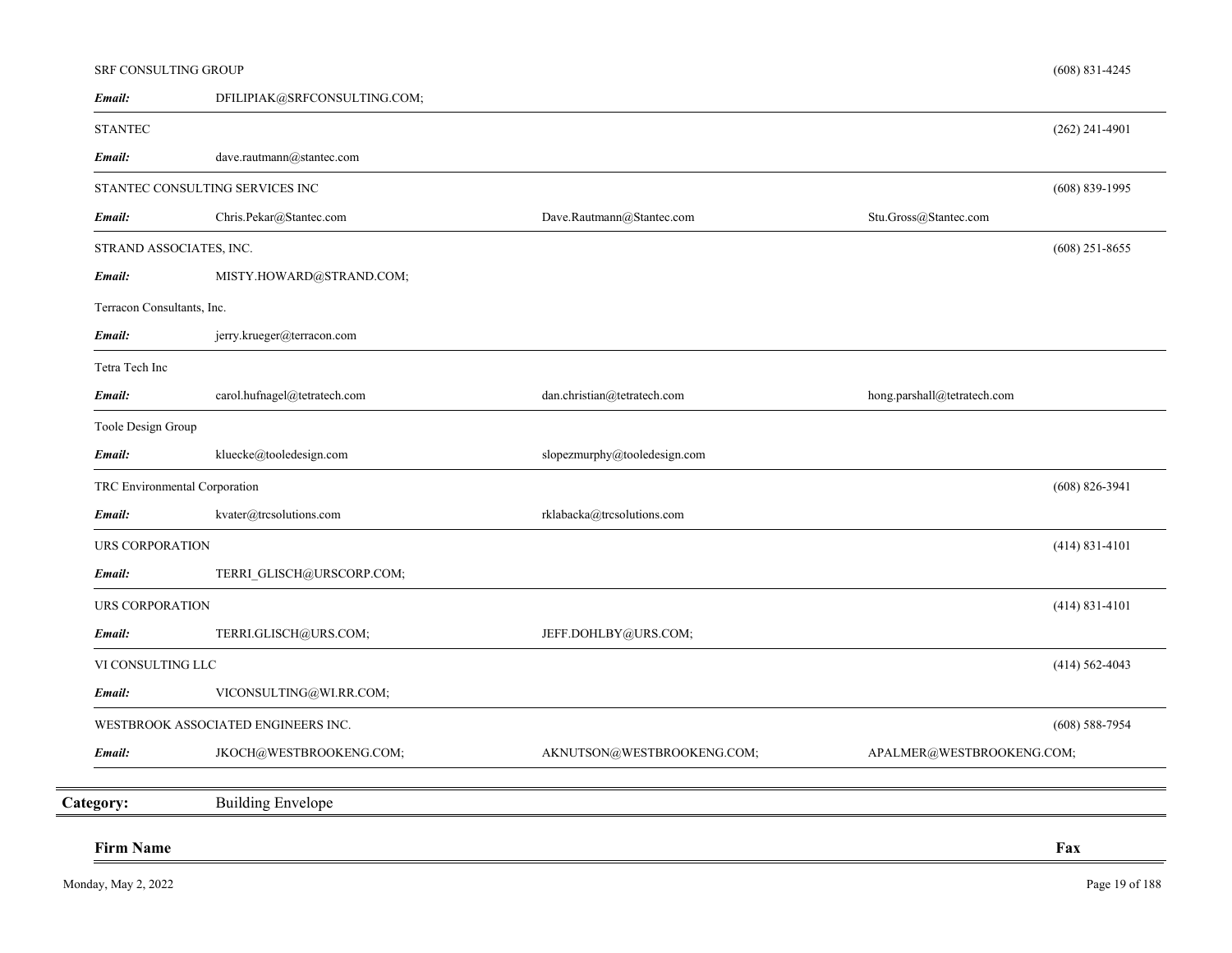### AECOM

| Email:                          | rick.eilertson@aecom.com           | jeremy.thomas@aecom.com |                  |
|---------------------------------|------------------------------------|-------------------------|------------------|
| Affiliated Engineers, Inc.      |                                    |                         | $(608)$ 238-2614 |
| Email:                          | togorzalek@aeieng.com              |                         |                  |
| ANGUS YOUNG ASSOCIATES INC      |                                    |                         | $(608)$ 756-0464 |
| Email:                          | JEFFH@ANGUSYOUNG.COM;;             | leanney@ANGUSYOUNG.COM; |                  |
| APPLIED TECHNOLOGIES INC        |                                    |                         | $(262)$ 784-6847 |
| Email:                          | info@ati-ae.com;                   |                         |                  |
| Applied Technologies, Inc       |                                    |                         | $(262)$ 784-6847 |
| Email:                          | kjdamato@ati-ae.com                |                         |                  |
| ARNOLD & O'SHERIDAN INC         |                                    |                         | $(608)$ 821-8501 |
| Email:                          |                                    |                         |                  |
| ASSEMBLAGE ARCHITECTS           |                                    |                         | $(608)$ 827-6960 |
| Email:                          | NOUGHANI@ASSEMBLAGEARCHITECTS.COM; |                         |                  |
| Avantti Design Group            |                                    |                         |                  |
| Email:                          | hbadani@avantti-group.com          |                         |                  |
| AVENUE ARCHITECTS INC           |                                    |                         | $(608)$ 588-3582 |
| Email:                          | BSTOD@AVEARCH.COM;                 |                         |                  |
| BECHER-HOPPE ASSOCIATES INC     |                                    |                         | $(715)$ 745-8008 |
| Email:                          | SSWITLICK@BECHERHOPPE.COM          |                         |                  |
| BERNERS-SCHOBBER ASSOCIATES INC |                                    |                         | $(920)$ 432-1284 |
| Email:                          | IGRIFFITHS@BSAGB.COM;              |                         |                  |
| BLOOM COMPANIES LLC             |                                    |                         |                  |
| Email:                          | TRIVERMAN@BLOOMCOS.COM             |                         |                  |
| <b>BLOOM COMPANIES LLC</b>      |                                    |                         | $(414)$ 771-4490 |
| Email:                          | mtharaniyil@bloomcos.com           | HFARCHMIN@BLOOMCOS.COM; |                  |

(608) 836-9767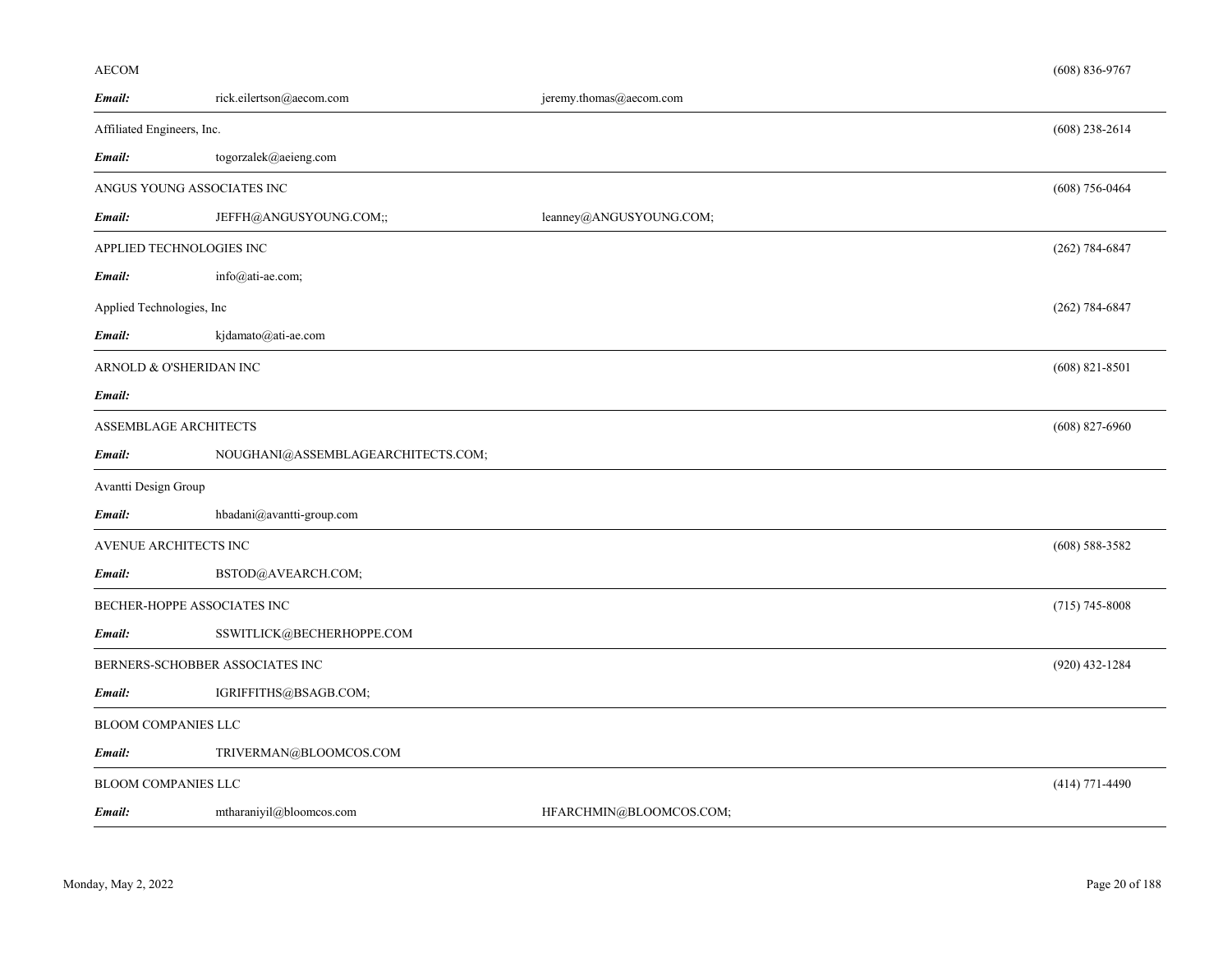| <b>BOURIL DESIGN STUDIO</b>     |                                     |                                  |                         | $(608) 833 - 3408$ |
|---------------------------------|-------------------------------------|----------------------------------|-------------------------|--------------------|
| Email:                          | bobb@bourildesign.com;              |                                  |                         |                    |
| Burns & McDonnell               |                                     |                                  |                         | $(312)$ 223-9664   |
| Email:                          | mlchmura@burnsmcd.com               |                                  |                         |                    |
| <b>BWBR ARCHITECTS INC</b>      |                                     |                                  |                         | $(608)$ 829-3298   |
| Email:                          | THANLEY@BWBR.COM                    | GENERAL@BWBR.COM                 |                         |                    |
| <b>CEDAR CORPORATION</b>        |                                     |                                  |                         | $(608)$ 249-5824   |
| Email:                          | DAVE.SAUER@CEDARCORP.COM;           |                                  |                         |                    |
| Continuum Architects + Planners |                                     |                                  |                         |                    |
| Email:                          | lybra.loest@continuumarchitects.com | bob.barr@continuumarchitects.com |                         |                    |
| CROWLEY ENGINEERING LLC         |                                     |                                  |                         | $(219)$ 322-2277   |
| Email:                          | RFPS@CROWLEYENGINEERING.COM;        |                                  |                         |                    |
| DAAR Engineering, Inc.          |                                     |                                  |                         | $(608)$ 249-0170   |
|                                 |                                     |                                  |                         |                    |
| Email:                          | Teri.Schopt@darrcorp.com            | Andy.Smieja@darrcorp.com         | accounting@darrcorp.com |                    |
| DAILY REPORTER, THE             |                                     |                                  |                         | $(414)$ 276-4416   |
| Email:                          | RGONZALEZ@DAILYREPORTER.COM;        |                                  |                         |                    |
| DC Engineering                  |                                     |                                  |                         |                    |
| Email:                          | swhayland@dcengineering.net         |                                  |                         |                    |
| DLZ                             |                                     |                                  |                         |                    |
| Email:                          | MHAMEL@DLZ.COM;                     | MSETHI@DLZ.COM                   | EHARTIGAN@DLZ.COM       |                    |
| DLZ WISCONSIN LLC               |                                     |                                  |                         |                    |
| Email:                          |                                     | MSETHI@DLZ.COM;                  |                         |                    |
| DORSCHNER   ASSOCIATES INC      |                                     |                                  |                         | $(608)$ 204-0778   |
| Email:                          | DDORSCHNER@DORSCHNERASSOCIATES.COM; |                                  |                         |                    |
| Eneractive Solutions LLC        |                                     |                                  |                         |                    |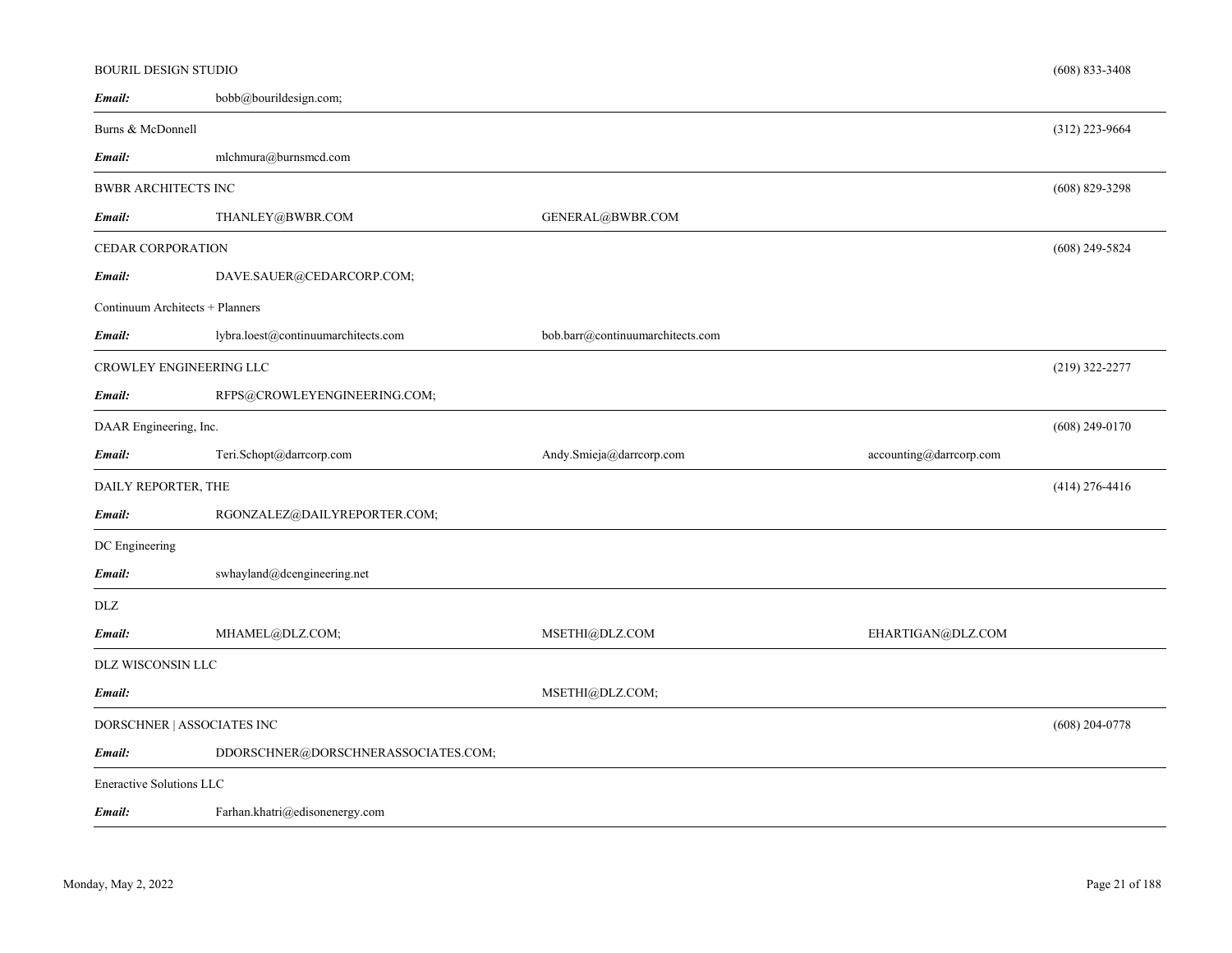| Email:                     | STEVEH@EUA.COM;                   |                        |                        |
|----------------------------|-----------------------------------|------------------------|------------------------|
|                            | FACILITY ENGINEERING, INC         |                        | $(608)$ 240-9112       |
| Email:                     | DAN@FACILITYENGINEERINGINC.COM;   |                        |                        |
| FARNSWORTH GROUP INC       |                                   |                        | $(608) 846 - 3777$     |
| Email:                     | CGRINDLE@F-W.COM                  |                        |                        |
| FISH & ASSOCIATES INC      |                                   |                        | $(608)$ 831-3295       |
| Email:                     | PFISH@FISHASSOC.COM               | AFICKETT@FISHASSOC.COM | FHUBBARD@FISHASSOC.COM |
| FNR SERVICES LLC           |                                   |                        |                        |
| Email:                     | FKHATRI@FNRSERVICES.COM;          |                        |                        |
| <b>GO/A ARCHITECTS INC</b> |                                   |                        | $(608)$ 831-2963       |
| Email:                     | GOIEN@GOA-ARCHITECTS.COM;         |                        |                        |
| <b>GRAEF</b>               |                                   |                        | $(608)$ 242-0787       |
| Email:                     | loei.badreddine@graef-usa.com     |                        |                        |
| Green Development Company  |                                   |                        |                        |
| Email:                     | Andrew@greendev.co                |                        |                        |
| HabLab LLC                 |                                   |                        |                        |
| Email:                     | graham@hablab.llc                 |                        |                        |
|                            | HAMMEL, GREEN & ABRAHAMSON INC    |                        | $(414)$ 270-7336       |
| $\pmb{Email:}$             | info@hga.com;                     |                        |                        |
| <b>HOK</b>                 |                                   |                        | $(312) 782 - 6727$     |
| Email:                     | LEILA.RAY@HOK.COM;                |                        |                        |
| HOWARD DESIGN, INC         |                                   |                        | $(608) 836 - 6525$     |
| Email:                     | RON@HOWARDDESIGNINC.COM;          |                        |                        |
| <b>ICONICA</b>             |                                   |                        | $(608)$ 664-3535       |
| Email:                     | PATRICK.EAGAN@ICONICACREATES.COM; |                        |                        |

(608) 442-6680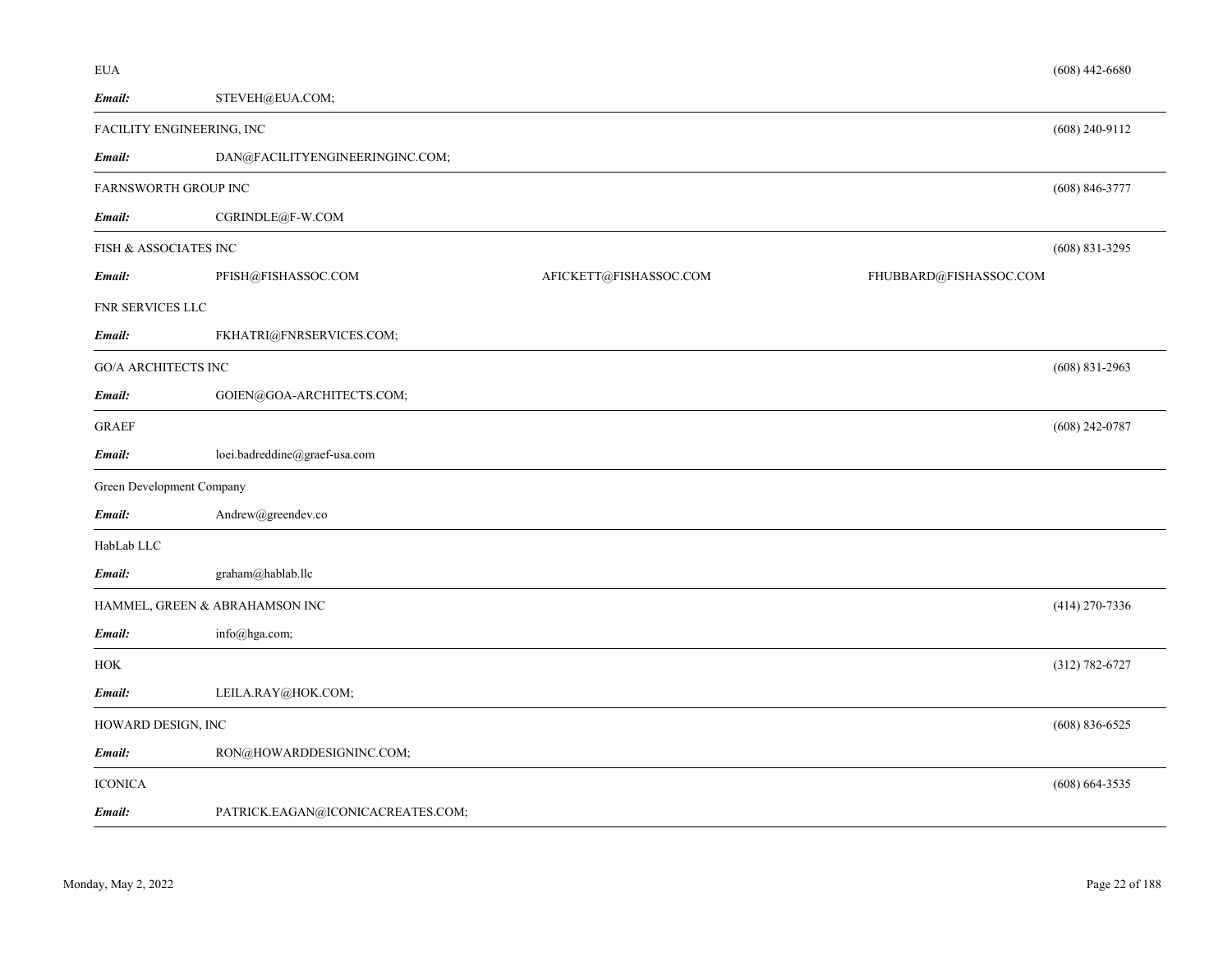| Industrial Roofing Services Inc |                                     |                             |                             | $(262)$ 432-0504 |
|---------------------------------|-------------------------------------|-----------------------------|-----------------------------|------------------|
| Email:                          | tomh@irsroof.com                    |                             |                             |                  |
|                                 | INSITE CONSULTING ARCHITECTS LLC    |                             |                             | $(608)$ 531-1533 |
| Email:                          | STEVE@ICSARC.COM                    | chris@icsarc.com            | misty@icsarc                |                  |
| ISTHMUS ARCHITECTURE INC        |                                     |                             |                             | $(608)$ 294-0207 |
| Email:                          | ISTHMUS@IS-ARCH.COM;                | ROTT@IS-ARCH.COM;           |                             |                  |
| <b>ISTHMUS SURVEYING LLC</b>    |                                     |                             |                             | $(608)$ 301-9833 |
| Email:                          | ISTHMUSSURVEYING@SBCGLOBAL.NET;     |                             |                             |                  |
|                                 | JEWELL ASSOCIATES ENGINEERS INC     |                             |                             | $(608)$ 588-9322 |
| Email:                          | GREG.JEWELL@JEWELLASSOC.COM;        |                             |                             |                  |
|                                 | JLA ARCHITECTS (JOSEPH LEE & ASSOC) |                             |                             | $(608)$ 241-9800 |
| Email:                          | JLEE@JLA-AP.COM;                    |                             |                             |                  |
| JT Engineering, lnc             |                                     |                             |                             | $(920)$ 468-7135 |
| Email:                          | billniemi@jt-engineering.com        | dougsina@jt-engineering.com | bradgroh@jt-engineering.com |                  |
| Kapur & Associates, Inc.        |                                     |                             |                             |                  |
| Email:                          | dblang@kapurinc.com                 | zfreeman@kapurinc.com       | jsobczak@kapurinc.com       |                  |
| <b>KDENT</b>                    |                                     |                             |                             |                  |
| Email:                          | GENE@KDENT.COM                      |                             |                             |                  |
| Knight E/A, Inc.                |                                     |                             |                             | $(608)$ 519-1456 |
| Email:                          | rbyom@knightea.com                  | nellis@knightea.com         |                             |                  |
| KON TEXT ARCHITECTS LLC         |                                     |                             |                             | $(866)$ 926-9351 |
| Email:                          | KELLY@KONTEXTARCH.COM;              |                             |                             |                  |
| Kontext Architects              |                                     |                             |                             | $(866)$ 926-9351 |
| Email:                          |                                     |                             |                             |                  |
|                                 | info@kontextarchitects.com          |                             |                             |                  |
|                                 | KUBALA WASHATKO ARCHITECTS INC      |                             |                             | $(262)$ 377-2954 |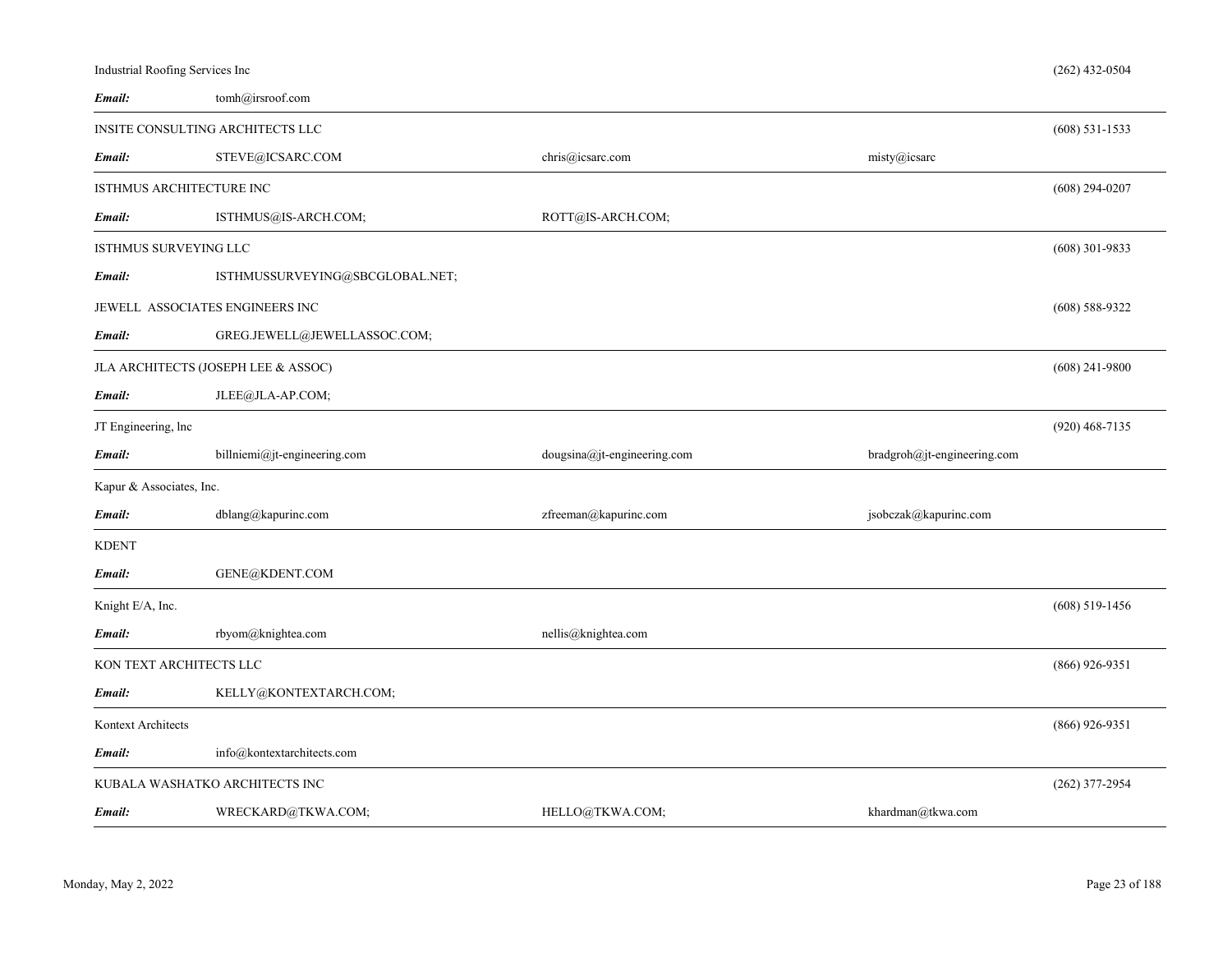#### LHB Inc

| Email:                         | info@LHBcorp.com               | marketing@LHBcorp.com       | Joellyn.Gum@LHBcorp.com |                    |
|--------------------------------|--------------------------------|-----------------------------|-------------------------|--------------------|
| McKinstry                      |                                |                             |                         | $(608)$ 242-9197   |
| Email:                         | trentons@mckinstry.com         |                             |                         |                    |
| MEAD & HUNT INC                |                                |                             |                         | $(608)$ 273-6391   |
| Email:                         | DAVID.WAY@MEADHUNT.COM;        | ANNE.ANDERSON@MEADHUNT.COM; |                         |                    |
| MEP ASSOCIATES LLC             |                                |                             |                         | $(715)$ 832-5668   |
| Email:                         | JOSHH@MEPASSOCIATES.COM;       | DANLG@MEPASSOCIATES.COM;    |                         |                    |
|                                | METCALFE ARCHITECTURE & DESIGN |                             |                         | $(215) 557 - 8383$ |
| Email:                         | AARONG@METARCHDESIGN.COM;      | ALANM@METARCHDESIGN.COM;    |                         |                    |
| Michael Gustavson Architecture |                                |                             |                         |                    |
| Email:                         | gustavson.michael@gmail.com    |                             |                         |                    |
| MONTELBANO BILL, ARCHITECT     |                                |                             |                         |                    |
| Email:                         | MONTELBA@YMAIL.COM;            |                             |                         |                    |
| Oertel Architects, Ltd         |                                |                             |                         |                    |
| Email:                         | bdever@oertelarchitects.com    | info@oertelarchitects.com   |                         |                    |
| <b>OMNNI ASSOCIATES</b>        |                                |                             |                         | $(902) 830 - 6100$ |
| Email:                         | CATHY.DONKER@OMNNI.COM;        |                             |                         |                    |
| ONE PLUS ARCHITECTURE          |                                |                             |                         | $(608)$ 837-8132   |
| Email:                         | ONEPLUS@CHORUS.NET;            |                             |                         |                    |
| <b>OPN</b> Architects          |                                |                             |                         |                    |
| Email:                         | cweber@opnarchitects.com       | wreynolds@opnarchitects.com |                         |                    |
| PBS & J                        |                                |                             |                         | $(608)$ 204-5951   |
| Email:                         | MDEPUE@PBSJ.COM;               |                             |                         |                    |
| PDC MIDWEST INC                |                                |                             |                         | $(262)$ 563-5286   |
| Email:                         | info@PDCmidwest.com;           |                             |                         |                    |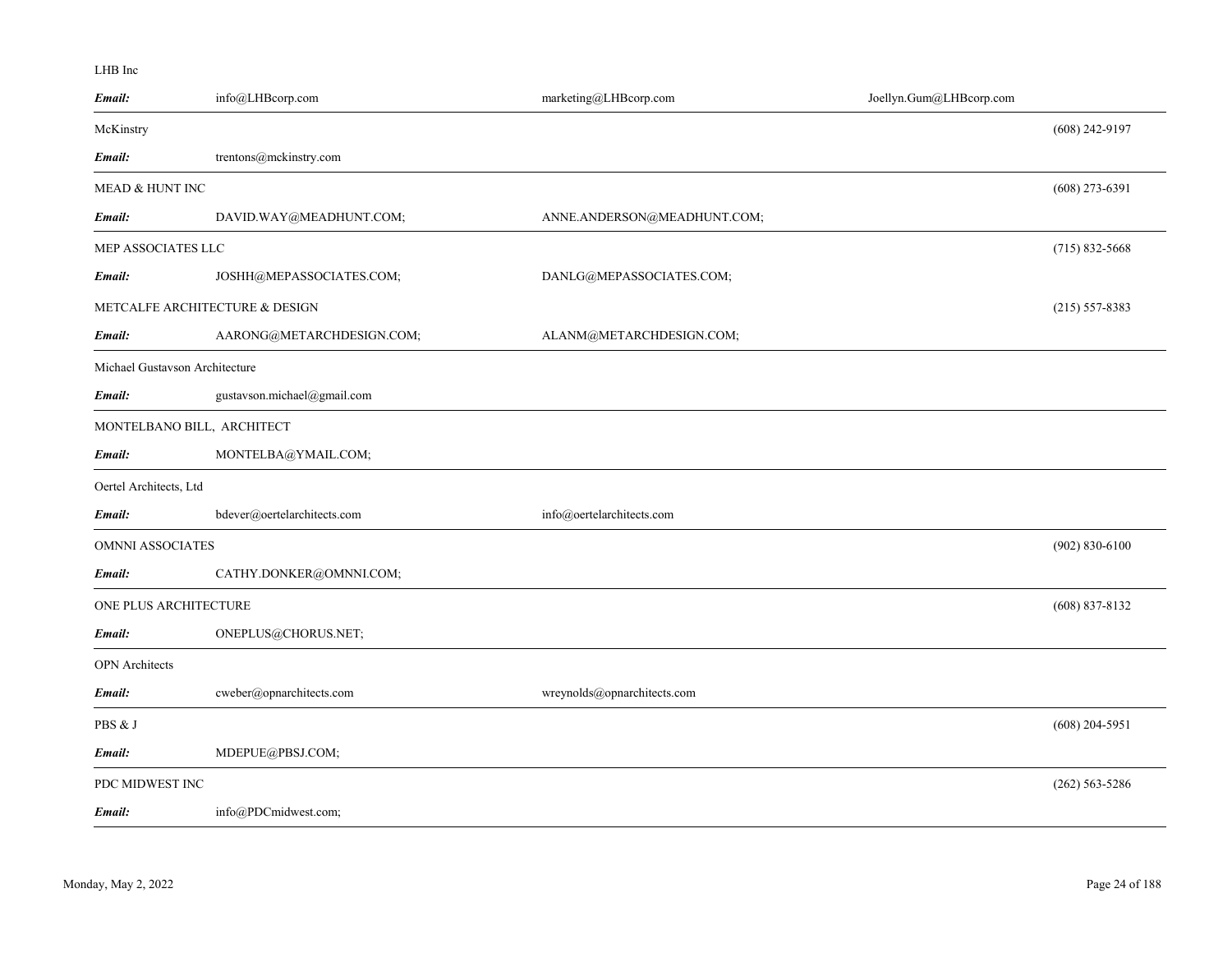# PLUNKETT RAYSICH ARITECTS LLP

| Email:                     | SKIECKHAFER@PRARCH.COM;                     | DSNOW@PRARCH.COM;                 |                                     |                    |
|----------------------------|---------------------------------------------|-----------------------------------|-------------------------------------|--------------------|
| Populance, llc             |                                             |                                   |                                     |                    |
| Email:                     | cgosch@populance.com                        |                                   |                                     |                    |
| POTTER LAWSON, INC         |                                             |                                   |                                     | $(608)$ 274-3674   |
| Email:                     | rebeccap@potterlawson.com                   |                                   |                                     |                    |
|                            | PREMIER ENGINEERING & TESTING LLC           |                                   |                                     | $(888)$ 248-2957   |
| Email:                     | BRIAN@PTSQCQA.COM;                          |                                   |                                     |                    |
|                            | PSI - Professional Service Industries, Inc. |                                   |                                     | $(608) 831 - 9279$ |
| Email:                     | trey.brooks@psiusa.com                      |                                   |                                     |                    |
| Ramaker & Associates, Inc. |                                             |                                   |                                     | $(608) 643 - 7999$ |
| Email:                     | jgallagher@ramaker.com                      |                                   |                                     |                    |
| RDG PLANNING & DESIGN      |                                             |                                   |                                     | $(515)$ 288-8631   |
| Email:                     | rpeterson@rdgusa.com                        |                                   |                                     |                    |
|                            | RINKA CHUNG ARCHITECTURE INC                |                                   |                                     |                    |
| Email:                     | MRINKA@RINKACHUNG.COM;                      |                                   |                                     |                    |
| ROYAL OAK & ASSOCIATES INC |                                             |                                   |                                     | $(608)$ 274-4530   |
| Email:                     | CSANDSNES@ROYALOAKENGINEERING.COM;          | TTHORSON@ROYALOAKENGINEERING.COM; | dandruczyk@royaloakengineering.com; |                    |
|                            | SCHMITT TECHNICAL SERVICES, LLC             |                                   |                                     |                    |
| Email:                     | james@schmitttechnicalservices.com;         |                                   |                                     |                    |
| <b>SCS ENGINEERS</b>       |                                             |                                   |                                     | $(608)$ 224-2839   |
| Email:                     | JNEWELL@SCSENGINEERS.COM;                   |                                   |                                     |                    |
| SEBESTA, INC., DBA NV5     |                                             |                                   |                                     |                    |
| Email:                     | ROBERT.WASIK@NV5.COM                        | RANDY.LORENZ@NV5.COM              |                                     |                    |
| Shive-Hattery              |                                             |                                   |                                     |                    |
| Email:                     | bhughes@shive-hattery.com                   |                                   |                                     |                    |
|                            |                                             |                                   |                                     |                    |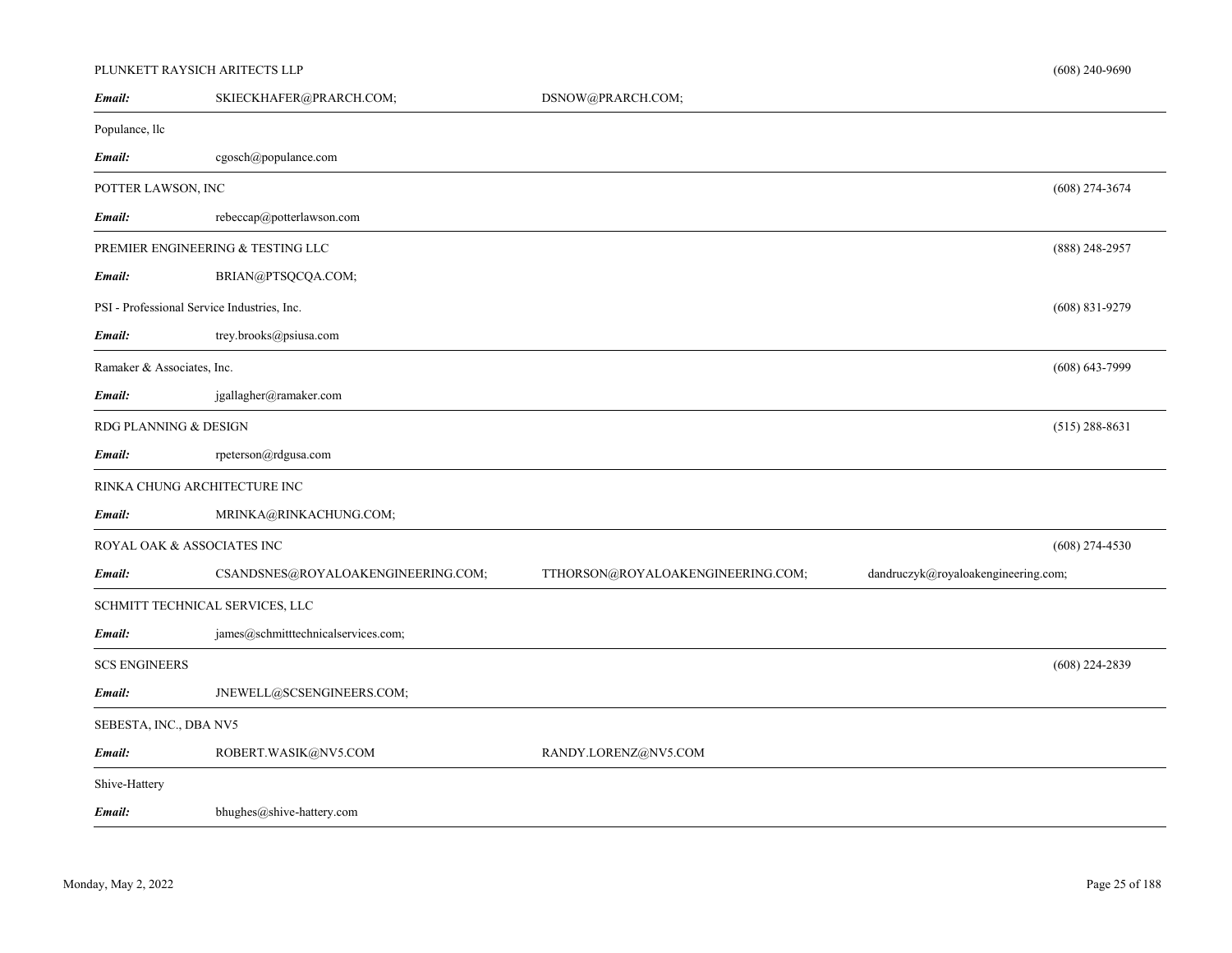# SHORT ELLIOTT HENDRICKSON INC

| Email:                                         | jruplinger@sehinc.com           | dfortney@sehinc.com         |                       |                    |
|------------------------------------------------|---------------------------------|-----------------------------|-----------------------|--------------------|
| Sketchworks Architecture, LLC                  |                                 |                             |                       |                    |
| Email:                                         | sshulfer@sketchworksarch.com    |                             |                       |                    |
| <b>SMITH GROUP</b>                             |                                 |                             |                       |                    |
| Email:                                         | JENNY.COBLE@SMITHGROUP.COM      | DAVID.LANTZ@SMITHGROUP.COM; |                       |                    |
| Smith Rosenfeld, LLC                           |                                 |                             |                       |                    |
| Email:                                         | trenton@smithrosenfeld.com      |                             |                       |                    |
| SPECIALTY ENGINEERING GROUP LLC                |                                 |                             |                       | $(262)$ 253-4701   |
| Email:                                         | JHOENICK@STR-SEG.COM;           | DMARQUARDT@SEGWI.COM;       |                       |                    |
| <b>Stanley Consultants</b>                     |                                 |                             |                       |                    |
| Email:                                         | DepodestaChris@Stanleygroup.com |                             |                       |                    |
| STRAND ASSOCIATES, INC.                        |                                 |                             |                       | $(608)$ 251-8655   |
| Email:                                         | MISTY.HOWARD@STRAND.COM;        |                             |                       |                    |
| <b>STRANG INC</b>                              |                                 |                             |                       | $(608)$ 276-9204   |
| Email:                                         | khanko@strang-inc.com           | mmatson@strang-inc.com      |                       |                    |
| Strategic Structural Design                    |                                 |                             |                       |                    |
| Email:                                         | efink@strategicstructural.com   |                             |                       |                    |
| Terracon Consultants, Inc.                     |                                 |                             |                       |                    |
| Email:                                         | jerry.krueger@terracon.com      |                             |                       |                    |
| The Concord Consulting Group of Illinois, Inc. |                                 |                             |                       |                    |
| Email:                                         | jduggan@concord-cc.com          | joconnor@concord-cc.com     | mlodge@concord-cc.com |                    |
| TJK DESIGN BUILD                               |                                 |                             |                       | $(608)$ 257-1092   |
| Email:                                         | JJBIENO@TJKDESIGNBUILD.COM;     |                             |                       |                    |
| VI CONSULTING LLC                              |                                 |                             |                       | $(414) 562 - 4043$ |
| Email:                                         | VICONSULTING@WI.RR.COM;         |                             |                       |                    |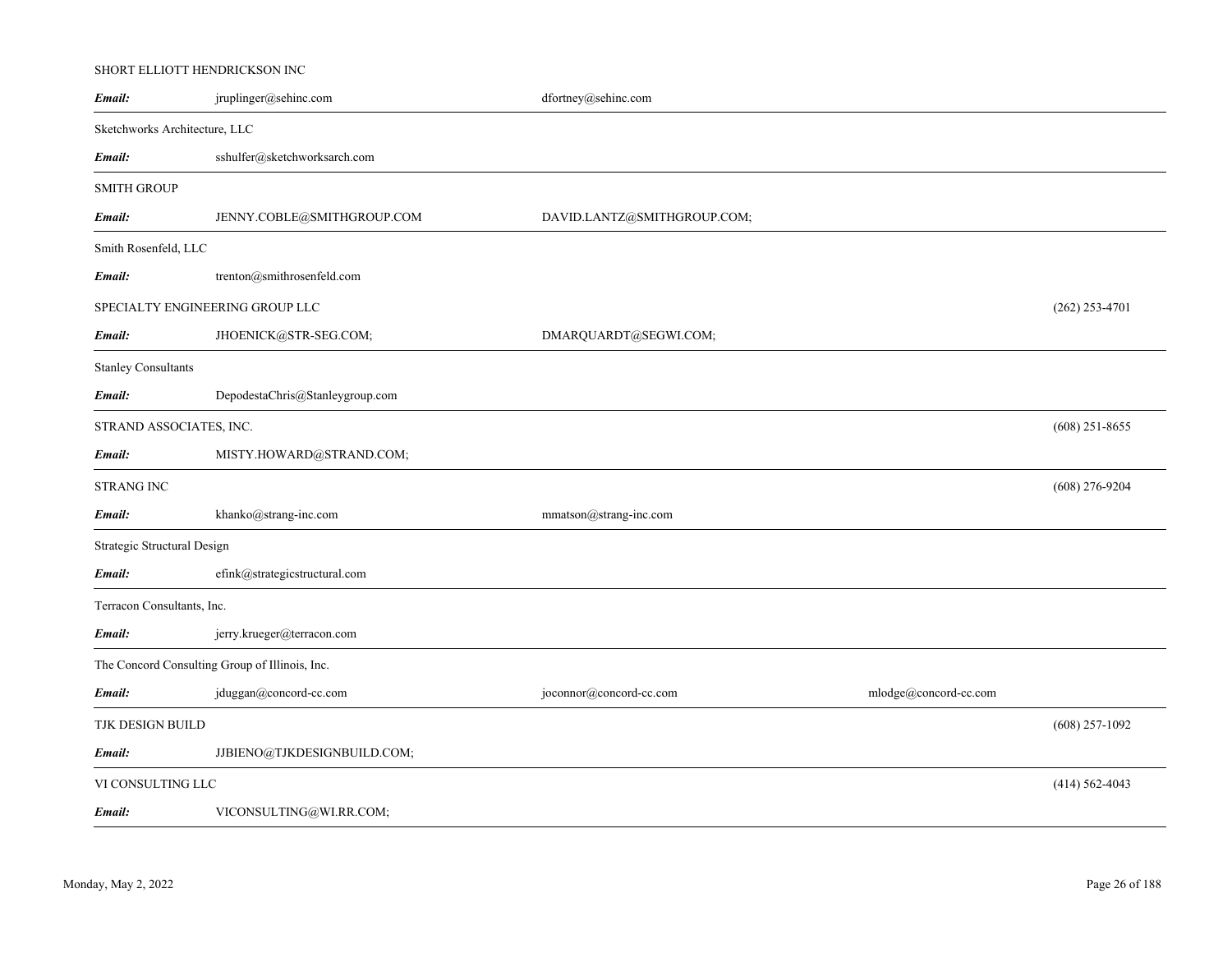#### WATER TECHNOLOGY INC

| Email:                     | DMUELLER@WATERTECHNOLOGYINC.COM;     |                                   |                    |
|----------------------------|--------------------------------------|-----------------------------------|--------------------|
|                            | Wendel WD Architecture, Engineering  |                                   | $(715)$ 625-6825   |
| Email:                     | marketing@wendelcompanies.com        | rkrzyzanowski@wendelcompanies.com |                    |
|                            | WILLIAMSON SURVEYING & ASSOC         |                                   | $(608) 849 - 9760$ |
| Email:                     | NOA@WILLIAMSONSURVEYING.COM;         | CHRIS@WILLIAMSONSURVEYING.COM;    |                    |
| WORK ARCHITECTS LLC        |                                      |                                   |                    |
| Email:                     |                                      |                                   |                    |
| WU & ASSOCIATES INC        |                                      |                                   | $(856) 857 - 1829$ |
| Email:                     | INFO@WUASSOCIATES.COM;               |                                   |                    |
|                            | ZIMMERMAN ARCHITECTURAL STUDIOS INC  |                                   | $(414)$ 302-3791   |
| Email:                     | info@zastudios.com                   |                                   |                    |
|                            | ZIMMERMAN ARCHITECTURAL STUDIOS, INC |                                   | $(414)$ 302-3758   |
| Email:                     | KEVIN.ODONNELL@ZASTUDIOS.COM;        |                                   |                    |
| Category:                  | Commissioning                        |                                   |                    |
| <b>Firm Name</b>           |                                      |                                   | Fax                |
| <b>AECOM</b>               |                                      |                                   | $(608) 836 - 9767$ |
| Email:                     | rick.eilertson@aecom.com             | jeremy.thomas@aecom.com           |                    |
| Affiliated Engineers, Inc. |                                      |                                   | $(608)$ 238-2614   |
| Email:                     | togorzalek@aeieng.com                |                                   |                    |
| ALTA PLANNING & DESIGN     |                                      |                                   |                    |
| Email:                     |                                      |                                   |                    |
|                            | ANGUS YOUNG ASSOCIATES INC           |                                   | $(608) 756 - 0464$ |
| Email:                     | JEFFH@ANGUSYOUNG.COM;;               | leanney@ANGUSYOUNG.COM;           |                    |
|                            | ARNOLD & O'SHERIDAN INC              |                                   | $(608)$ 821-8501   |
| Email:                     |                                      |                                   |                    |

(920) 887-7999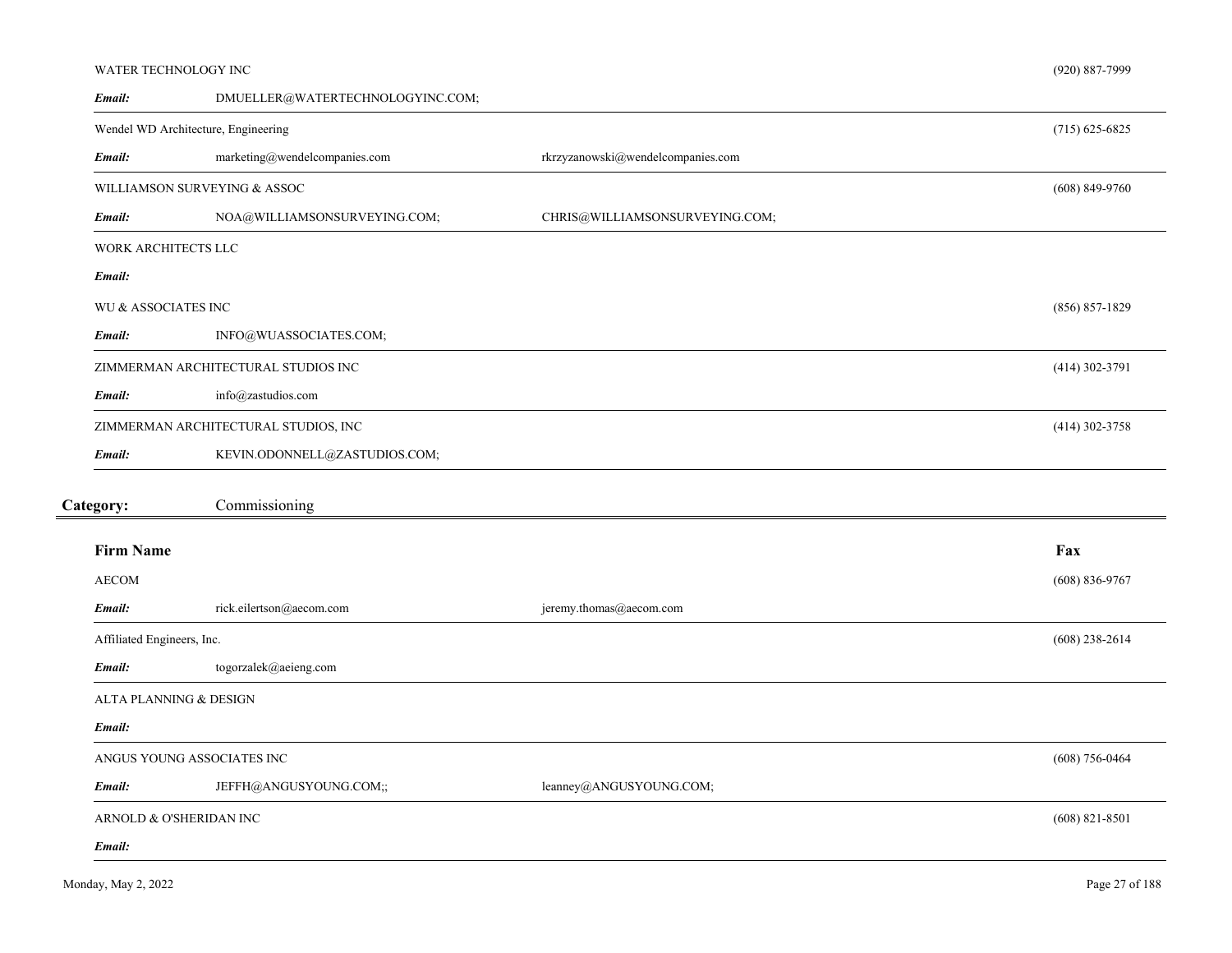| Email:                    | hbadani@avantti-group.com        |                                   |                                   |                    |
|---------------------------|----------------------------------|-----------------------------------|-----------------------------------|--------------------|
| Burns & McDonnell         |                                  |                                   |                                   | $(312)$ 223-9664   |
| Email:                    | mlchmura@burnsmcd.com            |                                   |                                   |                    |
| <b>CEDAR CORPORATION</b>  |                                  |                                   |                                   | $(608)$ 249-5824   |
| Email:                    | DAVE.SAUER@CEDARCORP.COM;        |                                   |                                   |                    |
| <b>CLARK DIETZ INC</b>    |                                  |                                   |                                   | $(262) 657 - 1594$ |
| Email:                    | mustafa.emir@clarkdietz.com;     |                                   |                                   |                    |
| CROWLEY ENGINEERING LLC   |                                  |                                   |                                   | $(219)$ 322-2277   |
| Email:                    | RFPS@CROWLEYENGINEERING.COM;     |                                   |                                   |                    |
| DAILY REPORTER, THE       |                                  |                                   |                                   | $(414)$ 276-4416   |
| Email:                    | RGONZALEZ@DAILYREPORTER.COM;     |                                   |                                   |                    |
| Design Engineers          |                                  |                                   |                                   |                    |
| Email:                    | Kelly.harrer@designengineers.com | jared.ramthun@designengineers.com | brian.gunning@designengineers.com |                    |
| DLZ                       |                                  |                                   |                                   |                    |
| Email:                    | MHAMEL@DLZ.COM;                  | MSETHI@DLZ.COM                    | EHARTIGAN@DLZ.COM                 |                    |
| DLZ WISCONSIN LLC         |                                  |                                   |                                   |                    |
| Email:                    |                                  | MSETHI@DLZ.COM;                   |                                   |                    |
| DONOHUE & ASSOCIATES      |                                  |                                   |                                   | $(920)$ 208-0402   |
| Email:                    | BSCHEIBER@DONOHUE-ASSOCIATES.COM | GKUSSART@DONOHUE-ASSOCIATES.COM   |                                   |                    |
| Eneractive Solutions LLC  |                                  |                                   |                                   |                    |
| Email:                    | Farhan.khatri@edisonenergy.com   |                                   |                                   |                    |
| FACILITY ENGINEERING, INC |                                  |                                   |                                   | $(608)$ 240-9112   |
| Email:                    | DAN@FACILITYENGINEERINGINC.COM;  |                                   |                                   |                    |
| FARNSWORTH GROUP INC      |                                  |                                   |                                   | $(608) 846 - 3777$ |
| Email:                    | CGRINDLE@F-W.COM                 |                                   |                                   |                    |

Avantti Design Group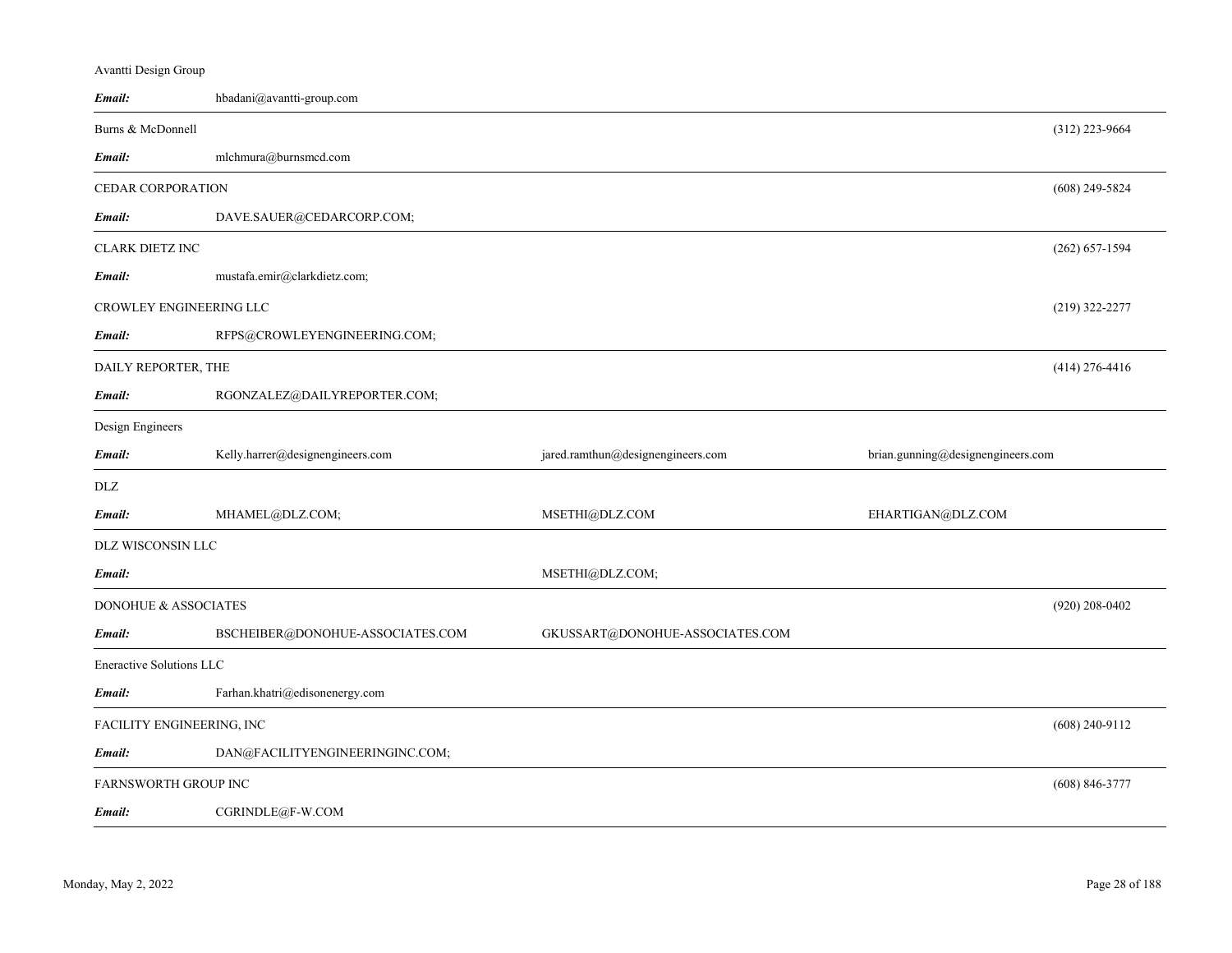# FNR SERVICES LLC

| Email:                    | FKHATRI@FNRSERVICES.COM;          |                               |                         |                    |
|---------------------------|-----------------------------------|-------------------------------|-------------------------|--------------------|
| GEOSYNTEC CONSULTANTS     |                                   |                               |                         |                    |
| Email:                    | JTRACY@GEOSYNTEC.COM;             |                               |                         |                    |
| <b>GRAEF</b>              |                                   |                               |                         | $(608)$ 242-0787   |
| Email:                    | loei.badreddine@graef-usa.com     |                               |                         |                    |
| H & H ENERGY SERVICES INC |                                   |                               |                         | $(608)$ 273-9767   |
| Email:                    | ETRUELOVE@HHENERGYSERVICES.COM;   | KDULANEY@HHGROUPHOLDINGS.COM; |                         |                    |
| HabLab LLC                |                                   |                               |                         |                    |
| Email:                    | graham@hablab.llc                 |                               |                         |                    |
|                           | HAMMEL, GREEN & ABRAHAMSON INC    |                               |                         | $(414)$ 270-7336   |
| Email:                    | info@hga.com;                     |                               |                         |                    |
| <b>ICONICA</b>            |                                   |                               |                         | $(608) 664 - 3535$ |
| Email:                    | PATRICK.EAGAN@ICONICACREATES.COM; |                               |                         |                    |
| <b>ICONICA</b>            |                                   |                               |                         | $(608) 664 - 3535$ |
| Email:                    | PATRICK.EAGAN@ICONICACREATES.COM; |                               |                         |                    |
| <b>IMEG Corp</b>          |                                   |                               |                         | $(608)$ 223-9601   |
| Email:                    | kris.a.cotharn@imegcorp.com       |                               |                         |                    |
| JDR ENGINEERING INC       |                                   |                               |                         | $(608)$ 271-7046   |
| Email:                    | MEEKER@JDRENG.COM;                |                               |                         |                    |
| KDENT                     |                                   |                               |                         |                    |
| Email:                    | GENE@KDENT.COM                    |                               |                         |                    |
|                           | KUBALA WASHATKO ARCHITECTS INC    |                               |                         | $(262)$ 377-2954   |
| Email:                    | WRECKARD@TKWA.COM;                | HELLO@TKWA.COM;               | khardman@tkwa.com       |                    |
| LHB Inc                   |                                   |                               |                         |                    |
| Email:                    | info@LHBcorp.com                  | marketing@LHBcorp.com         | Joellyn.Gum@LHBcorp.com |                    |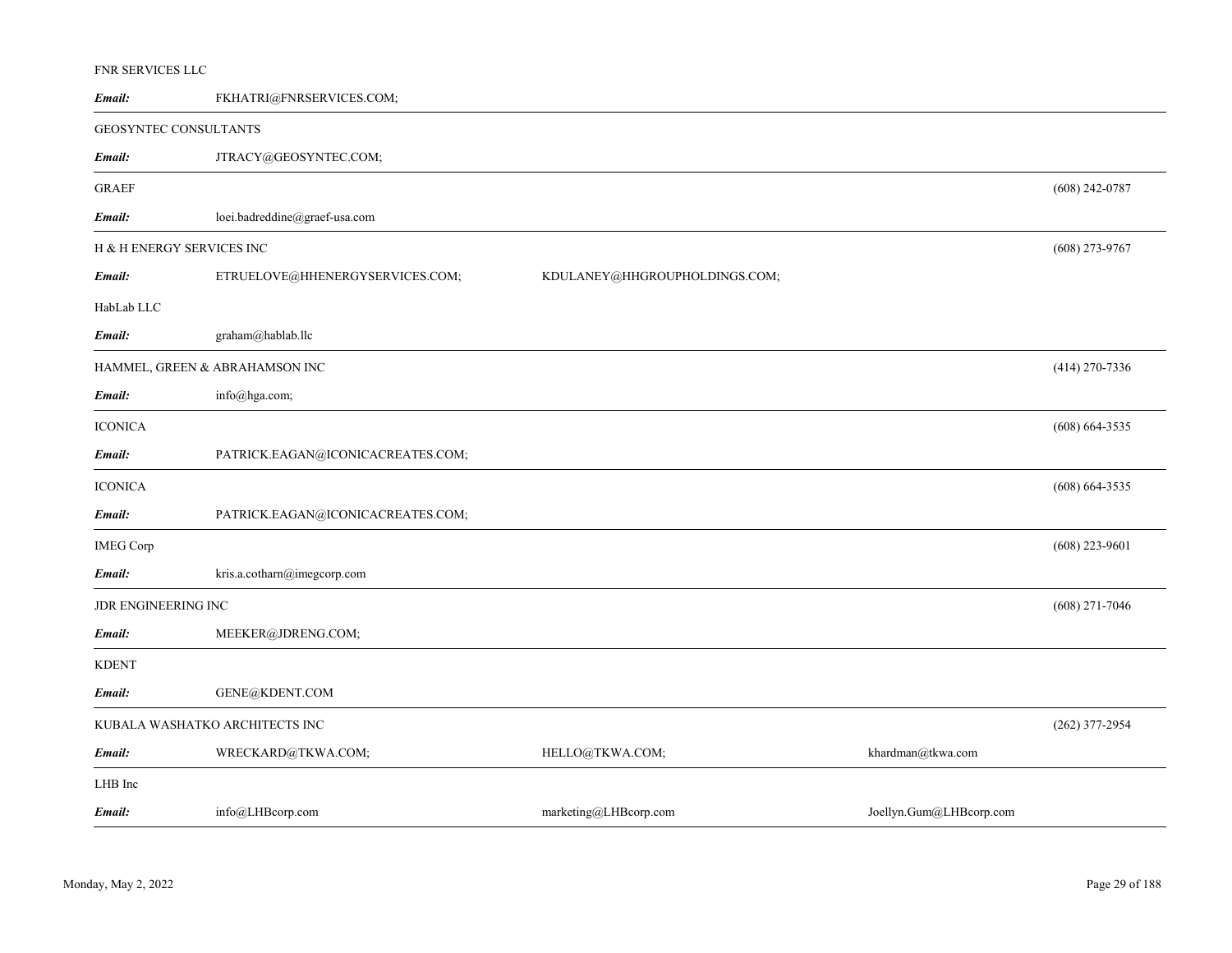| LKPB Engineers Inc                          |                                |                             |                       | $(651) 633 - 1355$ |
|---------------------------------------------|--------------------------------|-----------------------------|-----------------------|--------------------|
| Email:                                      | collin.witwer@lkpb.com         |                             |                       |                    |
| MCDONOUGH BOLYARD PECK, INC                 |                                |                             |                       | $(703)$ 641-8965   |
| Email:                                      | info@mbpce.com;                |                             |                       |                    |
| McKinstry                                   |                                |                             |                       | $(608)$ 242-9197   |
| Email:                                      | trentons@mckinstry.com         |                             |                       |                    |
| MEAD & HUNT INC                             |                                |                             |                       | $(608)$ 273-6391   |
| Email:                                      | DAVID.WAY@MEADHUNT.COM;        | ANNE.ANDERSON@MEADHUNT.COM; |                       |                    |
| MEP ASSOCIATES LLC                          |                                |                             |                       |                    |
| Email:                                      |                                |                             |                       |                    |
| MEP ASSOCIATES LLC                          |                                |                             |                       | $(715)$ 832-5668   |
| Email:                                      | JOSHH@MEPASSOCIATES.COM;       | DANLG@MEPASSOCIATES.COM;    |                       |                    |
|                                             | METCALFE ARCHITECTURE & DESIGN |                             |                       | $(215) 557 - 8383$ |
| Email:                                      | AARONG@METARCHDESIGN.COM;      | ALANM@METARCHDESIGN.COM;    |                       |                    |
| <b>MI TECH SERVICES</b>                     |                                |                             |                       |                    |
| Email:                                      | ASAUNDERS@MI-TECH.US           |                             |                       |                    |
| MSA PROFESSIONAL SERVICES, INC.             |                                |                             |                       | $(608)$ 242-6638   |
| Email:                                      | jdeyoung@msa-ps.com            | kruhland@msa-ps.com         | arethwisch@msa-ps.com |                    |
| MWH BUSINESS SOLUTIONS                      |                                |                             |                       | $(608)$ 310-5399   |
| Email:                                      | PATRICK.H.LYTLE@MWHGLOBAL.COM; |                             |                       |                    |
| PBS & J                                     |                                |                             |                       | $(608)$ 204-5951   |
| Email:                                      | MDEPUE@PBSJ.COM;               |                             |                       |                    |
| Primera Engineers Ltd                       |                                |                             |                       |                    |
| Email:                                      | astribling@primeraeng.com      |                             |                       |                    |
| PSI - Professional Service Industries, Inc. |                                |                             |                       | $(608) 831 - 9279$ |
| Email:                                      | trey.brooks@psiusa.com         |                             |                       |                    |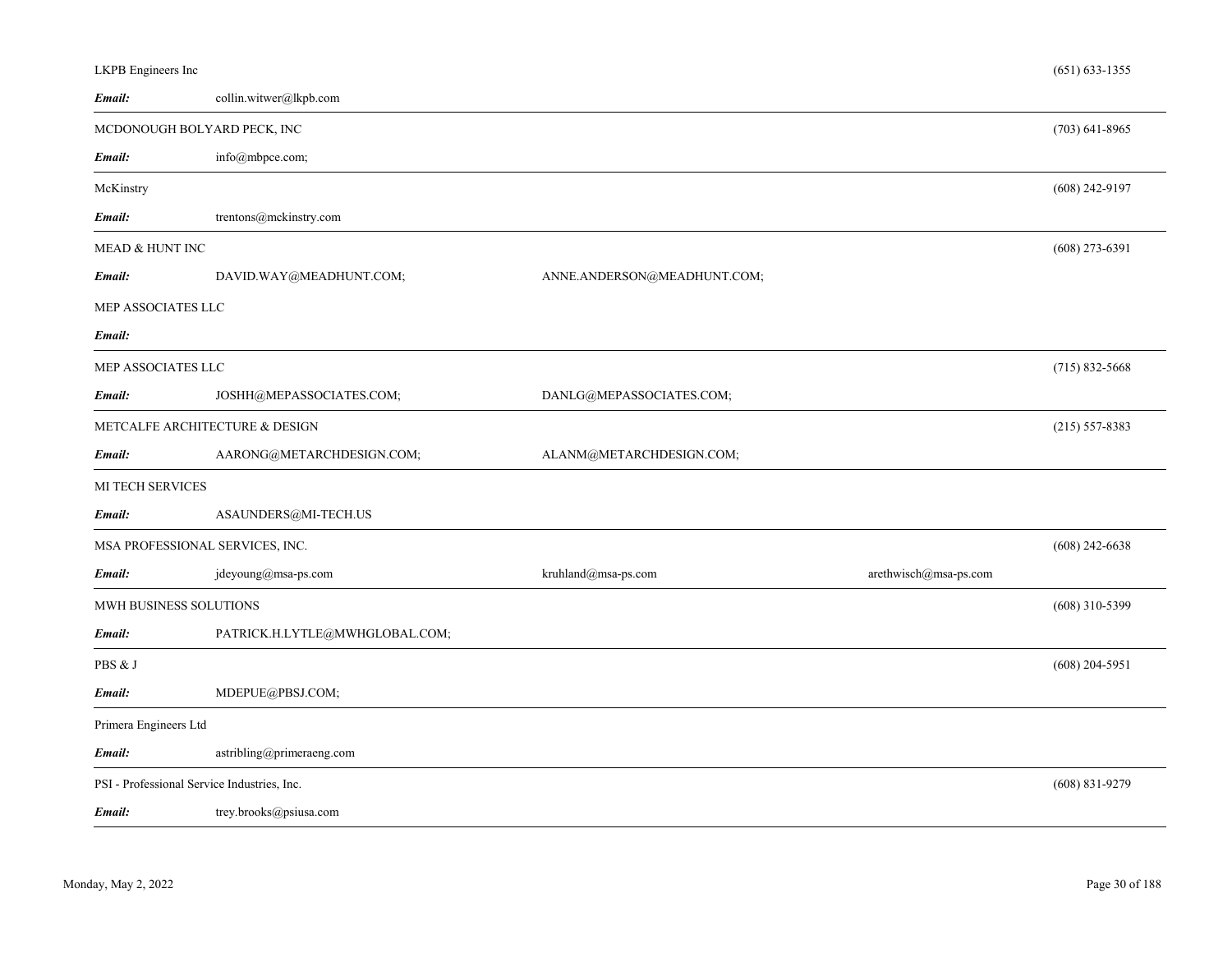|                             | QUALITY MANAGEMENT SERVICES INC                |                         |                       |                    |  |  |
|-----------------------------|------------------------------------------------|-------------------------|-----------------------|--------------------|--|--|
| Email:                      | GBARKER@ONQTEAM.COM                            |                         |                       |                    |  |  |
| QUANDEL CONSULTANTS, INC.   |                                                |                         |                       |                    |  |  |
| Email:                      | dsimon@quandel.com                             |                         |                       |                    |  |  |
| RDG PLANNING & DESIGN       |                                                |                         |                       | $(515)$ 288-8631   |  |  |
| Email:                      | rpeterson@rdgusa.com                           |                         |                       |                    |  |  |
| RDG PLANNING & DESIGN       |                                                |                         |                       | $(515)$ 288-8631   |  |  |
| Email:                      | rpeterson@rdgusa.com                           |                         |                       |                    |  |  |
| RIVER VALLEY TESTING CORP   |                                                |                         |                       | $(608)$ 222-9408   |  |  |
| Email:                      | TSCRIVEN@RVTCORP.COM;                          | GBARKER@RVTCORP.COM;    |                       |                    |  |  |
| <b>SCS ENGINEERS</b>        |                                                |                         |                       | $(608)$ 224-2839   |  |  |
| Email:                      | JNEWELL@SCSENGINEERS.COM;                      |                         |                       |                    |  |  |
| SEBESTA, INC., DBA NV5      |                                                |                         |                       |                    |  |  |
| Email:                      | ROBERT.WASIK@NV5.COM                           | RANDY.LORENZ@NV5.COM    |                       |                    |  |  |
| Smith Rosenfeld, LLC        |                                                |                         |                       |                    |  |  |
| Email:                      | trenton@smithrosenfeld.com                     |                         |                       |                    |  |  |
| <b>Stanley Consultants</b>  |                                                |                         |                       |                    |  |  |
| Email:                      | DepodestaChris@Stanleygroup.com                |                         |                       |                    |  |  |
| Strategic Structural Design |                                                |                         |                       |                    |  |  |
| Email:                      | efink@strategicstructural.com                  |                         |                       |                    |  |  |
|                             | SUSTAINABLE ENGINEERING GROUP LLC              |                         |                       | $(608) 836 - 4477$ |  |  |
| Email:                      | INFO@SUSTAINENG.COM;                           |                         |                       |                    |  |  |
|                             | SYSTEMS WEST ENGINEERS                         |                         |                       |                    |  |  |
| Email:                      | AMANGRICH@SYSTEMSWESTENGINEERS.COM;            |                         |                       |                    |  |  |
|                             | The Concord Consulting Group of Illinois, Inc. |                         |                       |                    |  |  |
| Email:                      | jduggan@concord-cc.com                         | joconnor@concord-cc.com | mlodge@concord-cc.com |                    |  |  |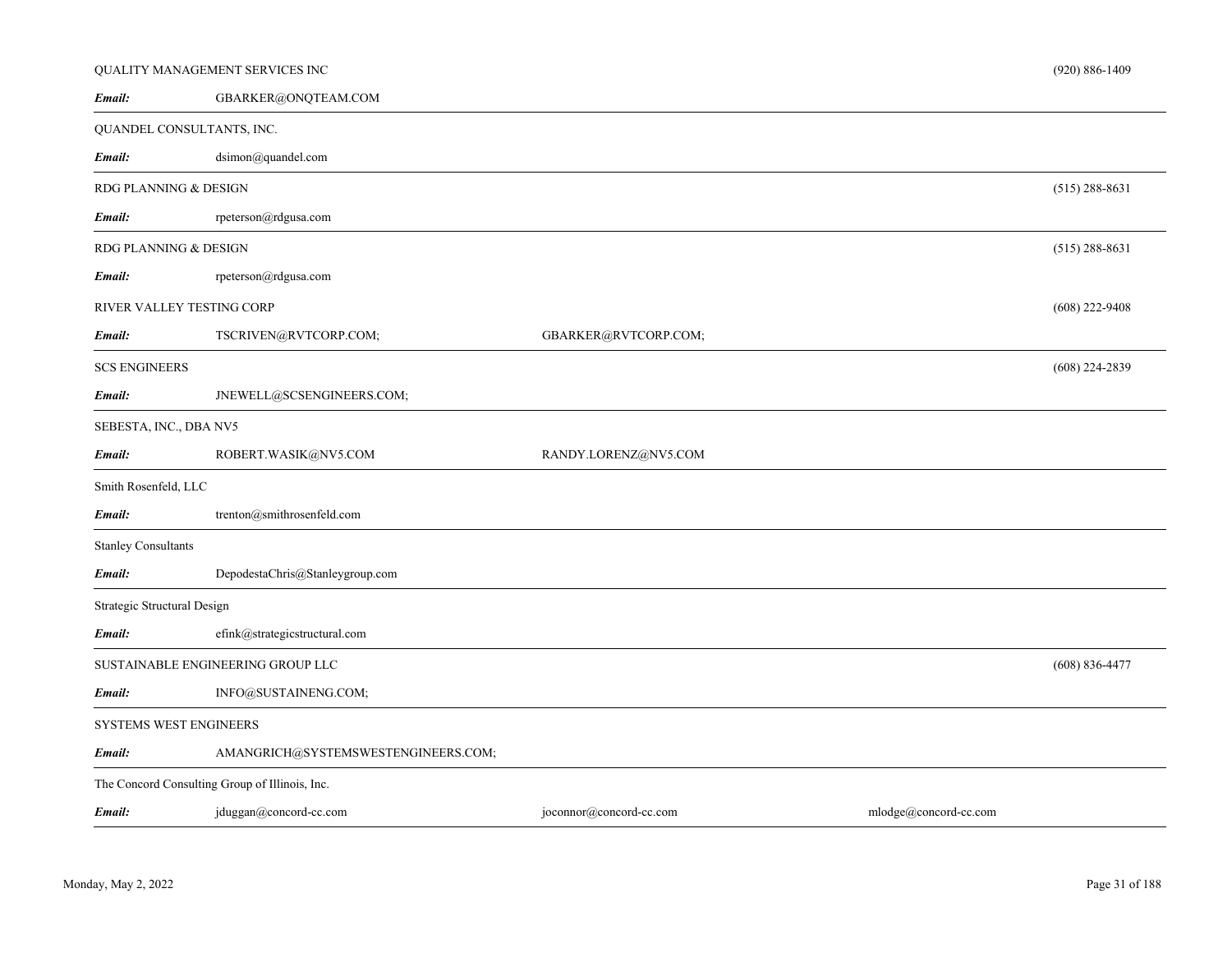# THE REESE GROUP

| Email:                       | TREESE@THE-REESE-GROUP.COM                        |                                   |                    |
|------------------------------|---------------------------------------------------|-----------------------------------|--------------------|
| Thunderbird Engineering Inc. |                                                   |                                   |                    |
| Email:                       | shawnw@thunderbirdeng.com                         |                                   |                    |
|                              | Wendel WD Architecture, Engineering               |                                   | $(715)$ 625-6825   |
| Email:                       | marketing@wendelcompanies.com                     | rkrzyzanowski@wendelcompanies.com |                    |
|                              | ZIMMERMAN ARCHITECTURAL STUDIOS INC               |                                   | $(414)$ 302-3791   |
| Email:                       | info@zastudios.com                                |                                   |                    |
|                              | ZIMMERMAN ARCHITECTURAL STUDIOS, INC              |                                   | $(414)$ 302-3758   |
| Email:                       | KEVIN.ODONNELL@ZASTUDIOS.COM;                     |                                   |                    |
|                              |                                                   |                                   |                    |
| Category:                    | Community Outreach/Public Relations               |                                   |                    |
| <b>Firm Name</b>             |                                                   |                                   | Fax                |
|                              | Advanced Engineering & Environmental Services Inc |                                   | $(701)$ 221-0531   |
| Email:                       | Linda.Severson@ae2s.com                           | Amber.Lefers@AE2s.com             |                    |
| <b>AECOM</b>                 |                                                   |                                   | $(608) 836 - 9767$ |
| Email:                       | rick.eilertson@aecom.com                          | jeremy.thomas@aecom.com           |                    |
| ALTA PLANNING & DESIGN       |                                                   |                                   |                    |
| Email:                       | ANNFREIWALD@ALTAPLANNING.COM;                     |                                   |                    |
| <b>BLOOM COMPANIES LLC</b>   |                                                   |                                   | $(414)$ 771-4490   |
| Email:                       | mtharaniyil@bloomcos.com                          | HFARCHMIN@BLOOMCOS.COM;           |                    |
|                              | BOLLINGER, LACH & ASSOCIATES INC                  |                                   |                    |
| Email:                       | CFLOWER@BOLLINGERLACH.COM;                        | ANEWTON@BOLLINGERLACH.COM;        |                    |
| <b>CEDAR CORPORATION</b>     |                                                   |                                   | $(608)$ 249-5824   |
| Email:                       | DAVE.SAUER@CEDARCORP.COM;                         |                                   |                    |
|                              | CEP Civil Engineering Professionals LLC           |                                   | $(608)$ 819-6997   |
| Email:                       | najim@cepcompany.com                              |                                   |                    |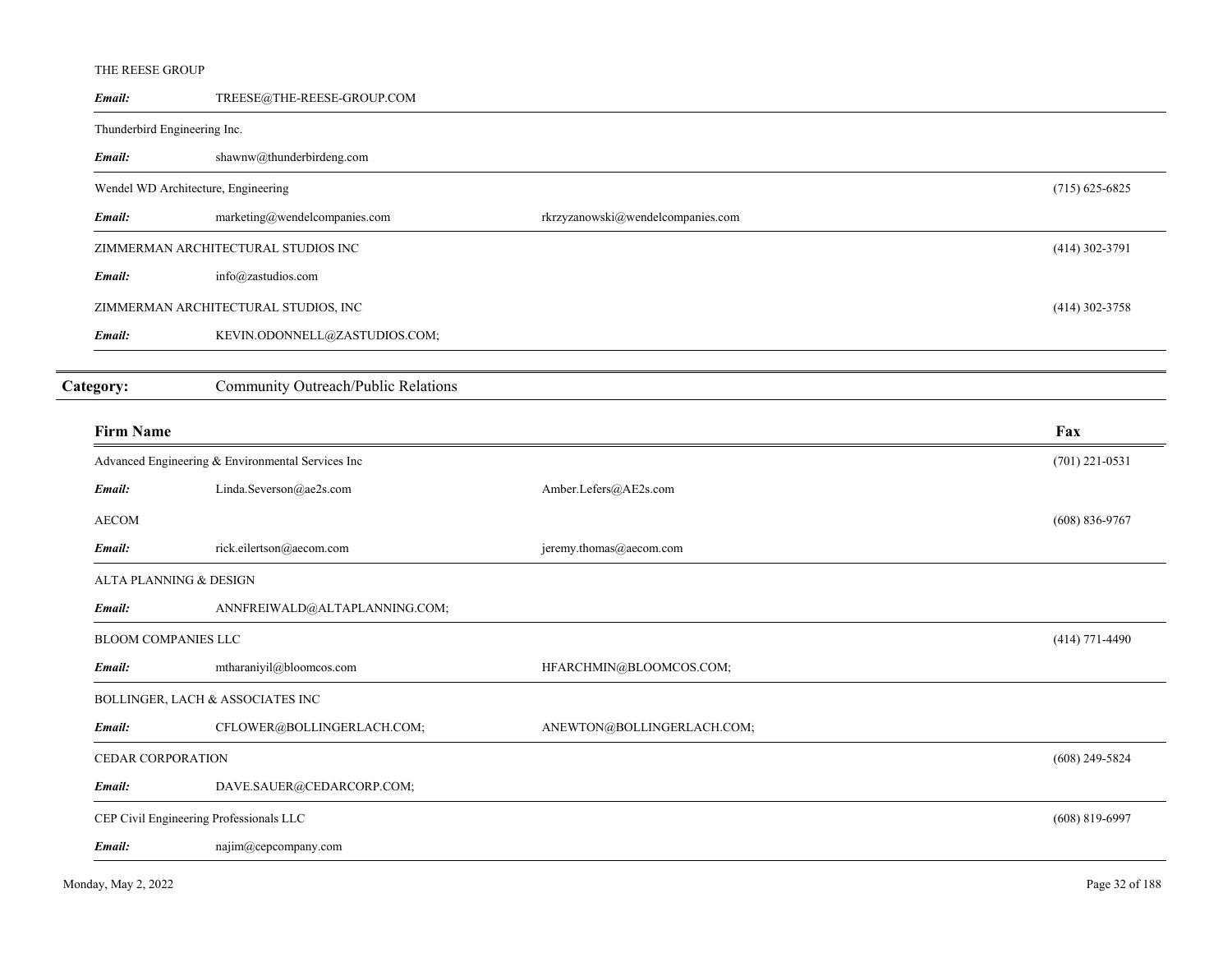| TGAGNER@CORREINC.COM              |                                                                                                                                                                         |                         |                    |
|-----------------------------------|-------------------------------------------------------------------------------------------------------------------------------------------------------------------------|-------------------------|--------------------|
|                                   |                                                                                                                                                                         |                         | $(608)$ 249-0170   |
| Teri.Schopt@darrcorp.com          | Andy.Smieja@darrcorp.com                                                                                                                                                | accounting@darrcorp.com |                    |
|                                   |                                                                                                                                                                         |                         | $(414)$ 276-4416   |
| RGONZALEZ@DAILYREPORTER.COM;      |                                                                                                                                                                         |                         |                    |
|                                   |                                                                                                                                                                         |                         |                    |
| Farhan.khatri@edisonenergy.com    |                                                                                                                                                                         |                         |                    |
|                                   |                                                                                                                                                                         |                         |                    |
| FKHATRI@FNRSERVICES.COM;          |                                                                                                                                                                         |                         |                    |
|                                   |                                                                                                                                                                         |                         | $(608)$ 742-2592   |
| TMICHAELS@GENERALENGINEERING.NET; | lbradley@generalengineering.net;                                                                                                                                        |                         |                    |
|                                   |                                                                                                                                                                         |                         | $(608)$ 249-4402   |
| RIELLY.ODONNELL@GHD.COM;          | BEN.WILKINSON@GHD.COM;                                                                                                                                                  |                         |                    |
|                                   |                                                                                                                                                                         |                         | $(608)$ 242-0787   |
| loei.badreddine@graef-usa.com     |                                                                                                                                                                         |                         |                    |
|                                   |                                                                                                                                                                         |                         |                    |
| Andrew@greendev.co                |                                                                                                                                                                         |                         |                    |
|                                   |                                                                                                                                                                         |                         | $(414)$ 270-7336   |
| info@hga.com;                     |                                                                                                                                                                         |                         |                    |
|                                   |                                                                                                                                                                         |                         | $(312)$ 432-0231   |
| JRICHARDS@HBKENGINEERING.COM;     |                                                                                                                                                                         |                         |                    |
|                                   |                                                                                                                                                                         |                         | $(608) 662 - 1801$ |
|                                   |                                                                                                                                                                         |                         |                    |
|                                   |                                                                                                                                                                         |                         | $(414)$ 359-2310   |
| KWITTBROT@HNTB.COM;               |                                                                                                                                                                         |                         |                    |
|                                   | DAAR Engineering, Inc.<br>DAILY REPORTER, THE<br>Eneractive Solutions LLC<br>GENERAL ENGINEERING COMPANY<br>Green Development Company<br>HAMMEL, GREEN & ABRAHAMSON INC |                         |                    |

(608) 828-1012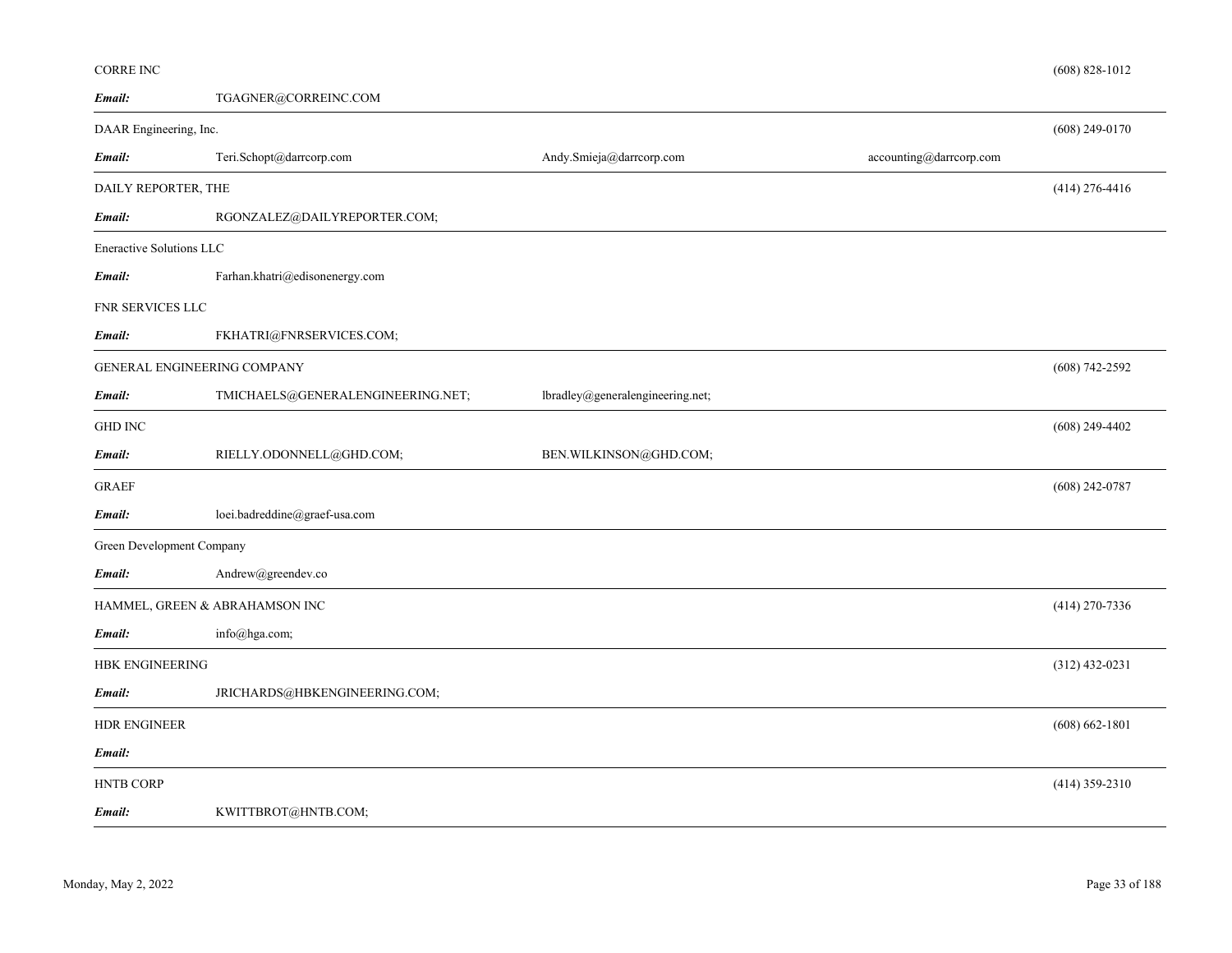#### ITERIS INC

| Email:                                    | DSN@ITERIS.COM;                          |                           |                         |                    |
|-------------------------------------------|------------------------------------------|---------------------------|-------------------------|--------------------|
| Kapur & Associates, Inc.                  |                                          |                           |                         |                    |
| Email:                                    | dblang@kapurinc.com                      | zfreeman@kapurinc.com     | jsobczak@kapurinc.com   |                    |
| KL ENGINEERING INC                        |                                          |                           |                         | $(608) 663 - 1226$ |
| Email:                                    | scramer@klengineering.com                |                           |                         |                    |
| LHB Inc                                   |                                          |                           |                         |                    |
| Email:                                    | info@LHBcorp.com                         | marketing@LHBcorp.com     | Joellyn.Gum@LHBcorp.com |                    |
| MI TECH SERVICES                          |                                          |                           |                         |                    |
| Email:                                    | ASAUNDERS@MI-TECH.US                     |                           |                         |                    |
| MSA PROFESSIONAL SERVICES, INC.           |                                          |                           |                         | $(608)$ 242-6638   |
| Email:                                    | jdeyoung@msa-ps.com                      | kruhland@msa-ps.com       | arethwisch@msa-ps.com   |                    |
| MWH BUSINESS SOLUTIONS                    |                                          |                           |                         | $(608)$ 310-5399   |
| Email:                                    | PATRICK.H.LYTLE@MWHGLOBAL.COM;           |                           |                         |                    |
|                                           | ONEIDA TOTAL INTERGRATED ENTERPRISES LLC |                           |                         | $(608)$ 241-3914   |
| Email:                                    | dchlebowski@otie.com;                    | jthousand@otie.com;       | pchiang@otie.com        |                    |
| PBS & J                                   |                                          |                           |                         | $(608)$ 204-5951   |
| Email:                                    | MDEPUE@PBSJ.COM;                         |                           |                         |                    |
| POTTER LAWSON, INC                        |                                          |                           |                         | $(608)$ 274-3674   |
| Email:                                    | rebeccap@potterlawson.com                |                           |                         |                    |
| QUANDEL CONSULTANTS, INC.                 |                                          |                           |                         |                    |
| Email:                                    | dsimon@quandel.com                       |                           |                         |                    |
| RDG PLANNING & DESIGN                     |                                          |                           | $(515)$ 288-8631        |                    |
| Email:                                    | rpeterson@rdgusa.com                     |                           |                         |                    |
| RH BATTERMAN & CO INC<br>$(608)$ 365-1850 |                                          |                           |                         |                    |
| Email:                                    | FMCKEARN@RHBATTERMAN.COM;                | TNEEDHAM@RHBATTERMAN.COM; |                         |                    |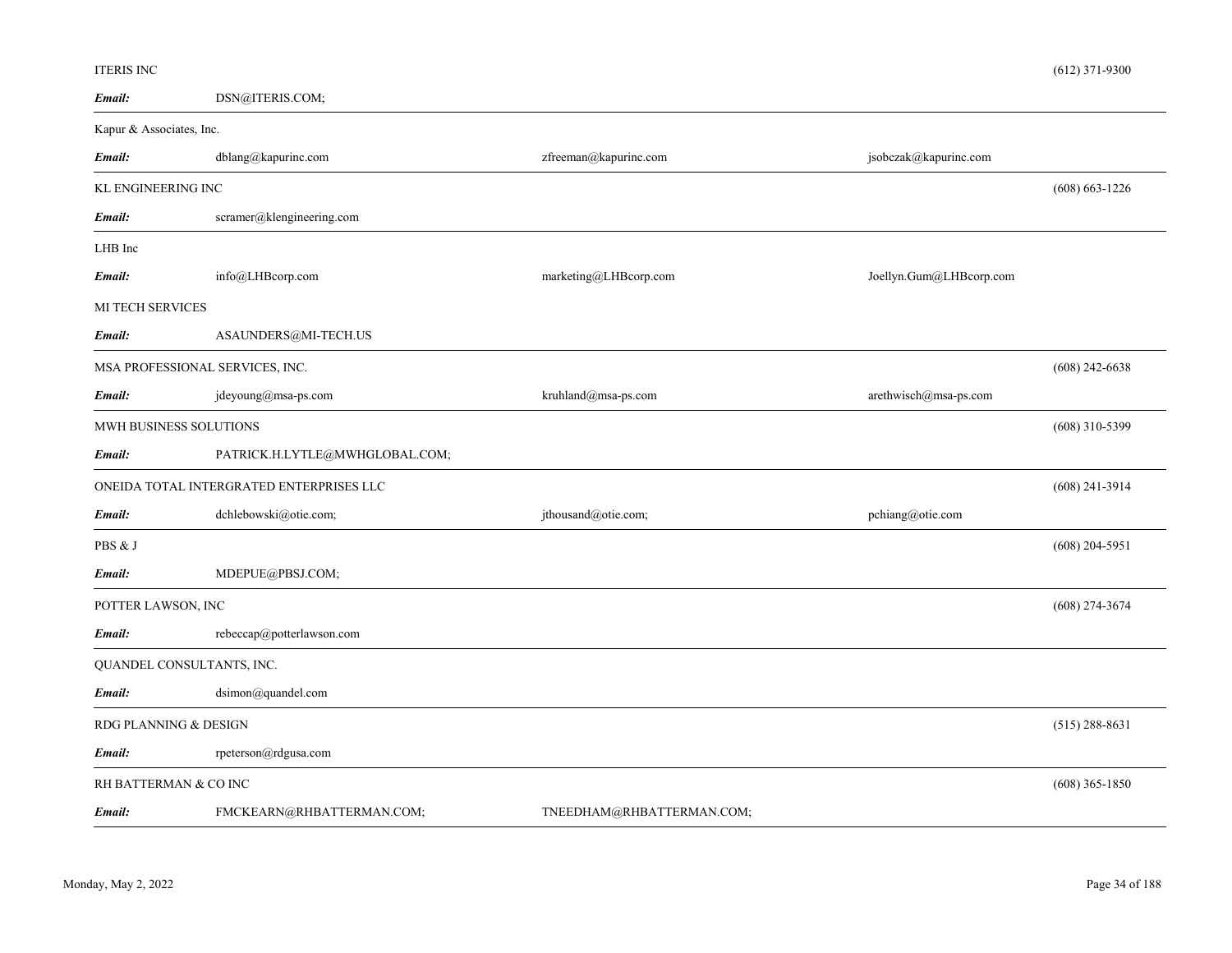# SCHAFER LAND DESIGN

| Email:                        | JSCHAEFERSLD@SBCGLOBAL.NET;              |                              |                             |                  |
|-------------------------------|------------------------------------------|------------------------------|-----------------------------|------------------|
| <b>SCS ENGINEERS</b>          |                                          |                              |                             | $(608)$ 224-2839 |
| Email:                        | JNEWELL@SCSENGINEERS.COM;                |                              |                             |                  |
| SHORT ELLIOTT HENDRICKSON INC |                                          |                              |                             |                  |
| Email:                        | jruplinger@sehinc.com                    | dfortney@sehinc.com          |                             |                  |
| <b>SMITH GROUP</b>            |                                          |                              |                             |                  |
| Email:                        | JENNY.COBLE@SMITHGROUP.COM               | DAVID.LANTZ@SMITHGROUP.COM;  |                             |                  |
| SMR ENGINEERING VENTURES LLC  |                                          |                              |                             | $(608)$ 237-7031 |
| Email:                        | ARIF1935@YAHOO.COM                       |                              |                             |                  |
|                               | STORMWATER SOLUTIONS ENGINEERING LLC     |                              |                             |                  |
| Email:                        | cbg@stormwater-solutions-engineering.com |                              |                             |                  |
| STRAND ASSOCIATES, INC.       |                                          |                              |                             | $(608)$ 251-8655 |
| Email:                        | MISTY.HOWARD@STRAND.COM;                 |                              |                             |                  |
| Tetra Tech Inc                |                                          |                              |                             |                  |
| Email:                        | carol.hufnagel@tetratech.com             | dan.christian@tetratech.com  | hong.parshall@tetratech.com |                  |
| THE REESE GROUP               |                                          |                              |                             |                  |
| Email:                        | TREESE@THE-REESE-GROUP.COM               |                              |                             |                  |
| Toole Design Group            |                                          |                              |                             |                  |
| Email:                        | kluecke@tooledesign.com                  | slopezmurphy@tooledesign.com |                             |                  |
| TRANSMART TECHNOLOGIES INC    |                                          |                              |                             | $(608)$ 273-4783 |
| Email:                        | CONNIE@TRAFFICONLINE.COM                 |                              |                             |                  |
| TRC Environmental Corporation |                                          |                              |                             | $(608)$ 826-3941 |
| Email:                        | kvater@trcsolutions.com                  | rklabacka@trcsolutions.com   |                             |                  |
| URBAN ASSETS                  |                                          |                              |                             | $(608)$ 268-1444 |
| Email:                        | MELISSA@URBANASSETSCONSULTING.COM;       |                              |                             |                  |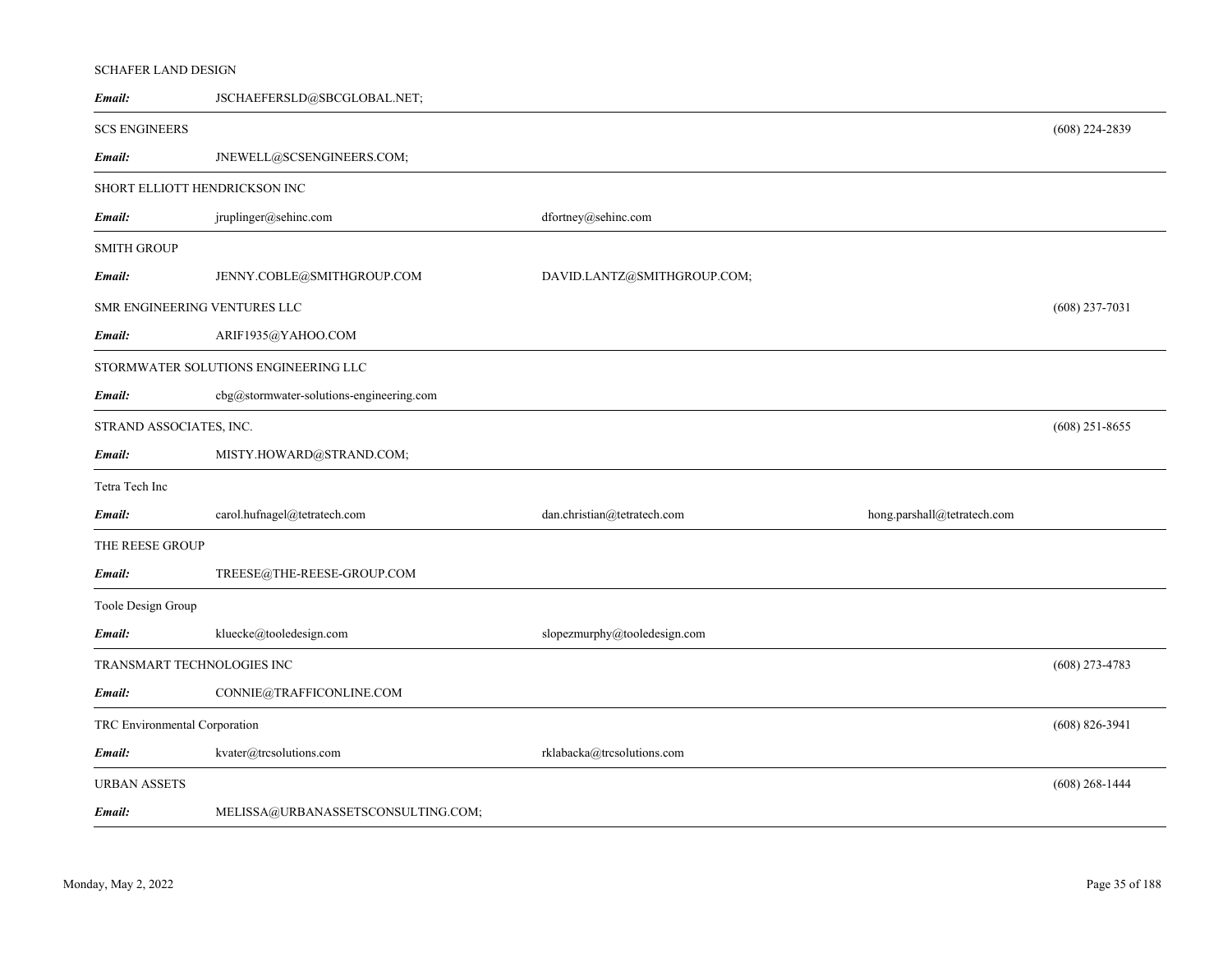| URS CORPORATION               |                                                   |                         | $(414) 831 - 4101$ |
|-------------------------------|---------------------------------------------------|-------------------------|--------------------|
| Email:                        | TERRI.GLISCH@URS.COM;                             | JEFF.DOHLBY@URS.COM;    |                    |
| URS CORPORATION               |                                                   |                         | $(414)$ 831-4101   |
| Email:                        | TERRI_GLISCH@URSCORP.COM;                         |                         |                    |
| VI CONSULTING LLC             |                                                   |                         | $(414) 562 - 4043$ |
| Email:                        | VICONSULTING@WI.RR.COM;                           |                         |                    |
|                               | VIERBICHER ASSOCIATES INC                         |                         | $(608)$ 826-0530   |
| Email:                        | mmar@VIERBICHER.COM;                              | info@VIERBICHER.COM;    |                    |
| WATER365, LLC                 |                                                   |                         |                    |
| Email:                        | LINDA@WATER365.US                                 |                         |                    |
|                               |                                                   |                         |                    |
| Category:                     | <b>Cost Estimating</b>                            |                         |                    |
| <b>Firm Name</b>              |                                                   |                         | Fax                |
|                               | Advanced Engineering & Environmental Services Inc |                         | $(701)$ 221-0531   |
| Email:                        | Linda.Severson@ae2s.com                           | Amber.Lefers@AE2s.com   |                    |
| <b>AECOM</b>                  |                                                   |                         | $(608) 836 - 9767$ |
| Email:                        | rick.eilertson@aecom.com                          | jeremy.thomas@aecom.com |                    |
| ALFRED BENESCH & CO           |                                                   |                         | $(920)$ 230-6861   |
| Email:                        | AZACHARIAS@BENESCH.COM;                           |                         |                    |
| Altas Engineering Group, Ltd. |                                                   |                         |                    |
| Email:                        | ehomedi@aegroupltd.com                            | rrogers@aegroupltd.com  |                    |
|                               | ANGUS YOUNG ASSOCIATES INC                        |                         | $(608)$ 756-0464   |
| Email:                        | JEFFH@ANGUSYOUNG.COM;;                            | leanney@ANGUSYOUNG.COM; |                    |
| ASSEMBLAGE ARCHITECTS         |                                                   |                         | $(608)$ 827-6960   |
| Email:                        | NOUGHANI@ASSEMBLAGEARCHITECTS.COM;                |                         |                    |
| Avantti Design Group          |                                                   |                         |                    |
| Email:                        | hbadani@avantti-group.com                         |                         |                    |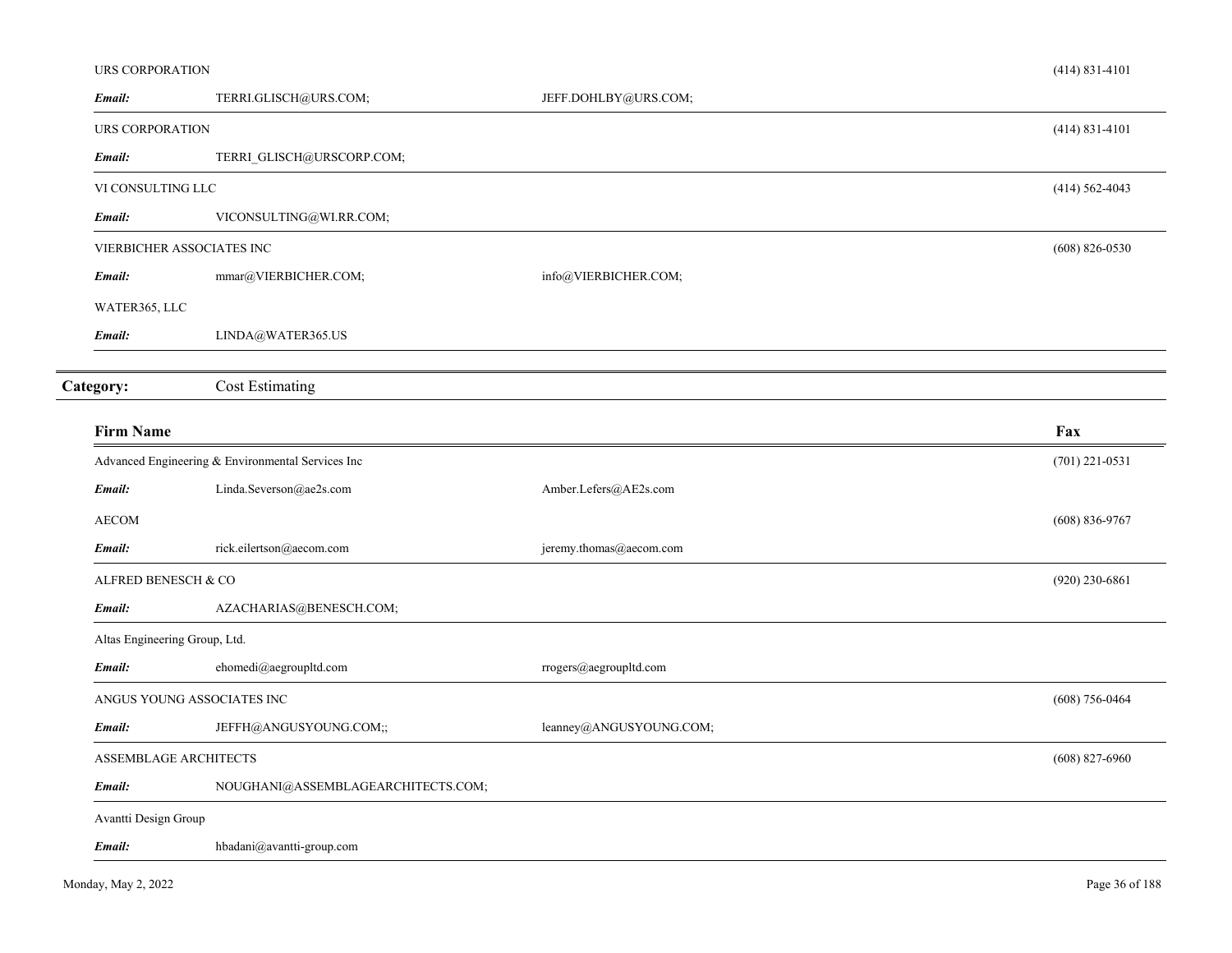| BECHER-HOPPE ASSOCIATES INC             |                                   |                                 |                                | $(715) 745 - 8008$ |
|-----------------------------------------|-----------------------------------|---------------------------------|--------------------------------|--------------------|
| Email:                                  | SSWITLICK@BECHERHOPPE.COM         |                                 |                                |                    |
| <b>BLOOM COMPANIES LLC</b>              |                                   |                                 |                                |                    |
| Email:                                  | TRIVERMAN@BLOOMCOS.COM            |                                 |                                |                    |
| <b>BUILDING INSIGHT LLC</b>             |                                   |                                 |                                | $(608)$ 441-5111   |
| Email:                                  |                                   |                                 |                                |                    |
|                                         | BURSE SURVEYING & ENGINEERING INC |                                 |                                | $(608)$ 250-9266   |
| Email:                                  | MBURSE@BSE-INC.NET;               |                                 |                                |                    |
| Cardinal Engineering LLC                |                                   |                                 |                                |                    |
| Email:                                  | ryan@cardinalengineeringwi.com    | jaimi@cardinalengineeringwi.com | paul@cardinalengineeringwi.com |                    |
| CEDAR CORPORATION                       |                                   |                                 |                                | $(608)$ 249-5824   |
| Email:                                  | DAVE.SAUER@CEDARCORP.COM;         |                                 |                                |                    |
| CEDP, INC.                              |                                   |                                 |                                |                    |
| Email:                                  | RayP@CEDP.us                      |                                 |                                |                    |
| CEP Civil Engineering Professionals LLC |                                   |                                 |                                | $(608)$ 819-6997   |
| Email:                                  | najim@cepcompany.com              |                                 |                                |                    |
| CEP Civil Engineering Professionals LLC |                                   |                                 |                                | $(608)$ 819-6997   |
| Email:                                  | Najim@cepcompany.com              |                                 |                                |                    |
| Civil Engineering Professionals, LLC    |                                   |                                 |                                | $(608)$ 819-6997   |
| Email:                                  | ray@cepcompany.com                |                                 |                                |                    |
| Collins Engineers Inc                   |                                   |                                 |                                | $(608)$ 282-6955   |
| Email:                                  | mmutziger@collinsengr.com         |                                 |                                |                    |
| CORRE INC                               |                                   |                                 |                                | $(608) 828 - 1012$ |
| Email:                                  | TGAGNER@CORREINC.COM              |                                 |                                |                    |
| COTTER CONSULTING INC                   |                                   |                                 |                                |                    |
| Email:                                  | j.hunn@cotterconsulting.com       |                                 |                                |                    |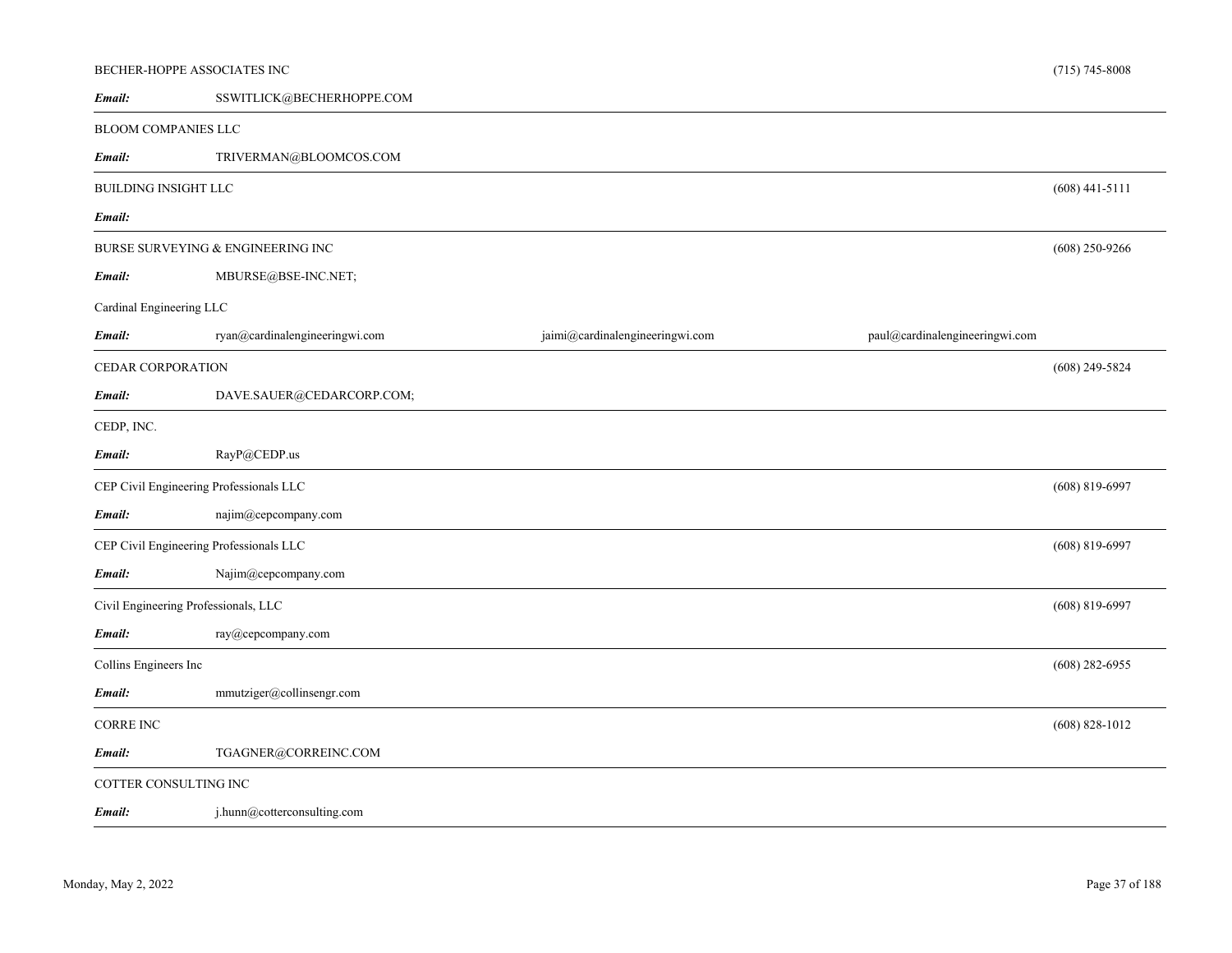| DAAR Engineering, Inc. |  |  |
|------------------------|--|--|
|                        |  |  |

| Email:                          | Teri.Schopt@darrcorp.com              | Andy.Smieja@darrcorp.com          | accounting@darrcorp.com          |                    |
|---------------------------------|---------------------------------------|-----------------------------------|----------------------------------|--------------------|
| DAILY REPORTER, THE             |                                       |                                   |                                  | $(414)$ 276-4416   |
| Email:                          | RGONZALEZ@DAILYREPORTER.COM;          |                                   |                                  |                    |
| Davis Engineering               |                                       |                                   |                                  |                    |
| Email:                          | $adavis@davis\text{-}engineer.com$    |                                   |                                  |                    |
|                                 | DIMENSION IV MADISON DESIGN GROUP     |                                   |                                  | $(608) 829 - 4445$ |
| Email:                          | RRHYS@DIMENSIONIVMADISON.COM;         | SACE@DIMENSIONIVMADISON.COM;      | JGERSICH@DIMENSIONIVMADISON.COM; |                    |
| DLZ WISCONSIN LLC               |                                       |                                   |                                  |                    |
| Email:                          |                                       | MSETHI@DLZ.COM;                   |                                  |                    |
|                                 | DONOFRIO KOTTKE & ASSOC INC           |                                   |                                  | $(608) 833 - 1089$ |
| Email:                          | DDAY@DONOFRIO.CC                      |                                   |                                  |                    |
| <b>DONOHUE &amp; ASSOCIATES</b> |                                       |                                   |                                  | $(920)$ 208-0402   |
| Email:                          | BSCHEIBER@DONOHUE-ASSOCIATES.COM      | GKUSSART@DONOHUE-ASSOCIATES.COM   |                                  |                    |
| EXCELSIOR GROUP                 |                                       |                                   |                                  | $(866)$ 848-3055   |
| Email:                          | MFILUS@EG-WI.COM;                     |                                   |                                  |                    |
| Fehr Graham                     |                                       |                                   |                                  | $(815)$ 394-4702   |
| Email:                          | tdettman@fehrgraham.com               |                                   |                                  |                    |
| FNR SERVICES LLC                |                                       |                                   |                                  |                    |
| Email:                          | FKHATRI@FNRSERVICES.COM;              |                                   |                                  |                    |
|                                 | FOTH INFRASTRUCTURE & ENVIRONMENT LLC |                                   |                                  |                    |
| Email:                          | tom.ludwig@foth.com;                  | CHRIS.SAXBY@FOTH.COM;             | dale.broeckert@foth.com          |                    |
| <b>GEI CONSULTANTS</b>          |                                       |                                   |                                  |                    |
| Email:                          | DLANE@GEICONSULTANTS.COM;             |                                   |                                  |                    |
|                                 | GENERAL ENGINEERING COMPANY           |                                   |                                  | $(608) 742 - 2592$ |
| Email:                          | TMICHAELS@GENERALENGINEERING.NET;     | lbradley@general engineering.net; |                                  |                    |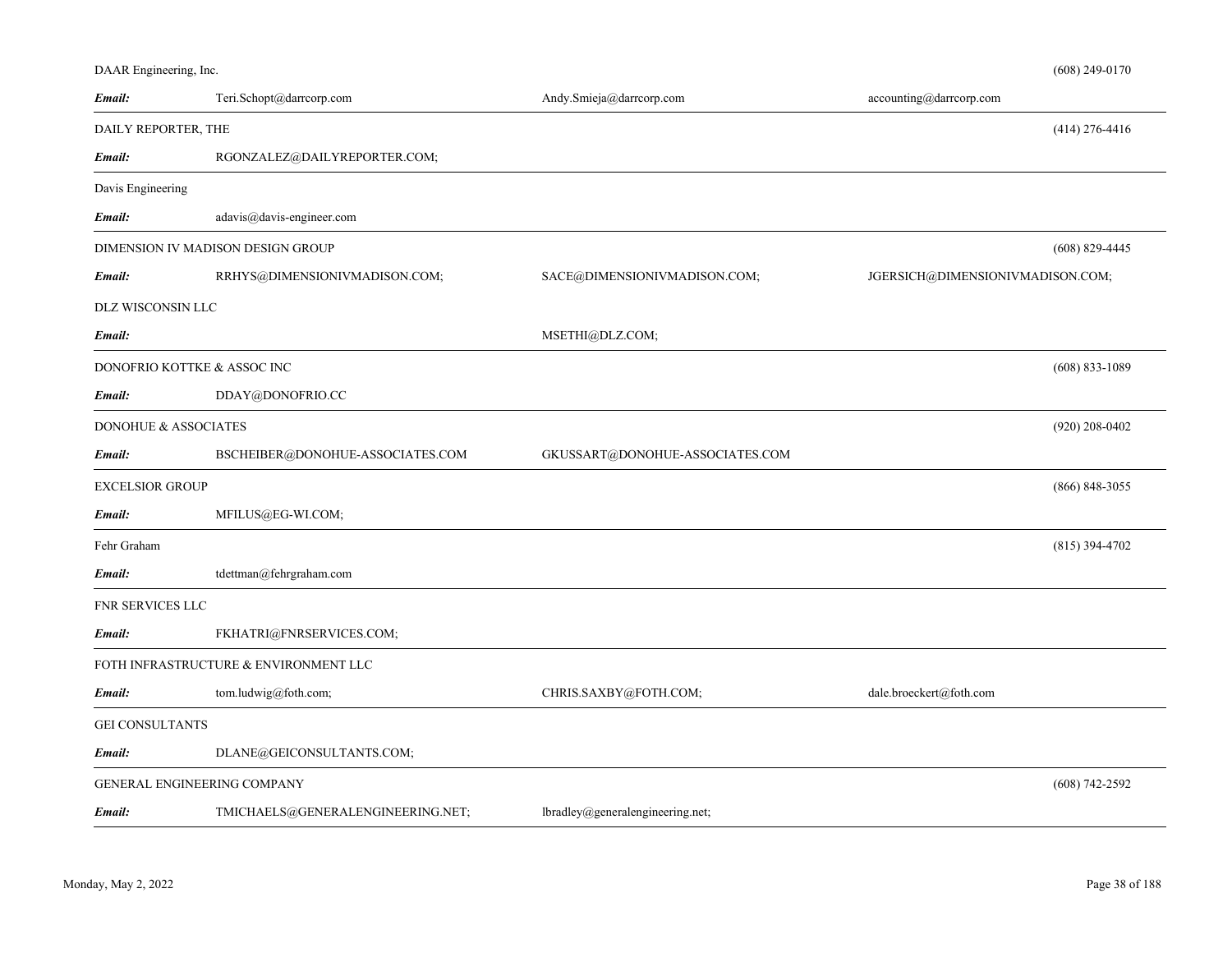## GEOSYNTEC CONSULTANTS

| Email:                          | JTRACY@GEOSYNTEC.COM;             |                             |                             |                    |
|---------------------------------|-----------------------------------|-----------------------------|-----------------------------|--------------------|
| <b>GO/A ARCHITECTS INC</b>      |                                   |                             |                             | $(608)$ 831-2963   |
| Email:                          | GOIEN@GOA-ARCHITECTS.COM;         |                             |                             |                    |
| <b>GRAEF</b>                    |                                   |                             |                             | $(608)$ 242-0787   |
| Email:                          | loei.badreddine@graef-usa.com     |                             |                             |                    |
| HBK ENGINEERING                 |                                   |                             |                             | $(312)$ 432-0231   |
| Email:                          | JRICHARDS@HBKENGINEERING.COM;     |                             |                             |                    |
| <b>HDR ENGINEER</b>             |                                   |                             |                             | $(608) 662 - 1801$ |
| Email:                          |                                   |                             |                             |                    |
| <b>HNTB CORP</b>                |                                   |                             |                             | $(414)$ 359-2310   |
| Email:                          | KWITTBROT@HNTB.COM;               |                             |                             |                    |
| <b>ICONICA</b>                  |                                   |                             |                             | $(608)$ 664-3535   |
| Email:                          | PATRICK.EAGAN@ICONICACREATES.COM; |                             |                             |                    |
| JEWELL ASSOCIATES ENGINEERS INC |                                   |                             |                             | $(608)$ 588-9322   |
| Email:                          | GREG.JEWELL@JEWELLASSOC.COM;      |                             |                             |                    |
| JSD PROFESSIONAL SERVICES INC.  |                                   |                             |                             | $(608)$ 848-2255   |
| Email:                          | JAN.SCHROEDER@JSDINC.COM;         | dave.jenkins@jsdinc.com;    | Hans.Justeson@jsdinc.com;   |                    |
| JT Engineering, lnc             |                                   |                             |                             | $(920)$ 468-7135   |
| Email:                          | billniemi@jt-engineering.com      | dougsina@jt-engineering.com | bradgroh@jt-engineering.com |                    |
| Kapur & Associates, Inc.        |                                   |                             |                             |                    |
| Email:                          | dblang@kapurinc.com               | zfreeman@kapurinc.com       | jsobczak@kapurinc.com       |                    |
| KL ENGINEERING INC              |                                   |                             |                             |                    |
| Email:                          | scramer@klengineering.com         |                             |                             |                    |
| Knight E/A, Inc.                |                                   |                             |                             | $(608)$ 519-1456   |
| Email:                          | rbyom@knightea.com                | nellis@knightea.com         |                             |                    |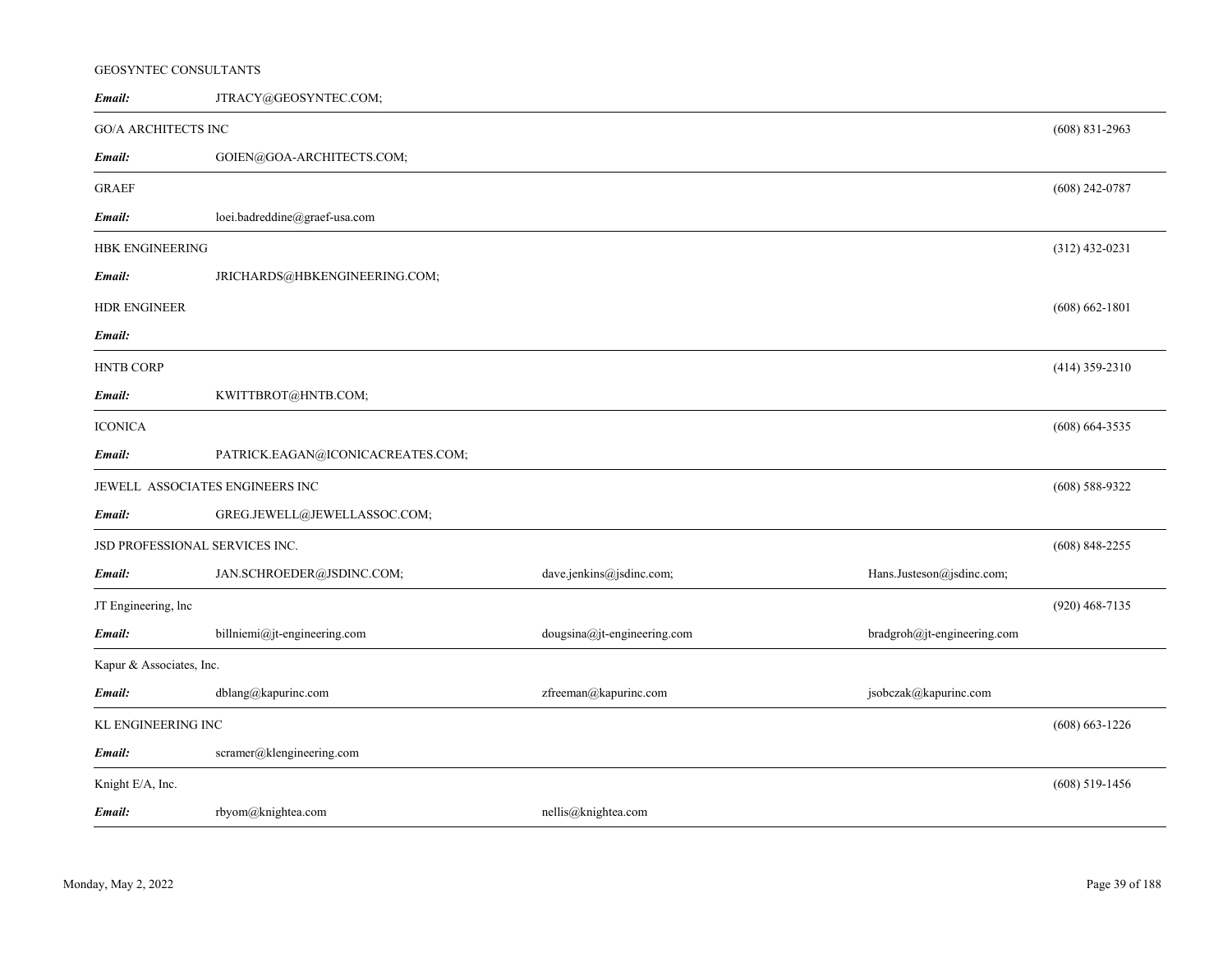| Email:                         | info@kontextarchitects.com         |                             |                         |                    |
|--------------------------------|------------------------------------|-----------------------------|-------------------------|--------------------|
|                                | KUBALA WASHATKO ARCHITECTS INC     |                             |                         | $(262)$ 377-2954   |
| Email:                         | WRECKARD@TKWA.COM;                 | HELLO@TKWA.COM;             | khardman@tkwa.com       |                    |
| LHB Inc                        |                                    |                             |                         |                    |
| Email:                         | info@LHBcorp.com                   | marketing@LHBcorp.com       | Joellyn.Gum@LHBcorp.com |                    |
|                                | MCDONOUGH BOLYARD PECK, INC        |                             |                         | $(703)$ 641-8965   |
| Email:                         | info@mbpce.com;                    |                             |                         |                    |
| <b>MEAD &amp; HUNT INC</b>     |                                    |                             |                         | $(608)$ 273-6391   |
| Email:                         | DAVID.WAY@MEADHUNT.COM;            | ANNE.ANDERSON@MEADHUNT.COM; |                         |                    |
| MEP ASSOCIATES LLC             |                                    |                             |                         |                    |
| Email:                         |                                    |                             |                         |                    |
| METCALFE ARCHITECTURE & DESIGN |                                    |                             |                         | $(215) 557 - 8383$ |
| Email:                         | AARONG@METARCHDESIGN.COM;          | ALANM@METARCHDESIGN.COM;    |                         |                    |
| MI TECH SERVICES               |                                    |                             |                         |                    |
| Email:                         | ASAUNDERS@MI-TECH.US               |                             |                         |                    |
|                                | MICHAEL BAKER INTERNATIONAL        |                             |                         | $(608) 821 - 8701$ |
| Email:                         | Chris.Fredrick@Mbakerintl.com      |                             |                         |                    |
|                                | MSA PROFESSIONAL SERVICES, INC.    |                             |                         | $(608)$ 242-6638   |
| Email:                         | jdeyoung@msa-ps.com                | kruhland@msa-ps.com         | arethwisch@msa-ps.com   |                    |
| MWH BUSINESS SOLUTIONS         |                                    |                             |                         | $(608)$ 310-5399   |
| Email:                         | PATRICK.H.LYTLE@MWHGLOBAL.COM;     |                             |                         |                    |
|                                | NES ECOLOGICAL SERVICES            |                             |                         | $(920)$ 662-9141   |
| Email:                         | jhavel@releeinc.com;               |                             |                         |                    |
|                                | Oneida Engineering Solutions (OES) |                             |                         |                    |

Kontext Architects

(866) 926-9351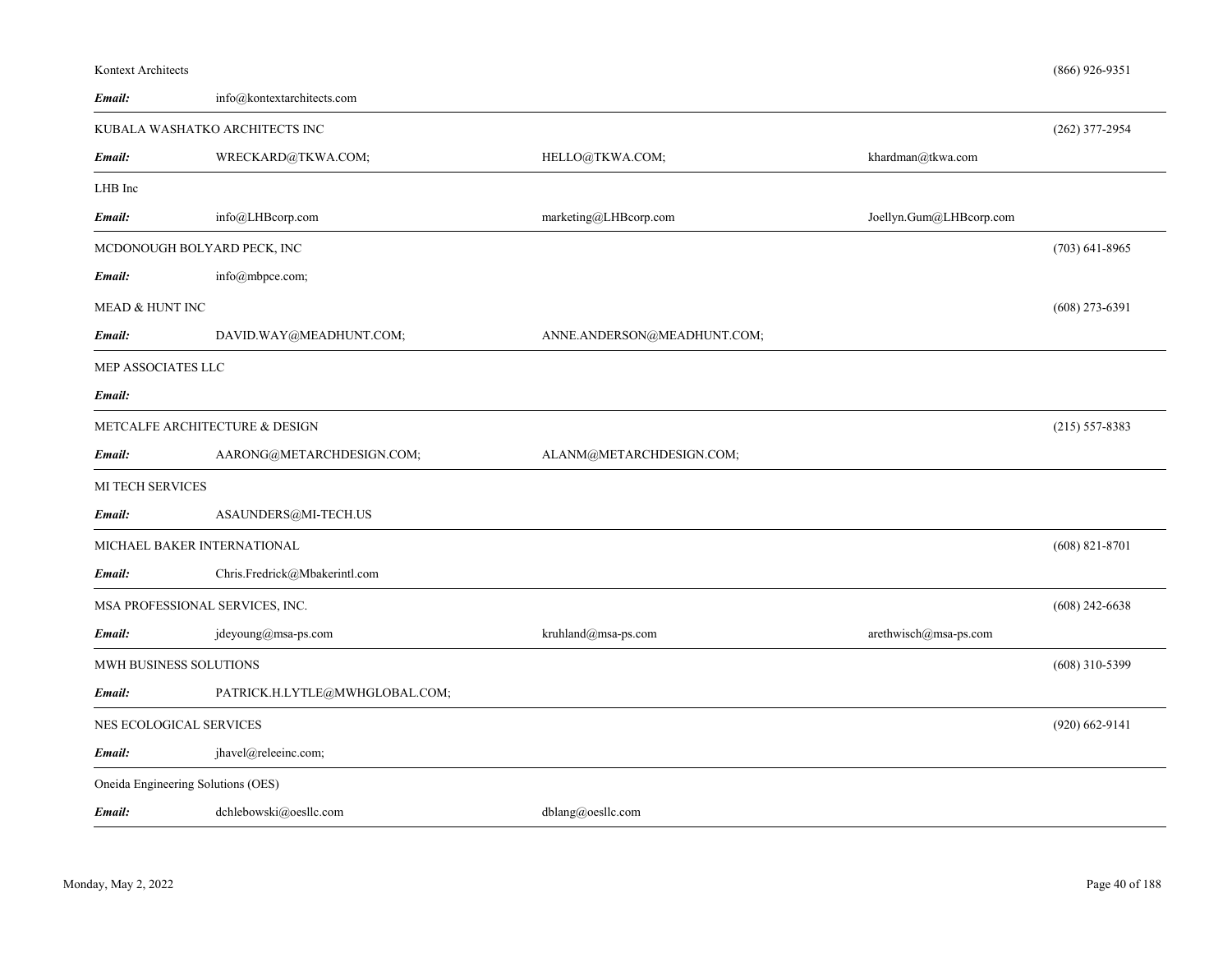### ONEIDA TOTAL INTERGRATED ENTERPRISES LLC

| Email:                            | dchlebowski@otie.com;               | jthousand@otie.com;             | pchiang@otie.com |                  |
|-----------------------------------|-------------------------------------|---------------------------------|------------------|------------------|
| PATRICK ENGINEERING INC           |                                     |                                 |                  | $(920)$ 321-2330 |
| Email:                            | INFO@PATRICKCO.COM                  |                                 |                  |                  |
| PAYNE & DOLAN, INC                |                                     |                                 |                  | (920) 757-2906   |
| Email:                            | DESIGNBUILD@WALBECGROUP.COM         |                                 |                  |                  |
| PBS & J                           |                                     |                                 |                  | $(608)$ 204-5951 |
| Email:                            | MDEPUE@PBSJ.COM;                    |                                 |                  |                  |
| PDC MIDWEST INC                   |                                     |                                 |                  | $(262)$ 563-5286 |
| Email:                            | info@PDCmidwest.com;                |                                 |                  |                  |
| PLUNKETT RAYSICH ARITECTS LLP     |                                     |                                 |                  | $(608)$ 240-9690 |
| Email:                            | SKIECKHAFER@PRARCH.COM;             | DSNOW@PRARCH.COM;               |                  |                  |
| POTTER LAWSON, INC                |                                     |                                 |                  | $(608)$ 274-3674 |
| Email:                            | rebeccap@potterlawson.com           |                                 |                  |                  |
| PRAIRIE LAND SERVICES INC         |                                     |                                 |                  |                  |
| Email:                            | HALLAN@PLS-ROW.COM;                 | PRAIRIELANDSERVICES@CHARTER.NET |                  |                  |
| PROFESSIONAL ENGINEERING LLC      |                                     |                                 |                  | $(608)$ 237-2129 |
| Email:                            | RJOHNSON@PE-WI.COM;                 |                                 |                  |                  |
| PROJECTS GROUP, THE               |                                     |                                 |                  | $(817)$ 339-2913 |
| Email:                            | VDICKERSON@TPGFW.COM;               |                                 |                  |                  |
| QUANDEL CONSULTANTS, INC.         |                                     |                                 |                  |                  |
| Email:                            | dsimon@quandel.com                  |                                 |                  |                  |
| RH BATTERMAN & CO INC             |                                     |                                 |                  | $(608)$ 365-1850 |
| Email:                            | FMCKEARN@RHBATTERMAN.COM;           | TNEEDHAM@RHBATTERMAN.COM;       |                  |                  |
| Roth Professional Solutions (RPS) |                                     |                                 |                  |                  |
| Email:                            | robert@rpsprofessionalsolutions.com |                                 |                  |                  |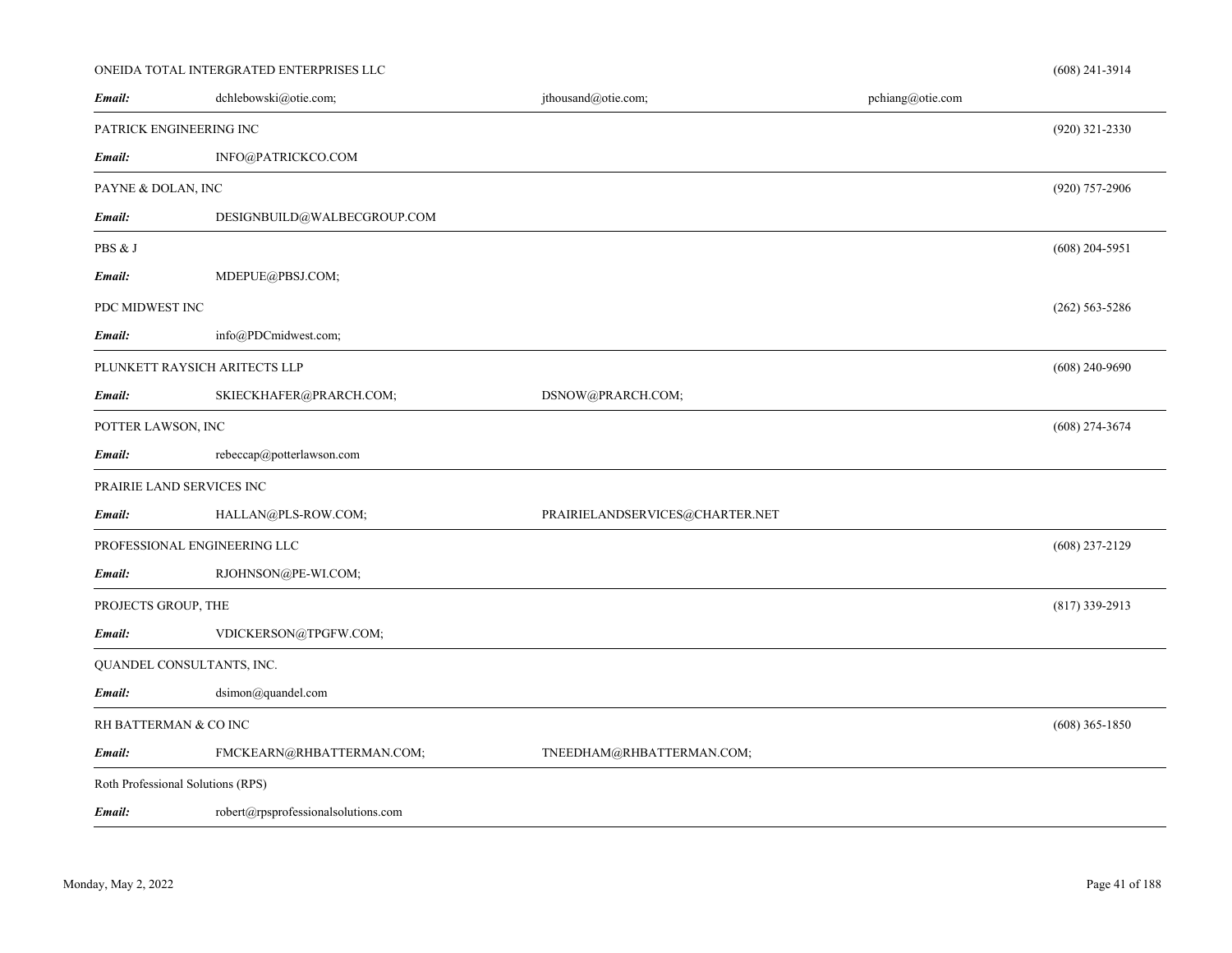|                               | RUEKERT-MIELKE INC<br>$(608)$ 819-2601         |                             |                       |                    |
|-------------------------------|------------------------------------------------|-----------------------------|-----------------------|--------------------|
| Email:                        | JLIETHA@RUEKERT-MIELKE.COM;                    |                             |                       |                    |
| <b>SCS ENGINEERS</b>          |                                                |                             |                       | $(608)$ 224-2839   |
| Email:                        | JNEWELL@SCSENGINEERS.COM;                      |                             |                       |                    |
| SEBESTA, INC., DBA NV5        |                                                |                             |                       |                    |
| Email:                        | ROBERT.WASIK@NV5.COM                           | RANDY.LORENZ@NV5.COM        |                       |                    |
| SHORT ELLIOTT HENDRICKSON INC |                                                |                             |                       |                    |
| Email:                        | jruplinger@sehinc.com                          | dfortney@sehinc.com         |                       |                    |
| <b>SMITH GROUP</b>            |                                                |                             |                       |                    |
| Email:                        | JENNY.COBLE@SMITHGROUP.COM                     | DAVID.LANTZ@SMITHGROUP.COM; |                       |                    |
| Smith Rosenfeld, LLC          |                                                |                             |                       |                    |
| Email:                        | trenton@smithrosenfeld.com                     |                             |                       |                    |
| SMR ENGINEERING VENTURES LLC  |                                                |                             |                       | $(608)$ 237-7031   |
| Email:                        | ARIF1935@YAHOO.COM                             |                             |                       |                    |
| SNYDER & ASSOCIATES           |                                                |                             |                       | $(608) 838 - 0445$ |
| Email:                        | MCALKINS@SNYDER-ASSOCIATES.COM;                |                             |                       |                    |
|                               | The Concord Consulting Group of Illinois, Inc. |                             |                       |                    |
| Email:                        | jduggan@concord-cc.com                         | joconnor@concord-cc.com     | mlodge@concord-cc.com |                    |
| THE REESE GROUP               |                                                |                             |                       |                    |
| Email:                        | TREESE@THE-REESE-GROUP.COM                     |                             |                       |                    |
| Thunderbird Engineering Inc.  |                                                |                             |                       |                    |
| Email:                        | shawnw@thunderbirdeng.com                      |                             |                       |                    |
| TRC Environmental Corporation |                                                |                             |                       | $(608) 826 - 3941$ |
| Email:                        | kvater@trcsolutions.com                        | rklabacka@trcsolutions.com  |                       |                    |
| URS CORPORATION               |                                                |                             |                       | $(414) 831 - 4101$ |
| Email:                        | TERRI.GLISCH@URS.COM;                          | JEFF.DOHLBY@URS.COM;        |                       |                    |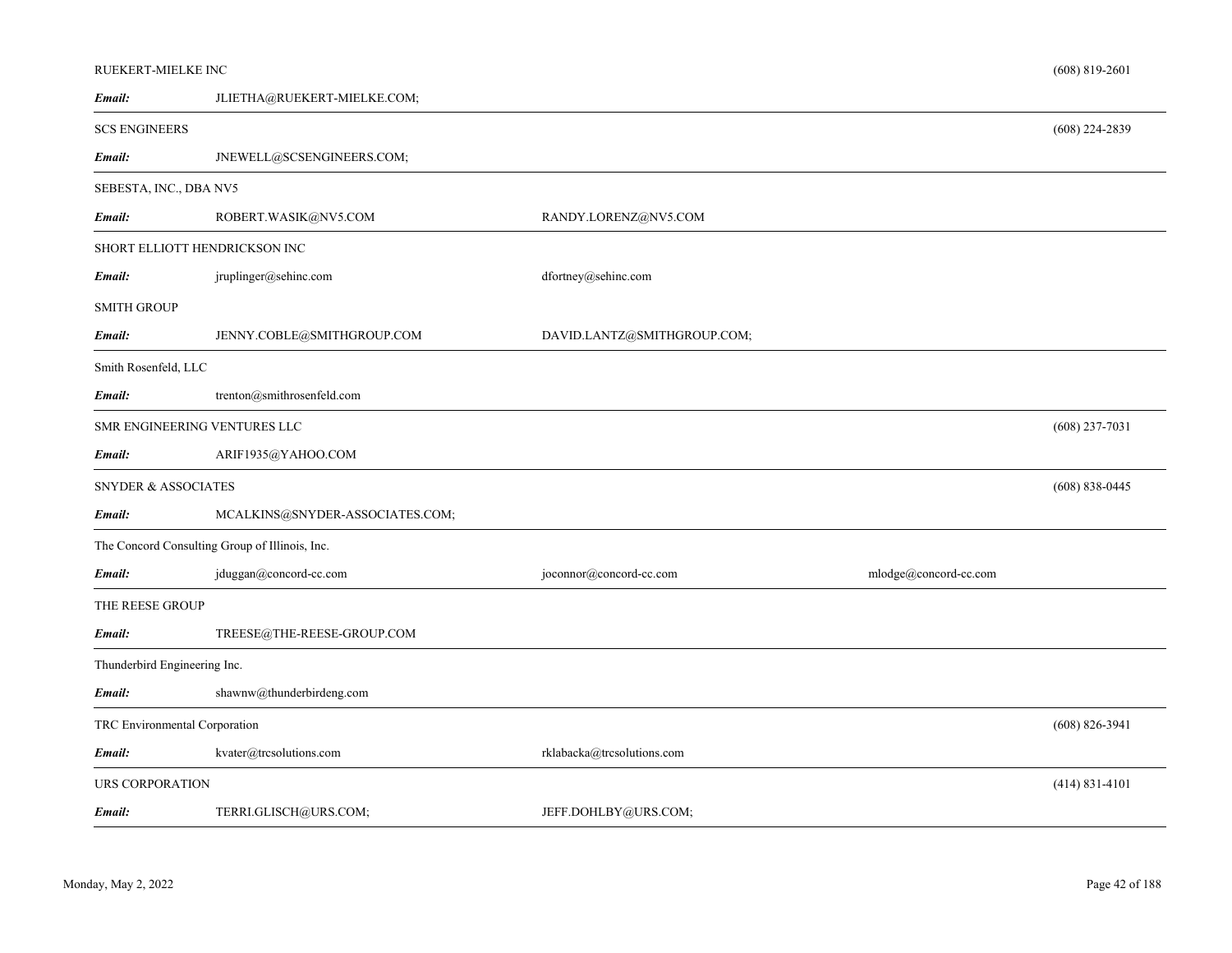| <b>URS CORPORATION</b>      |                                                   |                            | $(414) 831 - 4101$        |  |
|-----------------------------|---------------------------------------------------|----------------------------|---------------------------|--|
| Email:                      | TERRI GLISCH@URSCORP.COM;                         |                            |                           |  |
|                             | WATER TECHNOLOGY INC                              |                            | (920) 887-7999            |  |
| Email:                      | DMUELLER@WATERTECHNOLOGYINC.COM;                  |                            |                           |  |
|                             | WESTBROOK ASSOCIATED ENGINEERS INC.               |                            | $(608)$ 588-7954          |  |
| Email:                      | JKOCH@WESTBROOKENG.COM;                           | AKNUTSON@WESTBROOKENG.COM; | APALMER@WESTBROOKENG.COM; |  |
| WU & ASSOCIATES INC         |                                                   |                            | $(856) 857 - 1829$        |  |
| Email:                      | INFO@WUASSOCIATES.COM;                            |                            |                           |  |
|                             | ZIMMERMAN ARCHITECTURAL STUDIOS INC               |                            | $(414)$ 302-3791          |  |
| Email:                      | info@zastudios.com                                |                            |                           |  |
|                             |                                                   |                            |                           |  |
| Category:                   | Drainage                                          |                            |                           |  |
| <b>Firm Name</b>            |                                                   |                            | Fax                       |  |
|                             | Advanced Engineering & Environmental Services Inc |                            | $(701)$ 221-0531          |  |
| Email:                      | Linda.Severson@ae2s.com                           | Amber.Lefers@AE2s.com      |                           |  |
| <b>AECOM</b>                |                                                   |                            | $(608) 836 - 9767$        |  |
| Email:                      | rick.eilertson@aecom.com                          | jeremy.thomas@aecom.com    |                           |  |
| ALFRED BENESCH & CO         |                                                   |                            | $(920)$ 230-6861          |  |
| Email:                      | AZACHARIAS@BENESCH.COM;                           |                            |                           |  |
| All Testing Specialists LLC |                                                   |                            |                           |  |
| Email:                      | MARK.SWEETING@ALLTESTLAB.COM                      |                            |                           |  |
|                             | Altas Engineering Group, Ltd.                     |                            |                           |  |
| Email:                      | $\mathrm{ehomedi}@\mathrm{aegroupltd.com}$        | rrogers@aegroupltd.com     |                           |  |
|                             | ANGUS YOUNG ASSOCIATES INC                        |                            | $(608) 756 - 0464$        |  |
| Email:                      | JEFFH@ANGUSYOUNG.COM;;                            | leanney@ANGUSYOUNG.COM;    |                           |  |
|                             | APPLIED ECOLOGICAL SERVICES INC                   |                            | $(608)$ 897-8486          |  |
| Email:                      | Info@AppliedEco.com;                              |                            |                           |  |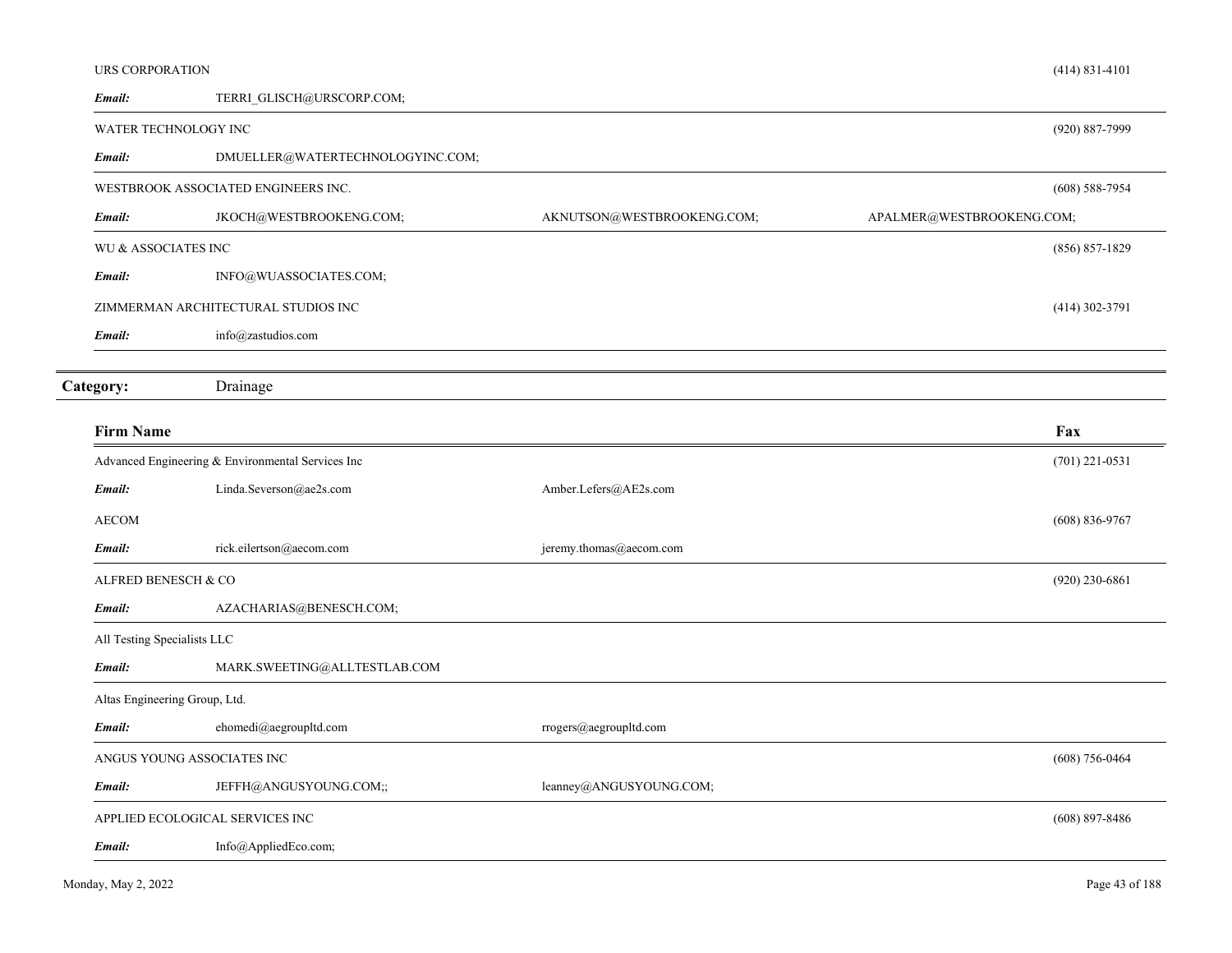| APPLIED TECHNOLOGIES INC        |                                   |                                |                             | $(262) 784 - 6847$ |
|---------------------------------|-----------------------------------|--------------------------------|-----------------------------|--------------------|
| Email:                          | info@ati-ae.com;                  |                                |                             |                    |
| Applied Technologies, Inc       |                                   |                                |                             | $(262) 784 - 6847$ |
| Email:                          | kjdamato@ati-ae.com               |                                |                             |                    |
| ARNOLD & O'SHERIDAN INC         |                                   |                                |                             | $(608)$ 821-8501   |
| Email:                          |                                   |                                |                             |                    |
| Avantti Design Group            |                                   |                                |                             |                    |
| Email:                          | hbadani@avantti-group.com         |                                |                             |                    |
| AYRES ASSOCIATES                |                                   |                                |                             | $(608)$ 443-1350   |
| Email:                          |                                   | FAVORITEJ@AYRESASSOCIATES.COM; | kuhlowk@ayresassociates.com |                    |
| <b>BAXTER &amp; WOODMAN INC</b> |                                   |                                |                             |                    |
| Email:                          | GGROTH@BAXTERWOODMAN.COM;         |                                |                             |                    |
| BECHER-HOPPE ASSOCIATES INC     |                                   |                                |                             | $(715) 845 - 8008$ |
| Email:                          | rvannatta@becherhoppe.com         | mgraun@becherhoppe.com         | sswitlick@becherhoppe.com   |                    |
| BECHER-HOPPE ASSOCIATES INC     |                                   |                                |                             | $(715)$ 745-8008   |
| Email:                          | SSWITLICK@BECHERHOPPE.COM         |                                |                             |                    |
| <b>BLOOM COMPANIES LLC</b>      |                                   |                                |                             |                    |
| Email:                          | TRIVERMAN@BLOOMCOS.COM            |                                |                             |                    |
| <b>BLOOM COMPANIES LLC</b>      |                                   |                                |                             | $(414)$ 771-4490   |
| Email:                          | mtharaniyil@bloomcos.com          | HFARCHMIN@BLOOMCOS.COM;        |                             |                    |
|                                 | BOLLINGER, LACH & ASSOCIATES INC  |                                |                             |                    |
| Email:                          | CFLOWER@BOLLINGERLACH.COM;        | ANEWTON@BOLLINGERLACH.COM;     |                             |                    |
| BROWN AND CALDWELL              |                                   |                                |                             |                    |
| Email:                          | EBENN@BRWNCALD.COM;               |                                |                             |                    |
|                                 | BURSE SURVEYING & ENGINEERING INC |                                |                             | $(608)$ 250-9266   |
|                                 |                                   |                                |                             |                    |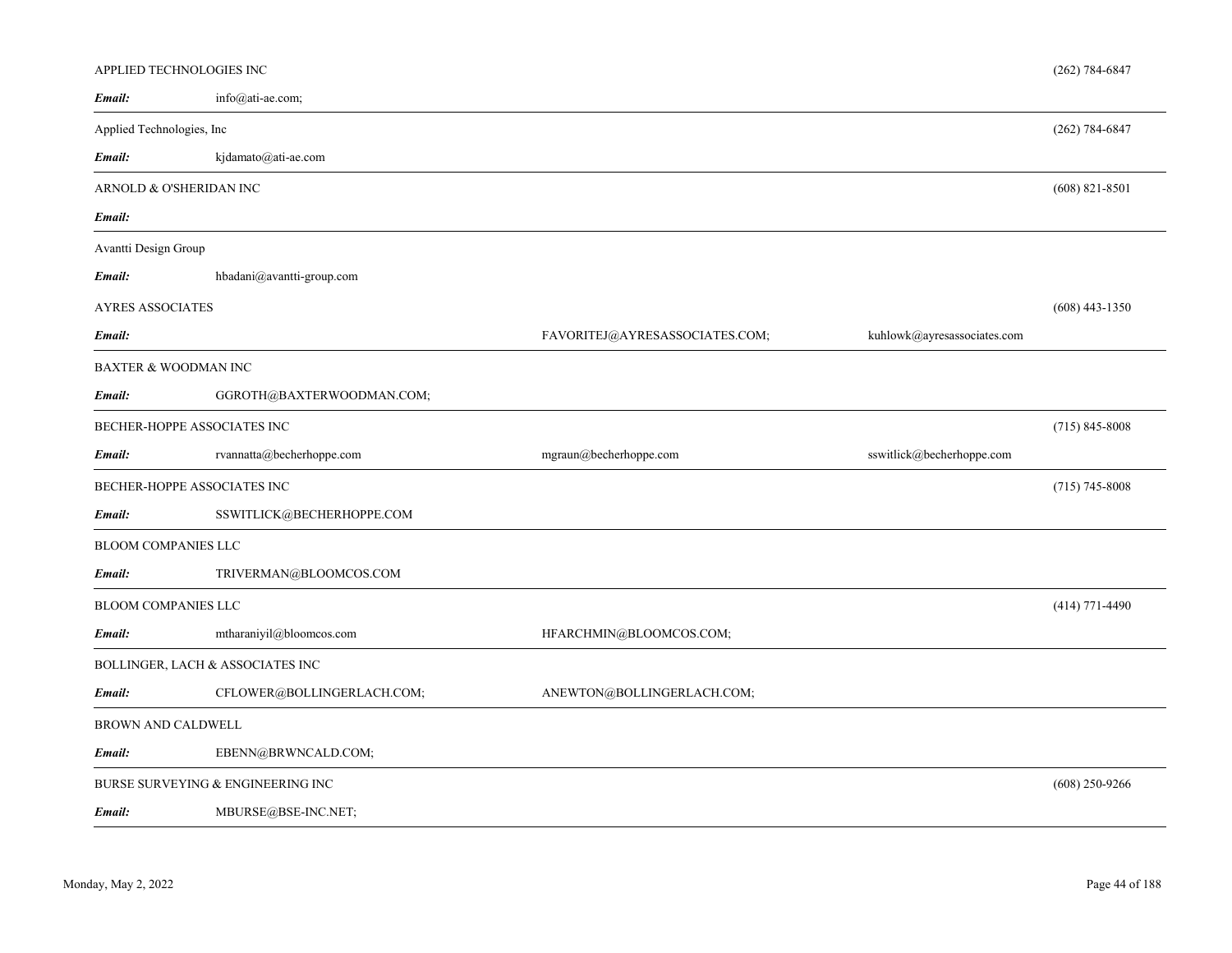## Cardinal Engineering LLC

| Email:                                  | ryan@cardinalengineeringwi.com                     | jaimi@cardinalengineeringwi.com | paul@cardinalengineeringwi.com |                    |
|-----------------------------------------|----------------------------------------------------|---------------------------------|--------------------------------|--------------------|
| CBS SQUARED INC                         |                                                    |                                 |                                | $(715)$ 861-5228   |
| Email:                                  | SCLAFLIN@CBSSQUAREDINC.COM;                        |                                 |                                |                    |
| CDM SMITH INC                           |                                                    |                                 |                                | $(414)$ 278-1215   |
| Email:                                  | LAUDH@CDMSMITH.COM;                                | ONEILLSS@CDMSMITH.COM           |                                |                    |
| CEDAR CORPORATION                       |                                                    |                                 |                                | $(608)$ 249-5824   |
| Email:                                  | DAVE.SAUER@CEDARCORP.COM;                          |                                 |                                |                    |
| CEDP, INC.                              |                                                    |                                 |                                |                    |
| Email:                                  | RayP@CEDP.us                                       |                                 |                                |                    |
| CEP Civil Engineering Professionals LLC |                                                    |                                 |                                | $(608)$ 819-6997   |
| Email:                                  | najim@cepcompany.com                               |                                 |                                |                    |
| Civil Engineering Professionals, LLC    |                                                    |                                 |                                | $(608)$ 819-6997   |
| Email:                                  | ray@cepcompany.com                                 |                                 |                                |                    |
| <b>CLARK DIETZ INC</b>                  |                                                    |                                 |                                | $(262) 657 - 1594$ |
| Email:                                  | mustafa.emir@clarkdietz.com;                       |                                 |                                |                    |
| Cloudpoint Geographics Inc.             |                                                    |                                 |                                |                    |
| Email:                                  | jhodel@cloudpointgeo.com                           |                                 |                                |                    |
| Collins Engineers Inc                   |                                                    |                                 |                                | $(608)$ 282-6955   |
| Email:                                  | mmutziger@collinsengr.com                          |                                 |                                |                    |
|                                         | CORNERSTONE ENVIRONMENTAL GROUP, a Tetra Tech comp |                                 |                                |                    |
| Email:                                  | mark.torresani@cornerstoneeg.com                   | john.oswald@cornerstoneeg.com   |                                |                    |
| <b>CORRE INC</b>                        |                                                    |                                 |                                | $(608) 828 - 1012$ |
| Email:                                  | TGAGNER@CORREINC.COM                               |                                 |                                |                    |
| COTTER CONSULTING INC                   |                                                    |                                 |                                |                    |
| Email:                                  | j.hunn@cotterconsulting.com                        |                                 |                                |                    |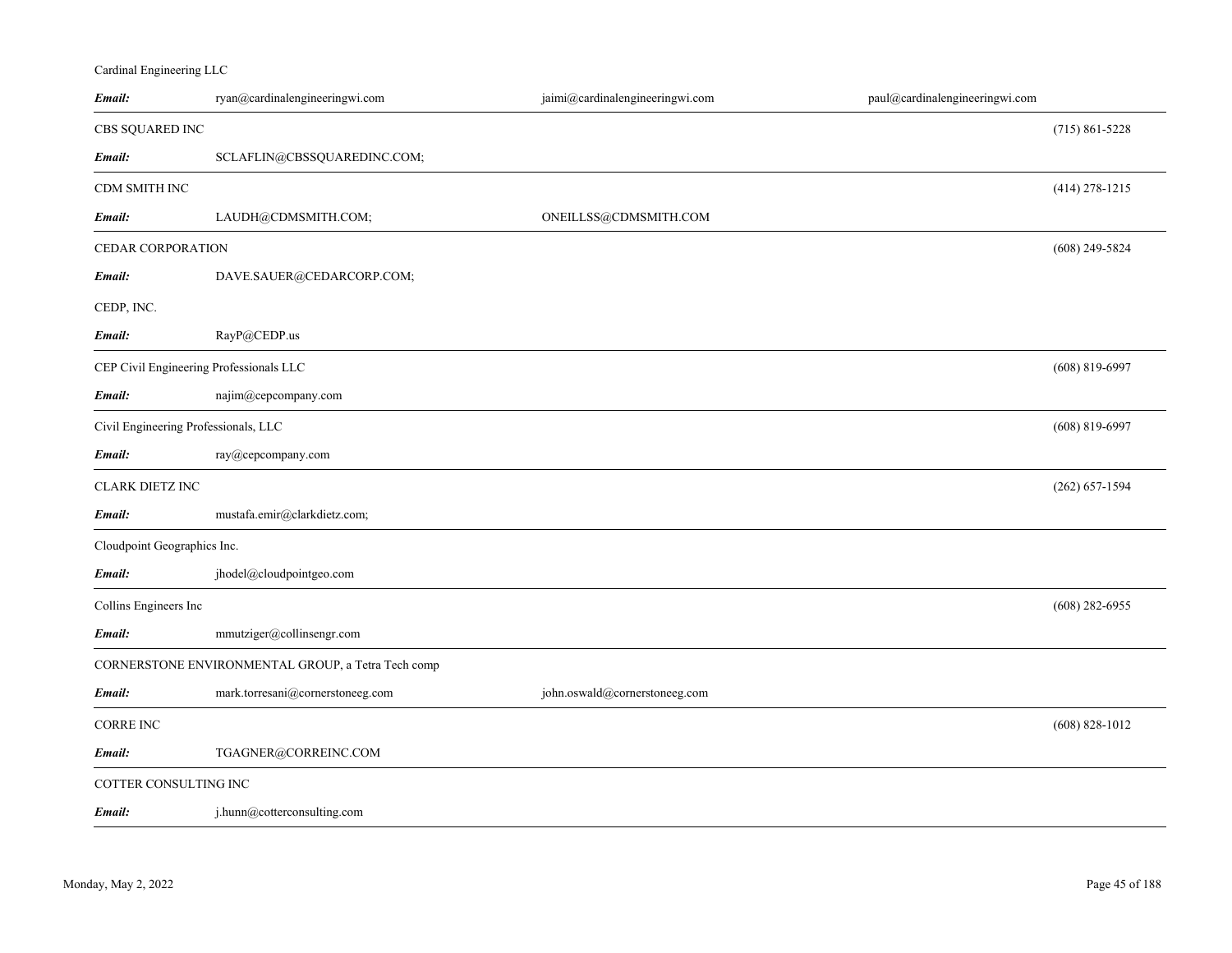| Email:               | Teri.Schopt@darrcorp.com                     | Andy.Smieja@darrcorp.com        | accounting@darrcorp.com |                    |
|----------------------|----------------------------------------------|---------------------------------|-------------------------|--------------------|
| DAILY REPORTER, THE  |                                              |                                 |                         | $(414)$ 276-4416   |
| Email:               | RGONZALEZ@DAILYREPORTER.COM;                 |                                 |                         |                    |
|                      | DAVID J. FRANK LANDSCAPING CONTRACTING, INC. |                                 |                         |                    |
| Email:               | jim.larson@davidjfrank.com                   |                                 |                         |                    |
| Davis Engineering    |                                              |                                 |                         |                    |
| Email:               | adavis@davis-engineer.com                    |                                 |                         |                    |
| DC Engineering       |                                              |                                 |                         |                    |
| Email:               | swhayland@dcengineering.net                  |                                 |                         |                    |
| DESIGN STUDIO ETC    |                                              |                                 |                         |                    |
| Email:               | GPERRY@DESIGNSTUDIOETC.COM;                  |                                 |                         |                    |
| <b>DLZ</b>           |                                              |                                 |                         |                    |
| Email:               | MHAMEL@DLZ.COM;                              | MSETHI@DLZ.COM                  | EHARTIGAN@DLZ.COM       |                    |
| DLZ WISCONSIN LLC    |                                              |                                 |                         |                    |
| Email:               |                                              | MSETHI@DLZ.COM;                 |                         |                    |
|                      | DONOFRIO KOTTKE & ASSOC INC                  |                                 |                         | $(608) 833 - 1089$ |
| Email:               | DDAY@DONOFRIO.CC                             |                                 |                         |                    |
| DONOHUE & ASSOCIATES |                                              |                                 |                         | $(920)$ 208-0402   |
| Email:               | BSCHEIBER@DONOHUE-ASSOCIATES.COM             | GKUSSART@DONOHUE-ASSOCIATES.COM |                         |                    |
|                      | EDGE CONSULTING ENGINEERS INC                |                                 |                         | $(608) 644 - 1549$ |
| Email:               | AOSTRENG@EDGECONSULT.COM;                    |                                 |                         |                    |
| <b>EMCS INC</b>      |                                              |                                 |                         | $(608)$ 833-3198   |
| Email:               | CINMAN@EMCSINC.COM                           | marketing@emcsinc.com           | MRADTKE@EMCSINC.COM     |                    |
|                      | Emmons and Olivier Resources Inc             |                                 |                         |                    |

*Email:*sgaffield@eorinc.com

DAAR Engineering, Inc.

(608) 249-0170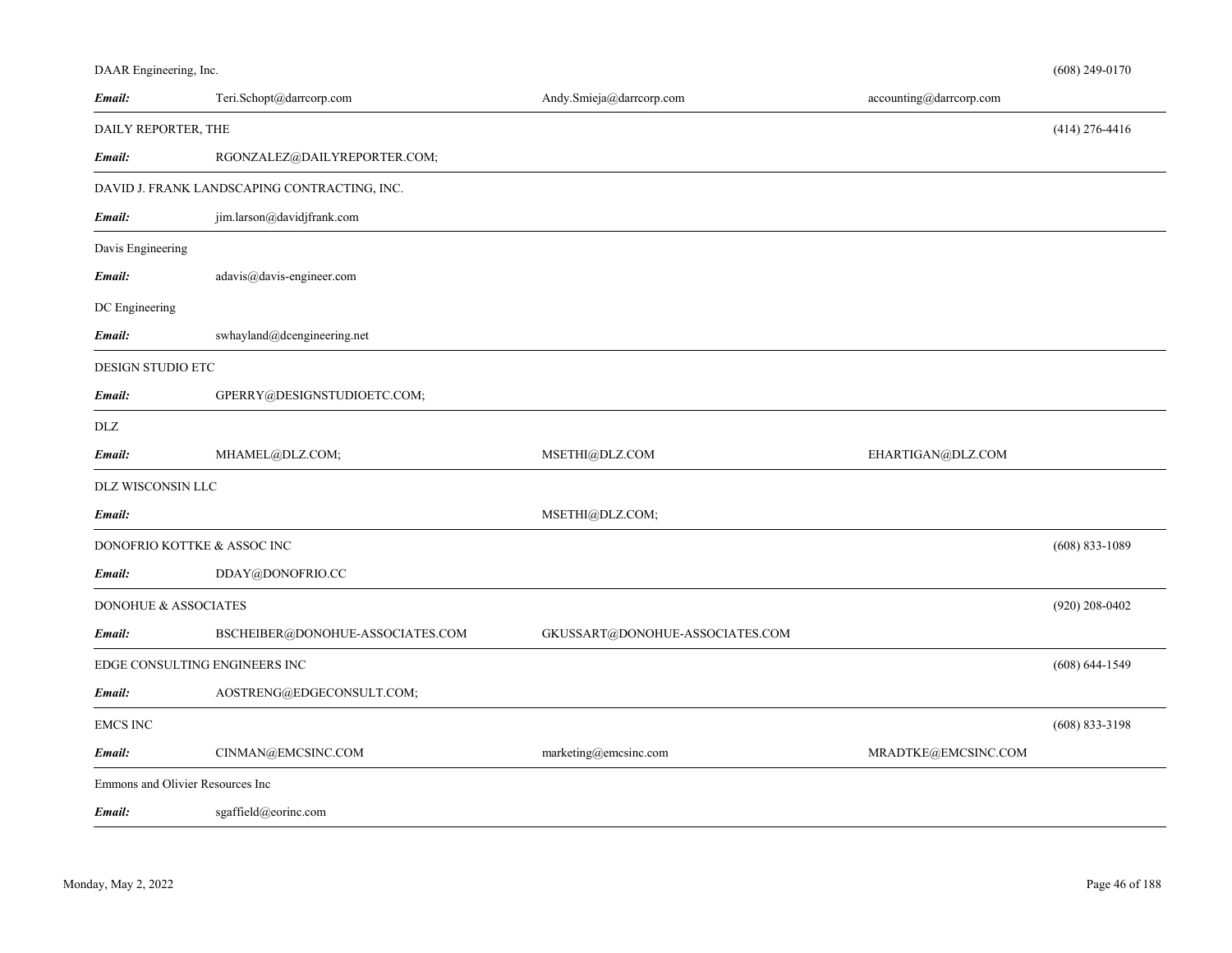| ENDENBROS LLC          |                                        |                                  |                         | $(800)$ 807-9368   |
|------------------------|----------------------------------------|----------------------------------|-------------------------|--------------------|
| Email:                 | GORDON@EDENBROS.COM;                   |                                  |                         |                    |
|                        | Environmental Design International Inc |                                  |                         | $(312)$ 345-0529   |
| Email:                 | gflentge@envdesigni.com                |                                  |                         |                    |
| <b>EXCELSIOR GROUP</b> |                                        |                                  |                         | $(866) 848 - 3055$ |
| Email:                 | MFILUS@EG-WI.COM;                      |                                  |                         |                    |
| FARNSWORTH GROUP INC   |                                        |                                  |                         | $(608)$ 846-3777   |
| Email:                 | CGRINDLE@F-W.COM                       |                                  |                         |                    |
| FEHR GRAHAM            |                                        |                                  |                         | $(608)$ 325-2797   |
| Email:                 | CDUNCAN@FEHR-GRAHAM.COM;               |                                  |                         |                    |
| Fehr Graham            |                                        |                                  |                         | $(815)$ 394-4702   |
| Email:                 | tdettman@fehrgraham.com                |                                  |                         |                    |
| FORMECOLOGY LLC        |                                        |                                  |                         | $(608) 882 - 6657$ |
| Email:                 | JOHN.G@FORMECOLOGY.COM                 | ERIC.J@FORMECOLOGY.COM           |                         |                    |
|                        | FOTH INFRASTRUCTURE & ENVIRONMENT LLC  |                                  |                         |                    |
| Email:                 | tom.ludwig@foth.com;                   | CHRIS.SAXBY@FOTH.COM;            | dale.broeckert@foth.com |                    |
| FRS DESIGN GROUP       |                                        |                                  |                         | $(608)$ 242-1299   |
| Email:                 | DAN@FRSDESIGN.COM                      |                                  |                         |                    |
| <b>GEI CONSULTANTS</b> |                                        |                                  |                         |                    |
| Email:                 | DLANE@GEICONSULTANTS.COM;              |                                  |                         |                    |
|                        | GENERAL ENGINEERING COMPANY            |                                  |                         | $(608) 742 - 2592$ |
| Email:                 | TMICHAELS@GENERALENGINEERING.NET;      | lbradley@generalengineering.net; |                         |                    |
|                        | GEOSYNTEC CONSULTANTS                  |                                  |                         |                    |
| Email:                 | JTRACY@GEOSYNTEC.COM;                  |                                  |                         |                    |
| <b>GHD INC</b>         |                                        |                                  |                         | $(608)$ 249-4402   |
| Email:                 | RIELLY.ODONNELL@GHD.COM;               | BEN.WILKINSON@GHD.COM;           |                         |                    |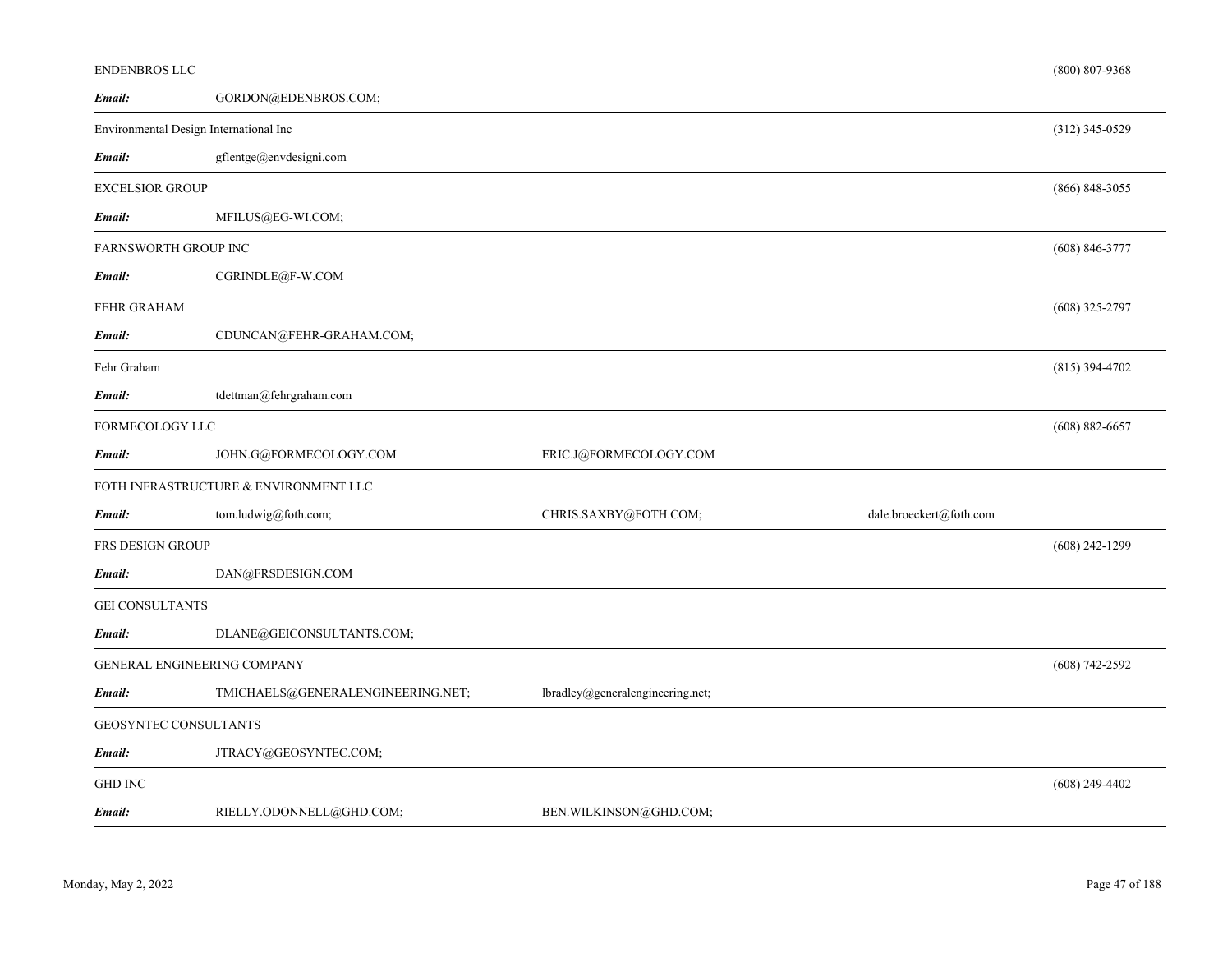| <b>Golder Associates</b>       |                                 |                               |                               | (920) 591-2519     |
|--------------------------------|---------------------------------|-------------------------------|-------------------------------|--------------------|
| Email:                         | dwilcox@golder.com              |                               |                               |                    |
| <b>GRAEF</b>                   |                                 |                               |                               | $(608)$ 242-0787   |
| Email:                         | loei.badreddine@graef-usa.com   |                               |                               |                    |
| <b>Greenprint Partners</b>     |                                 |                               |                               |                    |
| Email:                         | ben@greenprintpartners.com      | hannah@greenprintpartners.com | nicole@greenprintpartners.com |                    |
| <b>GROUNDS FOR LIVING</b>      |                                 |                               |                               |                    |
| Email:                         | gerard.rewolinski@stantec.com;  |                               |                               |                    |
| <b>HBK ENGINEERING</b>         |                                 |                               |                               | $(312)$ 432-0231   |
| Email:                         | JRICHARDS@HBKENGINEERING.COM;   |                               |                               |                    |
| HIMALAYAN CONSULTANTS LLC      |                                 |                               |                               | $(262) 502 - 0077$ |
| Email:                         | GADHIKARY@HIMALAYANLLC.COM;     | MBABICH@HIMALAYANLLC.COM;     |                               |                    |
| <b>HNTB CORP</b>               |                                 |                               |                               | $(414)$ 359-2310   |
| Email:                         | KWITTBROT@HNTB.COM;             |                               |                               |                    |
| HOMBURG CONTRACTORS INC        |                                 |                               |                               | $(608)$ 244-9113   |
| Email:                         | MHACKEL@HOMBURGINC.COM;         | CHOMBURG@HOMBURGINC.COM;      |                               |                    |
| <b>IMEG Corp</b>               |                                 |                               |                               | $(608)$ 223-9601   |
| Email:                         | kris.a.cotharn@imegcorp.com     |                               |                               |                    |
|                                | JEWELL ASSOCIATES ENGINEERS INC |                               |                               | $(608)$ 588-9322   |
| Email:                         | GREG.JEWELL@JEWELLASSOC.COM;    |                               |                               |                    |
| JSD PROFESSIONAL SERVICES INC. |                                 |                               |                               | $(608)$ 848-2255   |
| Email:                         | JAN.SCHROEDER@JSDINC.COM;       | dave.jenkins@jsdinc.com;      | Hans.Justeson@jsdinc.com;     |                    |
| JT Engineering, lnc            |                                 |                               |                               | $(920)$ 468-7135   |
| Email:                         | billniemi@jt-engineering.com    | dougsina@jt-engineering.com   | bradgroh@jt-engineering.com   |                    |
| K SINGH & ASSOCIATES, INC.     |                                 |                               |                               | $(262)$ 821-1174   |
| Email:                         | PSINGH@KSACONSULTANTS.COM;      |                               |                               |                    |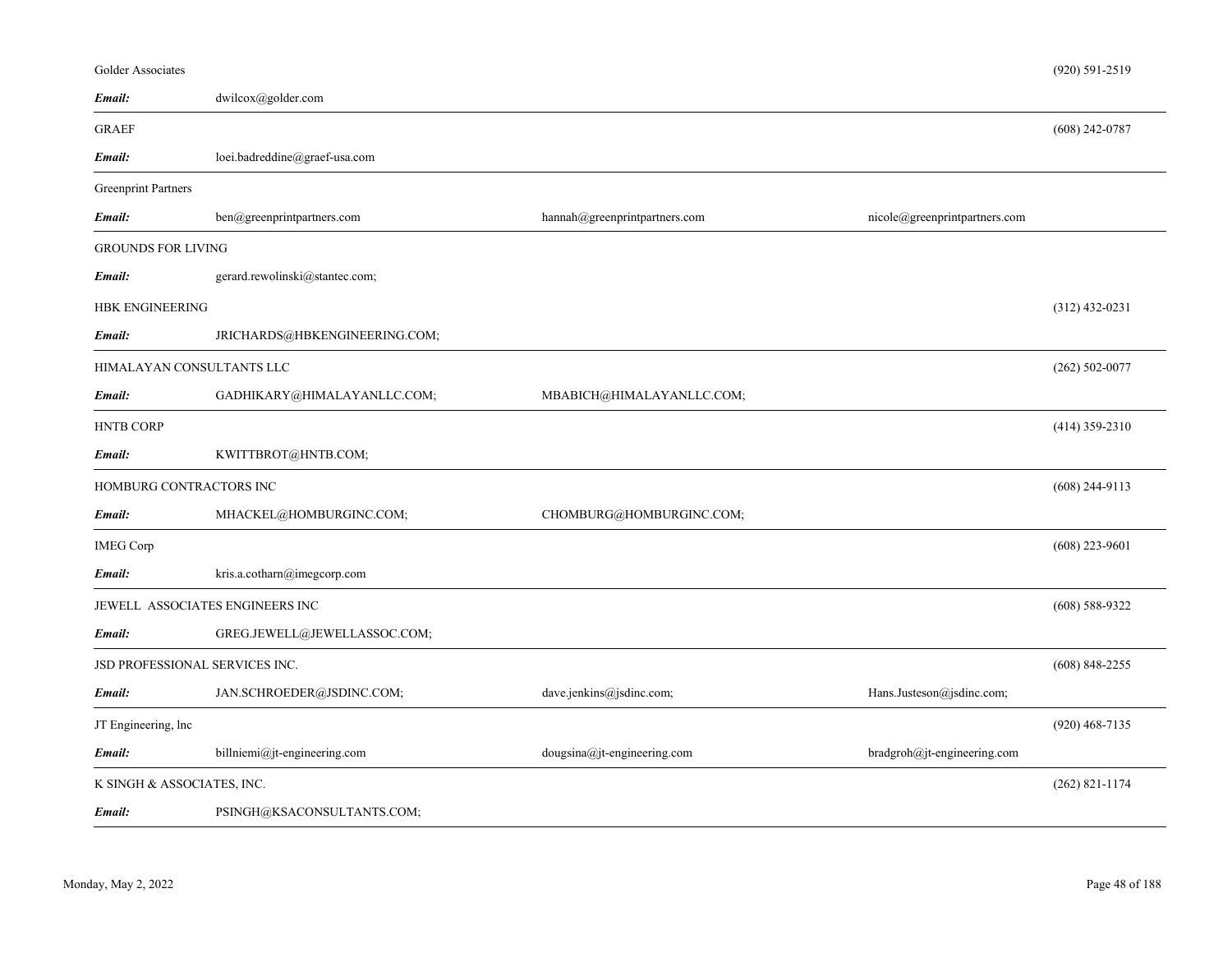Kapur & Associates, Inc.

| Email:                        | dblang@kapurinc.com                | zfreeman@kapurinc.com                | jsobczak@kapurinc.com   |                    |
|-------------------------------|------------------------------------|--------------------------------------|-------------------------|--------------------|
| <b>KL ENGINEERING INC</b>     |                                    |                                      |                         | $(608) 663 - 1226$ |
| Email:                        | scramer@klengineering.com          |                                      |                         |                    |
| KLEINSCHMIDT ASSOCIATES       |                                    |                                      |                         |                    |
| Email:                        | Info@KleinschmidtUSA.com;          |                                      |                         |                    |
| Knight E/A, Inc.              |                                    |                                      |                         | $(608)$ 519-1456   |
| Email:                        | rbyom@knightea.com                 | nellis@knightea.com                  |                         |                    |
| Lakeside Engineers            |                                    |                                      |                         |                    |
| Email:                        | kelly.langer@lakesideengineers.com | doug.dembowski@lakesideengineers.com |                         |                    |
| LHB Inc                       |                                    |                                      |                         |                    |
| Email:                        | info@LHBcorp.com                   | marketing@LHBcorp.com                | Joellyn.Gum@LHBcorp.com |                    |
| Limno Tech                    |                                    |                                      |                         |                    |
| Email:                        | hholmberg@limno.com                |                                      |                         |                    |
| LimnoTech                     |                                    |                                      |                         |                    |
| Email:                        | hholmberg@limno.com                |                                      |                         |                    |
| <b>LIVING HABITATS</b>        |                                    |                                      |                         | $(773)$ 467-8575   |
| Email:                        | ALEXIAPAUL@LIVINGHABITATS.COM;     |                                      |                         |                    |
| <b>LYNCH &amp; ASSOCIATES</b> |                                    |                                      |                         | $(262)$ 402-5046   |
| Email:                        | TLYNCH@LYNCH-ENGINEERING.COM       | CKLEIN@LYNCH-ENGINEERING.COM;        |                         |                    |
| M SQUARED ENGINEERING         |                                    |                                      |                         | $(262)$ 375-2274   |
| Email:                        | MSQUARED@MSQUAREDENGINEERING.COM;  | MATT@MSQUAREDENGINEERING.COM;        |                         |                    |
| <b>MEAD &amp; HUNT INC</b>    |                                    |                                      |                         | $(608)$ 273-6391   |
| Email:                        | DAVID.WAY@MEADHUNT.COM;            | ANNE.ANDERSON@MEADHUNT.COM;          |                         |                    |
| MI TECH SERVICES              |                                    |                                      |                         |                    |
| Email:                        | ASAUNDERS@MI-TECH.US               |                                      |                         |                    |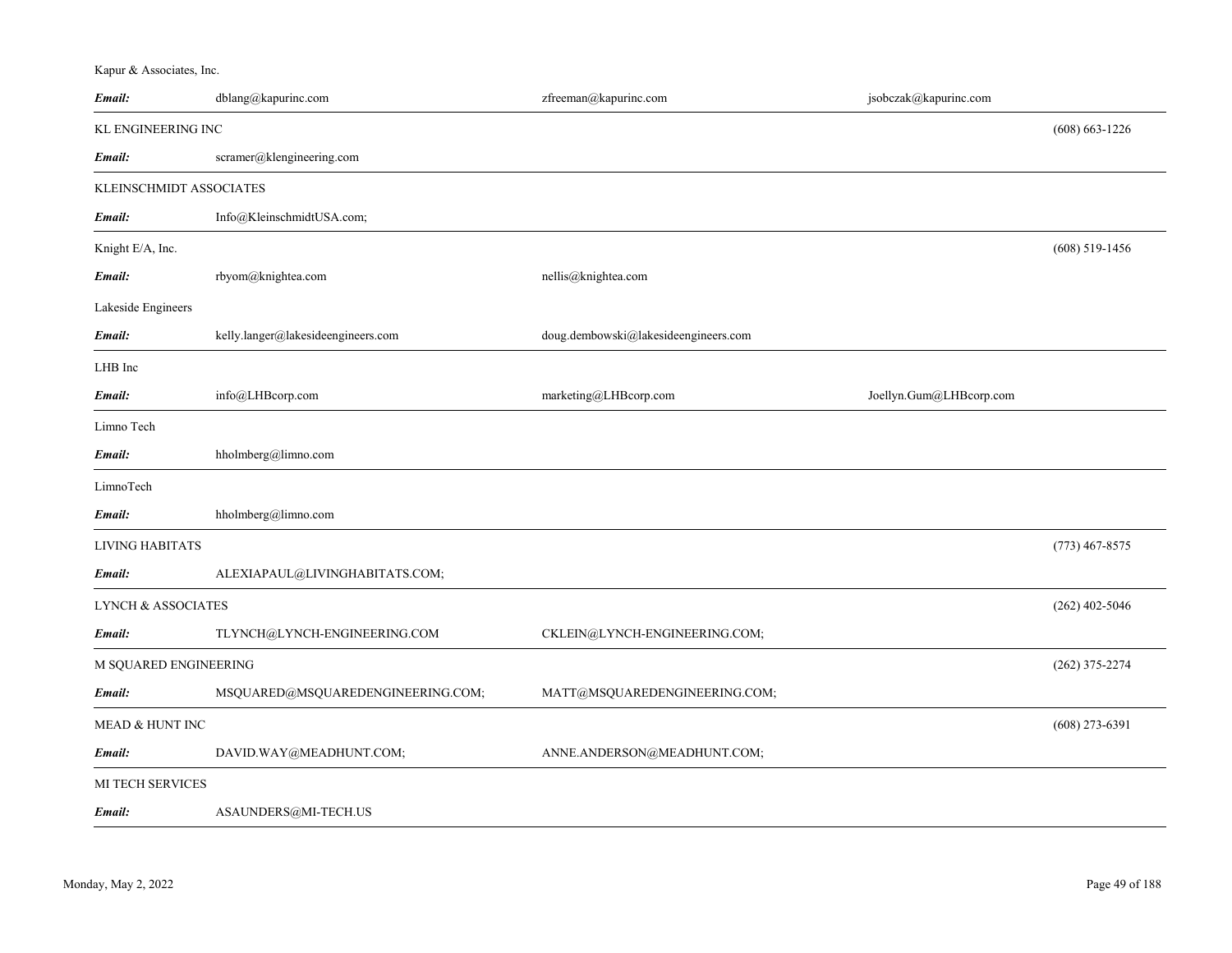| Email:                  | Chris.Fredrick@Mbakerintl.com            |                                                                            |                       |                    |
|-------------------------|------------------------------------------|----------------------------------------------------------------------------|-----------------------|--------------------|
| Mi-Tech Services, Inc.  |                                          |                                                                            |                       | $(920)$ 465-8163   |
| Email:                  | ncutler@mi-tech.us                       | sfinamor@mi-tech.us                                                        |                       |                    |
| MORCOM, NV INC          |                                          |                                                                            |                       | $(312) 842 - 3101$ |
| Email:                  | KIMYD@MORCOMNV.COM;                      | TONY@MORCOMNV.COM;                                                         |                       |                    |
|                         | MSA PROFESSIONAL SERVICES, INC.          |                                                                            |                       | $(608)$ 242-6638   |
| Email:                  | jdeyoung@msa-ps.com                      | $\text{kruhland}\xspace(\!\overline{\mathcal{Q}}\!\!\text{msa-ps.com}\!\!$ | arethwisch@msa-ps.com |                    |
| NAHN & ASSOCIATES LLC   |                                          |                                                                            |                       | $(608)$ 831-3593   |
| Email:                  | CNAHN@TDS.NET;                           |                                                                            |                       |                    |
|                         | NATIONAL POWER RODDING CORP              |                                                                            |                       | $(312)$ 666-5810   |
| Email:                  | OFFICE@NATIONALPOWERRODDING.COM;         |                                                                            |                       |                    |
| <b>OMNNI ASSOCIATES</b> |                                          |                                                                            |                       | $(902) 830 - 6100$ |
| Email:                  | CATHY.DONKER@OMNNI.COM;                  |                                                                            |                       |                    |
|                         | Oneida Engineering Solutions (OES)       |                                                                            |                       |                    |
| Email:                  | dchlebowski@oesllc.com                   | dblang@oesllc.com                                                          |                       |                    |
|                         | ONEIDA TOTAL INTERGRATED ENTERPRISES LLC |                                                                            |                       | $(608)$ 241-3914   |
| Email:                  | dchlebowski@otie.com;                    | jthousand@otie.com;                                                        | pchiang@otie.com      |                    |
|                         | PATRICK ENGINEERING INC                  |                                                                            |                       | $(920)$ 321-2330   |
| Email:                  | INFO@PATRICKCO.COM                       |                                                                            |                       |                    |
| PAYNE & DOLAN, INC      |                                          |                                                                            |                       | $(920)$ 757-2906   |
| Email:                  | DESIGNBUILD@WALBECGROUP.COM              |                                                                            |                       |                    |
| PAYNE & DOLAN, INC      |                                          |                                                                            |                       | $(920)$ 757-2906   |
| Email:                  | DESIGNBUILD@WALBECGROUP.COM              |                                                                            |                       |                    |
| PBS & J                 |                                          |                                                                            |                       | $(608)$ 204-5951   |
| Email:                  | MDEPUE@PBSJ.COM;                         |                                                                            |                       |                    |

# *Email:*

MICHAEL BAKER INTERNATIONAL

(608) 821-8701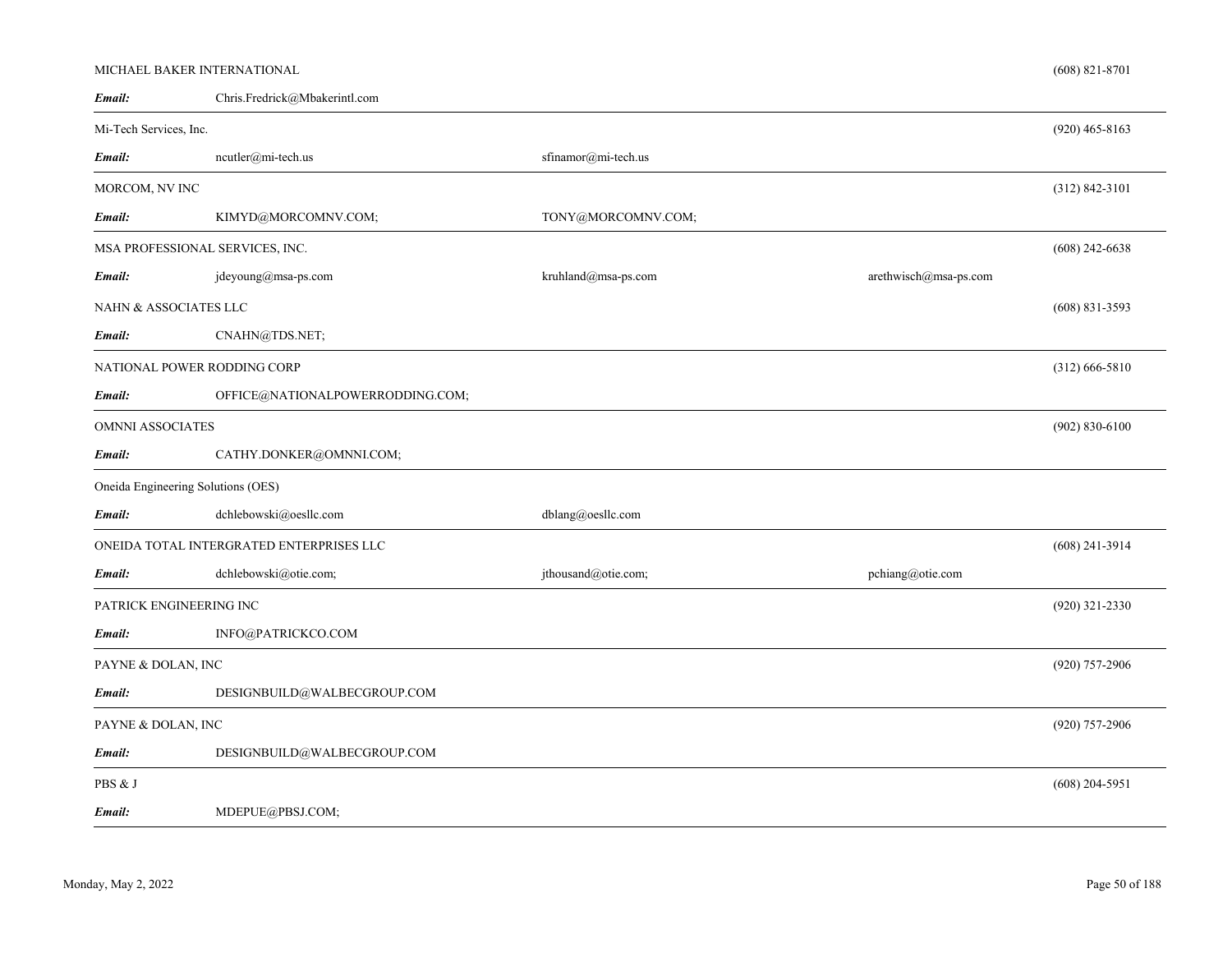## PRAIRIE LAND SERVICES INC

| Email:                            | HALLAN@PLS-ROW.COM;                  | PRAIRIELANDSERVICES@CHARTER.NET   |                                     |                    |
|-----------------------------------|--------------------------------------|-----------------------------------|-------------------------------------|--------------------|
| PROFESSIONAL ENGINEERING LLC      |                                      |                                   |                                     | $(608)$ 237-2129   |
| Email:                            | RJOHNSON@PE-WI.COM;                  |                                   |                                     |                    |
| QUAM ENGINEERING, LLC             |                                      |                                   |                                     | $(608) 838 - 7752$ |
| Email:                            | RQUAM@QUAMENGINEERING.COM;           |                                   |                                     |                    |
| QUANDEL CONSULTANTS, INC.         |                                      |                                   |                                     |                    |
| Email:                            | dsimon@quandel.com                   |                                   |                                     |                    |
| RAMAKER & ASSOCIATES, INC.        |                                      |                                   |                                     |                    |
| Email:                            | ekaul@ramaker.com                    |                                   |                                     |                    |
| raSMITH                           |                                      |                                   |                                     | $(262) 781 - 8466$ |
| Email:                            | KAREN.WIESNESKI@RASMITHNATIONAL.COM; |                                   |                                     |                    |
| RDG PLANNING & DESIGN             |                                      |                                   |                                     | $(515)$ 288-8631   |
| Email:                            | rpeterson@rdgusa.com                 |                                   |                                     |                    |
| RESOURCE ENGINEERING ASSOC INC    |                                      |                                   |                                     | $(608)$ 831-6564   |
| Email:                            | BOB@REAENG.COM;                      | REA@REAENG.COM                    |                                     |                    |
| RH BATTERMAN & CO INC             |                                      |                                   |                                     | $(608)$ 365-1850   |
| Email:                            | FMCKEARN@RHBATTERMAN.COM;            | TNEEDHAM@RHBATTERMAN.COM;         |                                     |                    |
| ROBERT E LEE & ASSOCIATES         |                                      |                                   |                                     | $(920)$ 662-9141   |
| Email:                            | JWESTERMAN@RELEEINC.COM;             |                                   |                                     |                    |
| Roth Professional Solutions (RPS) |                                      |                                   |                                     |                    |
| Email:                            | robert@rpsprofessionalsolutions.com  |                                   |                                     |                    |
| ROYAL OAK & ASSOCIATES INC        |                                      |                                   |                                     | $(608)$ 274-4530   |
| Email:                            | CSANDSNES@ROYALOAKENGINEERING.COM;   | TTHORSON@ROYALOAKENGINEERING.COM; | dandruczyk@royaloakengineering.com; |                    |
| RUEKERT-MIELKE INC                |                                      |                                   |                                     | $(608) 819 - 2601$ |
| Email:                            | JLIETHA@RUEKERT-MIELKE.COM;          |                                   |                                     |                    |
|                                   |                                      |                                   |                                     |                    |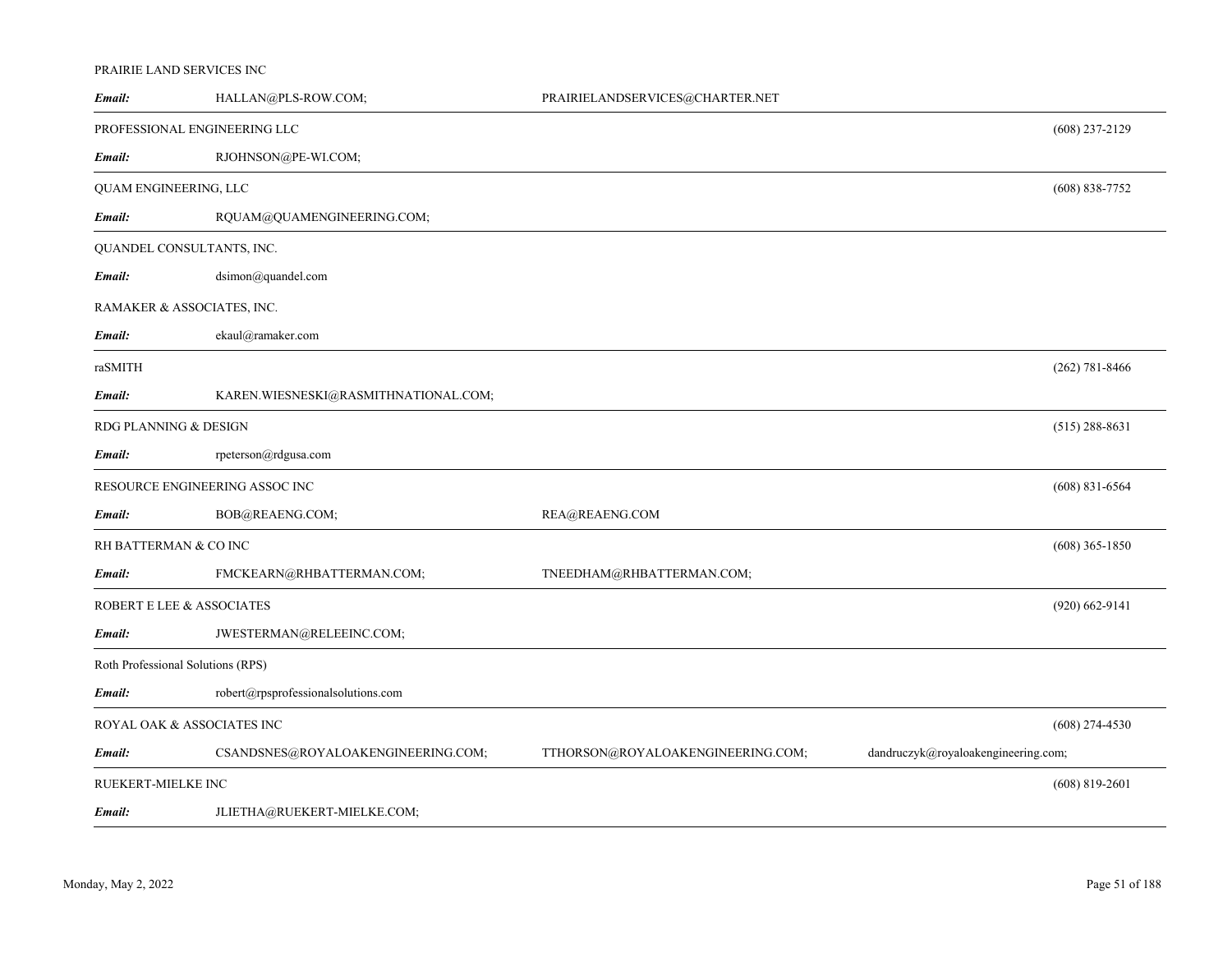# Saiki Design Inc

| Email:                   | nswartz@ksd-la.com                       | ksaiki@ksd-la.com           |                           |                    |
|--------------------------|------------------------------------------|-----------------------------|---------------------------|--------------------|
|                          | SCHMITT TECHNICAL SERVICES, LLC          |                             |                           |                    |
| Email:                   | james@schmitttechnicalservices.com;      |                             |                           |                    |
| <b>SCS ENGINEERS</b>     |                                          |                             |                           | $(608)$ 224-2839   |
| Email:                   | JNEWELL@SCSENGINEERS.COM;                |                             |                           |                    |
| SHANNON & WILSON, INC.   |                                          |                             |                           |                    |
| Email:                   | mark.rutkowski@shanwil.com               | ben.warren@shanwil.com      | jason.buenker@shanwil.com |                    |
| Shive-Hattery            |                                          |                             |                           |                    |
| Email:                   | bhughes@shive-hattery.com                |                             |                           |                    |
|                          | SHORT ELLIOTT HENDRICKSON INC            |                             |                           |                    |
| Email:                   | jruplinger@sehinc.com                    | dfortney@sehinc.com         |                           |                    |
| Singh & Associates, Inc. |                                          |                             |                           | $(414)$ 727-0933   |
| Email:                   | jholt@singhinc.com                       | mmodesto@singhinc.com       | kprajapati@singhinc.com   |                    |
| <b>SMITH GROUP</b>       |                                          |                             |                           |                    |
| Email:                   | JENNY.COBLE@SMITHGROUP.COM               | DAVID.LANTZ@SMITHGROUP.COM; |                           |                    |
| SNYDER & ASSOCIATES      |                                          |                             |                           | $(608) 838 - 0445$ |
| Email:                   | MCALKINS@SNYDER-ASSOCIATES.COM;          |                             |                           |                    |
| SRF CONSULTING GROUP     |                                          |                             |                           | $(608)$ 831-4245   |
| Email:                   | DFILIPIAK@SRFCONSULTING.COM;             |                             |                           |                    |
| <b>STANTEC</b>           |                                          |                             |                           | $(262)$ 241-4901   |
| Email:                   | dave.rautmann@stantec.com                |                             |                           |                    |
|                          | STANTEC CONSULTING SERVICES INC          |                             |                           | $(608) 839-1995$   |
| Email:                   | Chris.Pekar@Stantec.com                  | Dave.Rautmann@Stantec.com   | Stu.Gross@Stantec.com     |                    |
|                          | STORMWATER SOLUTIONS ENGINEERING LLC     |                             |                           |                    |
| Email:                   | cbg@stormwater-solutions-engineering.com |                             |                           |                    |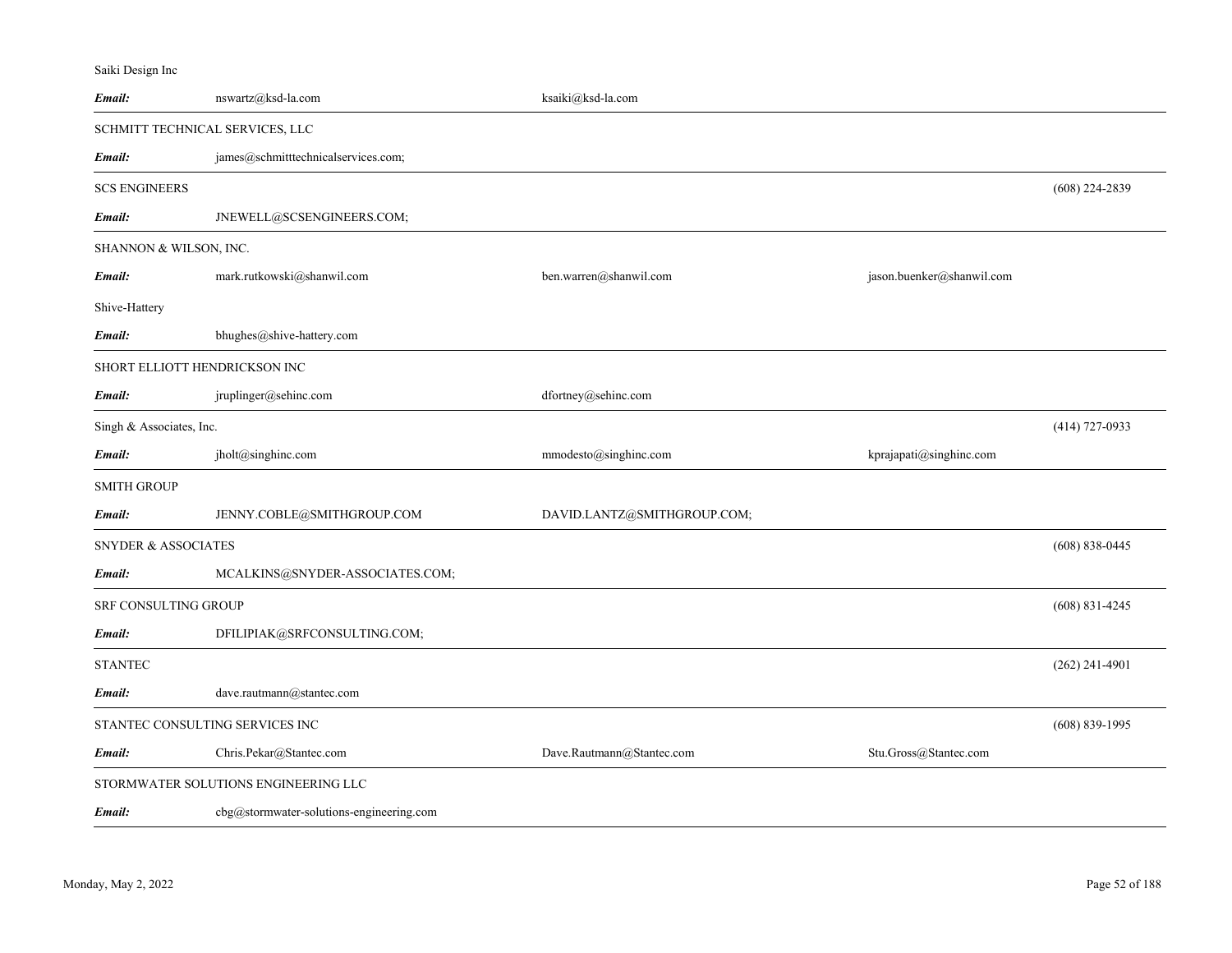## STRAND ASSOCIATES, INC.

| Email:                        | MISTY.HOWARD@STRAND.COM;            |                             |                             |
|-------------------------------|-------------------------------------|-----------------------------|-----------------------------|
| Terracon Consultants, Inc.    |                                     |                             |                             |
| Email:                        | jerry.krueger@terracon.com          |                             |                             |
| TERRATEC ENGINEERING          |                                     |                             | $(262)$ 375-1958            |
| Email:                        | JFRANCIS@TERRATECENG.COM;           |                             |                             |
| Tetra Tech Inc                |                                     |                             |                             |
| Email:                        | carol.hufnagel@tetratech.com        | dan.christian@tetratech.com | hong.parshall@tetratech.com |
| TRC Environmental Corporation |                                     |                             | $(608) 826 - 3941$          |
| Email:                        | kvater@trcsolutions.com             | rklabacka@trcsolutions.com  |                             |
| <b>URS CORPORATION</b>        |                                     |                             | $(414)$ 831-4101            |
| Email:                        | TERRI GLISCH@URSCORP.COM;           |                             |                             |
| <b>URS CORPORATION</b>        |                                     |                             | $(414)$ 831-4101            |
| Email:                        | TERRI.GLISCH@URS.COM;               | JEFF.DOHLBY@URS.COM;        |                             |
| VI CONSULTING LLC             |                                     |                             | $(414) 562 - 4043$          |
| Email:                        | VICONSULTING@WI.RR.COM;             |                             |                             |
|                               | VIERBICHER ASSOCIATES INC           |                             | $(608)$ 826-0530            |
| Email:                        | mmar@VIERBICHER.COM;                | info@VIERBICHER.COM;        |                             |
|                               | WESTBROOK ASSOCIATED ENGINEERS INC. |                             | $(608)$ 588-7954            |
| Email:                        | JKOCH@WESTBROOKENG.COM;             | AKNUTSON@WESTBROOKENG.COM;  | APALMER@WESTBROOKENG.COM;   |
|                               | ZIMMERMAN ARCHITECTURAL STUDIOS INC |                             | $(414)$ 302-3791            |
| Email:                        | info@zastudios.com                  |                             |                             |
| ZINGG DESIGN INC              |                                     |                             | $(608) 836 - 1148$          |
| Email:                        | MARKZ@ZINGGDESIGN.COM;              | KATHLEENW@ZINGGDESIGN.COM;  |                             |
| Category:                     | Electrical                          |                             |                             |
|                               |                                     |                             |                             |
| <b>Firm Name</b>              |                                     |                             | Fax                         |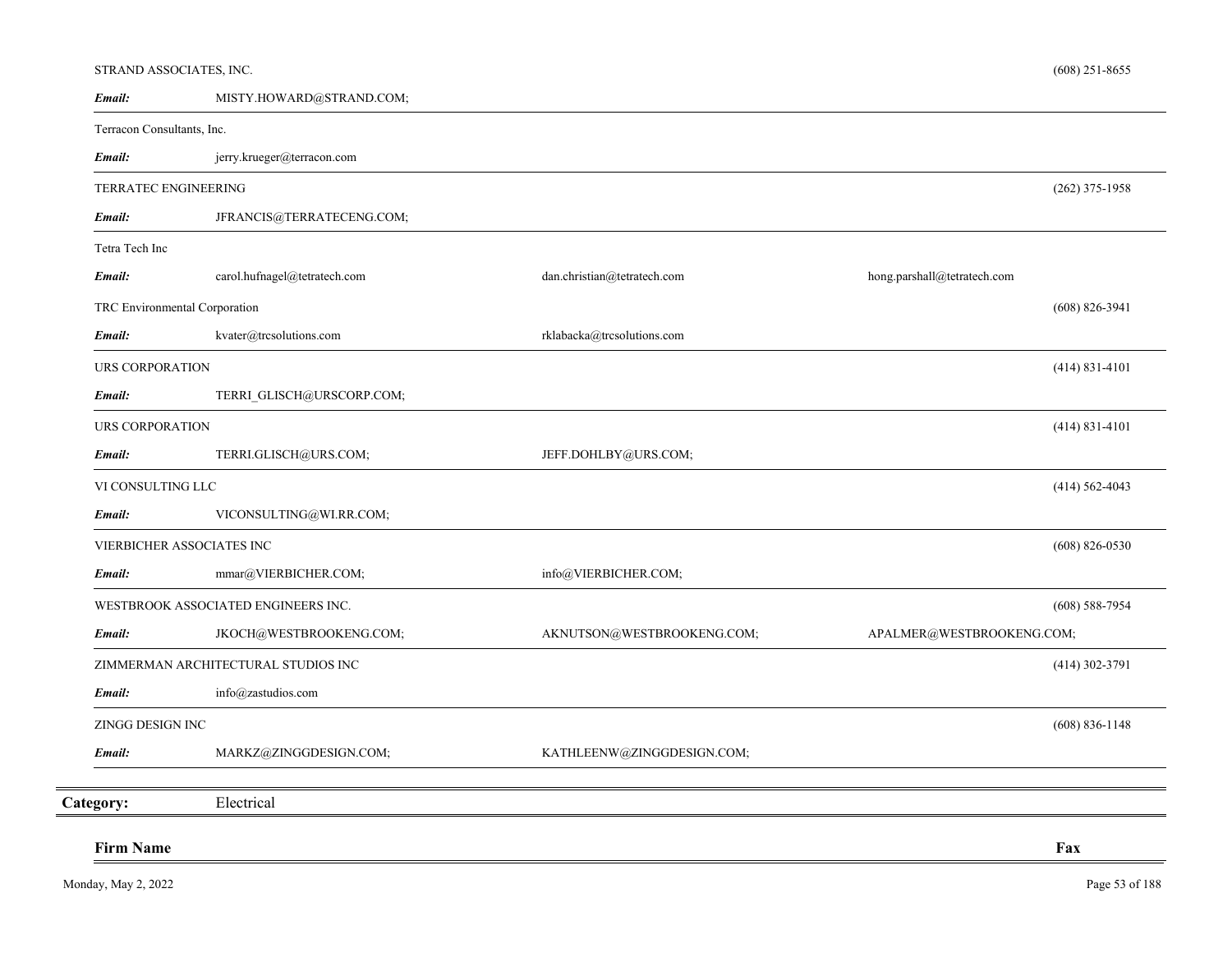|                            | Advanced Engineering & Environmental Services Inc |                         | $(701)$ 221-0531   |
|----------------------------|---------------------------------------------------|-------------------------|--------------------|
| Email:                     | Linda.Severson@ae2s.com                           | Amber.Lefers@AE2s.com   |                    |
| <b>AECOM</b>               |                                                   |                         | $(608) 836 - 9767$ |
| Email:                     | rick.eilertson@aecom.com                          | jeremy.thomas@aecom.com |                    |
| Affiliated Engineers, Inc. |                                                   |                         | $(608)$ 238-2614   |
| Email:                     | togorzalek@aeieng.com                             |                         |                    |
|                            | ANGUS YOUNG ASSOCIATES INC                        |                         | $(608)$ 756-0464   |
| Email:                     | JEFFH@ANGUSYOUNG.COM;;                            | leanney@ANGUSYOUNG.COM; |                    |
|                            | APPLIED TECHNOLOGIES INC                          |                         | $(262) 784 - 6847$ |
| Email:                     | info@ati-ae.com;                                  |                         |                    |
| Applied Technologies, Inc  |                                                   |                         | $(262) 784 - 6847$ |
| Email:                     | kjdamato@ati-ae.com                               |                         |                    |
|                            | ARNOLD & O'SHERIDAN INC                           |                         | $(608)$ 821-8501   |
| Email:                     |                                                   |                         |                    |
| Avantti Design Group       |                                                   |                         |                    |
| Email:                     | hbadani@avantti-group.com                         |                         |                    |
|                            | <b>BAXTER &amp; WOODMAN INC</b>                   |                         |                    |
| Email:                     | GGROTH@BAXTERWOODMAN.COM;                         |                         |                    |
|                            | BERNERS-SCHOBBER ASSOCIATES INC                   |                         | (920) 432-1284     |
| Email:                     | IGRIFFITHS@BSAGB.COM;                             |                         |                    |
| Burns & McDonnell          |                                                   |                         | (312) 223-9664     |
| Email:                     | mlchmura@burnsmcd.com                             |                         |                    |
| CEDAR CORPORATION          |                                                   |                         | $(608)$ 249-5824   |
| Email:                     | DAVE.SAUER@CEDARCORP.COM;                         |                         |                    |
| <b>CLARK DIETZ INC</b>     |                                                   |                         | $(262) 657 - 1594$ |
| Email:                     | mustafa.emir@clarkdietz.com;                      |                         |                    |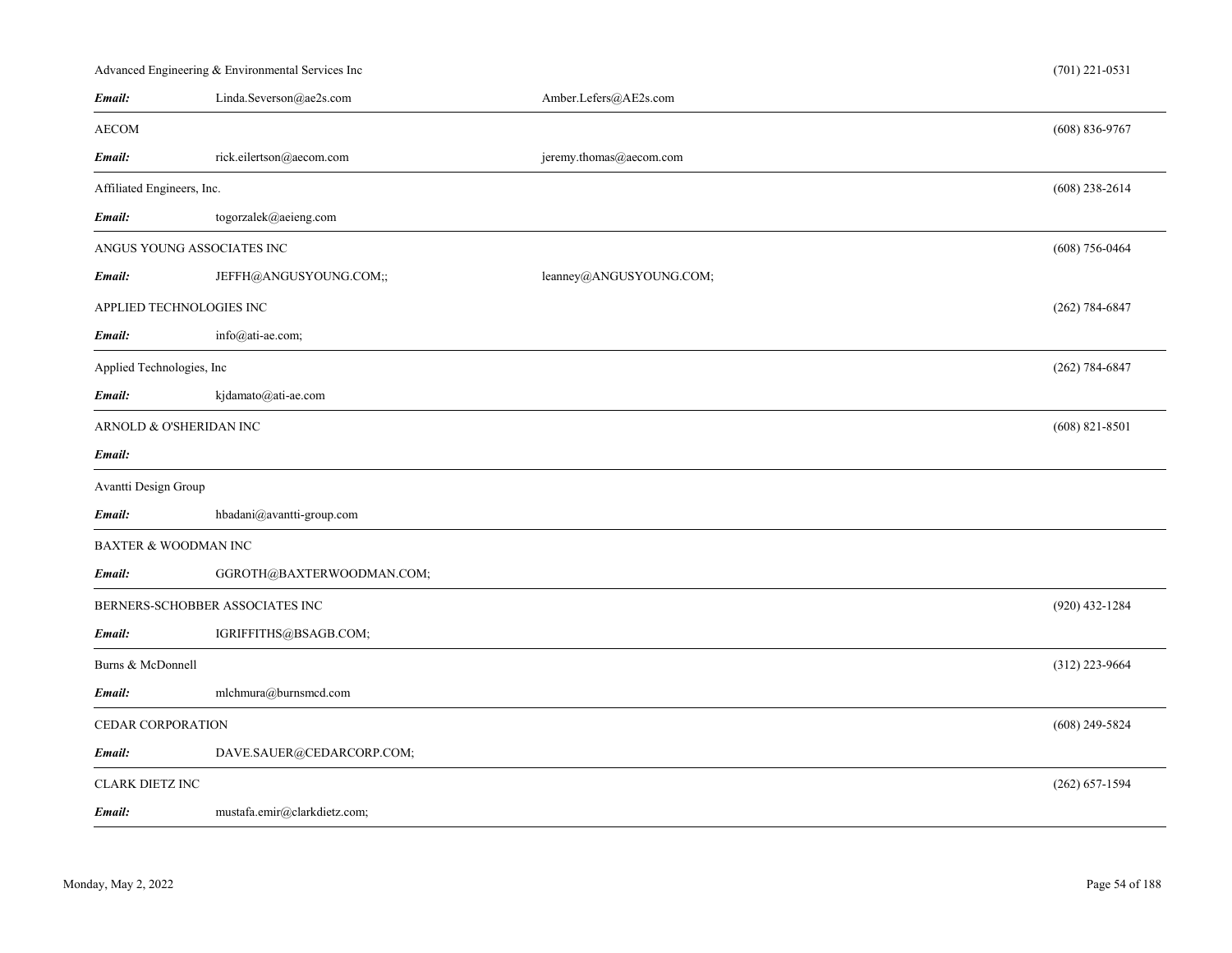| Cloudpoint Geographics Inc.   |                                       |                                   |                                   |
|-------------------------------|---------------------------------------|-----------------------------------|-----------------------------------|
| Email:                        | jhodel@cloudpointgeo.com              |                                   |                                   |
| COTTER CONSULTING INC         |                                       |                                   |                                   |
| Email:                        | j.hunn@cotterconsulting.com           |                                   |                                   |
| CROWLEY ENGINEERING LLC       |                                       |                                   | $(219)$ 322-2277                  |
| Email:                        | RFPS@CROWLEYENGINEERING.COM;          |                                   |                                   |
| DAILY REPORTER, THE           |                                       |                                   | $(414)$ 276-4416                  |
| Email:                        | RGONZALEZ@DAILYREPORTER.COM;          |                                   |                                   |
| Design Engineers              |                                       |                                   |                                   |
| Email:                        | Kelly.harrer@designengineers.com      | jared.ramthun@designengineers.com | brian.gunning@designengineers.com |
| DLZ                           |                                       |                                   |                                   |
| Email:                        | MHAMEL@DLZ.COM;                       | MSETHI@DLZ.COM                    | EHARTIGAN@DLZ.COM                 |
| DLZ WISCONSIN LLC             |                                       |                                   |                                   |
| Email:                        |                                       | MSETHI@DLZ.COM;                   |                                   |
| DONOHUE & ASSOCIATES          |                                       |                                   | $(920)$ 208-0402                  |
| Email:                        | BSCHEIBER@DONOHUE-ASSOCIATES.COM      | GKUSSART@DONOHUE-ASSOCIATES.COM   |                                   |
| <b>ELERT &amp; ASSOCIATES</b> |                                       |                                   | $(651)$ 430-2661                  |
| Email:                        | JIGGS.LEE@ELERT.COM;                  | GARY.ELERT@ELERT.COM              |                                   |
| Eneractive Solutions LLC      |                                       |                                   |                                   |
| Email:                        | Farhan.khatri@edisonenergy.com        |                                   |                                   |
| <b>FARNSWORTH GROUP INC</b>   |                                       |                                   | $(608) 846 - 3777$                |
| Email:                        | CGRINDLE@F-W.COM                      |                                   |                                   |
| FNR SERVICES LLC              |                                       |                                   |                                   |
| Email:                        | FKHATRI@FNRSERVICES.COM;              |                                   |                                   |
|                               | FOTH INFRASTRUCTURE & ENVIRONMENT LLC |                                   |                                   |
| Email:                        | tom.ludwig@foth.com;                  | CHRIS.SAXBY@FOTH.COM;             | dale.broeckert@foth.com           |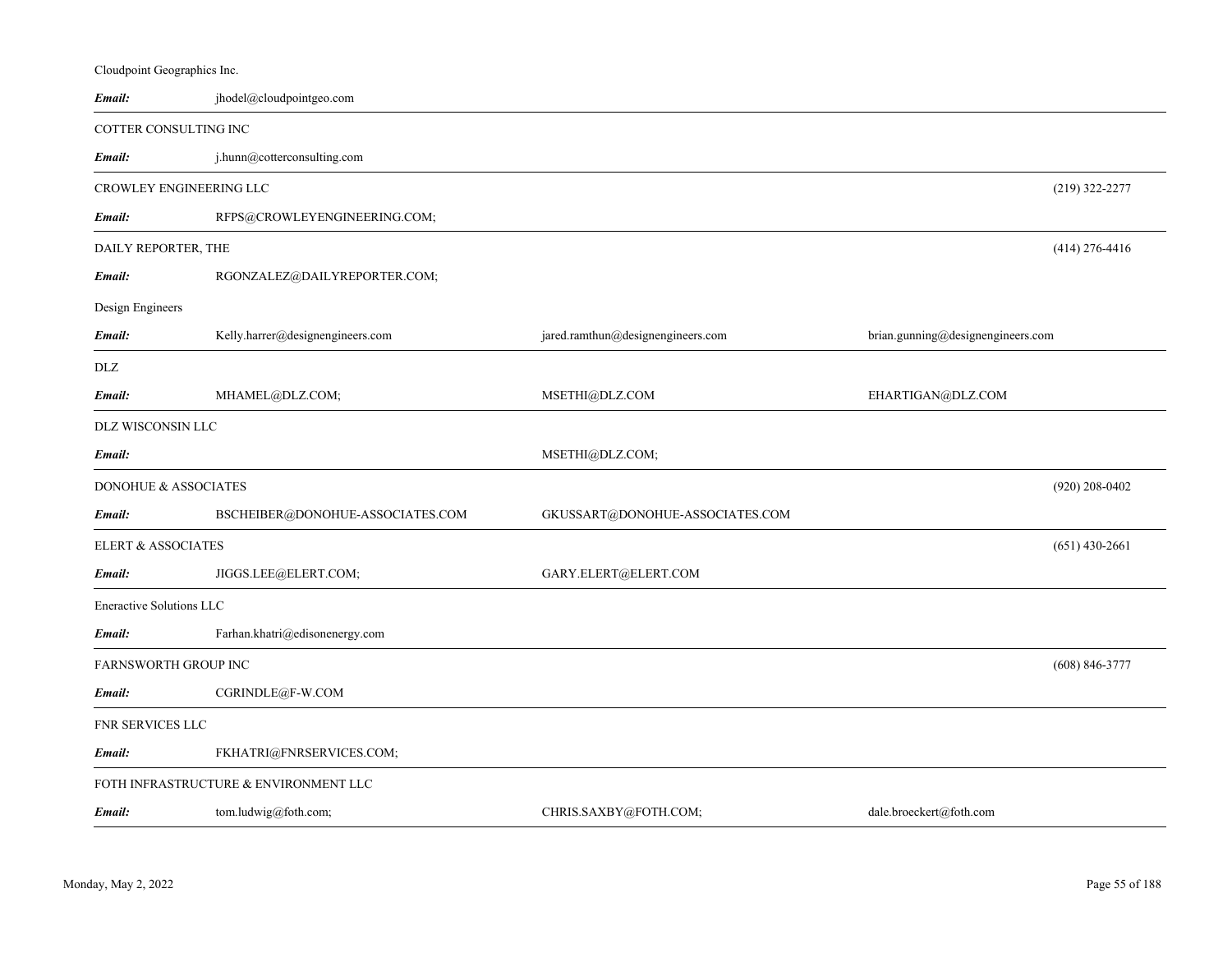## GENERAL ENGINEERING COMPANY

| Email:                    | TMICHAELS@GENERALENGINEERING.NET;    | lbradley@generalengineering.net; |                    |
|---------------------------|--------------------------------------|----------------------------------|--------------------|
| <b>GRAEF</b>              |                                      |                                  | $(608)$ 242-0787   |
| Email:                    | loei.badreddine@graef-usa.com        |                                  |                    |
| H & H ENERGY SERVICES INC |                                      |                                  | $(608)$ 273-9767   |
| Email:                    | ETRUELOVE@HHENERGYSERVICES.COM;      | KDULANEY@HHGROUPHOLDINGS.COM;    |                    |
|                           | HAMMEL, GREEN & ABRAHAMSON INC       |                                  | $(414)$ 270-7336   |
| Email:                    | info@hga.com;                        |                                  |                    |
|                           | Harwood Engineering Consultants Ltd. |                                  |                    |
| Email:                    | jose.franco@hecl.com                 |                                  |                    |
| <b>HBK ENGINEERING</b>    |                                      |                                  | $(312)$ 432-0231   |
| Email:                    | JRICHARDS@HBKENGINEERING.COM;        |                                  |                    |
| HEIN ENGINEERING GROUP    |                                      |                                  | $(608)$ 288-9282   |
| Email:                    | hein@heinengrp.com                   | mhein@heinengrp.com              |                    |
|                           | HENNEMAN ENGINEERING INC             |                                  |                    |
| Email:                    | jbower@henneman.com                  |                                  |                    |
| <b>HOK</b>                |                                      |                                  | $(312) 782 - 6727$ |
| Email:                    | LEILA.RAY@HOK.COM;                   |                                  |                    |
| HSR Associates Inc        |                                      |                                  | $(608) 782 - 5844$ |
| Email:                    | kschroeder@hsrassociates.com         |                                  |                    |
| <b>ICONICA</b>            |                                      |                                  | $(608) 664 - 3535$ |
| Email:                    | PATRICK.EAGAN@ICONICACREATES.COM;    |                                  |                    |
| <b>IMEG Corp</b>          |                                      |                                  | $(608)$ 223-9601   |
| Email:                    | kris.a.cotharn@imegcorp.com          |                                  |                    |
| JDR ENGINEERING INC       |                                      |                                  | $(608)$ 271-7046   |
| Email:                    | MEEKER@JDRENG.COM;                   |                                  |                    |

(608) 742-2592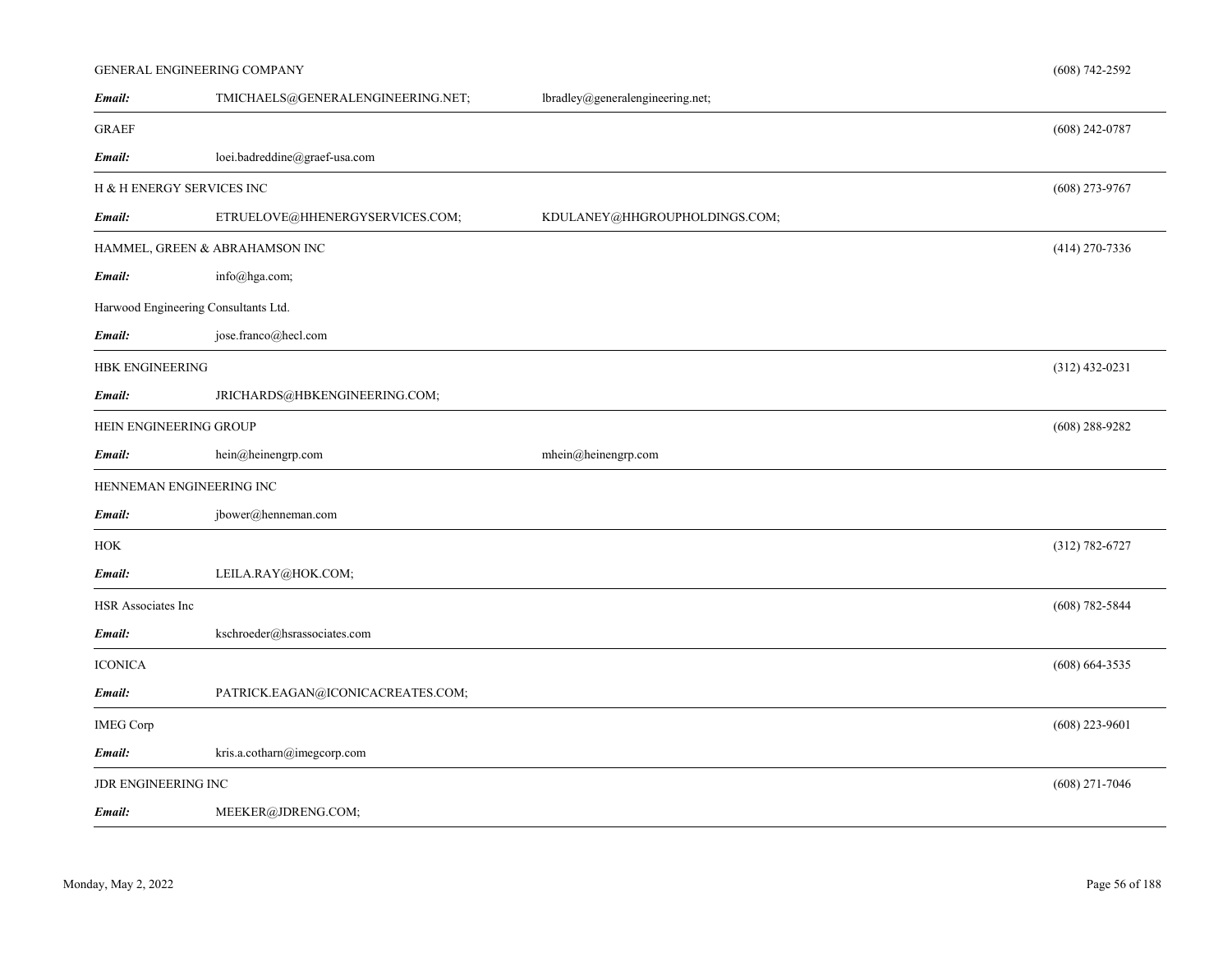## KL ENGINEERING INC

| Email:                             | $scramer@klength$ engineering.com |                             |                         |                    |
|------------------------------------|-----------------------------------|-----------------------------|-------------------------|--------------------|
| Knight E/A, Inc.                   |                                   |                             |                         | $(608)$ 519-1456   |
| Email:                             | rbyom@knightea.com                | nellis@knightea.com         |                         |                    |
| LHB Inc                            |                                   |                             |                         |                    |
| Email:                             | info@LHBcorp.com                  | marketing@LHBcorp.com       | Joellyn.Gum@LHBcorp.com |                    |
| McKinstry                          |                                   |                             |                         | $(608)$ 242-9197   |
| Email:                             | trentons@mckinstry.com            |                             |                         |                    |
| MEAD & HUNT INC                    |                                   |                             |                         | $(608)$ 273-6391   |
| Email:                             | DAVID.WAY@MEADHUNT.COM;           | ANNE.ANDERSON@MEADHUNT.COM; |                         |                    |
| MEP ASSOCIATES LLC                 |                                   |                             |                         |                    |
| Email:                             |                                   |                             |                         |                    |
| MEP ASSOCIATES LLC                 |                                   |                             |                         | $(715)$ 832-5668   |
| Email:                             | JOSHH@MEPASSOCIATES.COM;          | DANLG@MEPASSOCIATES.COM;    |                         |                    |
|                                    | METCALFE ARCHITECTURE & DESIGN    |                             |                         | $(215) 557 - 8383$ |
| Email:                             | AARONG@METARCHDESIGN.COM;         | ALANM@METARCHDESIGN.COM;    |                         |                    |
| MI TECH SERVICES                   |                                   |                             |                         |                    |
| Email:                             | ASAUNDERS@MI-TECH.US              |                             |                         |                    |
| MORCOM, NV INC                     |                                   |                             |                         | $(312) 842 - 3101$ |
| Email:                             | KIMYD@MORCOMNV.COM;               | TONY@MORCOMNV.COM;          |                         |                    |
| MUERMANN ENGINEERING               |                                   |                             |                         | $(920) 894 - 7916$ |
| Email:                             | TIFFANY@ME-PE.COM;                |                             |                         |                    |
| <b>OMNNI ASSOCIATES</b>            |                                   |                             |                         | $(902) 830 - 6100$ |
| Email:                             | CATHY.DONKER@OMNNI.COM;           |                             |                         |                    |
| Oneida Engineering Solutions (OES) |                                   |                             |                         |                    |
| Email:                             | dchlebowski@oesllc.com            | dblang@oesllc.com           |                         |                    |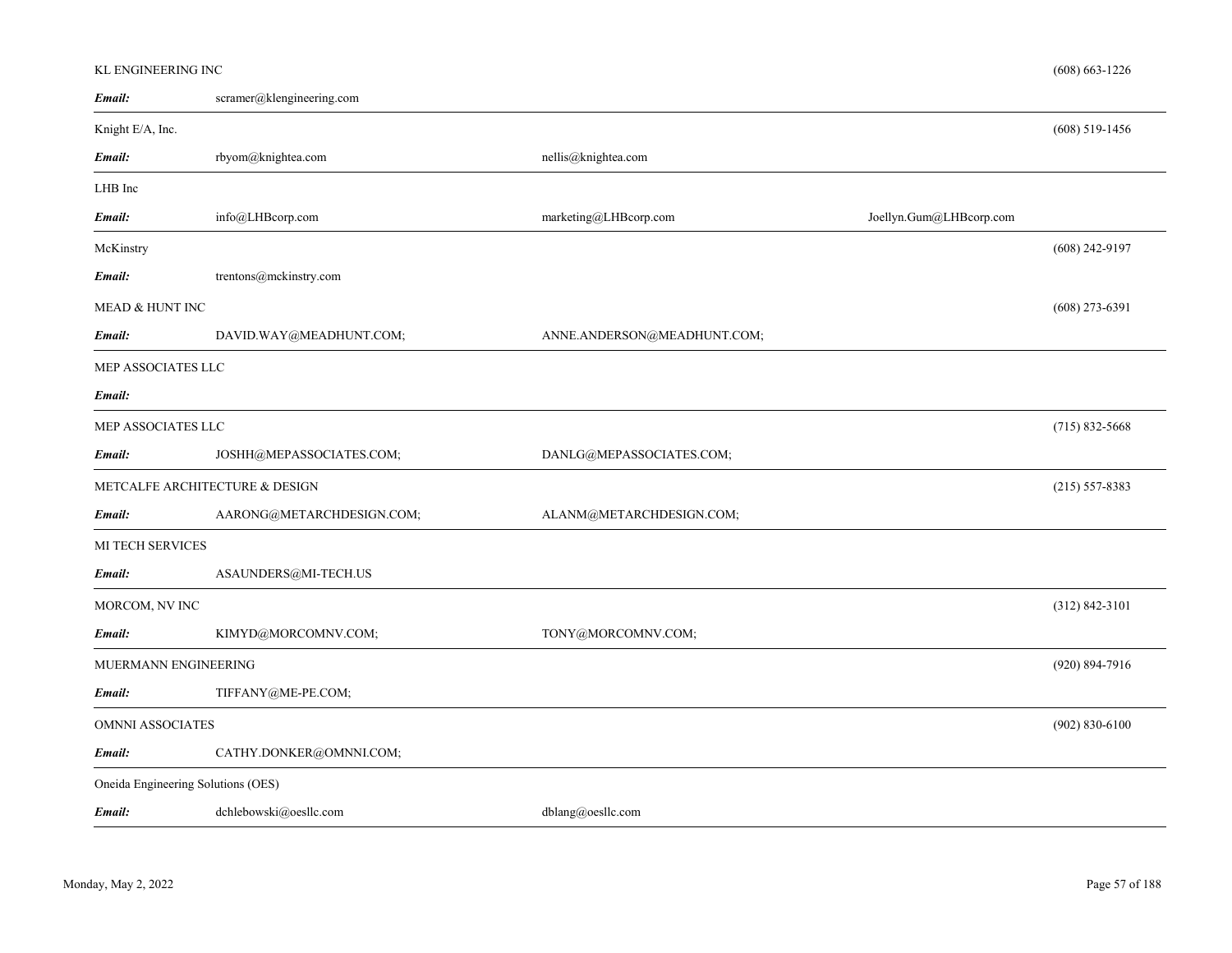| PATRICK ENGINEERING INC           |                                                  |                       |                         | $(920)$ 321-2330   |
|-----------------------------------|--------------------------------------------------|-----------------------|-------------------------|--------------------|
| Email:                            | INFO@PATRICKCO.COM                               |                       |                         |                    |
| POTTER LAWSON, INC                |                                                  |                       |                         | $(608)$ 274-3674   |
| Email:                            | rebeccap@potterlawson.com                        |                       |                         |                    |
| Primera Engineers Ltd             |                                                  |                       |                         |                    |
| Email:                            | astribling@primeraeng.com                        |                       |                         |                    |
|                                   | $(608) 643 - 7999$<br>Ramaker & Associates, Inc. |                       |                         |                    |
| Email:                            | jgallagher@ramaker.com                           |                       |                         |                    |
| RDG PLANNING & DESIGN             |                                                  |                       |                         | $(515)$ 288-8631   |
| Email:                            | rpeterson@rdgusa.com                             |                       |                         |                    |
| RUEKERT-MIELKE INC                |                                                  |                       |                         | $(608) 819 - 2601$ |
| Email:                            | JLIETHA@RUEKERT-MIELKE.COM;                      |                       |                         |                    |
| Schroeder & Holt Architects, Ltd. |                                                  |                       |                         | $(414)$ 276-1764   |
| Email:                            | dbaum@sha-a2k.com                                | Trudyk@sha-a2k.com    |                         |                    |
| Schroeder & Holt Architects, Ltd. |                                                  |                       |                         | $(414)$ 276-1764   |
| Email:                            | dbaum@sha-a2k.com                                | Trudyk@a2k.com        |                         |                    |
| SEBESTA, INC., DBA NV5            |                                                  |                       |                         |                    |
| Email:                            | ROBERT.WASIK@NV5.COM                             | RANDY.LORENZ@NV5.COM  |                         |                    |
| Shive-Hattery                     |                                                  |                       |                         |                    |
| Email:                            | bhughes@shive-hattery.com                        |                       |                         |                    |
| Singh & Associates, Inc.          |                                                  |                       |                         | $(414)$ 727-0933   |
| Email:                            | jholt@singhinc.com                               | mmodesto@singhinc.com | kprajapati@singhinc.com |                    |
| Smith Rosenfeld, LLC              |                                                  |                       |                         |                    |
| Email:                            | trenton@smithrosenfeld.com                       |                       |                         |                    |
| Somerville Inc.                   |                                                  |                       |                         | $(920)$ 437-1131   |
| Email:                            | chendricks@somervilleinc.com                     |                       |                         |                    |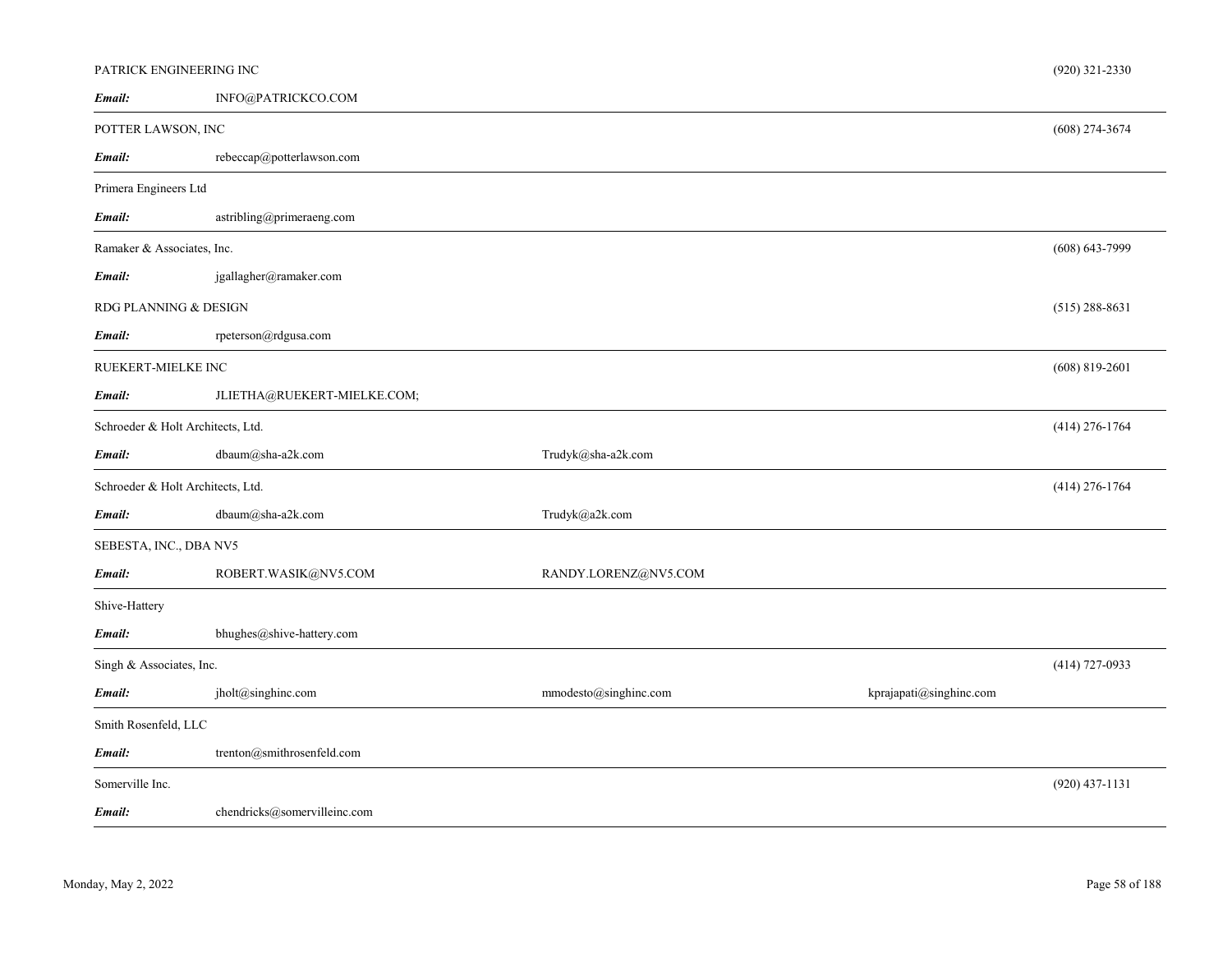|                              | SRF CONSULTING GROUP<br>$(608)$ 831-4245    |                             |                             |                    |  |
|------------------------------|---------------------------------------------|-----------------------------|-----------------------------|--------------------|--|
| Email:                       | DFILIPIAK@SRFCONSULTING.COM;                |                             |                             |                    |  |
| <b>Stanley Consultants</b>   |                                             |                             |                             |                    |  |
| Email:                       | DepodestaChris@Stanleygroup.com             |                             |                             |                    |  |
| <b>STANTEC</b>               |                                             |                             |                             | $(262)$ 241-4901   |  |
| Email:                       | dave.rautmann@stantec.com                   |                             |                             |                    |  |
|                              | $(608)$ 251-8655<br>STRAND ASSOCIATES, INC. |                             |                             |                    |  |
| Email:                       | MISTY.HOWARD@STRAND.COM;                    |                             |                             |                    |  |
| STRANG INC                   |                                             |                             |                             | $(608)$ 276-9204   |  |
| Email:                       | khanko@strang-inc.com                       | mmatson@strang-inc.com      |                             |                    |  |
| Strategen Consulting LLC     |                                             |                             |                             | $(888)$ 453-0018   |  |
| Email:                       | info@strategen.com                          |                             |                             |                    |  |
| <b>SYMBIONT</b>              |                                             |                             |                             | $(411)$ 429-1884   |  |
| Email:                       | PAT.CARNAHAN@SYMBIONTONLINE.COM;            |                             |                             |                    |  |
| <b>SYMBIONT</b>              |                                             |                             |                             | $(414)$ 291-8841   |  |
| Email:                       | PAT.CARNAHAN@SYMBIONTONLINE.COM;            |                             |                             |                    |  |
| SYSTEMS WEST ENGINEERS       |                                             |                             |                             |                    |  |
| Email:                       | AMANGRICH@SYSTEMSWESTENGINEERS.COM;         |                             |                             |                    |  |
| Tetra Tech Inc               |                                             |                             |                             |                    |  |
| Email:                       | carol.hufnagel@tetratech.com                | dan.christian@tetratech.com | hong.parshall@tetratech.com |                    |  |
| THE REESE GROUP              |                                             |                             |                             |                    |  |
| Email:                       | TREESE@THE-REESE-GROUP.COM                  |                             |                             |                    |  |
| Thunderbird Engineering Inc. |                                             |                             |                             |                    |  |
| Email:                       | shawnw@thunderbirdeng.com                   |                             |                             |                    |  |
| <b>URS CORPORATION</b>       |                                             |                             |                             | $(414) 831 - 4101$ |  |
| Email:                       | TERRI.GLISCH@URS.COM;                       | JEFF.DOHLBY@URS.COM;        |                             |                    |  |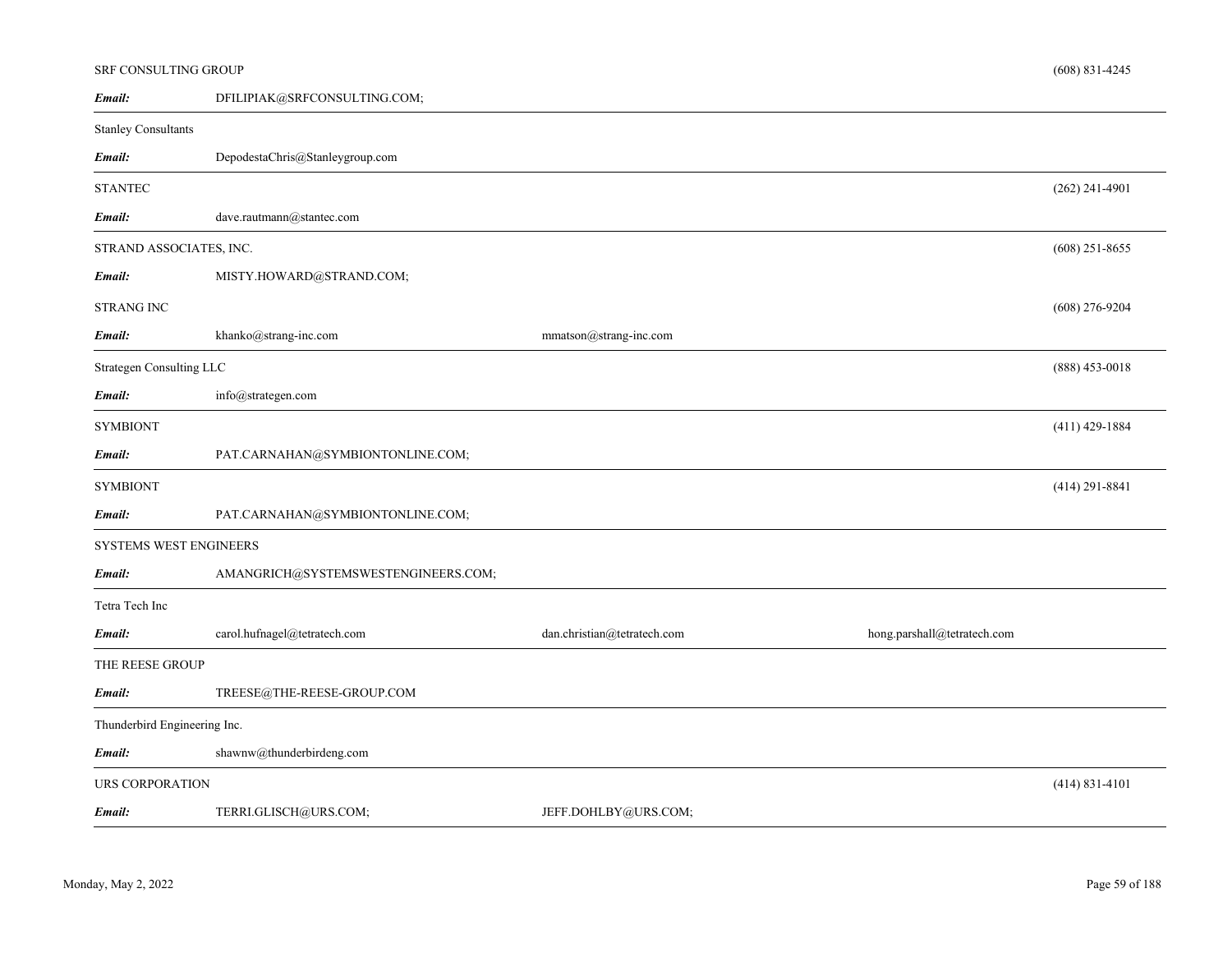| WATER TECHNOLOGY INC       |                                          |                         | $(920) 887 - 7999$ |
|----------------------------|------------------------------------------|-------------------------|--------------------|
| Email:                     | DMUELLER@WATERTECHNOLOGYINC.COM;         |                         |                    |
|                            | ZIMMERMAN ARCHITECTURAL STUDIOS INC      |                         | $(414)$ 302-3791   |
| Email:                     | info@zastudios.com                       |                         |                    |
|                            | ZIMMERMAN ARCHITECTURAL STUDIOS, INC     |                         | (414) 302-3758     |
| Email:                     | KEVIN.ODONNELL@ZASTUDIOS.COM;            |                         |                    |
| Category:                  | <b>Energy Modeling</b>                   |                         |                    |
| <b>Firm Name</b>           |                                          |                         | Fax                |
| <b>AECOM</b>               |                                          |                         | $(608) 836 - 9767$ |
| Email:                     | rick.eilertson@aecom.com                 | jeremy.thomas@aecom.com |                    |
| Affiliated Engineers, Inc. |                                          |                         | $(608)$ 238-2614   |
| Email:                     | togorzalek@aeieng.com                    |                         |                    |
| ANGUS YOUNG ASSOCIATES INC |                                          |                         | $(608) 756 - 0464$ |
| Email:                     | JEFFH@ANGUSYOUNG.COM;;                   | leanney@ANGUSYOUNG.COM; |                    |
| ARNOLD & O'SHERIDAN INC    |                                          |                         | $(608)$ 821-8501   |
| Email:                     |                                          |                         |                    |
| Avantti Design Group       |                                          |                         |                    |
| Email:                     | hbadani@avantti-group.com                |                         |                    |
| <b>BROWN AND CALDWELL</b>  |                                          |                         |                    |
| Email:                     | EBENN@BRWNCALD.COM;                      |                         |                    |
| Burns & McDonnell          |                                          |                         | $(312)$ 223-9664   |
| Email:                     | mlchmura@burnsmcd.com                    |                         |                    |
|                            | CATALYST ENGINEERING DESIGN SERVICES LLC |                         | $(608) 836 - 6620$ |
| Email:                     | CATALYST_DES@YAHOO.COM                   |                         |                    |
| CEDAR CORPORATION          |                                          |                         | $(608)$ 249-5824   |
| Email:                     | DAVE.SAUER@CEDARCORP.COM;                |                         |                    |
|                            |                                          |                         |                    |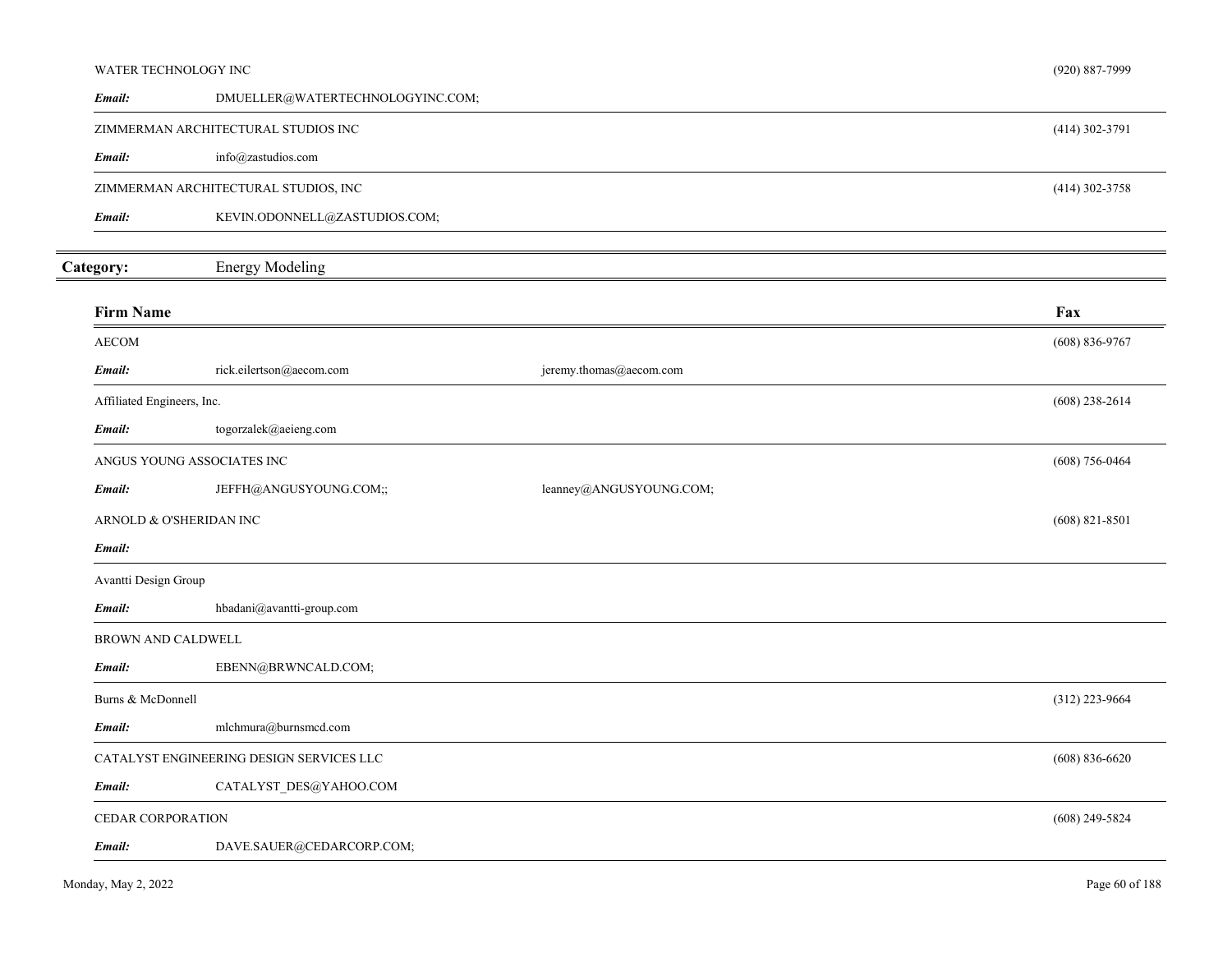| CLARK DIETZ INC                 |                                                    |                                   | $(262) 657 - 1594$                |
|---------------------------------|----------------------------------------------------|-----------------------------------|-----------------------------------|
| Email:                          | mustafa.emir@clarkdietz.com;                       |                                   |                                   |
|                                 | CORNERSTONE ENVIRONMENTAL GROUP, a Tetra Tech comp |                                   |                                   |
| Email:                          | mark.torresani@cornerstoneeg.com                   | john.oswald@cornerstoneeg.com     |                                   |
|                                 | CROWLEY ENGINEERING LLC                            |                                   | $(219)$ 322-2277                  |
| Email:                          | RFPS@CROWLEYENGINEERING.COM;                       |                                   |                                   |
| DAILY REPORTER, THE             |                                                    |                                   | $(414)$ 276-4416                  |
| Email:                          | RGONZALEZ@DAILYREPORTER.COM;                       |                                   |                                   |
| Design Engineers                |                                                    |                                   |                                   |
| Email:                          | Kelly.harrer@designengineers.com                   | jared.ramthun@designengineers.com | brian.gunning@designengineers.com |
| <b>DONOHUE &amp; ASSOCIATES</b> |                                                    |                                   | $(920)$ 208-0402                  |
| Email:                          | BSCHEIBER@DONOHUE-ASSOCIATES.COM                   | GKUSSART@DONOHUE-ASSOCIATES.COM   |                                   |
| Eneractive Solutions LLC        |                                                    |                                   |                                   |
| Email:                          | Farhan.khatri@edisonenergy.com                     |                                   |                                   |
|                                 | FACILITY ENGINEERING, INC                          |                                   | $(608)$ 240-9112                  |
| Email:                          | DAN@FACILITYENGINEERINGINC.COM;                    |                                   |                                   |
| FARNSWORTH GROUP INC            |                                                    |                                   | $(608) 846 - 3777$                |
| Email:                          | CGRINDLE@F-W.COM                                   |                                   |                                   |
| FNR SERVICES LLC                |                                                    |                                   |                                   |
| Email:                          | FKHATRI@FNRSERVICES.COM;                           |                                   |                                   |
| <b>GRAEF</b>                    |                                                    |                                   | $(608)$ 242-0787                  |
| Email:                          | loei.badreddine@graef-usa.com                      |                                   |                                   |
| HabLab LLC                      |                                                    |                                   |                                   |
| Email:                          | graham@hablab.llc                                  |                                   |                                   |
|                                 | HAMMEL, GREEN & ABRAHAMSON INC                     |                                   | $(414)$ 270-7336                  |
| Email:                          | info@hga.com;                                      |                                   |                                   |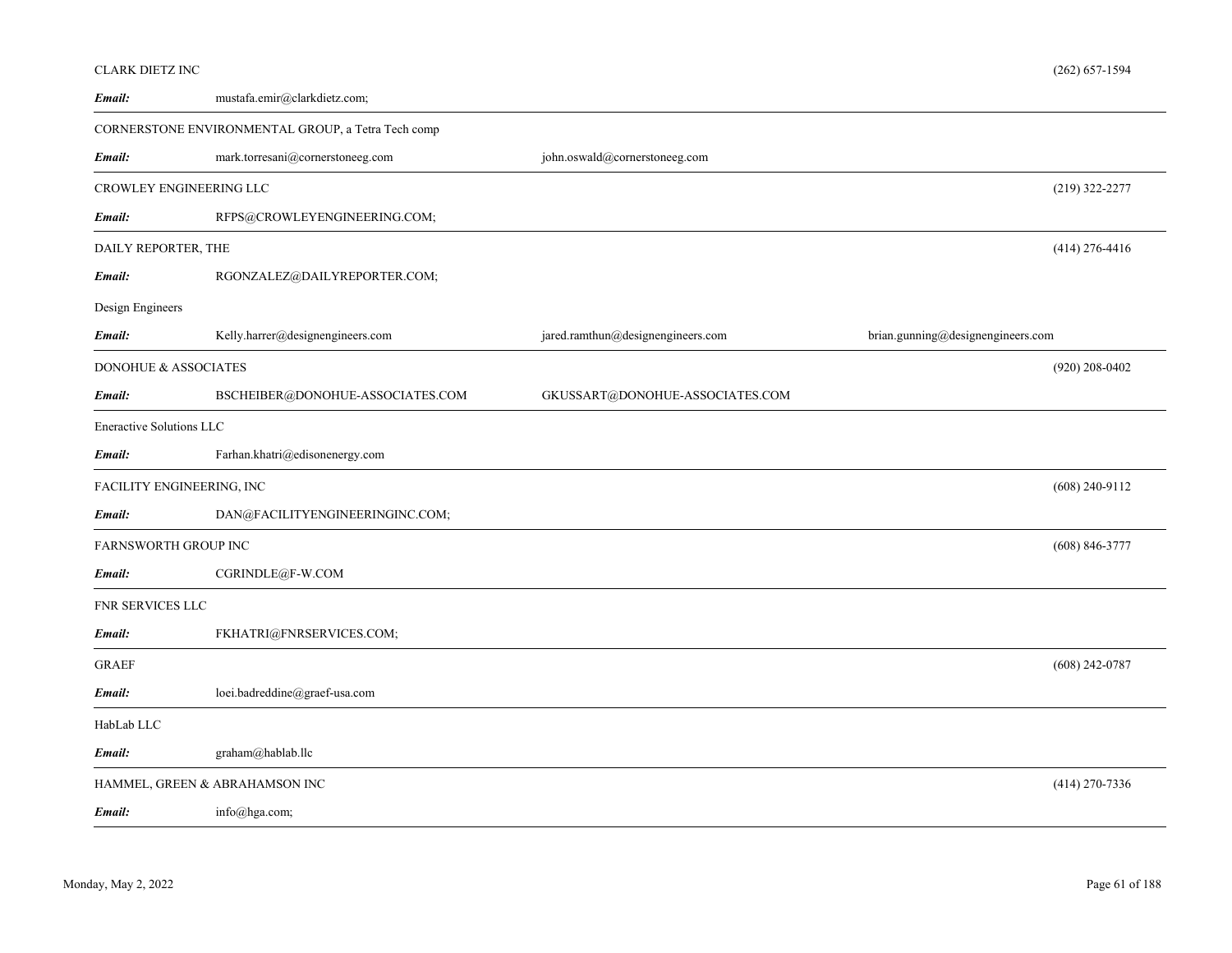| <b>ICONICA</b>          |                                   |                          |                         | $(608)$ 664-3535   |
|-------------------------|-----------------------------------|--------------------------|-------------------------|--------------------|
| Email:                  | PATRICK.EAGAN@ICONICACREATES.COM; |                          |                         |                    |
| <b>IMEG Corp</b>        |                                   |                          |                         | $(608)$ 223-9601   |
| Email:                  | kris.a.cotharn@imegcorp.com       |                          |                         |                    |
| LHB Inc                 |                                   |                          |                         |                    |
| Email:                  | info@LHBcorp.com                  | marketing@LHBcorp.com    | Joellyn.Gum@LHBcorp.com |                    |
| McKinstry               |                                   |                          |                         | $(608)$ 242-9197   |
| Email:                  | trentons@mckinstry.com            |                          |                         |                    |
| MEP ASSOCIATES LLC      |                                   |                          |                         |                    |
| Email:                  |                                   |                          |                         |                    |
| MEP ASSOCIATES LLC      |                                   |                          |                         | $(715) 832 - 5668$ |
| Email:                  | JOSHH@MEPASSOCIATES.COM;          | DANLG@MEPASSOCIATES.COM; |                         |                    |
|                         | METCALFE ARCHITECTURE & DESIGN    |                          |                         | $(215) 557 - 8383$ |
| Email:                  | AARONG@METARCHDESIGN.COM;         | ALANM@METARCHDESIGN.COM; |                         |                    |
| <b>MI TECH SERVICES</b> |                                   |                          |                         |                    |
| Email:                  | ASAUNDERS@MI-TECH.US              |                          |                         |                    |
|                         | MSA PROFESSIONAL SERVICES, INC.   |                          |                         | $(608)$ 242-6638   |
| Email:                  | $j$ deyoung@msa-ps.com            | kruhland@msa-ps.com      | arethwisch@msa-ps.com   |                    |
| MWH BUSINESS SOLUTIONS  |                                   |                          |                         | $(608)$ 310-5399   |
| Email:                  | PATRICK.H.LYTLE@MWHGLOBAL.COM;    |                          |                         |                    |
| PATRICK ENGINEERING INC |                                   |                          |                         | (920) 321-2330     |
| Email:                  | INFO@PATRICKCO.COM                |                          |                         |                    |
| PBS & J                 |                                   |                          |                         | $(608)$ 204-5951   |
| Email:                  | MDEPUE@PBSJ.COM;                  |                          |                         |                    |
| Primera Engineers Ltd   |                                   |                          |                         |                    |
| Email:                  | astribling@primeraeng.com         |                          |                         |                    |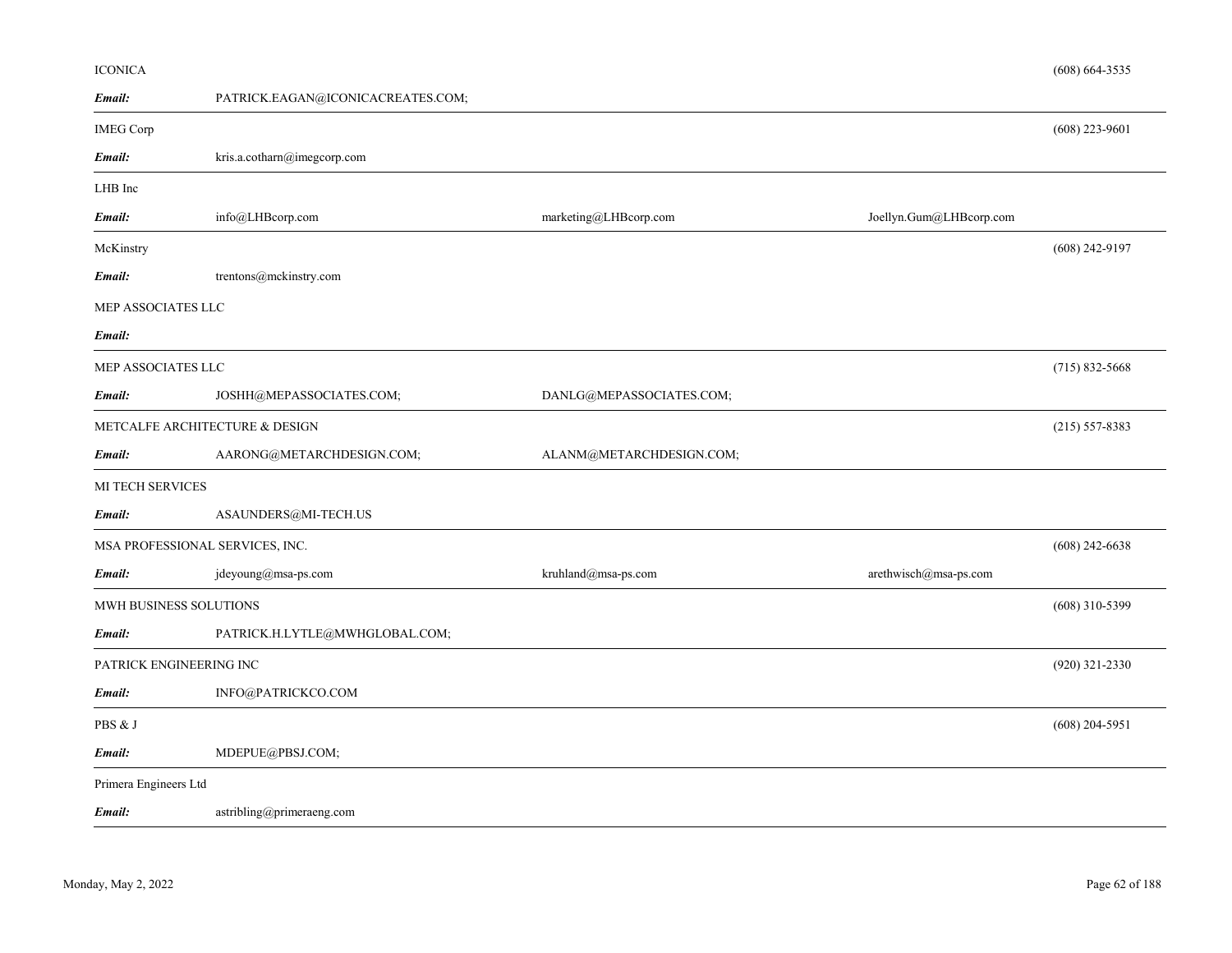| RDG PLANNING & DESIGN         |                                 |                           |                         | $(515)$ 288-8631   |
|-------------------------------|---------------------------------|---------------------------|-------------------------|--------------------|
| Email:                        | rpeterson@rdgusa.com            |                           |                         |                    |
| <b>RMT INC</b>                |                                 |                           |                         | $(608) 831 - 3334$ |
| Email:                        |                                 |                           |                         |                    |
| <b>SCS ENGINEERS</b>          |                                 |                           |                         | $(608)$ 224-2839   |
| Email:                        | JNEWELL@SCSENGINEERS.COM;       |                           |                         |                    |
| SEBESTA, INC., DBA NV5        |                                 |                           |                         |                    |
| Email:                        | ROBERT.WASIK@NV5.COM            | RANDY.LORENZ@NV5.COM      |                         |                    |
| Seventhwave                   |                                 |                           |                         |                    |
| Email:                        | shackel@seventhwave.org         |                           |                         |                    |
| SHORT ELLIOTT HENDRICKSON INC |                                 |                           |                         |                    |
| Email:                        | jruplinger@sehinc.com           | dfortney@sehinc.com       |                         |                    |
| Singh & Associates, Inc.      |                                 |                           |                         | $(414)$ 727-0933   |
| Email:                        | jholt@singhinc.com              | mmodesto@singhinc.com     | kprajapati@singhinc.com |                    |
| Smith Rosenfeld, LLC          |                                 |                           |                         |                    |
| Email:                        | trenton@smithrosenfeld.com      |                           |                         |                    |
| <b>Stanley Consultants</b>    |                                 |                           |                         |                    |
| Email:                        | DepodestaChris@Stanleygroup.com |                           |                         |                    |
| <b>STANTEC</b>                |                                 |                           |                         | $(262)$ 241-4901   |
| Email:                        | dave.rautmann@stantec.com       |                           |                         |                    |
|                               | STANTEC CONSULTING SERVICES INC |                           |                         | $(608) 839 - 1995$ |
| Email:                        | Chris.Pekar@Stantec.com         | Dave.Rautmann@Stantec.com | Stu.Gross@Stantec.com   |                    |
| STRAND ASSOCIATES, INC.       |                                 |                           |                         | $(608)$ 251-8655   |
| Email:                        | MISTY.HOWARD@STRAND.COM;        |                           |                         |                    |
| Strategen Consulting LLC      |                                 |                           |                         | (888) 453-0018     |
| Email:                        | info@strategen.com              |                           |                         |                    |
|                               |                                 |                           |                         |                    |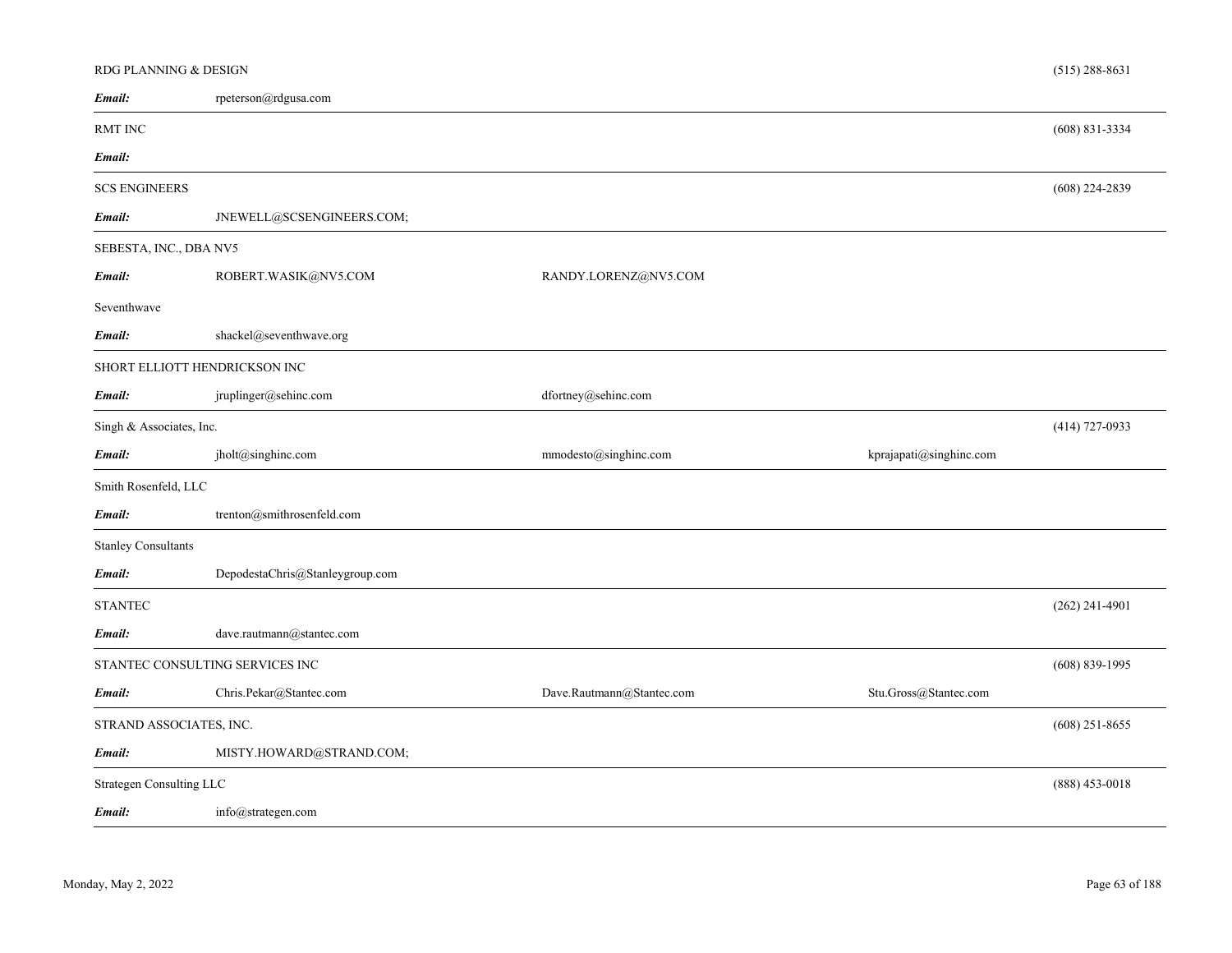|                                     | SUSTAINABLE ENGINEERING GROUP LLC                 |                                   |                       | $(608) 836 - 4477$ |
|-------------------------------------|---------------------------------------------------|-----------------------------------|-----------------------|--------------------|
| Email:                              | INFO@SUSTAINENG.COM;                              |                                   |                       |                    |
|                                     | The Concord Consulting Group of Illinois, Inc.    |                                   |                       |                    |
| Email:                              | jduggan@concord-cc.com                            | joconnor@concord-cc.com           | mlodge@concord-cc.com |                    |
| THE REESE GROUP                     |                                                   |                                   |                       |                    |
| Email:                              | TREESE@THE-REESE-GROUP.COM                        |                                   |                       |                    |
| Thunderbird Engineering Inc.        |                                                   |                                   |                       |                    |
| Email:                              | shawnw@thunderbirdeng.com                         |                                   |                       |                    |
| URS CORPORATION                     |                                                   |                                   |                       | $(414) 831 - 4101$ |
| Email:                              | TERRI_GLISCH@URSCORP.COM;                         |                                   |                       |                    |
| Wendel WD Architecture, Engineering |                                                   |                                   |                       | $(715)$ 625-6825   |
| Email:                              | marketing@wendelcompanies.com                     | rkrzyzanowski@wendelcompanies.com |                       |                    |
|                                     | ZIMMERMAN ARCHITECTURAL STUDIOS INC               |                                   |                       | $(414)$ 302-3791   |
| Email:                              | info@zastudios.com                                |                                   |                       |                    |
| Category:                           | Environmental                                     |                                   |                       |                    |
|                                     |                                                   |                                   |                       |                    |
| <b>Firm Name</b>                    |                                                   |                                   |                       | Fax                |
|                                     | Advanced Engineering & Environmental Services Inc |                                   |                       | $(701)$ 221-0531   |
| Email:                              | Linda.Severson@ae2s.com                           | Amber.Lefers@AE2s.com             |                       |                    |
| <b>AECOM</b>                        |                                                   |                                   |                       | $(608) 836 - 9767$ |
| Email:                              | rick.eilertson@aecom.com                          | jeremy.thomas@aecom.com           |                       |                    |
| ANCHOR QEA                          |                                                   |                                   |                       |                    |
| Email:                              | lrozumalski@anchorqea.com                         | tkapla@anchorqea.com              |                       |                    |
|                                     | APPLIED ECOLOGICAL SERVICES INC                   |                                   |                       | $(608)$ 897-8486   |
| Email:                              | Info@AppliedEco.com;                              |                                   |                       |                    |
| APPLIED TECHNOLOGIES INC            |                                                   |                                   |                       | $(262)$ 784-6847   |
| Email:                              | info@ati-ae.com;                                  |                                   |                       |                    |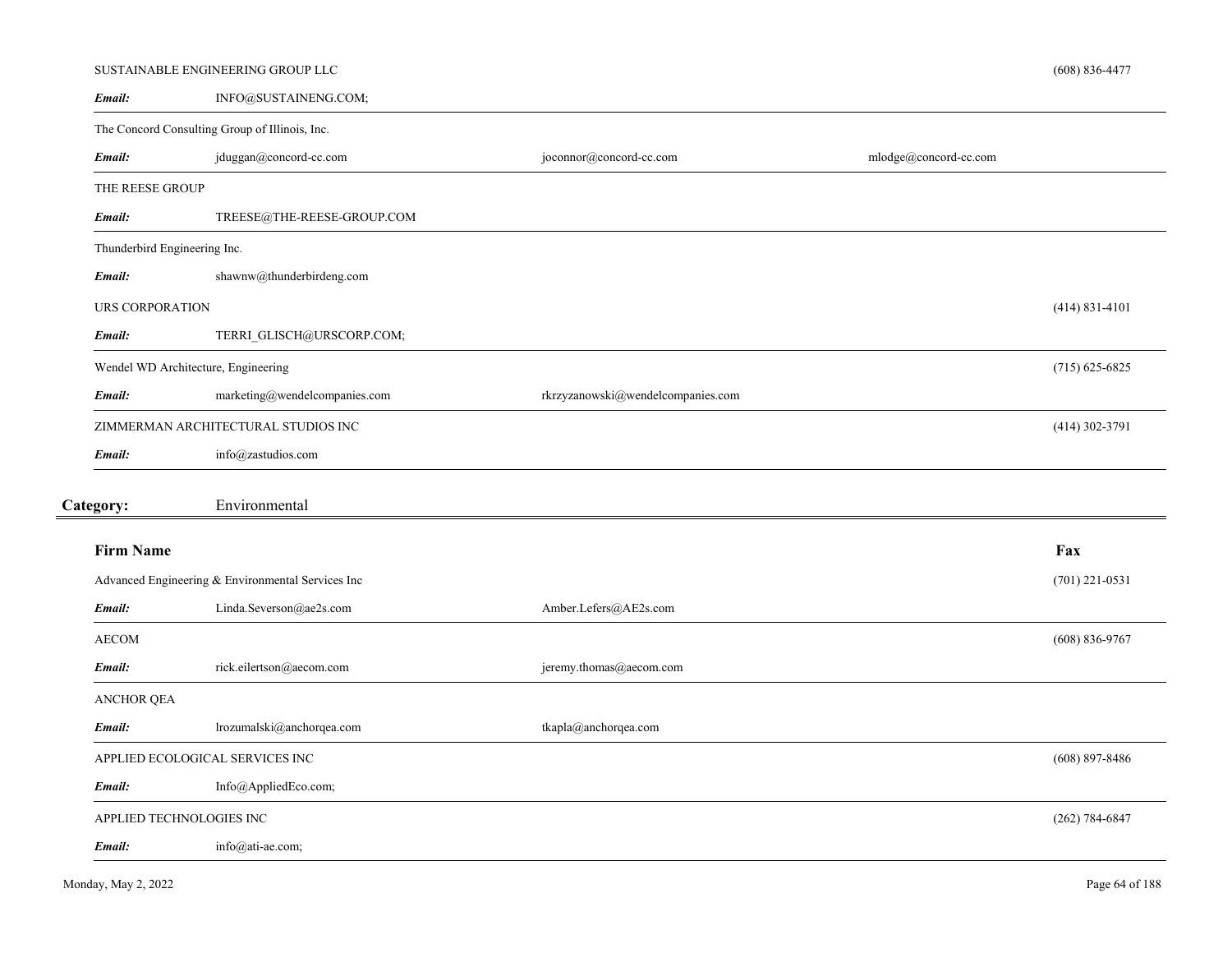| Applied Technologies, Inc       |                                              |                                 |                                | $(262) 784 - 6847$ |
|---------------------------------|----------------------------------------------|---------------------------------|--------------------------------|--------------------|
| Email:                          | kjdamato@ati-ae.com                          |                                 |                                |                    |
| Avantti Design Group            |                                              |                                 |                                |                    |
| Email:                          | hbadani@avantti-group.com                    |                                 |                                |                    |
| <b>AYRES ASSOCIATES</b>         |                                              |                                 |                                | $(608)$ 443-1350   |
| Email:                          |                                              | FAVORITEJ@AYRESASSOCIATES.COM;  | kuhlowk@ayresassociates.com    |                    |
| <b>BAIRD</b>                    |                                              |                                 |                                | $(608)$ 273-2010   |
| Email:                          | EDESCHANE@BAIRD.COM;                         |                                 |                                |                    |
|                                 | BALESTRIERI ENVIRONMENTAL & DEVELOPMENT INC. |                                 |                                | $(262)$ 743-2810   |
| Email:                          | FIELD@BALESTRIERIGROUP.COM;                  |                                 |                                |                    |
| <b>BAXTER &amp; WOODMAN INC</b> |                                              |                                 |                                |                    |
| Email:                          | GGROTH@BAXTERWOODMAN.COM;                    |                                 |                                |                    |
| BECHER-HOPPE ASSOCIATES INC     |                                              |                                 |                                | $(715) 745 - 8008$ |
| Email:                          | SSWITLICK@BECHERHOPPE.COM                    |                                 |                                |                    |
| <b>BLOOM COMPANIES LLC</b>      |                                              |                                 |                                | $(414)$ 771-4490   |
| Email:                          | mtharaniyil@bloomcos.com                     | HFARCHMIN@BLOOMCOS.COM;         |                                |                    |
| <b>BLOOM COMPANIES LLC</b>      |                                              |                                 |                                |                    |
| Email:                          | TRIVERMAN@BLOOMCOS.COM                       |                                 |                                |                    |
|                                 | BOLLINGER, LACH & ASSOCIATES INC             |                                 |                                |                    |
| Email:                          | CFLOWER@BOLLINGERLACH.COM;                   | ANEWTON@BOLLINGERLACH.COM;      |                                |                    |
| BOPFPREST TECJMP;PGOES OMC      |                                              |                                 |                                |                    |
| Email:                          | PBOLAN@BIOFOREST.COM;                        | MPRATT@BIOFOREST.COM;           |                                |                    |
| BROWN AND CALDWELL              |                                              |                                 |                                |                    |
| Email:                          | EBENN@BRWNCALD.COM;                          |                                 |                                |                    |
| Cardinal Engineering LLC        |                                              |                                 |                                |                    |
| Email:                          | ryan@cardinalengineeringwi.com               | jaimi@cardinalengineeringwi.com | paul@cardinalengineeringwi.com |                    |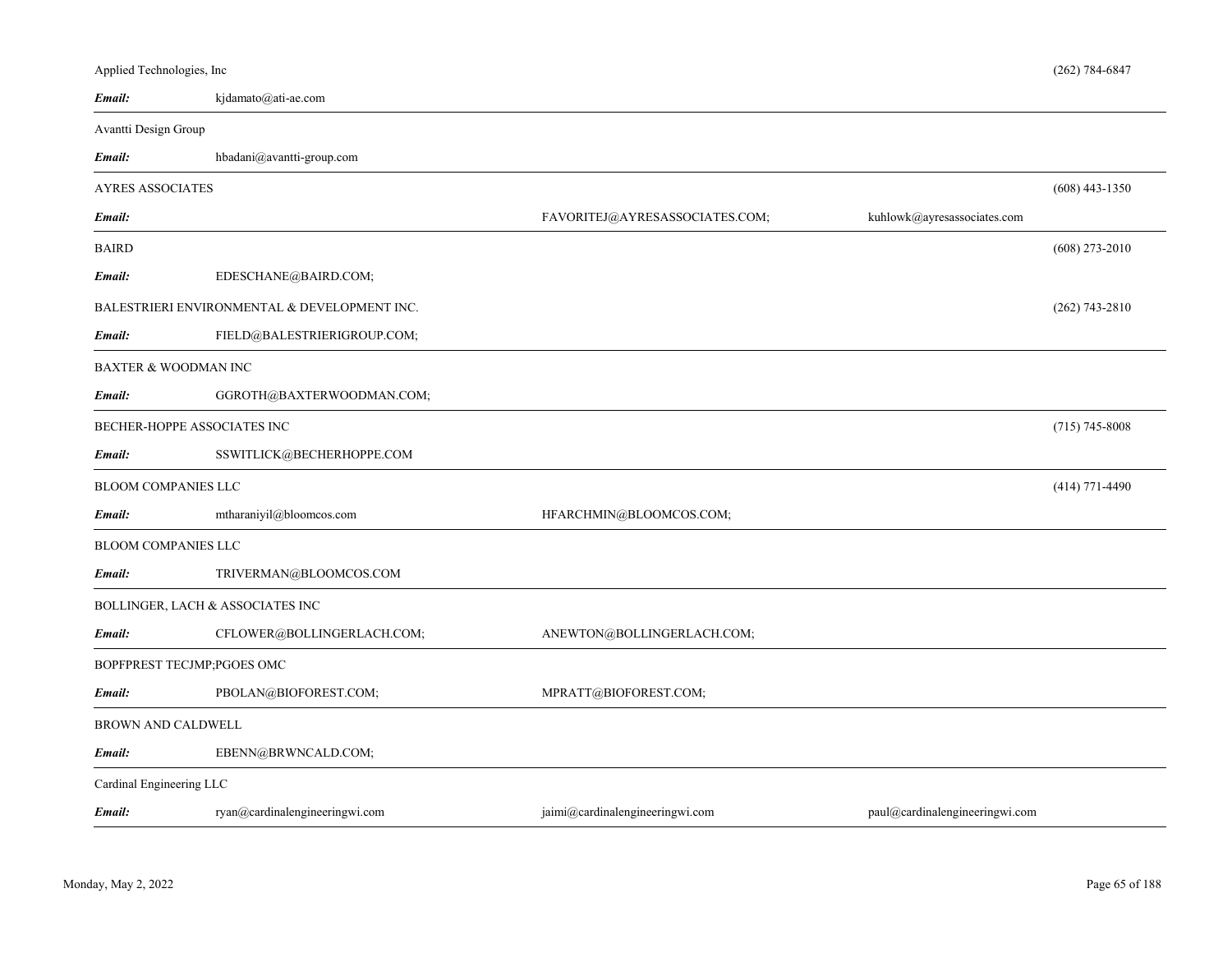| Email:                                  | Kari.Jones@cardno.com                              |                               |                         |                    |
|-----------------------------------------|----------------------------------------------------|-------------------------------|-------------------------|--------------------|
| CDM SMITH INC                           |                                                    |                               |                         | $(414)$ 278-1215   |
| Email:                                  | LAUDH@CDMSMITH.COM;                                | ONEILLSS@CDMSMITH.COM         |                         |                    |
| CEDAR CORPORATION                       |                                                    |                               |                         | $(608)$ 249-5824   |
| Email:                                  | DAVE.SAUER@CEDARCORP.COM;                          |                               |                         |                    |
| CEDP, INC.                              |                                                    |                               |                         |                    |
| Email:                                  | RayP@CEDP.us                                       |                               |                         |                    |
| CEP Civil Engineering Professionals LLC |                                                    |                               |                         | $(608) 819 - 6997$ |
| Email:                                  | Najim@cepcompany.com                               |                               |                         |                    |
| CEP Civil Engineering Professionals LLC |                                                    |                               |                         | $(608) 819 - 6997$ |
| Email:                                  | najim@cepcompany.com                               |                               |                         |                    |
| Civil Engineering Professionals, LLC    |                                                    |                               |                         | $(608) 819 - 6997$ |
| Email:                                  | ray@cepcompany.com                                 |                               |                         |                    |
|                                         | CORNERSTONE ENVIRONMENTAL GROUP, a Tetra Tech comp |                               |                         |                    |
| Email:                                  | mark.torresani@cornerstoneeg.com                   | john.oswald@cornerstoneeg.com |                         |                    |
| <b>CORRE INC</b>                        |                                                    |                               |                         | $(608) 828 - 1012$ |
| Email:                                  | TGAGNER@CORREINC.COM                               |                               |                         |                    |
| CROWLEY ENGINEERING LLC                 |                                                    |                               |                         | (219) 322-2277     |
| Email:                                  | RFPS@CROWLEYENGINEERING.COM;                       |                               |                         |                    |
| DAAR Engineering, Inc.                  |                                                    |                               |                         | $(608)$ 249-0170   |
| Email:                                  | Teri.Schopt@darrcorp.com                           | Andy.Smieja@darrcorp.com      | accounting@darrcorp.com |                    |
| DAILY REPORTER, THE                     |                                                    |                               |                         | $(414)$ 276-4416   |
| Email:                                  | RGONZALEZ@DAILYREPORTER.COM;                       |                               |                         |                    |
| DESIGN STUDIO ETC                       |                                                    |                               |                         |                    |
| Email:                                  | GPERRY@DESIGNSTUDIOETC.COM;                        |                               |                         |                    |

Cardno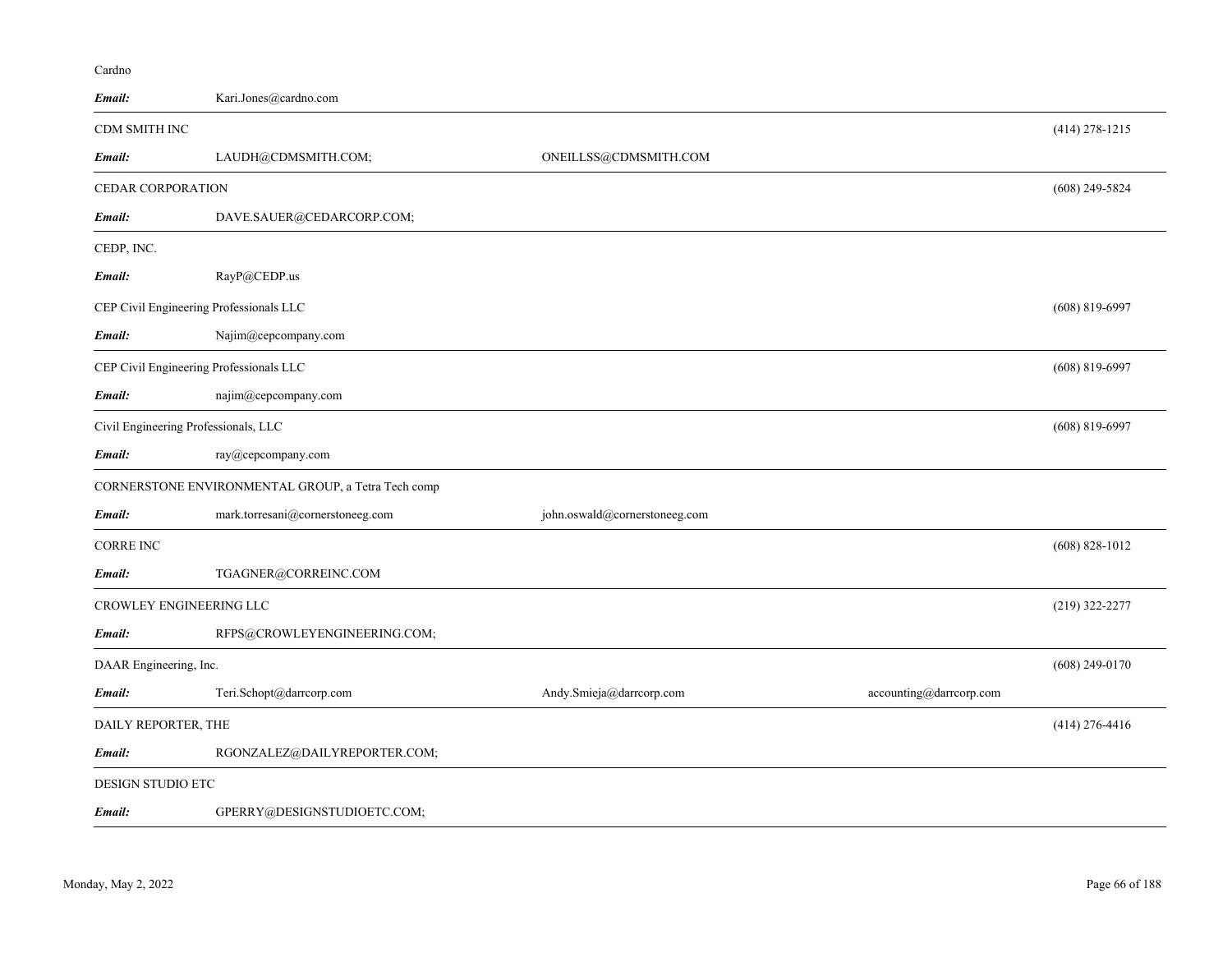| Email:                                 | MHAMEL@DLZ.COM;                           | MSETHI@DLZ.COM                  | EHARTIGAN@DLZ.COM   |                    |
|----------------------------------------|-------------------------------------------|---------------------------------|---------------------|--------------------|
| DLZ WISCONSIN LLC                      |                                           |                                 |                     |                    |
| Email:                                 |                                           | MSETHI@DLZ.COM;                 |                     |                    |
| DONOHUE & ASSOCIATES                   |                                           |                                 |                     | $(920)$ 208-0402   |
| Email:                                 | BSCHEIBER@DONOHUE-ASSOCIATES.COM          | GKUSSART@DONOHUE-ASSOCIATES.COM |                     |                    |
|                                        | EC3 ENVIRONMENTAL CONSULTING GROUP INC.   |                                 |                     |                    |
| Email:                                 | INFO@EC3GRP.COM;                          | JCASTRO@EC3GRP.COM;             |                     |                    |
| <b>ECOSYSTEMS LLC</b>                  |                                           |                                 |                     |                    |
| Email:                                 | TIM@ECOSYSTEMSCORP.COM                    |                                 |                     |                    |
| EDGE CONSULTING ENGINEERS INC          |                                           |                                 |                     | $(608) 644 - 1549$ |
| Email:                                 | AOSTRENG@EDGECONSULT.COM;                 |                                 |                     |                    |
| <b>EMCS INC</b>                        |                                           |                                 |                     | $(608)$ 833-3198   |
| Email:                                 | CINMAN@EMCSINC.COM                        | marketing@emcsinc.com           | MRADTKE@EMCSINC.COM |                    |
| Emmons and Olivier Resources Inc       |                                           |                                 |                     |                    |
| Email:                                 | sgaffield@eorinc.com                      |                                 |                     |                    |
| <b>ENDENBROS LLC</b>                   |                                           |                                 |                     | $(800) 807 - 9368$ |
| Email:                                 | GORDON@EDENBROS.COM;                      |                                 |                     |                    |
| Eneractive Solutions LLC               |                                           |                                 |                     |                    |
| Email:                                 | Farhan.khatri@edisonenergy.com            |                                 |                     |                    |
|                                        | ENVIRONMENTAL CONSULTING & TECHNOLOGY INC |                                 |                     | $(269)$ 927-3684   |
| Email:                                 | MFLORIAN@ECTINC.COM;                      | KHILL@ECTINC.COM                |                     |                    |
| Environmental Design International Inc |                                           |                                 |                     | $(312)$ 345-0529   |
| Email:                                 | gflentge@envdesigni.com                   |                                 |                     |                    |
| <b>EXCELSIOR GROUP</b>                 |                                           |                                 |                     | $(866) 848 - 3055$ |
| Email:                                 | MFILUS@EG-WI.COM;                         |                                 |                     |                    |

DLZ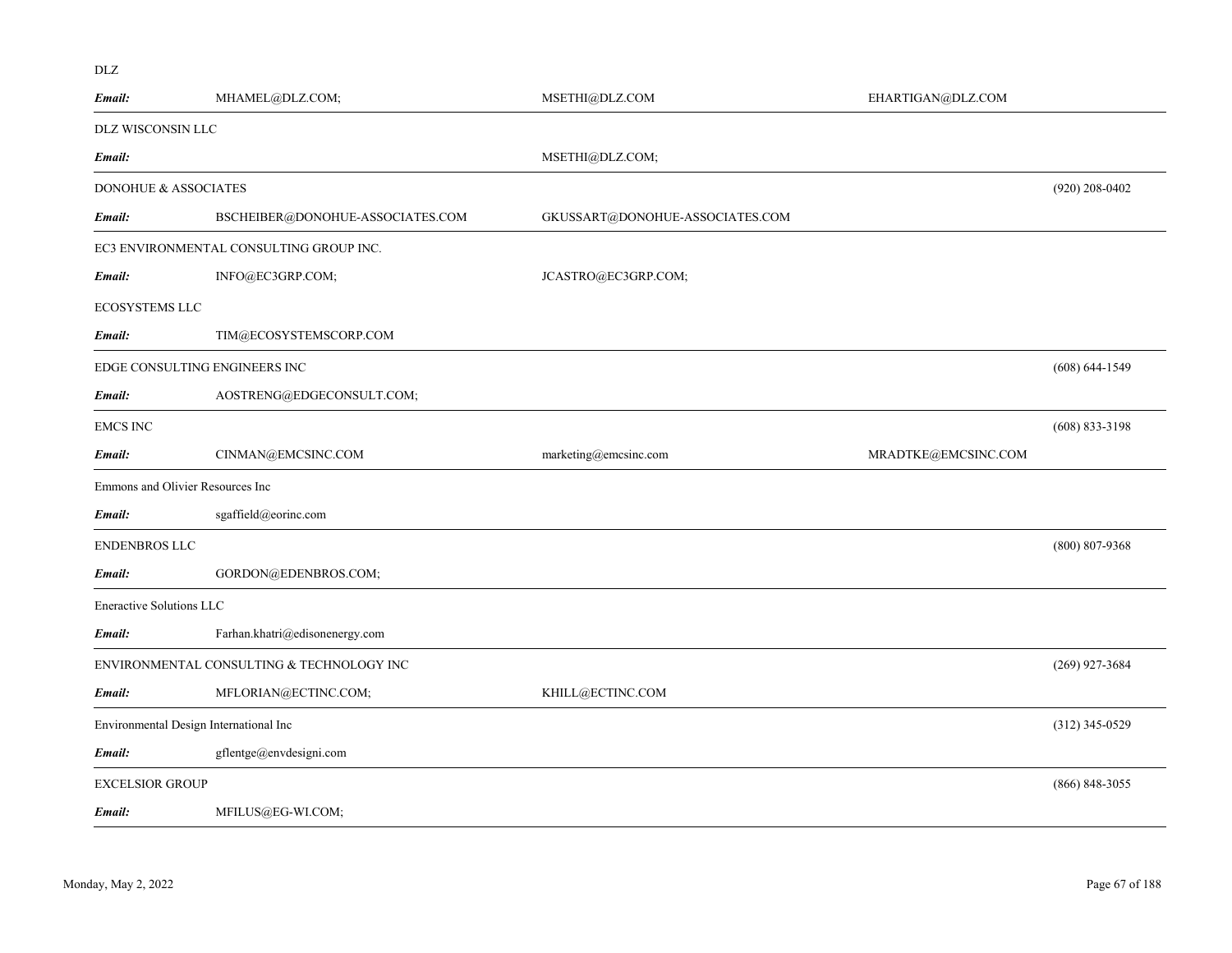| FEHR GRAHAM                   |                                       |                                  |                         | $(608)$ 325-2797   |
|-------------------------------|---------------------------------------|----------------------------------|-------------------------|--------------------|
| Email:                        | CDUNCAN@FEHR-GRAHAM.COM;              |                                  |                         |                    |
| Fehr Graham                   |                                       |                                  |                         | $(815)$ 394-4702   |
| Email:                        | tdettman@fehrgraham.com               |                                  |                         |                    |
| FNR SERVICES LLC              |                                       |                                  |                         |                    |
| Email:                        | FKHATRI@FNRSERVICES.COM;              |                                  |                         |                    |
|                               | FOTH INFRASTRUCTURE & ENVIRONMENT LLC |                                  |                         |                    |
| Email:                        | tom.ludwig@foth.com;                  | CHRIS.SAXBY@FOTH.COM;            | dale.broeckert@foth.com |                    |
| GANNETT FLEMMING, INC         |                                       |                                  |                         |                    |
| Email:                        | JSODEMANN@GFNET.COM                   | AWMILLER@GFNET.COM               |                         |                    |
| <b>GEI CONSULTANTS</b>        |                                       |                                  |                         |                    |
| Email:                        | DLANE@GEICONSULTANTS.COM;             |                                  |                         |                    |
| GENERAL ENGINEERING COMPANY   |                                       |                                  |                         | $(608) 742 - 2592$ |
| Email:                        | TMICHAELS@GENERALENGINEERING.NET;     | lbradley@generalengineering.net; |                         |                    |
| <b>GEOSYNTEC CONSULTANTS</b>  |                                       |                                  |                         | $(262)$ 377-9848   |
| Email:                        | GJOHNSON@GEOSYNTEC.COM;               |                                  |                         |                    |
| <b>GEOSYNTEC CONSULTANTS</b>  |                                       |                                  |                         |                    |
| Email:                        | JTRACY@GEOSYNTEC.COM;                 |                                  |                         |                    |
| <b>GEOTRANS INC</b>           |                                       |                                  |                         | $(262) 792 - 1310$ |
| Email:                        | DMORGAN@GEOTRANSINC.COM;              |                                  |                         |                    |
| <b>GESTRA ENGINEERING INC</b> |                                       |                                  |                         | $(608)$ 222-9408   |
| Email:                        | DOUGLAS.DETTMERS@GESTRAINC.COM;       |                                  |                         |                    |
| <b>GHD INC</b>                |                                       |                                  |                         | $(608)$ 249-4402   |
| Email:                        | RIELLY.ODONNELL@GHD.COM;              | BEN.WILKINSON@GHD.COM;           |                         |                    |
| <b>GHD INC</b>                |                                       |                                  |                         | $(240)$ 206-6811   |
| Email:                        | patricia.gordon@ghd.com               |                                  |                         |                    |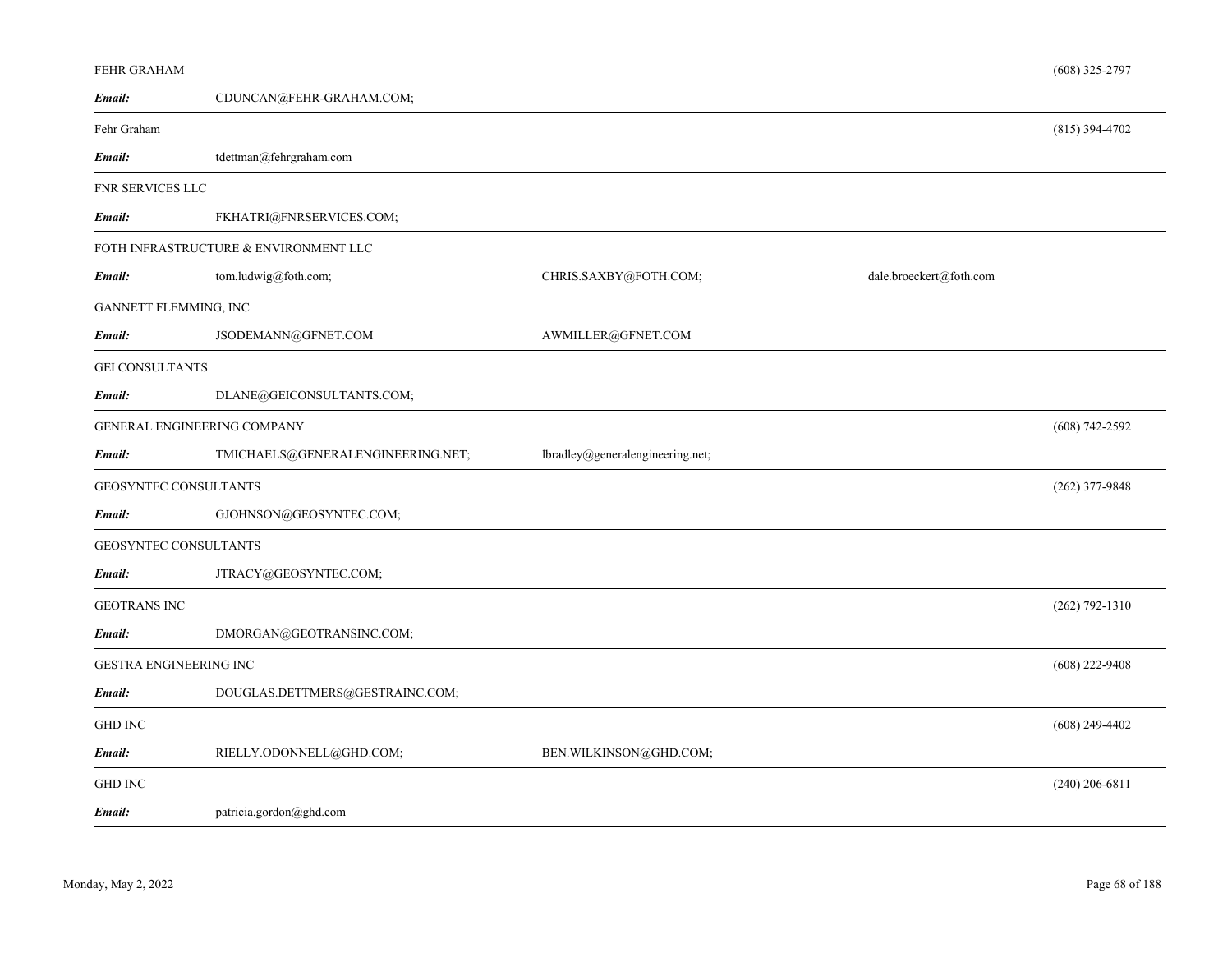## GLOBAL ENGINEERING & RESOURCE CORP

| Email:                    | BHUVAN@GLERCORP.COM;                     | BUSINESS@GLERCORP.COM;    |                    |
|---------------------------|------------------------------------------|---------------------------|--------------------|
| Golder Associates         |                                          |                           | (920) 591-2519     |
| Email:                    | dwilcox@golder.com                       |                           |                    |
|                           | GOOD OAK ECOLOGICAL SERVICES             |                           | $(608)$ 240-2023   |
| Email:                    | INFO@GOODOAK.COM;                        |                           |                    |
| <b>GRAEF</b>              |                                          |                           | $(608)$ 242-0787   |
| Email:                    | loei.badreddine@graef-usa.com            |                           |                    |
| <b>GROUNDS FOR LIVING</b> |                                          |                           |                    |
| Email:                    | gerard.rewolinski@stantec.com;           |                           |                    |
| <b>HGA</b>                |                                          |                           | $(612)$ 758-9306   |
| Email:                    | tlee@hga.com                             |                           |                    |
|                           | HIMALAYAN CONSULTANTS LLC                |                           | $(262) 502 - 0077$ |
| Email:                    | GADHIKARY@HIMALAYANLLC.COM;              | MBABICH@HIMALAYANLLC.COM; |                    |
|                           | HITCHCOCK DESIGN GROUP                   |                           | $(312) 634 - 2101$ |
| Email:                    | BINMAN@HITCHCOCKDESIGNGROUP.COM;         |                           |                    |
| <b>HNTB CORP</b>          |                                          |                           | $(414)$ 359-2310   |
| Email:                    | KWITTBROT@HNTB.COM;                      |                           |                    |
| Hyde Environmental Inc    |                                          |                           | $(262)$ 317-9171   |
| Email:                    | jclindemann@hyde-env.com                 | cpagels@hyde-env.com      |                    |
|                           | Integrated Environmental Solutions, Inc. |                           | $(708)$ 926-9251   |
| Email:                    | mfloyd@iesolution.com                    |                           |                    |
| <b>IVERTECH LLC</b>       |                                          |                           | $(608)$ 273-3754   |
| Email:                    | DLIVERSON@CHARTER.NET;                   |                           |                    |
|                           | JEWELL ASSOCIATES ENGINEERS INC          |                           | $(608) 588 - 9322$ |
| Email:                    | GREG.JEWELL@JEWELLASSOC.COM;             |                           |                    |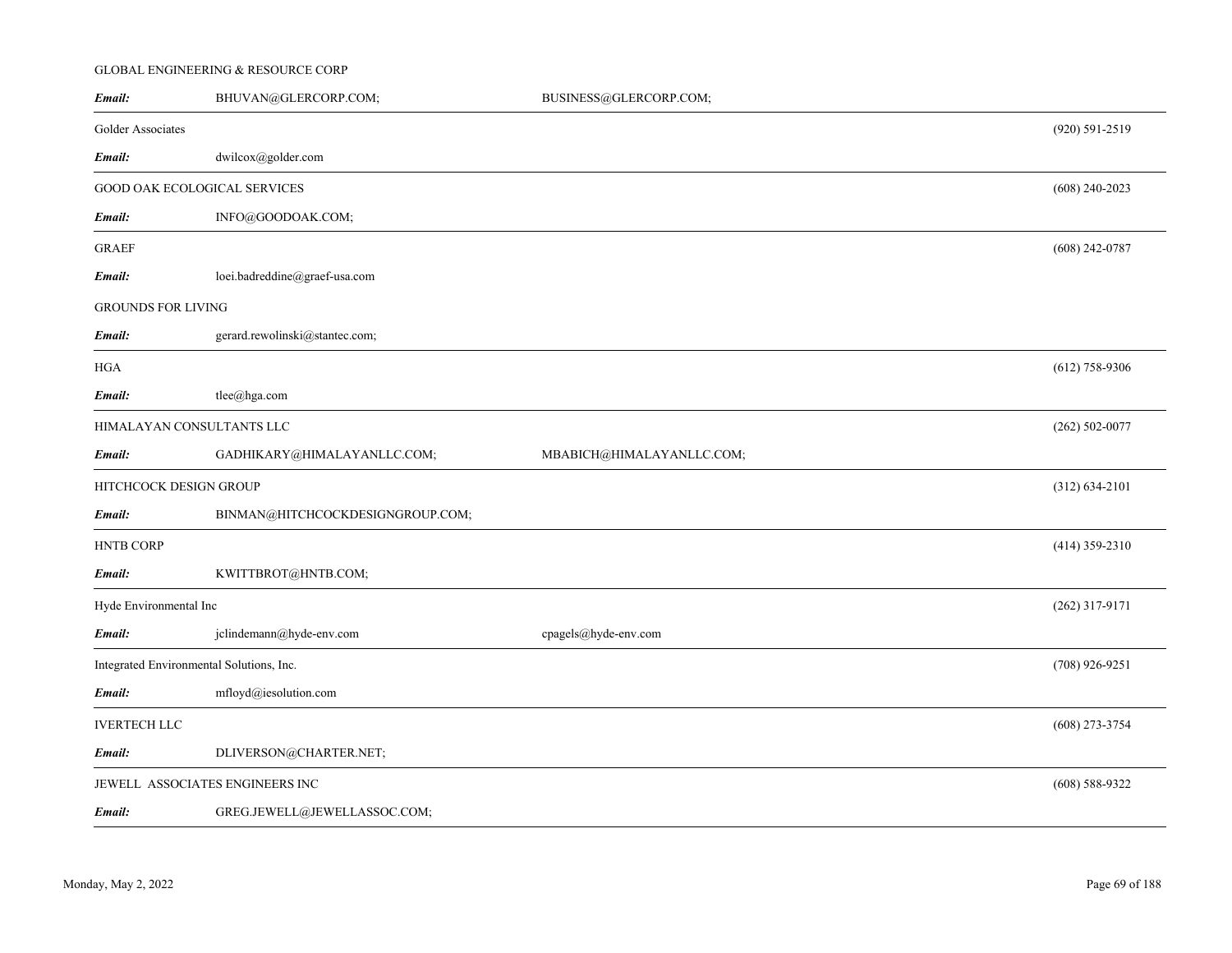| JSD PROFESSIONAL SERVICES INC. |                                   |                               |                           | $(608)$ 848-2255   |
|--------------------------------|-----------------------------------|-------------------------------|---------------------------|--------------------|
| Email:                         | JAN.SCHROEDER@JSDINC.COM;         | dave.jenkins@jsdinc.com;      | Hans.Justeson@jsdinc.com; |                    |
| K SINGH & ASSOCIATES, INC.     |                                   |                               |                           | $(262)$ 821-1174   |
| Email:                         | PSINGH@KSACONSULTANTS.COM;        |                               |                           |                    |
| Kapur & Associates, Inc.       |                                   |                               |                           |                    |
| Email:                         | dblang@kapurinc.com               | zfreeman@kapurinc.com         | jsobczak@kapurinc.com     |                    |
|                                | KIMLEY-HORN AND ASSOCIATES INC    |                               |                           | $(703) 674 - 1350$ |
| Email:                         | MEREDITH.POWELL@KIMLEY-HORN.COM;  |                               |                           |                    |
| KL ENGINEERING INC             |                                   |                               |                           | $(608) 663 - 1226$ |
| Email:                         | scramer@klengineering.com         |                               |                           |                    |
| KLEINSCHMIDT ASSOCIATES        |                                   |                               |                           |                    |
| Email:                         | Info@KleinschmidtUSA.com;         |                               |                           |                    |
| Knight E/A, Inc.               |                                   |                               |                           | $(608)$ 519-1456   |
| Email:                         | rbyom@knightea.com                | nellis@knightea.com           |                           |                    |
|                                | KUBALA WASHATKO ARCHITECTS INC    |                               |                           | $(262)$ 377-2954   |
| Email:                         | WRECKARD@TKWA.COM;                | HELLO@TKWA.COM;               | khardman@tkwa.com         |                    |
| Limno Tech                     |                                   |                               |                           |                    |
| Email:                         | hholmberg@limno.com               |                               |                           |                    |
| LimnoTech                      |                                   |                               |                           |                    |
| Email:                         | hholmberg@limno.com               |                               |                           |                    |
| M SQUARED ENGINEERING          |                                   |                               |                           | $(262)$ 375-2274   |
| Email:                         | MSQUARED@MSQUAREDENGINEERING.COM; | MATT@MSQUAREDENGINEERING.COM; |                           |                    |
| MEAD & HUNT INC                |                                   |                               |                           | $(608)$ 273-6391   |
|                                |                                   |                               |                           |                    |
| Email:                         | DAVID.WAY@MEADHUNT.COM;           | ANNE.ANDERSON@MEADHUNT.COM;   |                           |                    |
| <b>MI TECH SERVICES</b>        |                                   |                               |                           |                    |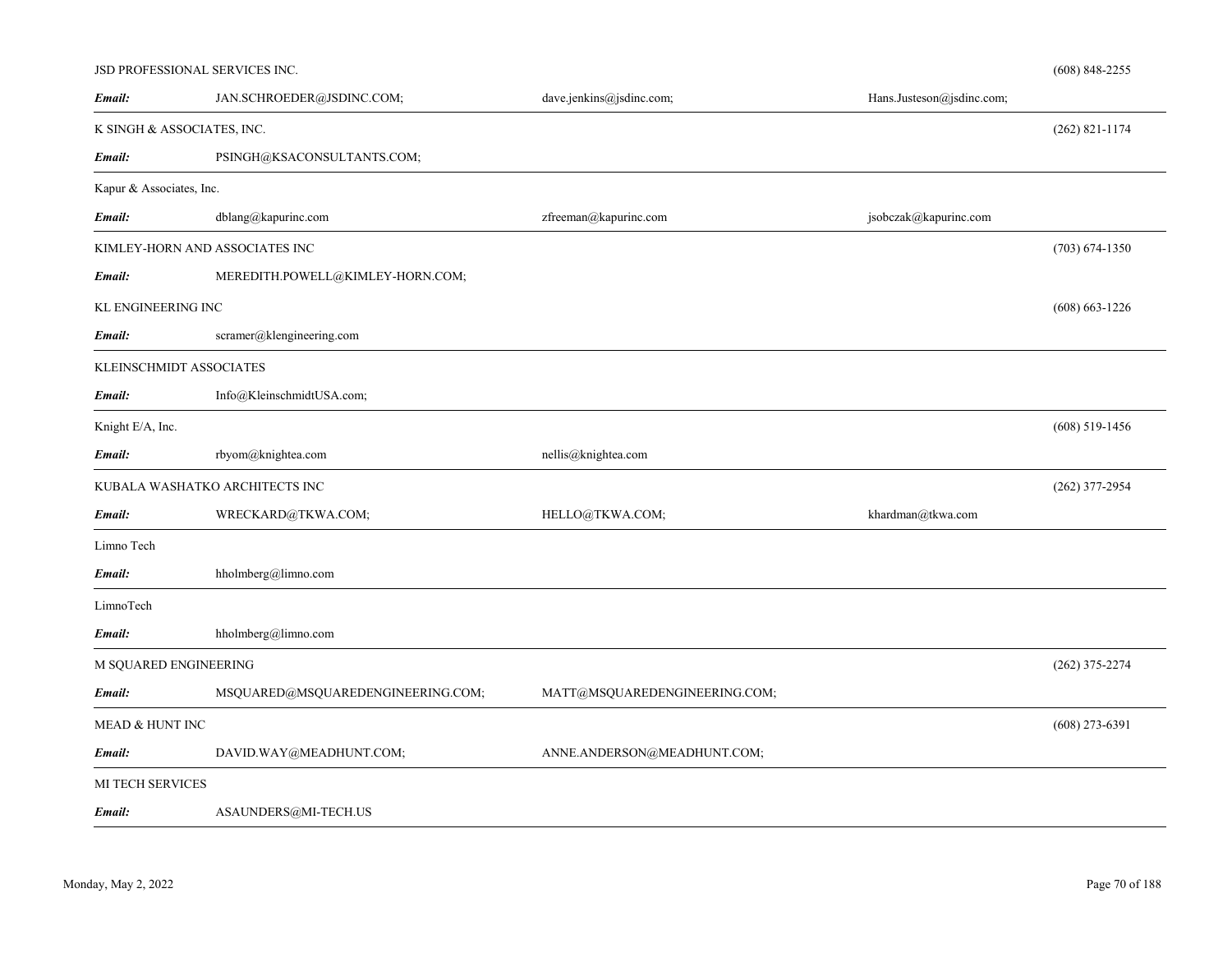| Mi-Tech Services, Inc. |  |  |  |  |
|------------------------|--|--|--|--|
|------------------------|--|--|--|--|

| Email:                                                       | ncutler@mi-tech.us             | sfinamor@mi-tech.us |                       |                    |  |
|--------------------------------------------------------------|--------------------------------|---------------------|-----------------------|--------------------|--|
| MSA PROFESSIONAL SERVICES, INC.<br>$(608)$ 242-6638          |                                |                     |                       |                    |  |
| Email:                                                       | jdeyoung@msa-ps.com            | kruhland@msa-ps.com | arethwisch@msa-ps.com |                    |  |
|                                                              | MWH BUSINESS SOLUTIONS         |                     |                       |                    |  |
| Email:                                                       | PATRICK.H.LYTLE@MWHGLOBAL.COM; |                     |                       |                    |  |
| NES ECOLOGICAL SERVICES                                      |                                |                     |                       |                    |  |
| Email:                                                       | jhavel@releeinc.com;           |                     |                       |                    |  |
| $(902) 830 - 6100$<br>OMNNI ASSOCIATES                       |                                |                     |                       |                    |  |
| Email:                                                       | CATHY.DONKER@OMNNI.COM;        |                     |                       |                    |  |
| Oneida Engineering Solutions (OES)                           |                                |                     |                       |                    |  |
| Email:                                                       | dchlebowski@oesllc.com         | dblang@oesllc.com   |                       |                    |  |
| ONEIDA TOTAL INTERGRATED ENTERPRISES LLC<br>$(608)$ 241-3914 |                                |                     |                       |                    |  |
| Email:                                                       | dchlebowski@otie.com;          | jthousand@otie.com; | pchiang@otie.com      |                    |  |
| Otto Environmental Systems (NC), LLC                         |                                |                     |                       | $(704) 588 - 5250$ |  |
| Email:                                                       | kristy.ballard@otto-usa.com    |                     |                       |                    |  |
| PATRICK ENGINEERING INC<br>$(920)$ 321-2330                  |                                |                     |                       |                    |  |
| Email:                                                       | INFO@PATRICKCO.COM             |                     |                       |                    |  |
| PBS & J                                                      |                                |                     |                       | $(608)$ 204-5951   |  |
| Email:                                                       | MDEPUE@PBSJ.COM;               |                     |                       |                    |  |
| POTTER LAWSON, INC<br>$(608)$ 274-3674                       |                                |                     |                       |                    |  |
| Email:                                                       | rebeccap@potterlawson.com      |                     |                       |                    |  |
| PREMIER ENGINEERING & TESTING LLC                            |                                |                     |                       |                    |  |
| Email:                                                       | BRIAN@PTSQCQA.COM;             |                     |                       |                    |  |
| Primera Engineers Ltd                                        |                                |                     |                       |                    |  |
| Email:                                                       | astribling@primeraeng.com      |                     |                       |                    |  |
|                                                              |                                |                     |                       |                    |  |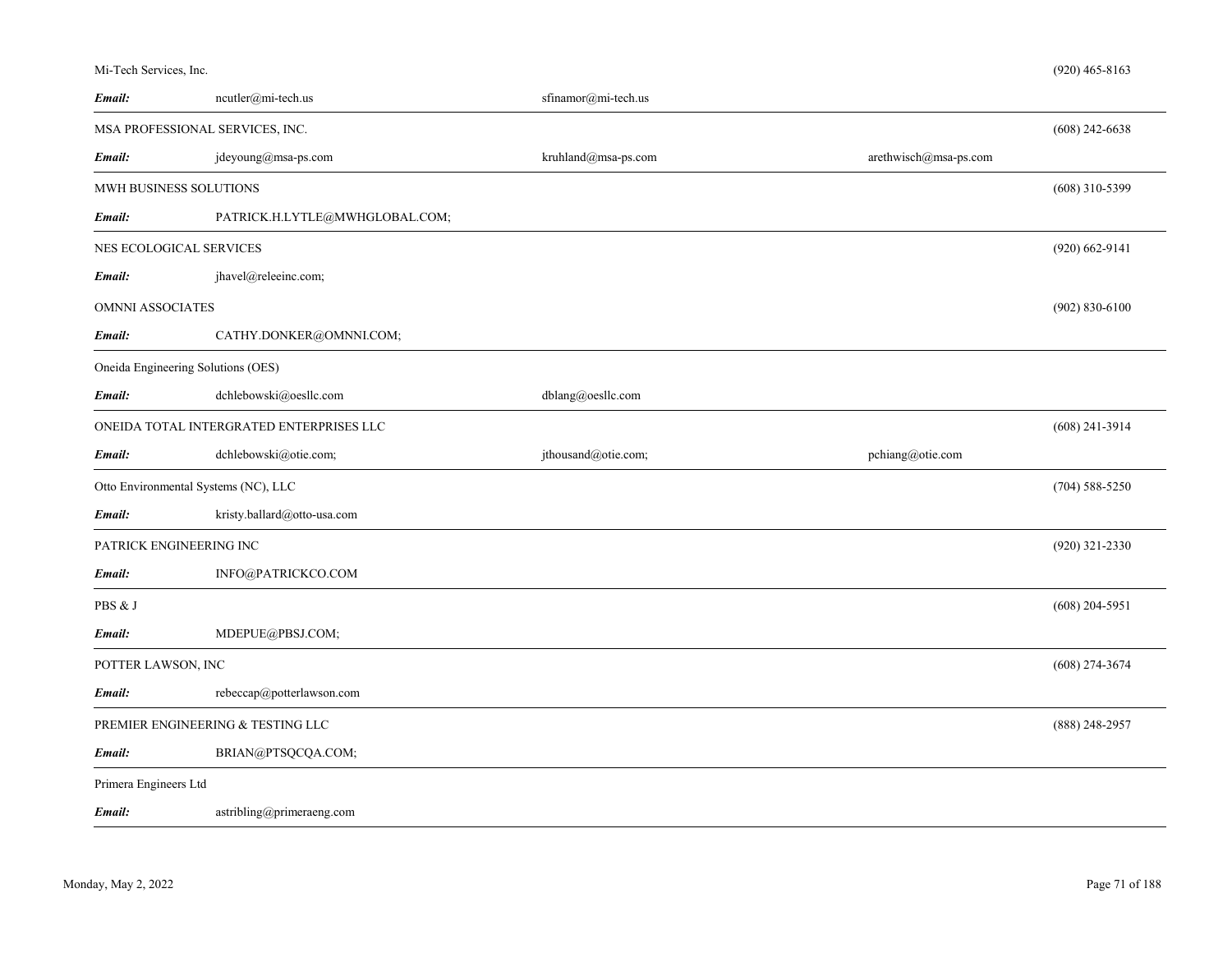| PSI - Professional Service Industries, Inc. |                                      |                           |                    |  |
|---------------------------------------------|--------------------------------------|---------------------------|--------------------|--|
| Email:                                      | trey.brooks@psiusa.com               |                           |                    |  |
|                                             | QUANDEL CONSULTANTS, INC.            |                           |                    |  |
| Email:                                      | dsimon@quandel.com                   |                           |                    |  |
| Quest Civil Engineers, LLC                  |                                      |                           |                    |  |
| Email:                                      | kimberly.kronstedt@questllc.biz      |                           |                    |  |
| Ramaker & Associates, Inc.                  |                                      |                           |                    |  |
| Email:                                      | jgallagher@ramaker.com               |                           |                    |  |
|                                             | RAMAKER & ASSOCIATES, INC.           |                           |                    |  |
| Email:                                      | ekaul@ramaker.com                    |                           |                    |  |
| raSMITH                                     |                                      |                           | $(262) 781 - 8466$ |  |
| Email:                                      | KAREN.WIESNESKI@RASMITHNATIONAL.COM; |                           |                    |  |
| RDG PLANNING & DESIGN                       |                                      |                           |                    |  |
| Email:                                      | rpeterson@rdgusa.com                 |                           |                    |  |
|                                             | RESOURCE ENGINEERING ASSOC INC       |                           | $(608)$ 831-6564   |  |
| Email:                                      | BOB@REAENG.COM;                      | REA@REAENG.COM            |                    |  |
| RH BATTERMAN & CO INC                       |                                      |                           |                    |  |
| Email:                                      | FMCKEARN@RHBATTERMAN.COM;            | TNEEDHAM@RHBATTERMAN.COM; |                    |  |
| RIVER VALLEY TESTING CORP                   |                                      |                           |                    |  |
| Email:                                      | TSCRIVEN@RVTCORP.COM;                | GBARKER@RVTCORP.COM;      |                    |  |
| <b>RMT INC</b>                              |                                      |                           | $(608)$ 831-3334   |  |
| Email:                                      |                                      |                           |                    |  |
| ROBERT E LEE & ASSOCIATES                   |                                      |                           |                    |  |
| Email:                                      | JWESTERMAN@RELEEINC.COM;             |                           |                    |  |
| <b>SCS ENGINEERS</b>                        |                                      |                           | $(608)$ 224-2839   |  |
| Email:                                      | JNEWELL@SCSENGINEERS.COM;            |                           |                    |  |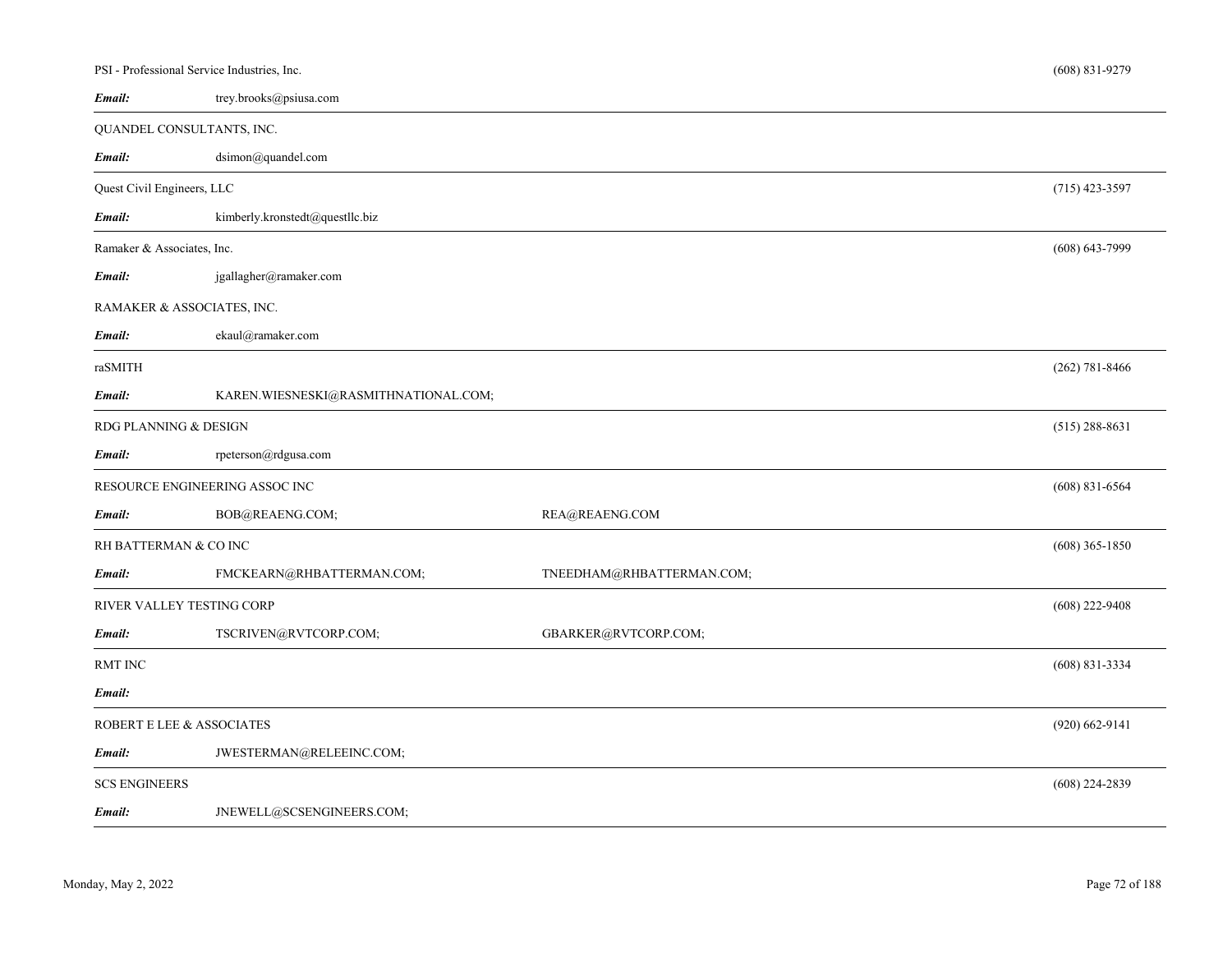# SCS ENGINEERS

*Email:*

# SHANNON & WILSON, INC.

JNEWELL@SCSENGINEERS.COM;

| Email:                           | mark.rutkowski@shanwil.com      | ben.warren@shanwil.com      | jason.buenker@shanwil.com |                    |
|----------------------------------|---------------------------------|-----------------------------|---------------------------|--------------------|
| Shive-Hattery                    |                                 |                             |                           |                    |
| Email:                           | bhughes@shive-hattery.com       |                             |                           |                    |
| SHORT ELLIOTT HENDRICKSON INC    |                                 |                             |                           |                    |
| Email:                           | jruplinger@sehinc.com           | dfortney@sehinc.com         |                           |                    |
| <b>SMITH GROUP</b>               |                                 |                             |                           |                    |
| Email:                           | JENNY.COBLE@SMITHGROUP.COM      | DAVID.LANTZ@SMITHGROUP.COM; |                           |                    |
| <b>SNYDER &amp; ASSOCIATES</b>   |                                 |                             |                           | $(608) 838 - 0445$ |
| Email:                           | MCALKINS@SNYDER-ASSOCIATES.COM; |                             |                           |                    |
| Soil Essentials                  |                                 |                             |                           | $(815)$ 962-7978   |
| Email:                           | janderson@andenv.com            | jeff.anderson@andenv.com    | bbales@andenv.com         |                    |
| SOILS & ENGINEERING SERVICES INC |                                 |                             |                           | $(608)$ 274-7511   |
| Email:                           | DUANE@SOILS.WS;                 | SOILS@SOILS.WS;             |                           |                    |
| <b>SRF CONSULTING GROUP</b>      |                                 |                             |                           | $(608)$ 831-4245   |
| Email:                           | DFILIPIAK@SRFCONSULTING.COM;    |                             |                           |                    |
| <b>Stanley Consultants</b>       |                                 |                             |                           |                    |
| Email:                           | DepodestaChris@Stanleygroup.com |                             |                           |                    |
| <b>STANTEC</b>                   |                                 |                             |                           | $(262)$ 241-4901   |
| Email:                           | dave.rautmann@stantec.com       |                             |                           |                    |
|                                  | STANTEC CONSULTING SERVICES INC |                             |                           | $(608) 839-1995$   |
| Email:                           | Chris.Pekar@Stantec.com         | Dave.Rautmann@Stantec.com   | Stu.Gross@Stantec.com     |                    |
| STRAND ASSOCIATES, INC.          |                                 |                             |                           | $(608)$ 251-8655   |
| Email:                           | MISTY.HOWARD@STRAND.COM;        |                             |                           |                    |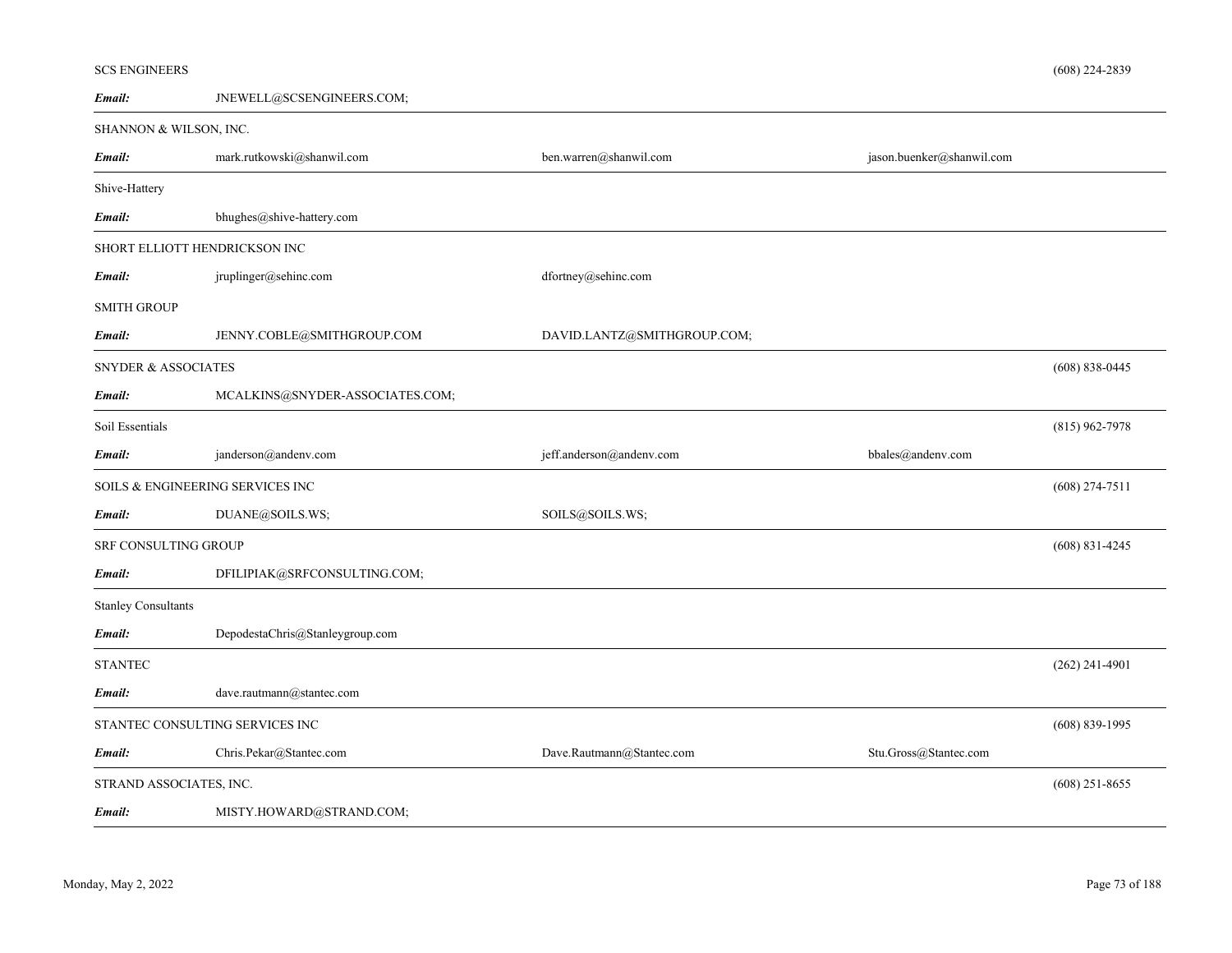| <b>SYMBIONT</b>            |                                                |                            |                       | $(414)$ 291-8841   |
|----------------------------|------------------------------------------------|----------------------------|-----------------------|--------------------|
| Email:                     | PAT.CARNAHAN@SYMBIONTONLINE.COM;               |                            |                       |                    |
| <b>SYMBIONT</b>            |                                                |                            |                       | $(411)$ 429-1884   |
| Email:                     | PAT.CARNAHAN@SYMBIONTONLINE.COM;               |                            |                       |                    |
| Terracon Consultants, Inc. |                                                |                            |                       |                    |
| Email:                     | jerry.krueger@terracon.com                     |                            |                       |                    |
| TERRATEC ENGINEERING       |                                                |                            |                       | $(262)$ 375-1958   |
| Email:                     | JFRANCIS@TERRATECENG.COM;                      |                            |                       |                    |
|                            | The Concord Consulting Group of Illinois, Inc. |                            |                       |                    |
| Email:                     | jduggan@concord-cc.com                         | joconnor@concord-cc.com    | mlodge@concord-cc.com |                    |
| THE REESE GROUP            |                                                |                            |                       |                    |
| Email:                     | TREESE@THE-REESE-GROUP.COM                     |                            |                       |                    |
|                            | TRANSMART TECHNOLOGIES INC                     |                            |                       | $(608)$ 273-4783   |
| Email:                     | CONNIE@TRAFFICONLINE.COM                       |                            |                       |                    |
|                            | TRC Environmental Corporation                  |                            |                       | $(608) 826 - 3941$ |
| Email:                     | kvater@trcsolutions.com                        | rklabacka@trcsolutions.com |                       |                    |
|                            | TRUE NORTH CONSULTANTS INC                     |                            |                       | $(608)$ 237-2453   |
| Email:                     | CVALCHEFF@CONSULTTRUENORTH.COM;                |                            |                       |                    |
| URS CORPORATION            |                                                |                            |                       | $(414) 831 - 4101$ |
| Email:                     | TERRI GLISCH@URSCORP.COM;                      |                            |                       |                    |
| URS CORPORATION            |                                                |                            |                       | $(414) 831 - 4101$ |
| Email:                     | TERRI.GLISCH@URS.COM;                          | JEFF.DOHLBY@URS.COM;       |                       |                    |
| VI CONSULTING LLC          |                                                |                            |                       | $(414) 562 - 4043$ |
| Email:                     | VICONSULTING@WI.RR.COM;                        |                            |                       |                    |
|                            | VIERBICHER ASSOCIATES INC                      |                            |                       | $(608) 826 - 0530$ |
| Email:                     | mmar@VIERBICHER.COM;                           | info@VIERBICHER.COM;       |                       |                    |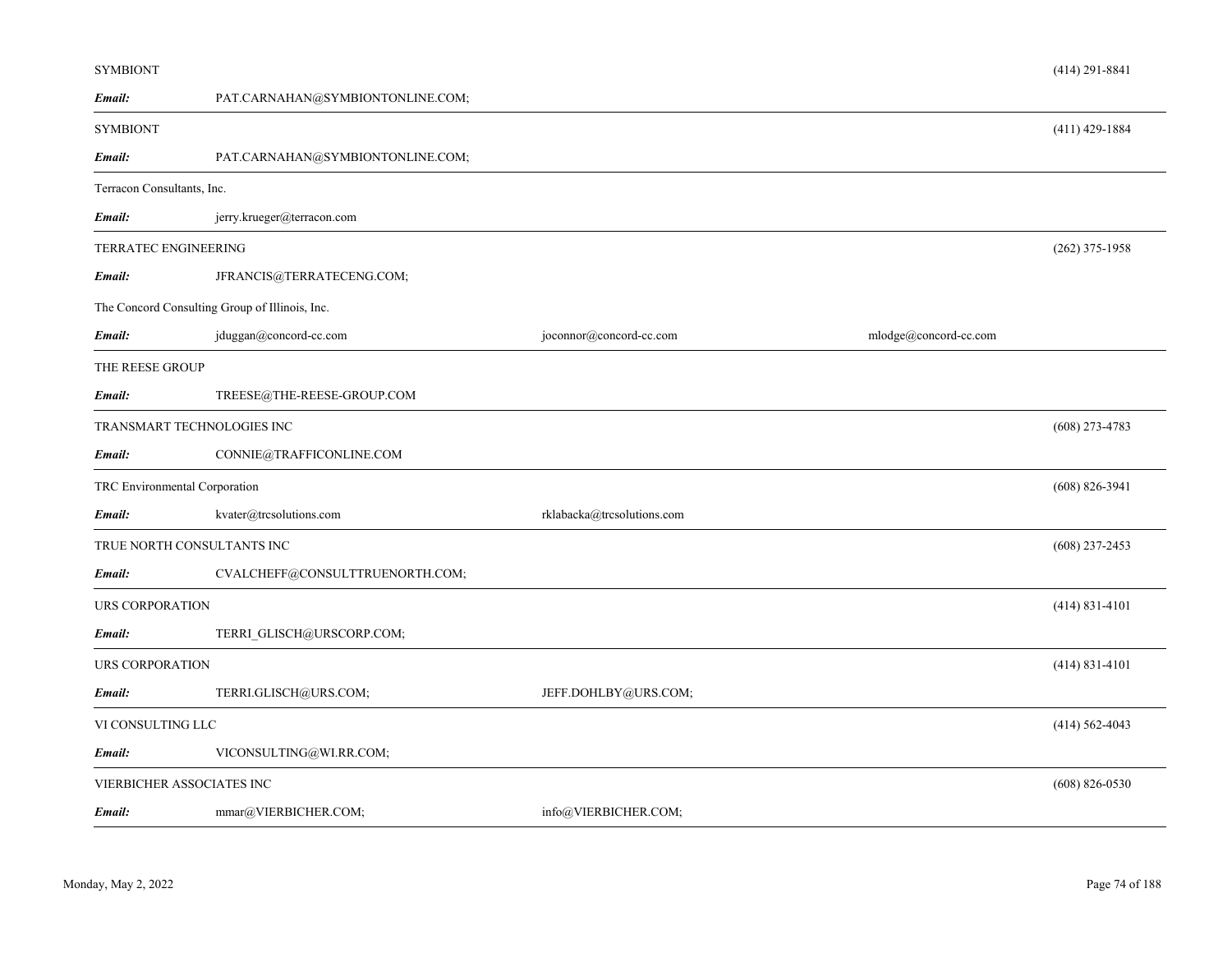| WATER365, LLC              |                                          |                                  |                                  |
|----------------------------|------------------------------------------|----------------------------------|----------------------------------|
| Email:                     | LINDA@WATER365.US                        |                                  |                                  |
| ZINGG DESIGN INC           |                                          |                                  | $(608) 836 - 1148$               |
| Email:                     | MARKZ@ZINGGDESIGN.COM;                   | KATHLEENW@ZINGGDESIGN.COM;       |                                  |
| Category:                  | Furniture Design                         |                                  |                                  |
| <b>Firm Name</b>           |                                          |                                  | Fax                              |
|                            | ANGUS YOUNG ASSOCIATES INC               |                                  | $(608) 756 - 0464$               |
| Email:                     | JEFFH@ANGUSYOUNG.COM;;                   | leanney@ANGUSYOUNG.COM;          |                                  |
| <b>Bray Architects</b>     |                                          |                                  |                                  |
| Email:                     | mwolfert@brayarch.com                    |                                  |                                  |
| <b>BWBR ARCHITECTS INC</b> |                                          |                                  | $(608)$ 829-3298                 |
| Email:                     | THANLEY@BWBR.COM                         | GENERAL@BWBR.COM                 |                                  |
|                            | CATALYST ENGINEERING DESIGN SERVICES LLC |                                  | $(608) 836 - 6620$               |
| Email:                     | CATALYST_DES@YAHOO.COM                   |                                  |                                  |
| <b>CEDAR CORPORATION</b>   |                                          |                                  | $(608)$ 249-5824                 |
| Email:                     | DAVE.SAUER@CEDARCORP.COM;                |                                  |                                  |
|                            | Continuum Architects + Planners          |                                  |                                  |
| Email:                     | lybra.loest@continuumarchitects.com      | bob.barr@continuumarchitects.com |                                  |
| DAILY REPORTER, THE        |                                          |                                  | $(414)$ 276-4416                 |
| Email:                     | RGONZALEZ@DAILYREPORTER.COM;             |                                  |                                  |
|                            | DESTREE DESIGN ARCHITECTS INC            |                                  | $(608)$ 268-1498                 |
| Email:                     | MELISSA@DESTREEARCHITECTS.COM;           |                                  |                                  |
|                            | DIMENSION IV MADISON DESIGN GROUP        |                                  | $(608)$ 829-4445                 |
| Email:                     | RRHYS@DIMENSIONIVMADISON.COM;            | SACE@DIMENSIONIVMADISON.COM;     | JGERSICH@DIMENSIONIVMADISON.COM; |
| FNR SERVICES LLC           |                                          |                                  |                                  |
| Email:                     | FKHATRI@FNRSERVICES.COM;                 |                                  |                                  |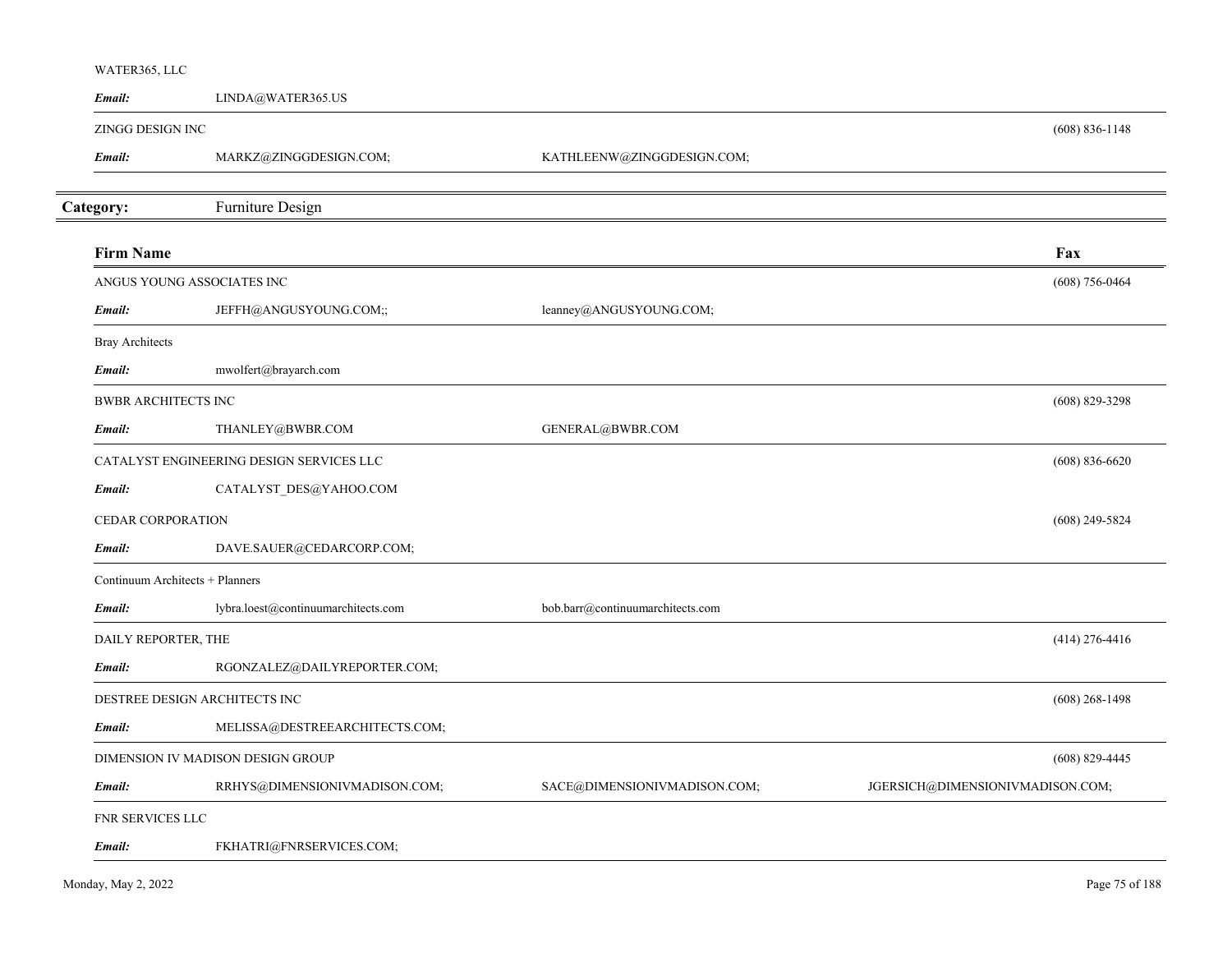|                             | JLA ARCHITECTS (JOSEPH LEE & ASSOC)               |                          | $(608)$ 241-9800   |
|-----------------------------|---------------------------------------------------|--------------------------|--------------------|
| Email:                      | JLEE@JLA-AP.COM;                                  |                          |                    |
| MCHUGH, TOM AIA             |                                                   |                          | $(608)$ 233-7145   |
| Email:                      | TOMMCHUGH@ATT.NET;                                |                          |                    |
|                             | METCALFE ARCHITECTURE & DESIGN                    |                          | $(215) 557 - 8383$ |
| Email:                      | AARONG@METARCHDESIGN.COM;                         | ALANM@METARCHDESIGN.COM; |                    |
|                             | PLUNKETT RAYSICH ARITECTS LLP                     |                          | $(608)$ 240-9690   |
| Email:                      | SKIECKHAFER@PRARCH.COM;                           | DSNOW@PRARCH.COM;        |                    |
| POTTER LAWSON, INC          |                                                   |                          | $(608)$ 274-3674   |
| Email:                      | rebeccap@potterlawson.com                         |                          |                    |
|                             | RIVER VALLEY TESTING CORP                         |                          | $(608)$ 222-9408   |
| Email:                      | TSCRIVEN@RVTCORP.COM;                             | GBARKER@RVTCORP.COM;     |                    |
| TJK DESIGN BUILD            |                                                   |                          | $(608)$ 257-1092   |
| Email:                      | JJBIENO@TJKDESIGNBUILD.COM;                       |                          |                    |
|                             |                                                   |                          |                    |
| Category:                   | Highway                                           |                          |                    |
| <b>Firm Name</b>            |                                                   |                          | Fax                |
|                             | Advanced Engineering & Environmental Services Inc |                          | $(701)$ 221-0531   |
| Email:                      | Linda.Severson@ae2s.com                           | Amber.Lefers@AE2s.com    |                    |
| <b>AECOM</b>                |                                                   |                          | $(608) 836 - 9767$ |
| Email:                      | rick.eilertson@aecom.com                          | jeremy.thomas@aecom.com  |                    |
| ALFRED BENESCH & CO         |                                                   |                          | $(920)$ 230-6861   |
| Email:                      | AZACHARIAS@BENESCH.COM;                           |                          |                    |
| All Testing Specialists LLC |                                                   |                          |                    |
| Email:                      | MARK.SWEETING@ALLTESTLAB.COM                      |                          |                    |
|                             | ALTA PLANNING & DESIGN                            |                          |                    |
| Email:                      |                                                   |                          |                    |
|                             |                                                   |                          |                    |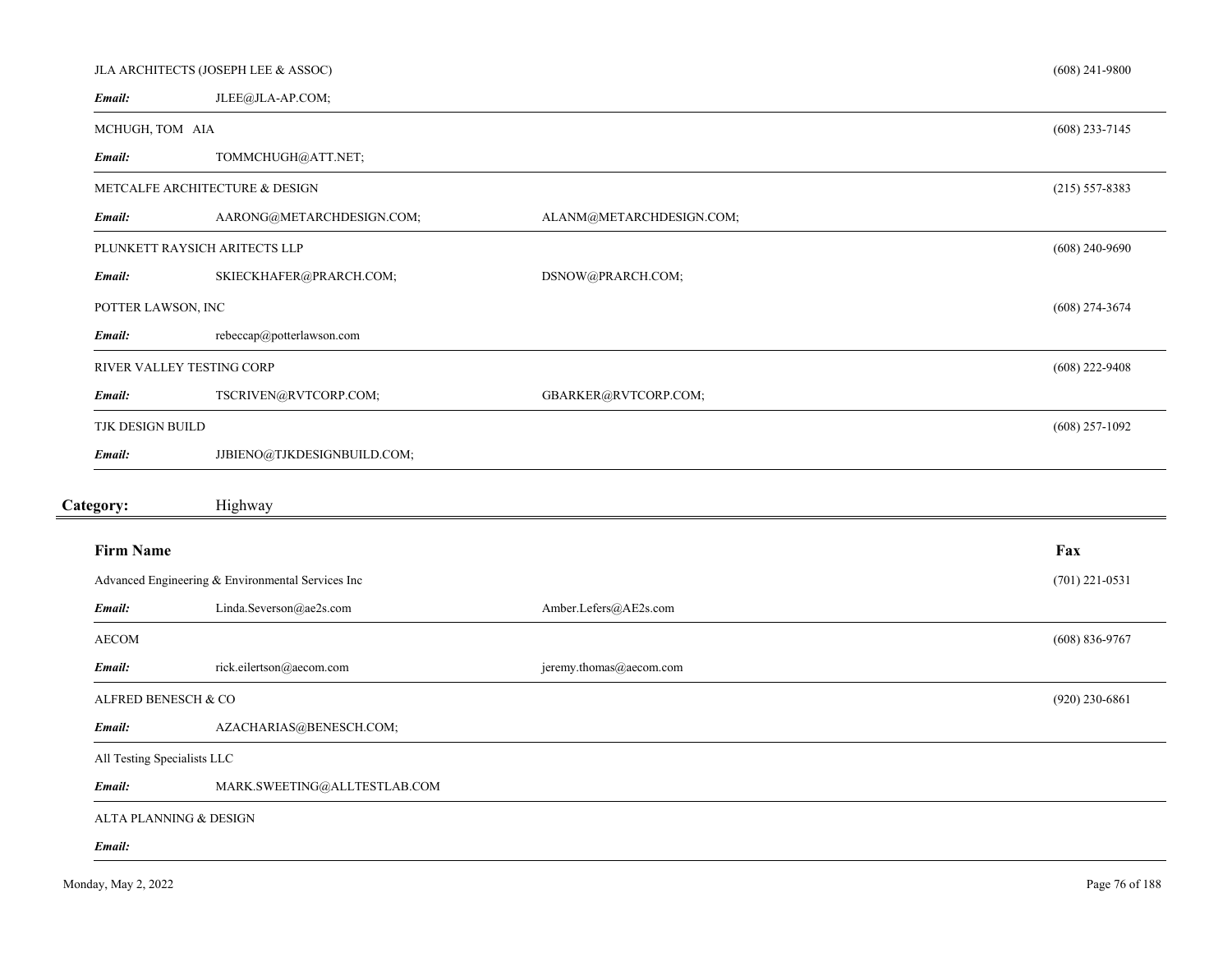| Altas Engineering Group, Ltd. |                                   |                                  |                                |                    |
|-------------------------------|-----------------------------------|----------------------------------|--------------------------------|--------------------|
| Email:                        | ehomedi@aegroupltd.com            | rrogers@aegroupltd.com           |                                |                    |
|                               | Apex Consulting Engineers LLC     |                                  |                                | $(312)$ 977-0661   |
| Email:                        | dbrazil@apexconsults.com          |                                  |                                |                    |
|                               | APPLIED ECOLOGICAL SERVICES INC   |                                  |                                | $(608)$ 897-8486   |
| Email:                        | Info@AppliedEco.com;              |                                  |                                |                    |
|                               | ARNOLD & O'SHERIDAN INC           |                                  |                                | $(608)$ 821-8501   |
| Email:                        |                                   |                                  |                                |                    |
| AYRES ASSOCIATES              |                                   |                                  |                                | $(608)$ 443-1350   |
| Email:                        |                                   | FAVORITEJ@AYRESASSOCIATES.COM;   | kuhlowk@ayresassociates.com    |                    |
|                               | BAXTER & WOODMAN INC              |                                  |                                |                    |
| Email:                        | GGROTH@BAXTERWOODMAN.COM;         |                                  |                                |                    |
|                               | BECHER-HOPPE ASSOCIATES INC       |                                  |                                | $(715) 745 - 8008$ |
| Email:                        | SSWITLICK@BECHERHOPPE.COM         |                                  |                                |                    |
|                               | BECHER-HOPPE ASSOCIATES INC       |                                  |                                | $(715)$ 845-8008   |
| Email:                        | rvannatta@becherhoppe.com         | mgraun@becherhoppe.com           | sswitlick@becherhoppe.com      |                    |
| BLOOM COMPANIES LLC           |                                   |                                  |                                |                    |
| Email:                        | TRIVERMAN@BLOOMCOS.COM            |                                  |                                |                    |
| BLOOM COMPANIES LLC           |                                   |                                  |                                | $(414)$ 771-4490   |
| Email:                        | mtharaniyil@bloomcos.com          | HFARCHMIN@BLOOMCOS.COM;          |                                |                    |
|                               | BOLLINGER, LACH & ASSOCIATES INC  |                                  |                                |                    |
| Email:                        | CFLOWER@BOLLINGERLACH.COM;        | ANEWTON@BOLLINGERLACH.COM;       |                                |                    |
|                               | BURSE SURVEYING & ENGINEERING INC |                                  |                                | $(608)$ 250-9266   |
| Email:                        | MBURSE@BSE-INC.NET;               |                                  |                                |                    |
| Cardinal Engineering LLC      |                                   |                                  |                                |                    |
| Email:                        | ryan@cardinalengineeringwi.com    | jaimi@cardinal engineeringwi.com | paul@cardinalengineeringwi.com |                    |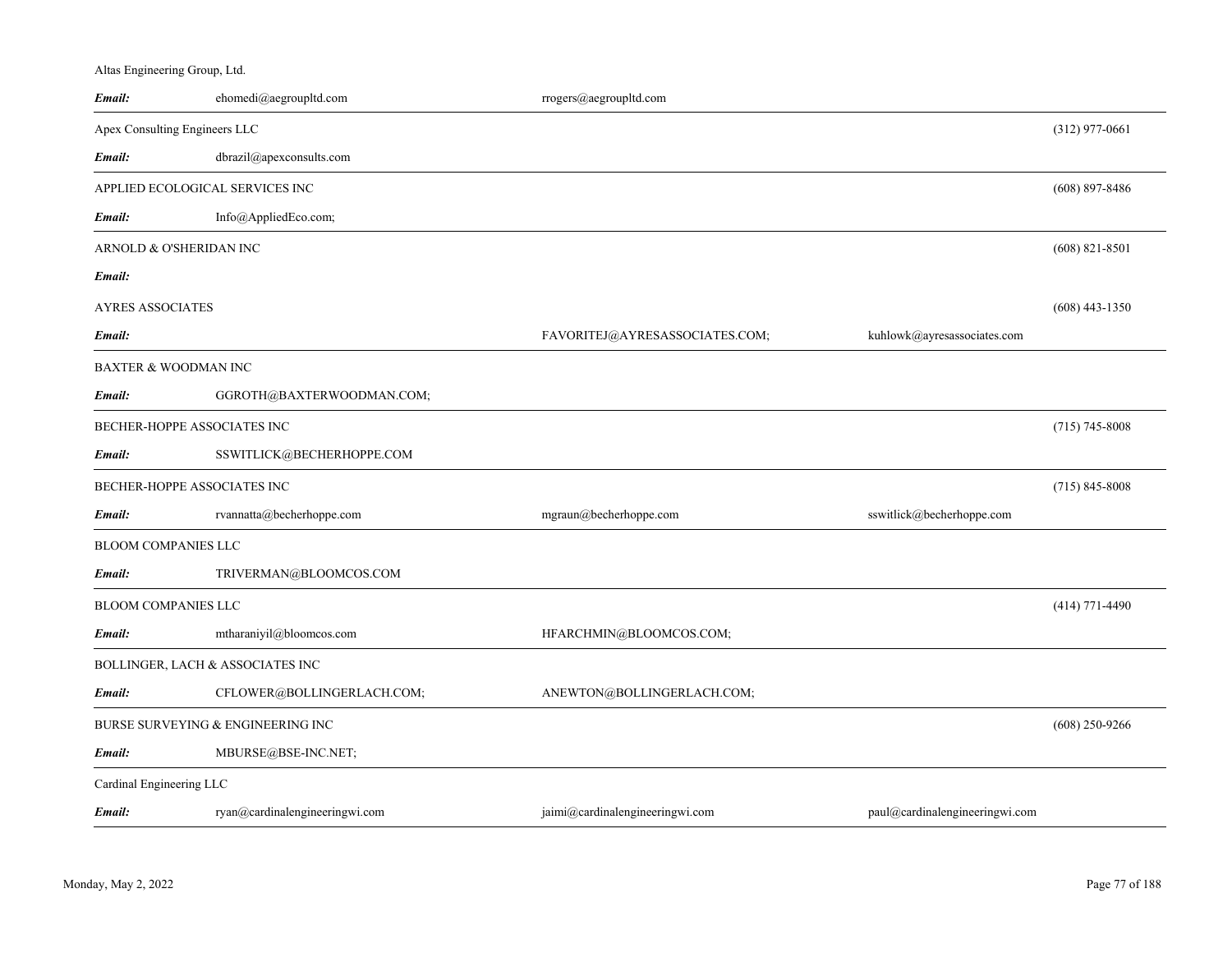| CBS SQUARED INC             |                                         |                          |                         | $(715) 861 - 5228$ |
|-----------------------------|-----------------------------------------|--------------------------|-------------------------|--------------------|
| Email:                      | SCLAFLIN@CBSSQUAREDINC.COM;             |                          |                         |                    |
| CEDAR CORPORATION           |                                         |                          |                         | $(608)$ 249-5824   |
| Email:                      | DAVE.SAUER@CEDARCORP.COM;               |                          |                         |                    |
| CEDP, INC.                  |                                         |                          |                         |                    |
| Email:                      | RayP@CEDP.us                            |                          |                         |                    |
|                             | CEP Civil Engineering Professionals LLC |                          |                         | $(608) 819 - 6997$ |
| Email:                      | Najim@cepcompany.com                    |                          |                         |                    |
|                             | CEP Civil Engineering Professionals LLC |                          |                         | $(608)$ 819-6997   |
| Email:                      | najim@cepcompany.com                    |                          |                         |                    |
| $\rm CGC$ $\rm INC$         |                                         |                          |                         | $(608)$ 288-7887   |
| Email:                      | MSCHULTZ@CGCINC.NET;                    |                          |                         |                    |
|                             | Civil Engineering Professionals, LLC    |                          |                         | $(608)$ 819-6997   |
| Email:                      | ray@cepcompany.com                      |                          |                         |                    |
| <b>CLARK DIETZ INC</b>      |                                         |                          |                         | $(262) 657 - 1594$ |
| Email:                      | mustafa.emir@clarkdietz.com;            |                          |                         |                    |
| Cloudpoint Geographics Inc. |                                         |                          |                         |                    |
| Email:                      | jhodel@cloudpointgeo.com                |                          |                         |                    |
| Collins Engineers Inc       |                                         |                          |                         | $(608)$ 282-6955   |
| Email:                      | mmutziger@collinsengr.com               |                          |                         |                    |
| <b>CORRE INC</b>            |                                         |                          |                         | $(608) 828 - 1012$ |
| Email:                      | TGAGNER@CORREINC.COM                    |                          |                         |                    |
| COTTER CONSULTING INC       |                                         |                          |                         |                    |
| Email:                      | j.hunn@cotterconsulting.com             |                          |                         |                    |
| DAAR Engineering, Inc.      |                                         |                          |                         | $(608)$ 249-0170   |
| Email:                      | Teri.Schopt@darrcorp.com                | Andy.Smieja@darrcorp.com | accounting@darrcorp.com |                    |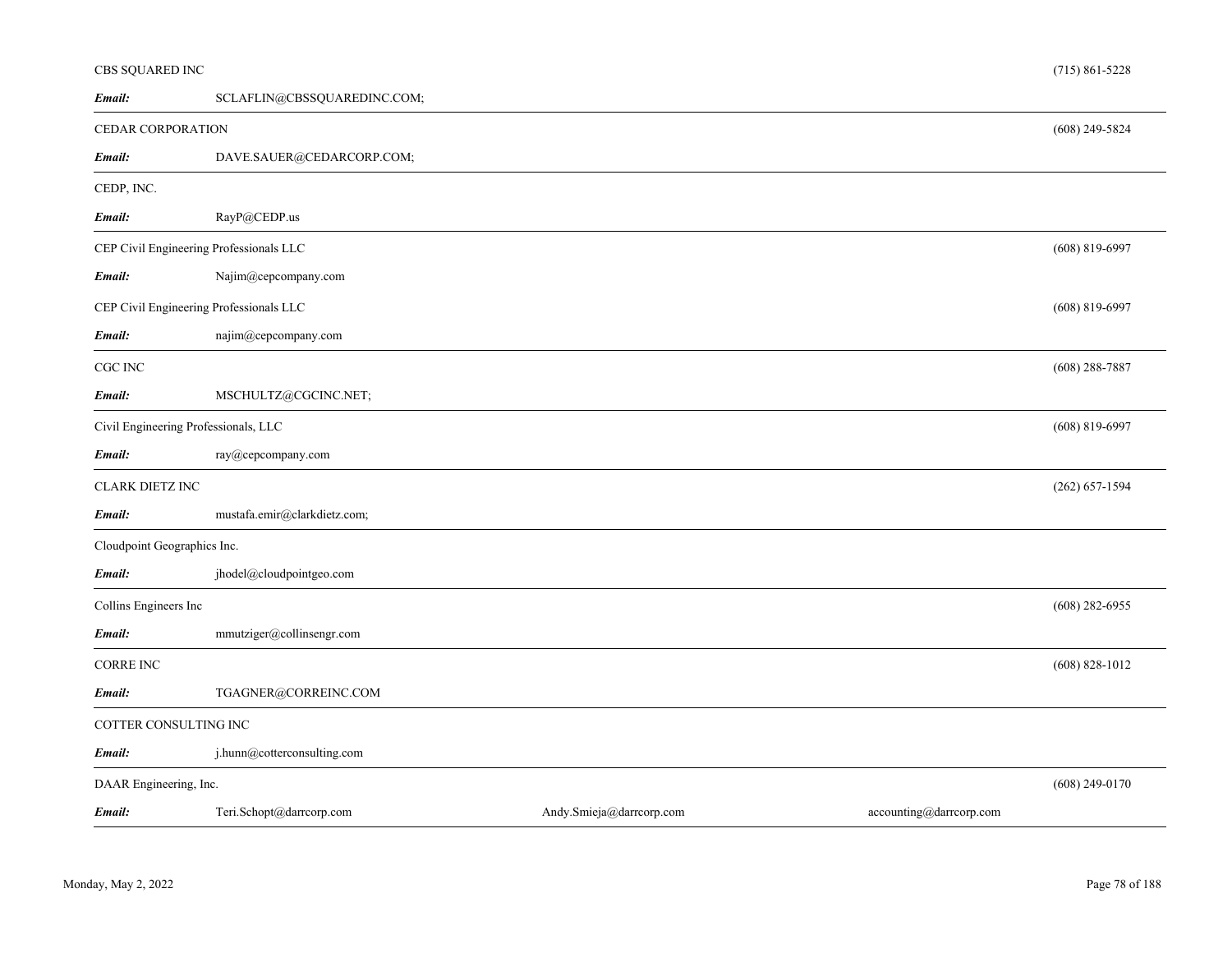| DAILY REPORTER, THE                    |                                  |                                 |                        | $(414)$ 276-4416   |
|----------------------------------------|----------------------------------|---------------------------------|------------------------|--------------------|
| Email:                                 | RGONZALEZ@DAILYREPORTER.COM;     |                                 |                        |                    |
| Davis Engineering                      |                                  |                                 |                        |                    |
| Email:                                 | adavis@davis-engineer.com        |                                 |                        |                    |
| <b>DESIGN STUDIO ETC</b>               |                                  |                                 |                        |                    |
| Email:                                 | GPERRY@DESIGNSTUDIOETC.COM;      |                                 |                        |                    |
| <b>DLZ</b>                             |                                  |                                 |                        |                    |
| Email:                                 | MHAMEL@DLZ.COM;                  | MSETHI@DLZ.COM                  | EHARTIGAN@DLZ.COM      |                    |
| DLZ WISCONSIN LLC                      |                                  |                                 |                        |                    |
| Email:                                 |                                  | MSETHI@DLZ.COM;                 |                        |                    |
| DONOFRIO KOTTKE & ASSOC INC            |                                  |                                 |                        | $(608) 833 - 1089$ |
| Email:                                 | DDAY@DONOFRIO.CC                 |                                 |                        |                    |
| DONOHUE & ASSOCIATES                   |                                  |                                 |                        | $(920)$ 208-0402   |
| Email:                                 | BSCHEIBER@DONOHUE-ASSOCIATES.COM | GKUSSART@DONOHUE-ASSOCIATES.COM |                        |                    |
| <b>EMCS INC</b>                        |                                  |                                 |                        | $(608) 833 - 3198$ |
| Email:                                 | CINMAN@EMCSINC.COM               | marketing@emcsinc.com           | MRADTKE@EMCSINC.COM    |                    |
| Environmental Design International Inc |                                  |                                 |                        | $(312)$ 345-0529   |
| Email:                                 | gflentge@envdesigni.com          |                                 |                        |                    |
| <b>FARNSWORTH GROUP INC</b>            |                                  |                                 |                        | $(608) 846 - 3777$ |
| Email:                                 | CGRINDLE@F-W.COM                 |                                 |                        |                    |
| Fehr Graham                            |                                  |                                 |                        | $(815)$ 394-4702   |
| Email:                                 | tdettman@fehrgraham.com          |                                 |                        |                    |
| <b>FEHR GRAHAM</b>                     |                                  |                                 |                        | $(608)$ 325-2797   |
| Email:                                 | CDUNCAN@FEHR-GRAHAM.COM;         |                                 |                        |                    |
| <b>FISH &amp; ASSOCIATES INC</b>       |                                  |                                 |                        | $(608) 831 - 3295$ |
| Email:                                 | PFISH@FISHASSOC.COM              | AFICKETT@FISHASSOC.COM          | FHUBBARD@FISHASSOC.COM |                    |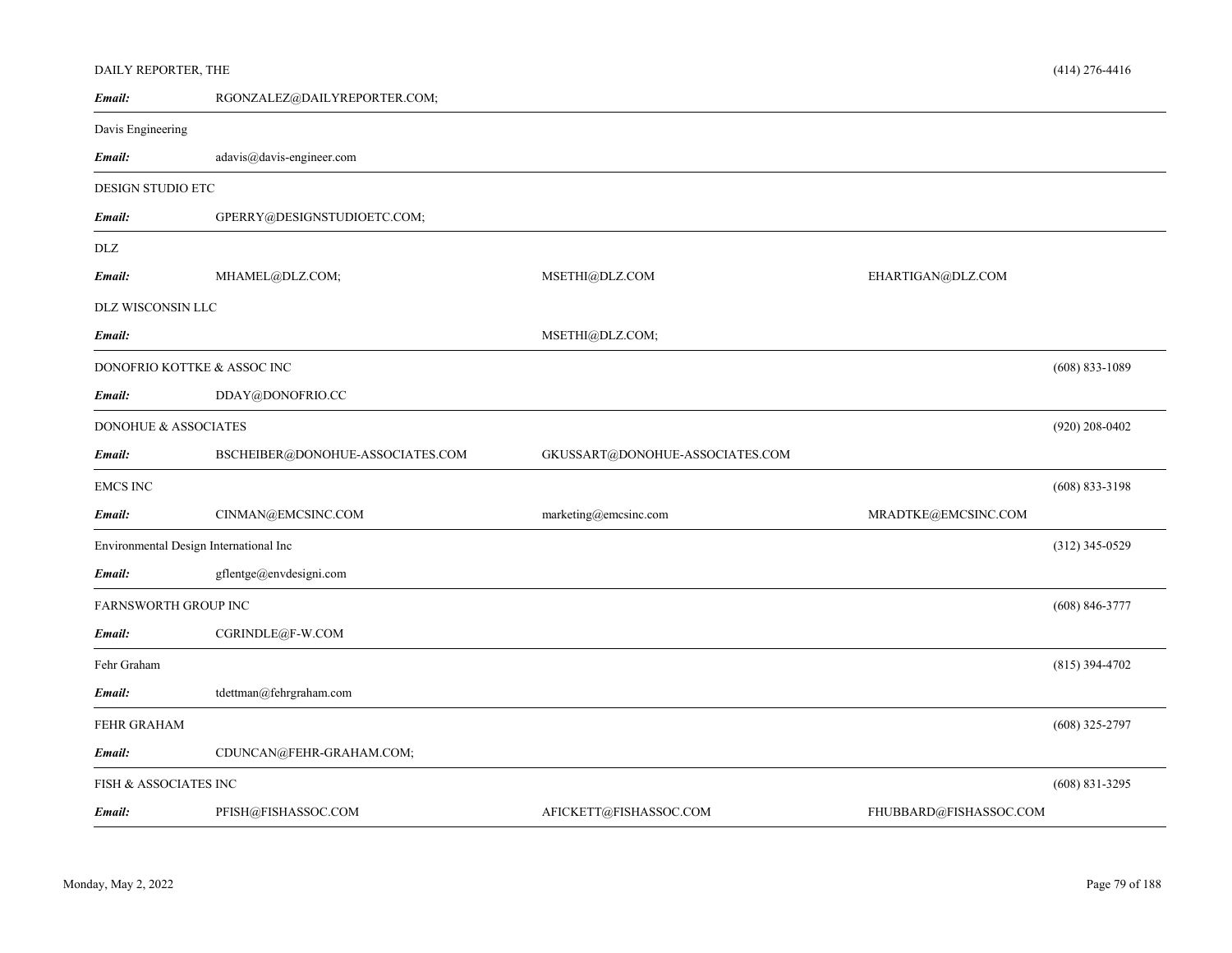# FOTH INFRASTRUCTURE & ENVIRONMENT LLC

| Email:                      | tom.ludwig@foth.com;                          | CHRIS.SAXBY@FOTH.COM;            | dale.broeckert@foth.com |                    |
|-----------------------------|-----------------------------------------------|----------------------------------|-------------------------|--------------------|
| GANNETT FLEMMING, INC       |                                               |                                  |                         |                    |
| Email:                      | JSODEMANN@GFNET.COM                           | AWMILLER@GFNET.COM               |                         |                    |
| GENERAL ENGINEERING COMPANY |                                               |                                  |                         | $(608) 742 - 2592$ |
| Email:                      | TMICHAELS@GENERALENGINEERING.NET;             | lbradley@generalengineering.net; |                         |                    |
| GEOSYNTEC CONSULTANTS       |                                               |                                  |                         |                    |
| Email:                      | JTRACY@GEOSYNTEC.COM;                         |                                  |                         |                    |
| GESTRA ENGINEERING INC      |                                               |                                  |                         | $(608)$ 222-9408   |
| Email:                      | DOUGLAS.DETTMERS@GESTRAINC.COM;               |                                  |                         |                    |
| <b>GHD INC</b>              |                                               |                                  |                         | $(608)$ 249-4402   |
| Email:                      | RIELLY.ODONNELL@GHD.COM;                      | BEN.WILKINSON@GHD.COM;           |                         |                    |
|                             | <b>GLOBAL ENGINEERING &amp; RESOURCE CORP</b> |                                  |                         |                    |
| Email:                      | BHUVAN@GLERCORP.COM;                          | BUSINESS@GLERCORP.COM;           |                         |                    |
| Golder Associates           |                                               |                                  |                         | (920) 591-2519     |
| Email:                      | dwilcox@golder.com                            |                                  |                         |                    |
| <b>GRAEF</b>                |                                               |                                  |                         | $(608)$ 242-0787   |
| Email:                      | loei.badreddine@graef-usa.com                 |                                  |                         |                    |
| <b>HBK ENGINEERING</b>      |                                               |                                  |                         | $(312)$ 432-0231   |
| Email:                      | JRICHARDS@HBKENGINEERING.COM;                 |                                  |                         |                    |
| <b>HDR ENGINEER</b>         |                                               |                                  |                         | $(608) 662 - 1801$ |
| Email:                      |                                               |                                  |                         |                    |
| HIMALAYAN CONSULTANTS LLC   |                                               |                                  |                         | $(262) 502 - 0077$ |
| Email:                      | GADHIKARY@HIMALAYANLLC.COM;                   | MBABICH@HIMALAYANLLC.COM;        |                         |                    |
| <b>HNTB CORP</b>            |                                               |                                  |                         | $(414)$ 359-2310   |
| Email:                      | KWITTBROT@HNTB.COM;                           |                                  |                         |                    |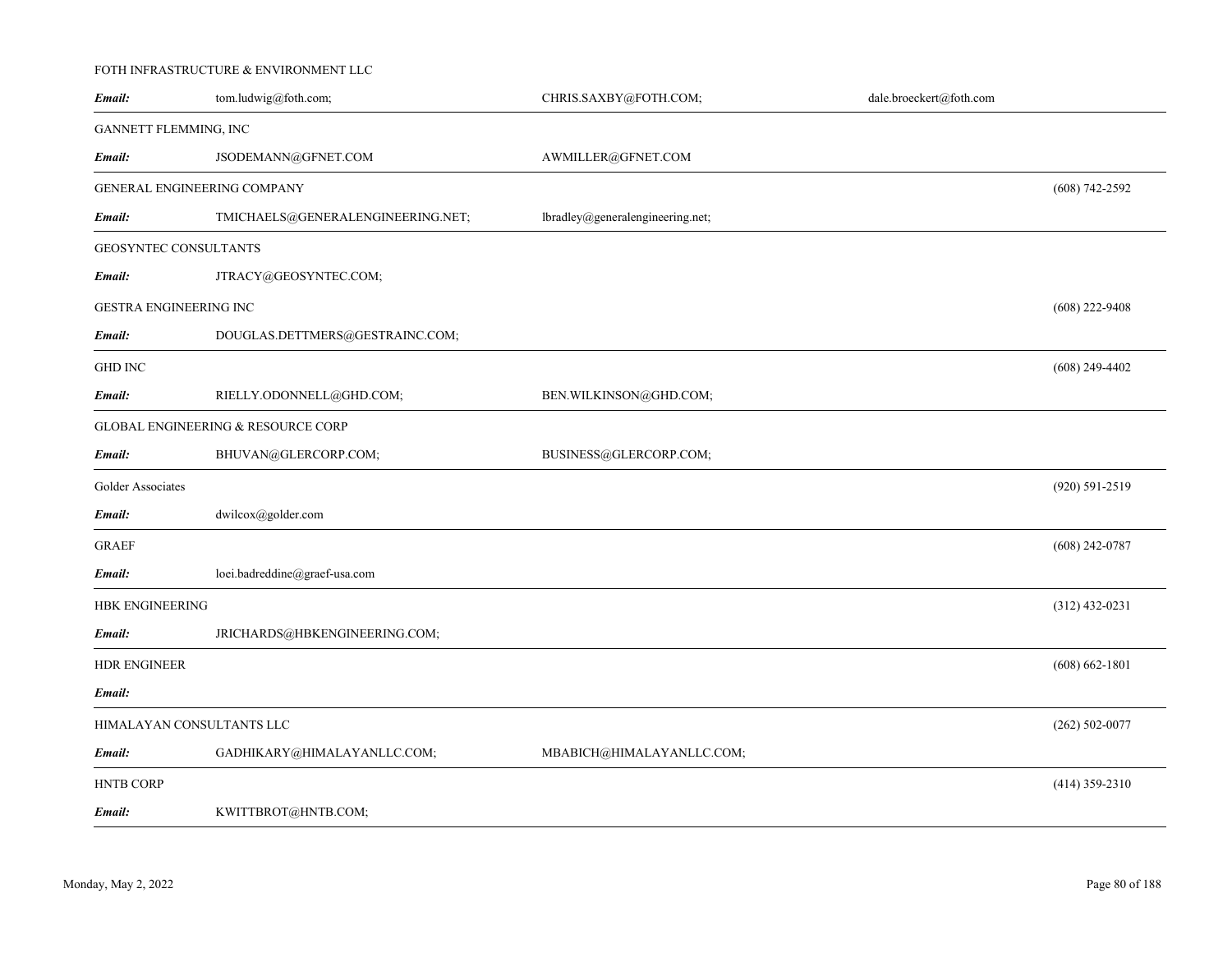# HOMBURG CONTRACTORS INC

| Email:                         | MHACKEL@HOMBURGINC.COM;            | CHOMBURG@HOMBURGINC.COM;             |                             |                    |
|--------------------------------|------------------------------------|--------------------------------------|-----------------------------|--------------------|
| <b>IMEG Corp</b>               |                                    |                                      |                             | $(608)$ 223-9601   |
| Email:                         | kris.a.cotharn@imegcorp.com        |                                      |                             |                    |
| <b>ITERIS INC</b>              |                                    |                                      |                             | $(612)$ 371-9300   |
| Email:                         | DSN@ITERIS.COM;                    |                                      |                             |                    |
|                                | JEWELL ASSOCIATES ENGINEERS INC    |                                      |                             | $(608)$ 588-9322   |
| Email:                         | GREG.JEWELL@JEWELLASSOC.COM;       |                                      |                             |                    |
| JSD PROFESSIONAL SERVICES INC. |                                    |                                      |                             | $(608)$ 848-2255   |
| Email:                         | JAN.SCHROEDER@JSDINC.COM;          | dave.jenkins@jsdinc.com;             | Hans.Justeson@jsdinc.com;   |                    |
| JT Engineering, lnc            |                                    |                                      |                             | $(920)$ 468-7135   |
| Email:                         | billniemi@jt-engineering.com       | dougsina@jt-engineering.com          | bradgroh@jt-engineering.com |                    |
| K SINGH & ASSOCIATES, INC.     |                                    |                                      |                             | $(262)$ 821-1174   |
| Email:                         | PSINGH@KSACONSULTANTS.COM;         |                                      |                             |                    |
| Kapur & Associates, Inc.       |                                    |                                      |                             |                    |
| Email:                         | dblang@kapurinc.com                | zfreeman@kapurinc.com                | jsobczak@kapurinc.com       |                    |
|                                | KIMLEY-HORN AND ASSOCIATES INC     |                                      |                             | $(703)$ 674-1350   |
| Email:                         | MEREDITH.POWELL@KIMLEY-HORN.COM;   |                                      |                             |                    |
| KL ENGINEERING INC             |                                    |                                      |                             | $(608) 663 - 1226$ |
| Email:                         | scramer@klengineering.com          |                                      |                             |                    |
| Knight E/A, Inc.               |                                    |                                      |                             | $(608)$ 519-1456   |
| Email:                         | rbyom@knightea.com                 | nellis@knightea.com                  |                             |                    |
| Lakeside Engineers             |                                    |                                      |                             |                    |
| Email:                         | kelly.langer@lakesideengineers.com | doug.dembowski@lakesideengineers.com |                             |                    |
| LHB Inc                        |                                    |                                      |                             |                    |
| Email:                         | info@LHBcorp.com                   | marketing@LHBcorp.com                | Joellyn.Gum@LHBcorp.com     |                    |

(608) 244-9113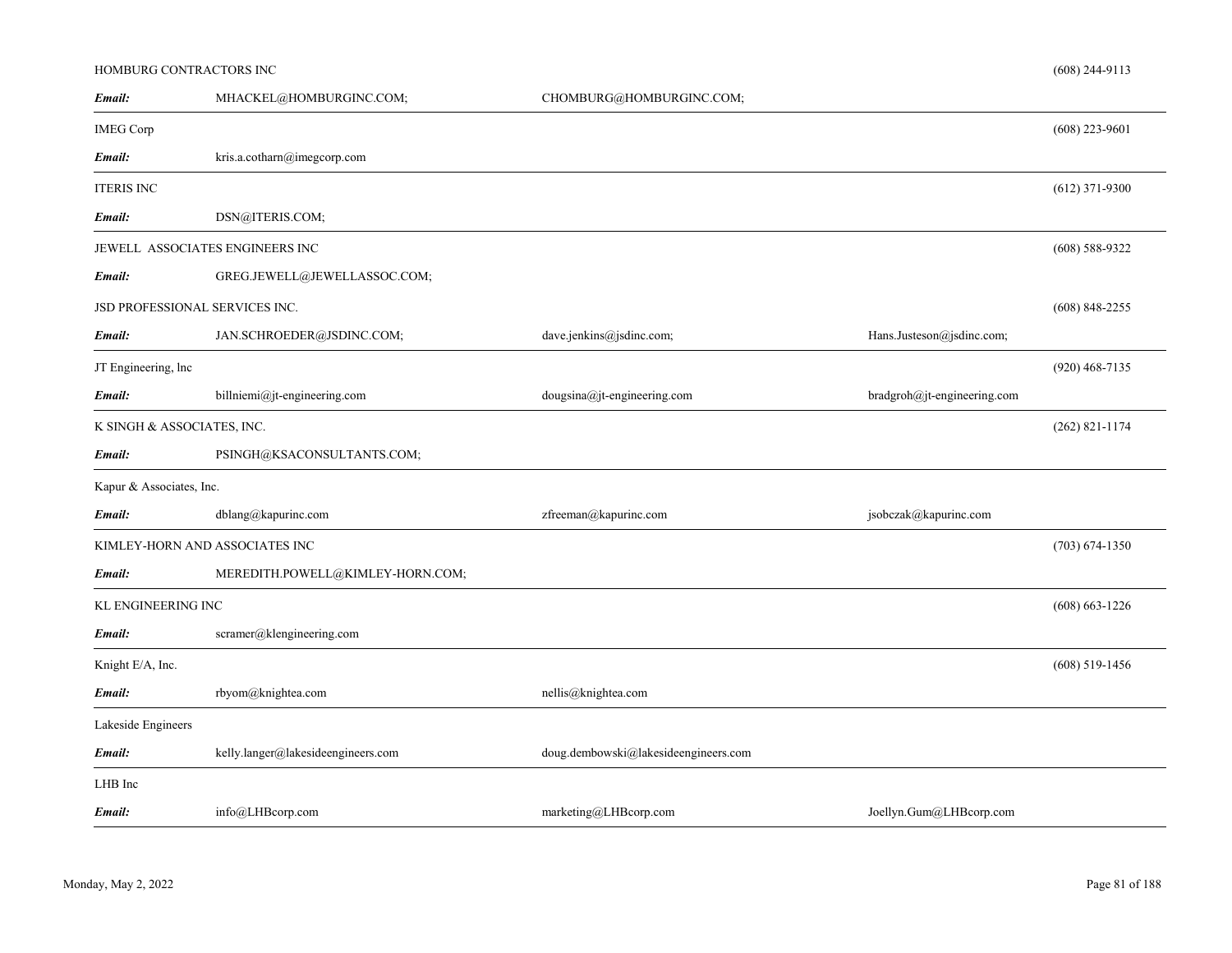| <b>LYNCH &amp; ASSOCIATES</b>      |                                          |                               |                                  | $(262)$ 402-5046   |
|------------------------------------|------------------------------------------|-------------------------------|----------------------------------|--------------------|
| Email:                             | TLYNCH@LYNCH-ENGINEERING.COM             | CKLEIN@LYNCH-ENGINEERING.COM; |                                  |                    |
| M SQUARED ENGINEERING              |                                          |                               |                                  | $(262)$ 375-2274   |
| Email:                             | MSQUARED@MSQUAREDENGINEERING.COM;        | MATT@MSQUAREDENGINEERING.COM; |                                  |                    |
| MCDONOUGH BOLYARD PECK, INC        |                                          |                               |                                  | $(703)$ 641-8965   |
| Email:                             | info@mbpce.com;                          |                               |                                  |                    |
| MEAD & HUNT INC                    |                                          |                               |                                  | $(608)$ 273-6391   |
| Email:                             | DAVID.WAY@MEADHUNT.COM;                  | ANNE.ANDERSON@MEADHUNT.COM;   |                                  |                    |
| MI TECH SERVICES                   |                                          |                               |                                  |                    |
| Email:                             | ASAUNDERS@MI-TECH.US                     |                               |                                  |                    |
| MICHAEL BAKER INTERNATIONAL        |                                          |                               |                                  | $(608)$ 821-8701   |
| Email:                             | Chris.Fredrick@Mbakerintl.com            |                               |                                  |                    |
| Mi-Tech Services, Inc.             |                                          |                               |                                  | $(920)$ 465-8163   |
| Email:                             | $neutler@mi-tech.us$                     | sfinamor@mi-tech.us           |                                  |                    |
| MORCOM, NV INC                     |                                          |                               |                                  | $(312) 842 - 3101$ |
| Email:                             | KIMYD@MORCOMNV.COM;                      | TONY@MORCOMNV.COM;            |                                  |                    |
| MSA PROFESSIONAL SERVICES, INC.    |                                          |                               |                                  | $(608)$ 242-6638   |
| Email:                             | $j$ deyoung@msa-ps.com                   | kruhland@msa-ps.com           | $arethwise h(\omega)$ msa-ps.com |                    |
| OMNNI ASSOCIATES                   |                                          |                               |                                  | $(902) 830 - 6100$ |
| Email:                             | CATHY.DONKER@OMNNI.COM;                  |                               |                                  |                    |
| Oneida Engineering Solutions (OES) |                                          |                               |                                  |                    |
| Email:                             | dchlebowski@oesllc.com                   | $dblang(a)$ oesllc.com        |                                  |                    |
|                                    | ONEIDA TOTAL INTERGRATED ENTERPRISES LLC |                               |                                  | $(608)$ 241-3914   |
| Email:                             | dchlebowski@otie.com;                    | jthousand@otie.com;           | pchiang@otie.com                 |                    |
| PATRICK ENGINEERING INC            |                                          |                               |                                  | $(920)$ 321-2330   |
| Email:                             | INFO@PATRICKCO.COM                       |                               |                                  |                    |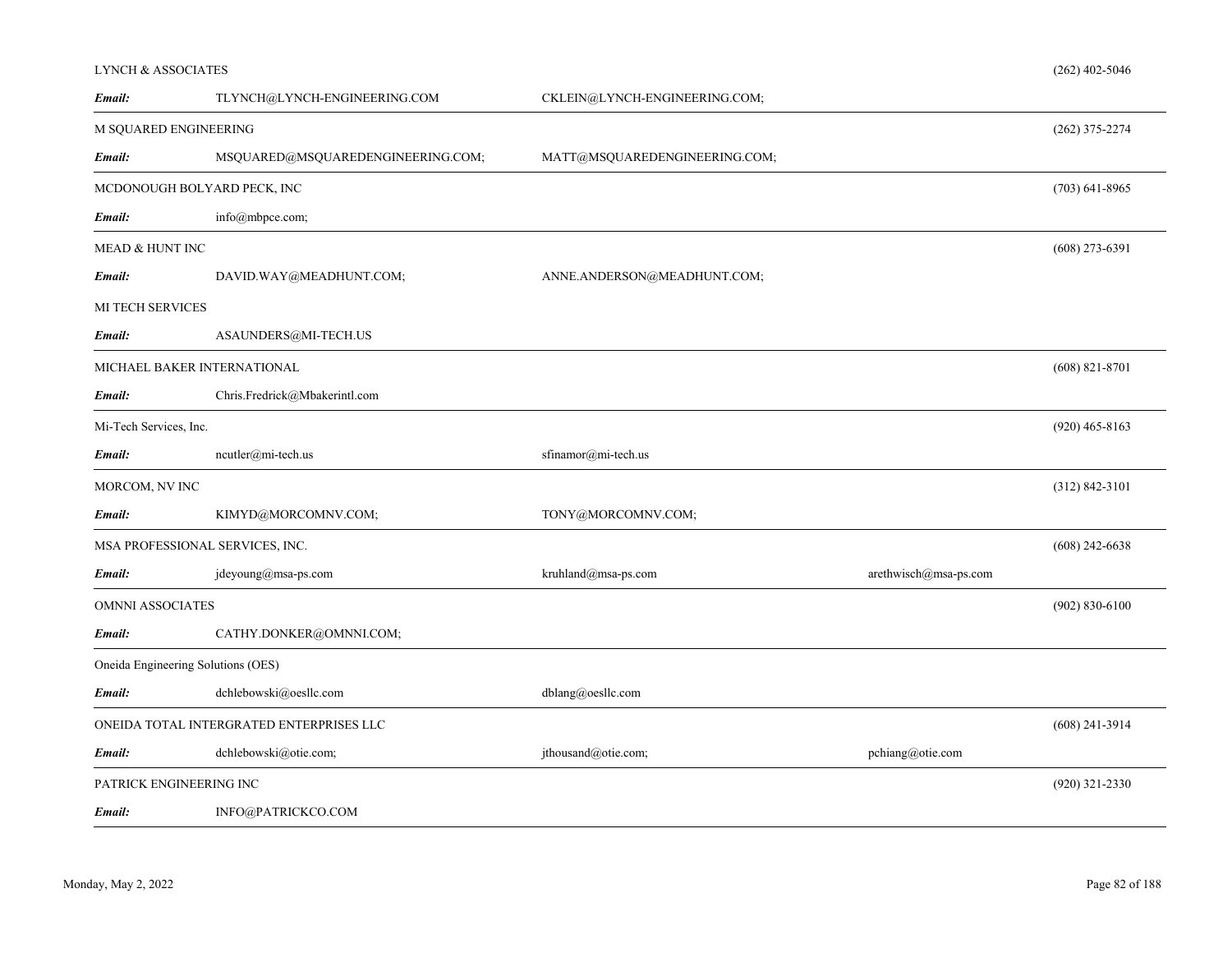| PAYNE & DOLAN, INC         |                                      |                                   | $(920)$ 757-2906                    |
|----------------------------|--------------------------------------|-----------------------------------|-------------------------------------|
| Email:                     | DESIGNBUILD@WALBECGROUP.COM          |                                   |                                     |
| PBS & J                    |                                      |                                   | $(608)$ 204-5951                    |
| Email:                     | MDEPUE@PBSJ.COM;                     |                                   |                                     |
| Populance, llc             |                                      |                                   |                                     |
| Email:                     | cgosch@populance.com                 |                                   |                                     |
|                            | PRAIRIE LAND SERVICES INC            |                                   |                                     |
| Email:                     | HALLAN@PLS-ROW.COM;                  | PRAIRIELANDSERVICES@CHARTER.NET   |                                     |
|                            | PREMIER ENGINEERING & TESTING LLC    |                                   | $(888)$ 248-2957                    |
| Email:                     | BRIAN@PTSQCQA.COM;                   |                                   |                                     |
| QUAM ENGINEERING, LLC      |                                      |                                   | $(608) 838 - 7752$                  |
| Email:                     | RQUAM@QUAMENGINEERING.COM;           |                                   |                                     |
|                            | QUANDEL CONSULTANTS, INC.            |                                   |                                     |
| Email:                     | dsimon@quandel.com                   |                                   |                                     |
| Quest Civil Engineers, LLC |                                      |                                   | $(715)$ 423-3597                    |
| Email:                     | kimberly.kronstedt@questllc.biz      |                                   |                                     |
| raSMITH                    |                                      |                                   | $(262) 781 - 8466$                  |
| Email:                     | KAREN.WIESNESKI@RASMITHNATIONAL.COM; |                                   |                                     |
| RDG PLANNING & DESIGN      |                                      |                                   | $(515)$ 288-8631                    |
| Email:                     | rpeterson@rdgusa.com                 |                                   |                                     |
| RH BATTERMAN & CO INC      |                                      |                                   | $(608)$ 365-1850                    |
| Email:                     | FMCKEARN@RHBATTERMAN.COM;            | TNEEDHAM@RHBATTERMAN.COM;         |                                     |
|                            | ROBERT E LEE & ASSOCIATES            |                                   | $(920) 662 - 9141$                  |
| Email:                     | JWESTERMAN@RELEEINC.COM;             |                                   |                                     |
|                            | ROYAL OAK & ASSOCIATES INC           |                                   | $(608)$ 274-4530                    |
| Email:                     | CSANDSNES@ROYALOAKENGINEERING.COM;   | TTHORSON@ROYALOAKENGINEERING.COM; | dandruczyk@royaloakengineering.com; |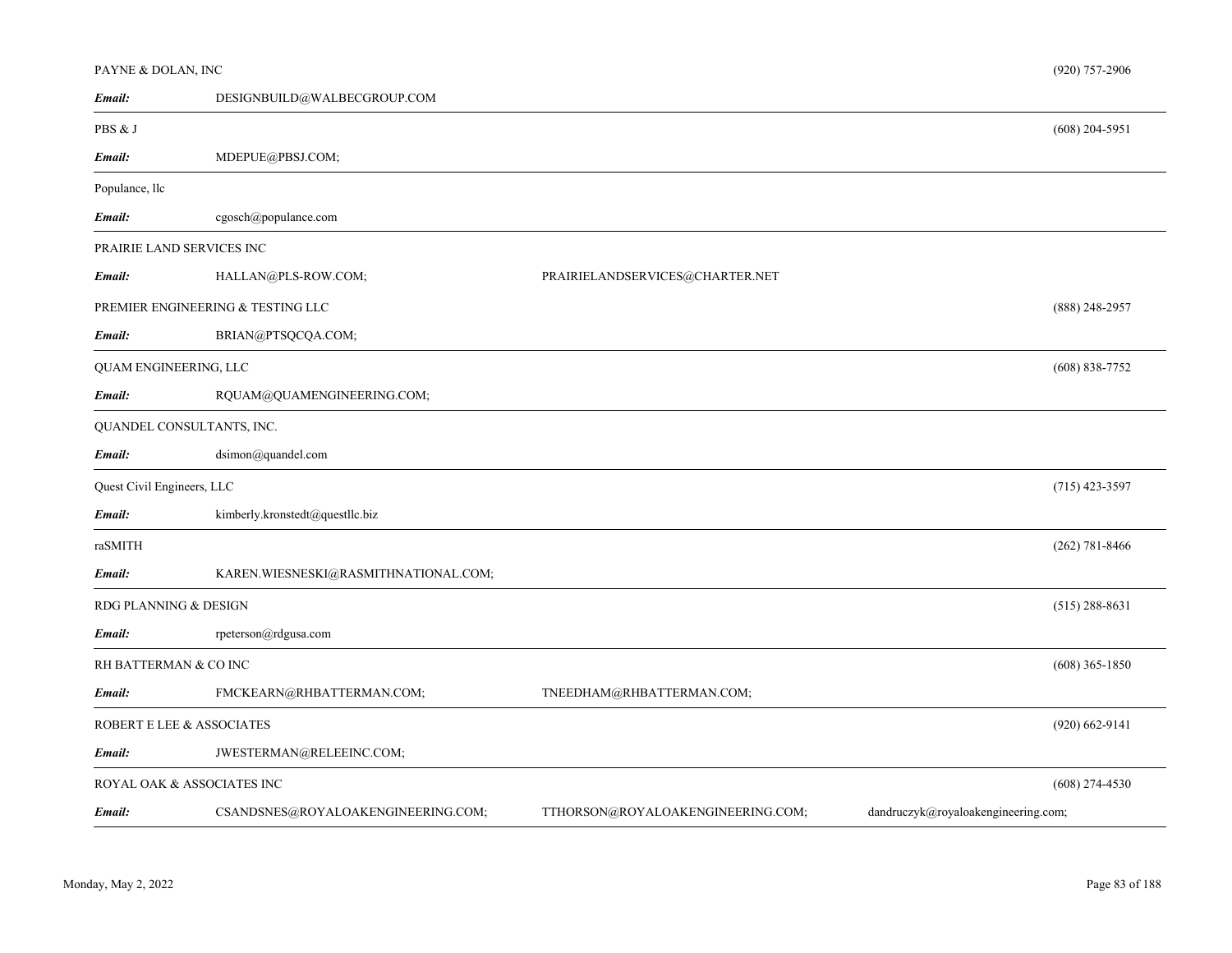# RUEKERT-MIELKE INC

| Email:                         | JLIETHA@RUEKERT-MIELKE.COM;         |                          |                           |                    |
|--------------------------------|-------------------------------------|--------------------------|---------------------------|--------------------|
| <b>SCHAFER LAND DESIGN</b>     |                                     |                          |                           |                    |
| Email:                         | JSCHAEFERSLD@SBCGLOBAL.NET;         |                          |                           |                    |
|                                | SCHMITT TECHNICAL SERVICES, LLC     |                          |                           |                    |
| Email:                         | james@schmitttechnicalservices.com; |                          |                           |                    |
| <b>SCS ENGINEERS</b>           |                                     |                          |                           | $(608)$ 224-2839   |
| Email:                         | JNEWELL@SCSENGINEERS.COM;           |                          |                           |                    |
| SHANNON & WILSON, INC.         |                                     |                          |                           |                    |
| Email:                         | mark.rutkowski@shanwil.com          | ben.warren@shanwil.com   | jason.buenker@shanwil.com |                    |
| Shive-Hattery                  |                                     |                          |                           |                    |
| Email:                         | bhughes@shive-hattery.com           |                          |                           |                    |
|                                | SHORT ELLIOTT HENDRICKSON INC       |                          |                           |                    |
| Email:                         | jruplinger@sehinc.com               | dfortney@sehinc.com      |                           |                    |
| Singh & Associates, Inc.       |                                     |                          |                           | $(414)$ 727-0933   |
| Email:                         | jholt@singhinc.com                  | mmodesto@singhinc.com    | kprajapati@singhinc.com   |                    |
| <b>SNYDER &amp; ASSOCIATES</b> |                                     |                          |                           | $(608) 838 - 0445$ |
| Email:                         | MCALKINS@SNYDER-ASSOCIATES.COM;     |                          |                           |                    |
| Soil Essentials                |                                     |                          |                           | $(815)$ 962-7978   |
| Email:                         | janderson@andenv.com                | jeff.anderson@andenv.com | bbales@andenv.com         |                    |
|                                | SOILS & ENGINEERING SERVICES INC    |                          |                           | $(608)$ 274-7511   |
| Email:                         | DUANE@SOILS.WS;                     | SOILS@SOILS.WS;          |                           |                    |
| <b>SRF CONSULTING GROUP</b>    |                                     |                          |                           | $(608)$ 831-4245   |
| Email:                         | DFILIPIAK@SRFCONSULTING.COM;        |                          |                           |                    |
| <b>STANTEC</b>                 |                                     |                          |                           | $(262)$ 241-4901   |
| Email:                         | dave.rautmann@stantec.com           |                          |                           |                    |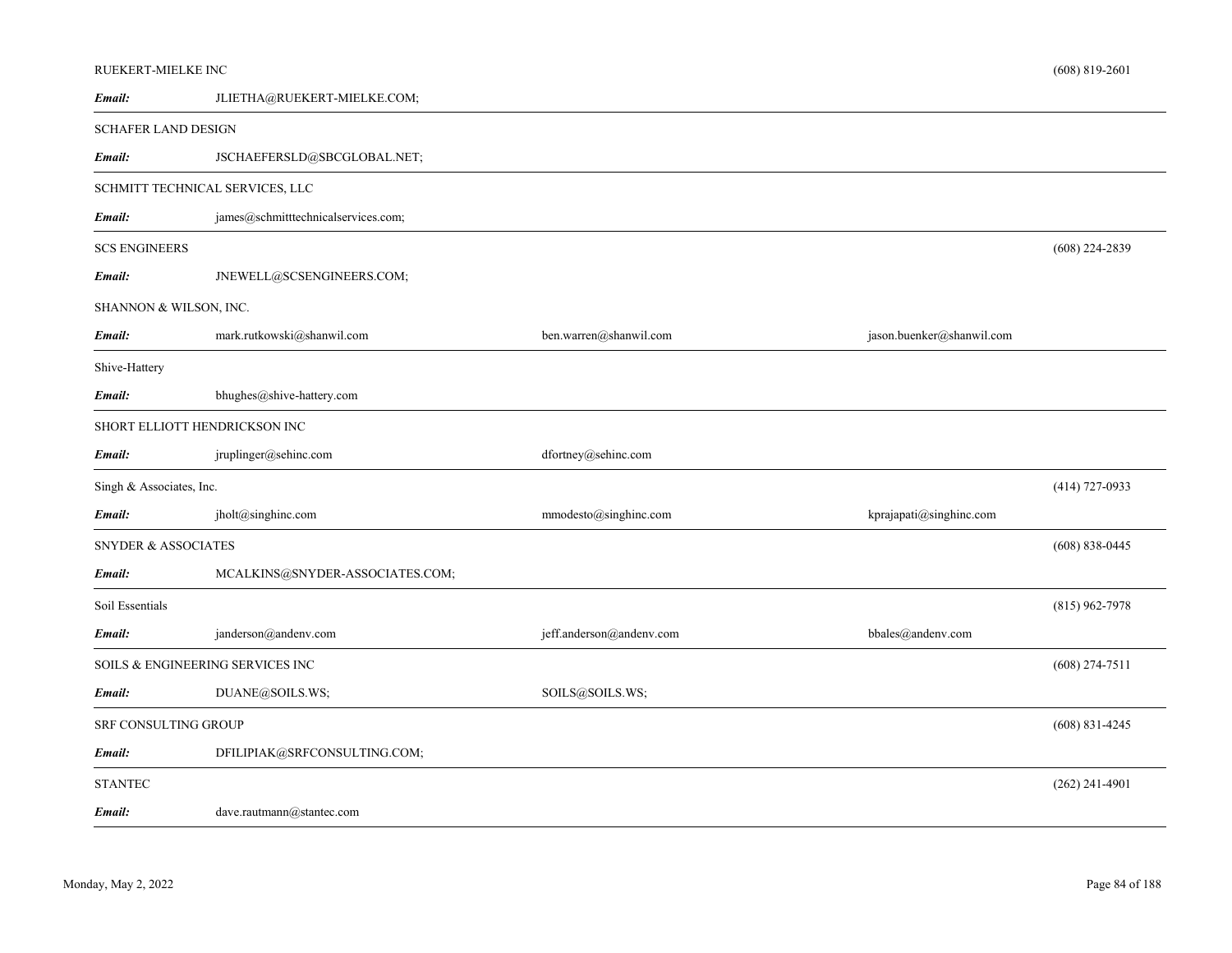# STANTEC CONSULTING SERVICES INC

| Email:                     | Chris.Pekar@Stantec.com      | Dave.Rautmann@Stantec.com    | Stu.Gross@Stantec.com       |                    |
|----------------------------|------------------------------|------------------------------|-----------------------------|--------------------|
| STRAND ASSOCIATES, INC.    |                              |                              |                             | $(608)$ 251-8655   |
| Email:                     | MISTY.HOWARD@STRAND.COM;     |                              |                             |                    |
| Terracon Consultants, Inc. |                              |                              |                             |                    |
| Email:                     | jerry.krueger@terracon.com   |                              |                             |                    |
| TERRATEC ENGINEERING       |                              |                              |                             | $(262)$ 375-1958   |
| Email:                     | JFRANCIS@TERRATECENG.COM;    |                              |                             |                    |
| Tetra Tech Inc             |                              |                              |                             |                    |
| Email:                     | carol.hufnagel@tetratech.com | dan.christian@tetratech.com  | hong.parshall@tetratech.com |                    |
| Toole Design Group         |                              |                              |                             |                    |
| Email:                     | kluecke@tooledesign.com      | slopezmurphy@tooledesign.com |                             |                    |
|                            | TRANSMART TECHNOLOGIES INC   |                              |                             | $(608)$ 273-4783   |
| Email:                     | CONNIE@TRAFFICONLINE.COM     |                              |                             |                    |
| <b>URS CORPORATION</b>     |                              |                              |                             | $(414) 831 - 4101$ |
| Email:                     | TERRI.GLISCH@URS.COM;        | JEFF.DOHLBY@URS.COM;         |                             |                    |
| <b>URS CORPORATION</b>     |                              |                              |                             | $(414) 831 - 4101$ |
| Email:                     | TERRI_GLISCH@URSCORP.COM;    |                              |                             |                    |
| VI CONSULTING LLC          |                              |                              |                             | $(414) 562 - 4043$ |
| Email:                     | VICONSULTING@WI.RR.COM;      |                              |                             |                    |
|                            | VIERBICHER ASSOCIATES INC    |                              |                             | $(608) 826 - 0530$ |
| Email:                     | mmar@VIERBICHER.COM;         | info@VIERBICHER.COM;         |                             |                    |
| Category:                  | Interior Design              |                              |                             |                    |
| <b>Firm Name</b>           |                              |                              |                             | Fax                |
|                            | ANGUS YOUNG ASSOCIATES INC   |                              |                             | $(608)$ 756-0464   |
| Email:                     | JEFFH@ANGUSYOUNG.COM;;       | leanney@ANGUSYOUNG.COM;      |                             |                    |

(608) 839-1995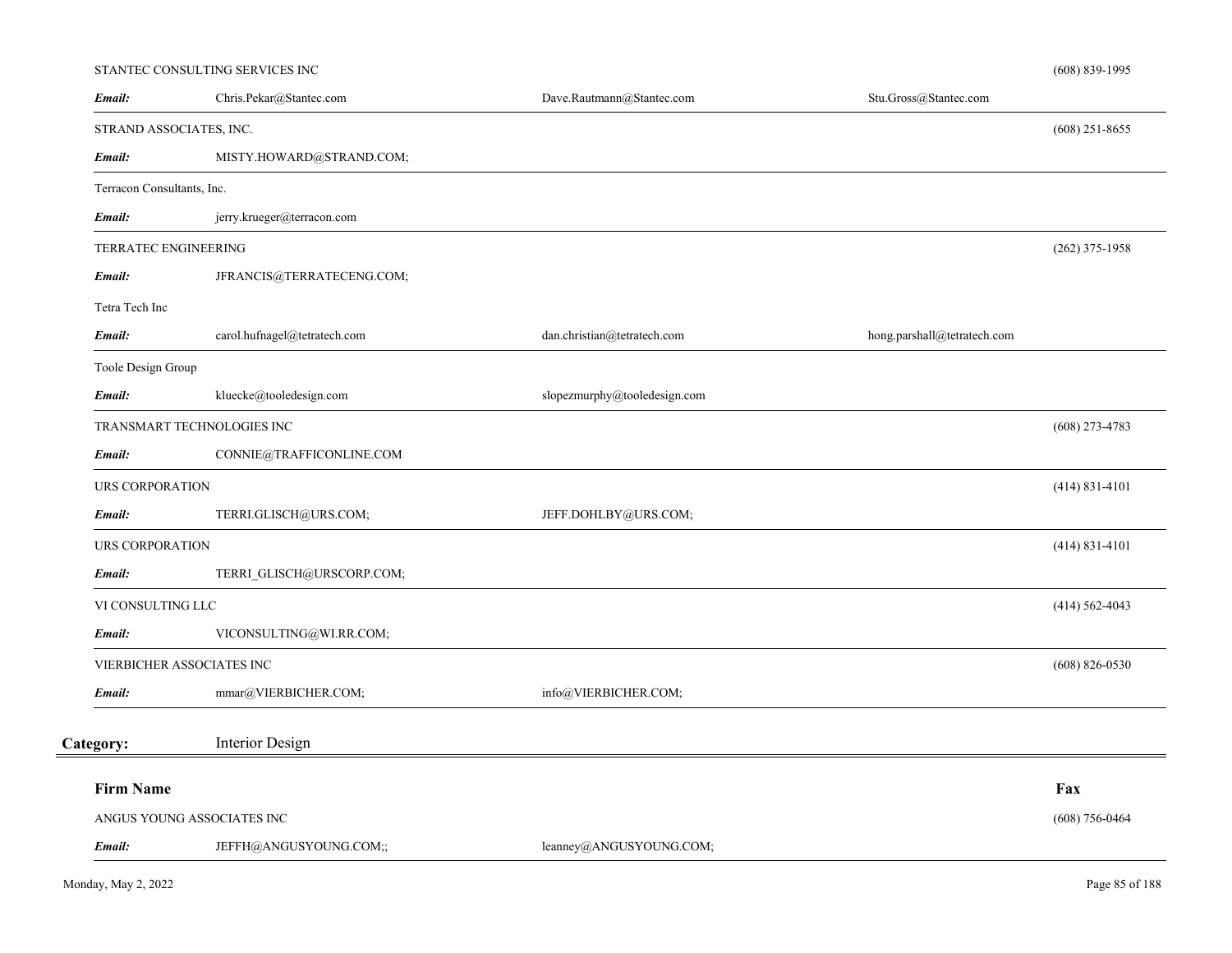|                                 | BECHER-HOPPE ASSOCIATES INC         |                                  | $(715) 745 - 8008$               |
|---------------------------------|-------------------------------------|----------------------------------|----------------------------------|
| Email:                          | SSWITLICK@BECHERHOPPE.COM           |                                  |                                  |
|                                 | BERNERS-SCHOBBER ASSOCIATES INC     |                                  | $(920)$ 432-1284                 |
| Email:                          | IGRIFFITHS@BSAGB.COM;               |                                  |                                  |
| <b>BLOOM COMPANIES LLC</b>      |                                     |                                  | $(414)$ 771-4490                 |
| Email:                          | mtharaniyil@bloomcos.com            | HFARCHMIN@BLOOMCOS.COM;          |                                  |
| <b>BOURIL DESIGN STUDIO</b>     |                                     |                                  | $(608) 833 - 3408$               |
| Email:                          | bobb@bourildesign.com;              |                                  |                                  |
| <b>Bray Architects</b>          |                                     |                                  |                                  |
| Email:                          | mwolfert@brayarch.com               |                                  |                                  |
| BUILDING INSIGHT LLC            |                                     |                                  | $(608)$ 441-5111                 |
| Email:                          |                                     |                                  |                                  |
| BWBR ARCHITECTS INC             |                                     |                                  | $(608)$ 829-3298                 |
| Email:                          | THANLEY@BWBR.COM                    | GENERAL@BWBR.COM                 |                                  |
| CEDAR CORPORATION               |                                     |                                  | $(608)$ 249-5824                 |
| Email:                          | DAVE.SAUER@CEDARCORP.COM;           |                                  |                                  |
| Continuum Architects + Planners |                                     |                                  |                                  |
| Email:                          | lybra.loest@continuumarchitects.com | bob.barr@continuumarchitects.com |                                  |
| DAILY REPORTER, THE             |                                     |                                  | $(414)$ 276-4416                 |
| Email:                          | RGONZALEZ@DAILYREPORTER.COM;        |                                  |                                  |
|                                 | DESTREE DESIGN ARCHITECTS INC       |                                  | $(608)$ 268-1498                 |
| Email:                          | MELISSA@DESTREEARCHITECTS.COM;      |                                  |                                  |
|                                 | DIMENSION IV MADISON DESIGN GROUP   |                                  | $(608)$ 829-4445                 |
| Email:                          | RRHYS@DIMENSIONIVMADISON.COM;       | SACE@DIMENSIONIVMADISON.COM;     | JGERSICH@DIMENSIONIVMADISON.COM; |
| DLZ WISCONSIN LLC               |                                     |                                  |                                  |
| Email:                          |                                     | MSETHI@DLZ.COM;                  |                                  |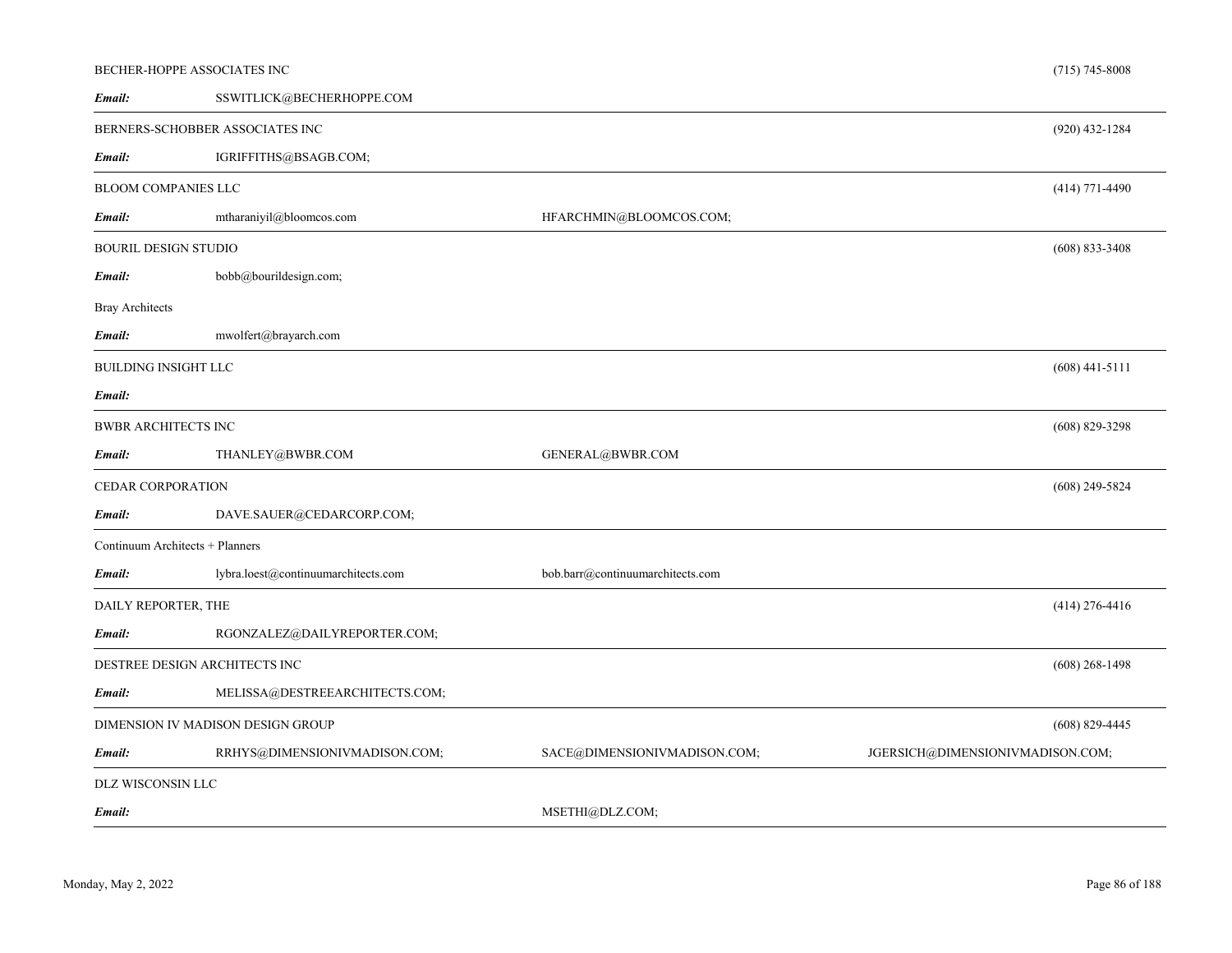# DORSCHNER | ASSOCIATES INC

| Email:                           | DDORSCHNER@DORSCHNERASSOCIATES.COM; |                                |              |                    |
|----------------------------------|-------------------------------------|--------------------------------|--------------|--------------------|
| <b>ENGBERG ANDERSON</b>          |                                     |                                |              | $(414)$ 944-9100   |
| Email:                           | janinek@ENGBERGANDERSON.COM;        | marketing@ENGBERGANDERSON.COM; |              |                    |
| FARNSWORTH GROUP INC             |                                     |                                |              | $(608) 846 - 3777$ |
| Email:                           | CGRINDLE@F-W.COM                    |                                |              |                    |
| <b>FLAD ARCHITECTS</b>           |                                     |                                |              | $(608)$ 238-6727   |
| Email:                           | FLAD@FLAD.COM;                      |                                |              |                    |
| FNR SERVICES LLC                 |                                     |                                |              |                    |
| Email:                           | FKHATRI@FNRSERVICES.COM;            |                                |              |                    |
| <b>GO/A ARCHITECTS INC</b>       |                                     |                                |              | $(608)$ 831-2963   |
| Email:                           | GOIEN@GOA-ARCHITECTS.COM;           |                                |              |                    |
|                                  | HAMMEL, GREEN & ABRAHAMSON INC      |                                |              | $(414)$ 270-7336   |
| Email:                           | info@hga.com;                       |                                |              |                    |
| HOK                              |                                     |                                |              | $(312) 782 - 6727$ |
| Email:                           | LEILA.RAY@HOK.COM;                  |                                |              |                    |
| HOWARD DESIGN, INC               |                                     |                                |              | $(608) 836 - 6525$ |
| Email:                           | RON@HOWARDDESIGNINC.COM;            |                                |              |                    |
| <b>ICONICA</b>                   |                                     |                                |              | $(608) 664 - 3535$ |
| Email:                           | PATRICK.EAGAN@ICONICACREATES.COM;   |                                |              |                    |
| INSITE CONSULTING ARCHITECTS LLC |                                     |                                |              | $(608)$ 531-1533   |
| Email:                           | STEVE@ICSARC.COM                    | chris@icsarc.com               | misty@icsarc |                    |
|                                  | ISTHMUS ARCHITECTURE INC            |                                |              | $(608)$ 294-0207   |
| Email:                           | ISTHMUS@IS-ARCH.COM;                | ROTT@IS-ARCH.COM;              |              |                    |
|                                  | JLA ARCHITECTS (JOSEPH LEE & ASSOC) |                                |              | $(608)$ 241-9800   |
| Email:                           | JLEE@JLA-AP.COM;                    |                                |              |                    |

(608) 204-0778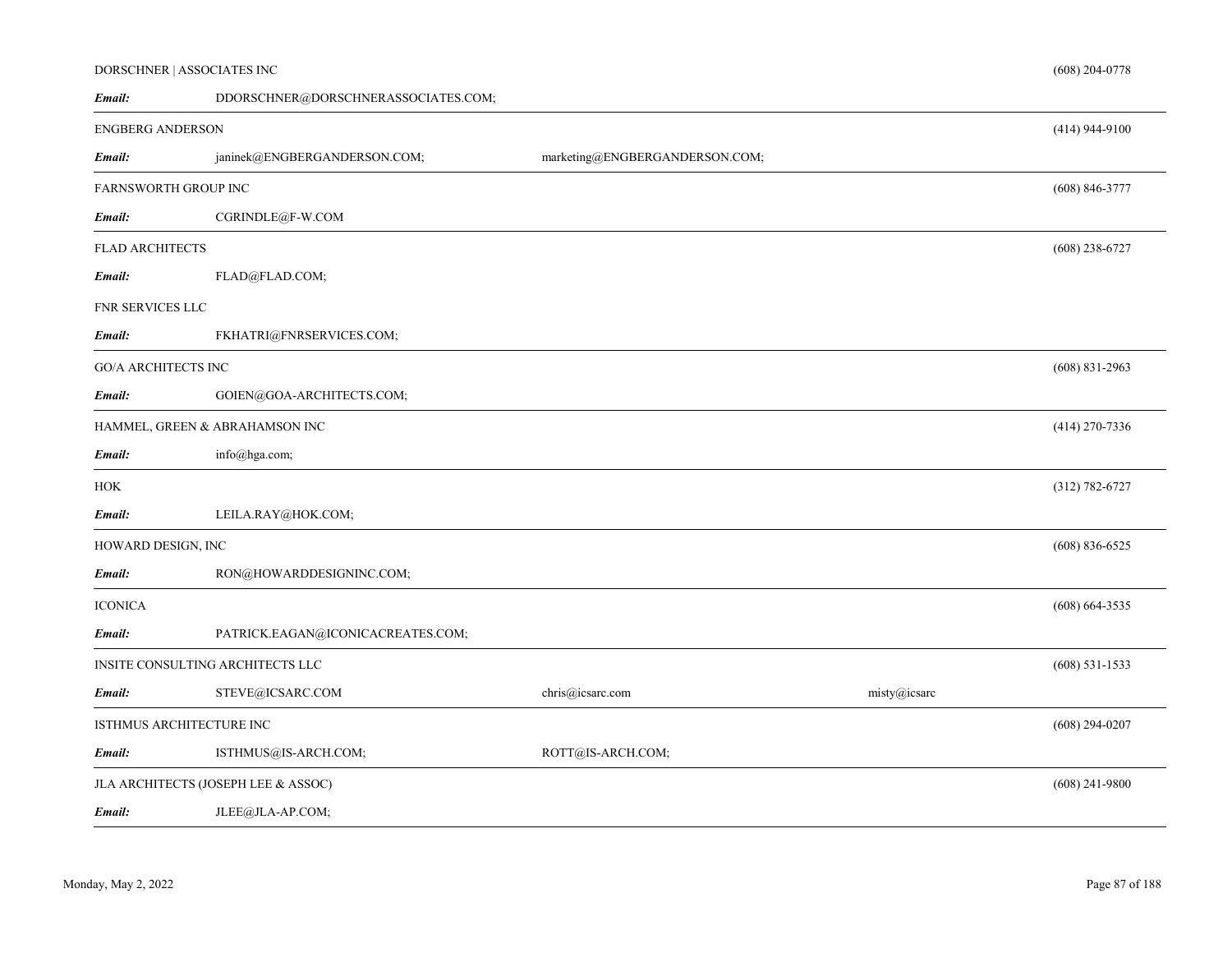| Email:                         | dsutherland@kahlerslater.com   | PKUBIAK@KAHLERSLATER.COM;   |                         |                    |
|--------------------------------|--------------------------------|-----------------------------|-------------------------|--------------------|
| Knight E/A, Inc.               |                                |                             |                         | $(608)$ 519-1456   |
| Email:                         | rbyom@knightea.com             | nellis@knightea.com         |                         |                    |
|                                | KUBALA WASHATKO ARCHITECTS INC |                             |                         | $(262)$ 377-2954   |
| Email:                         | WRECKARD@TKWA.COM;             | HELLO@TKWA.COM;             | khardman@tkwa.com       |                    |
| LHB Inc                        |                                |                             |                         |                    |
| Email:                         | info@LHBcorp.com               | marketing@LHBcorp.com       | Joellyn.Gum@LHBcorp.com |                    |
| METCALFE ARCHITECTURE & DESIGN |                                |                             |                         | $(215) 557 - 8383$ |
| Email:                         | AARONG@METARCHDESIGN.COM;      | ALANM@METARCHDESIGN.COM;    |                         |                    |
| Oertel Architects, Ltd         |                                |                             |                         |                    |
| Email:                         | bdever@oertelarchitects.com    | info@oertelarchitects.com   |                         |                    |
| <b>OPN</b> Architects          |                                |                             |                         |                    |
| Email:                         | cweber@opnarchitects.com       | wreynolds@opnarchitects.com |                         |                    |
| PDC MIDWEST INC                |                                |                             |                         | $(262) 563 - 5286$ |
| Email:                         | info@PDCmidwest.com;           |                             |                         |                    |
| PLUNKETT RAYSICH ARITECTS LLP  |                                |                             |                         | $(608)$ 240-9690   |
| Email:                         | SKIECKHAFER@PRARCH.COM;        | DSNOW@PRARCH.COM;           |                         |                    |
| POTTER LAWSON, INC             |                                |                             |                         | $(608)$ 274-3674   |
| Email:                         | rebeccap@potterlawson.com      |                             |                         |                    |
| Ramaker & Associates, Inc.     |                                |                             |                         | $(608) 643 - 7999$ |
| Email:                         | jgallagher@ramaker.com         |                             |                         |                    |
| RDG PLANNING & DESIGN          |                                |                             |                         | $(515)$ 288-8631   |
| Email:                         | rpeterson@rdgusa.com           |                             |                         |                    |
| RINKA CHUNG ARCHITECTURE INC   |                                |                             |                         |                    |
| Email:                         | MRINKA@RINKACHUNG.COM;         |                             |                         |                    |

KAHLER SLATER

(414) 272-2001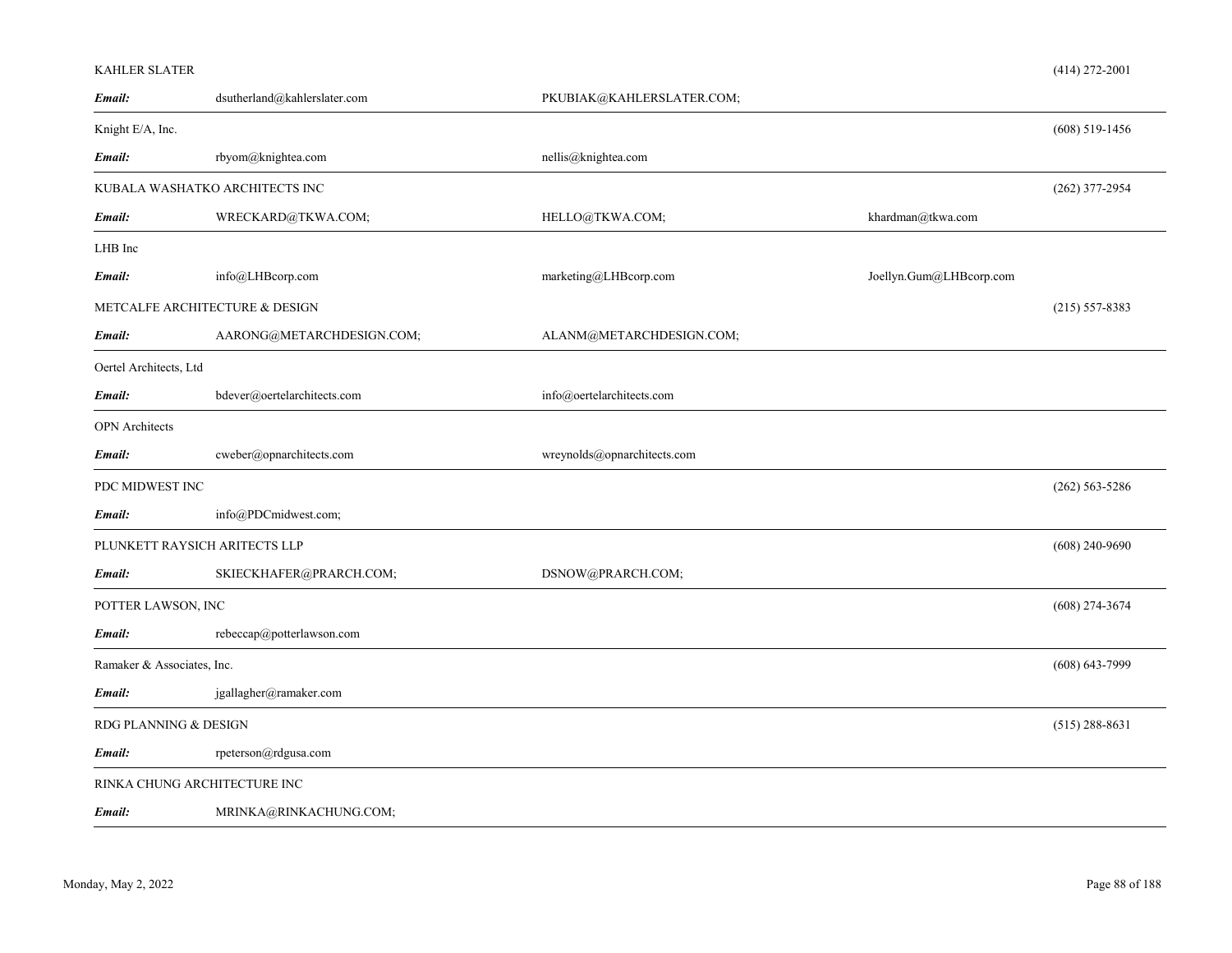# Schroeder & Holt Architects, Ltd.

| Email:                            | dbaum@sha-a2k.com                    | Trudyk@sha-a2k.com                |                  |
|-----------------------------------|--------------------------------------|-----------------------------------|------------------|
| Schroeder & Holt Architects, Ltd. |                                      |                                   | $(414)$ 276-1764 |
| Email:                            | dbaum@sha-a2k.com                    | Trudyk@a2k.com                    |                  |
| Shive-Hattery                     |                                      |                                   |                  |
| Email:                            | bhughes@shive-hattery.com            |                                   |                  |
|                                   | SHORT ELLIOTT HENDRICKSON INC        |                                   |                  |
| Email:                            | jruplinger@sehinc.com                | dfortney@sehinc.com               |                  |
| Sketchworks Architecture, LLC     |                                      |                                   |                  |
| Email:                            | sshulfer@sketchworksarch.com         |                                   |                  |
| Somerville Inc.                   |                                      |                                   | $(920)$ 437-1131 |
| Email:                            | chendricks@somervilleinc.com         |                                   |                  |
| <b>STRANG INC</b>                 |                                      |                                   | $(608)$ 276-9204 |
| Email:                            | khanko@strang-inc.com                | mmatson@strang-inc.com            |                  |
| TJK DESIGN BUILD                  |                                      |                                   | $(608)$ 257-1092 |
| Email:                            | JJBIENO@TJKDESIGNBUILD.COM;          |                                   |                  |
|                                   | Wendel WD Architecture, Engineering  |                                   | $(715)$ 625-6825 |
| Email:                            | marketing@wendelcompanies.com        | rkrzyzanowski@wendelcompanies.com |                  |
| WORK ARCHITECTS LLC               |                                      |                                   |                  |
| Email:                            |                                      |                                   |                  |
|                                   | ZIMMERMAN ARCHITECTURAL STUDIOS INC  |                                   | $(414)$ 302-3791 |
| Email:                            | info@zastudios.com                   |                                   |                  |
|                                   | ZIMMERMAN ARCHITECTURAL STUDIOS, INC |                                   | (414) 302-3758   |
| Email:                            | KEVIN.ODONNELL@ZASTUDIOS.COM;        |                                   |                  |
| Category:                         | Landfill                             |                                   |                  |
| <b>Firm Name</b>                  |                                      |                                   | Fax              |
|                                   |                                      |                                   |                  |

(414) 276-1764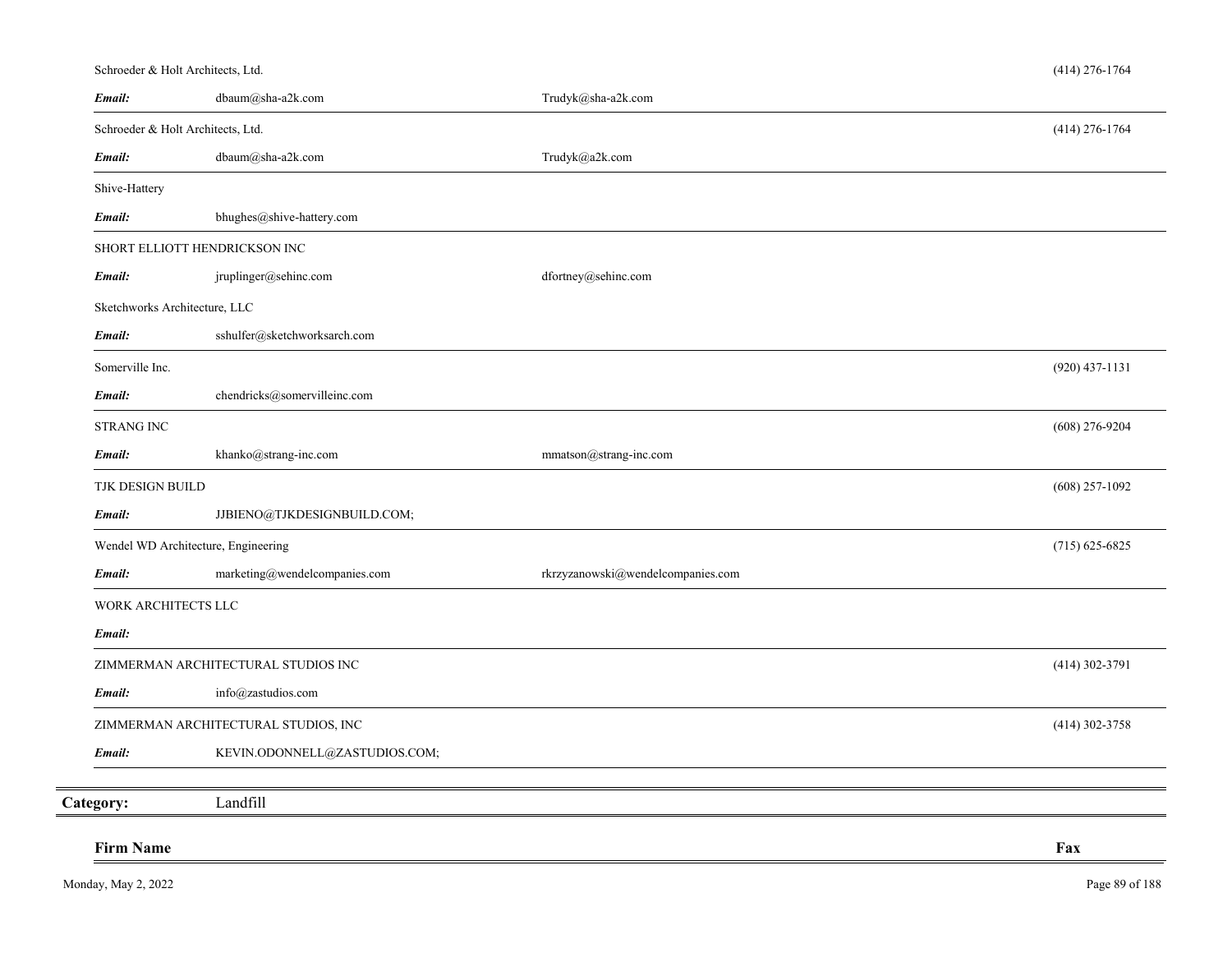# AECOM

| Email:                          | rick.eilertson@aecom.com                           | jeremy.thomas@aecom.com                                       |                    |
|---------------------------------|----------------------------------------------------|---------------------------------------------------------------|--------------------|
| APPLIED ECOLOGICAL SERVICES INC |                                                    |                                                               | $(608)$ 897-8486   |
| Email:                          | Info@AppliedEco.com;                               |                                                               |                    |
| <b>AYRES ASSOCIATES</b>         |                                                    |                                                               | $(608)$ 443-1350   |
| Email:                          |                                                    | kuhlowk@ayresassociates.com<br>FAVORITEJ@AYRESASSOCIATES.COM; |                    |
| BECHER-HOPPE ASSOCIATES INC     |                                                    |                                                               | $(715) 745 - 8008$ |
| Email:                          | SSWITLICK@BECHERHOPPE.COM                          |                                                               |                    |
| <b>BLOOM COMPANIES LLC</b>      |                                                    |                                                               | $(414)$ 771-4490   |
| Email:                          | mtharaniyil@bloomcos.com                           | HFARCHMIN@BLOOMCOS.COM;                                       |                    |
| <b>BLOOM COMPANIES LLC</b>      |                                                    |                                                               |                    |
| Email:                          | TRIVERMAN@BLOOMCOS.COM                             |                                                               |                    |
| <b>BROWN AND CALDWELL</b>       |                                                    |                                                               |                    |
| Email:                          | EBENN@BRWNCALD.COM;                                |                                                               |                    |
| <b>CEDAR CORPORATION</b>        |                                                    |                                                               | $(608)$ 249-5824   |
| Email:                          | DAVE.SAUER@CEDARCORP.COM;                          |                                                               |                    |
| CGC INC                         |                                                    |                                                               | $(608)$ 288-7887   |
| Email:                          | MSCHULTZ@CGCINC.NET;                               |                                                               |                    |
|                                 | CORNERSTONE ENVIRONMENTAL GROUP, a Tetra Tech comp |                                                               |                    |
| Email:                          | mark.torresani@cornerstoneeg.com                   | john.oswald@cornerstoneeg.com                                 |                    |
| DAILY REPORTER, THE             |                                                    |                                                               | $(414)$ 276-4416   |
| Email:                          | RGONZALEZ@DAILYREPORTER.COM;                       |                                                               |                    |
| DESIGN STUDIO ETC               |                                                    |                                                               |                    |
| Email:                          | GPERRY@DESIGNSTUDIOETC.COM;                        |                                                               |                    |
| DLZ WISCONSIN LLC               |                                                    |                                                               |                    |
| Email:                          |                                                    | MSETHI@DLZ.COM;                                               |                    |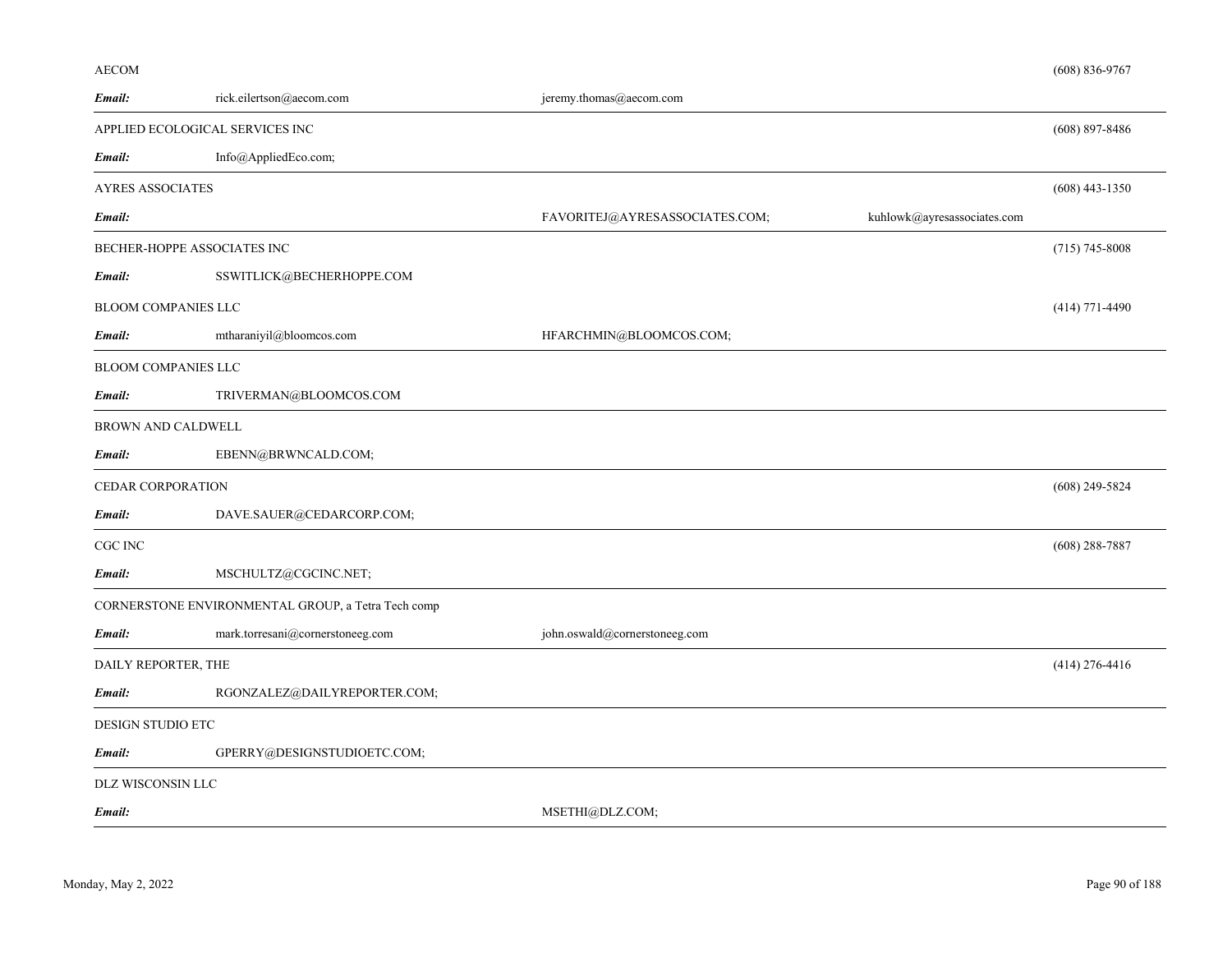| FEHR GRAHAM                |                                       |                                  |                         | $(608)$ 325-2797   |
|----------------------------|---------------------------------------|----------------------------------|-------------------------|--------------------|
| Email:                     | CDUNCAN@FEHR-GRAHAM.COM;              |                                  |                         |                    |
|                            | FOTH INFRASTRUCTURE & ENVIRONMENT LLC |                                  |                         |                    |
| Email:                     | tom.ludwig@foth.com;                  | CHRIS.SAXBY@FOTH.COM;            | dale.broeckert@foth.com |                    |
| <b>GEI CONSULTANTS</b>     |                                       |                                  |                         |                    |
| Email:                     | DLANE@GEICONSULTANTS.COM;             |                                  |                         |                    |
|                            | <b>GENERAL ENGINEERING COMPANY</b>    |                                  |                         | $(608)$ 742-2592   |
| Email:                     | TMICHAELS@GENERALENGINEERING.NET;     | lbradley@generalengineering.net; |                         |                    |
| GEOSYNTEC CONSULTANTS      |                                       |                                  |                         |                    |
| Email:                     | JTRACY@GEOSYNTEC.COM;                 |                                  |                         |                    |
| GEOSYNTEC CONSULTANTS      |                                       |                                  |                         | (262) 377-9848     |
| Email:                     | GJOHNSON@GEOSYNTEC.COM;               |                                  |                         |                    |
| <b>GEOTRANS INC</b>        |                                       |                                  |                         | $(262) 792 - 1310$ |
| Email:                     | DMORGAN@GEOTRANSINC.COM;              |                                  |                         |                    |
| Golder Associates          |                                       |                                  |                         | (920) 591-2519     |
| Email:                     | dwilcox@golder.com                    |                                  |                         |                    |
| <b>GRAEF</b>               |                                       |                                  |                         | $(608)$ 242-0787   |
| Email:                     | loei.badreddine@graef-usa.com         |                                  |                         |                    |
|                            | HIMALAYAN CONSULTANTS LLC             |                                  |                         | $(262) 502 - 0077$ |
| Email:                     | GADHIKARY@HIMALAYANLLC.COM;           | MBABICH@HIMALAYANLLC.COM;        |                         |                    |
| Hyde Environmental Inc     |                                       |                                  |                         | $(262)$ 317-9171   |
| Email:                     | jclindemann@hyde-env.com              | cpagels@hyde-env.com             |                         |                    |
| <b>IVERTECH LLC</b>        |                                       |                                  |                         | $(608)$ 273-3754   |
| Email:                     | DLIVERSON@CHARTER.NET;                |                                  |                         |                    |
| K SINGH & ASSOCIATES, INC. |                                       |                                  |                         | $(262)$ 821-1174   |
| Email:                     | PSINGH@KSACONSULTANTS.COM;            |                                  |                         |                    |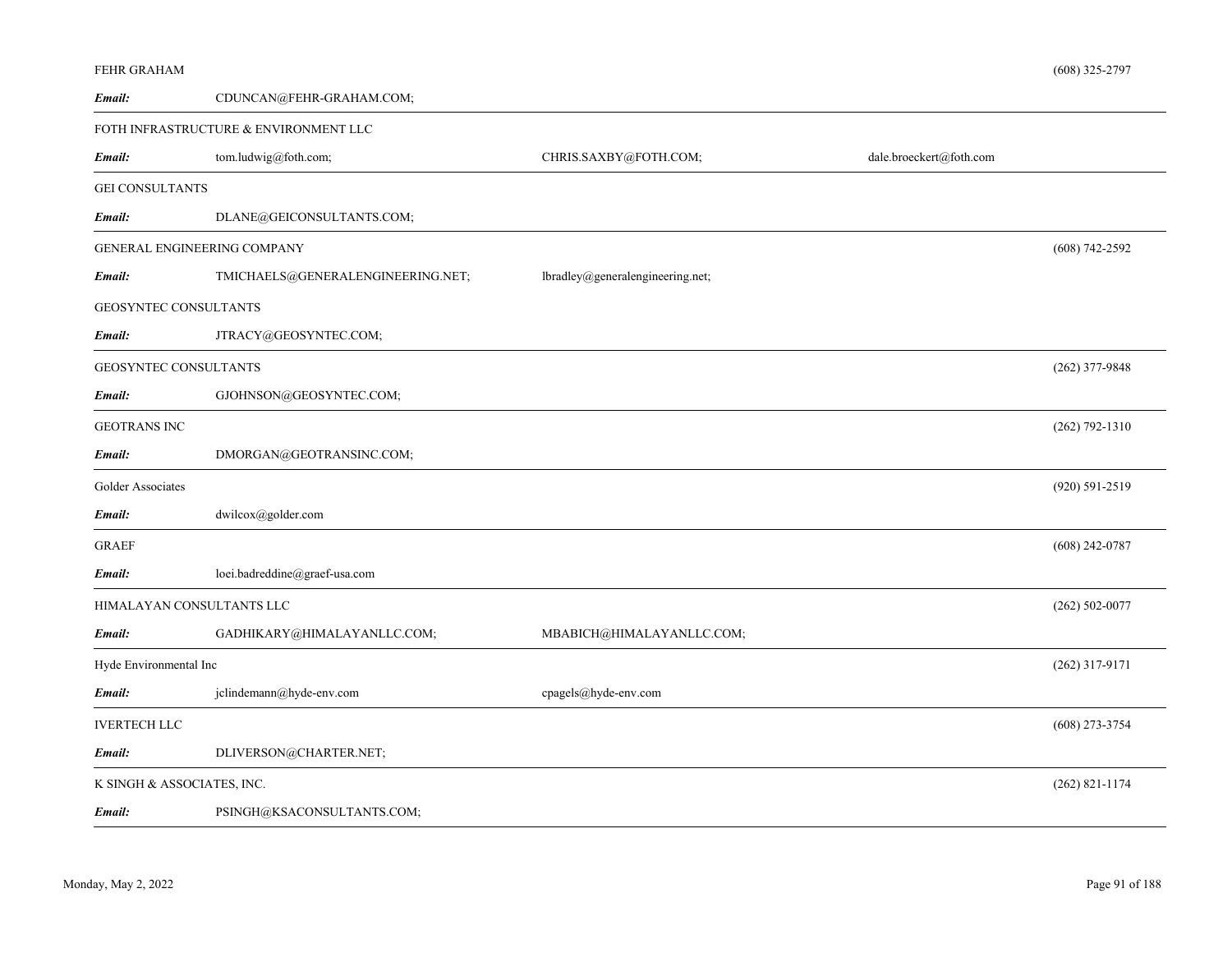# MI TECH SERVICES

| Email:                    | ASAUNDERS@MI-TECH.US              |                        |                           |                    |
|---------------------------|-----------------------------------|------------------------|---------------------------|--------------------|
| Mi-Tech Services, Inc.    |                                   |                        |                           | $(920)$ 465-8163   |
| Email:                    | ncutler@mi-tech.us                | sfinamor@mi-tech.us    |                           |                    |
|                           | MSA PROFESSIONAL SERVICES, INC.   |                        |                           | $(608)$ 242-6638   |
| Email:                    | jdeyoung@msa-ps.com               | kruhland@msa-ps.com    | arethwisch@msa-ps.com     |                    |
| MWH BUSINESS SOLUTIONS    |                                   |                        |                           | $(608)$ 310-5399   |
| Email:                    | PATRICK.H.LYTLE@MWHGLOBAL.COM;    |                        |                           |                    |
| <b>OMNNI ASSOCIATES</b>   |                                   |                        |                           | $(902) 830 - 6100$ |
| Email:                    | CATHY.DONKER@OMNNI.COM;           |                        |                           |                    |
| PBS & J                   |                                   |                        |                           | $(608)$ 204-5951   |
| Email:                    | MDEPUE@PBSJ.COM;                  |                        |                           |                    |
|                           | PREMIER ENGINEERING & TESTING LLC |                        |                           | $(888)$ 248-2957   |
| Email:                    | BRIAN@PTSQCQA.COM;                |                        |                           |                    |
| RIVER VALLEY TESTING CORP |                                   |                        |                           | $(608)$ 222-9408   |
| Email:                    | TSCRIVEN@RVTCORP.COM;             | GBARKER@RVTCORP.COM;   |                           |                    |
| <b>RMT INC</b>            |                                   |                        |                           | $(608) 831 - 3334$ |
| Email:                    |                                   |                        |                           |                    |
| ROBERT E LEE & ASSOCIATES |                                   |                        |                           | $(920)$ 662-9141   |
| Email:                    | JWESTERMAN@RELEEINC.COM;          |                        |                           |                    |
| <b>SCS ENGINEERS</b>      |                                   |                        |                           | $(608)$ 224-2839   |
| Email:                    | JNEWELL@SCSENGINEERS.COM;         |                        |                           |                    |
| SHANNON & WILSON, INC.    |                                   |                        |                           |                    |
| Email:                    | mark.rutkowski@shanwil.com        | ben.warren@shanwil.com | jason.buenker@shanwil.com |                    |
|                           | SHORT ELLIOTT HENDRICKSON INC     |                        |                           |                    |
| Email:                    | jruplinger@sehinc.com             | dfortney@sehinc.com    |                           |                    |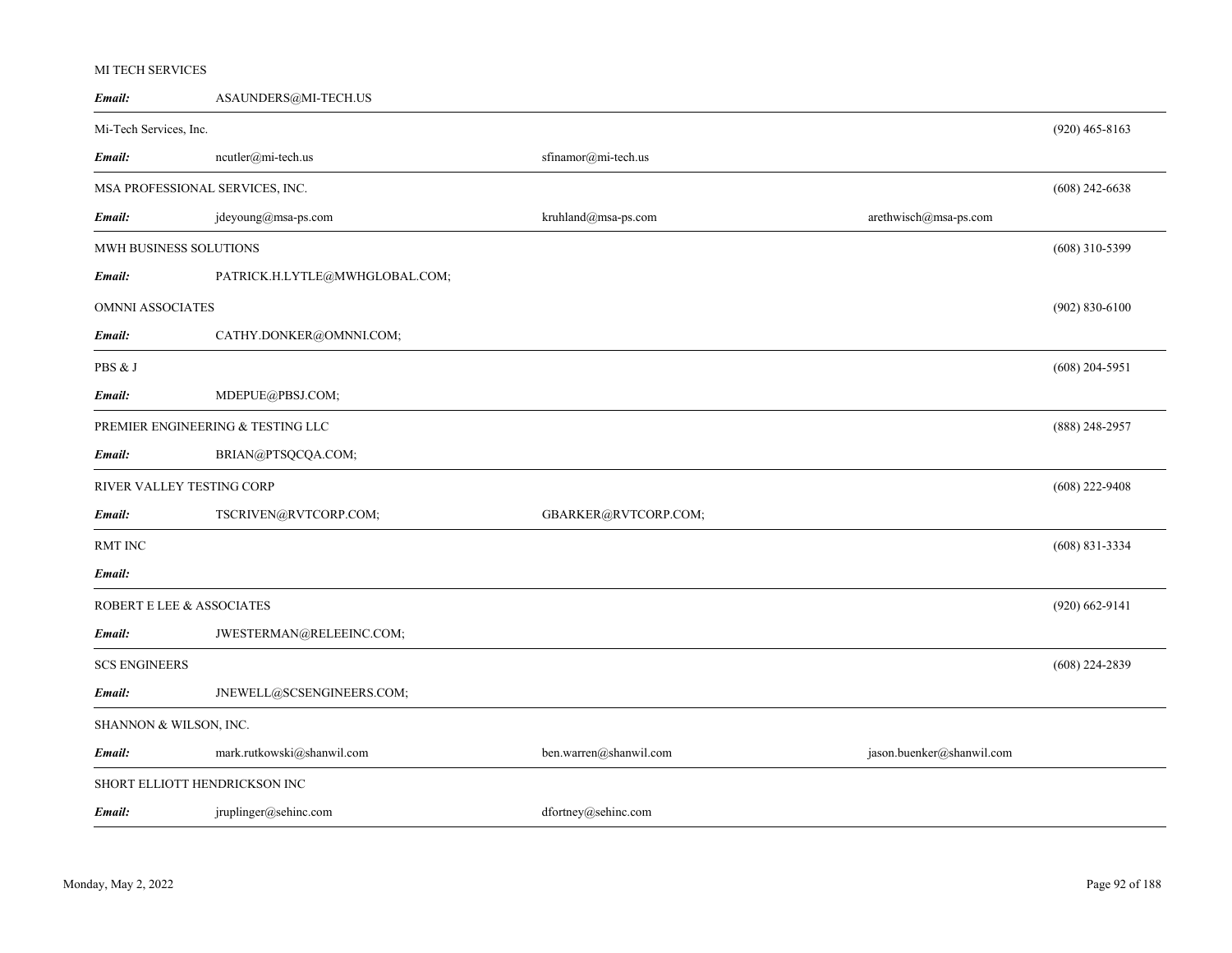## Soil Essentials

| Email:                      | janderson@andenv.com              | jeff.anderson@andenv.com   | bbales@andenv.com     |                    |
|-----------------------------|-----------------------------------|----------------------------|-----------------------|--------------------|
|                             | SOILS & ENGINEERING SERVICES INC  |                            |                       | $(608)$ 274-7511   |
| Email:                      | DUANE@SOILS.WS;                   | SOILS@SOILS.WS;            |                       |                    |
|                             | STANTEC CONSULTING SERVICES INC   |                            |                       | $(608) 839 - 1995$ |
| Email:                      | Chris.Pekar@Stantec.com           | Dave.Rautmann@Stantec.com  | Stu.Gross@Stantec.com |                    |
| Terracon Consultants, Inc.  |                                   |                            |                       |                    |
| Email:                      | jerry.krueger@terracon.com        |                            |                       |                    |
| <b>TERRATEC ENGINEERING</b> |                                   |                            |                       | $(262)$ 375-1958   |
| Email:                      | JFRANCIS@TERRATECENG.COM;         |                            |                       |                    |
|                             | TRC Environmental Corporation     |                            |                       | $(608) 826 - 3941$ |
| Email:                      | kvater@trcsolutions.com           | rklabacka@trcsolutions.com |                       |                    |
| URS CORPORATION             |                                   |                            |                       | $(414) 831 - 4101$ |
| Email:                      | TERRI_GLISCH@URSCORP.COM;         |                            |                       |                    |
| URS CORPORATION             |                                   |                            |                       | $(414)$ 831-4101   |
| Email:                      | TERRI.GLISCH@URS.COM;             | JEFF.DOHLBY@URS.COM;       |                       |                    |
| Category:                   | Landscaping/Plantings             |                            |                       |                    |
|                             |                                   |                            |                       |                    |
| <b>Firm Name</b>            |                                   |                            |                       | Fax                |
| <b>AECOM</b>                |                                   |                            |                       | $(608) 836-9767$   |
| Email:                      | rick.eilertson@aecom.com          | jeremy.thomas@aecom.com    |                       |                    |
|                             | <b>ALTA PLANNING &amp; DESIGN</b> |                            |                       |                    |
| Email:                      | ANNFREIWALD@ALTAPLANNING.COM;     |                            |                       |                    |
|                             | ALTA PLANNING & DESIGN            |                            |                       |                    |
| Email:                      |                                   |                            |                       |                    |
|                             | ANGUS YOUNG ASSOCIATES INC        |                            |                       | $(608)$ 756-0464   |
| Email:                      | JEFFH@ANGUSYOUNG.COM;;            | leanney@ANGUSYOUNG.COM;    |                       |                    |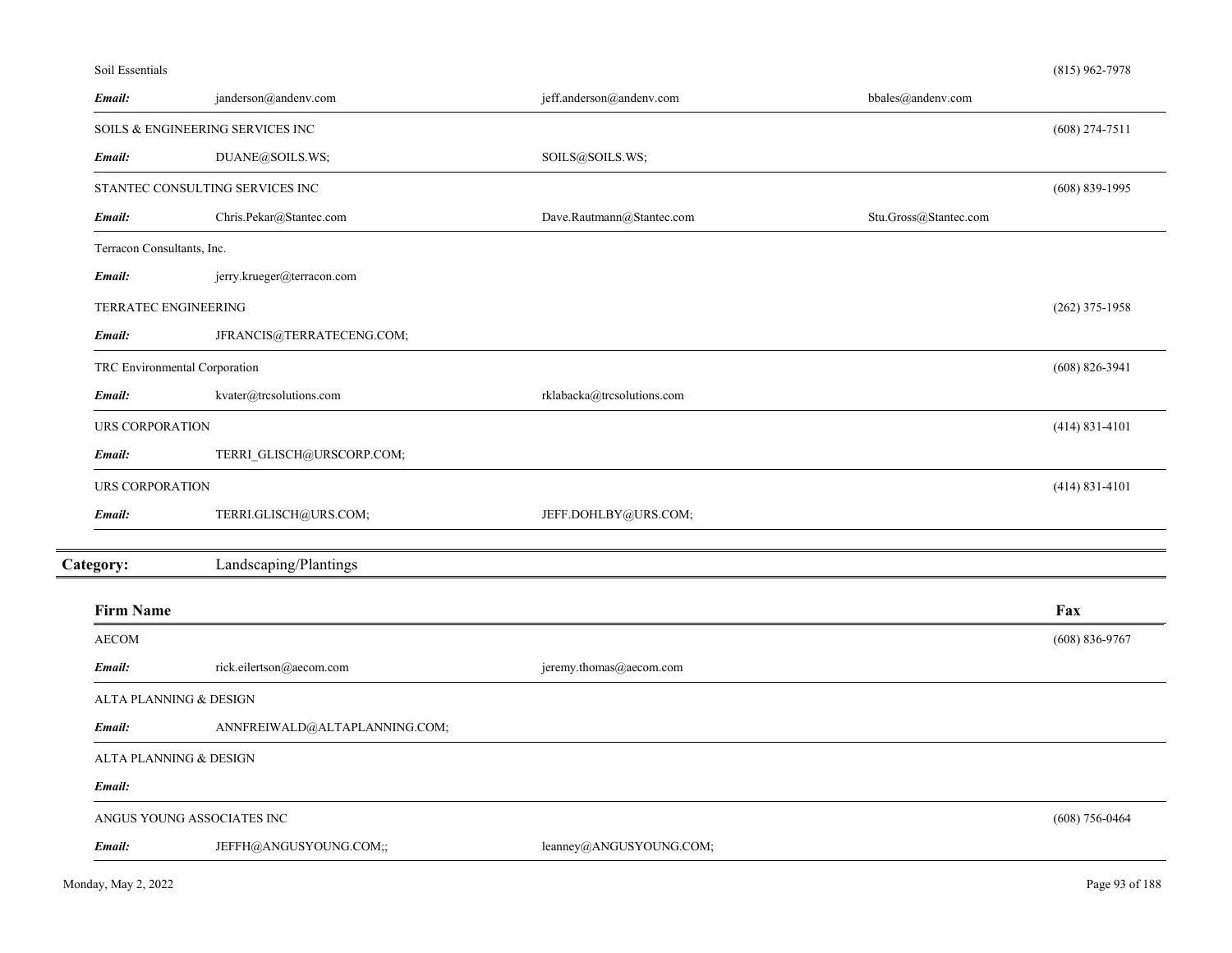| Info@AppliedEco.com;<br>ARNOLD & O'SHERIDAN INC |                                |                             | $(608)$ 821-8501                 |
|-------------------------------------------------|--------------------------------|-----------------------------|----------------------------------|
|                                                 |                                |                             |                                  |
|                                                 |                                |                             |                                  |
|                                                 |                                |                             |                                  |
|                                                 |                                |                             | $(608)$ 443-1350                 |
|                                                 | FAVORITEJ@AYRESASSOCIATES.COM; | kuhlowk@ayresassociates.com |                                  |
| BOPFPREST TECJMP;PGOES OMC                      |                                |                             |                                  |
| PBOLAN@BIOFOREST.COM;                           | MPRATT@BIOFOREST.COM;          |                             |                                  |
|                                                 |                                |                             |                                  |
| Kari.Jones@cardno.com                           |                                |                             |                                  |
| <b>CEDAR CORPORATION</b>                        |                                |                             | $(608)$ 249-5824                 |
| DAVE.SAUER@CEDARCORP.COM;                       |                                |                             |                                  |
|                                                 |                                |                             | $(608) 828 - 1012$               |
| TGAGNER@CORREINC.COM                            |                                |                             |                                  |
| COTTER CONSULTING INC                           |                                |                             |                                  |
| j.hunn@cotterconsulting.com                     |                                |                             |                                  |
| DAILY REPORTER, THE                             |                                |                             | $(414)$ 276-4416                 |
| RGONZALEZ@DAILYREPORTER.COM;                    |                                |                             |                                  |
| DAVID J. FRANK LANDSCAPING CONTRACTING, INC.    |                                |                             |                                  |
| jim.larson@davidjfrank.com                      |                                |                             |                                  |
| DESIGN STUDIO ETC                               |                                |                             |                                  |
| GPERRY@DESIGNSTUDIOETC.COM;                     |                                |                             |                                  |
| DIMENSION IV MADISON DESIGN GROUP               |                                |                             | $(608)$ 829-4445                 |
| RRHYS@DIMENSIONIVMADISON.COM;                   | SACE@DIMENSIONIVMADISON.COM;   |                             |                                  |
|                                                 |                                |                             |                                  |
| MHAMEL@DLZ.COM;                                 | MSETHI@DLZ.COM                 | EHARTIGAN@DLZ.COM           |                                  |
|                                                 |                                |                             | JGERSICH@DIMENSIONIVMADISON.COM; |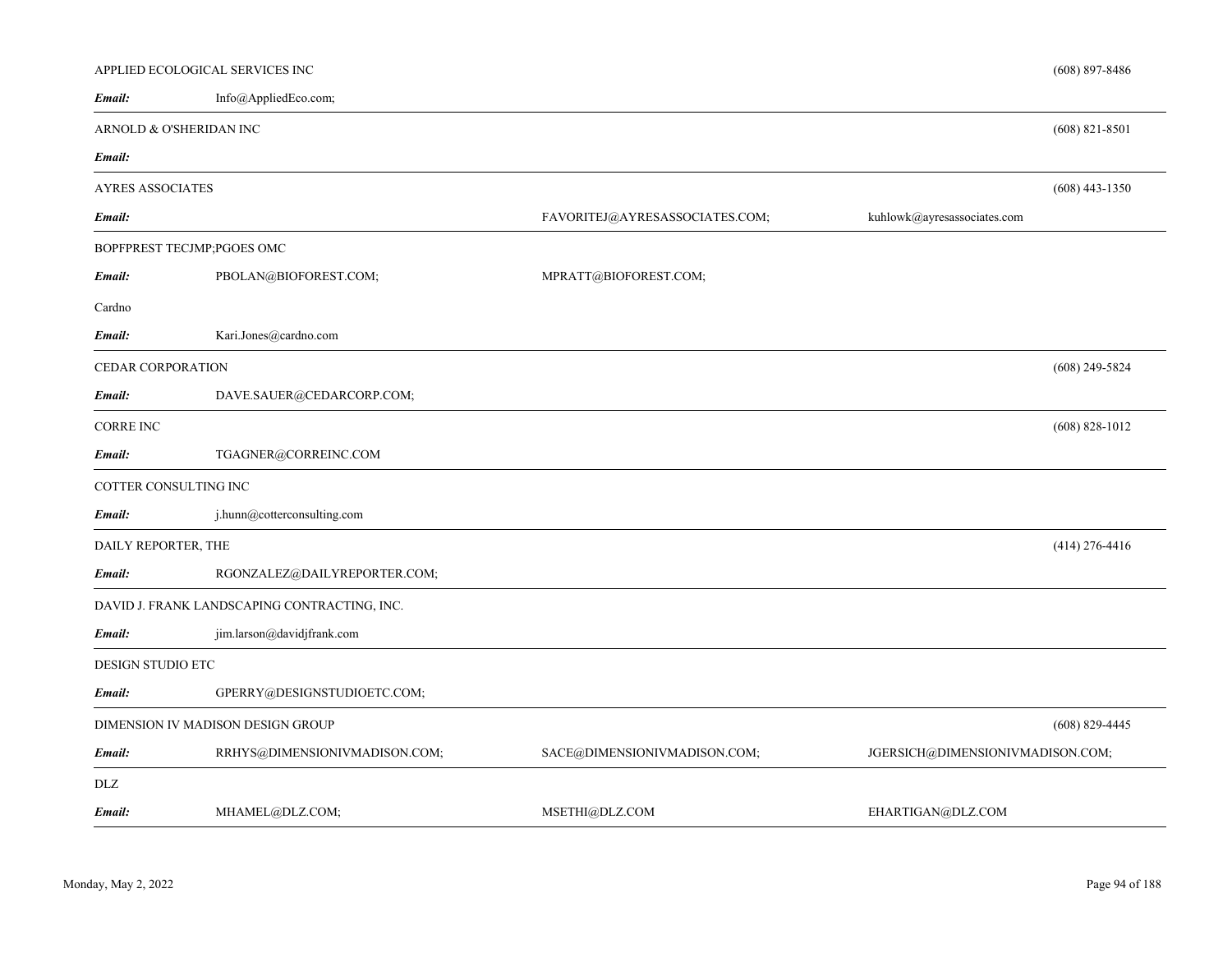### DLZ WISCONSIN LLC

| Email:                     |                                         | MSETHI@DLZ.COM;               |                               |                    |
|----------------------------|-----------------------------------------|-------------------------------|-------------------------------|--------------------|
|                            | EC3 ENVIRONMENTAL CONSULTING GROUP INC. |                               |                               |                    |
| Email:                     | INFO@EC3GRP.COM;                        | JCASTRO@EC3GRP.COM;           |                               |                    |
| Fehr Graham                |                                         |                               |                               | $(815)$ 394-4702   |
| Email:                     | tdettman@fehrgraham.com                 |                               |                               |                    |
| FORMECOLOGY LLC            |                                         |                               |                               | $(608) 882 - 6657$ |
| Email:                     | JOHN.G@FORMECOLOGY.COM                  | ERIC.J@FORMECOLOGY.COM        |                               |                    |
|                            | FOTH INFRASTRUCTURE & ENVIRONMENT LLC   |                               |                               |                    |
| Email:                     | tom.ludwig@foth.com;                    | CHRIS.SAXBY@FOTH.COM;         | dale.broeckert@foth.com       |                    |
| FRS DESIGN GROUP           |                                         |                               |                               | $(608)$ 242-1299   |
| Email:                     | DAN@FRSDESIGN.COM                       |                               |                               |                    |
| GEOSYNTEC CONSULTANTS      |                                         |                               |                               |                    |
| Email:                     | JTRACY@GEOSYNTEC.COM;                   |                               |                               |                    |
|                            | <b>GOOD OAK ECOLOGICAL SERVICES</b>     |                               |                               | $(608)$ 240-2023   |
| Email:                     | INFO@GOODOAK.COM;                       |                               |                               |                    |
| <b>GRAEF</b>               |                                         |                               |                               | $(608)$ 242-0787   |
| Email:                     | loei.badreddine@graef-usa.com           |                               |                               |                    |
| <b>Greenprint Partners</b> |                                         |                               |                               |                    |
| Email:                     | ben@greenprintpartners.com              | hannah@greenprintpartners.com | nicole@greenprintpartners.com |                    |
| <b>GROUNDS FOR LIVING</b>  |                                         |                               |                               |                    |
| Email:                     | gerard.rewolinski@stantec.com;          |                               |                               |                    |
| <b>HBK ENGINEERING</b>     |                                         |                               |                               | $(312)$ 432-0231   |
| Email:                     | JRICHARDS@HBKENGINEERING.COM;           |                               |                               |                    |
| <b>HDR ENGINEER</b>        |                                         |                               |                               | $(608) 662 - 1801$ |
| Email:                     |                                         |                               |                               |                    |
|                            |                                         |                               |                               |                    |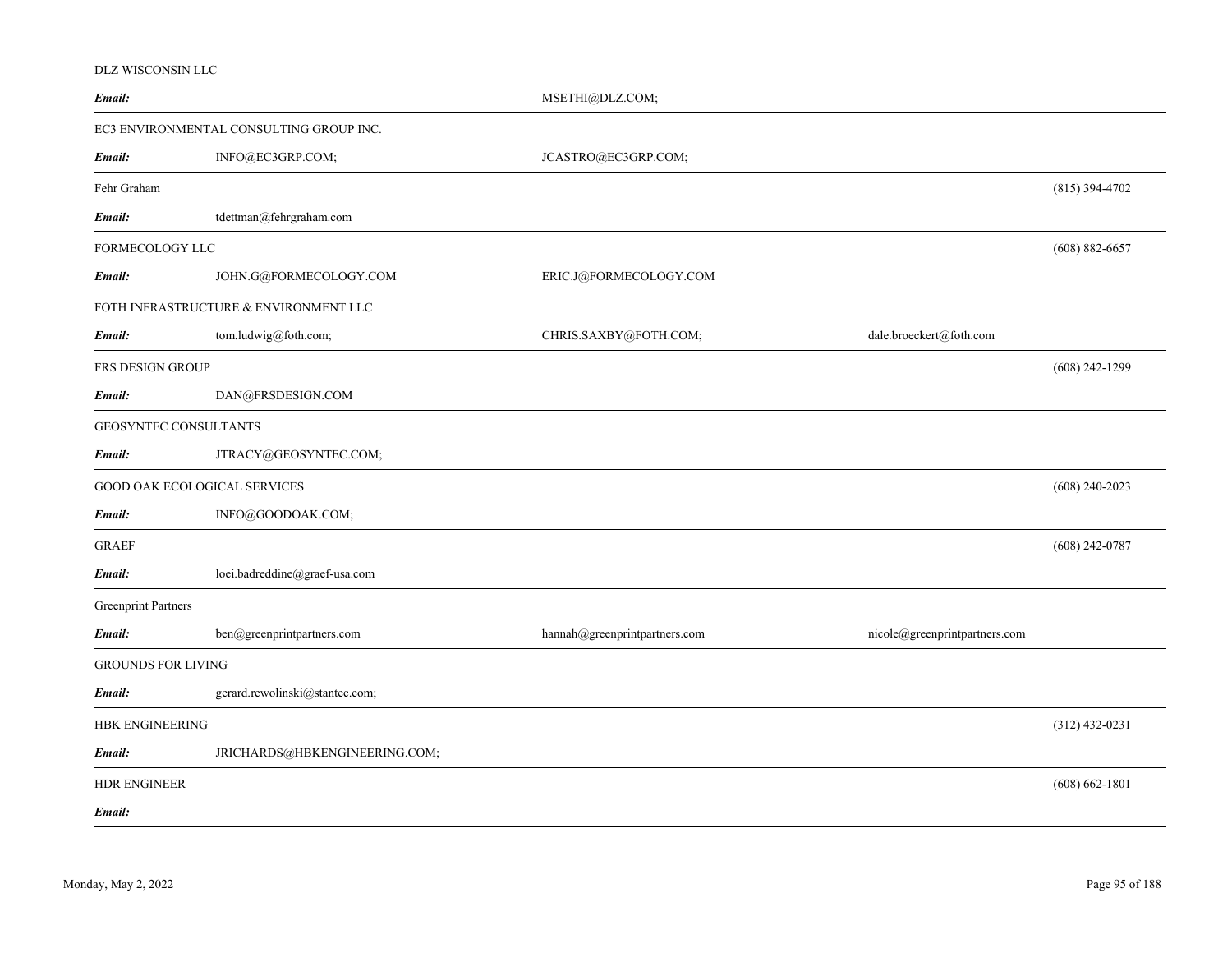| Email:                         | tlee@hga.com                       |                          |                           |                    |
|--------------------------------|------------------------------------|--------------------------|---------------------------|--------------------|
| HITCHCOCK DESIGN GROUP         |                                    |                          |                           | $(312) 634 - 2101$ |
| Email:                         | BINMAN@HITCHCOCKDESIGNGROUP.COM;   |                          |                           |                    |
| <b>HNTB CORP</b>               |                                    |                          |                           | $(414)$ 359-2310   |
| Email:                         | KWITTBROT@HNTB.COM;                |                          |                           |                    |
| HOK                            |                                    |                          |                           | $(312) 782 - 6727$ |
| Email:                         | LEILA.RAY@HOK.COM;                 |                          |                           |                    |
| JOHN DOUGLAS ARCHITECTS        |                                    |                          |                           | $(480)$ 951-2693   |
| Email:                         | johndouglas@douglasarchitects.com; |                          |                           |                    |
| JSD PROFESSIONAL SERVICES INC. |                                    |                          |                           | $(608)$ 848-2255   |
| Email:                         | JAN.SCHROEDER@JSDINC.COM;          | dave.jenkins@jsdinc.com; | Hans.Justeson@jsdinc.com; |                    |
| Kapur & Associates, Inc.       |                                    |                          |                           |                    |
| Email:                         | dblang@kapurinc.com                | zfreeman@kapurinc.com    | jsobczak@kapurinc.com     |                    |
| LHB Inc                        |                                    |                          |                           |                    |
| Email:                         | info@LHBcorp.com                   | marketing@LHBcorp.com    | Joellyn.Gum@LHBcorp.com   |                    |
| LIVING HABITATS                |                                    |                          |                           | $(773)$ 467-8575   |
| Email:                         | ALEXIAPAUL@LIVINGHABITATS.COM;     |                          |                           |                    |
|                                | METCALFE ARCHITECTURE & DESIGN     |                          |                           | $(215) 557 - 8383$ |
| Email:                         | AARONG@METARCHDESIGN.COM;          | ALANM@METARCHDESIGN.COM; |                           |                    |
| MI TECH SERVICES               |                                    |                          |                           |                    |
| Email:                         | ASAUNDERS@MI-TECH.US               |                          |                           |                    |
| NES ECOLOGICAL SERVICES        |                                    |                          |                           | $(920)$ 662-9141   |
| Email:                         | jhavel@releeinc.com;               |                          |                           |                    |

OJB Landscape Architecture

*Email:*nelliott@ojb.com

HGA

(612) 758-9306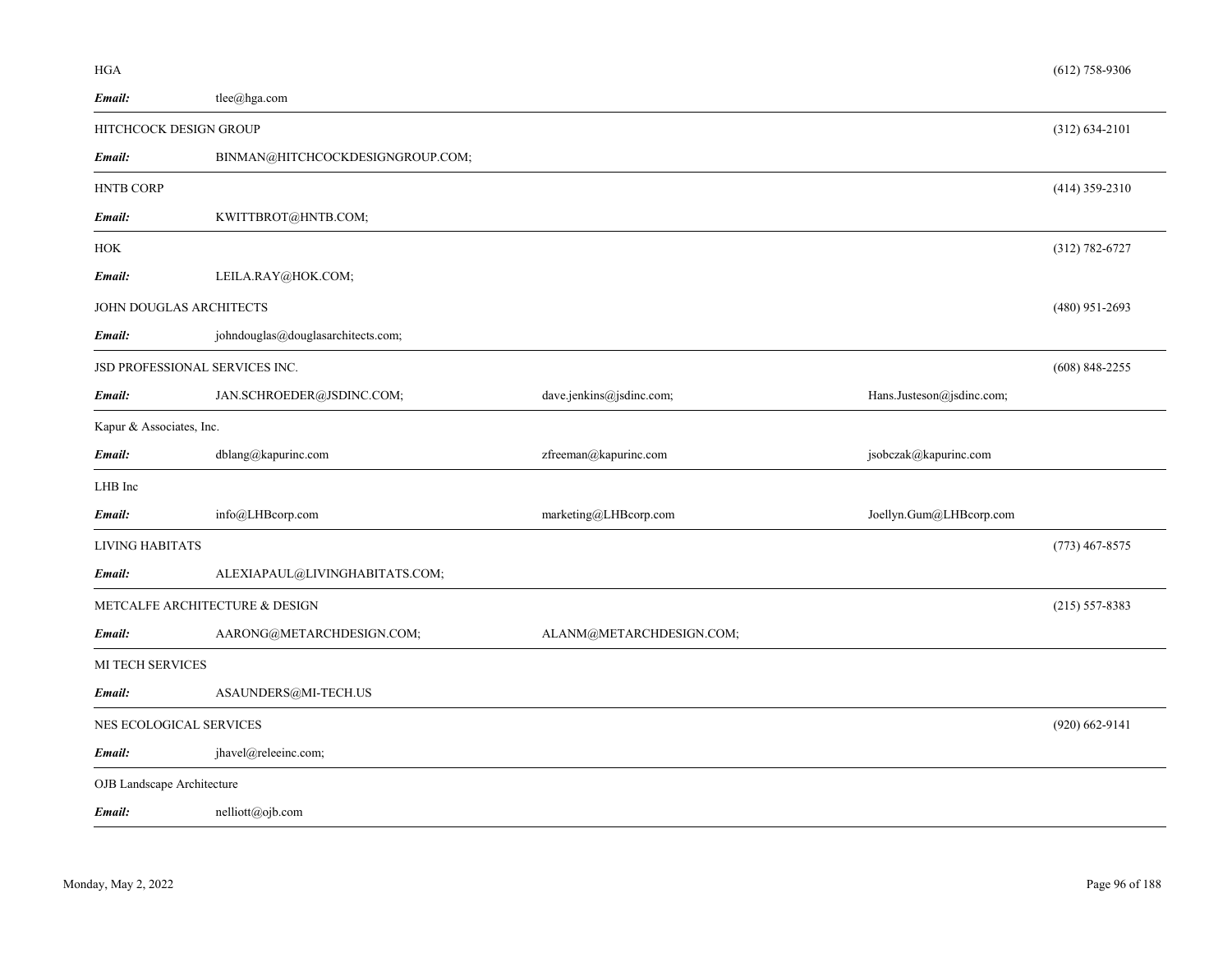# ONEIDA TOTAL INTERGRATED ENTERPRISES LLC

| Email:                       | dchlebowski@otie.com;          | jthousand@otie.com;         | pchiang@otie.com |                    |
|------------------------------|--------------------------------|-----------------------------|------------------|--------------------|
| <b>OPN</b> Architects        |                                |                             |                  |                    |
| Email:                       | cweber@opnarchitects.com       | wreynolds@opnarchitects.com |                  |                    |
| PLANDESIGN LLC               |                                |                             |                  | $(608)$ 318-1216   |
| Email:                       | ALBRIGHT.PLANDESIGN@GMAIL.COM; |                             |                  |                    |
| PROFESSIONAL ENGINEERING LLC |                                |                             |                  | $(608)$ 237-2129   |
| Email:                       | RJOHNSON@PE-WI.COM;            |                             |                  |                    |
| RDG PLANNING & DESIGN        |                                |                             |                  | $(515)$ 288-8631   |
| Email:                       | rpeterson@rdgusa.com           |                             |                  |                    |
| RH BATTERMAN & CO INC        |                                |                             |                  | $(608)$ 365-1850   |
| Email:                       | FMCKEARN@RHBATTERMAN.COM;      | TNEEDHAM@RHBATTERMAN.COM;   |                  |                    |
| ROBERT E LEE & ASSOCIATES    |                                |                             |                  | $(920) 662 - 9141$ |
| Email:                       | JWESTERMAN@RELEEINC.COM;       |                             |                  |                    |
| RUEKERT-MIELKE INC           |                                |                             |                  | $(608)$ 819-2601   |
| Email:                       | JLIETHA@RUEKERT-MIELKE.COM;    |                             |                  |                    |
| Saiki Design Inc             |                                |                             |                  |                    |
| Email:                       | nswartz@ksd-la.com             | ksaiki@ksd-la.com           |                  |                    |
| <b>SCHAFER LAND DESIGN</b>   |                                |                             |                  |                    |
| Email:                       | JSCHAEFERSLD@SBCGLOBAL.NET;    |                             |                  |                    |
| Shive-Hattery                |                                |                             |                  |                    |
| Email:                       | bhughes@shive-hattery.com      |                             |                  |                    |
|                              | SHORT ELLIOTT HENDRICKSON INC  |                             |                  |                    |
| Email:                       | jruplinger@sehinc.com          | dfortney@sehinc.com         |                  |                    |
| <b>SMITH GROUP</b>           |                                |                             |                  |                    |
| Email:                       | JENNY.COBLE@SMITHGROUP.COM     | DAVID.LANTZ@SMITHGROUP.COM; |                  |                    |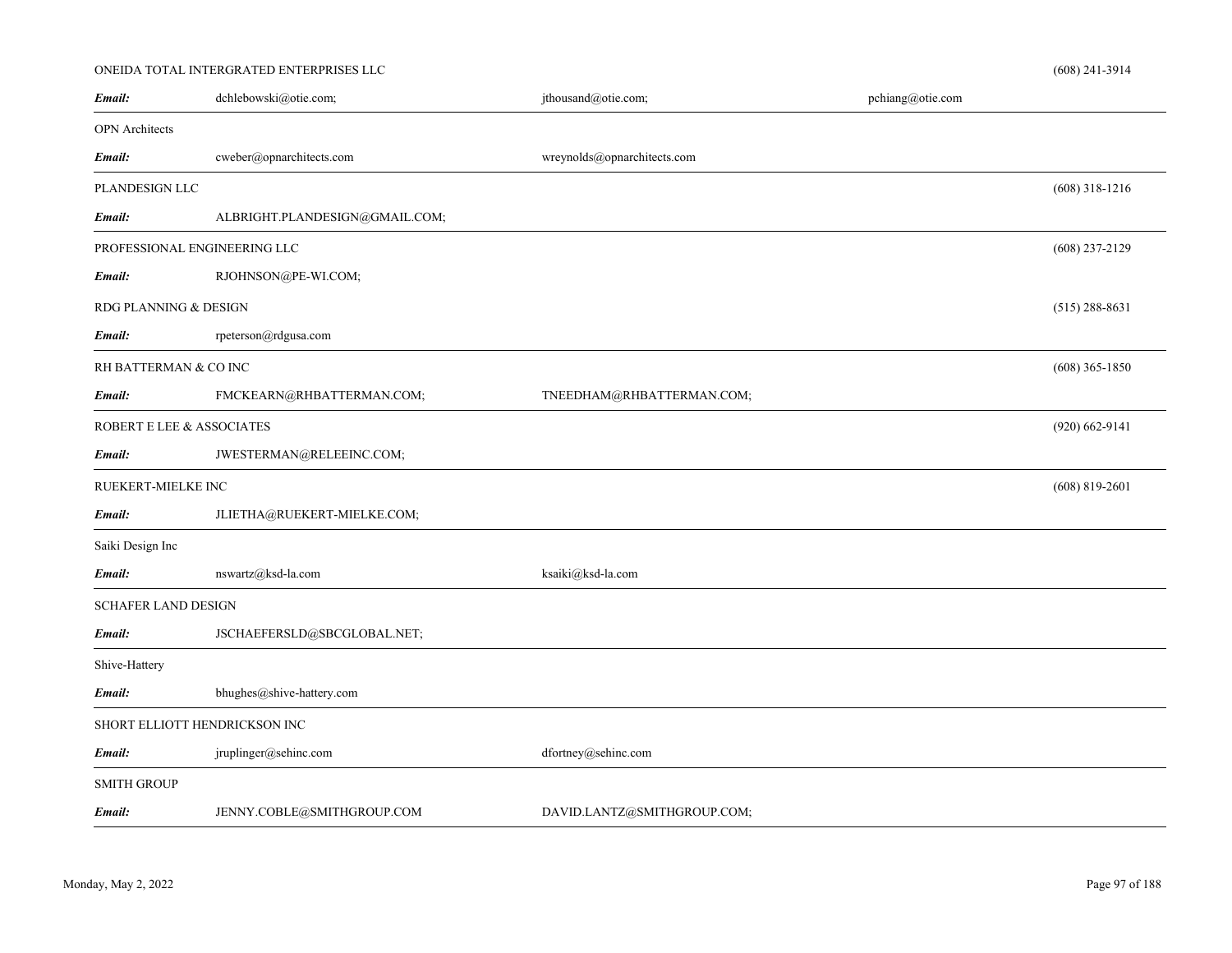| <b>SNYDER &amp; ASSOCIATES</b> |                                     |                              |                              | $(608) 838 - 0445$ |
|--------------------------------|-------------------------------------|------------------------------|------------------------------|--------------------|
| Email:                         | MCALKINS@SNYDER-ASSOCIATES.COM;     |                              |                              |                    |
| SRF CONSULTING GROUP           |                                     |                              |                              | $(608) 831 - 4245$ |
| Email:                         | DFILIPIAK@SRFCONSULTING.COM;        |                              |                              |                    |
| <b>STANTEC</b>                 |                                     |                              |                              | $(262)$ 241-4901   |
| Email:                         | dave.rautmann@stantec.com           |                              |                              |                    |
|                                | STANTEC CONSULTING SERVICES INC     |                              |                              | $(608) 839 - 1995$ |
| Email:                         | Chris.Pekar@Stantec.com             | Dave.Rautmann@Stantec.com    | Stu.Gross@Stantec.com        |                    |
| STRAND ASSOCIATES, INC.        |                                     |                              |                              | $(608)$ 251-8655   |
| Email:                         | MISTY.HOWARD@STRAND.COM;            |                              |                              |                    |
|                                | TAYLOR CONSERVATION LLC             |                              |                              |                    |
| Email:                         | SOTAYLOR@TAYLORCONSERVATION.COM;    |                              |                              |                    |
| Terracon Consultants, Inc.     |                                     |                              |                              |                    |
| Email:                         | jerry.krueger@terracon.com          |                              |                              |                    |
| THE REESE GROUP                |                                     |                              |                              |                    |
| Email:                         | TREESE@THE-REESE-GROUP.COM          |                              |                              |                    |
| Toole Design Group             |                                     |                              |                              |                    |
| Email:                         | kluecke@tooledesign.com             | slopezmurphy@tooledesign.com |                              |                    |
|                                | VIERBICHER ASSOCIATES INC           |                              |                              | $(608) 826 - 0530$ |
| Email:                         | mmar@VIERBICHER.COM;                | info@VIERBICHER.COM;         |                              |                    |
| WATER TECHNOLOGY INC           |                                     |                              |                              | (920) 887-7999     |
| Email:                         | DMUELLER@WATERTECHNOLOGYINC.COM;    |                              |                              |                    |
| WRD ENVIRONMENTAL INC          |                                     |                              |                              | $(773) 722 - 9875$ |
| Email:                         | EHUARACHA@WRDENVIRONMENTAL.COM      | JWOMACK@WRDENVIRONMENTAL.COM | GDEIGAN@WRDENVIRONMENTAL.COM |                    |
|                                | ZIMMERMAN ARCHITECTURAL STUDIOS INC |                              |                              | $(414)$ 302-3791   |
|                                |                                     |                              |                              |                    |

info@zastudios.com *Email:*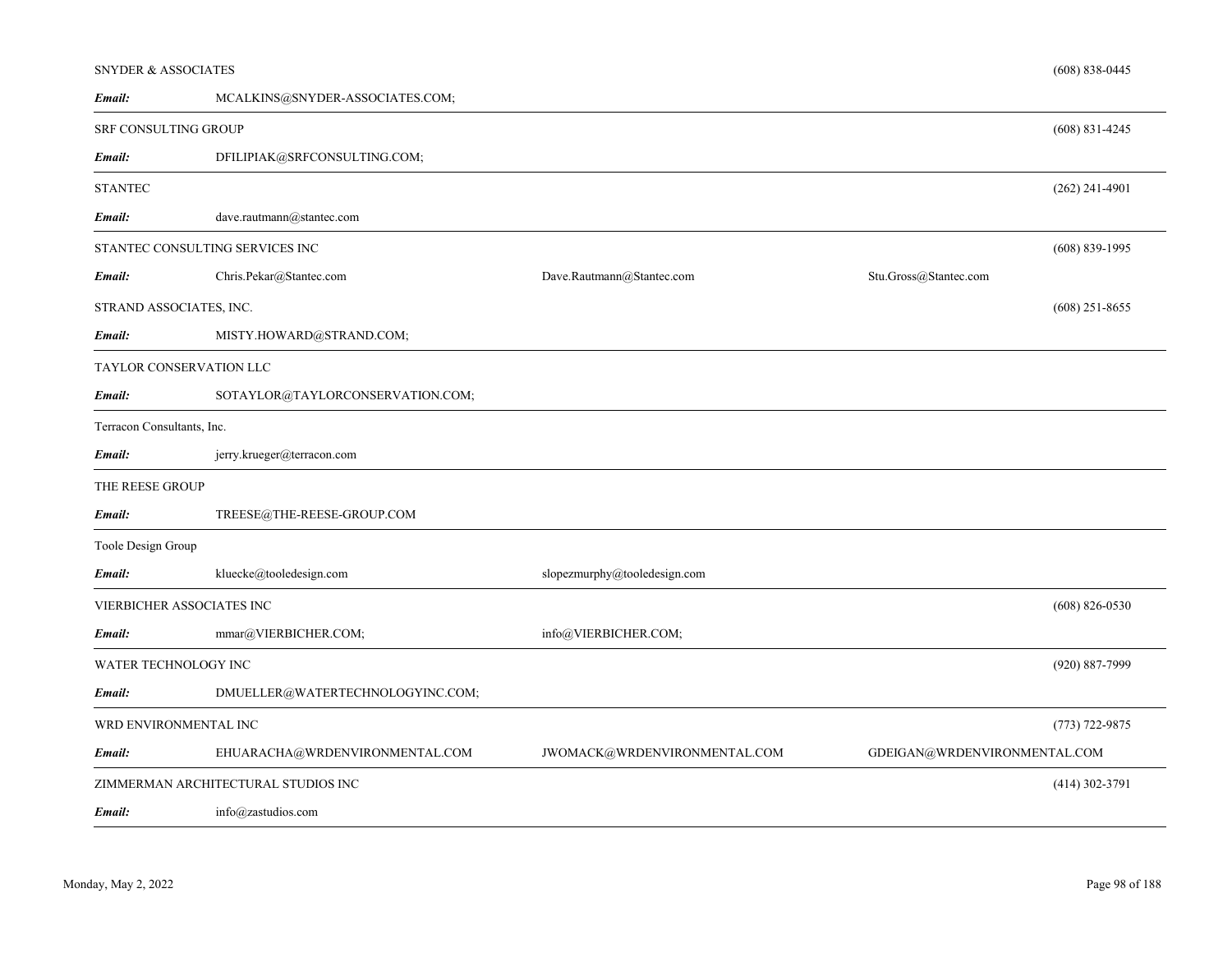# ZIMMERMAN ARCHITECTURAL STUDIOS, INC

KEVIN.ODONNELL@ZASTUDIOS.COM; *Email:*

| Category:                   | Material                               |                         |                    |
|-----------------------------|----------------------------------------|-------------------------|--------------------|
|                             |                                        |                         |                    |
| <b>Firm Name</b>            |                                        |                         | Fax                |
| <b>AECOM</b>                |                                        |                         | $(608) 836 - 9767$ |
| Email:                      | rick.eilertson@aecom.com               | jeremy.thomas@aecom.com |                    |
| All Testing Specialists LLC |                                        |                         |                    |
| Email:                      | MARK.SWEETING@ALLTESTLAB.COM           |                         |                    |
|                             | BEHNKE MATERIALS ENGINEERING LLC       |                         |                    |
| Email:                      | SMREICHELT@BEHNKEMATERIALSENGINEERING. |                         |                    |
| CEDAR CORPORATION           |                                        |                         | $(608)$ 249-5824   |
| Email:                      | DAVE.SAUER@CEDARCORP.COM;              |                         |                    |
| CGC INC                     |                                        |                         | $(608)$ 288-7887   |
| Email:                      | MSCHULTZ@CGCINC.NET;                   |                         |                    |
| CORRE INC                   |                                        |                         | $(608)$ 828-1012   |
| Email:                      | TGAGNER@CORREINC.COM                   |                         |                    |
| COTTER CONSULTING INC       |                                        |                         |                    |
| Email:                      | j.hunn@cotterconsulting.com            |                         |                    |
| DAILY REPORTER, THE         |                                        |                         | $(414)$ 276-4416   |
| Email:                      | RGONZALEZ@DAILYREPORTER.COM;           |                         |                    |
| DC Engineering              |                                        |                         |                    |
| Email:                      | swhayland@dcengineering.net            |                         |                    |
| <b>EXCELSIOR GROUP</b>      |                                        |                         | $(866) 848 - 3055$ |
| Email:                      | MFILUS@EG-WI.COM;                      |                         |                    |
| FNR SERVICES LLC            |                                        |                         |                    |
| Email:                      | FKHATRI@FNRSERVICES.COM;               |                         |                    |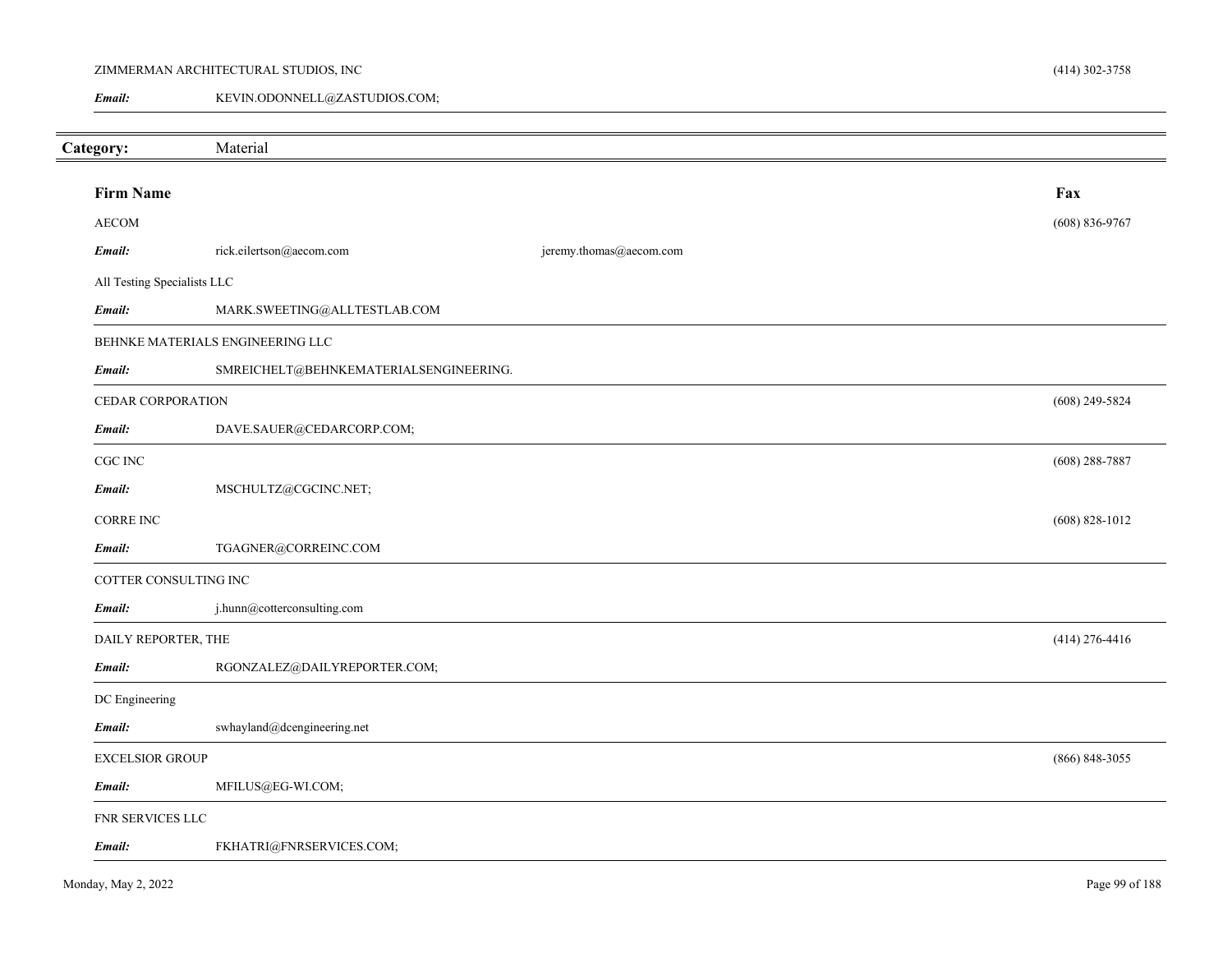# GESTRA ENGINEERING INC

| Email:                     | DOUGLAS.DETTMERS@GESTRAINC.COM;  |                             |                             |                    |
|----------------------------|----------------------------------|-----------------------------|-----------------------------|--------------------|
| HBK ENGINEERING            |                                  |                             |                             | $(312)$ 432-0231   |
| Email:                     | JRICHARDS@HBKENGINEERING.COM;    |                             |                             |                    |
| HOMBURG CONTRACTORS INC    |                                  |                             |                             | $(608)$ 244-9113   |
| Email:                     | MHACKEL@HOMBURGINC.COM;          | CHOMBURG@HOMBURGINC.COM;    |                             |                    |
| <b>IMEG Corp</b>           |                                  |                             |                             | $(608)$ 223-9601   |
| Email:                     | kris.a.cotharn@imegcorp.com      |                             |                             |                    |
|                            | JEWELL ASSOCIATES ENGINEERS INC  |                             |                             | $(608)$ 588-9322   |
| Email:                     | GREG.JEWELL@JEWELLASSOC.COM;     |                             |                             |                    |
| JT Engineering, lnc        |                                  |                             |                             | $(920)$ 468-7135   |
| Email:                     | billniemi@jt-engineering.com     | dougsina@jt-engineering.com | bradgroh@jt-engineering.com |                    |
| K SINGH & ASSOCIATES, INC. |                                  |                             |                             | $(262)$ 821-1174   |
| Email:                     | PSINGH@KSACONSULTANTS.COM;       |                             |                             |                    |
| KL ENGINEERING INC         |                                  |                             |                             | $(608) 663 - 1226$ |
| Email:                     | scramer@klengineering.com        |                             |                             |                    |
| MEAD & HUNT INC            |                                  |                             |                             | $(608)$ 273-6391   |
| Email:                     | DAVID.WAY@MEADHUNT.COM;          | ANNE.ANDERSON@MEADHUNT.COM; |                             |                    |
| MI TECH SERVICES           |                                  |                             |                             |                    |
| Email:                     | ASAUNDERS@MI-TECH.US             |                             |                             |                    |
|                            | MIDWEST ENGINEERING SERVICES INC |                             |                             | $(262) 521 - 2471$ |
| Email:                     | JBECCO@MIDWESTENG.COM;           |                             |                             |                    |
| Mi-Tech Services, Inc.     |                                  |                             |                             | $(920)$ 465-8163   |
| Email:                     | $neutler@mi-tech.us$             | sfinamor@mi-tech.us         |                             |                    |
| PATRICK ENGINEERING INC    |                                  |                             |                             | $(920)$ 321-2330   |
| Email:                     | INFO@PATRICKCO.COM               |                             |                             |                    |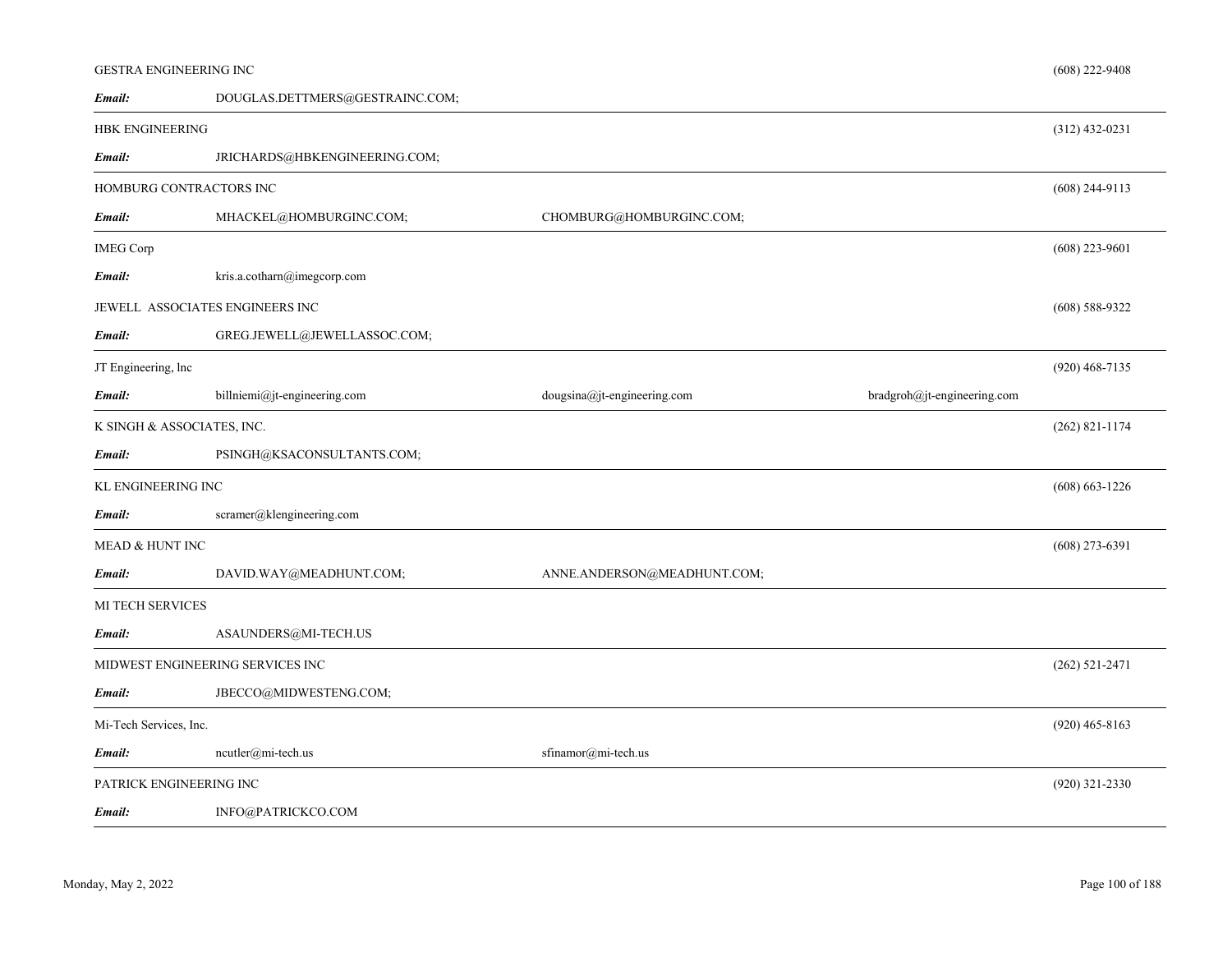|                             | PREMIER ENGINEERING & TESTING LLC   |                         | (888) 248-2957     |
|-----------------------------|-------------------------------------|-------------------------|--------------------|
| Email:                      | BRIAN@PTSQCQA.COM;                  |                         |                    |
| Quest Civil Engineers, LLC  |                                     |                         | $(715)$ 423-3597   |
| Email:                      | kimberly.kronstedt@questllc.biz     |                         |                    |
|                             | RIVER VALLEY TESTING CORP           |                         | $(608)$ 222-9408   |
| Email:                      | TSCRIVEN@RVTCORP.COM;               | GBARKER@RVTCORP.COM;    |                    |
|                             | SCHMITT TECHNICAL SERVICES, LLC     |                         |                    |
| Email:                      | james@schmitttechnicalservices.com; |                         |                    |
| <b>SCS ENGINEERS</b>        |                                     |                         | $(608)$ 224-2839   |
| Email:                      | JNEWELL@SCSENGINEERS.COM;           |                         |                    |
|                             | SHORT ELLIOTT HENDRICKSON INC       |                         |                    |
| Email:                      | jruplinger@sehinc.com               | dfortney@sehinc.com     |                    |
|                             | SOILS & ENGINEERING SERVICES INC    |                         | $(608)$ 274-7511   |
| Email:                      | DUANE@SOILS.WS;                     | SOILS@SOILS.WS;         |                    |
| Strategic Structural Design |                                     |                         |                    |
| Email:                      | efink@strategicstructural.com       |                         |                    |
| Terracon Consultants, Inc.  |                                     |                         |                    |
| Email:                      | jerry.krueger@terracon.com          |                         |                    |
| Category:                   | Mechanical                          |                         |                    |
| <b>Firm Name</b>            |                                     |                         | Fax                |
| <b>AECOM</b>                |                                     |                         | $(608) 836 - 9767$ |
| Email:                      | rick.eilertson@aecom.com            | jeremy.thomas@aecom.com |                    |
| Affiliated Engineers, Inc.  |                                     |                         | $(608)$ 238-2614   |
| Email:                      | togorzalek@aeieng.com               |                         |                    |
|                             | ANGUS YOUNG ASSOCIATES INC          |                         | $(608)$ 756-0464   |
| Email:                      | JEFFH@ANGUSYOUNG.COM;;              | leanney@ANGUSYOUNG.COM; |                    |
|                             |                                     |                         |                    |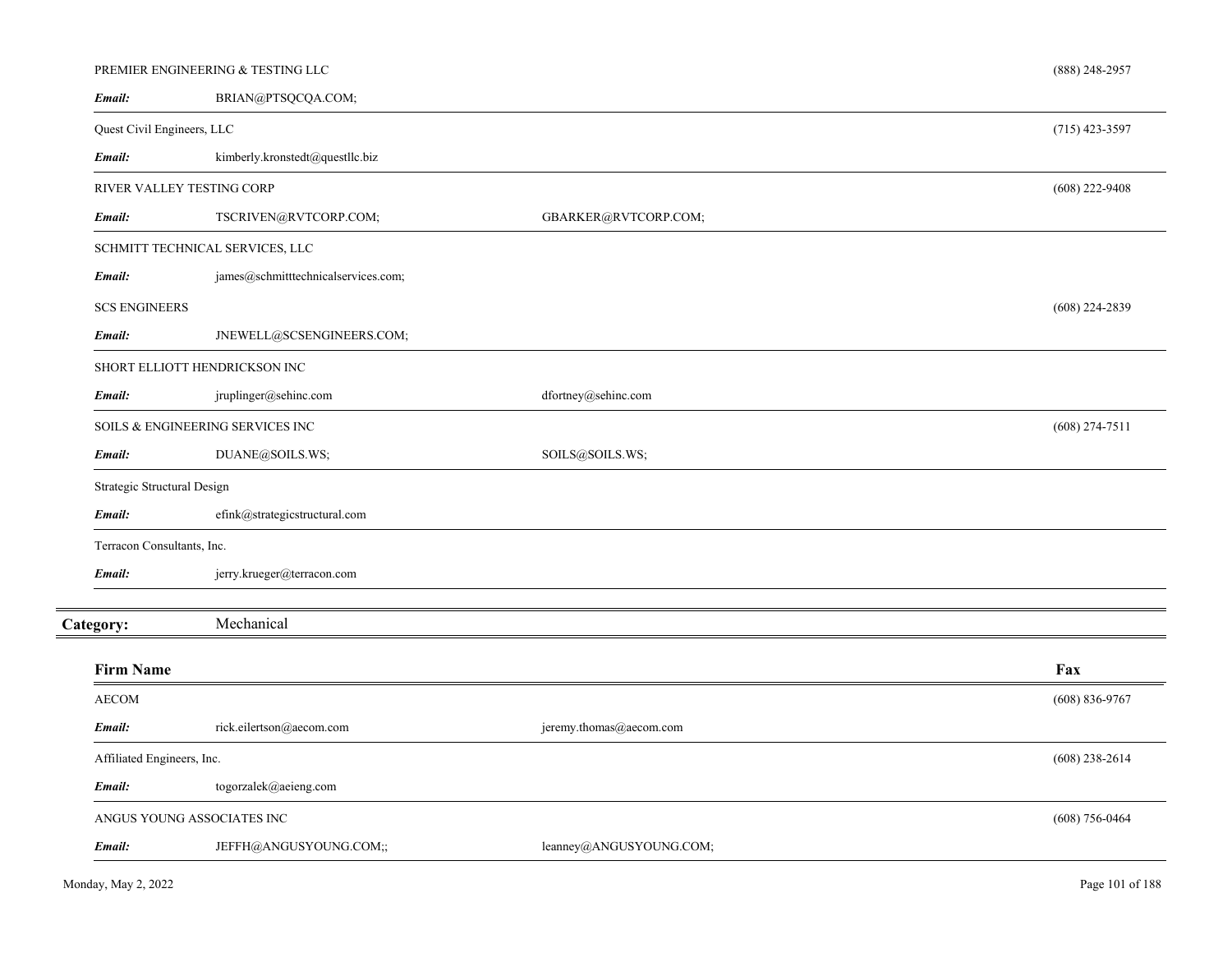# ARNOLD & O'SHERIDAN INC

| Email:                     |                                                                        |                                   |                                   |
|----------------------------|------------------------------------------------------------------------|-----------------------------------|-----------------------------------|
| Avantti Design Group       |                                                                        |                                   |                                   |
| Email:                     | $\mathrm{hbadan}(\mathcal{Q}\mathrm{avanti}\text{-}\mathrm{group.com}$ |                                   |                                   |
|                            | <b>BAXTER &amp; WOODMAN INC</b>                                        |                                   |                                   |
| Email:                     | GGROTH@BAXTERWOODMAN.COM;                                              |                                   |                                   |
|                            | BERNERS-SCHOBBER ASSOCIATES INC                                        |                                   | $(920)$ 432-1284                  |
| Email:                     | IGRIFFITHS@BSAGB.COM;                                                  |                                   |                                   |
| <b>BLOOM COMPANIES LLC</b> |                                                                        |                                   |                                   |
| Email:                     | TRIVERMAN@BLOOMCOS.COM                                                 |                                   |                                   |
| Burns & McDonnell          |                                                                        |                                   | $(312)$ 223-9664                  |
| Email:                     | mlchmura@burnsmcd.com                                                  |                                   |                                   |
|                            | CATALYST ENGINEERING DESIGN SERVICES LLC                               |                                   | $(608) 836 - 6620$                |
| Email:                     | CATALYST_DES@YAHOO.COM                                                 |                                   |                                   |
| <b>CEDAR CORPORATION</b>   |                                                                        |                                   | $(608)$ 249-5824                  |
| Email:                     | DAVE.SAUER@CEDARCORP.COM;                                              |                                   |                                   |
| <b>CLARK DIETZ INC</b>     |                                                                        |                                   | $(262) 657 - 1594$                |
| Email:                     | mustafa.emir@clarkdietz.com;                                           |                                   |                                   |
|                            | CROWLEY ENGINEERING LLC                                                |                                   | $(219)$ 322-2277                  |
| Email:                     | RFPS@CROWLEYENGINEERING.COM;                                           |                                   |                                   |
| DAILY REPORTER, THE        |                                                                        |                                   | $(414)$ 276-4416                  |
| Email:                     | RGONZALEZ@DAILYREPORTER.COM;                                           |                                   |                                   |
| Design Engineers           |                                                                        |                                   |                                   |
| Email:                     | Kelly.harrer@designengineers.com                                       | jared.ramthun@designengineers.com | brian.gunning@designengineers.com |
| DLZ                        |                                                                        |                                   |                                   |
| Email:                     | MHAMEL@DLZ.COM;                                                        | MSETHI@DLZ.COM                    | EHARTIGAN@DLZ.COM                 |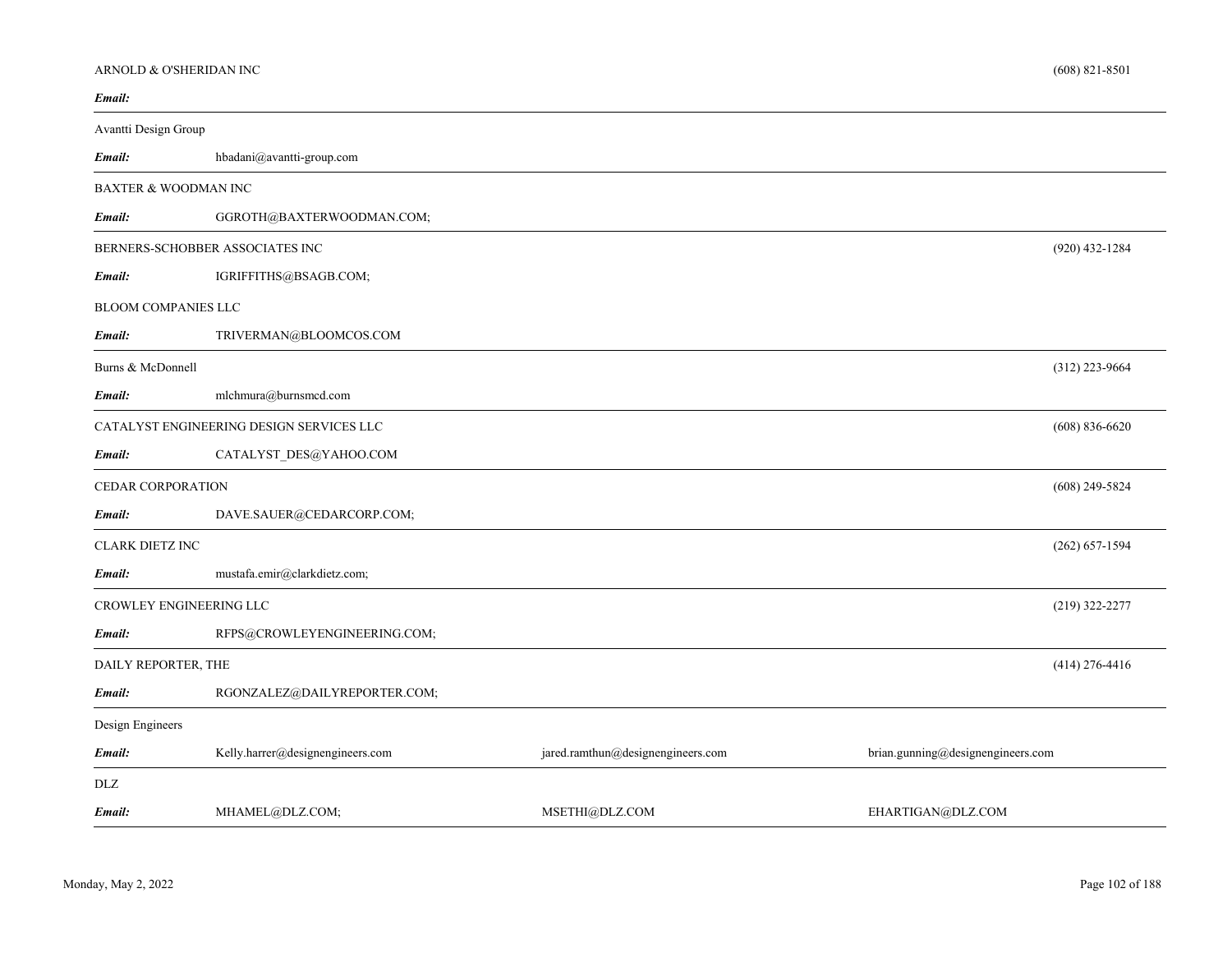#### DLZ WISCONSIN LLC

| Email:                               |                                          | MSETHI@DLZ.COM;                  |                         |                    |
|--------------------------------------|------------------------------------------|----------------------------------|-------------------------|--------------------|
| DONOHUE & ASSOCIATES                 |                                          |                                  |                         | $(920)$ 208-0402   |
| Email:                               | BSCHEIBER@DONOHUE-ASSOCIATES.COM         | GKUSSART@DONOHUE-ASSOCIATES.COM  |                         |                    |
| <b>Eneractive Solutions LLC</b>      |                                          |                                  |                         |                    |
| Email:                               | Farhan.khatri@edisonenergy.com           |                                  |                         |                    |
| FARNSWORTH GROUP INC                 |                                          |                                  |                         | $(608) 846 - 3777$ |
| Email:                               | CGRINDLE@F-W.COM                         |                                  |                         |                    |
| FNR SERVICES LLC                     |                                          |                                  |                         |                    |
| Email:                               | FKHATRI@FNRSERVICES.COM;                 |                                  |                         |                    |
|                                      | FOTH INFRASTRUCTURE & ENVIRONMENT LLC    |                                  |                         |                    |
| Email:                               | tom.ludwig@foth.com;                     | CHRIS.SAXBY@FOTH.COM;            | dale.broeckert@foth.com |                    |
| Fredericksen Engineering Inc         |                                          |                                  |                         |                    |
| Email:                               | randya@fei-hvac.com                      | jasont@fei-hvac.com              |                         |                    |
| Fredericksen Engineering, Inc.       |                                          |                                  |                         |                    |
| Email:                               | randya@fei-hvac.com; jasont@fei-hvac.com |                                  |                         |                    |
| GENERAL ENGINEERING COMPANY          |                                          |                                  |                         | $(608) 742 - 2592$ |
| Email:                               | TMICHAELS@GENERALENGINEERING.NET;        | lbradley@generalengineering.net; |                         |                    |
| <b>GRAEF</b>                         |                                          |                                  |                         | $(608)$ 242-0787   |
| Email:                               | loei.badreddine@graef-usa.com            |                                  |                         |                    |
| H & H ENERGY SERVICES INC            |                                          |                                  |                         | $(608)$ 273-9767   |
| Email:                               | ETRUELOVE@HHENERGYSERVICES.COM;          | KDULANEY@HHGROUPHOLDINGS.COM;    |                         |                    |
| HabLab LLC                           |                                          |                                  |                         |                    |
| Email:                               | graham@hablab.llc                        |                                  |                         |                    |
| Harwood Engineering Consultants Ltd. |                                          |                                  |                         |                    |
| Email:                               | jose.franco@hecl.com                     |                                  |                         |                    |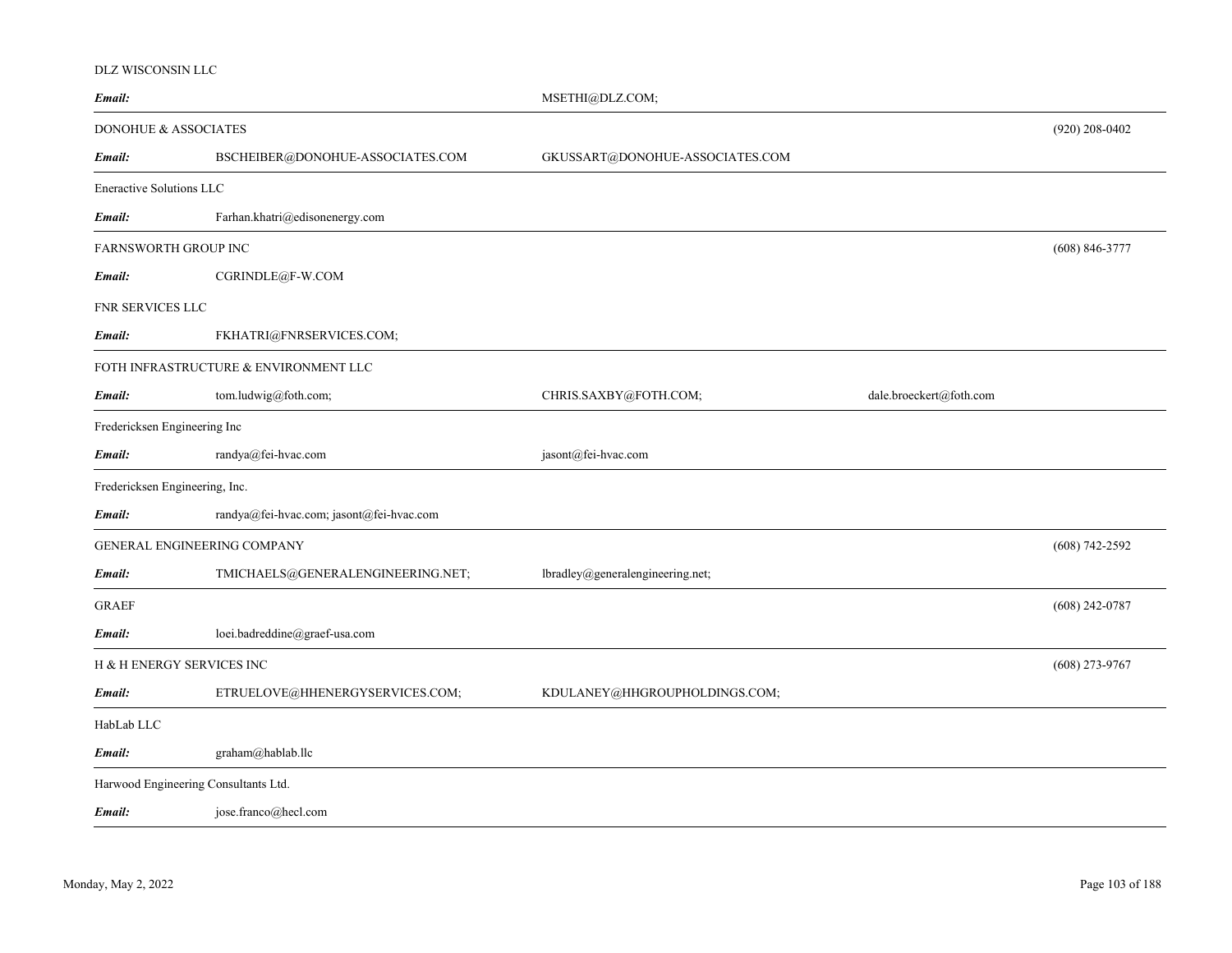# HEIN ENGINEERING GROUP

| hein@heinengrp.com                | mhein@heinengrp.com      |                         |                    |
|-----------------------------------|--------------------------|-------------------------|--------------------|
| HENNEMAN ENGINEERING INC          |                          |                         |                    |
| jbower@henneman.com               |                          |                         |                    |
|                                   |                          |                         | (312) 782-6727     |
| LEILA.RAY@HOK.COM;                |                          |                         |                    |
|                                   |                          |                         | $(608) 782 - 5844$ |
| kschroeder@hsrassociates.com      |                          |                         |                    |
|                                   |                          |                         | $(608) 664 - 3535$ |
| PATRICK.EAGAN@ICONICACREATES.COM; |                          |                         |                    |
|                                   |                          |                         | $(608)$ 223-9601   |
| kris.a.cotharn@imegcorp.com       |                          |                         |                    |
|                                   |                          |                         | $(608)$ 519-1456   |
| rbyom@knightea.com                | nellis@knightea.com      |                         |                    |
|                                   |                          |                         |                    |
| info@LHBcorp.com                  | marketing@LHBcorp.com    | Joellyn.Gum@LHBcorp.com |                    |
|                                   |                          |                         | $(608)$ 242-9197   |
| trentons@mckinstry.com            |                          |                         |                    |
| MEP ASSOCIATES LLC                |                          |                         |                    |
|                                   |                          |                         |                    |
| MEP ASSOCIATES LLC                |                          |                         | $(715) 832 - 5668$ |
| JOSHH@MEPASSOCIATES.COM;          | DANLG@MEPASSOCIATES.COM; |                         |                    |
| METCALFE ARCHITECTURE & DESIGN    |                          |                         | $(215) 557 - 8383$ |
| AARONG@METARCHDESIGN.COM;         | ALANM@METARCHDESIGN.COM; |                         |                    |
|                                   |                          |                         | $(312) 842 - 3101$ |
| KIMYD@MORCOMNV.COM;               | TONY@MORCOMNV.COM;       |                         |                    |
|                                   |                          |                         |                    |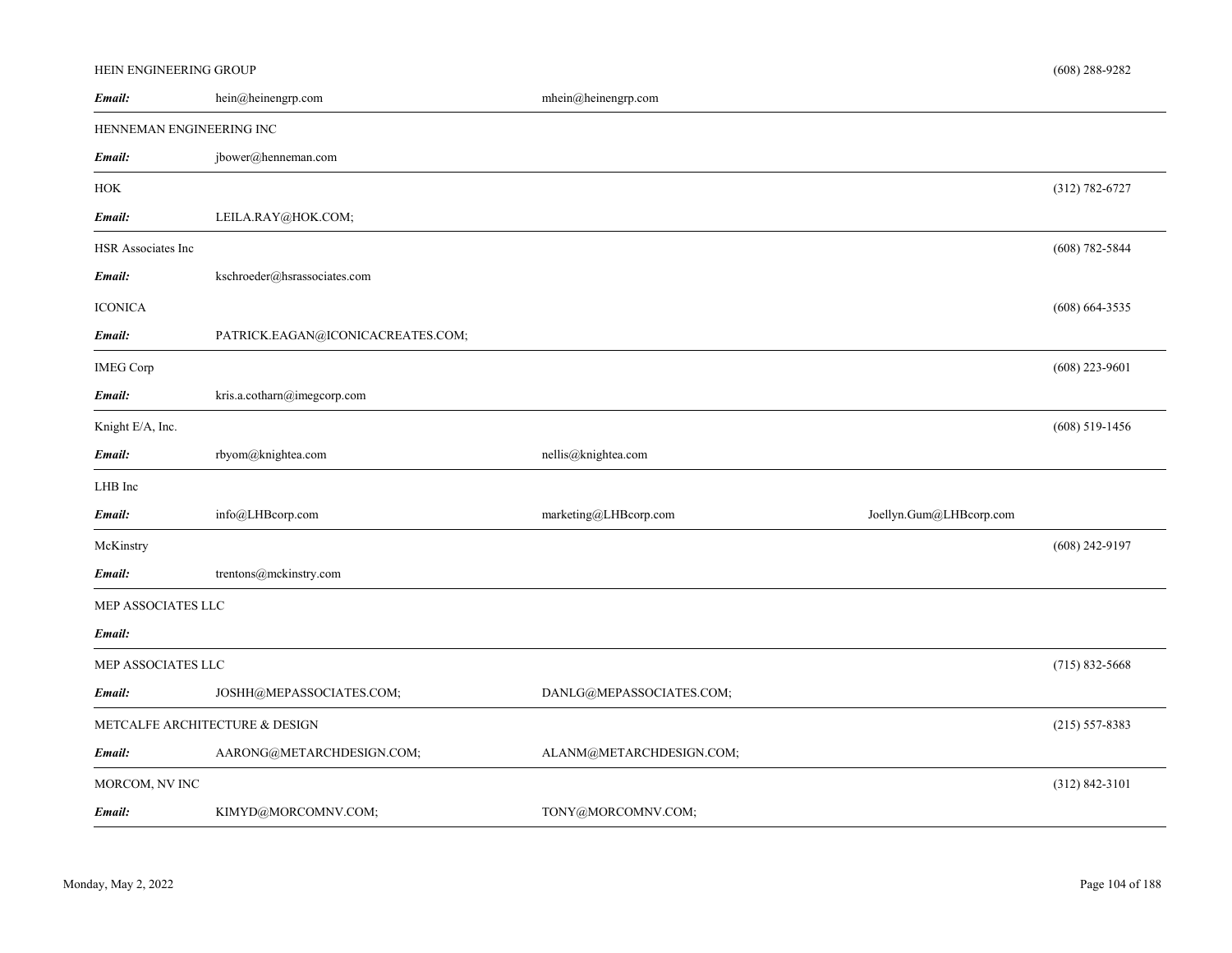| MUERMANN ENGINEERING               |                           |                       |                         | $(920) 894 - 7916$ |
|------------------------------------|---------------------------|-----------------------|-------------------------|--------------------|
| Email:                             | TIFFANY@ME-PE.COM;        |                       |                         |                    |
| OMNNI ASSOCIATES                   |                           |                       |                         | $(902) 830 - 6100$ |
| Email:                             | CATHY.DONKER@OMNNI.COM;   |                       |                         |                    |
| Oneida Engineering Solutions (OES) |                           |                       |                         |                    |
| Email:                             | dchlebowski@oesllc.com    | dblang@oesllc.com     |                         |                    |
| PBS & J                            |                           |                       |                         | $(608)$ 204-5951   |
| Email:                             | MDEPUE@PBSJ.COM;          |                       |                         |                    |
| Primera Engineers Ltd              |                           |                       |                         |                    |
| Email:                             | astribling@primeraeng.com |                       |                         |                    |
| Ramaker & Associates, Inc.         |                           |                       |                         | $(608) 643 - 7999$ |
| Email:                             | jgallagher@ramaker.com    |                       |                         |                    |
| RDG PLANNING & DESIGN              |                           |                       |                         | $(515)$ 288-8631   |
| Email:                             | rpeterson@rdgusa.com      |                       |                         |                    |
| Schroeder & Holt Architects, Ltd.  |                           |                       |                         | $(414)$ 276-1764   |
| Email:                             | dbaum@sha-a2k.com         | Trudyk@sha-a2k.com    |                         |                    |
| Schroeder & Holt Architects, Ltd.  |                           |                       |                         | $(414)$ 276-1764   |
| Email:                             | dbaum@sha-a2k.com         | Trudyk@a2k.com        |                         |                    |
| <b>SCS ENGINEERS</b>               |                           |                       |                         | $(608)$ 224-2839   |
| Email:                             | JNEWELL@SCSENGINEERS.COM; |                       |                         |                    |
| SEBESTA, INC., DBA NV5             |                           |                       |                         |                    |
| Email:                             | ROBERT.WASIK@NV5.COM      | RANDY.LORENZ@NV5.COM  |                         |                    |
| Shive-Hattery                      |                           |                       |                         |                    |
| Email:                             | bhughes@shive-hattery.com |                       |                         |                    |
| Singh & Associates, Inc.           |                           |                       |                         | $(414)$ 727-0933   |
| Email:                             | jholt@singhinc.com        | mmodesto@singhinc.com | kprajapati@singhinc.com |                    |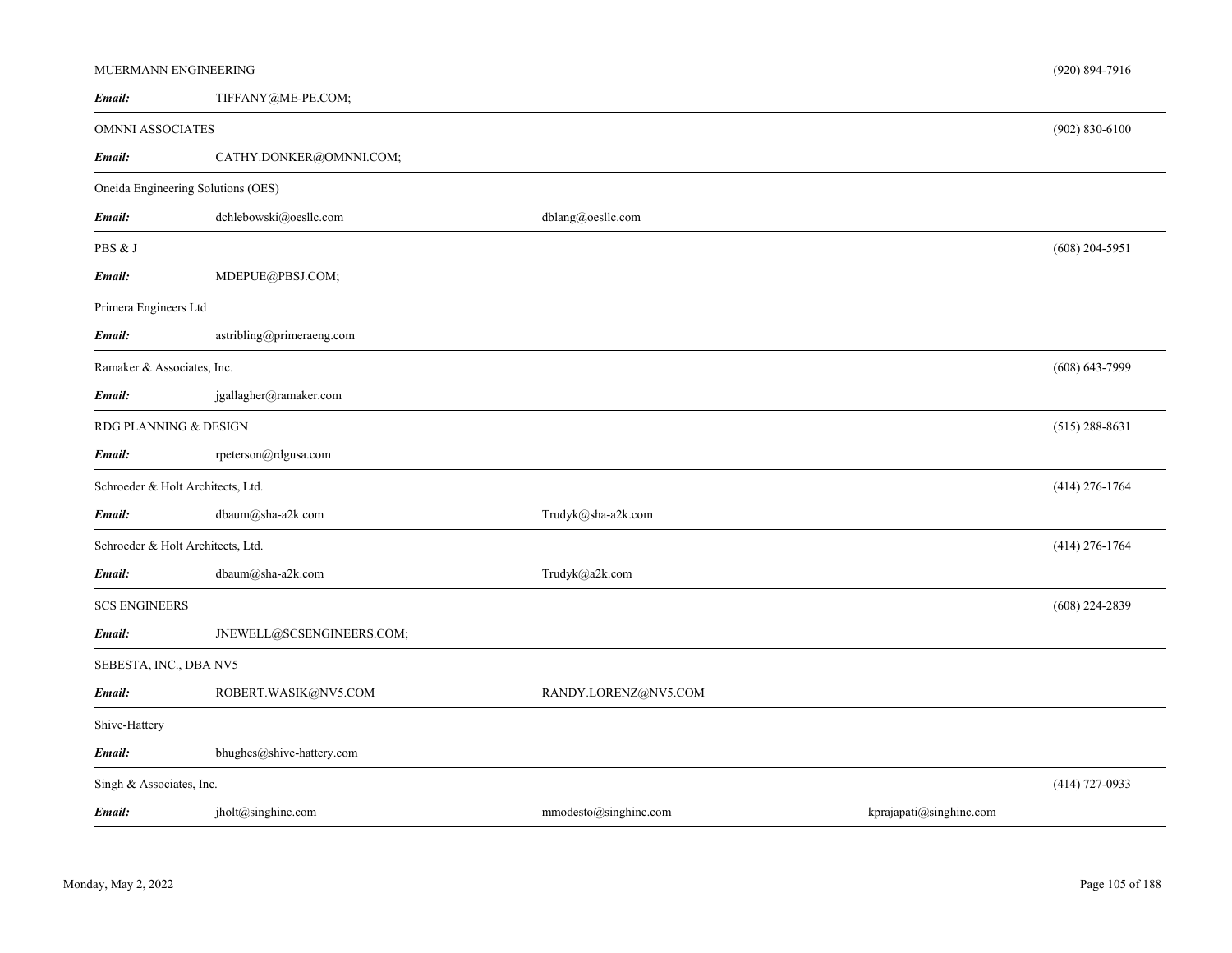#### SMITH GROUP

| Email:                       | JENNY.COBLE@SMITHGROUP.COM          | DAVID.LANTZ@SMITHGROUP.COM; |                       |                    |
|------------------------------|-------------------------------------|-----------------------------|-----------------------|--------------------|
| Smith Rosenfeld, LLC         |                                     |                             |                       |                    |
| Email:                       | trenton@smithrosenfeld.com          |                             |                       |                    |
| SMR ENGINEERING VENTURES LLC |                                     |                             |                       | $(608)$ 237-7031   |
| Email:                       | ARIF1935@YAHOO.COM                  |                             |                       |                    |
| Somerville Inc.              |                                     |                             |                       | $(920)$ 437-1131   |
| Email:                       | chendricks@somervilleinc.com        |                             |                       |                    |
| <b>Stanley Consultants</b>   |                                     |                             |                       |                    |
| Email:                       | DepodestaChris@Stanleygroup.com     |                             |                       |                    |
| <b>STANTEC</b>               |                                     |                             |                       | $(262)$ 241-4901   |
| Email:                       | dave.rautmann@stantec.com           |                             |                       |                    |
|                              | STANTEC CONSULTING SERVICES INC     |                             |                       | $(608) 839 - 1995$ |
| Email:                       | Chris.Pekar@Stantec.com             | Dave.Rautmann@Stantec.com   | Stu.Gross@Stantec.com |                    |
| STRAND ASSOCIATES, INC.      |                                     |                             |                       | $(608)$ 251-8655   |
| Email:                       | MISTY.HOWARD@STRAND.COM;            |                             |                       |                    |
| <b>STRANG INC</b>            |                                     |                             |                       | $(608)$ 276-9204   |
| Email:                       | khanko@strang-inc.com               | mmatson@strang-inc.com      |                       |                    |
| <b>SYMBIONT</b>              |                                     |                             |                       | $(414)$ 291-8841   |
| Email:                       | PAT.CARNAHAN@SYMBIONTONLINE.COM;    |                             |                       |                    |
| <b>SYMBIONT</b>              |                                     |                             |                       | $(411)$ 429-1884   |
| Email:                       | PAT.CARNAHAN@SYMBIONTONLINE.COM;    |                             |                       |                    |
| SYSTEMS WEST ENGINEERS       |                                     |                             |                       |                    |
| Email:                       | AMANGRICH@SYSTEMSWESTENGINEERS.COM; |                             |                       |                    |
| THE REESE GROUP              |                                     |                             |                       |                    |
| Email:                       | TREESE@THE-REESE-GROUP.COM          |                             |                       |                    |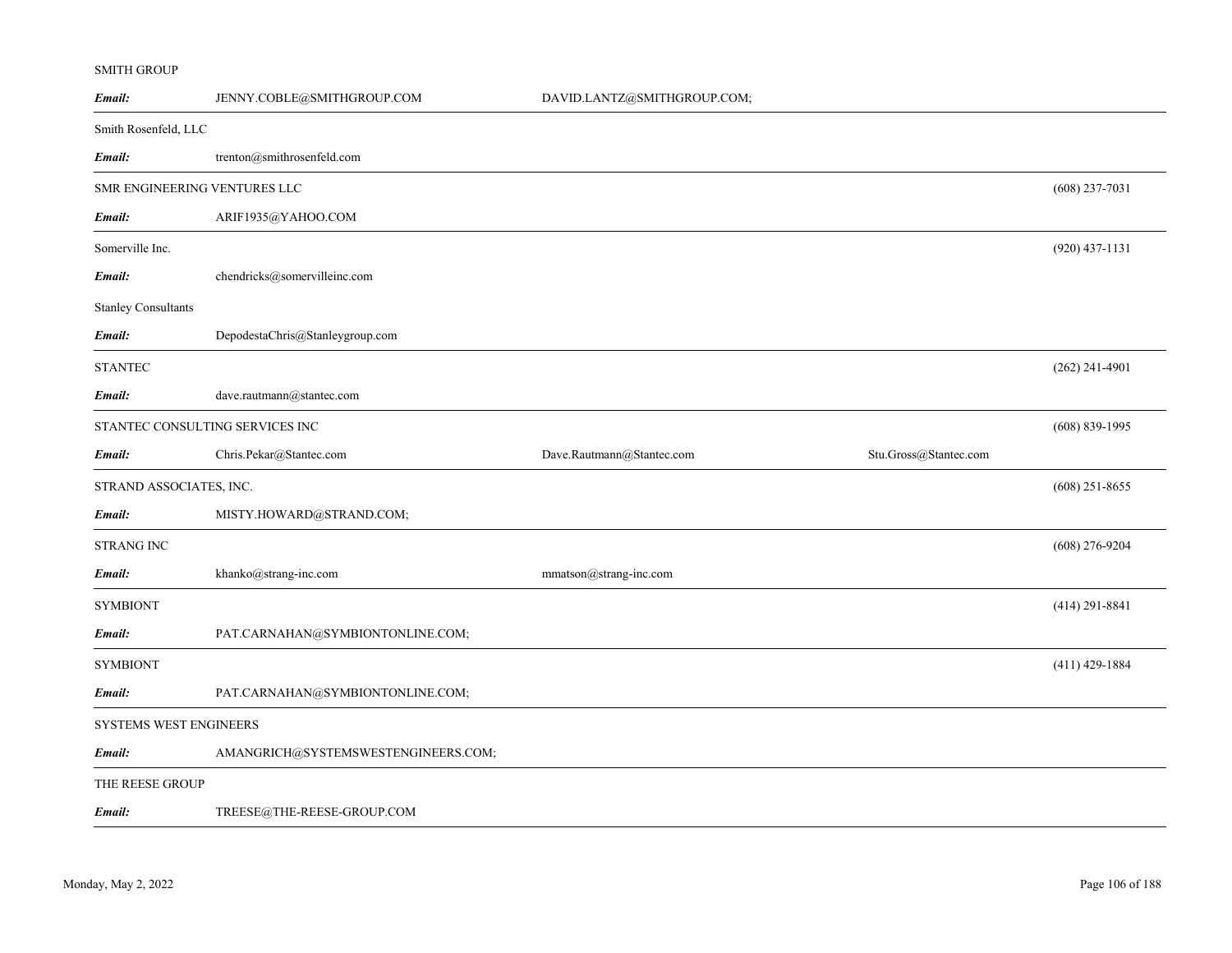| Thunderbird Engineering Inc  |                                      |                                                               |                    |
|------------------------------|--------------------------------------|---------------------------------------------------------------|--------------------|
| Email:                       | shawnw@thunderbirdeng.com            | darlenes@thunderbirdeng.com                                   |                    |
| Thunderbird Engineering Inc. |                                      |                                                               |                    |
| Email:                       | shawnw@thunderbirdeng.com            |                                                               |                    |
| VI CONSULTING LLC            |                                      |                                                               | $(414) 562 - 4043$ |
| Email:                       | VICONSULTING@WI.RR.COM;              |                                                               |                    |
| WATER TECHNOLOGY INC         |                                      |                                                               | (920) 887-7999     |
| Email:                       | DMUELLER@WATERTECHNOLOGYINC.COM;     |                                                               |                    |
|                              | ZIMMERMAN ARCHITECTURAL STUDIOS INC  |                                                               | $(414)$ 302-3791   |
| Email:                       | info@zastudios.com                   |                                                               |                    |
|                              | ZIMMERMAN ARCHITECTURAL STUDIOS, INC |                                                               | $(414)$ 302-3758   |
| Email:                       | KEVIN.ODONNELL@ZASTUDIOS.COM;        |                                                               |                    |
|                              |                                      |                                                               |                    |
| Category:                    | <b>Owners Representation</b>         |                                                               |                    |
|                              |                                      |                                                               |                    |
| <b>Firm Name</b>             |                                      |                                                               | Fax                |
| <b>AECOM</b>                 |                                      |                                                               | $(608) 836 - 9767$ |
| Email:                       | rick.eilertson@aecom.com             | jeremy.thomas@aecom.com                                       |                    |
| ALFRED BENESCH & CO          |                                      |                                                               | $(920)$ 230-6861   |
| Email:                       | AZACHARIAS@BENESCH.COM;              |                                                               |                    |
| <b>ANCHOR QEA</b>            |                                      |                                                               |                    |
| Email:                       | lrozumalski@anchorqea.com            | tkapla@anchorqea.com                                          |                    |
| ANGUS YOUNG ASSOCIATES INC   |                                      |                                                               | $(608) 756 - 0464$ |
| Email:                       | JEFFH@ANGUSYOUNG.COM;;               | leanney@ANGUSYOUNG.COM;                                       |                    |
| <b>AYRES ASSOCIATES</b>      |                                      |                                                               | $(608)$ 443-1350   |
| Email:                       |                                      | FAVORITEJ@AYRESASSOCIATES.COM;<br>kuhlowk@ayresassociates.com |                    |
| BECHER-HOPPE ASSOCIATES INC  |                                      |                                                               | $(715) 745 - 8008$ |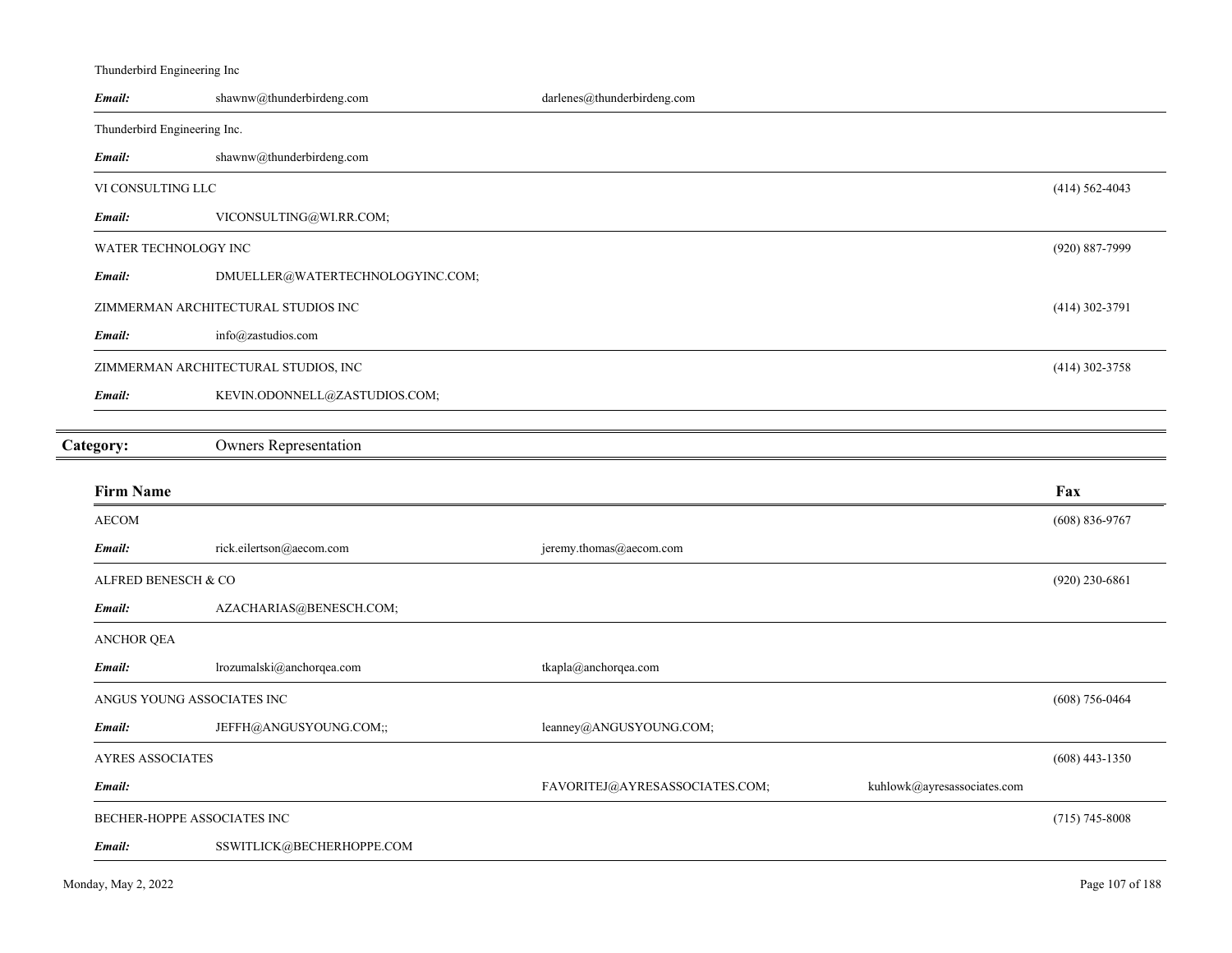## BLOOM COMPANIES LLC

| Email:                                                | TRIVERMAN@BLOOMCOS.COM           |                               |                                  |                    |
|-------------------------------------------------------|----------------------------------|-------------------------------|----------------------------------|--------------------|
| Burns & McDonnell                                     |                                  |                               |                                  | $(312)$ 223-9664   |
| Email:                                                | mlchmura@burnsmcd.com            |                               |                                  |                    |
| CAPSTONE ENGINEERING DESIGN LLC                       |                                  |                               |                                  |                    |
| Email:                                                | FKLANCNIK@TDS.NET;               |                               |                                  |                    |
| CEDAR CORPORATION                                     |                                  |                               |                                  | $(608)$ 249-5824   |
| Email:                                                | DAVE.SAUER@CEDARCORP.COM;        |                               |                                  |                    |
| CEDP, INC.                                            |                                  |                               |                                  |                    |
| Email:                                                | RayP@CEDP.us                     |                               |                                  |                    |
| CLARK DIETZ INC                                       |                                  |                               |                                  | $(262) 657 - 1594$ |
| Email:                                                | mustafa.emir@clarkdietz.com;     |                               |                                  |                    |
| Collins Engineers Inc                                 |                                  |                               |                                  | $(608)$ 282-6955   |
| Email:                                                | mmutziger@collinsengr.com        |                               |                                  |                    |
| CORNERSTONE ENVIRONMENTAL GROUP, a Tetra Tech comp    |                                  |                               |                                  |                    |
| Email:                                                | mark.torresani@cornerstoneeg.com | john.oswald@cornerstoneeg.com |                                  |                    |
| COTTER CONSULTING INC                                 |                                  |                               |                                  |                    |
| Email:                                                | j.hunn@cotterconsulting.com      |                               |                                  |                    |
| CROWLEY ENGINEERING LLC                               |                                  |                               | $(219)$ 322-2277                 |                    |
| Email:                                                | RFPS@CROWLEYENGINEERING.COM;     |                               |                                  |                    |
| DAAR Engineering, Inc.                                |                                  |                               | $(608)$ 249-0170                 |                    |
| Email:                                                | Teri.Schopt@darrcorp.com         | Andy.Smieja@darrcorp.com      | accounting@darrcorp.com          |                    |
| DAILY REPORTER, THE                                   |                                  |                               |                                  | $(414)$ 276-4416   |
| Email:                                                | RGONZALEZ@DAILYREPORTER.COM;     |                               |                                  |                    |
| DIMENSION IV MADISON DESIGN GROUP<br>$(608)$ 829-4445 |                                  |                               |                                  |                    |
| Email:                                                | RRHYS@DIMENSIONIVMADISON.COM;    | SACE@DIMENSIONIVMADISON.COM;  | JGERSICH@DIMENSIONIVMADISON.COM; |                    |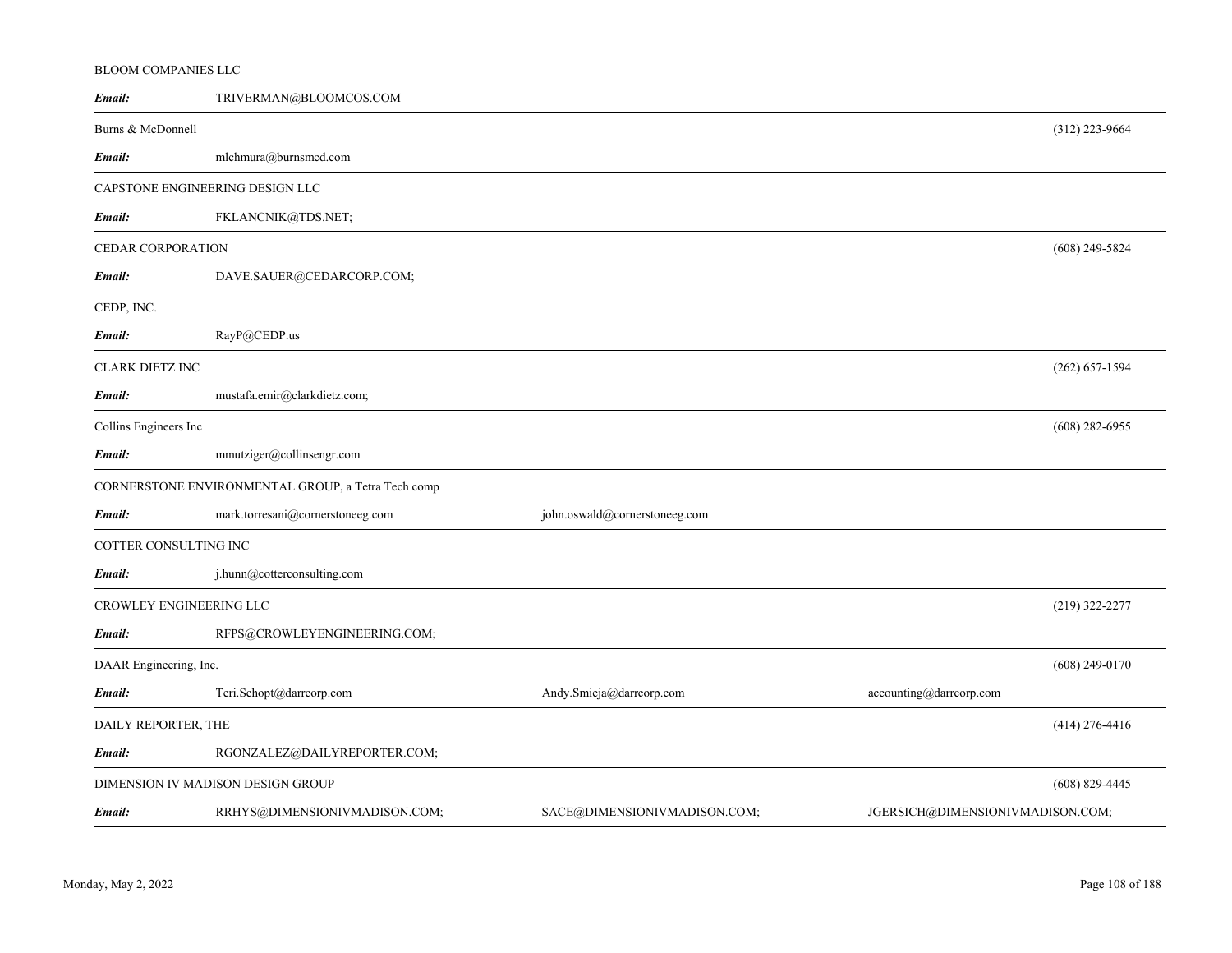|                                 | DONOFRIO KOTTKE & ASSOC INC           |                                  |                         | $(608)$ 833-1089   |
|---------------------------------|---------------------------------------|----------------------------------|-------------------------|--------------------|
| Email:                          | DDAY@DONOFRIO.CC                      |                                  |                         |                    |
| <b>DONOHUE &amp; ASSOCIATES</b> |                                       |                                  |                         | $(920)$ 208-0402   |
| Email:                          | BSCHEIBER@DONOHUE-ASSOCIATES.COM      | GKUSSART@DONOHUE-ASSOCIATES.COM  |                         |                    |
| <b>Eneractive Solutions LLC</b> |                                       |                                  |                         |                    |
| Email:                          | Farhan.khatri@edisonenergy.com        |                                  |                         |                    |
| EUA                             |                                       |                                  |                         | $(608)$ 442-6680   |
| Email:                          | STEVEH@EUA.COM;                       |                                  |                         |                    |
| EXCELSIOR GROUP                 |                                       |                                  |                         | $(866)$ 848-3055   |
| Email:                          | MFILUS@EG-WI.COM;                     |                                  |                         |                    |
| FISH & ASSOCIATES INC           |                                       |                                  |                         | $(608) 831 - 3295$ |
| Email:                          | PFISH@FISHASSOC.COM                   | AFICKETT@FISHASSOC.COM           | FHUBBARD@FISHASSOC.COM  |                    |
| FNR SERVICES LLC                |                                       |                                  |                         |                    |
| Email:                          | FKHATRI@FNRSERVICES.COM;              |                                  |                         |                    |
|                                 | FOTH INFRASTRUCTURE & ENVIRONMENT LLC |                                  |                         |                    |
| Email:                          | tom.ludwig@foth.com;                  | CHRIS.SAXBY@FOTH.COM;            | dale.broeckert@foth.com |                    |
| <b>GEI CONSULTANTS</b>          |                                       |                                  |                         |                    |
| Email:                          | DLANE@GEICONSULTANTS.COM;             |                                  |                         |                    |
|                                 | <b>GENERAL ENGINEERING COMPANY</b>    |                                  |                         | $(608)$ 742-2592   |
| Email:                          | TMICHAELS@GENERALENGINEERING.NET;     | lbradley@generalengineering.net; |                         |                    |
|                                 | <b>GEOSYNTEC CONSULTANTS</b>          |                                  |                         |                    |
| Email:                          | JTRACY@GEOSYNTEC.COM;                 |                                  |                         |                    |
|                                 | GLOBAL ENGINEERING & RESOURCE CORP    |                                  |                         |                    |
| Email:                          | BHUVAN@GLERCORP.COM;                  | BUSINESS@GLERCORP.COM;           |                         |                    |
| <b>GO/A ARCHITECTS INC</b>      |                                       |                                  |                         | $(608)$ 831-2963   |
| Email:                          | GOIEN@GOA-ARCHITECTS.COM;             |                                  |                         |                    |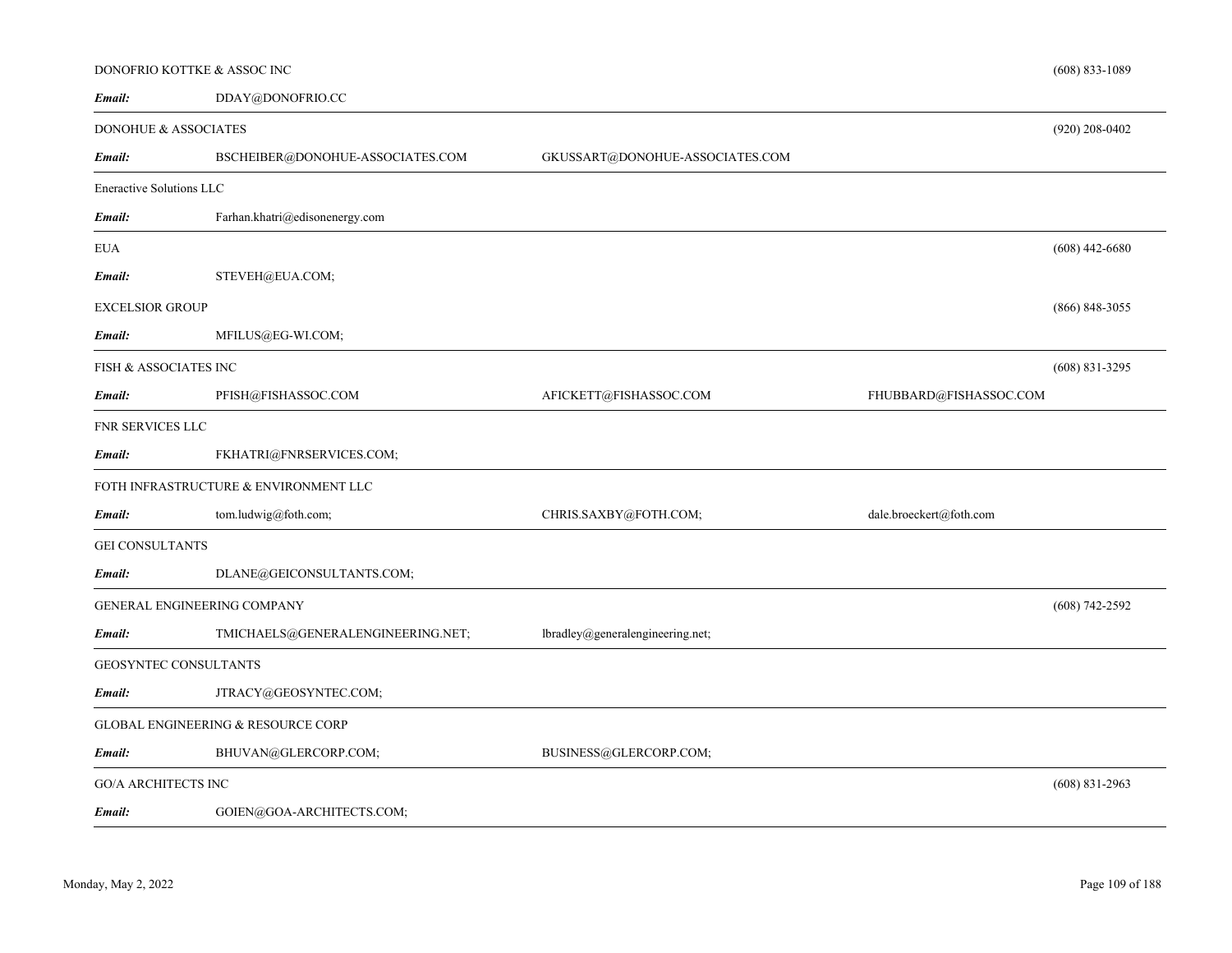| <b>GRAEF</b>                   |                                   |                               |                             | $(608)$ 242-0787   |
|--------------------------------|-----------------------------------|-------------------------------|-----------------------------|--------------------|
| Email:                         | loei.badreddine@graef-usa.com     |                               |                             |                    |
| H & H ENERGY SERVICES INC      |                                   |                               |                             | $(608)$ 273-9767   |
| Email:                         | ETRUELOVE@HHENERGYSERVICES.COM;   | KDULANEY@HHGROUPHOLDINGS.COM; |                             |                    |
| <b>HBK ENGINEERING</b>         |                                   |                               |                             | $(312)$ 432-0231   |
| Email:                         | JRICHARDS@HBKENGINEERING.COM;     |                               |                             |                    |
| <b>HNTB CORP</b>               |                                   |                               |                             | $(414)$ 359-2310   |
| Email:                         | KWITTBROT@HNTB.COM;               |                               |                             |                    |
|                                | HUFFMAN FACILITY DEVELOPMENT INC  |                               |                             | $(608)$ 204-3811   |
| Email:                         | MHUFFMAN@HUFFMANFD.COM            | NDECORI@HUFFMANFD.COM         |                             |                    |
| <b>ICONICA</b>                 |                                   |                               |                             | $(608) 664 - 3535$ |
| Email:                         | PATRICK.EAGAN@ICONICACREATES.COM; |                               |                             |                    |
| JSD PROFESSIONAL SERVICES INC. |                                   |                               |                             | $(608)$ 848-2255   |
| Email:                         | JAN.SCHROEDER@JSDINC.COM;         | dave.jenkins@jsdinc.com;      | Hans.Justeson@jsdinc.com;   |                    |
| JT Engineering, lnc            |                                   |                               |                             | $(920)$ 468-7135   |
| Email:                         | billniemi@jt-engineering.com      | dougsina@jt-engineering.com   | bradgroh@jt-engineering.com |                    |
| <b>KDENT</b>                   |                                   |                               |                             |                    |
| Email:                         | GENE@KDENT.COM                    |                               |                             |                    |
| MCDONOUGH BOLYARD PECK, INC    |                                   |                               |                             | $(703)$ 641-8965   |
| Email:                         | info@mbpce.com;                   |                               |                             |                    |
| McKinstry                      |                                   |                               |                             | $(608)$ 242-9197   |
| Email:                         | trentons@mckinstry.com            |                               |                             |                    |
| MEP ASSOCIATES LLC             |                                   |                               |                             |                    |
| Email:                         |                                   |                               |                             |                    |
| <b>MI TECH SERVICES</b>        |                                   |                               |                             |                    |
| Email:                         | ASAUNDERS@MI-TECH.US              |                               |                             |                    |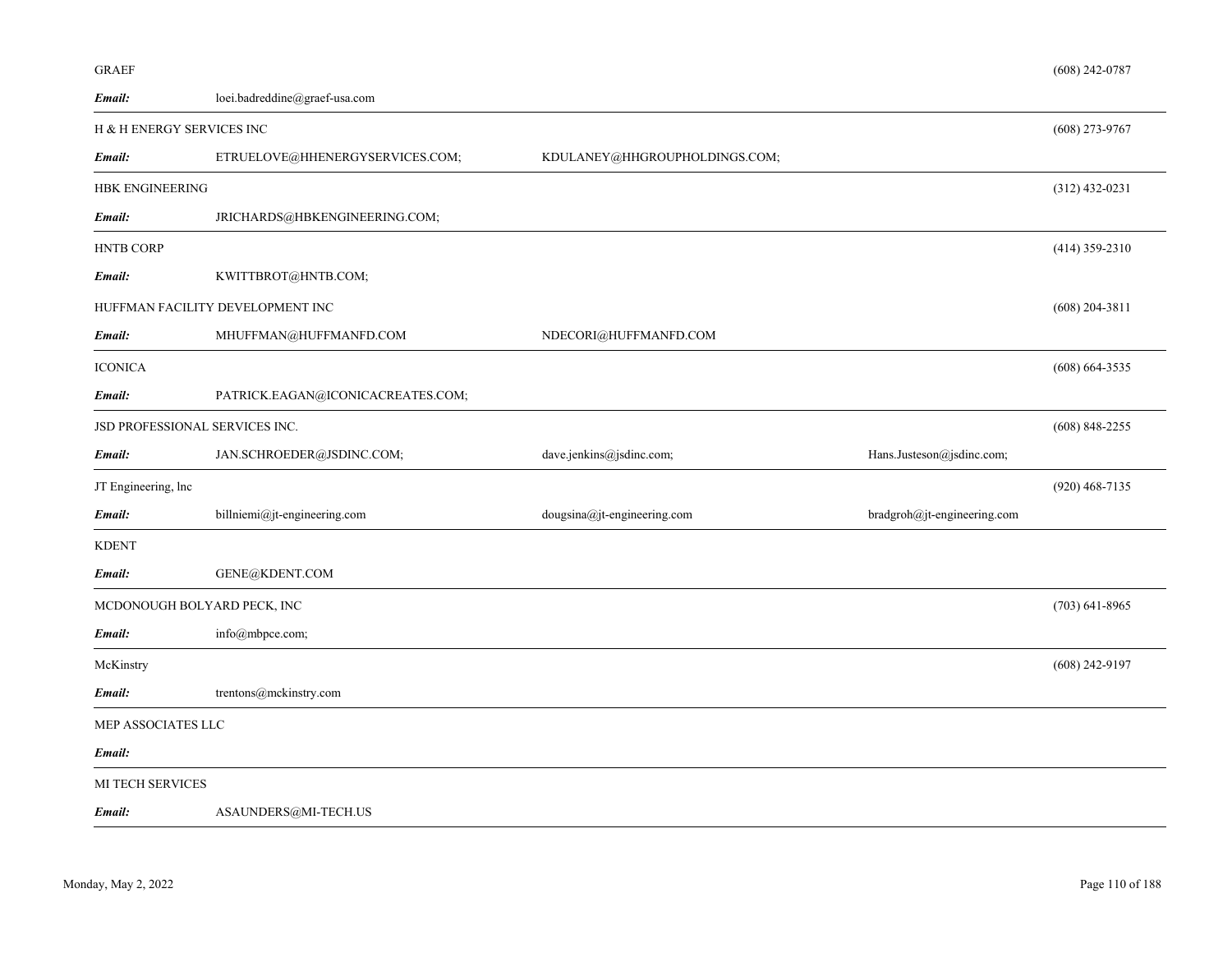|                         | MICHAEL BAKER INTERNATIONAL              |                     |                       | $(608)$ 821-8701   |
|-------------------------|------------------------------------------|---------------------|-----------------------|--------------------|
| Email:                  | Chris.Fredrick@Mbakerintl.com            |                     |                       |                    |
|                         | MSA PROFESSIONAL SERVICES, INC.          |                     |                       | $(608)$ 242-6638   |
| Email:                  | jdeyoung@msa-ps.com                      | kruhland@msa-ps.com | arethwisch@msa-ps.com |                    |
|                         | MWH BUSINESS SOLUTIONS                   |                     |                       | $(608)$ 310-5399   |
| Email:                  | PATRICK.H.LYTLE@MWHGLOBAL.COM;           |                     |                       |                    |
| <b>OMNNI ASSOCIATES</b> |                                          |                     |                       | $(902) 830 - 6100$ |
| Email:                  | CATHY.DONKER@OMNNI.COM;                  |                     |                       |                    |
|                         | Oneida Engineering Solutions (OES)       |                     |                       |                    |
| Email:                  | dchlebowski@oesllc.com                   | dblang@oesllc.com   |                       |                    |
|                         | ONEIDA TOTAL INTERGRATED ENTERPRISES LLC |                     |                       | $(608)$ 241-3914   |
| Email:                  | dchlebowski@otie.com;                    | jthousand@otie.com; | pchiang@otie.com      |                    |
|                         | PATRICK ENGINEERING INC                  |                     |                       | $(920)$ 321-2330   |
| Email:                  | INFO@PATRICKCO.COM                       |                     |                       |                    |
| PBS & J                 |                                          |                     |                       | $(608)$ 204-5951   |
| Email:                  | MDEPUE@PBSJ.COM;                         |                     |                       |                    |
| PDC MIDWEST INC         |                                          |                     |                       | $(262)$ 563-5286   |
| Email:                  | info@PDCmidwest.com;                     |                     |                       |                    |
|                         | PLUNKETT RAYSICH ARITECTS LLP            |                     |                       | $(608)$ 240-9690   |
| Email:                  | SKIECKHAFER@PRARCH.COM;                  | DSNOW@PRARCH.COM;   |                       |                    |
|                         | PREMIER ENGINEERING & TESTING LLC        |                     |                       | $(888)$ 248-2957   |
| Email:                  | BRIAN@PTSQCQA.COM;                       |                     |                       |                    |
|                         | PROFESSIONAL ENGINEERING LLC             |                     |                       | $(608)$ 237-2129   |
| Email:                  | RJOHNSON@PE-WI.COM;                      |                     |                       |                    |
| PROJECTS GROUP, THE     |                                          |                     |                       | $(817)$ 339-2913   |
| Email:                  | VDICKERSON@TPGFW.COM;                    |                     |                       |                    |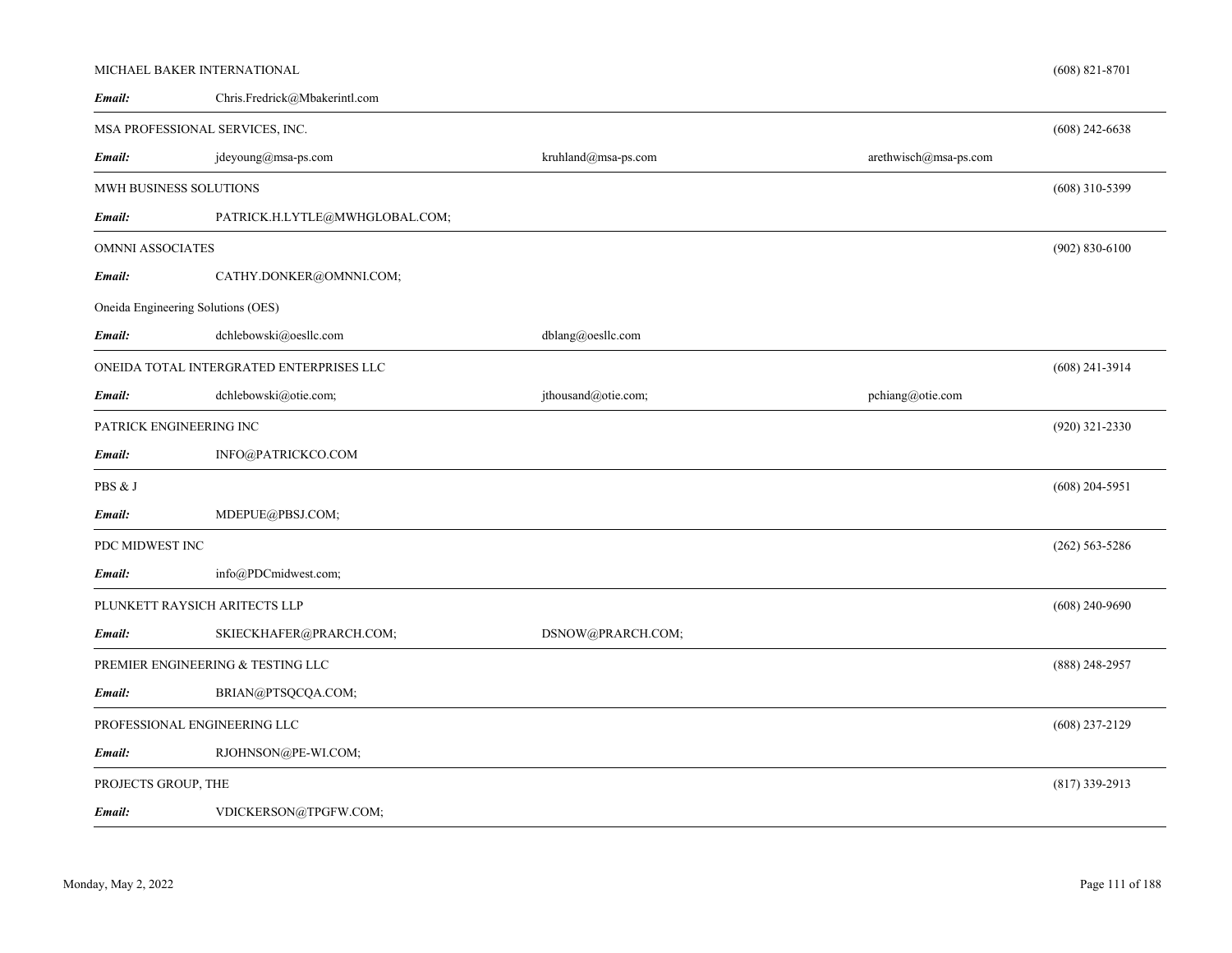|                                | QUANDEL CONSULTANTS, INC.           |                           |                           |                    |
|--------------------------------|-------------------------------------|---------------------------|---------------------------|--------------------|
| Email:                         | dsimon@quandel.com                  |                           |                           |                    |
|                                | RAMAKER & ASSOCIATES, INC.          |                           |                           |                    |
| Email:                         | ekaul@ramaker.com                   |                           |                           |                    |
|                                | RH BATTERMAN & CO INC               |                           |                           | $(608)$ 365-1850   |
| Email:                         | FMCKEARN@RHBATTERMAN.COM;           | TNEEDHAM@RHBATTERMAN.COM; |                           |                    |
|                                | Roth Professional Solutions (RPS)   |                           |                           |                    |
| Email:                         | robert@rpsprofessionalsolutions.com |                           |                           |                    |
| RUEKERT-MIELKE INC             |                                     |                           |                           | $(608)$ 819-2601   |
| Email:                         | JLIETHA@RUEKERT-MIELKE.COM;         |                           |                           |                    |
|                                | SCHMITT TECHNICAL SERVICES, LLC     |                           |                           |                    |
| Email:                         | james@schmitttechnicalservices.com; |                           |                           |                    |
| <b>SCS ENGINEERS</b>           |                                     |                           |                           | $(608)$ 224-2839   |
| Email:                         | JNEWELL@SCSENGINEERS.COM;           |                           |                           |                    |
| SEBESTA, INC., DBA NV5         |                                     |                           |                           |                    |
| Email:                         | ROBERT.WASIK@NV5.COM                | RANDY.LORENZ@NV5.COM      |                           |                    |
| SHANNON & WILSON, INC.         |                                     |                           |                           |                    |
| Email:                         | mark.rutkowski@shanwil.com          | ben.warren@shanwil.com    | jason.buenker@shanwil.com |                    |
|                                | SHORT ELLIOTT HENDRICKSON INC       |                           |                           |                    |
| Email:                         | jruplinger@sehinc.com               | dfortney@sehinc.com       |                           |                    |
| Smith Rosenfeld, LLC           |                                     |                           |                           |                    |
| Email:                         | trenton@smithrosenfeld.com          |                           |                           |                    |
|                                | SMR ENGINEERING VENTURES LLC        |                           |                           | $(608)$ 237-7031   |
| Email:                         | ARIF1935@YAHOO.COM                  |                           |                           |                    |
| <b>SNYDER &amp; ASSOCIATES</b> |                                     |                           |                           | $(608) 838 - 0445$ |
| Email:                         | MCALKINS@SNYDER-ASSOCIATES.COM;     |                           |                           |                    |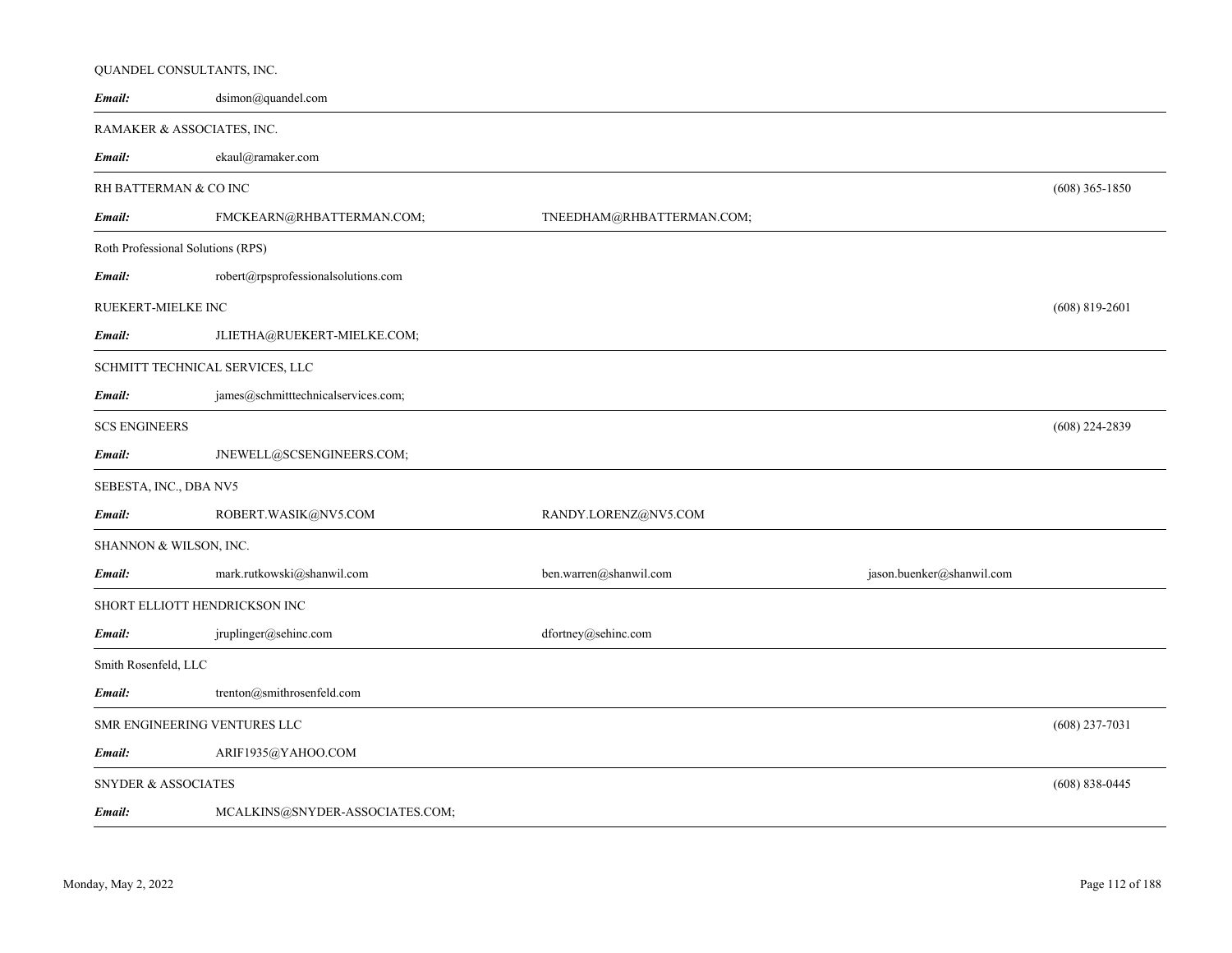# STRAND ASSOCIATES, INC.

| Email:                        | MISTY.HOWARD@STRAND.COM;                       |                                   |                              |
|-------------------------------|------------------------------------------------|-----------------------------------|------------------------------|
| Terracon Consultants, Inc.    |                                                |                                   |                              |
| Email:                        | jerry.krueger@terracon.com                     |                                   |                              |
|                               | The Concord Consulting Group of Illinois, Inc. |                                   |                              |
| Email:                        | jduggan@concord-cc.com                         | joconnor@concord-cc.com           | mlodge@concord-cc.com        |
| THE REESE GROUP               |                                                |                                   |                              |
| Email:                        | TREESE@THE-REESE-GROUP.COM                     |                                   |                              |
| TRC Environmental Corporation |                                                |                                   | $(608) 826 - 3941$           |
| Email:                        | kvater@trcsolutions.com                        | rklabacka@trcsolutions.com        |                              |
| <b>URBAN ASSETS</b>           |                                                |                                   | $(608)$ 268-1444             |
| Email:                        | MELISSA@URBANASSETSCONSULTING.COM;             |                                   |                              |
|                               | VIERBICHER ASSOCIATES INC                      |                                   | $(608)$ 826-0530             |
| Email:                        | mmar@VIERBICHER.COM;                           | info@VIERBICHER.COM;              |                              |
| WATER TECHNOLOGY INC          |                                                |                                   | (920) 887-7999               |
| Email:                        | DMUELLER@WATERTECHNOLOGYINC.COM;               |                                   |                              |
|                               | Wendel WD Architecture, Engineering            |                                   | $(715)$ 625-6825             |
| Email:                        | marketing@wendelcompanies.com                  | rkrzyzanowski@wendelcompanies.com |                              |
|                               | WESTBROOK ASSOCIATED ENGINEERS INC.            |                                   | $(608)$ 588-7954             |
| Email:                        | JKOCH@WESTBROOKENG.COM;                        | AKNUTSON@WESTBROOKENG.COM;        | APALMER@WESTBROOKENG.COM;    |
| WRD ENVIRONMENTAL INC         |                                                |                                   | $(773) 722 - 9875$           |
| Email:                        | EHUARACHA@WRDENVIRONMENTAL.COM                 | JWOMACK@WRDENVIRONMENTAL.COM      | GDEIGAN@WRDENVIRONMENTAL.COM |
|                               | ZIMMERMAN ARCHITECTURAL STUDIOS INC            |                                   | $(414)$ 302-3791             |
| Email:                        | info@zastudios.com                             |                                   |                              |
| Category:                     | Plumbing/Fire Protection                       |                                   |                              |
| <b>Firm Name</b>              |                                                |                                   | Fax                          |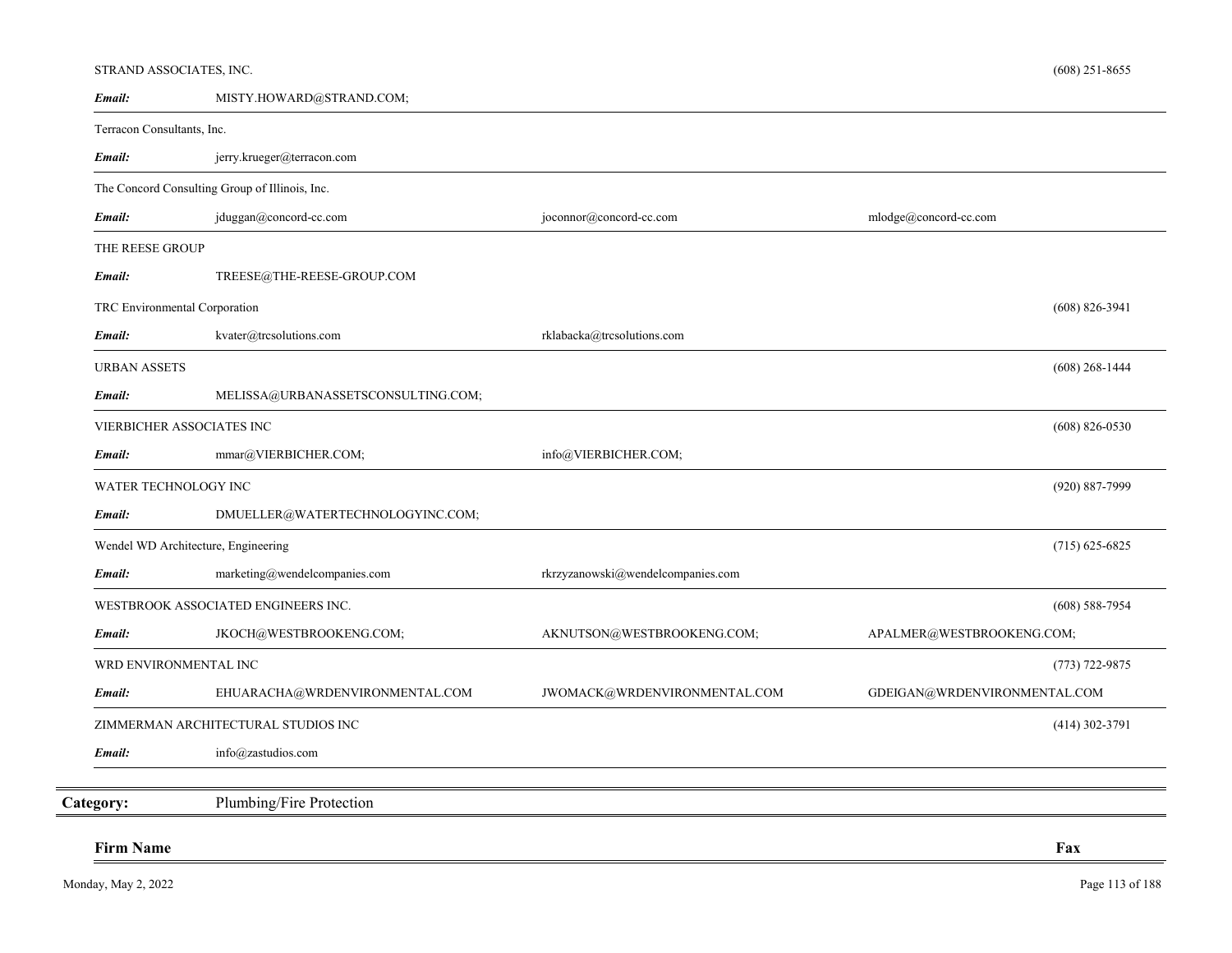# AECOM

| Email:                     | rick.eilertson@aecom.com         | jeremy.thomas@aecom.com           |                                   |
|----------------------------|----------------------------------|-----------------------------------|-----------------------------------|
| Affiliated Engineers, Inc. |                                  |                                   | $(608)$ 238-2614                  |
| Email:                     | togorzalek@aeieng.com            |                                   |                                   |
| ANGUS YOUNG ASSOCIATES INC |                                  |                                   | $(608)$ 756-0464                  |
| Email:                     | JEFFH@ANGUSYOUNG.COM;;           | leanney@ANGUSYOUNG.COM;           |                                   |
| ARNOLD & O'SHERIDAN INC    |                                  |                                   | $(608)$ 821-8501                  |
| Email:                     |                                  |                                   |                                   |
| Avantti Design Group       |                                  |                                   |                                   |
| Email:                     | hbadani@avantti-group.com        |                                   |                                   |
|                            | BERNERS-SCHOBBER ASSOCIATES INC  |                                   | $(920)$ 432-1284                  |
| Email:                     | IGRIFFITHS@BSAGB.COM;            |                                   |                                   |
| BLOOM COMPANIES LLC        |                                  |                                   |                                   |
| Email:                     | TRIVERMAN@BLOOMCOS.COM           |                                   |                                   |
| Burns & McDonnell          |                                  |                                   | $(312)$ 223-9664                  |
| Email:                     | mlchmura@burnsmcd.com            |                                   |                                   |
| CEDAR CORPORATION          |                                  |                                   | $(608)$ 249-5824                  |
| Email:                     | DAVE.SAUER@CEDARCORP.COM;        |                                   |                                   |
| DAILY REPORTER, THE        |                                  |                                   | $(414)$ 276-4416                  |
| Email:                     | RGONZALEZ@DAILYREPORTER.COM;     |                                   |                                   |
| Design Engineers           |                                  |                                   |                                   |
| Email:                     | Kelly.harrer@designengineers.com | jared.ramthun@designengineers.com | brian.gunning@designengineers.com |
| DLZ                        |                                  |                                   |                                   |
| Email:                     | MHAMEL@DLZ.COM;                  | MSETHI@DLZ.COM                    | EHARTIGAN@DLZ.COM                 |
| DLZ WISCONSIN LLC          |                                  |                                   |                                   |
| Email:                     |                                  | MSETHI@DLZ.COM;                   |                                   |

(608) 836-9767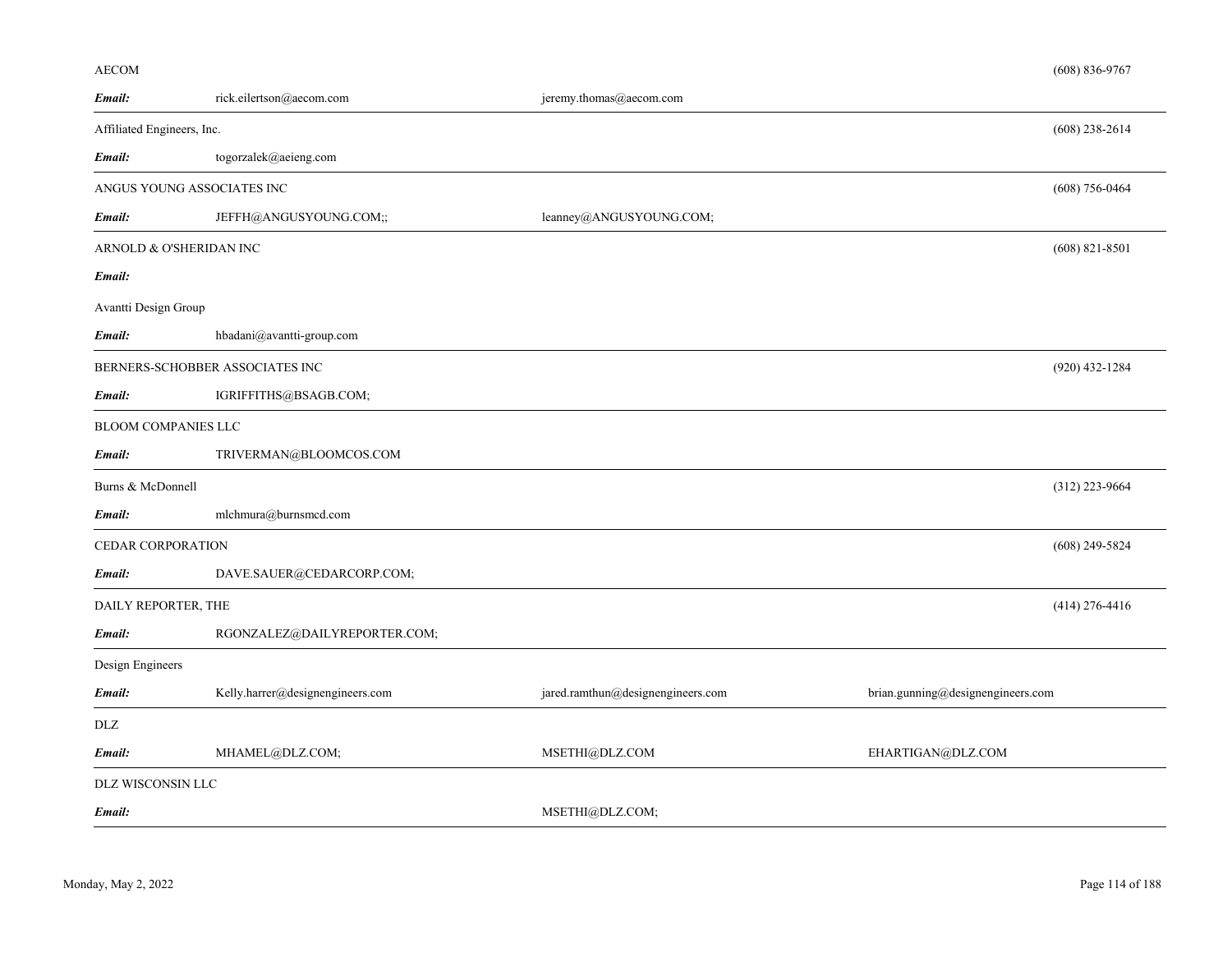## DONOHUE & ASSOCIATES

| Email:                   | BSCHEIBER@DONOHUE-ASSOCIATES.COM       | GKUSSART@DONOHUE-ASSOCIATES.COM |                    |
|--------------------------|----------------------------------------|---------------------------------|--------------------|
| Eneractive Solutions LLC |                                        |                                 |                    |
| Email:                   | Farhan.khatri@edisonenergy.com         |                                 |                    |
|                          | Environmental Design International Inc |                                 | $(312)$ 345-0529   |
| Email:                   | gflentge@envdesigni.com                |                                 |                    |
| FARNSWORTH GROUP INC     |                                        |                                 | $(608) 846 - 3777$ |
| Email:                   | CGRINDLE@F-W.COM                       |                                 |                    |
| FNR SERVICES LLC         |                                        |                                 |                    |
| Email:                   | FKHATRI@FNRSERVICES.COM;               |                                 |                    |
| <b>GRAEF</b>             |                                        |                                 | $(608)$ 242-0787   |
| Email:                   | loei.badreddine@graef-usa.com          |                                 |                    |
|                          | H & H ENERGY SERVICES INC              |                                 | $(608)$ 273-9767   |
| Email:                   | ETRUELOVE@HHENERGYSERVICES.COM;        | KDULANEY@HHGROUPHOLDINGS.COM;   |                    |
| HBK ENGINEERING          |                                        |                                 | $(312)$ 432-0231   |
| Email:                   | JRICHARDS@HBKENGINEERING.COM;          |                                 |                    |
| HEIN ENGINEERING GROUP   |                                        |                                 | $(608)$ 288-9282   |
| Email:                   | hein@heinengrp.com                     | mhein@heinengrp.com             |                    |
|                          | HENNEMAN ENGINEERING INC               |                                 |                    |
| Email:                   | jbower@henneman.com                    |                                 |                    |
| <b>ICONICA</b>           |                                        |                                 | $(608)$ 664-3535   |
| Email:                   | PATRICK.EAGAN@ICONICACREATES.COM;      |                                 |                    |
| <b>IMEG Corp</b>         |                                        |                                 | $(608)$ 223-9601   |
| Email:                   | kris.a.cotharn@imegcorp.com            |                                 |                    |
| JDR ENGINEERING INC      |                                        |                                 | $(608)$ 271-7046   |
| Email:                   | MEEKER@JDRENG.COM;                     |                                 |                    |

(920) 208-0402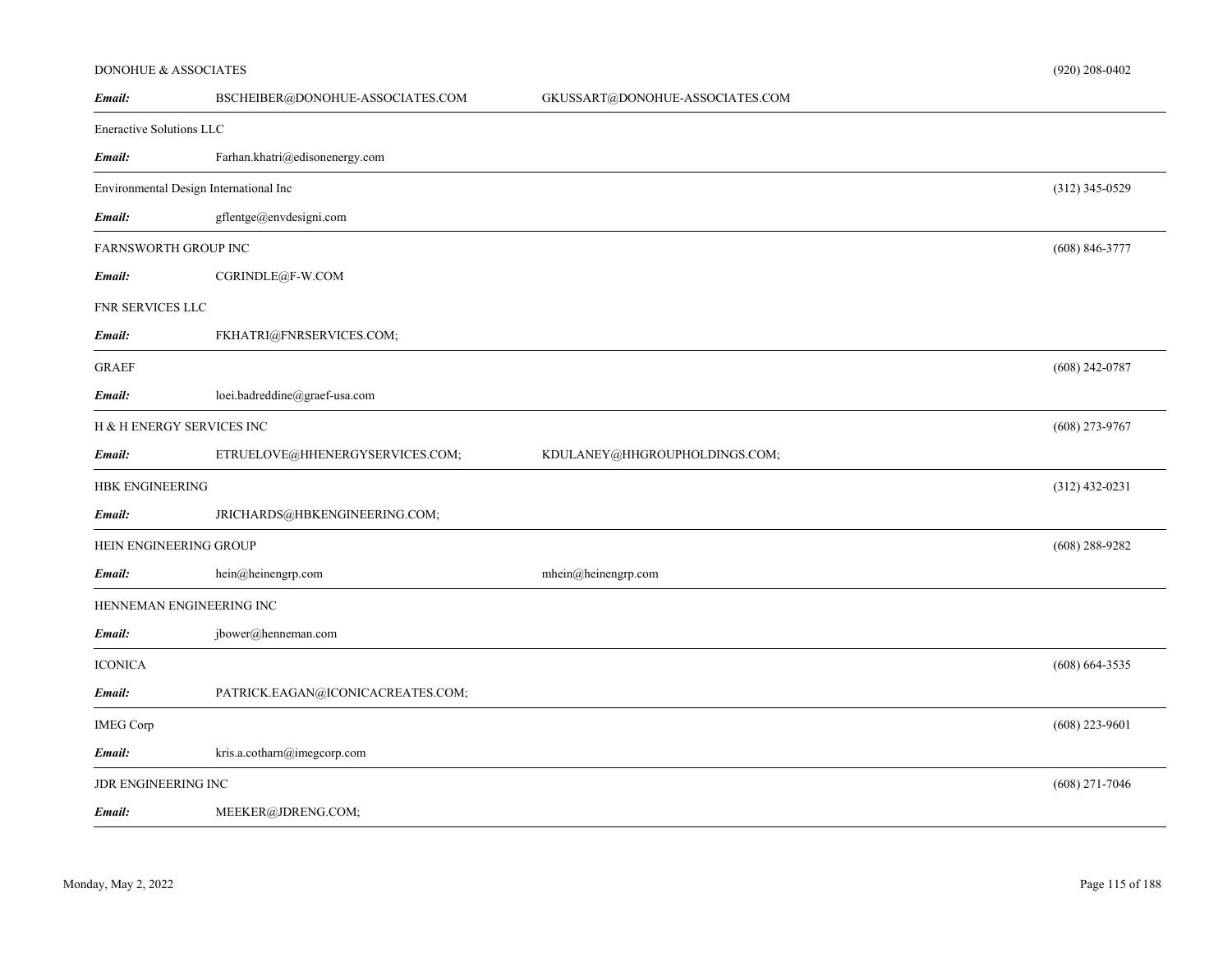#### JEWELL ASSOCIATES ENGINEERS INC

| Email:                             | GREG.JEWELL@JEWELLASSOC.COM; |                             |                         |                    |
|------------------------------------|------------------------------|-----------------------------|-------------------------|--------------------|
| LHB Inc                            |                              |                             |                         |                    |
| Email:                             | info@LHBcorp.com             | marketing@LHBcorp.com       | Joellyn.Gum@LHBcorp.com |                    |
| MEAD & HUNT INC                    |                              |                             |                         | $(608)$ 273-6391   |
| Email:                             | DAVID.WAY@MEADHUNT.COM;      | ANNE.ANDERSON@MEADHUNT.COM; |                         |                    |
| MEP ASSOCIATES LLC                 |                              |                             |                         |                    |
| Email:                             |                              |                             |                         |                    |
| MEP ASSOCIATES LLC                 |                              |                             |                         | $(715)$ 832-5668   |
| Email:                             | JOSHH@MEPASSOCIATES.COM;     | DANLG@MEPASSOCIATES.COM;    |                         |                    |
| MI TECH SERVICES                   |                              |                             |                         |                    |
| Email:                             | ASAUNDERS@MI-TECH.US         |                             |                         |                    |
| MUERMANN ENGINEERING               |                              |                             |                         | $(920) 894 - 7916$ |
| Email:                             | TIFFANY@ME-PE.COM;           |                             |                         |                    |
| Oneida Engineering Solutions (OES) |                              |                             |                         |                    |
| Email:                             | dchlebowski@oesllc.com       | dblang@oesllc.com           |                         |                    |
| QUANDEL CONSULTANTS, INC.          |                              |                             |                         |                    |
| Email:                             | dsimon@quandel.com           |                             |                         |                    |
| Ramaker & Associates, Inc.         |                              |                             |                         | $(608) 643 - 7999$ |
| Email:                             | jgallagher@ramaker.com       |                             |                         |                    |
| Schroeder & Holt Architects, Ltd.  |                              |                             |                         | $(414)$ 276-1764   |
| Email:                             | $\text{dbaum@sha-a2k.com}$   | Trudyk@sha-a2k.com          |                         |                    |
| Schroeder & Holt Architects, Ltd.  |                              |                             |                         | $(414)$ 276-1764   |
| Email:                             | dbaum@sha-a2k.com            | Trudyk@a2k.com              |                         |                    |
| SEBESTA, INC., DBA NV5             |                              |                             |                         |                    |
| Email:                             | ROBERT.WASIK@NV5.COM         | RANDY.LORENZ@NV5.COM        |                         |                    |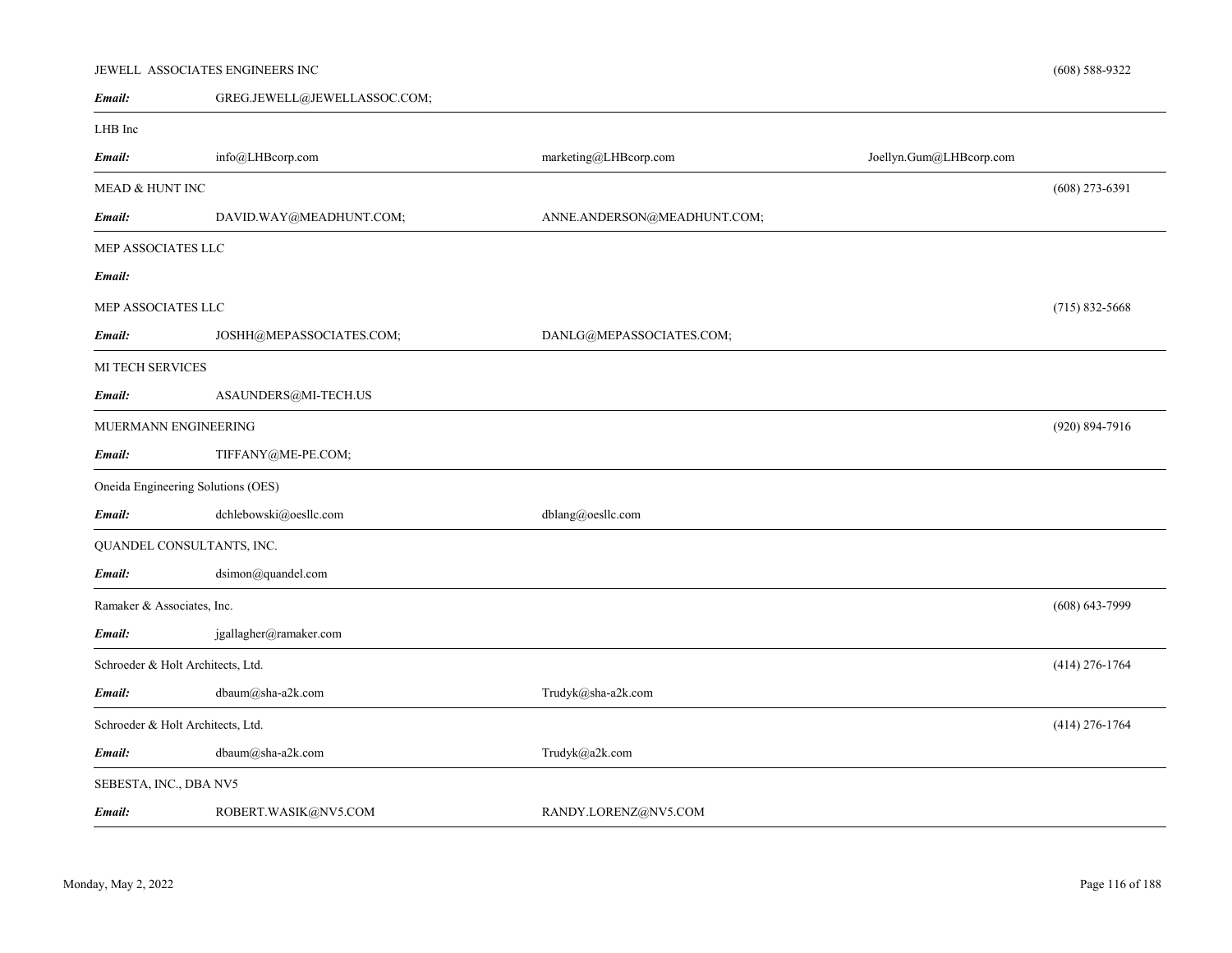| Email:                       | bhughes@shive-hattery.com            |                             |                         |                  |
|------------------------------|--------------------------------------|-----------------------------|-------------------------|------------------|
| Singh & Associates, Inc.     |                                      |                             |                         | $(414)$ 727-0933 |
| Email:                       | jholt@singhinc.com                   | mmodesto@singhinc.com       | kprajapati@singhinc.com |                  |
| SMR ENGINEERING VENTURES LLC |                                      |                             |                         | $(608)$ 237-7031 |
| Email:                       | ARIF1935@YAHOO.COM                   |                             |                         |                  |
| Somerville Inc.              |                                      |                             |                         | $(920)$ 437-1131 |
| Email:                       | chendricks@somervilleinc.com         |                             |                         |                  |
| STRAND ASSOCIATES, INC.      |                                      |                             |                         | $(608)$ 251-8655 |
| Email:                       | MISTY.HOWARD@STRAND.COM;             |                             |                         |                  |
| <b>STRANG INC</b>            |                                      |                             |                         | $(608)$ 276-9204 |
| Email:                       | khanko@strang-inc.com                | mmatson@strang-inc.com      |                         |                  |
| SYSTEMS WEST ENGINEERS       |                                      |                             |                         |                  |
| Email:                       | AMANGRICH@SYSTEMSWESTENGINEERS.COM;  |                             |                         |                  |
| THE REESE GROUP              |                                      |                             |                         |                  |
| Email:                       | TREESE@THE-REESE-GROUP.COM           |                             |                         |                  |
| Thunderbird Engineering Inc  |                                      |                             |                         |                  |
| Email:                       | shawnw@thunderbirdeng.com            | darlenes@thunderbirdeng.com |                         |                  |
| Thunderbird Engineering Inc. |                                      |                             |                         |                  |
| Email:                       | shawnw@thunderbirdeng.com            |                             |                         |                  |
| WATER TECHNOLOGY INC         |                                      |                             |                         | (920) 887-7999   |
| Email:                       | DMUELLER@WATERTECHNOLOGYINC.COM;     |                             |                         |                  |
|                              | ZIMMERMAN ARCHITECTURAL STUDIOS INC  |                             |                         | $(414)$ 302-3791 |
| Email:                       | info@zastudios.com                   |                             |                         |                  |
|                              | ZIMMERMAN ARCHITECTURAL STUDIOS, INC |                             |                         | $(414)$ 302-3758 |
| Email:                       | KEVIN.ODONNELL@ZASTUDIOS.COM;        |                             |                         |                  |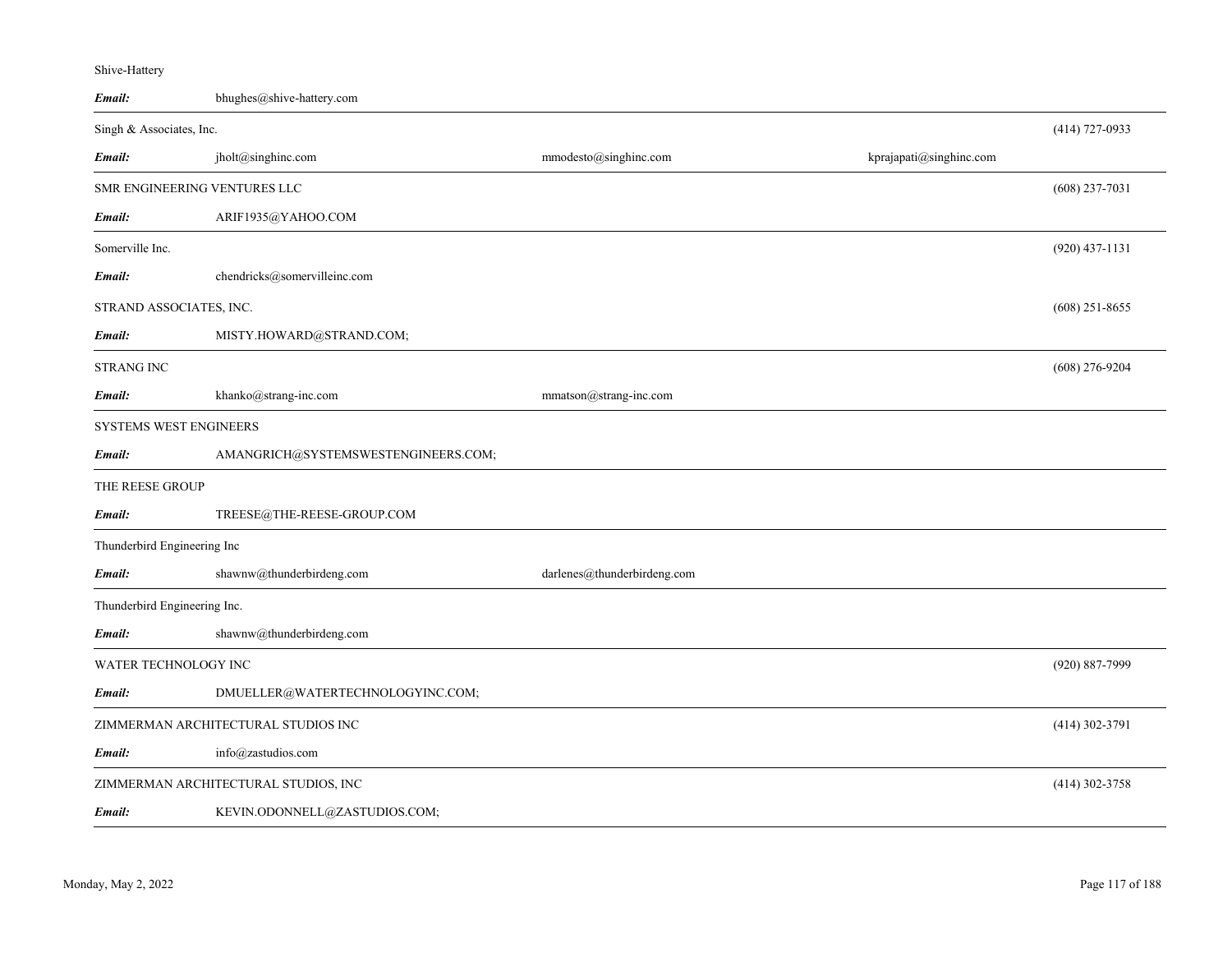| Category:                       | Project Management                 |                                |                             |                    |
|---------------------------------|------------------------------------|--------------------------------|-----------------------------|--------------------|
| <b>Firm Name</b>                |                                    |                                |                             | Fax                |
| <b>AECOM</b>                    |                                    |                                |                             | $(608) 836 - 9767$ |
| Email:                          | rick.eilertson@aecom.com           | jeremy.thomas@aecom.com        |                             |                    |
| ALFRED BENESCH & CO             |                                    |                                |                             | $(920)$ 230-6861   |
| Email:                          | AZACHARIAS@BENESCH.COM;            |                                |                             |                    |
| ALTA PLANNING & DESIGN          |                                    |                                |                             |                    |
| Email:                          | ANNFREIWALD@ALTAPLANNING.COM;      |                                |                             |                    |
| ALTA PLANNING & DESIGN          |                                    |                                |                             |                    |
| Email:                          |                                    |                                |                             |                    |
| Altas Engineering Group, Ltd.   |                                    |                                |                             |                    |
| Email:                          | ehomedi@aegroupltd.com             | rrogers@aegroupltd.com         |                             |                    |
| <b>ANCHOR QEA</b>               |                                    |                                |                             |                    |
| Email:                          | lrozumalski@anchorqea.com          | tkapla@anchorqea.com           |                             |                    |
| ARNOLD & O'SHERIDAN INC         |                                    |                                |                             | $(608)$ 821-8501   |
| Email:                          |                                    |                                |                             |                    |
| ARNTZ, ROBERT J.                |                                    |                                |                             | $(608)$ 849-8095   |
| Email:                          | RJARNTZ@TDS.NET;                   |                                |                             |                    |
| ASSEMBLAGE ARCHITECTS           |                                    |                                |                             | $(608)$ 827-6960   |
| Email:                          | NOUGHANI@ASSEMBLAGEARCHITECTS.COM; |                                |                             |                    |
| Avantti Design Group            |                                    |                                |                             |                    |
| Email:                          | hbadani@avantti-group.com          |                                |                             |                    |
| <b>AYRES ASSOCIATES</b>         |                                    |                                |                             | $(608)$ 443-1350   |
| Email:                          |                                    | FAVORITEJ@AYRESASSOCIATES.COM; | kuhlowk@ayresassociates.com |                    |
| <b>BAXTER &amp; WOODMAN INC</b> |                                    |                                |                             |                    |
| Email:                          | GGROTH@BAXTERWOODMAN.COM;          |                                |                             |                    |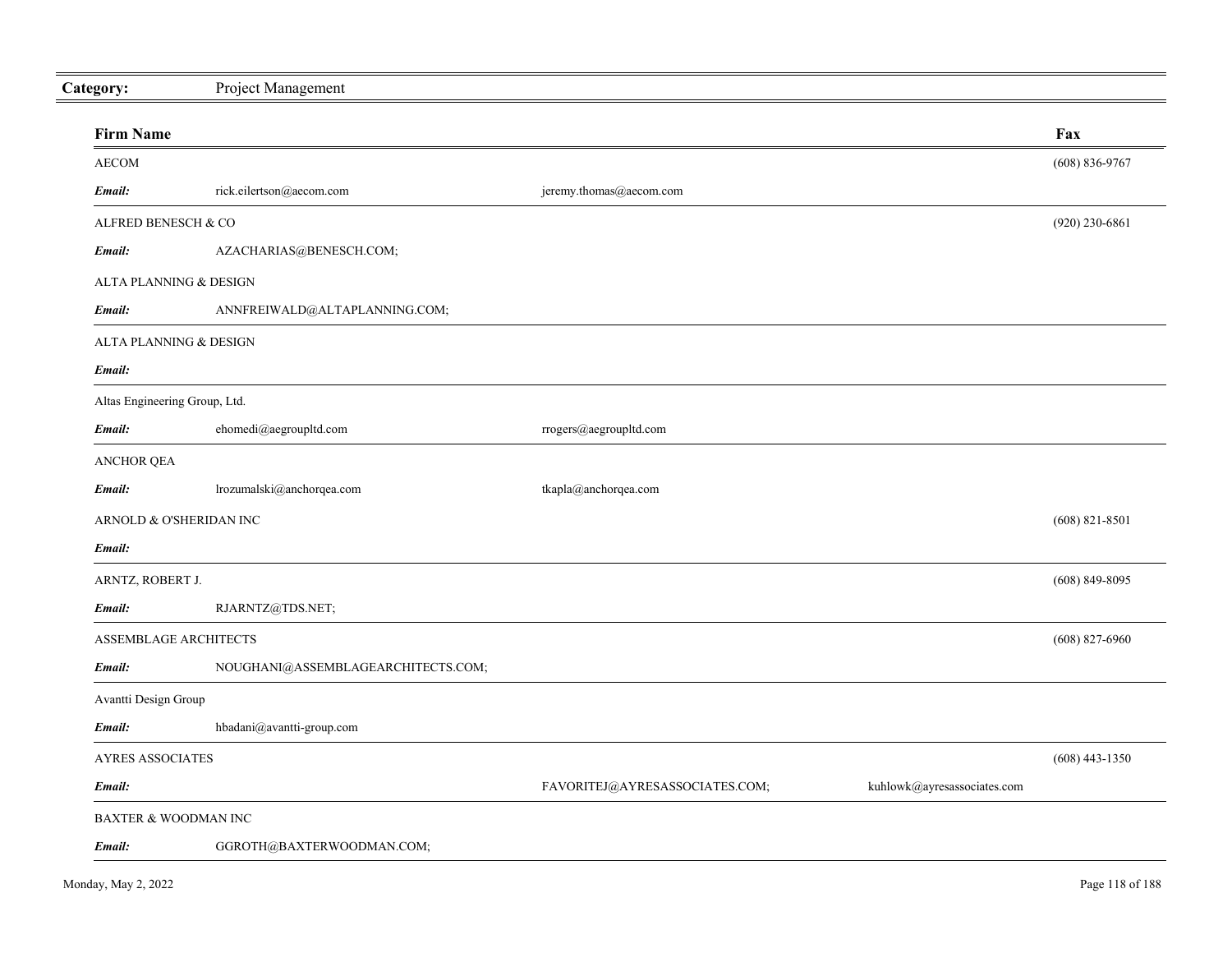| BECHER-HOPPE ASSOCIATES INC |                                     |                            | $(715) 745 - 8008$ |
|-----------------------------|-------------------------------------|----------------------------|--------------------|
| Email:                      | SSWITLICK@BECHERHOPPE.COM           |                            |                    |
|                             | BERNERS-SCHOBBER ASSOCIATES INC     |                            | $(920)$ 432-1284   |
| Email:                      | IGRIFFITHS@BSAGB.COM;               |                            |                    |
| <b>BLOOM COMPANIES LLC</b>  |                                     |                            | $(414)$ 771-4490   |
| Email:                      | mtharaniyil@bloomcos.com            | HFARCHMIN@BLOOMCOS.COM;    |                    |
| BLOOM COMPANIES LLC         |                                     |                            |                    |
| Email:                      | TRIVERMAN@BLOOMCOS.COM              |                            |                    |
|                             | BOLLINGER, LACH $\&$ ASSOCIATES INC |                            |                    |
| Email:                      | CFLOWER@BOLLINGERLACH.COM;          | ANEWTON@BOLLINGERLACH.COM; |                    |
| <b>BOURIL DESIGN STUDIO</b> |                                     |                            | $(608)$ 833-3408   |
| Email:                      | bobb@bourildesign.com;              |                            |                    |
| <b>Bray Architects</b>      |                                     |                            |                    |
|                             |                                     |                            |                    |
| Email:                      | mwolfert@brayarch.com               |                            |                    |
| <b>BUILDING INSIGHT LLC</b> |                                     |                            | $(608)$ 441-5111   |
| Email:                      |                                     |                            |                    |
| Burns & McDonnell           |                                     |                            | $(312)$ 223-9664   |
| Email:                      | mlchmura@burnsmcd.com               |                            |                    |
|                             | BURSE SURVEYING & ENGINEERING INC   |                            | $(608)$ 250-9266   |
| Email:                      | MBURSE@BSE-INC.NET;                 |                            |                    |
|                             | CAPSTONE ENGINEERING DESIGN LLC     |                            |                    |
| Email:                      | FKLANCNIK@TDS.NET;                  |                            |                    |
| CBS SQUARED INC             |                                     |                            | $(715) 861 - 5228$ |
| Email:                      | SCLAFLIN@CBSSQUAREDINC.COM;         |                            |                    |
| CEDAR CORPORATION           |                                     |                            | $(608)$ 249-5824   |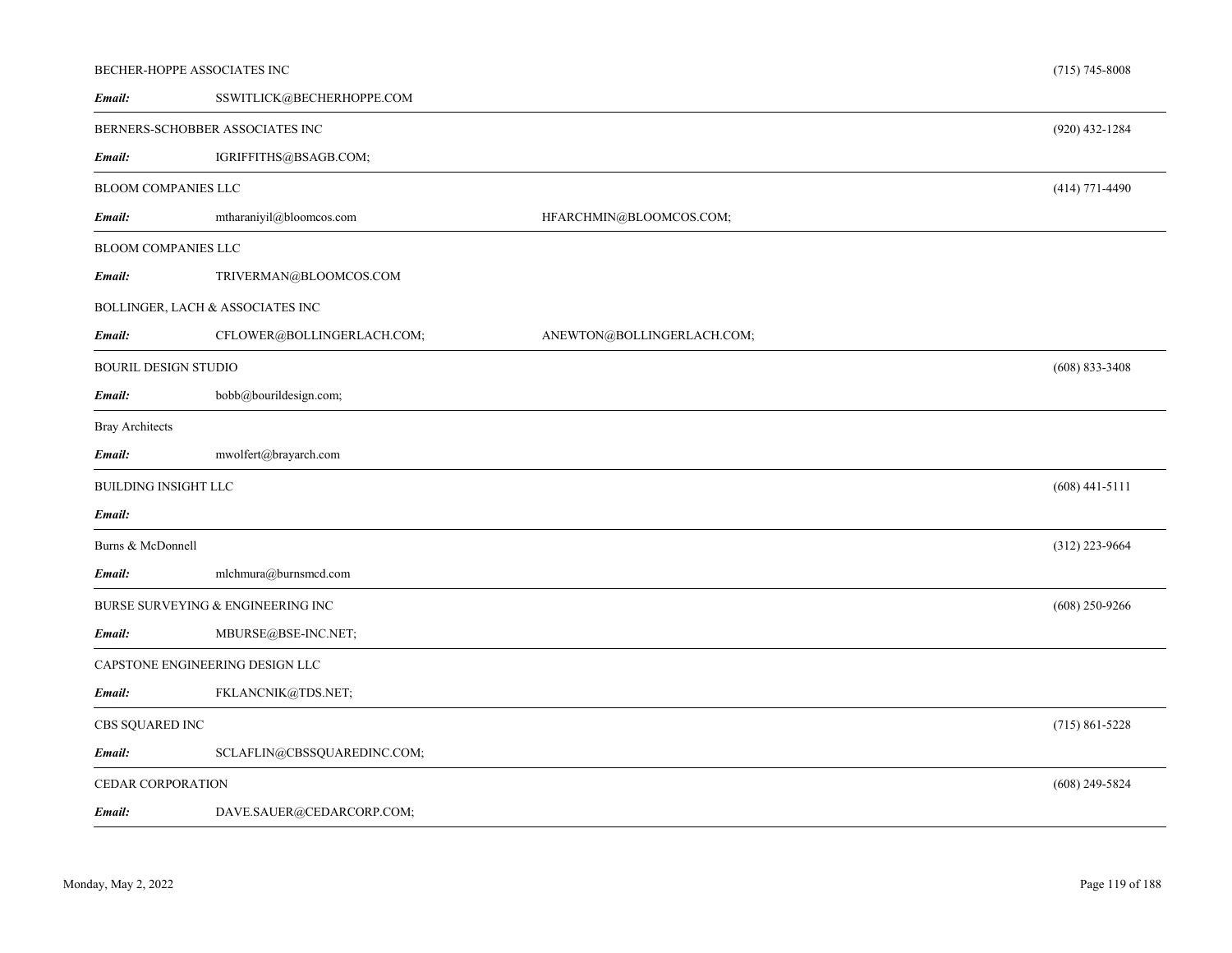| Email:                                  | RayP@CEDP.us                                       |                                  |                         |                    |
|-----------------------------------------|----------------------------------------------------|----------------------------------|-------------------------|--------------------|
| CEP Civil Engineering Professionals LLC |                                                    |                                  |                         | $(608) 819 - 6997$ |
| Email:                                  | Najim@cepcompany.com                               |                                  |                         |                    |
| CEP Civil Engineering Professionals LLC |                                                    |                                  |                         | $(608) 819 - 6997$ |
| Email:                                  | najim@cepcompany.com                               |                                  |                         |                    |
| Civil Engineering Professionals, LLC    |                                                    |                                  |                         | $(608)$ 819-6997   |
| Email:                                  | ray@cepcompany.com                                 |                                  |                         |                    |
| Collins Engineers Inc                   |                                                    |                                  |                         | $(608)$ 282-6955   |
| Email:                                  | mmutziger@collinsengr.com                          |                                  |                         |                    |
| Continuum Architects + Planners         |                                                    |                                  |                         |                    |
| Email:                                  | lybra.loest@continuumarchitects.com                | bob.barr@continuumarchitects.com |                         |                    |
|                                         | CORNERSTONE ENVIRONMENTAL GROUP, a Tetra Tech comp |                                  |                         |                    |
| Email:                                  | mark.torresani@cornerstoneeg.com                   | john.oswald@cornerstoneeg.com    |                         |                    |
| <b>CORRE INC</b>                        |                                                    |                                  |                         | $(608) 828 - 1012$ |
| Email:                                  | TGAGNER@CORREINC.COM                               |                                  |                         |                    |
| COTTER CONSULTING INC                   |                                                    |                                  |                         |                    |
| Email:                                  | j.hunn@cotterconsulting.com                        |                                  |                         |                    |
| COTTER CONSULTING INC                   |                                                    |                                  |                         |                    |
| Email:                                  | j.hunn@cotterconsulting.com                        |                                  |                         |                    |
| CROWLEY ENGINEERING LLC                 |                                                    |                                  |                         | (219) 322-2277     |
| Email:                                  | RFPS@CROWLEYENGINEERING.COM;                       |                                  |                         |                    |
| DAAR Engineering, Inc.                  |                                                    |                                  |                         | $(608)$ 249-0170   |
| Email:                                  | Teri.Schopt@darrcorp.com                           | Andy.Smieja@darrcorp.com         | accounting@darrcorp.com |                    |
| DAILY REPORTER, THE                     |                                                    |                                  |                         | $(414)$ 276-4416   |
| Email:                                  | RGONZALEZ@DAILYREPORTER.COM;                       |                                  |                         |                    |

CEDP, INC.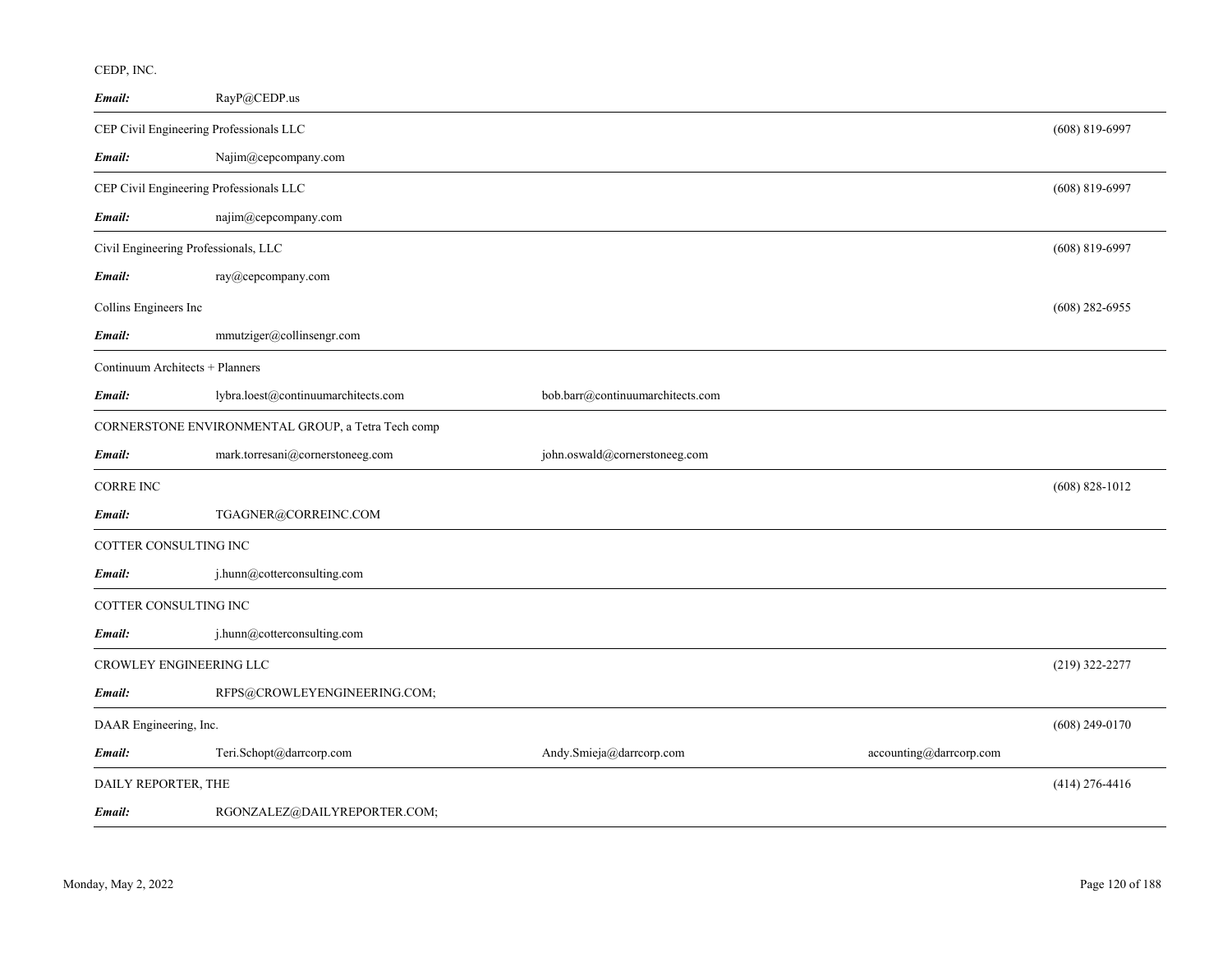| Davis Engineering             |                                         |                                 |                                  |
|-------------------------------|-----------------------------------------|---------------------------------|----------------------------------|
| Email:                        | adavis@davis-engineer.com               |                                 |                                  |
| DC Engineering                |                                         |                                 |                                  |
| Email:                        | swhayland@dcengineering.net             |                                 |                                  |
| DESIGN STUDIO ETC             |                                         |                                 |                                  |
| Email:                        | GPERRY@DESIGNSTUDIOETC.COM;             |                                 |                                  |
| DESTREE DESIGN ARCHITECTS INC |                                         |                                 | $(608)$ 268-1498                 |
| Email:                        | MELISSA@DESTREEARCHITECTS.COM;          |                                 |                                  |
|                               | DIMENSION IV MADISON DESIGN GROUP       |                                 | $(608)$ 829-4445                 |
| Email:                        | RRHYS@DIMENSIONIVMADISON.COM;           | SACE@DIMENSIONIVMADISON.COM;    | JGERSICH@DIMENSIONIVMADISON.COM; |
| DLZ                           |                                         |                                 |                                  |
| Email:                        | MHAMEL@DLZ.COM;                         | MSETHI@DLZ.COM                  | EHARTIGAN@DLZ.COM                |
| DLZ WISCONSIN LLC             |                                         |                                 |                                  |
| Email:                        |                                         | MSETHI@DLZ.COM;                 |                                  |
| DONOFRIO KOTTKE & ASSOC INC   |                                         |                                 | $(608) 833 - 1089$               |
| Email:                        | DDAY@DONOFRIO.CC                        |                                 |                                  |
| DONOHUE & ASSOCIATES          |                                         |                                 | $(920)$ 208-0402                 |
| Email:                        | BSCHEIBER@DONOHUE-ASSOCIATES.COM        | GKUSSART@DONOHUE-ASSOCIATES.COM |                                  |
|                               | EC3 ENVIRONMENTAL CONSULTING GROUP INC. |                                 |                                  |
| Email:                        | INFO@EC3GRP.COM;                        | JCASTRO@EC3GRP.COM;             |                                  |
| EDGE CONSULTING ENGINEERS INC |                                         |                                 | $(608) 644 - 1549$               |
| Email:                        | AOSTRENG@EDGECONSULT.COM;               |                                 |                                  |
| Eneractive Solutions LLC      |                                         |                                 |                                  |
| Email:                        | Farhan.khatri@edisonenergy.com          |                                 |                                  |
| <b>EUA</b>                    |                                         |                                 | $(608)$ 442-6680                 |
| Email:                        | STEVEH@EUA.COM;                         |                                 |                                  |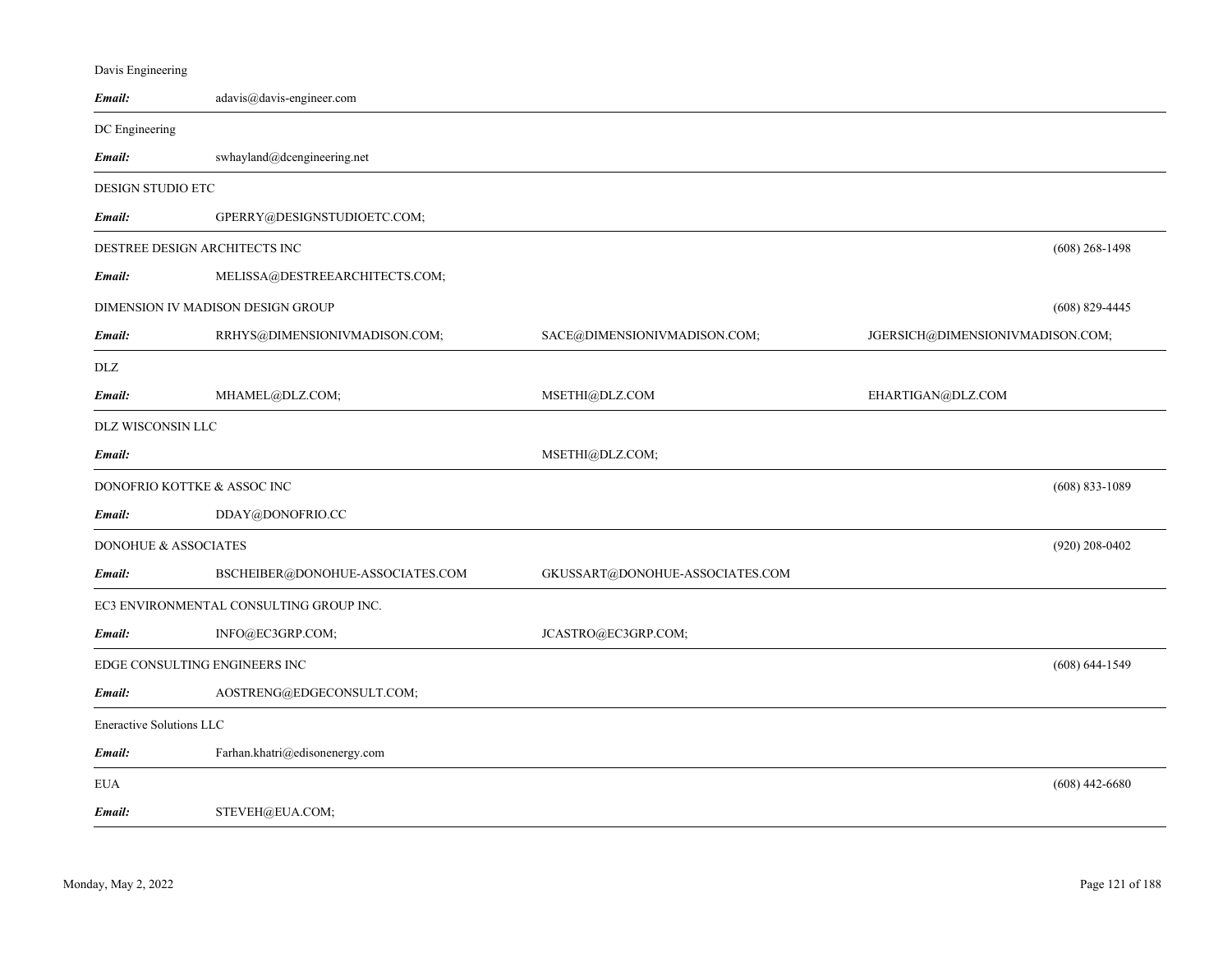| <b>EXCELSIOR GROUP</b>              |                                       |                                  |                         | $(866) 848 - 3055$ |
|-------------------------------------|---------------------------------------|----------------------------------|-------------------------|--------------------|
| Email:                              | MFILUS@EG-WI.COM;                     |                                  |                         |                    |
| FACILITY ENGINEERING, INC           |                                       |                                  |                         | $(608)$ 240-9112   |
| Email:                              | DAN@FACILITYENGINEERINGINC.COM;       |                                  |                         |                    |
| Fehr Graham                         |                                       |                                  |                         | $(815)$ 394-4702   |
| Email:                              | tdettman@fehrgraham.com               |                                  |                         |                    |
| FNR SERVICES LLC                    |                                       |                                  |                         |                    |
| Email:                              | FKHATRI@FNRSERVICES.COM;              |                                  |                         |                    |
|                                     | FOTH INFRASTRUCTURE & ENVIRONMENT LLC |                                  |                         |                    |
| Email:                              | tom.ludwig@foth.com;                  | CHRIS.SAXBY@FOTH.COM;            | dale.broeckert@foth.com |                    |
| <b>GEI CONSULTANTS</b>              |                                       |                                  |                         |                    |
| Email:                              | DLANE@GEICONSULTANTS.COM;             |                                  |                         |                    |
| GENERAL ENGINEERING COMPANY         |                                       |                                  |                         | $(608) 742 - 2592$ |
| Email:                              | TMICHAELS@GENERALENGINEERING.NET;     | lbradley@generalengineering.net; |                         |                    |
| GEOSYNTEC CONSULTANTS               |                                       |                                  |                         |                    |
| Email:                              | JTRACY@GEOSYNTEC.COM;                 |                                  |                         |                    |
| <b>GHD INC</b>                      |                                       |                                  |                         | $(608)$ 249-4402   |
| Email:                              | RIELLY.ODONNELL@GHD.COM;              | BEN.WILKINSON@GHD.COM;           |                         |                    |
| <b>GHD INC</b>                      |                                       |                                  |                         | $(240)$ 206-6811   |
| Email:                              | patricia.gordon@ghd.com               |                                  |                         |                    |
| <b>Giles Engineering Associates</b> |                                       |                                  |                         | $(262)$ 549-5868   |
| Email:                              | milwauke@gilesengr.com                |                                  |                         |                    |
| GLOBAL ENGINEERING & RESOURCE CORP  |                                       |                                  |                         |                    |
| Email:                              | BHUVAN@GLERCORP.COM;                  | BUSINESS@GLERCORP.COM;           |                         |                    |
| <b>GO/A ARCHITECTS INC</b>          |                                       |                                  |                         | $(608)$ 831-2963   |
| Email:                              | GOIEN@GOA-ARCHITECTS.COM;             |                                  |                         |                    |
|                                     |                                       |                                  |                         |                    |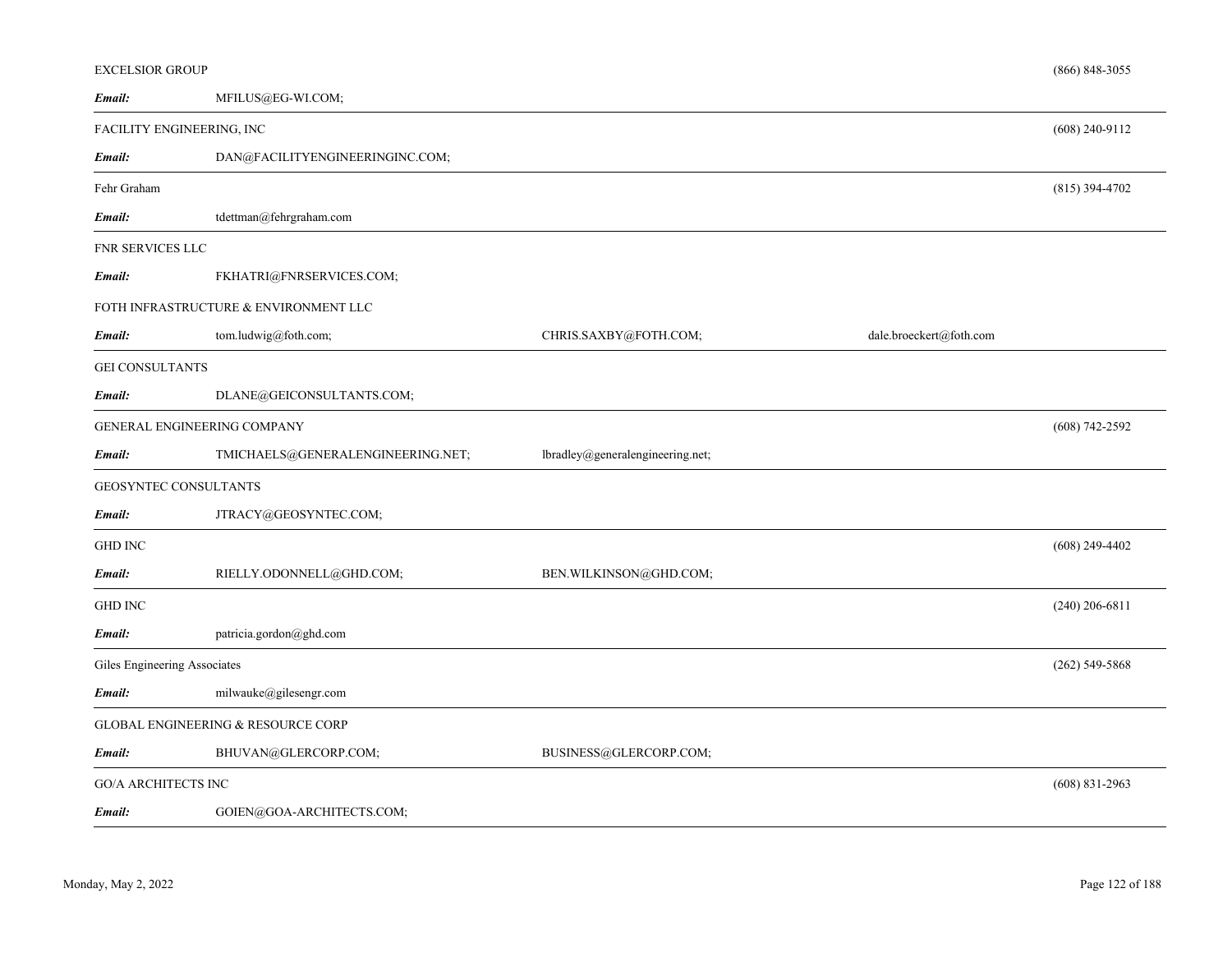| Email:                          | $\text{loci.badreddine}\textcircled{a}\text{graef-usa.com}$ |                               |                               |                    |
|---------------------------------|-------------------------------------------------------------|-------------------------------|-------------------------------|--------------------|
| Green Development Company       |                                                             |                               |                               |                    |
| Email:                          | Andrew@greendev.co                                          |                               |                               |                    |
| <b>Greenprint Partners</b>      |                                                             |                               |                               |                    |
| Email:                          | ben@greenprintpartners.com                                  | hannah@greenprintpartners.com | nicole@greenprintpartners.com |                    |
| HBK ENGINEERING                 |                                                             |                               |                               | $(312)$ 432-0231   |
| Email:                          | JRICHARDS@HBKENGINEERING.COM;                               |                               |                               |                    |
| <b>HDR ENGINEER</b>             |                                                             |                               |                               | $(608) 662 - 1801$ |
| Email:                          |                                                             |                               |                               |                    |
| HIMALAYAN CONSULTANTS LLC       |                                                             |                               |                               | $(262) 502 - 0077$ |
| Email:                          | GADHIKARY@HIMALAYANLLC.COM;                                 | MBABICH@HIMALAYANLLC.COM;     |                               |                    |
| HITCHCOCK DESIGN GROUP          |                                                             |                               |                               | $(312) 634 - 2101$ |
| Email:                          | BINMAN@HITCHCOCKDESIGNGROUP.COM;                            |                               |                               |                    |
| HNTB CORP                       |                                                             |                               |                               | $(414)$ 359-2310   |
| Email:                          | KWITTBROT@HNTB.COM;                                         |                               |                               |                    |
|                                 | HUFFMAN FACILITY DEVELOPMENT INC                            |                               |                               | $(608)$ 204-3811   |
| Email:                          | MHUFFMAN@HUFFMANFD.COM                                      | NDECORI@HUFFMANFD.COM         |                               |                    |
| <b>ICONICA</b>                  |                                                             |                               |                               | $(608) 664 - 3535$ |
| Email:                          | PATRICK.EAGAN@ICONICACREATES.COM;                           |                               |                               |                    |
| <b>IMEG Corp</b>                |                                                             |                               |                               | $(608)$ 223-9601   |
| Email:                          | kris.a.cotharn@imegcorp.com                                 |                               |                               |                    |
| <b>ITERIS INC</b>               |                                                             |                               |                               | $(612)$ 371-9300   |
| Email:                          | DSN@ITERIS.COM;                                             |                               |                               |                    |
| JEWELL ASSOCIATES ENGINEERS INC |                                                             |                               |                               | $(608) 588 - 9322$ |
| Email:                          | GREG.JEWELL@JEWELLASSOC.COM;                                |                               |                               |                    |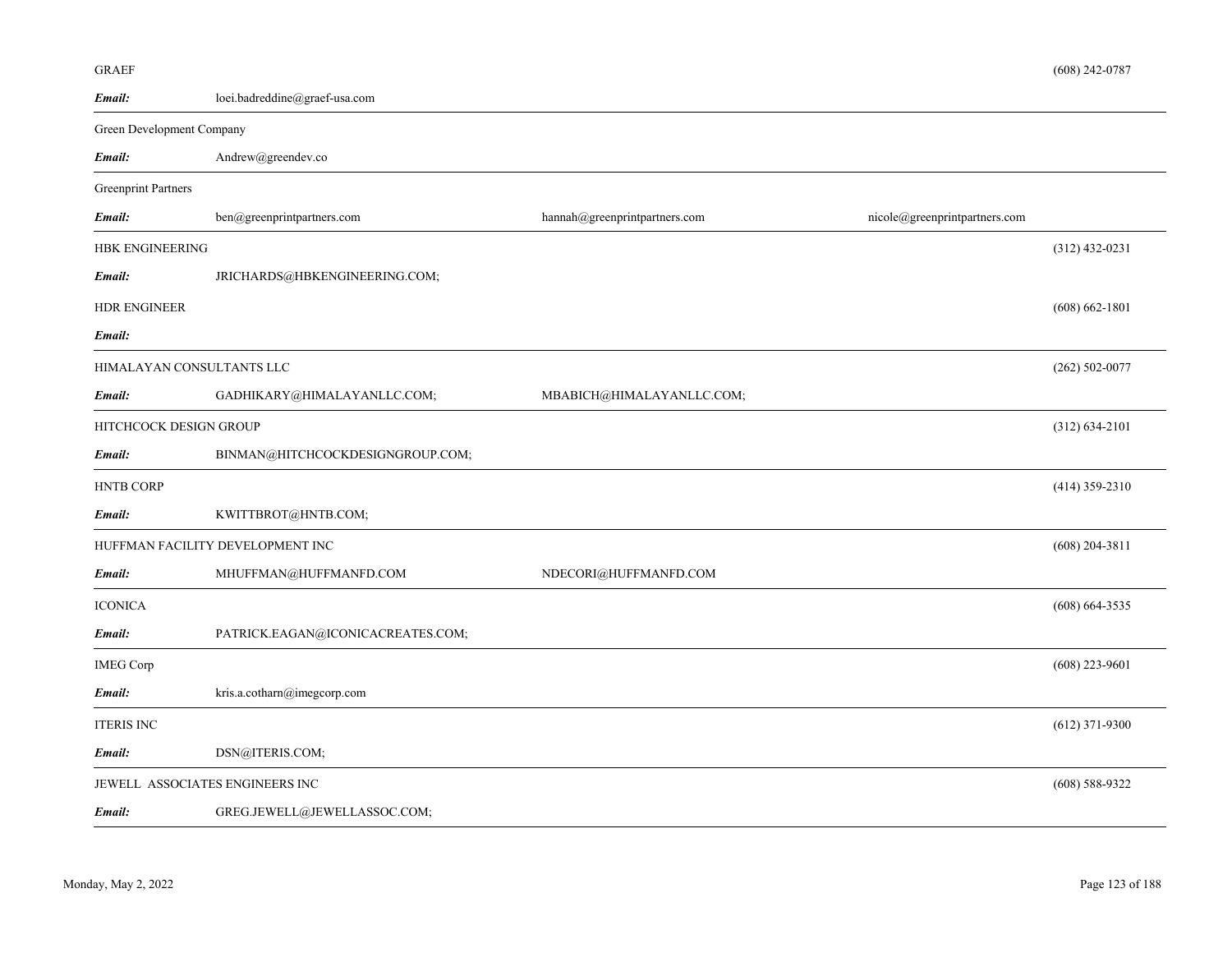|  | JT Engineering, lnc |  |
|--|---------------------|--|
|  |                     |  |

| Email:                        | billniemi@jt-engineering.com     | dougsina@jt-engineering.com   | bradgroh@jt-engineering.com |                    |
|-------------------------------|----------------------------------|-------------------------------|-----------------------------|--------------------|
|                               | K SINGH & ASSOCIATES, INC.       |                               |                             | $(262)$ 821-1174   |
| Email:                        | PSINGH@KSACONSULTANTS.COM;       |                               |                             |                    |
|                               | KIMLEY-HORN AND ASSOCIATES INC   |                               |                             | $(703) 674 - 1350$ |
| Email:                        | MEREDITH.POWELL@KIMLEY-HORN.COM; |                               |                             |                    |
| KL ENGINEERING INC            |                                  |                               |                             | $(608)$ 663-1226   |
| Email:                        | scramer@klengineering.com        |                               |                             |                    |
|                               | KUBALA WASHATKO ARCHITECTS INC   |                               |                             | $(262)$ 377-2954   |
| Email:                        | WRECKARD@TKWA.COM;               | HELLO@TKWA.COM;               | khardman@tkwa.com           |                    |
| LHB Inc                       |                                  |                               |                             |                    |
| Email:                        | info@LHBcorp.com                 | marketing@LHBcorp.com         | Joellyn.Gum@LHBcorp.com     |                    |
| <b>LYNCH &amp; ASSOCIATES</b> |                                  |                               |                             | $(262)$ 402-5046   |
| Email:                        | TLYNCH@LYNCH-ENGINEERING.COM     | CKLEIN@LYNCH-ENGINEERING.COM; |                             |                    |
|                               | MCDONOUGH BOLYARD PECK, INC      |                               |                             | $(703)$ 641-8965   |
| Email:                        | info@mbpce.com;                  |                               |                             |                    |
| McKinstry                     |                                  |                               |                             | $(608)$ 242-9197   |
| Email:                        | trentons@mckinstry.com           |                               |                             |                    |
| MEAD & HUNT INC               |                                  |                               |                             | $(608)$ 273-6391   |
| Email:                        | DAVID.WAY@MEADHUNT.COM;          | ANNE.ANDERSON@MEADHUNT.COM;   |                             |                    |
| MEP ASSOCIATES LLC            |                                  |                               |                             | $(715)$ 832-5668   |
| Email:                        | JOSHH@MEPASSOCIATES.COM;         | DANLG@MEPASSOCIATES.COM;      |                             |                    |
| MEP ASSOCIATES LLC            |                                  |                               |                             |                    |
| Email:                        |                                  |                               |                             |                    |
| MI TECH SERVICES              |                                  |                               |                             |                    |
| Email:                        | ASAUNDERS@MI-TECH.US             |                               |                             |                    |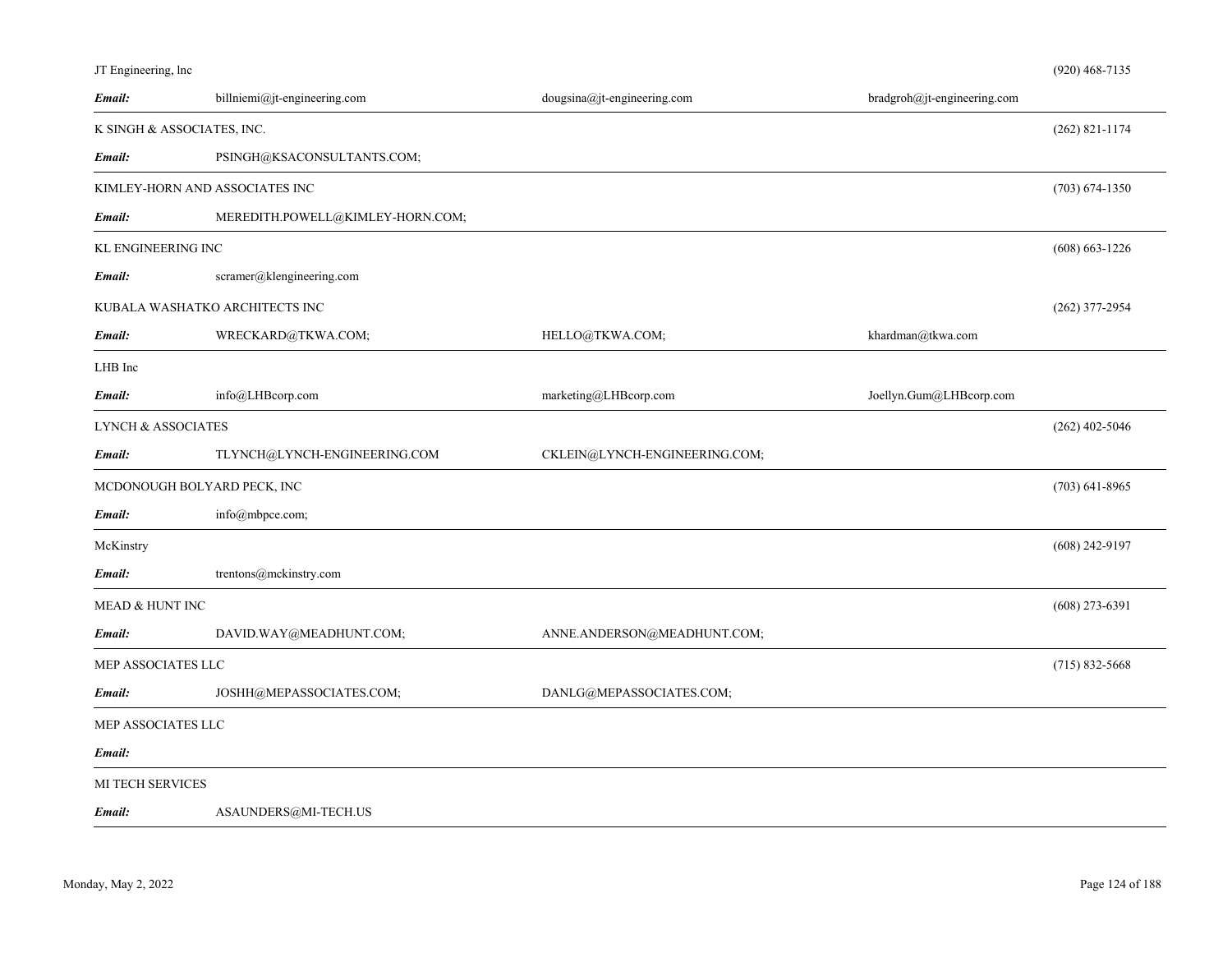|                    | MICHAEL BAKER INTERNATIONAL                      |                     |                       | $(608)$ 821-8701   |
|--------------------|--------------------------------------------------|---------------------|-----------------------|--------------------|
| Email:             | Chris.Fredrick@Mbakerintl.com                    |                     |                       |                    |
|                    | Michael T. Gill Visitor Services Consultant LLC  |                     |                       |                    |
| Email:             | cottyversalles@gmail.com                         |                     |                       |                    |
|                    | Michael T. Gill Visitor Services Consultant, LLC |                     |                       |                    |
| Email:             | cottyversalles@gmail.com                         |                     |                       |                    |
|                    | MSA PROFESSIONAL SERVICES, INC.                  |                     |                       | $(608)$ 242-6638   |
| Email:             | jdeyoung@msa-ps.com                              | kruhland@msa-ps.com | arethwisch@msa-ps.com |                    |
|                    | MWH BUSINESS SOLUTIONS                           |                     |                       | $(608)$ 310-5399   |
| Email:             | PATRICK.H.LYTLE@MWHGLOBAL.COM;                   |                     |                       |                    |
|                    | NES ECOLOGICAL SERVICES                          |                     |                       | $(920) 662 - 9141$ |
| Email:             | jhavel@releeinc.com;                             |                     |                       |                    |
|                    | Oneida Engineering Solutions (OES)               |                     |                       |                    |
| Email:             | dchlebowski@oesllc.com                           | dblang@oesllc.com   |                       |                    |
|                    | ONEIDA TOTAL INTERGRATED ENTERPRISES LLC         |                     |                       | $(608)$ 241-3914   |
| Email:             | dchlebowski@otie.com;                            | jthousand@otie.com; | pchiang@otie.com      |                    |
|                    | PATRICK ENGINEERING INC                          |                     |                       | $(920)$ 321-2330   |
| Email:             | INFO@PATRICKCO.COM                               |                     |                       |                    |
| PAYNE & DOLAN, INC |                                                  |                     |                       | (920) 757-2906     |
| Email:             | DESIGNBUILD@WALBECGROUP.COM                      |                     |                       |                    |
| PBS & J            |                                                  |                     |                       | $(608)$ 204-5951   |
| Email:             | MDEPUE@PBSJ.COM;                                 |                     |                       |                    |
| PDC MIDWEST INC    |                                                  |                     |                       | $(262)$ 563-5286   |
| Email:             | info@PDCmidwest.com;                             |                     |                       |                    |
|                    | PLUNKETT RAYSICH ARITECTS LLP                    |                     |                       | $(608)$ 240-9690   |
| Email:             | SKIECKHAFER@PRARCH.COM;                          | DSNOW@PRARCH.COM;   |                       |                    |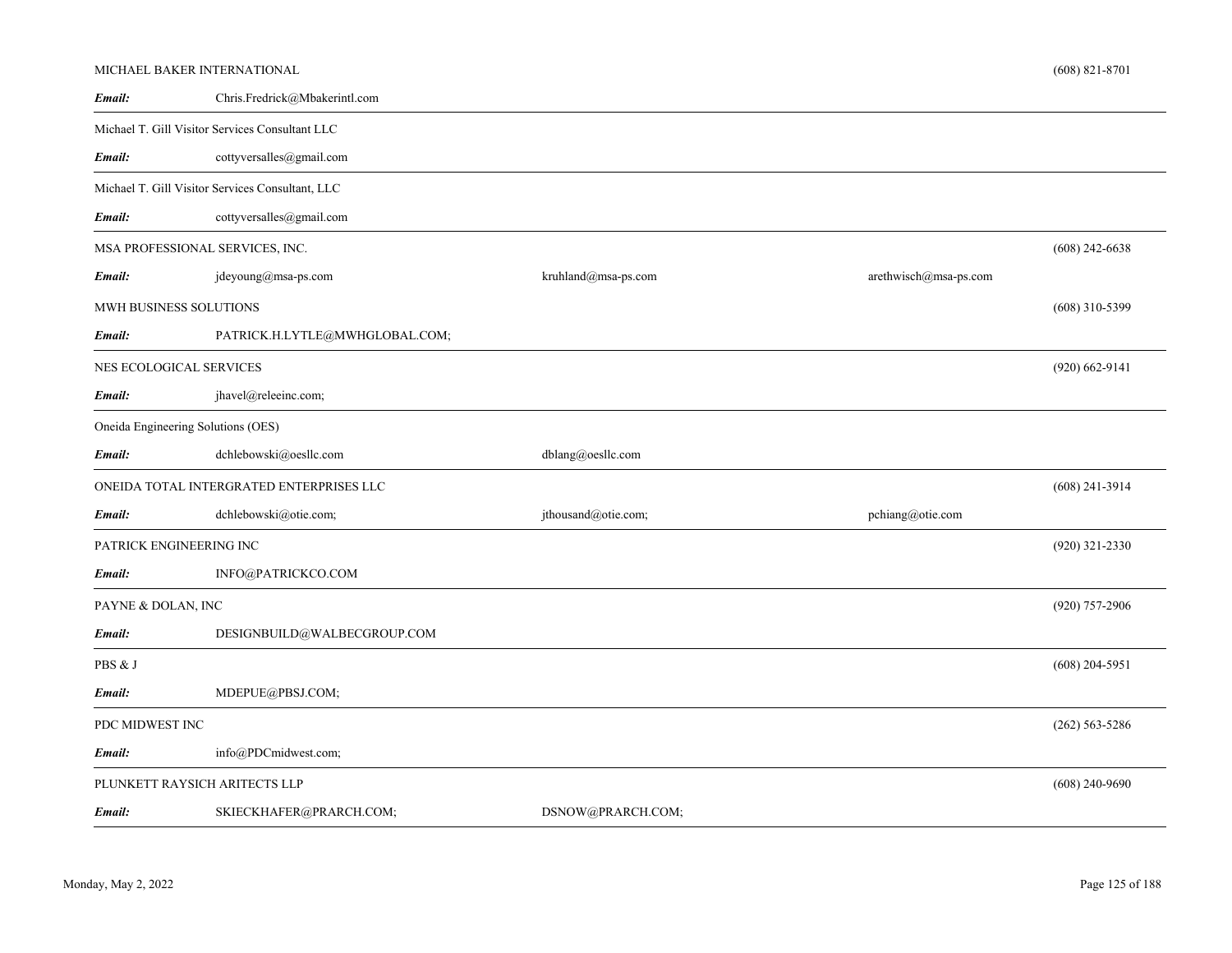# PRAIRIE LAND SERVICES INC

| Email:                            | HALLAN@PLS-ROW.COM;                  | PRAIRIELANDSERVICES@CHARTER.NET |                  |
|-----------------------------------|--------------------------------------|---------------------------------|------------------|
| PROFESSIONAL ENGINEERING LLC      |                                      |                                 | $(608)$ 237-2129 |
| Email:                            | RJOHNSON@PE-WI.COM;                  |                                 |                  |
| PROJECTS GROUP, THE               |                                      |                                 | $(817)$ 339-2913 |
| Email:                            | VDICKERSON@TPGFW.COM;                |                                 |                  |
| QUANDEL CONSULTANTS, INC.         |                                      |                                 |                  |
| Email:                            | dsimon@quandel.com                   |                                 |                  |
| Quest Civil Engineers, LLC        |                                      |                                 | $(715)$ 423-3597 |
| Email:                            | kimberly.kronstedt@questllc.biz      |                                 |                  |
| raSMITH                           |                                      |                                 | $(262)$ 781-8466 |
| Email:                            | KAREN.WIESNESKI@RASMITHNATIONAL.COM; |                                 |                  |
| RDG PLANNING & DESIGN             |                                      |                                 | $(515)$ 288-8631 |
| Email:                            | rpeterson@rdgusa.com                 |                                 |                  |
| RH BATTERMAN & CO INC             |                                      |                                 | $(608)$ 365-1850 |
| Email:                            | FMCKEARN@RHBATTERMAN.COM;            | TNEEDHAM@RHBATTERMAN.COM;       |                  |
| RMT INC                           |                                      |                                 | $(608)$ 831-3334 |
| Email:                            |                                      |                                 |                  |
| Roth Professional Solutions (RPS) |                                      |                                 |                  |
| Email:                            | robert@rpsprofessionalsolutions.com  |                                 |                  |
| RUEKERT-MIELKE INC                |                                      |                                 | $(608)$ 819-2601 |
| Email:                            | JLIETHA@RUEKERT-MIELKE.COM;          |                                 |                  |
| <b>SCS ENGINEERS</b>              |                                      |                                 | $(608)$ 224-2839 |
| Email:                            | JNEWELL@SCSENGINEERS.COM;            |                                 |                  |
| SEBESTA, INC., DBA NV5            |                                      |                                 |                  |
| Email:                            | ROBERT.WASIK@NV5.COM                 | RANDY.LORENZ@NV5.COM            |                  |
|                                   |                                      |                                 |                  |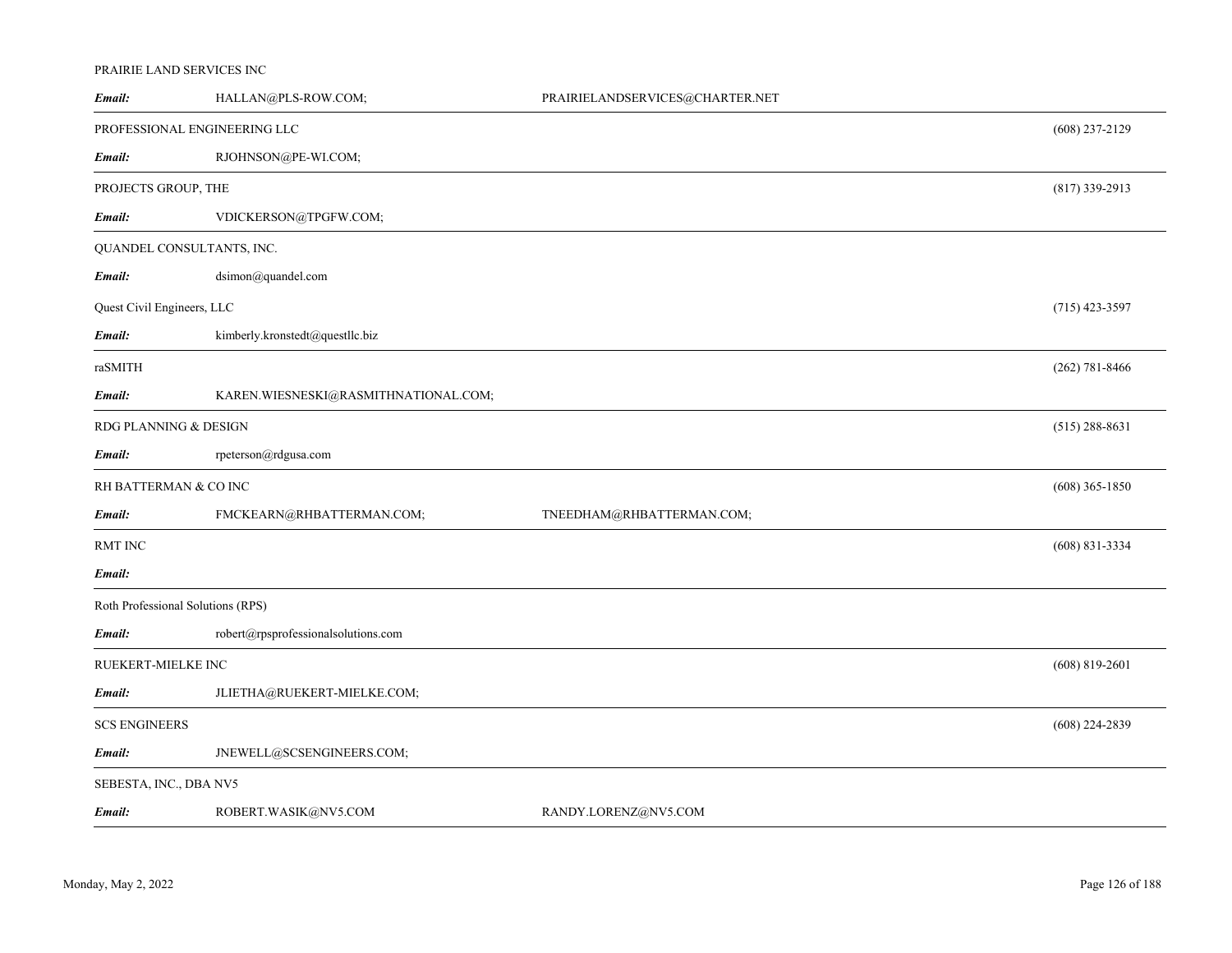| Shive-Hattery                  |                                                |                             |                             |                    |
|--------------------------------|------------------------------------------------|-----------------------------|-----------------------------|--------------------|
| Email:                         | bhughes@shive-hattery.com                      |                             |                             |                    |
|                                | SHORT ELLIOTT HENDRICKSON INC                  |                             |                             |                    |
| Email:                         | jruplinger@sehinc.com                          | dfortney@sehinc.com         |                             |                    |
|                                | SMR ENGINEERING VENTURES LLC                   |                             |                             | $(608)$ 237-7031   |
| Email:                         | ARIF1935@YAHOO.COM                             |                             |                             |                    |
| <b>SNYDER &amp; ASSOCIATES</b> |                                                |                             |                             | $(608) 838 - 0445$ |
| Email:                         | MCALKINS@SNYDER-ASSOCIATES.COM;                |                             |                             |                    |
| <b>SRF CONSULTING GROUP</b>    |                                                |                             |                             | $(608)$ 831-4245   |
| Email:                         | DFILIPIAK@SRFCONSULTING.COM;                   |                             |                             |                    |
|                                | STORMWATER SOLUTIONS ENGINEERING LLC           |                             |                             |                    |
| Email:                         | cbg@stormwater-solutions-engineering.com       |                             |                             |                    |
| STRAND ASSOCIATES, INC.        |                                                |                             |                             | $(608)$ 251-8655   |
| Email:                         | MISTY.HOWARD@STRAND.COM;                       |                             |                             |                    |
| Strategic Structural Design    |                                                |                             |                             |                    |
| Email:                         | efink@strategicstructural.com                  |                             |                             |                    |
| Terracon Consultants, Inc.     |                                                |                             |                             |                    |
| Email:                         | jerry.krueger@terracon.com                     |                             |                             |                    |
| Tetra Tech Inc                 |                                                |                             |                             |                    |
| Email:                         | carol.hufnagel@tetratech.com                   | dan.christian@tetratech.com | hong.parshall@tetratech.com |                    |
|                                | The Concord Consulting Group of Illinois, Inc. |                             |                             |                    |
| Email:                         | jduggan@concord-cc.com                         | joconnor@concord-cc.com     | mlodge@concord-cc.com       |                    |
| THE REESE GROUP                |                                                |                             |                             |                    |
| Email:                         | TREESE@THE-REESE-GROUP.COM                     |                             |                             |                    |
| Thunderbird Engineering Inc.   |                                                |                             |                             |                    |
| Email:                         | shawnw@thunderbirdeng.com                      |                             |                             |                    |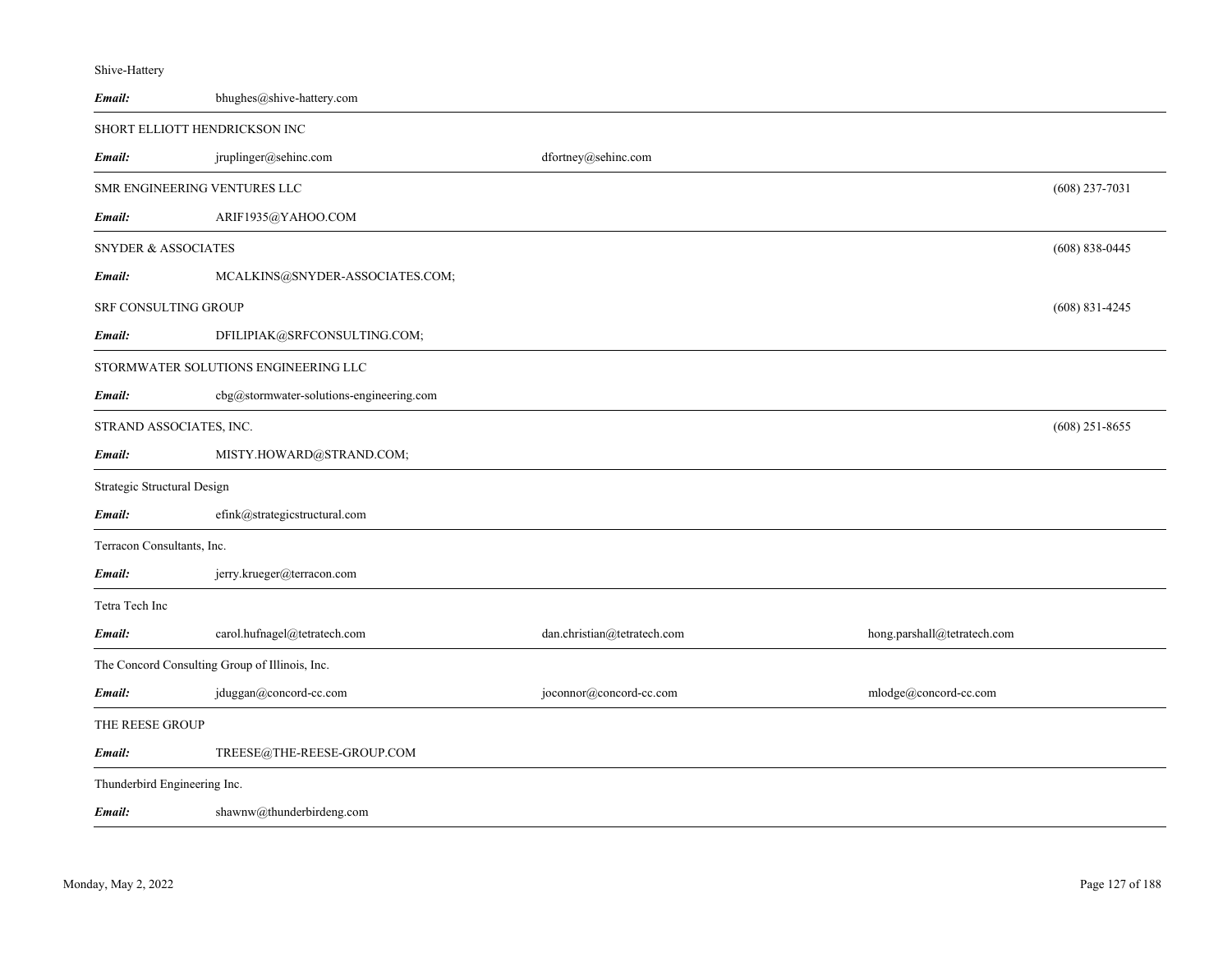# TRC Environmental Corporation

| Email:                 | kvater@trcsolutions.com                           | rklabacka@trcsolutions.com |                           |  |
|------------------------|---------------------------------------------------|----------------------------|---------------------------|--|
| <b>URBAN ASSETS</b>    |                                                   |                            | $(608)$ 268-1444          |  |
| Email:                 | MELISSA@URBANASSETSCONSULTING.COM;                |                            |                           |  |
| <b>URS CORPORATION</b> |                                                   |                            | $(414) 831 - 4101$        |  |
| Email:                 | TERRI GLISCH@URSCORP.COM;                         |                            |                           |  |
| URS CORPORATION        |                                                   |                            | $(414) 831 - 4101$        |  |
| Email:                 | TERRI.GLISCH@URS.COM;                             | JEFF.DOHLBY@URS.COM;       |                           |  |
| VI CONSULTING LLC      |                                                   |                            | $(414) 562 - 4043$        |  |
| Email:                 | VICONSULTING@WI.RR.COM;                           |                            |                           |  |
|                        | VIERBICHER ASSOCIATES INC                         |                            | $(608) 826 - 0530$        |  |
| Email:                 | mmar@VIERBICHER.COM;                              | info@VIERBICHER.COM;       |                           |  |
| WATER TECHNOLOGY INC   |                                                   |                            | $(920) 887 - 7999$        |  |
| Email:                 | DMUELLER@WATERTECHNOLOGYINC.COM;                  |                            |                           |  |
|                        | WESTBROOK ASSOCIATED ENGINEERS INC.               |                            | $(608)$ 588-7954          |  |
| Email:                 | JKOCH@WESTBROOKENG.COM;                           | AKNUTSON@WESTBROOKENG.COM; | APALMER@WESTBROOKENG.COM; |  |
| WU & ASSOCIATES INC    |                                                   |                            | $(856) 857 - 1829$        |  |
| Email:                 | INFO@WUASSOCIATES.COM;                            |                            |                           |  |
|                        | ZIMMERMAN ARCHITECTURAL STUDIOS INC               |                            | $(414)$ 302-3791          |  |
| Email:                 | info@zastudios.com                                |                            |                           |  |
| ZINGG DESIGN INC       |                                                   |                            | $(608) 836 - 1148$        |  |
| Email:                 | MARKZ@ZINGGDESIGN.COM;                            | KATHLEENW@ZINGGDESIGN.COM; |                           |  |
| Category:              | Sanitary                                          |                            |                           |  |
| <b>Firm Name</b>       |                                                   |                            | Fax                       |  |
|                        | Advanced Engineering & Environmental Services Inc |                            | $(701)$ 221-0531          |  |
| Email:                 | Linda.Severson@ae2s.com                           | Amber.Lefers@AE2s.com      |                           |  |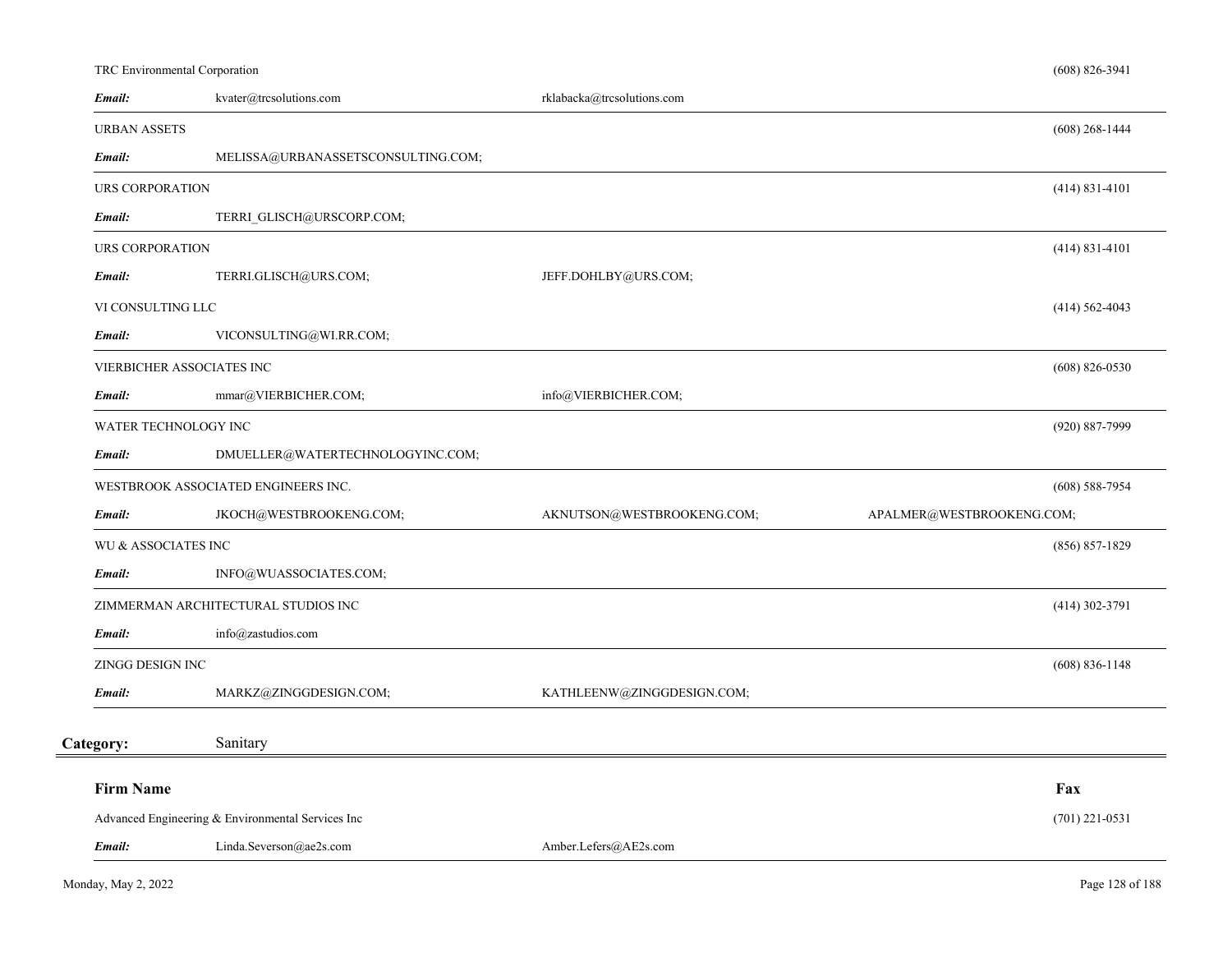# AECOM

| Email:                           | rick.eilertson@aecom.com          | jeremy.thomas@aecom.com        |                             |                    |
|----------------------------------|-----------------------------------|--------------------------------|-----------------------------|--------------------|
| ALFRED BENESCH & CO              |                                   |                                |                             | $(920)$ 230-6861   |
| Email:                           | AZACHARIAS@BENESCH.COM;           |                                |                             |                    |
| APPLIED TECHNOLOGIES INC         |                                   |                                |                             | $(262) 784 - 6847$ |
| Email:                           | info@ati-ae.com;                  |                                |                             |                    |
| Applied Technologies, Inc        |                                   |                                |                             | $(262)$ 784-6847   |
| Email:                           | kjdamato@ati-ae.com               |                                |                             |                    |
| ARNOLD & O'SHERIDAN INC          |                                   |                                |                             | $(608)$ 821-8501   |
| Email:                           |                                   |                                |                             |                    |
| Avantti Design Group             |                                   |                                |                             |                    |
| Email:                           | hbadani@avantti-group.com         |                                |                             |                    |
| <b>AYRES ASSOCIATES</b>          |                                   |                                |                             | $(608)$ 443-1350   |
| Email:                           |                                   | FAVORITEJ@AYRESASSOCIATES.COM; | kuhlowk@ayresassociates.com |                    |
| <b>BAXTER &amp; WOODMAN INC</b>  |                                   |                                |                             |                    |
| Email:                           | GGROTH@BAXTERWOODMAN.COM;         |                                |                             |                    |
| BECHER-HOPPE ASSOCIATES INC      |                                   |                                |                             | $(715)$ 745-8008   |
| Email:                           | SSWITLICK@BECHERHOPPE.COM         |                                |                             |                    |
| <b>BLOOM COMPANIES LLC</b>       |                                   |                                |                             |                    |
| Email:                           | TRIVERMAN@BLOOMCOS.COM            |                                |                             |                    |
| BOLLINGER, LACH & ASSOCIATES INC |                                   |                                |                             |                    |
| Email:                           | CFLOWER@BOLLINGERLACH.COM;        | ANEWTON@BOLLINGERLACH.COM;     |                             |                    |
| <b>BROWN AND CALDWELL</b>        |                                   |                                |                             |                    |
| Email:                           | EBENN@BRWNCALD.COM;               |                                |                             |                    |
|                                  | BURSE SURVEYING & ENGINEERING INC |                                |                             | $(608)$ 250-9266   |
| Email:                           | MBURSE@BSE-INC.NET;               |                                |                             |                    |

(608) 836-9767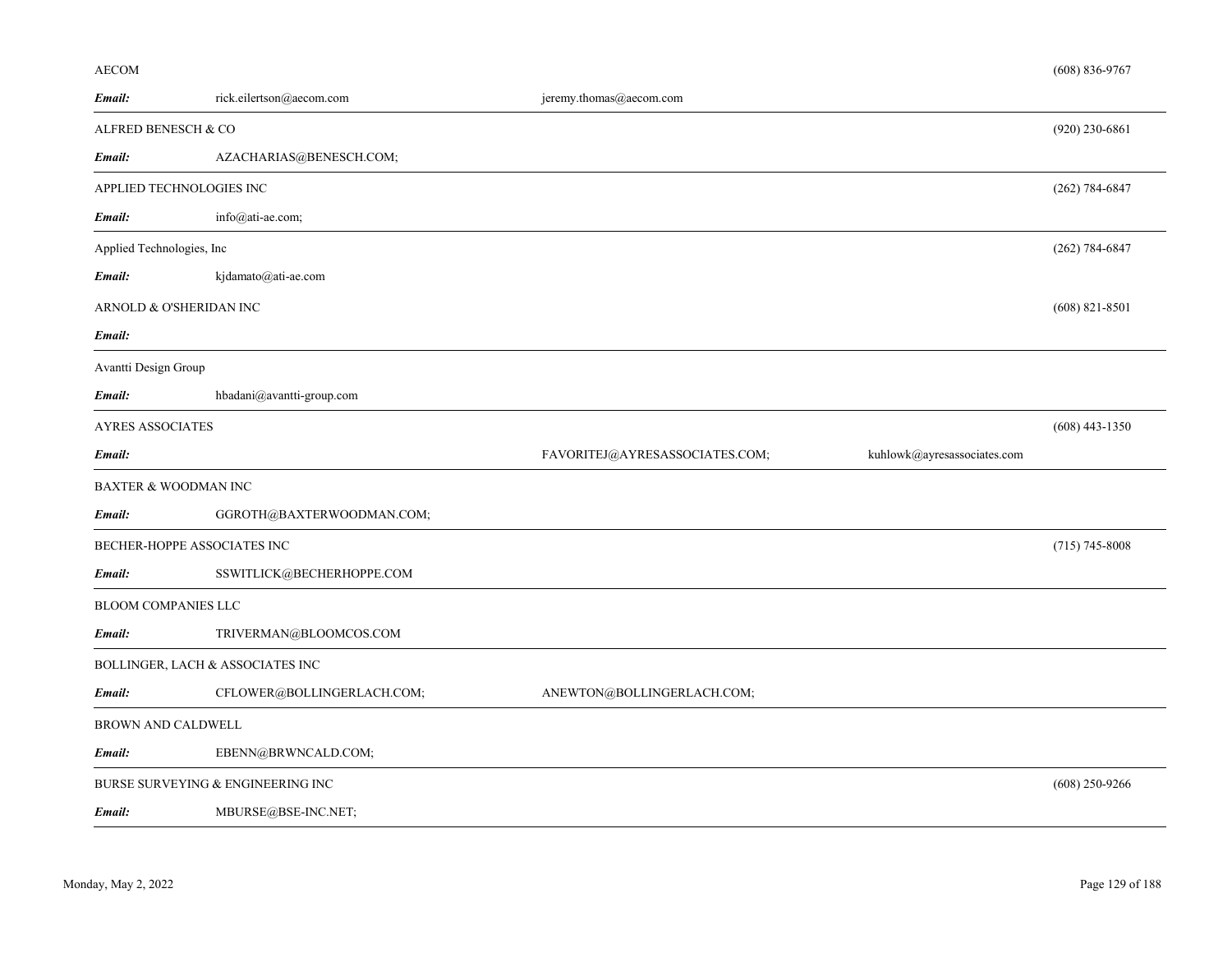# Cardinal Engineering LLC

| Email:                               | ryan@cardinalengineeringwi.com                     | jaimi@cardinalengineeringwi.com   | paul@cardinalengineeringwi.com    |                    |
|--------------------------------------|----------------------------------------------------|-----------------------------------|-----------------------------------|--------------------|
| CBS SQUARED INC                      |                                                    |                                   |                                   | $(715) 861 - 5228$ |
| Email:                               | SCLAFLIN@CBSSQUAREDINC.COM;                        |                                   |                                   |                    |
| CDM SMITH INC                        |                                                    |                                   |                                   | $(414)$ 278-1215   |
| Email:                               | LAUDH@CDMSMITH.COM;                                | ONEILLSS@CDMSMITH.COM             |                                   |                    |
| CEDAR CORPORATION                    |                                                    |                                   |                                   | $(608)$ 249-5824   |
| Email:                               | DAVE.SAUER@CEDARCORP.COM;                          |                                   |                                   |                    |
| CEDP, INC.                           |                                                    |                                   |                                   |                    |
| Email:                               | RayP@CEDP.us                                       |                                   |                                   |                    |
| Civil Engineering Professionals, LLC |                                                    |                                   |                                   | $(608)$ 819-6997   |
| Email:                               | ray@cepcompany.com                                 |                                   |                                   |                    |
| CLARK DIETZ INC                      |                                                    |                                   |                                   | $(262) 657 - 1594$ |
| Email:                               | mustafa.emir@clarkdietz.com;                       |                                   |                                   |                    |
| Cloudpoint Geographics Inc.          |                                                    |                                   |                                   |                    |
| Email:                               | jhodel@cloudpointgeo.com                           |                                   |                                   |                    |
|                                      | CORNERSTONE ENVIRONMENTAL GROUP, a Tetra Tech comp |                                   |                                   |                    |
| Email:                               | mark.torresani@cornerstoneeg.com                   | john.oswald@cornerstoneeg.com     |                                   |                    |
| COTTER CONSULTING INC                |                                                    |                                   |                                   |                    |
| Email:                               | j.hunn@cotterconsulting.com                        |                                   |                                   |                    |
| DAILY REPORTER, THE                  |                                                    |                                   |                                   | $(414)$ 276-4416   |
| Email:                               | RGONZALEZ@DAILYREPORTER.COM;                       |                                   |                                   |                    |
| Design Engineers                     |                                                    |                                   |                                   |                    |
| Email:                               | Kelly.harrer@designengineers.com                   | jared.ramthun@designengineers.com | brian.gunning@designengineers.com |                    |
| DLZ                                  |                                                    |                                   |                                   |                    |
| Email:                               | MHAMEL@DLZ.COM;                                    | MSETHI@DLZ.COM                    | EHARTIGAN@DLZ.COM                 |                    |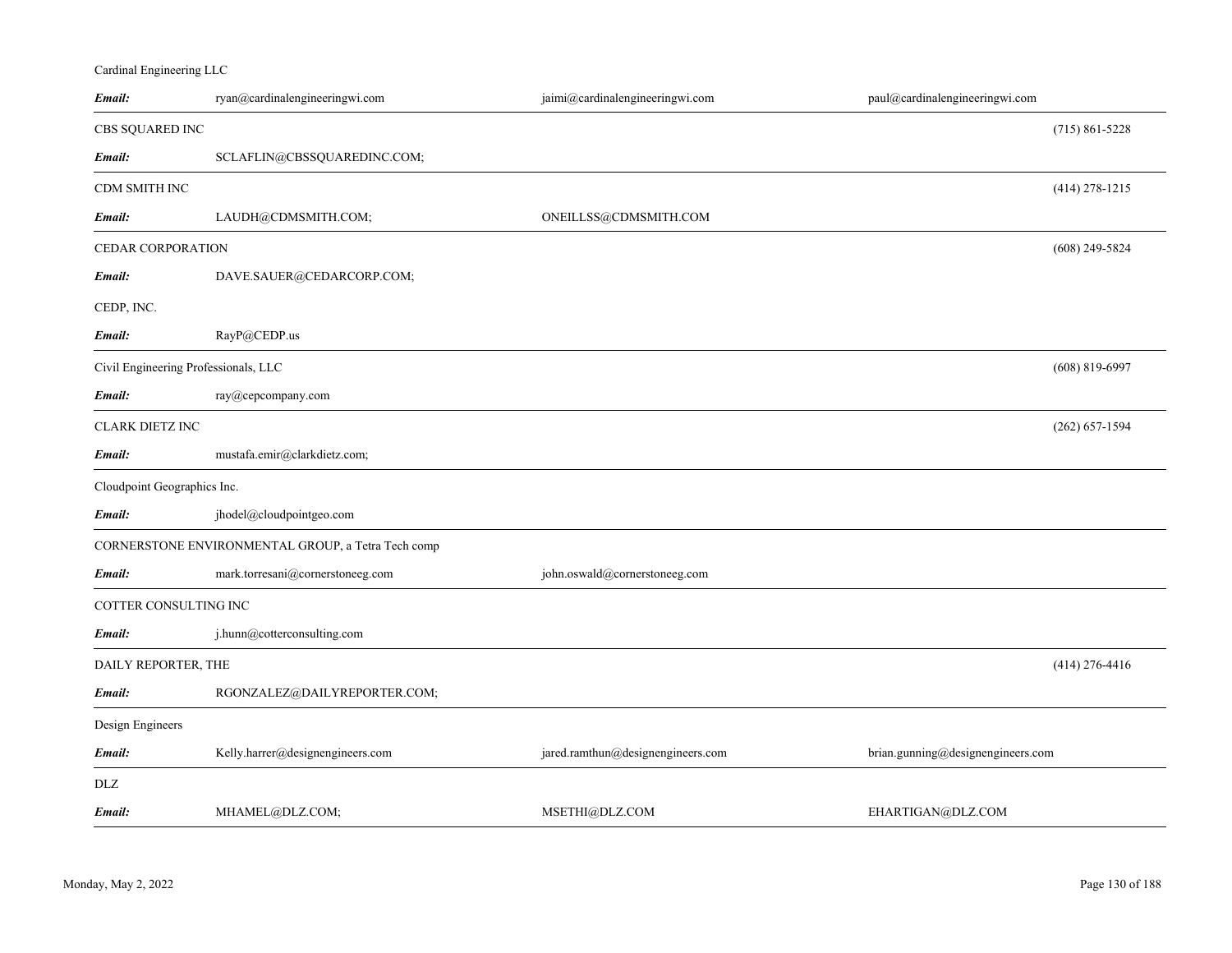#### DLZ WISCONSIN LLC

| Email:                                 |                                       | MSETHI@DLZ.COM;                  |                         |                    |
|----------------------------------------|---------------------------------------|----------------------------------|-------------------------|--------------------|
| DONOFRIO KOTTKE & ASSOC INC            |                                       |                                  |                         | $(608)$ 833-1089   |
| Email:                                 | DDAY@DONOFRIO.CC                      |                                  |                         |                    |
| DONOHUE & ASSOCIATES                   |                                       |                                  |                         | $(920)$ 208-0402   |
| Email:                                 | BSCHEIBER@DONOHUE-ASSOCIATES.COM      | GKUSSART@DONOHUE-ASSOCIATES.COM  |                         |                    |
| EDGE CONSULTING ENGINEERS INC          |                                       |                                  |                         | $(608) 644 - 1549$ |
| Email:                                 | AOSTRENG@EDGECONSULT.COM;             |                                  |                         |                    |
| <b>ENDENBROS LLC</b>                   |                                       |                                  |                         | $(800)$ 807-9368   |
| Email:                                 | GORDON@EDENBROS.COM;                  |                                  |                         |                    |
| Environmental Design International Inc |                                       |                                  |                         | $(312)$ 345-0529   |
| Email:                                 | gflentge@envdesigni.com               |                                  |                         |                    |
| EXCELSIOR GROUP                        |                                       |                                  |                         | $(866)$ 848-3055   |
| Email:                                 | MFILUS@EG-WI.COM;                     |                                  |                         |                    |
| FARNSWORTH GROUP INC                   |                                       |                                  |                         | $(608) 846 - 3777$ |
| Email:                                 | CGRINDLE@F-W.COM                      |                                  |                         |                    |
| Fehr Graham                            |                                       |                                  |                         | $(815)$ 394-4702   |
| Email:                                 | tdettman@fehrgraham.com               |                                  |                         |                    |
| FEHR GRAHAM                            |                                       |                                  |                         | $(608)$ 325-2797   |
| Email:                                 | CDUNCAN@FEHR-GRAHAM.COM;              |                                  |                         |                    |
|                                        | FOTH INFRASTRUCTURE & ENVIRONMENT LLC |                                  |                         |                    |
| Email:                                 | tom.ludwig@foth.com;                  | CHRIS.SAXBY@FOTH.COM;            | dale.broeckert@foth.com |                    |
| GENERAL ENGINEERING COMPANY            |                                       |                                  |                         | $(608)$ 742-2592   |
| Email:                                 | TMICHAELS@GENERALENGINEERING.NET;     | lbradley@generalengineering.net; |                         |                    |
| GEOSYNTEC CONSULTANTS                  |                                       |                                  |                         |                    |
| Email:                                 | JTRACY@GEOSYNTEC.COM;                 |                                  |                         |                    |
|                                        |                                       |                                  |                         |                    |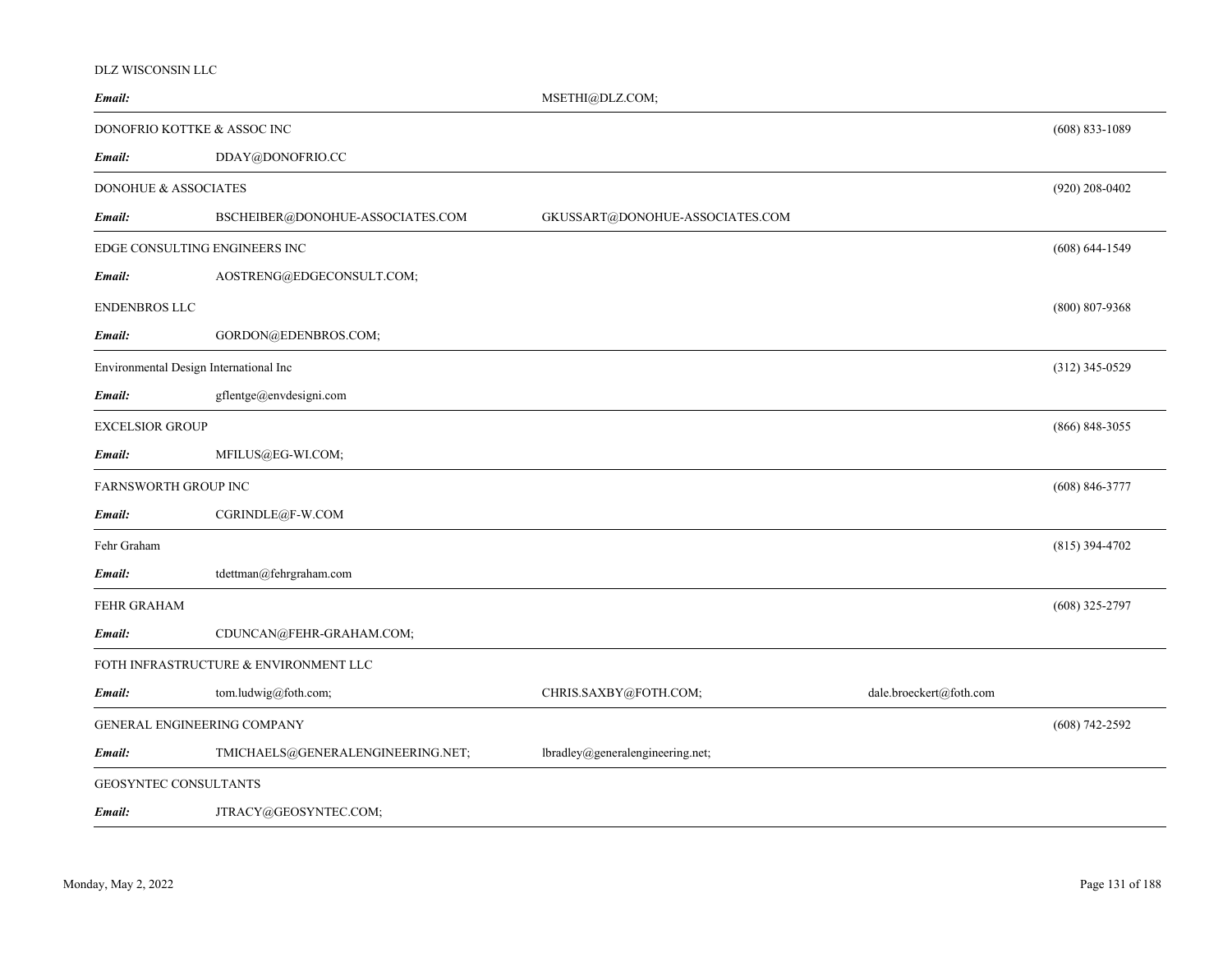| <b>GRAEF</b>                  |                                 |                              |                         | $(608)$ 242-0787   |
|-------------------------------|---------------------------------|------------------------------|-------------------------|--------------------|
| Email:                        | loei.badreddine@graef-usa.com   |                              |                         |                    |
| <b>HBK ENGINEERING</b>        |                                 |                              |                         | $(312)$ 432-0231   |
| Email:                        | JRICHARDS@HBKENGINEERING.COM;   |                              |                         |                    |
| <b>HDR ENGINEER</b>           |                                 |                              |                         | $(608) 662 - 1801$ |
| Email:                        |                                 |                              |                         |                    |
| <b>HEIN ENGINEERING GROUP</b> |                                 |                              |                         | $(608)$ 288-9282   |
| Email:                        | hein@heinengrp.com              | mhein@heinengrp.com          |                         |                    |
| HIMALAYAN CONSULTANTS LLC     |                                 |                              |                         | $(262) 502 - 0077$ |
| Email:                        | GADHIKARY@HIMALAYANLLC.COM;     | MBABICH@HIMALAYANLLC.COM;    |                         |                    |
| <b>HNTB CORP</b>              |                                 |                              |                         | $(414)$ 359-2310   |
| Email:                        | KWITTBROT@HNTB.COM;             |                              |                         |                    |
| <b>IMEG Corp</b>              |                                 |                              |                         | $(608)$ 223-9601   |
| Email:                        | kris.a.cotharn@imegcorp.com     |                              |                         |                    |
| INTERCON CONSTRUCTION         |                                 |                              |                         | $(608) 850 - 2716$ |
| Email:                        | BIDS@INTERCON-CONST.COM;        | CWOZNIAK@INTERCON-CONST.COM; |                         |                    |
|                               | JEWELL ASSOCIATES ENGINEERS INC |                              |                         | $(608) 588 - 9322$ |
| Email:                        | GREG.JEWELL@JEWELLASSOC.COM;    |                              |                         |                    |
| K SINGH & ASSOCIATES, INC.    |                                 |                              |                         | $(262)$ 821-1174   |
| Email:                        | PSINGH@KSACONSULTANTS.COM;      |                              |                         |                    |
| Kapur & Associates, Inc.      |                                 |                              |                         |                    |
| Email:                        | dblang@kapurinc.com             | zfreeman@kapurinc.com        | jsobczak@kapurinc.com   |                    |
| LHB Inc                       |                                 |                              |                         |                    |
| Email:                        | info@LHBcorp.com                | marketing@LHBcorp.com        | Joellyn.Gum@LHBcorp.com |                    |
| Limno Tech                    |                                 |                              |                         |                    |
| Email:                        | hholmberg@limno.com             |                              |                         |                    |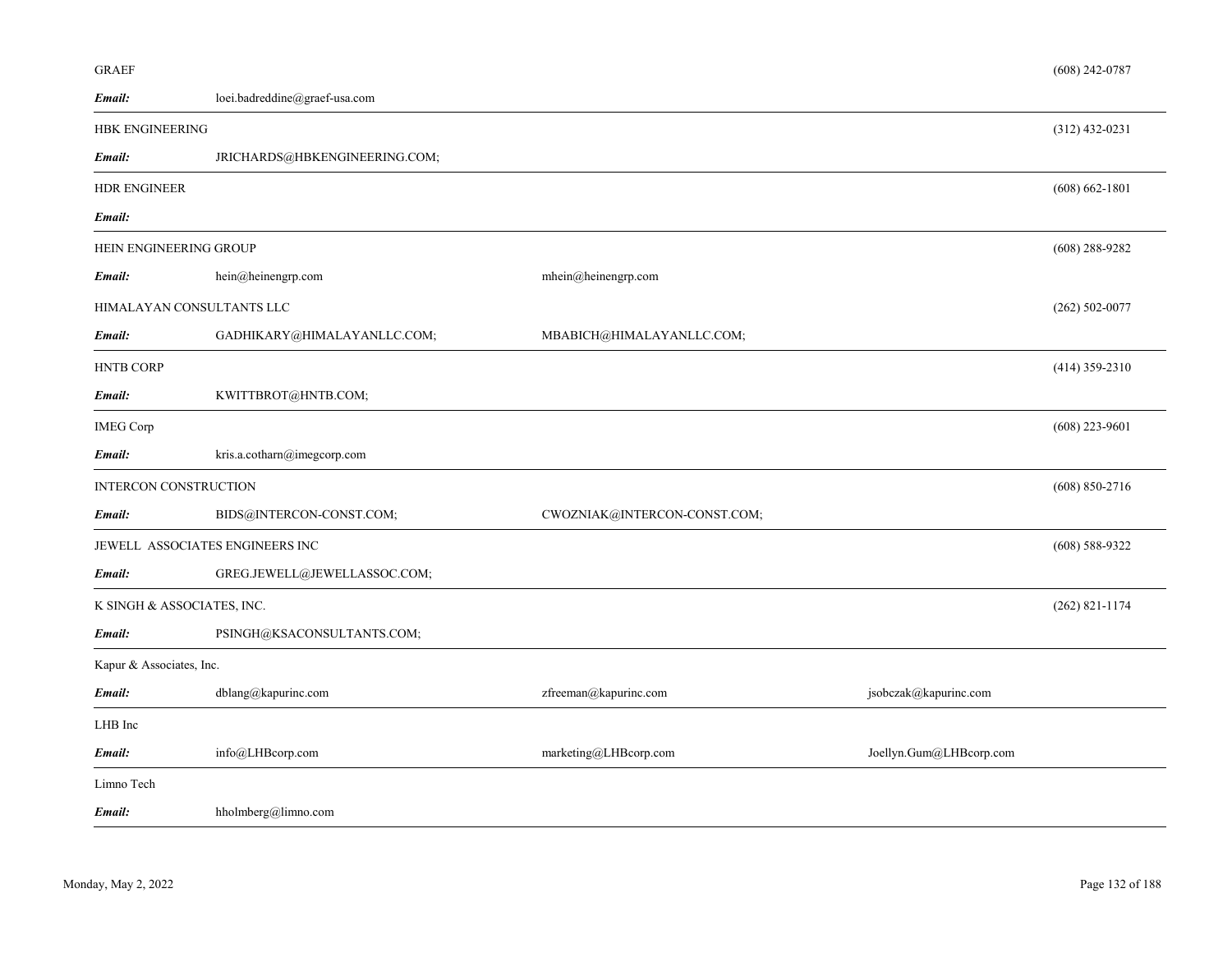| Email:                          | hholmberg@limno.com                  |                                 |                       |                    |
|---------------------------------|--------------------------------------|---------------------------------|-----------------------|--------------------|
| M SQUARED ENGINEERING           |                                      |                                 |                       | $(262)$ 375-2274   |
| Email:                          | MSQUARED@MSQUAREDENGINEERING.COM;    | MATT@MSQUAREDENGINEERING.COM;   |                       |                    |
| MEAD & HUNT INC                 |                                      |                                 |                       | $(608)$ 273-6391   |
| Email:                          | DAVID.WAY@MEADHUNT.COM;              | ANNE.ANDERSON@MEADHUNT.COM;     |                       |                    |
| MI TECH SERVICES                |                                      |                                 |                       |                    |
| Email:                          | ASAUNDERS@MI-TECH.US                 |                                 |                       |                    |
| Mi-Tech Services, Inc.          |                                      |                                 |                       | $(920)$ 465-8163   |
| Email:                          | ncutler@mi-tech.us                   | sfinamor@mi-tech.us             |                       |                    |
| MSA PROFESSIONAL SERVICES, INC. |                                      |                                 |                       | $(608)$ 242-6638   |
| Email:                          | jdeyoung@msa-ps.com                  | kruhland@msa-ps.com             | arethwisch@msa-ps.com |                    |
| MWH BUSINESS SOLUTIONS          |                                      |                                 |                       | $(608)$ 310-5399   |
| Email:                          | PATRICK.H.LYTLE@MWHGLOBAL.COM;       |                                 |                       |                    |
| PAYNE & DOLAN, INC              |                                      |                                 |                       | $(920)$ 757-2906   |
| Email:                          | DESIGNBUILD@WALBECGROUP.COM          |                                 |                       |                    |
| PBS & J                         |                                      |                                 |                       | $(608)$ 204-5951   |
| Email:                          | MDEPUE@PBSJ.COM;                     |                                 |                       |                    |
| PRAIRIE LAND SERVICES INC       |                                      |                                 |                       |                    |
| Email:                          | HALLAN@PLS-ROW.COM;                  | PRAIRIELANDSERVICES@CHARTER.NET |                       |                    |
| PROFESSIONAL ENGINEERING LLC    |                                      |                                 |                       | $(608)$ 237-2129   |
| Email:                          | RJOHNSON@PE-WI.COM;                  |                                 |                       |                    |
| QUAM ENGINEERING, LLC           |                                      |                                 |                       | $(608) 838 - 7752$ |
| Email:                          | RQUAM@QUAMENGINEERING.COM;           |                                 |                       |                    |
| raSMITH                         |                                      |                                 |                       | $(262) 781 - 8466$ |
| Email:                          | KAREN.WIESNESKI@RASMITHNATIONAL.COM; |                                 |                       |                    |

LimnoTech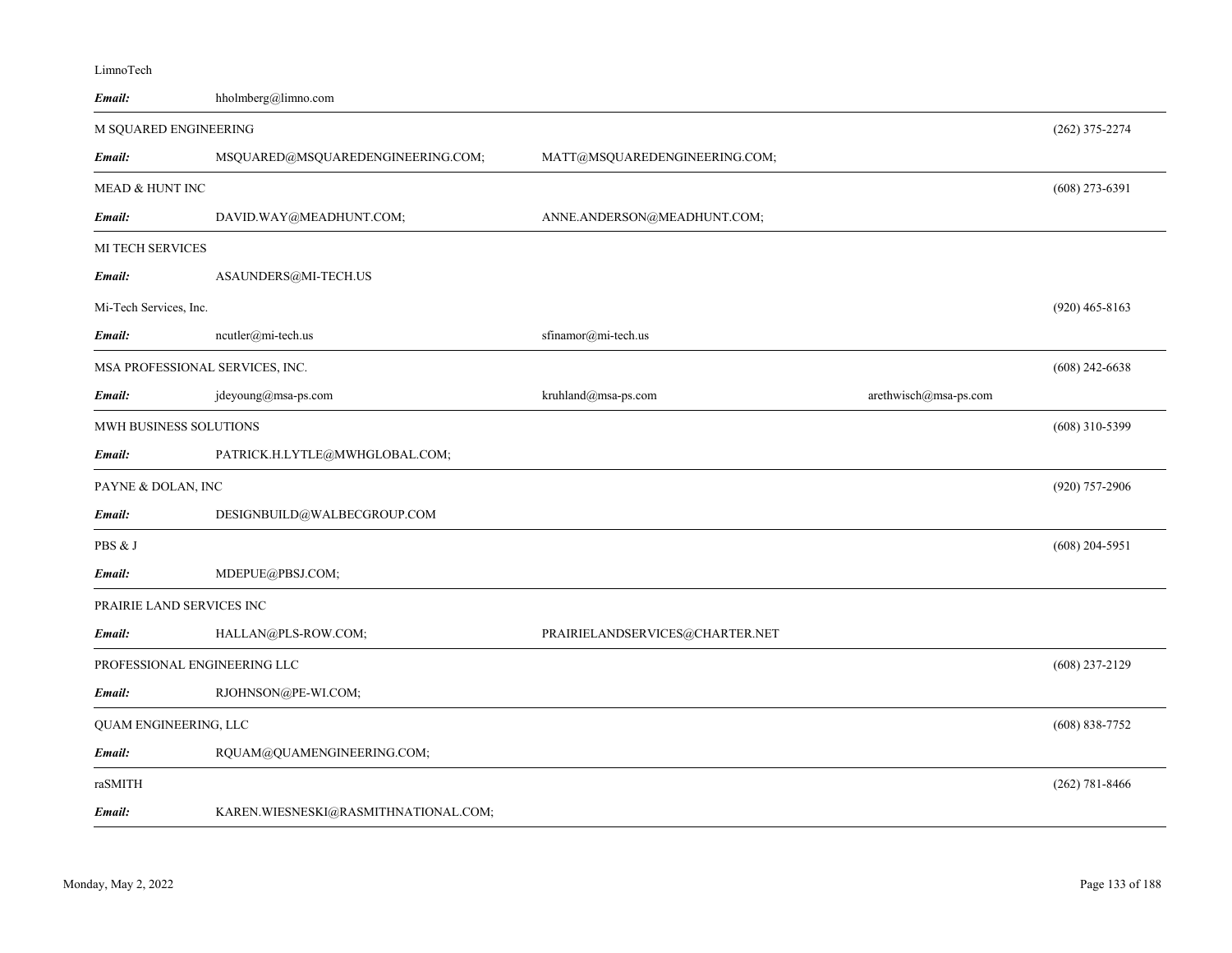# RH BATTERMAN & CO INC

| FMCKEARN@RHBATTERMAN.COM;           | TNEEDHAM@RHBATTERMAN.COM;         |                                     |                    |
|-------------------------------------|-----------------------------------|-------------------------------------|--------------------|
| Roth Professional Solutions (RPS)   |                                   |                                     |                    |
| robert@rpsprofessionalsolutions.com |                                   |                                     |                    |
| ROYAL OAK & ASSOCIATES INC          |                                   |                                     | $(608)$ 274-4530   |
| CSANDSNES@ROYALOAKENGINEERING.COM;  | TTHORSON@ROYALOAKENGINEERING.COM; | dandruczyk@royaloakengineering.com; |                    |
| RUEKERT-MIELKE INC                  |                                   |                                     | $(608)$ 819-2601   |
| JLIETHA@RUEKERT-MIELKE.COM;         |                                   |                                     |                    |
|                                     |                                   |                                     | $(608)$ 224-2839   |
| JNEWELL@SCSENGINEERS.COM;           |                                   |                                     |                    |
| SHANNON & WILSON, INC.              |                                   |                                     |                    |
| mark.rutkowski@shanwil.com          | ben.warren@shanwil.com            | jason.buenker@shanwil.com           |                    |
|                                     |                                   |                                     |                    |
| bhughes@shive-hattery.com           |                                   |                                     |                    |
| SHORT ELLIOTT HENDRICKSON INC       |                                   |                                     |                    |
| jruplinger@sehinc.com               | dfortney@sehinc.com               |                                     |                    |
| <b>SNYDER &amp; ASSOCIATES</b>      |                                   |                                     | $(608) 838 - 0445$ |
| MCALKINS@SNYDER-ASSOCIATES.COM;     |                                   |                                     |                    |
|                                     |                                   |                                     | $(262)$ 241-4901   |
| dave.rautmann@stantec.com           |                                   |                                     |                    |
| STANTEC CONSULTING SERVICES INC     |                                   |                                     | $(608) 839 - 1995$ |
| Chris.Pekar@Stantec.com             | Dave.Rautmann@Stantec.com         | Stu.Gross@Stantec.com               |                    |
| STRAND ASSOCIATES, INC.             |                                   |                                     | $(608)$ 251-8655   |
| MISTY.HOWARD@STRAND.COM;            |                                   |                                     |                    |
|                                     |                                   |                                     | $(411)$ 429-1884   |
| PAT.CARNAHAN@SYMBIONTONLINE.COM;    |                                   |                                     |                    |
|                                     |                                   |                                     |                    |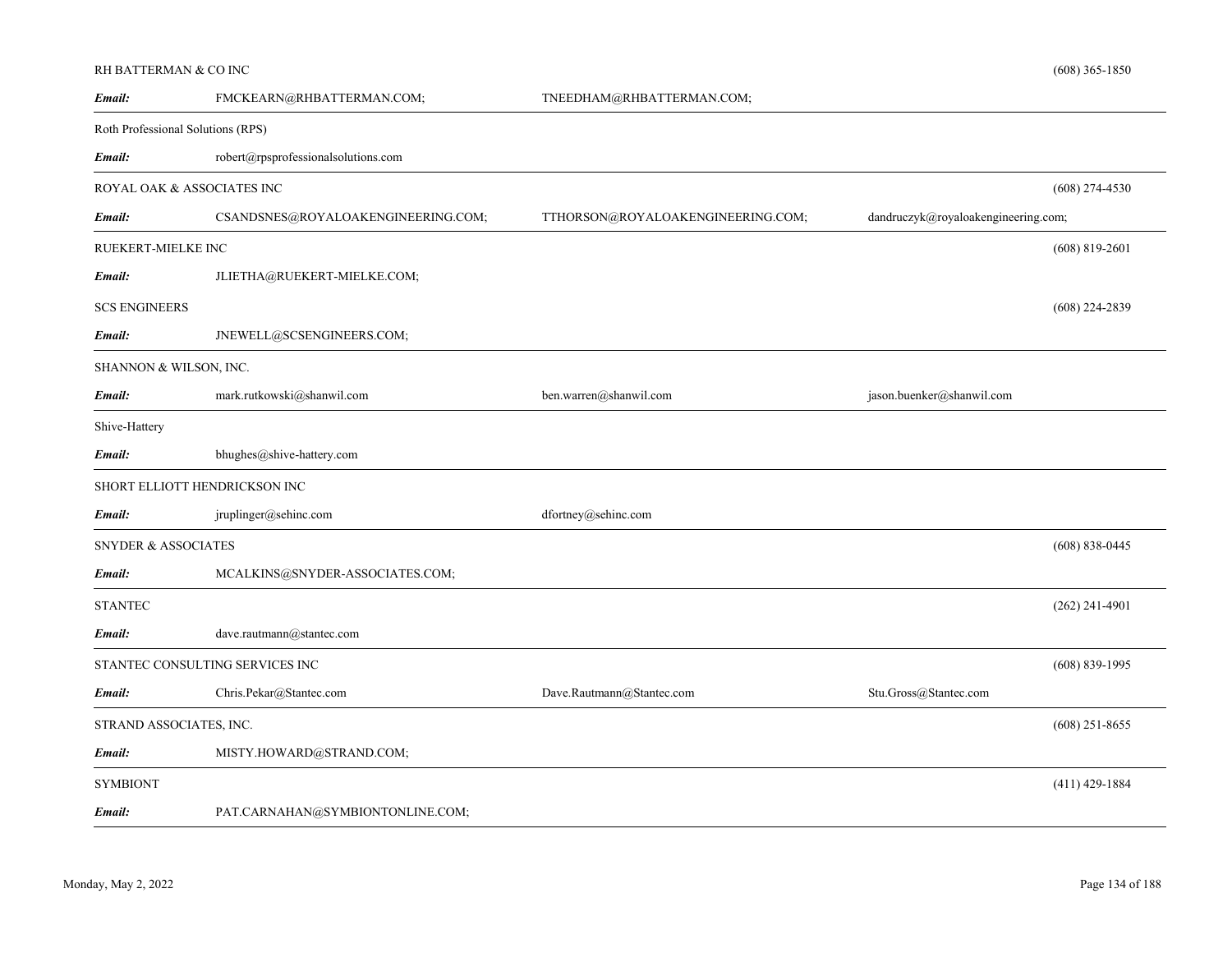| <b>SYMBIONT</b>               |                                                   |                         | $(414)$ 291-8841   |
|-------------------------------|---------------------------------------------------|-------------------------|--------------------|
| Email:                        | PAT.CARNAHAN@SYMBIONTONLINE.COM;                  |                         |                    |
| Terracon Consultants, Inc.    |                                                   |                         |                    |
| Email:                        | jerry.krueger@terracon.com                        |                         |                    |
| TERRATEC ENGINEERING          |                                                   |                         | $(262)$ 375-1958   |
| Email:                        | JFRANCIS@TERRATECENG.COM;                         |                         |                    |
| URS CORPORATION               |                                                   |                         | $(414)$ 831-4101   |
| Email:                        | TERRI.GLISCH@URS.COM;                             | JEFF.DOHLBY@URS.COM;    |                    |
| VI CONSULTING LLC             |                                                   |                         | $(414)$ 562-4043   |
| Email:                        | VICONSULTING@WI.RR.COM;                           |                         |                    |
|                               | VIERBICHER ASSOCIATES INC                         |                         | $(608)$ 826-0530   |
| Email:                        | mmar@VIERBICHER.COM;                              | info@VIERBICHER.COM;    |                    |
| WATER TECHNOLOGY INC          |                                                   |                         | $(920) 887 - 7999$ |
| Email:                        | DMUELLER@WATERTECHNOLOGYINC.COM;                  |                         |                    |
|                               | ZIMMERMAN ARCHITECTURAL STUDIOS INC               |                         | $(414)$ 302-3791   |
| Email:                        | info@zastudios.com                                |                         |                    |
| Category:                     | Storm Water Management                            |                         |                    |
| <b>Firm Name</b>              |                                                   |                         | Fax                |
|                               | Advanced Engineering & Environmental Services Inc |                         | $(701)$ 221-0531   |
| Email:                        | Linda.Severson@ae2s.com                           | Amber.Lefers@AE2s.com   |                    |
| <b>AECOM</b>                  |                                                   |                         | $(608)$ 836-9767   |
| Email:                        | rick.eilertson@aecom.com                          | jeremy.thomas@aecom.com |                    |
| ALFRED BENESCH & CO           |                                                   |                         | $(920)$ 230-6861   |
| Email:                        | AZACHARIAS@BENESCH.COM;                           |                         |                    |
| Altas Engineering Group, Ltd. |                                                   |                         |                    |
| Email:                        | ehomedi@aegroupltd.com                            | rrogers@aegroupltd.com  |                    |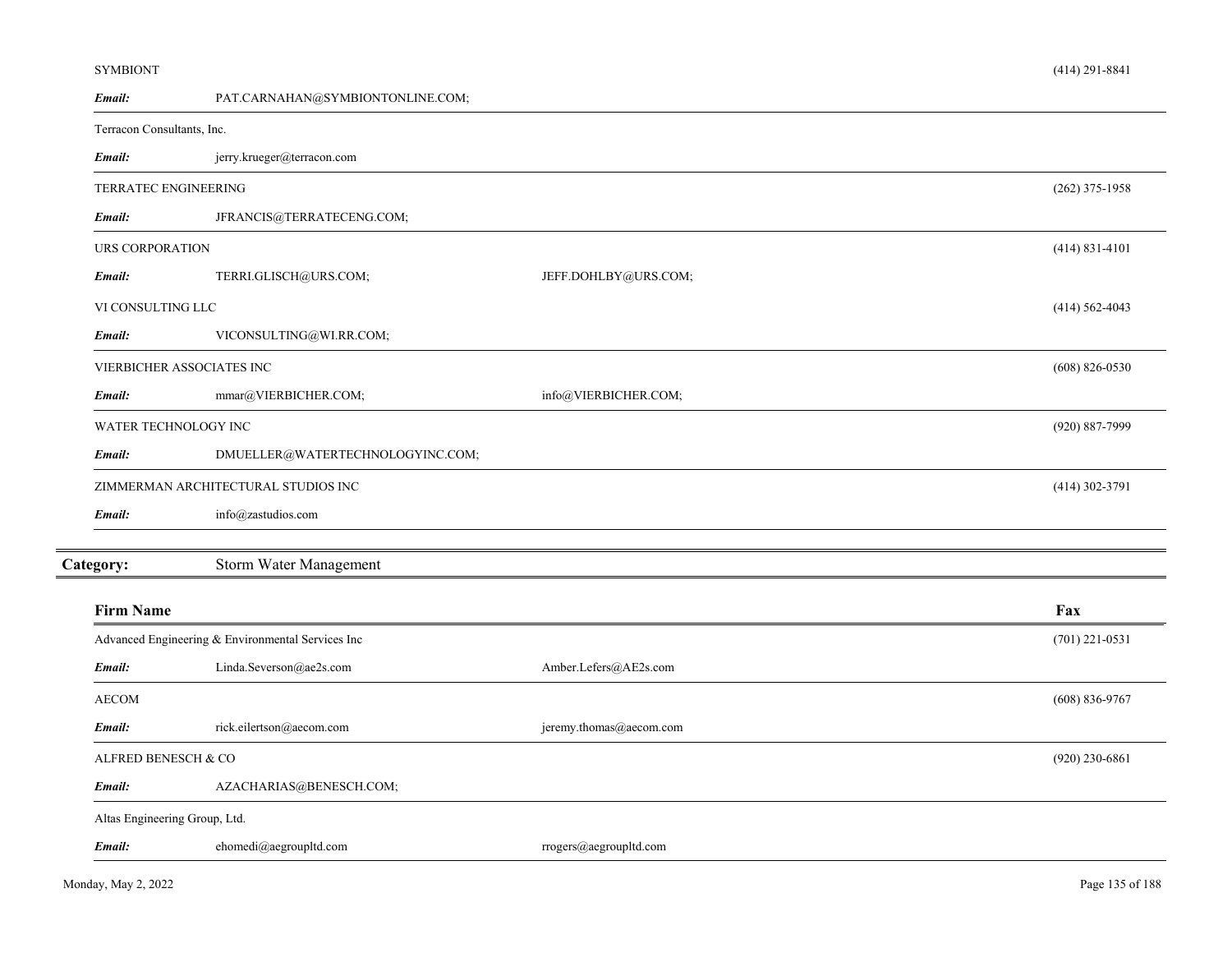# ANCHOR QEA

| Email:                          | lrozumalski@anchorqea.com | tkapla@anchorqea.com           |                             |                    |
|---------------------------------|---------------------------|--------------------------------|-----------------------------|--------------------|
| ANGUS YOUNG ASSOCIATES INC      |                           |                                |                             | $(608) 756 - 0464$ |
| Email:                          | JEFFH@ANGUSYOUNG.COM;;    | leanney@ANGUSYOUNG.COM;        |                             |                    |
| APPLIED ECOLOGICAL SERVICES INC |                           |                                |                             | $(608)$ 897-8486   |
| Email:                          | Info@AppliedEco.com;      |                                |                             |                    |
| APPLIED TECHNOLOGIES INC        |                           |                                |                             | $(262) 784 - 6847$ |
| Email:                          | $info@ati$ -ae.com;       |                                |                             |                    |
| Applied Technologies, Inc       |                           |                                |                             | $(262)$ 784-6847   |
| Email:                          | kjdamato@ati-ae.com       |                                |                             |                    |
| ARNOLD & O'SHERIDAN INC         |                           |                                |                             | $(608)$ 821-8501   |
| Email:                          |                           |                                |                             |                    |
| Avantti Design Group            |                           |                                |                             |                    |
| Email:                          | hbadani@avantti-group.com |                                |                             |                    |
| <b>AYRES ASSOCIATES</b>         |                           |                                |                             | $(608)$ 443-1350   |
| Email:                          |                           | FAVORITEJ@AYRESASSOCIATES.COM; | kuhlowk@ayresassociates.com |                    |
| <b>BAIRD</b>                    |                           |                                |                             | $(608)$ 273-2010   |
| Email:                          | EDESCHANE@BAIRD.COM;      |                                |                             |                    |
| BAXTER & WOODMAN INC            |                           |                                |                             |                    |
| Email:                          | GGROTH@BAXTERWOODMAN.COM; |                                |                             |                    |
| BECHER-HOPPE ASSOCIATES INC     |                           |                                |                             | $(715)$ 745-8008   |
| Email:                          | SSWITLICK@BECHERHOPPE.COM |                                |                             |                    |
| BECHER-HOPPE ASSOCIATES INC     |                           |                                |                             | $(715) 845 - 8008$ |
| Email:                          | rvannatta@becherhoppe.com | mgraun@becherhoppe.com         | sswitlick@becherhoppe.com   |                    |
| BLOOM COMPANIES LLC             |                           |                                |                             |                    |
| Email:                          | TRIVERMAN@BLOOMCOS.COM    |                                |                             |                    |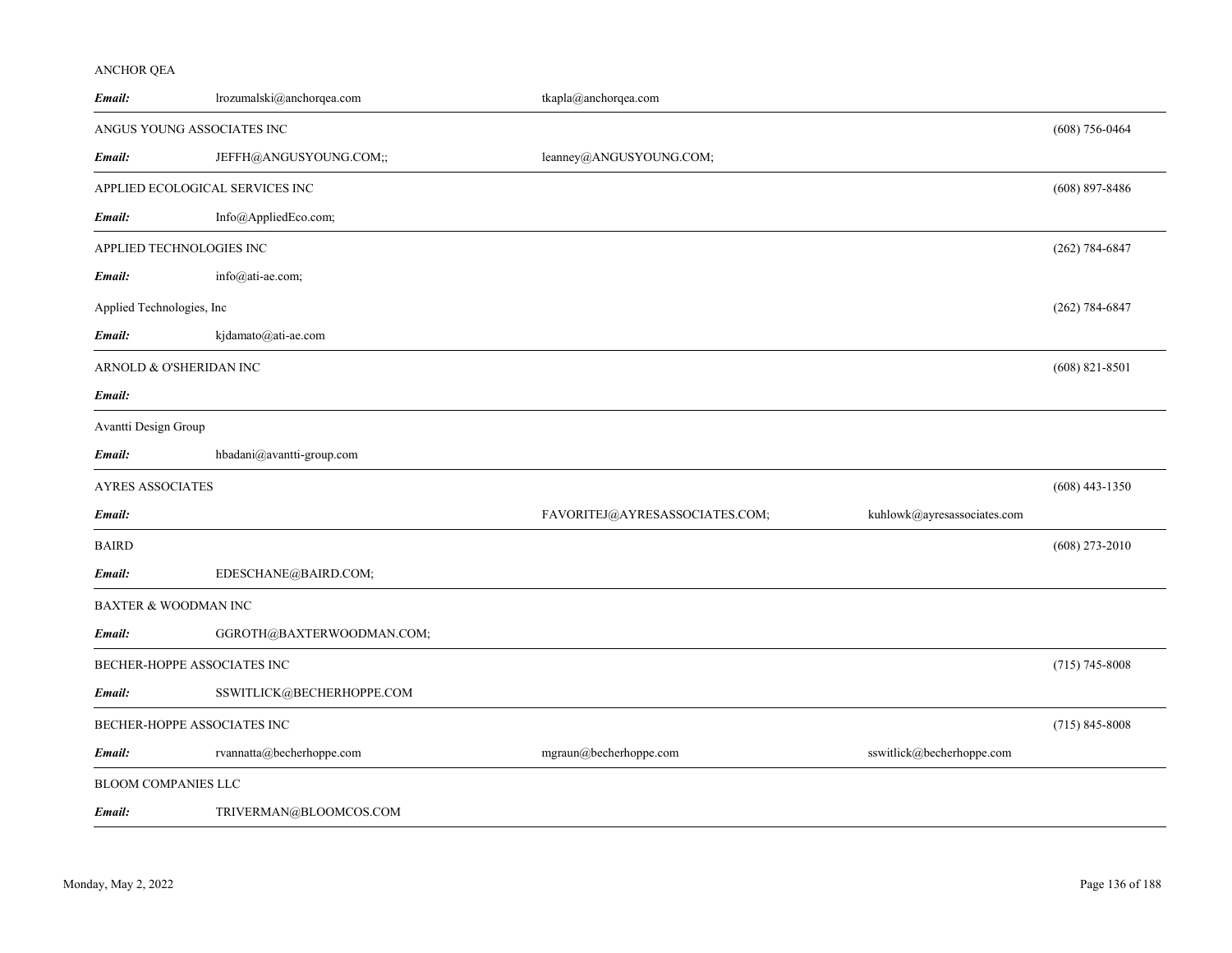|                          | BLOOM COMPANIES LLC                     |                                 |                                | $(414)$ 771-4490   |
|--------------------------|-----------------------------------------|---------------------------------|--------------------------------|--------------------|
| Email:                   | mtharaniyil@bloomcos.com                | HFARCHMIN@BLOOMCOS.COM;         |                                |                    |
|                          | BOLLINGER, LACH & ASSOCIATES INC        |                                 |                                |                    |
| Email:                   | CFLOWER@BOLLINGERLACH.COM;              | ANEWTON@BOLLINGERLACH.COM;      |                                |                    |
| BROWN AND CALDWELL       |                                         |                                 |                                |                    |
| Email:                   | EBENN@BRWNCALD.COM;                     |                                 |                                |                    |
|                          | BURSE SURVEYING $\&$ ENGINEERING INC    |                                 |                                | $(608)$ 250-9266   |
| Email:                   | MBURSE@BSE-INC.NET;                     |                                 |                                |                    |
| Cardinal Engineering LLC |                                         |                                 |                                |                    |
| Email:                   | ryan@cardinalengineeringwi.com          | jaimi@cardinalengineeringwi.com | paul@cardinalengineeringwi.com |                    |
| Cardno                   |                                         |                                 |                                |                    |
| Email:                   | Kari.Jones@cardno.com                   |                                 |                                |                    |
| CBS SQUARED INC          |                                         |                                 |                                | $(715) 861 - 5228$ |
| Email:                   | SCLAFLIN@CBSSQUAREDINC.COM;             |                                 |                                |                    |
| CDM SMITH INC            |                                         |                                 |                                | $(414)$ 278-1215   |
| Email:                   | LAUDH@CDMSMITH.COM;                     | ONEILLSS@CDMSMITH.COM           |                                |                    |
| CEDAR CORPORATION        |                                         |                                 |                                | $(608)$ 249-5824   |
| Email:                   | DAVE.SAUER@CEDARCORP.COM;               |                                 |                                |                    |
| CEDP, INC.               |                                         |                                 |                                |                    |
| Email:                   | RayP@CEDP.us                            |                                 |                                |                    |
|                          | CEP Civil Engineering Professionals LLC |                                 |                                | $(608) 819 - 6997$ |
| Email:                   | najim@cepcompany.com                    |                                 |                                |                    |
|                          | Civil Engineering Professionals, LLC    |                                 |                                | $(608) 819 - 6997$ |
| Email:                   | ray@cepcompany.com                      |                                 |                                |                    |
| <b>CLARK DIETZ INC</b>   |                                         |                                 |                                | $(262) 657 - 1594$ |
| Email:                   | mustafa.emir@clarkdietz.com;            |                                 |                                |                    |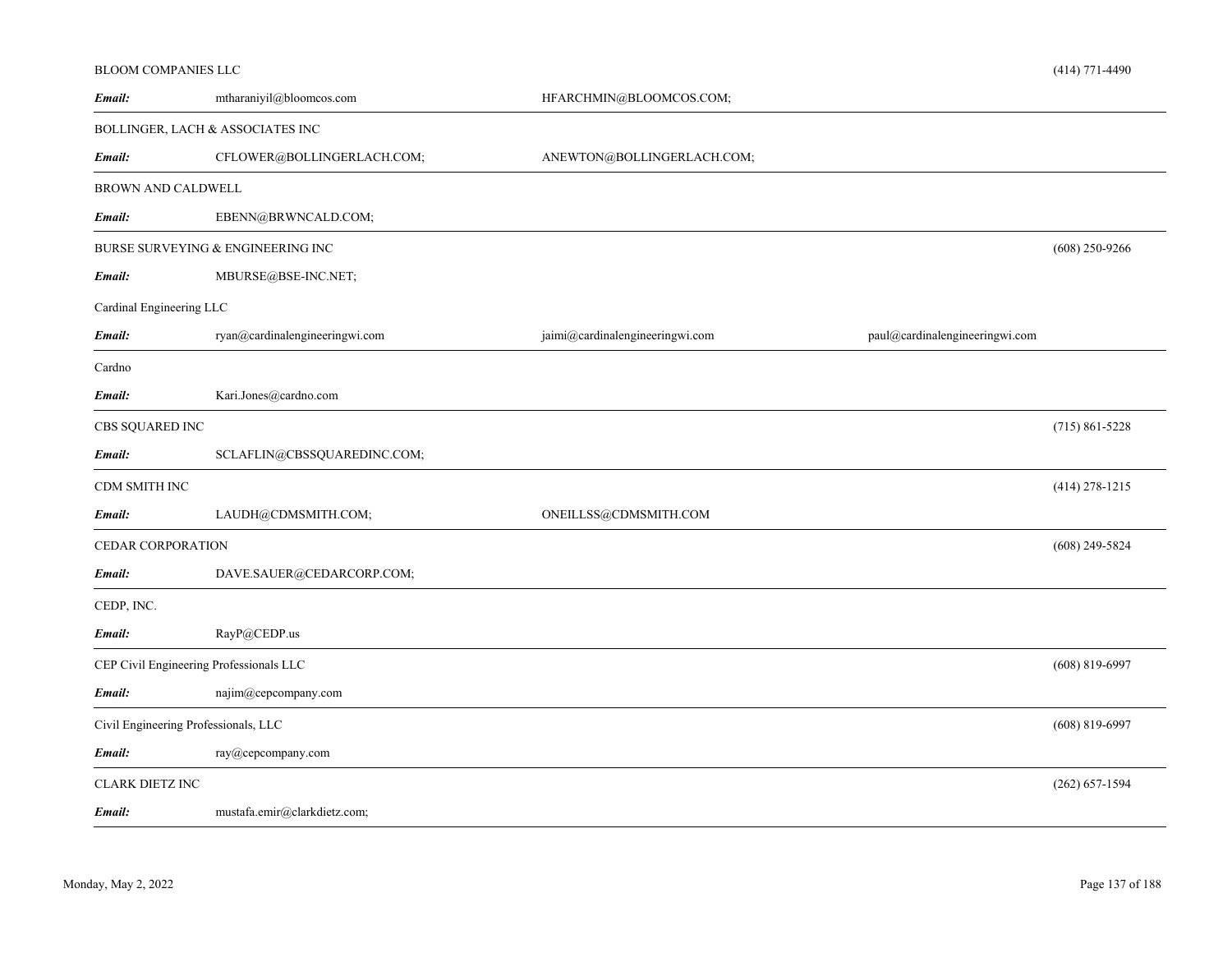| Email:                      | jhodel@cloudpointgeo.com                           |                               |                         |                    |
|-----------------------------|----------------------------------------------------|-------------------------------|-------------------------|--------------------|
| Collins Engineers Inc       |                                                    |                               |                         | $(608)$ 282-6955   |
| Email:                      | mmutziger@collinsengr.com                          |                               |                         |                    |
|                             | CORNERSTONE ENVIRONMENTAL GROUP, a Tetra Tech comp |                               |                         |                    |
| Email:                      | mark.torresani@cornerstoneeg.com                   | john.oswald@cornerstoneeg.com |                         |                    |
| <b>CORRE INC</b>            |                                                    |                               |                         | $(608) 828 - 1012$ |
| Email:                      | TGAGNER@CORREINC.COM                               |                               |                         |                    |
| COTTER CONSULTING INC       |                                                    |                               |                         |                    |
| Email:                      | j.hunn@cotterconsulting.com                        |                               |                         |                    |
| DAAR Engineering, Inc.      |                                                    |                               |                         | $(608)$ 249-0170   |
| Email:                      | Teri.Schopt@darrcorp.com                           | Andy.Smieja@darrcorp.com      | accounting@darrcorp.com |                    |
| DAILY REPORTER, THE         |                                                    |                               |                         | $(414)$ 276-4416   |
| Email:                      | RGONZALEZ@DAILYREPORTER.COM;                       |                               |                         |                    |
|                             | DAVID J. FRANK LANDSCAPING CONTRACTING, INC.       |                               |                         |                    |
| Email:                      | jim.larson@davidjfrank.com                         |                               |                         |                    |
| DC Engineering              |                                                    |                               |                         |                    |
| Email:                      | swhayland@dcengineering.net                        |                               |                         |                    |
| DESIGN STUDIO ETC           |                                                    |                               |                         |                    |
| Email:                      | GPERRY@DESIGNSTUDIOETC.COM;                        |                               |                         |                    |
| DLZ                         |                                                    |                               |                         |                    |
| Email:                      | MHAMEL@DLZ.COM;                                    | MSETHI@DLZ.COM                | EHARTIGAN@DLZ.COM       |                    |
| DLZ WISCONSIN LLC           |                                                    |                               |                         |                    |
| Email:                      |                                                    | MSETHI@DLZ.COM;               |                         |                    |
| DONOFRIO KOTTKE & ASSOC INC |                                                    |                               |                         | $(608) 833 - 1089$ |
| Email:                      | DDAY@DONOFRIO.CC                                   |                               |                         |                    |

Cloudpoint Geographics Inc.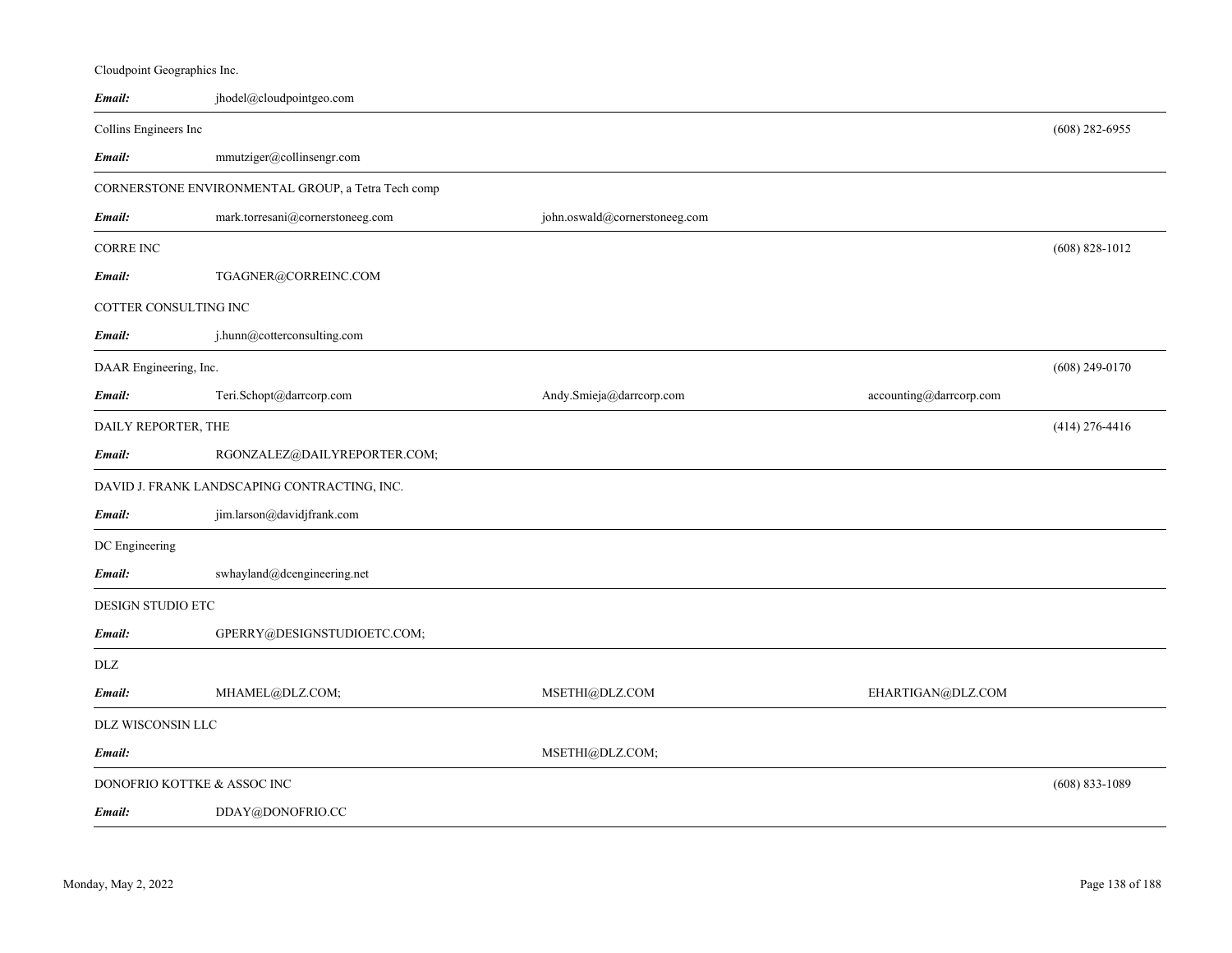# DONOHUE & ASSOCIATES

| Email:                       | BSCHEIBER@DONOHUE-ASSOCIATES.COM        | GKUSSART@DONOHUE-ASSOCIATES.COM |                         |                    |
|------------------------------|-----------------------------------------|---------------------------------|-------------------------|--------------------|
|                              | EC3 ENVIRONMENTAL CONSULTING GROUP INC. |                                 |                         |                    |
| Email:                       | INFO@EC3GRP.COM;                        | JCASTRO@EC3GRP.COM;             |                         |                    |
|                              | EDGE CONSULTING ENGINEERS INC           |                                 |                         | $(608) 644 - 1549$ |
| Email:                       | AOSTRENG@EDGECONSULT.COM;               |                                 |                         |                    |
| <b>EMCS INC</b>              |                                         |                                 |                         | $(608)$ 833-3198   |
| Email:                       | CINMAN@EMCSINC.COM                      | marketing@emcsinc.com           | MRADTKE@EMCSINC.COM     |                    |
|                              | Emmons and Olivier Resources Inc        |                                 |                         |                    |
| Email:                       | sgaffield@eorinc.com                    |                                 |                         |                    |
|                              | Environmental Design International Inc  |                                 |                         | $(312)$ 345-0529   |
| Email:                       | gflentge@envdesigni.com                 |                                 |                         |                    |
| <b>EXCELSIOR GROUP</b>       |                                         |                                 |                         | $(866) 848 - 3055$ |
| Email:                       | MFILUS@EG-WI.COM;                       |                                 |                         |                    |
| FARNSWORTH GROUP INC         |                                         |                                 |                         | $(608) 846 - 3777$ |
| Email:                       | CGRINDLE@F-W.COM                        |                                 |                         |                    |
| Fehr Graham                  |                                         |                                 |                         | $(815)$ 394-4702   |
| Email:                       | tdettman@fehrgraham.com                 |                                 |                         |                    |
| FEHR GRAHAM                  |                                         |                                 |                         | $(608)$ 325-2797   |
| Email:                       | CDUNCAN@FEHR-GRAHAM.COM;                |                                 |                         |                    |
| FORMECOLOGY LLC              |                                         |                                 |                         | $(608) 882 - 6657$ |
| Email:                       | JOHN.G@FORMECOLOGY.COM                  | ERIC.J@FORMECOLOGY.COM          |                         |                    |
|                              | FOTH INFRASTRUCTURE & ENVIRONMENT LLC   |                                 |                         |                    |
| Email:                       | tom.ludwig@foth.com;                    | CHRIS.SAXBY@FOTH.COM;           | dale.broeckert@foth.com |                    |
| <b>GANNETT FLEMMING, INC</b> |                                         |                                 |                         |                    |
| Email:                       | JSODEMANN@GFNET.COM                     | AWMILLER@GFNET.COM              |                         |                    |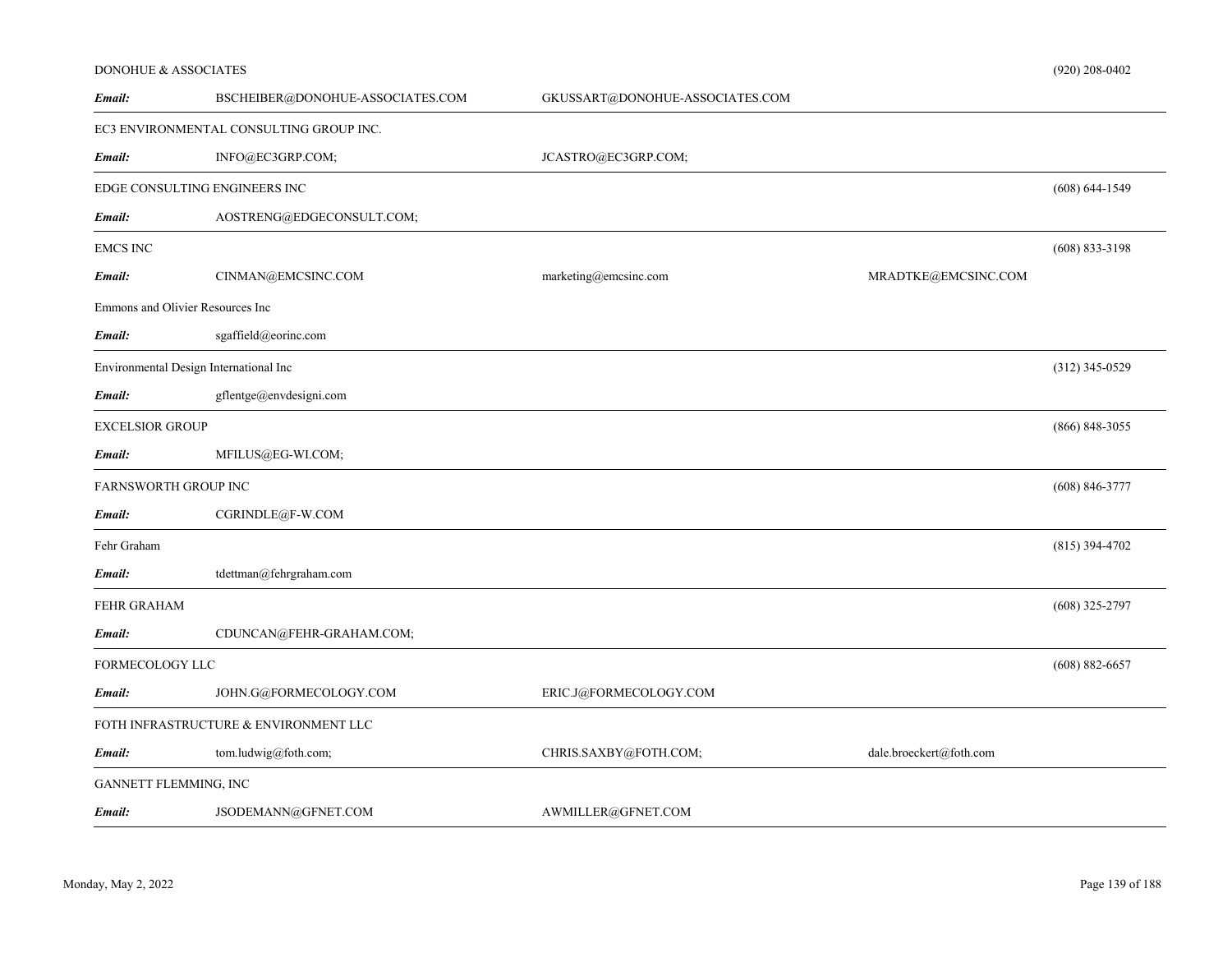# GEI CONSULTANTS

| Email:                       | DLANE@GEICONSULTANTS.COM;          |                                  |                               |                    |
|------------------------------|------------------------------------|----------------------------------|-------------------------------|--------------------|
|                              | <b>GENERAL ENGINEERING COMPANY</b> |                                  |                               | $(608) 742 - 2592$ |
| Email:                       | TMICHAELS@GENERALENGINEERING.NET;  | lbradley@generalengineering.net; |                               |                    |
| GEOSYNTEC CONSULTANTS        |                                    |                                  |                               |                    |
| Email:                       | JTRACY@GEOSYNTEC.COM;              |                                  |                               |                    |
| GEOSYNTEC CONSULTANTS        |                                    |                                  |                               | (262) 377-9848     |
| Email:                       | GJOHNSON@GEOSYNTEC.COM;            |                                  |                               |                    |
| <b>GHD INC</b>               |                                    |                                  |                               | $(240)$ 206-6811   |
| Email:                       | patricia.gordon@ghd.com            |                                  |                               |                    |
| Giles Engineering Associates |                                    |                                  |                               | $(262)$ 549-5868   |
| Email:                       | milwauke@gilesengr.com             |                                  |                               |                    |
|                              | GLOBAL ENGINEERING & RESOURCE CORP |                                  |                               |                    |
| Email:                       | BHUVAN@GLERCORP.COM;               | BUSINESS@GLERCORP.COM;           |                               |                    |
| Golder Associates            |                                    |                                  |                               | (920) 591-2519     |
| Email:                       | dwilcox@golder.com                 |                                  |                               |                    |
| <b>GRAEF</b>                 |                                    |                                  |                               | $(608)$ 242-0787   |
| Email:                       | loei.badreddine@graef-usa.com      |                                  |                               |                    |
| <b>Greenprint Partners</b>   |                                    |                                  |                               |                    |
| Email:                       | ben@greenprintpartners.com         | hannah@greenprintpartners.com    | nicole@greenprintpartners.com |                    |
| <b>GROUNDS FOR LIVING</b>    |                                    |                                  |                               |                    |
| Email:                       | gerard.rewolinski@stantec.com;     |                                  |                               |                    |
| <b>HBK ENGINEERING</b>       |                                    |                                  |                               | $(312)$ 432-0231   |
| Email:                       | JRICHARDS@HBKENGINEERING.COM;      |                                  |                               |                    |
| <b>HDR ENGINEER</b>          |                                    |                                  |                               | $(608) 662 - 1801$ |
| Email:                       |                                    |                                  |                               |                    |
|                              |                                    |                                  |                               |                    |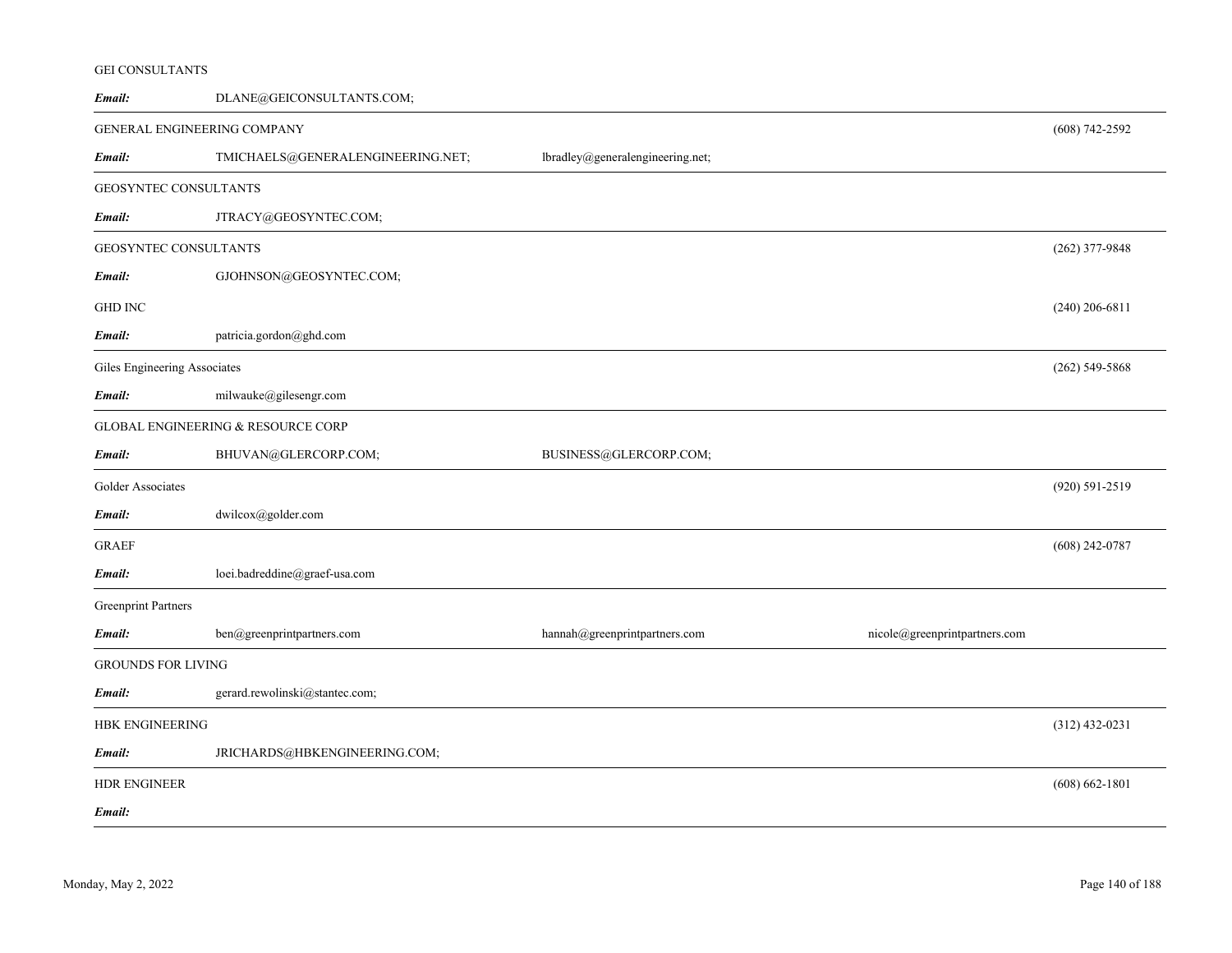| Email:                   | tlee@hga.com                     |                             |                             |                    |
|--------------------------|----------------------------------|-----------------------------|-----------------------------|--------------------|
|                          | HIMALAYAN CONSULTANTS LLC        |                             |                             | $(262)$ 502-0077   |
| Email:                   | GADHIKARY@HIMALAYANLLC.COM;      | MBABICH@HIMALAYANLLC.COM;   |                             |                    |
| <b>HNTB CORP</b>         |                                  |                             |                             | $(414)$ 359-2310   |
| Email:                   | KWITTBROT@HNTB.COM;              |                             |                             |                    |
|                          | HOMBURG CONTRACTORS INC          |                             |                             | $(608)$ 244-9113   |
| Email:                   | MHACKEL@HOMBURGINC.COM;          | CHOMBURG@HOMBURGINC.COM;    |                             |                    |
| <b>IMEG Corp</b>         |                                  |                             |                             | $(608)$ 223-9601   |
| Email:                   | kris.a.cotharn@imegcorp.com      |                             |                             |                    |
|                          | JEWELL ASSOCIATES ENGINEERS INC  |                             |                             | $(608) 588 - 9322$ |
| Email:                   | GREG.JEWELL@JEWELLASSOC.COM;     |                             |                             |                    |
|                          | JSD PROFESSIONAL SERVICES INC.   |                             |                             | $(608)$ 848-2255   |
| Email:                   | JAN.SCHROEDER@JSDINC.COM;        | dave.jenkins@jsdinc.com;    | Hans.Justeson@jsdinc.com;   |                    |
| JT Engineering, lnc      |                                  |                             |                             | $(920)$ 468-7135   |
| Email:                   | billniemi@jt-engineering.com     | dougsina@jt-engineering.com | bradgroh@jt-engineering.com |                    |
|                          | K SINGH & ASSOCIATES, INC.       |                             |                             | $(262)$ 821-1174   |
| Email:                   | PSINGH@KSACONSULTANTS.COM;       |                             |                             |                    |
|                          | K SINGH & ASSOCIATES, INC.       |                             |                             | $(262)$ 821-1174   |
| Email:                   | PSINGH@KSACONSULTANTS.COM;       |                             |                             |                    |
| Kapur & Associates, Inc. |                                  |                             |                             |                    |
| Email:                   | dblang@kapurinc.com              | zfreeman@kapurinc.com       | jsobczak@kapurinc.com       |                    |
|                          | KIMLEY-HORN AND ASSOCIATES INC   |                             |                             | $(703) 674 - 1350$ |
| Email:                   | MEREDITH.POWELL@KIMLEY-HORN.COM; |                             |                             |                    |
| KL ENGINEERING INC       |                                  |                             |                             | $(608) 663 - 1226$ |

scramer@klengineering.com *Email:*

HGA

(612) 758-9306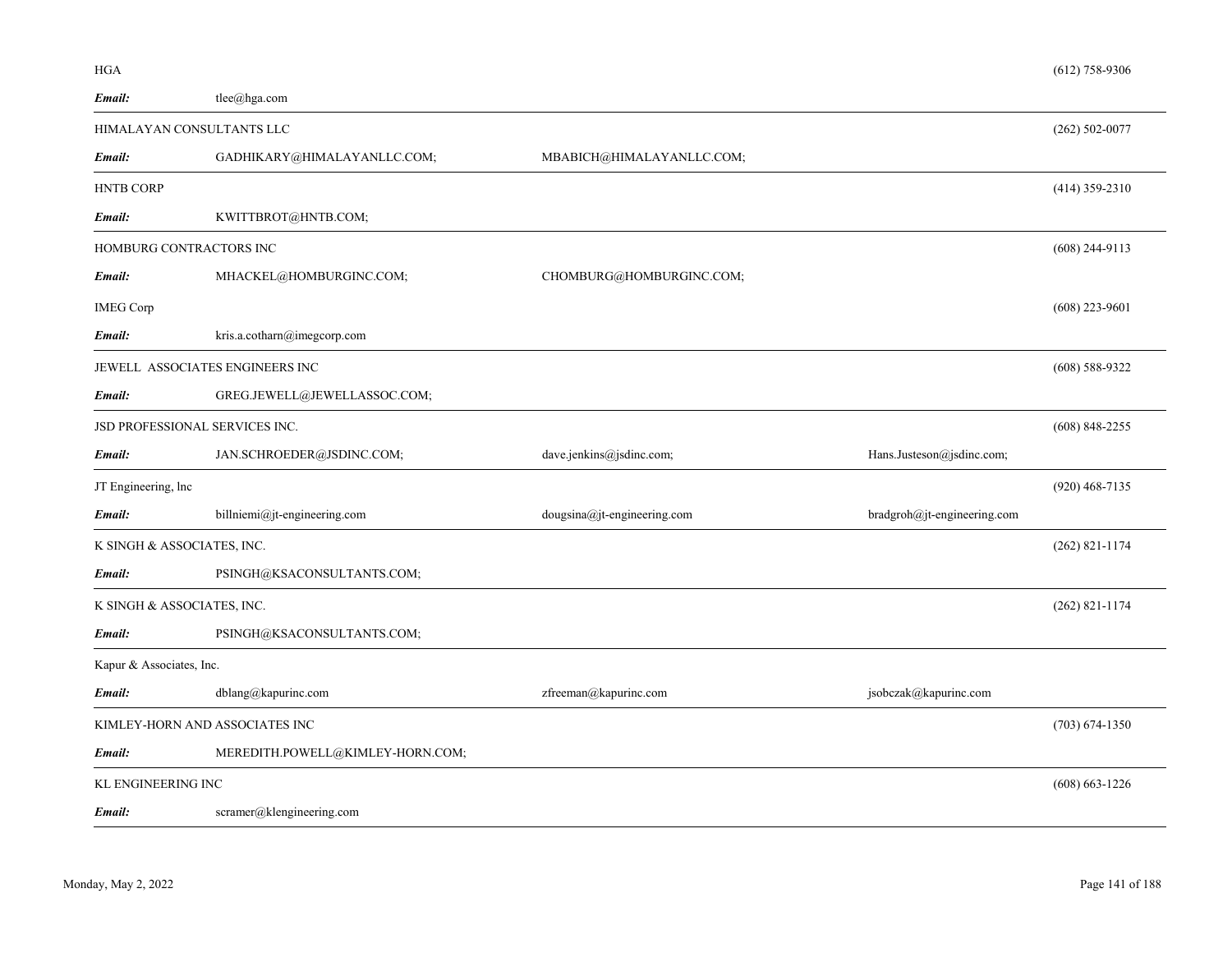# KLEINSCHMIDT ASSOCIATES

| Email:                          | Info@KleinschmidtUSA.com;         |                               |                         |                  |
|---------------------------------|-----------------------------------|-------------------------------|-------------------------|------------------|
| LHB Inc                         |                                   |                               |                         |                  |
| Email:                          | info@LHBcorp.com                  | marketing@LHBcorp.com         | Joellyn.Gum@LHBcorp.com |                  |
| Limno Tech                      |                                   |                               |                         |                  |
| Email:                          | hholmberg@limno.com               |                               |                         |                  |
| LimnoTech                       |                                   |                               |                         |                  |
| Email:                          | hholmberg@limno.com               |                               |                         |                  |
| LIVING HABITATS                 |                                   |                               |                         | $(773)$ 467-8575 |
| Email:                          | ALEXIAPAUL@LIVINGHABITATS.COM;    |                               |                         |                  |
| LYNCH & ASSOCIATES              |                                   |                               |                         | $(262)$ 402-5046 |
| Email:                          | TLYNCH@LYNCH-ENGINEERING.COM      | CKLEIN@LYNCH-ENGINEERING.COM; |                         |                  |
| M SQUARED ENGINEERING           |                                   |                               |                         | $(262)$ 375-2274 |
| Email:                          | MSQUARED@MSQUAREDENGINEERING.COM; | MATT@MSQUAREDENGINEERING.COM; |                         |                  |
| MEAD & HUNT INC                 |                                   |                               |                         | $(608)$ 273-6391 |
| Email:                          | DAVID.WAY@MEADHUNT.COM;           | ANNE.ANDERSON@MEADHUNT.COM;   |                         |                  |
| MI TECH SERVICES                |                                   |                               |                         |                  |
| Email:                          | ASAUNDERS@MI-TECH.US              |                               |                         |                  |
| MICHAEL BAKER INTERNATIONAL     |                                   |                               |                         | $(608)$ 821-8701 |
| Email:                          | Chris.Fredrick@Mbakerintl.com     |                               |                         |                  |
| Mi-Tech Services, Inc.          |                                   |                               |                         | $(920)$ 465-8163 |
| Email:                          | ncutler@mi-tech.us                | sfinamor@mi-tech.us           |                         |                  |
| MSA PROFESSIONAL SERVICES, INC. |                                   |                               |                         | $(608)$ 242-6638 |
| Email:                          | jdeyoung@msa-ps.com               | kruhland@msa-ps.com           | arethwisch@msa-ps.com   |                  |
| MWH BUSINESS SOLUTIONS          |                                   |                               |                         | $(608)$ 310-5399 |
| Email:                          | PATRICK.H.LYTLE@MWHGLOBAL.COM;    |                               |                         |                  |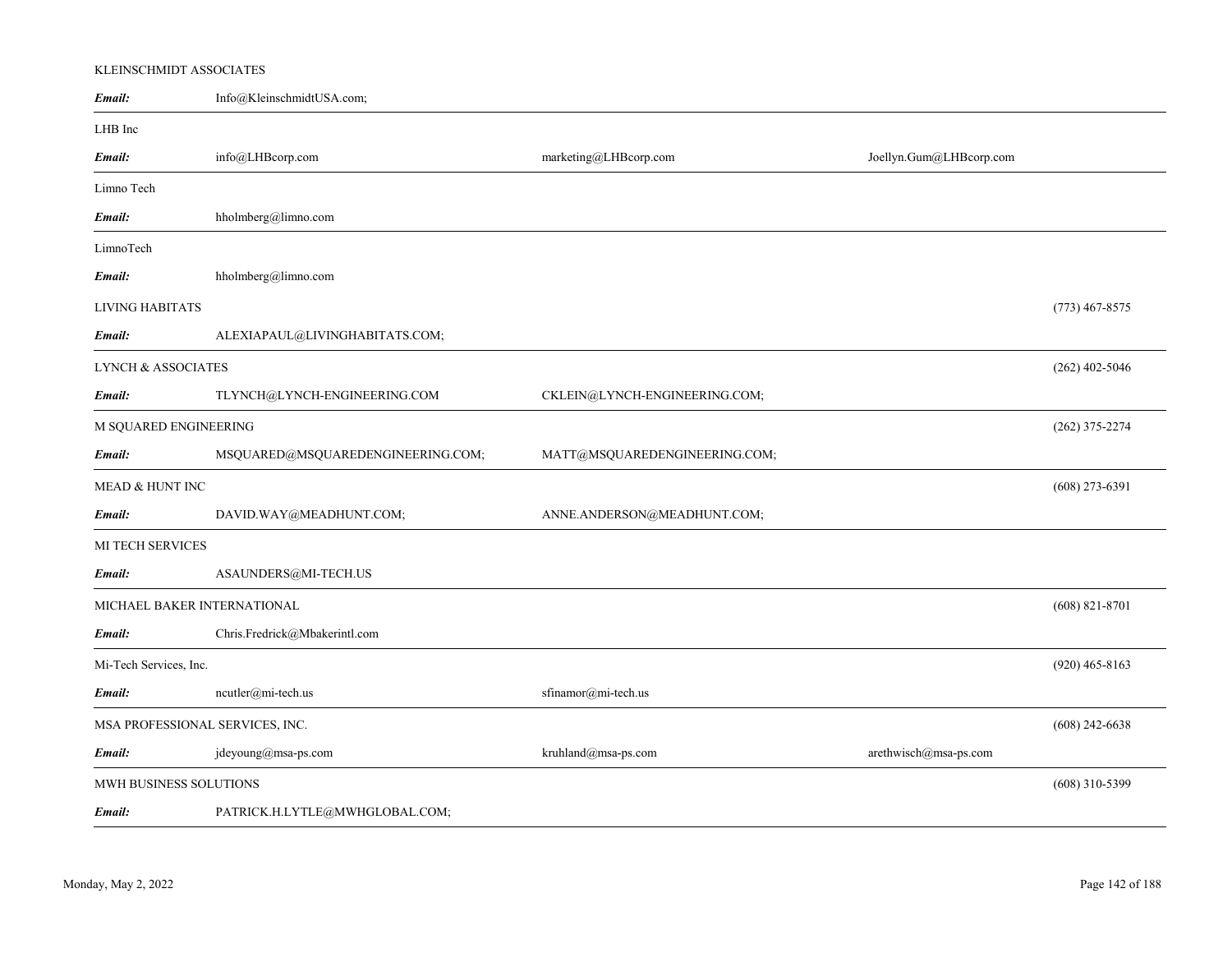| NAHN & ASSOCIATES LLC      |                                          |                                 |                    | $(608)$ 831-3593   |
|----------------------------|------------------------------------------|---------------------------------|--------------------|--------------------|
| Email:                     | CNAHN@TDS.NET;                           |                                 |                    |                    |
| OMNNI ASSOCIATES           |                                          |                                 | $(902) 830 - 6100$ |                    |
| Email:                     | CATHY.DONKER@OMNNI.COM;                  |                                 |                    |                    |
|                            | Oneida Engineering Solutions (OES)       |                                 |                    |                    |
| Email:                     | dchlebowski@oesllc.com                   | dblang@oesllc.com               |                    |                    |
|                            | ONEIDA TOTAL INTERGRATED ENTERPRISES LLC |                                 |                    | $(608)$ 241-3914   |
| Email:                     | dchlebowski@otie.com;                    | jthousand@otie.com;             | pchiang@otie.com   |                    |
| PATRICK ENGINEERING INC    |                                          |                                 |                    | $(920)$ 321-2330   |
| Email:                     | INFO@PATRICKCO.COM                       |                                 |                    |                    |
| PAYNE & DOLAN, INC         |                                          |                                 |                    | (920) 757-2906     |
| Email:                     | DESIGNBUILD@WALBECGROUP.COM              |                                 |                    |                    |
| PBS & J                    |                                          |                                 |                    | $(608)$ 204-5951   |
| Email:                     | MDEPUE@PBSJ.COM;                         |                                 |                    |                    |
|                            | PRAIRIE LAND SERVICES INC                |                                 |                    |                    |
| Email:                     | HALLAN@PLS-ROW.COM;                      | PRAIRIELANDSERVICES@CHARTER.NET |                    |                    |
| Primera Engineers Ltd      |                                          |                                 |                    |                    |
| Email:                     | astribling@primeraeng.com                |                                 |                    |                    |
|                            | PROFESSIONAL ENGINEERING LLC             |                                 |                    | $(608)$ 237-2129   |
| Email:                     | RJOHNSON@PE-WI.COM;                      |                                 |                    |                    |
| QUAM ENGINEERING, LLC      |                                          |                                 |                    | $(608) 838 - 7752$ |
| Email:                     | RQUAM@QUAMENGINEERING.COM;               |                                 |                    |                    |
|                            | QUANDEL CONSULTANTS, INC.                |                                 |                    |                    |
| Email:                     | dsimon@quandel.com                       |                                 |                    |                    |
| Quest Civil Engineers, LLC |                                          |                                 |                    | $(715)$ 423-3597   |
| Email:                     | kimberly.kronstedt@questllc.biz          |                                 |                    |                    |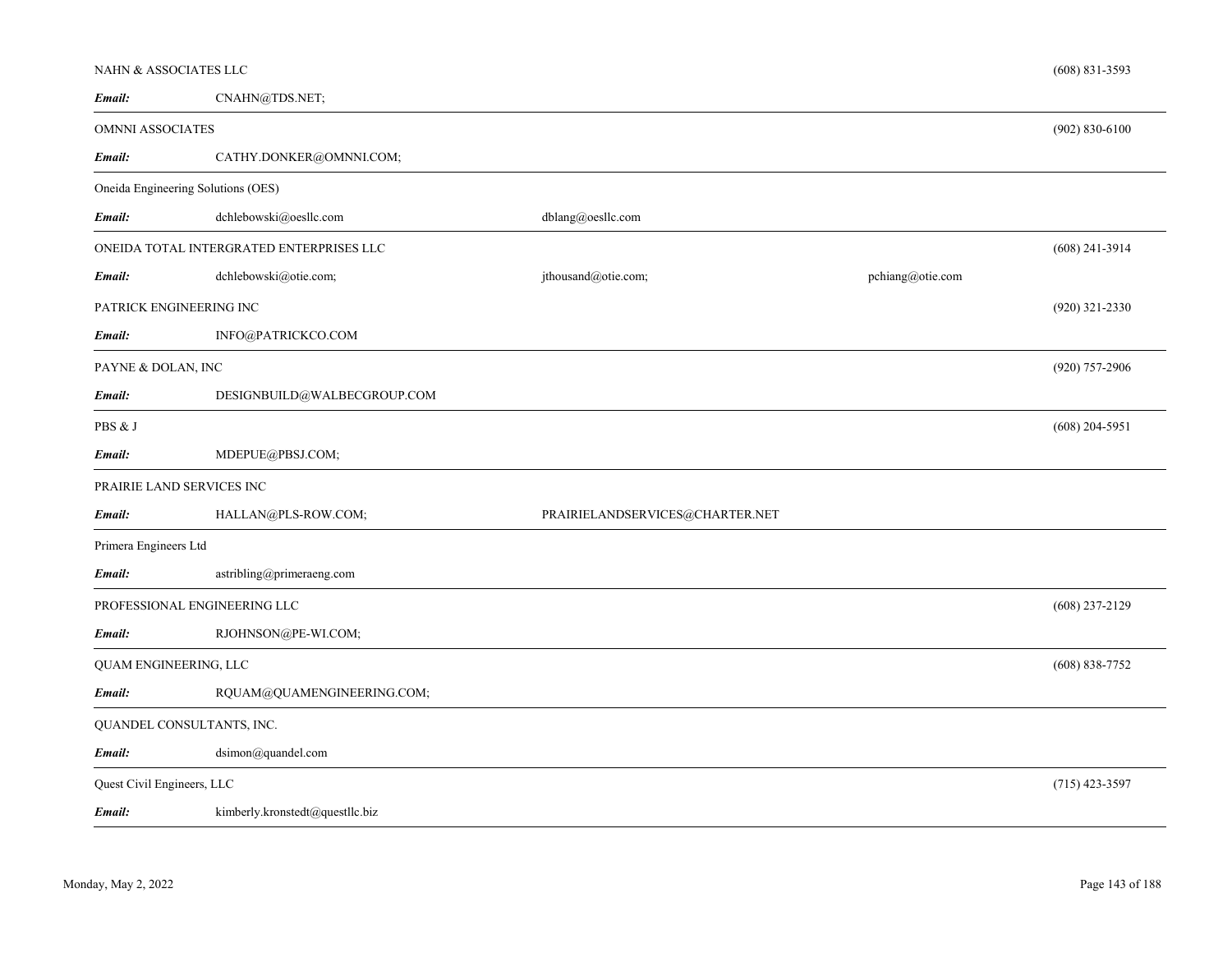# RAMAKER & ASSOCIATES, INC.

| Email:                            | ekaul@ramaker.com                    |                                                                          |                    |
|-----------------------------------|--------------------------------------|--------------------------------------------------------------------------|--------------------|
| Ramaker & Associates, Inc.        |                                      |                                                                          | $(608) 643 - 7999$ |
| Email:                            | jgallagher@ramaker.com               |                                                                          |                    |
| raSMITH                           |                                      |                                                                          | $(262)$ 781-8466   |
| Email:                            | KAREN.WIESNESKI@RASMITHNATIONAL.COM; |                                                                          |                    |
| RDG PLANNING & DESIGN             |                                      |                                                                          | $(515)$ 288-8631   |
| Email:                            | rpeterson@rdgusa.com                 |                                                                          |                    |
|                                   | RESOURCE ENGINEERING ASSOC INC       |                                                                          | $(608)$ 831-6564   |
| Email:                            | BOB@REAENG.COM;                      | REA@REAENG.COM                                                           |                    |
| RH BATTERMAN & CO INC             |                                      |                                                                          | $(608)$ 365-1850   |
| Email:                            | FMCKEARN@RHBATTERMAN.COM;            | TNEEDHAM@RHBATTERMAN.COM;                                                |                    |
| ROBERT E LEE & ASSOCIATES         |                                      |                                                                          | $(920) 662 - 9141$ |
| Email:                            | JWESTERMAN@RELEEINC.COM;             |                                                                          |                    |
| Roth Professional Solutions (RPS) |                                      |                                                                          |                    |
| Email:                            | robert@rpsprofessionalsolutions.com  |                                                                          |                    |
| ROYAL OAK & ASSOCIATES INC        |                                      |                                                                          | $(608)$ 274-4530   |
| Email:                            | CSANDSNES@ROYALOAKENGINEERING.COM;   | dandruczyk@royaloakengineering.com;<br>TTHORSON@ROYALOAKENGINEERING.COM; |                    |
| RUEKERT-MIELKE INC                |                                      |                                                                          | $(608)$ 819-2601   |
| Email:                            | JLIETHA@RUEKERT-MIELKE.COM;          |                                                                          |                    |
| Saiki Design Inc                  |                                      |                                                                          |                    |
| Email:                            | nswartz@ksd-la.com                   | ksaiki@ksd-la.com                                                        |                    |
|                                   | SCHMITT TECHNICAL SERVICES, LLC      |                                                                          |                    |
| Email:                            | james@schmitttechnicalservices.com;  |                                                                          |                    |
| <b>SCS ENGINEERS</b>              |                                      |                                                                          | $(608)$ 224-2839   |
| Email:                            | JNEWELL@SCSENGINEERS.COM;            |                                                                          |                    |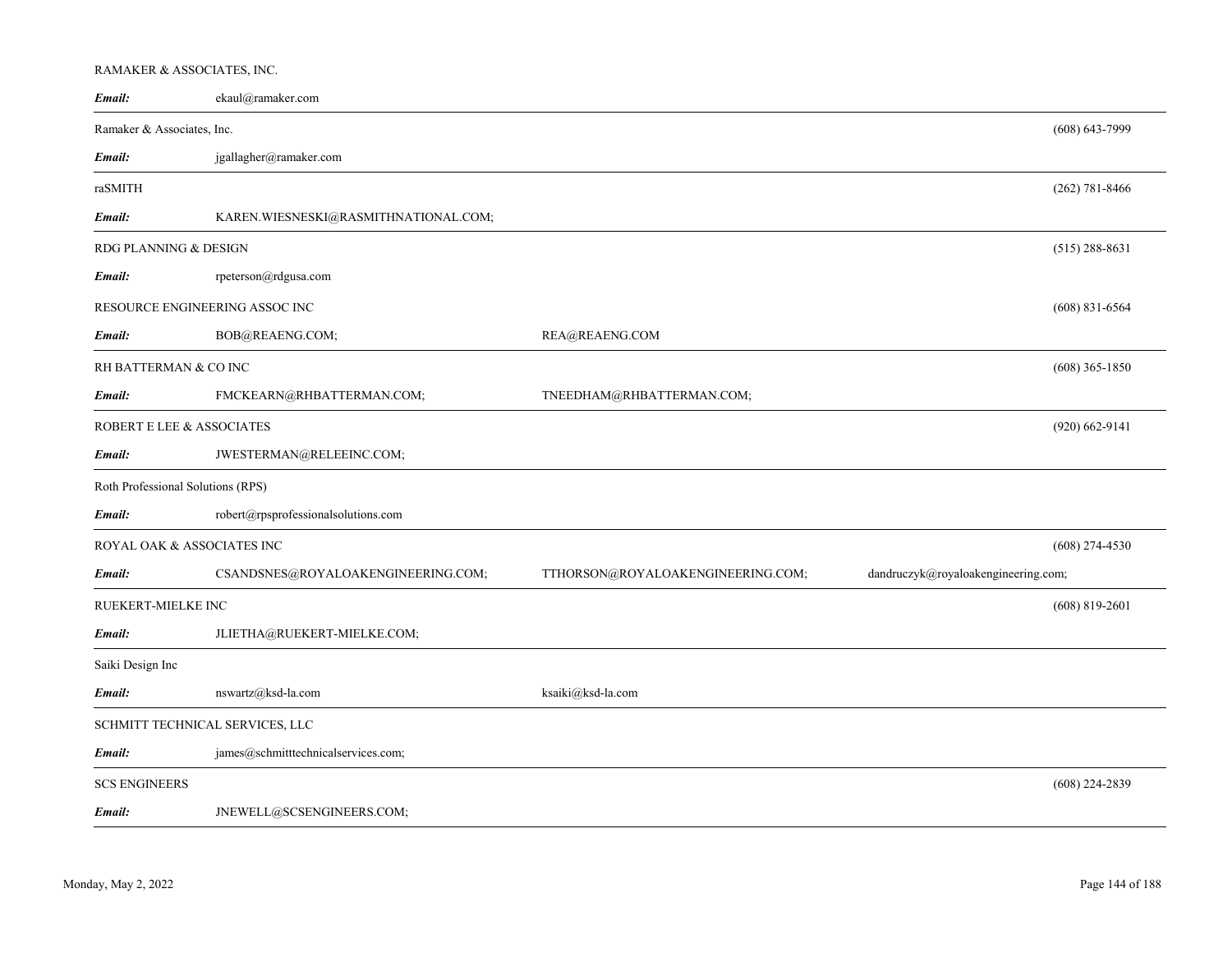## SHANNON & WILSON, INC.

| Email:                         | mark.rutkowski@shanwil.com               | ben.warren@shanwil.com      | jason.buenker@shanwil.com |                    |
|--------------------------------|------------------------------------------|-----------------------------|---------------------------|--------------------|
| Shive-Hattery                  |                                          |                             |                           |                    |
| Email:                         | bhughes@shive-hattery.com                |                             |                           |                    |
|                                | SHORT ELLIOTT HENDRICKSON INC            |                             |                           |                    |
| Email:                         | jruplinger@sehinc.com                    | dfortney@sehinc.com         |                           |                    |
| <b>SMITH GROUP</b>             |                                          |                             |                           |                    |
| Email:                         | JENNY.COBLE@SMITHGROUP.COM               | DAVID.LANTZ@SMITHGROUP.COM; |                           |                    |
| <b>SNYDER &amp; ASSOCIATES</b> |                                          |                             |                           | $(608) 838 - 0445$ |
| Email:                         | MCALKINS@SNYDER-ASSOCIATES.COM;          |                             |                           |                    |
| Soil Essentials                |                                          |                             |                           | $(815)$ 962-7978   |
| Email:                         | janderson@andenv.com                     | jeff.anderson@andenv.com    | bbales@andenv.com         |                    |
|                                | SOILS & ENGINEERING SERVICES INC         |                             |                           | $(608)$ 274-7511   |
| Email:                         | DUANE@SOILS.WS;                          | SOILS@SOILS.WS;             |                           |                    |
| SRF CONSULTING GROUP           |                                          |                             |                           | $(608) 831 - 4245$ |
| Email:                         | DFILIPIAK@SRFCONSULTING.COM;             |                             |                           |                    |
| <b>STANTEC</b>                 |                                          |                             |                           | $(262)$ 241-4901   |
| Email:                         | dave.rautmann@stantec.com                |                             |                           |                    |
|                                | STANTEC CONSULTING SERVICES INC          |                             |                           | $(608) 839 - 1995$ |
| Email:                         | Chris.Pekar@Stantec.com                  | Dave.Rautmann@Stantec.com   | Stu.Gross@Stantec.com     |                    |
|                                | STORMWATER SOLUTIONS ENGINEERING LLC     |                             |                           |                    |
| Email:                         | cbg@stormwater-solutions-engineering.com |                             |                           |                    |
| STRAND ASSOCIATES, INC.        |                                          |                             |                           | $(608)$ 251-8655   |
| Email:                         | MISTY.HOWARD@STRAND.COM;                 |                             |                           |                    |
| <b>SYMBIONT</b>                |                                          |                             |                           | $(411)$ 429-1884   |
| Email:                         | PAT.CARNAHAN@SYMBIONTONLINE.COM;         |                             |                           |                    |
|                                |                                          |                             |                           |                    |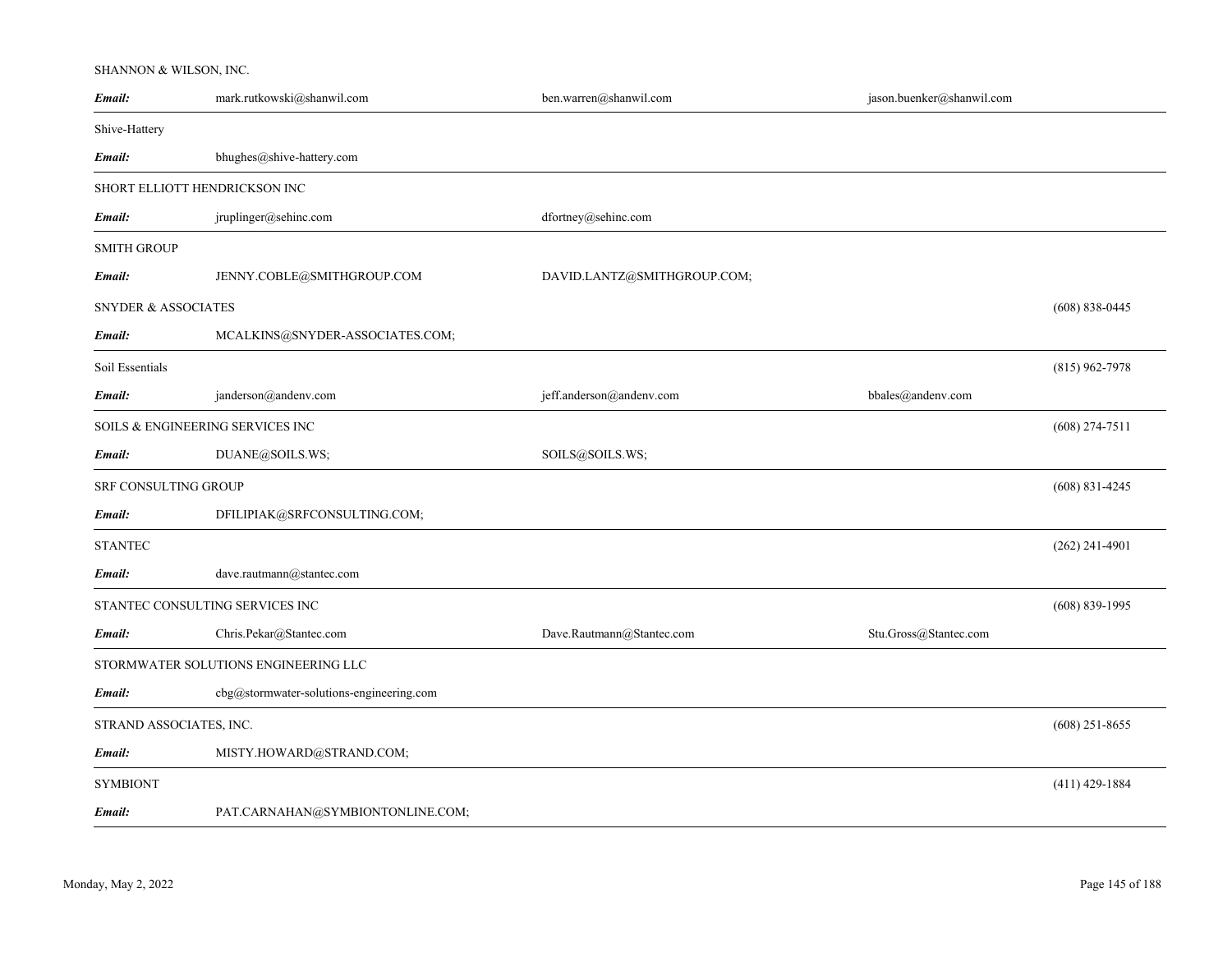| Email:                        | PAT.CARNAHAN@SYMBIONTONLINE.COM; |                              |                              |                    |
|-------------------------------|----------------------------------|------------------------------|------------------------------|--------------------|
| Terracon Consultants, Inc.    |                                  |                              |                              |                    |
| Email:                        | jerry.krueger@terracon.com       |                              |                              |                    |
| TERRATEC ENGINEERING          |                                  |                              |                              | $(262)$ 375-1958   |
| Email:                        | JFRANCIS@TERRATECENG.COM;        |                              |                              |                    |
| Tetra Tech Inc                |                                  |                              |                              |                    |
| Email:                        | carol.hufnagel@tetratech.com     | dan.christian@tetratech.com  | hong.parshall@tetratech.com  |                    |
| THE REESE GROUP               |                                  |                              |                              |                    |
| Email:                        | TREESE@THE-REESE-GROUP.COM       |                              |                              |                    |
| TRC Environmental Corporation |                                  |                              |                              | $(608) 826 - 3941$ |
| Email:                        | kvater@trcsolutions.com          | rklabacka@trcsolutions.com   |                              |                    |
| URS CORPORATION               |                                  |                              |                              | $(414) 831 - 4101$ |
| Email:                        | TERRI_GLISCH@URSCORP.COM;        |                              |                              |                    |
| URS CORPORATION               |                                  |                              |                              | $(414) 831 - 4101$ |
| Email:                        | TERRI.GLISCH@URS.COM;            | JEFF.DOHLBY@URS.COM;         |                              |                    |
| VI CONSULTING LLC             |                                  |                              |                              | $(414) 562 - 4043$ |
| Email:                        | VICONSULTING@WI.RR.COM;          |                              |                              |                    |
|                               | VIERBICHER ASSOCIATES INC        |                              |                              | $(608)$ 826-0530   |
| Email:                        | mmar@VIERBICHER.COM;             | info@VIERBICHER.COM;         |                              |                    |
| WATER TECHNOLOGY INC          |                                  |                              |                              | (920) 887-7999     |
| Email:                        | DMUELLER@WATERTECHNOLOGYINC.COM; |                              |                              |                    |
| WATER365, LLC                 |                                  |                              |                              |                    |
| Email:                        | LINDA@WATER365.US                |                              |                              |                    |
| WRD ENVIRONMENTAL INC         |                                  |                              |                              | $(773) 722 - 9875$ |
| Email:                        | EHUARACHA@WRDENVIRONMENTAL.COM   | JWOMACK@WRDENVIRONMENTAL.COM | GDEIGAN@WRDENVIRONMENTAL.COM |                    |

(414) 291-8841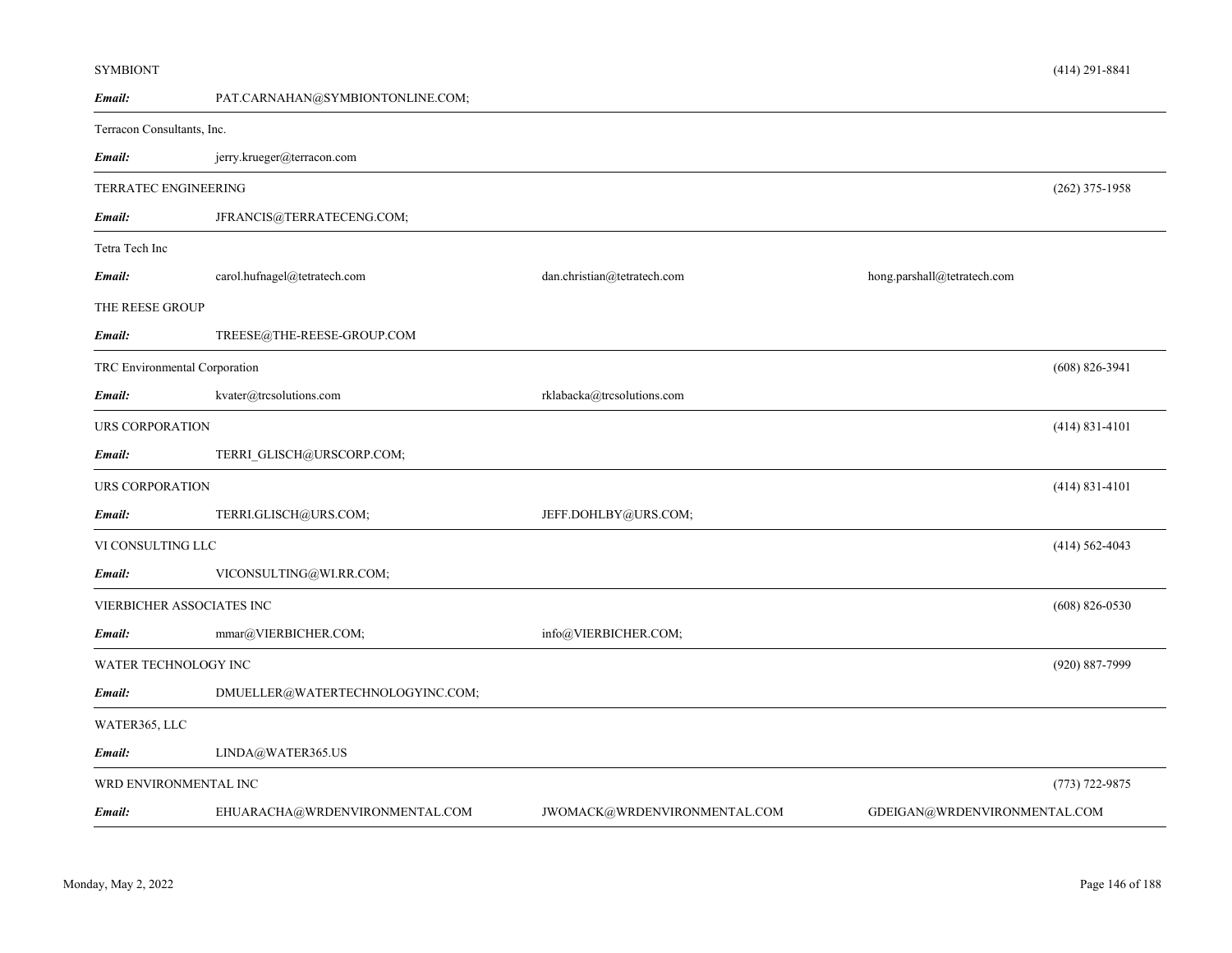#### ZIMMERMAN ARCHITECTURAL STUDIOS INC

info@zastudios.com *Email:*

| Category:                       | Storm Water Management BMP/Installations Cert |                                |                               |                  |
|---------------------------------|-----------------------------------------------|--------------------------------|-------------------------------|------------------|
| <b>Firm Name</b>                |                                               |                                |                               | Fax              |
| <b>AECOM</b>                    |                                               |                                |                               | $(608) 836-9767$ |
| Email:                          | rick.eilertson@aecom.com                      | jeremy.thomas@aecom.com        |                               |                  |
| ALFRED BENESCH & CO             |                                               |                                |                               | $(920)$ 230-6861 |
| Email:                          | AZACHARIAS@BENESCH.COM;                       |                                |                               |                  |
| Altas Engineering Group, Ltd.   |                                               |                                |                               |                  |
| Email:                          | ehomedi@aegroupltd.com                        | rrogers@aegroupltd.com         |                               |                  |
|                                 | APPLIED ECOLOGICAL SERVICES INC               |                                |                               | $(608)$ 897-8486 |
| Email:                          | Info@AppliedEco.com;                          |                                |                               |                  |
| ARNOLD & O'SHERIDAN INC         |                                               |                                |                               | $(608)$ 821-8501 |
| Email:                          |                                               |                                |                               |                  |
| <b>AYRES ASSOCIATES</b>         |                                               |                                |                               | $(608)$ 443-1350 |
| Email:                          |                                               | FAVORITEJ@AYRESASSOCIATES.COM; | $kuhlowk@ayressasociates.com$ |                  |
| <b>BAXTER &amp; WOODMAN INC</b> |                                               |                                |                               |                  |
| Email:                          | GGROTH@BAXTERWOODMAN.COM;                     |                                |                               |                  |
|                                 | BECHER-HOPPE ASSOCIATES INC                   |                                |                               | $(715)$ 745-8008 |
| Email:                          | SSWITLICK@BECHERHOPPE.COM                     |                                |                               |                  |
| BLOOM COMPANIES LLC             |                                               |                                |                               |                  |
| Email:                          | TRIVERMAN@BLOOMCOS.COM                        |                                |                               |                  |
|                                 | BOLLINGER, LACH & ASSOCIATES INC              |                                |                               |                  |
| Email:                          | CFLOWER@BOLLINGERLACH.COM;                    | ANEWTON@BOLLINGERLACH.COM;     |                               |                  |
|                                 | BURSE SURVEYING & ENGINEERING INC             |                                |                               | $(608)$ 250-9266 |
| Email:                          | MBURSE@BSE-INC.NET;                           |                                |                               |                  |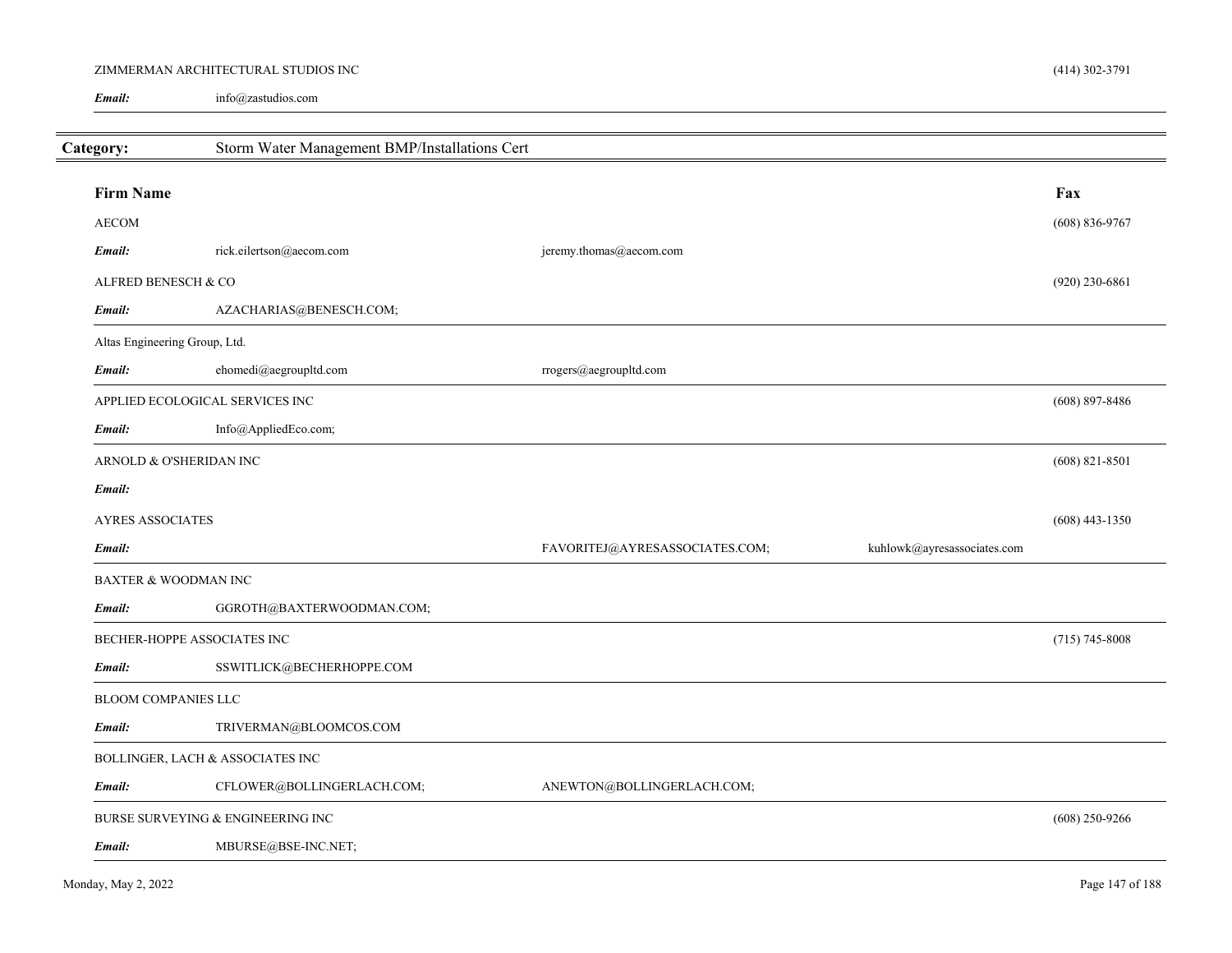# Cardinal Engineering LLC

| Email:                | ryan@cardinalengineeringwi.com                | jaimi@cardinalengineeringwi.com | paul@cardinalengineeringwi.com |                    |
|-----------------------|-----------------------------------------------|---------------------------------|--------------------------------|--------------------|
| Cardno                |                                               |                                 |                                |                    |
| Email:                | Kari.Jones@cardno.com                         |                                 |                                |                    |
| CEDAR CORPORATION     |                                               |                                 |                                | $(608)$ 249-5824   |
| Email:                | DAVE.SAUER@CEDARCORP.COM;                     |                                 |                                |                    |
| CEDP, INC.            |                                               |                                 |                                |                    |
| Email:                | RayP@CEDP.us                                  |                                 |                                |                    |
|                       | CEP Civil Engineering Professionals LLC       |                                 |                                | $(608)$ 819-6997   |
| Email:                | najim@cepcompany.com                          |                                 |                                |                    |
|                       | Civil Engineering Professionals, LLC          |                                 |                                | $(608)$ 819-6997   |
| Email:                | ray@cepcompany.com                            |                                 |                                |                    |
| COTTER CONSULTING INC |                                               |                                 |                                |                    |
| Email:                | j.hunn@cotterconsulting.com                   |                                 |                                |                    |
| DAILY REPORTER, THE   |                                               |                                 |                                | $(414)$ 276-4416   |
| Email:                | RGONZALEZ@DAILYREPORTER.COM;                  |                                 |                                |                    |
| DC Engineering        |                                               |                                 |                                |                    |
| Email:                | $\operatorname{swhayland@decengineering.net}$ |                                 |                                |                    |
| DESIGN STUDIO ETC     |                                               |                                 |                                |                    |
| Email:                | GPERRY@DESIGNSTUDIOETC.COM;                   |                                 |                                |                    |
| <b>DLZ</b>            |                                               |                                 |                                |                    |
| Email:                | MHAMEL@DLZ.COM;                               | MSETHI@DLZ.COM                  | EHARTIGAN@DLZ.COM              |                    |
| DLZ WISCONSIN LLC     |                                               |                                 |                                |                    |
| Email:                |                                               | MSETHI@DLZ.COM;                 |                                |                    |
|                       | DONOFRIO KOTTKE & ASSOC INC                   |                                 |                                | $(608) 833 - 1089$ |
| Email:                | DDAY@DONOFRIO.CC                              |                                 |                                |                    |
|                       |                                               |                                 |                                |                    |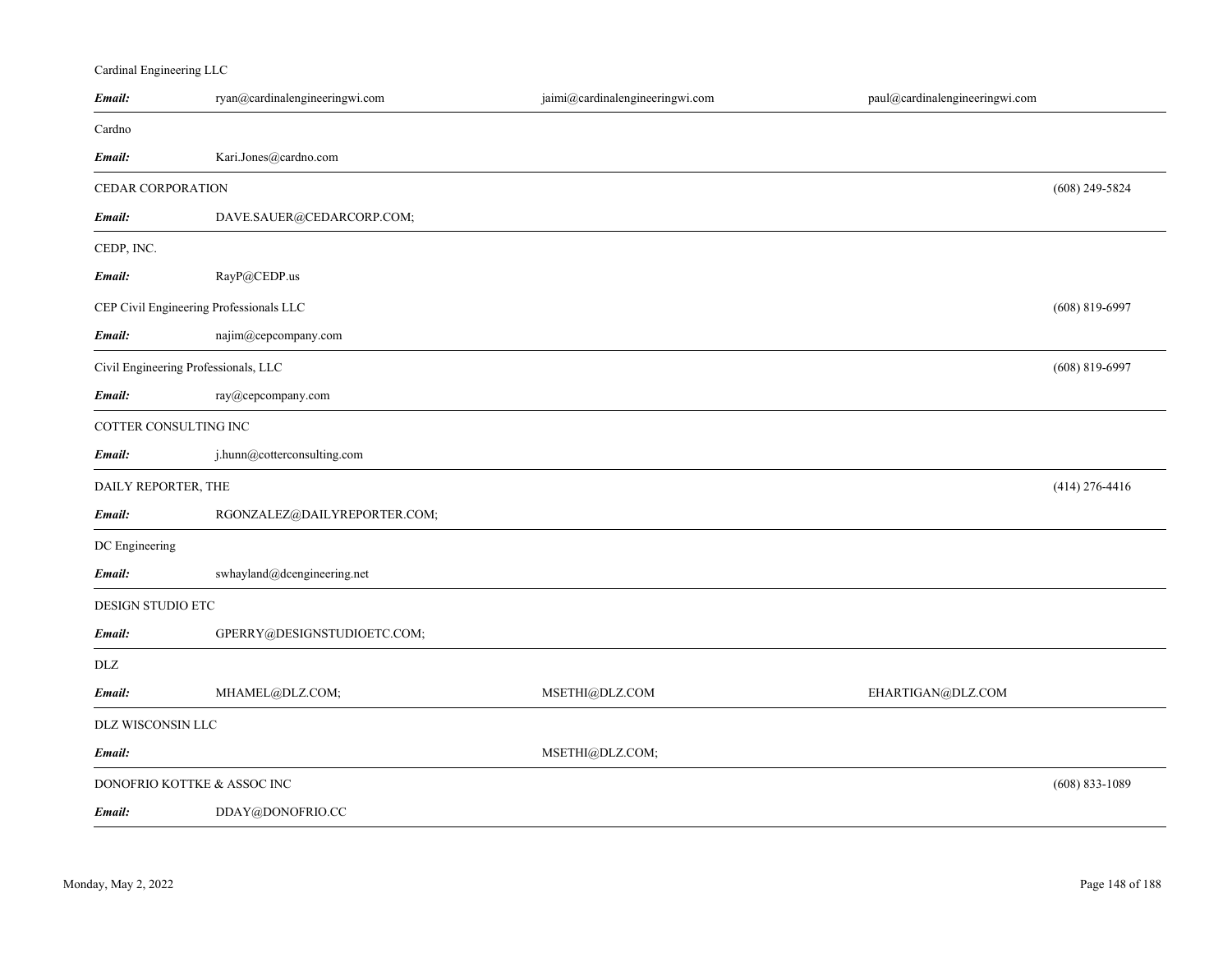#### DONOHUE & ASSOCIATES

| Email:                           | BSCHEIBER@DONOHUE-ASSOCIATES.COM              | GKUSSART@DONOHUE-ASSOCIATES.COM  |                         |                    |
|----------------------------------|-----------------------------------------------|----------------------------------|-------------------------|--------------------|
|                                  | EC3 ENVIRONMENTAL CONSULTING GROUP INC.       |                                  |                         |                    |
| Email:                           | INFO@EC3GRP.COM;                              | JCASTRO@EC3GRP.COM;              |                         |                    |
| Emmons and Olivier Resources Inc |                                               |                                  |                         |                    |
| Email:                           | sgaffield@eorinc.com                          |                                  |                         |                    |
|                                  | Environmental Design International Inc        |                                  |                         | $(312)$ 345-0529   |
| Email:                           | gflentge@envdesigni.com                       |                                  |                         |                    |
| <b>EXCELSIOR GROUP</b>           |                                               |                                  |                         | $(866) 848 - 3055$ |
| Email:                           | MFILUS@EG-WI.COM;                             |                                  |                         |                    |
| FEHR GRAHAM                      |                                               |                                  |                         | $(608)$ 325-2797   |
| Email:                           | CDUNCAN@FEHR-GRAHAM.COM;                      |                                  |                         |                    |
| FORMECOLOGY LLC                  |                                               |                                  |                         | $(608) 882 - 6657$ |
| Email:                           | JOHN.G@FORMECOLOGY.COM                        | ERIC.J@FORMECOLOGY.COM           |                         |                    |
|                                  | FOTH INFRASTRUCTURE & ENVIRONMENT LLC         |                                  |                         |                    |
| Email:                           | tom.ludwig@foth.com;                          | CHRIS.SAXBY@FOTH.COM;            | dale.broeckert@foth.com |                    |
| <b>GEI CONSULTANTS</b>           |                                               |                                  |                         |                    |
| Email:                           | DLANE@GEICONSULTANTS.COM;                     |                                  |                         |                    |
|                                  | GENERAL ENGINEERING COMPANY                   |                                  |                         | $(608) 742 - 2592$ |
| Email:                           | TMICHAELS@GENERALENGINEERING.NET;             | lbradley@generalengineering.net; |                         |                    |
| GEOSYNTEC CONSULTANTS            |                                               |                                  |                         |                    |
| Email:                           | JTRACY@GEOSYNTEC.COM;                         |                                  |                         |                    |
| GESTRA ENGINEERING INC           |                                               |                                  |                         | $(608)$ 222-9408   |
| Email:                           | DOUGLAS.DETTMERS@GESTRAINC.COM;               |                                  |                         |                    |
|                                  | <b>GLOBAL ENGINEERING &amp; RESOURCE CORP</b> |                                  |                         |                    |
| Email:                           | BHUVAN@GLERCORP.COM;                          | BUSINESS@GLERCORP.COM;           |                         |                    |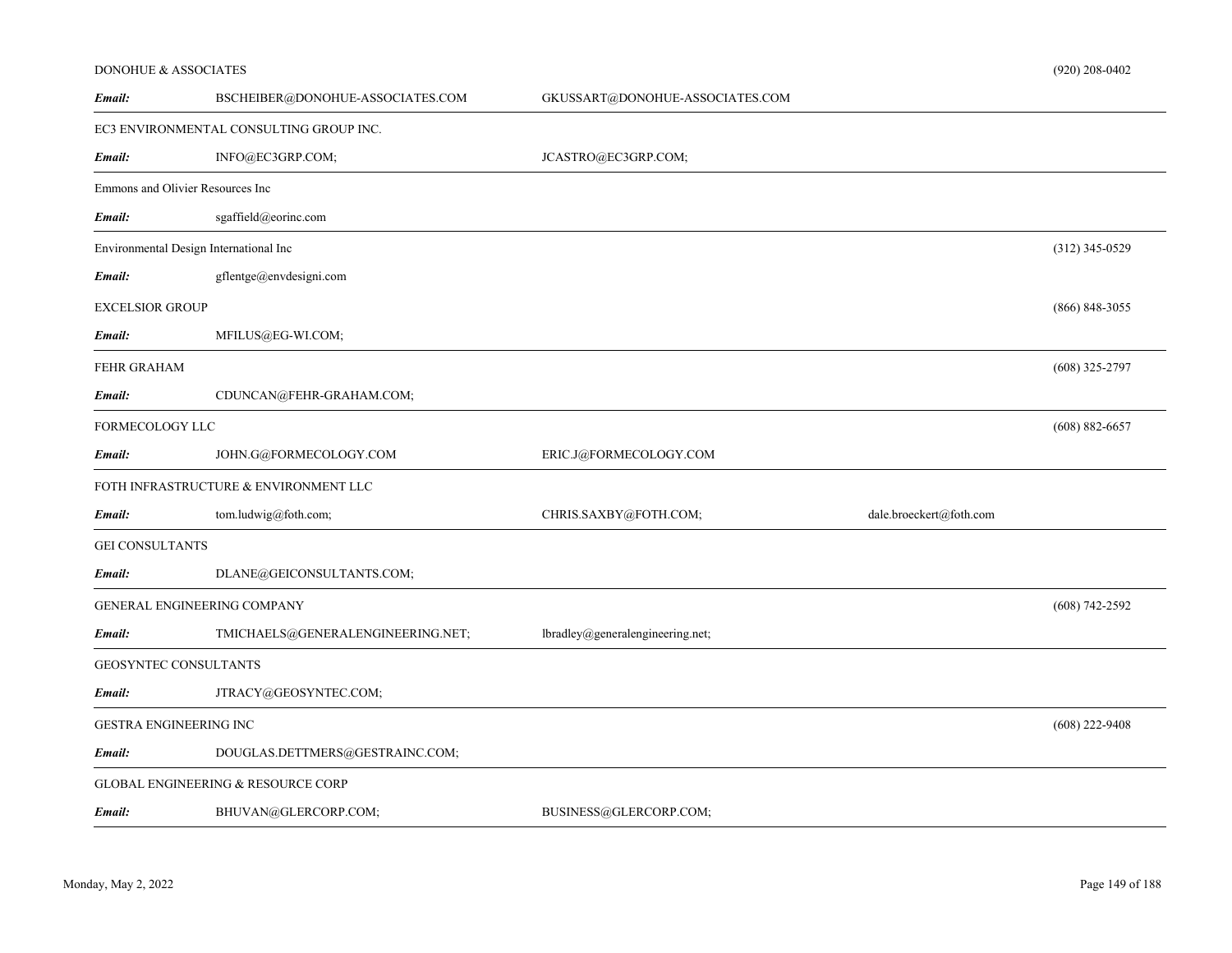| Email:                         | loei.badreddine@graef-usa.com    |                               |                               |                    |
|--------------------------------|----------------------------------|-------------------------------|-------------------------------|--------------------|
| <b>Greenprint Partners</b>     |                                  |                               |                               |                    |
| Email:                         | ben@greenprintpartners.com       | hannah@greenprintpartners.com | nicole@greenprintpartners.com |                    |
| <b>HBK ENGINEERING</b>         |                                  |                               |                               | $(312)$ 432-0231   |
| Email:                         | JRICHARDS@HBKENGINEERING.COM;    |                               |                               |                    |
| HIMALAYAN CONSULTANTS LLC      |                                  |                               |                               | $(262) 502 - 0077$ |
| Email:                         | GADHIKARY@HIMALAYANLLC.COM;      | MBABICH@HIMALAYANLLC.COM;     |                               |                    |
| <b>HNTB CORP</b>               |                                  |                               |                               | $(414)$ 359-2310   |
| Email:                         | KWITTBROT@HNTB.COM;              |                               |                               |                    |
| HOMBURG CONTRACTORS INC        |                                  |                               |                               | $(608)$ 244-9113   |
| Email:                         | MHACKEL@HOMBURGINC.COM;          | CHOMBURG@HOMBURGINC.COM;      |                               |                    |
| JSD PROFESSIONAL SERVICES INC. |                                  |                               |                               | $(608)$ 848-2255   |
| Email:                         | JAN.SCHROEDER@JSDINC.COM;        | dave.jenkins@jsdinc.com;      | Hans.Justeson@jsdinc.com;     |                    |
| K SINGH & ASSOCIATES, INC.     |                                  |                               |                               | $(262)$ 821-1174   |
| Email:                         | PSINGH@KSACONSULTANTS.COM;       |                               |                               |                    |
| Kapur & Associates, Inc.       |                                  |                               |                               |                    |
| Email:                         | dblang@kapurinc.com              | zfreeman@kapurinc.com         | jsobczak@kapurinc.com         |                    |
| KIMLEY-HORN AND ASSOCIATES INC |                                  |                               |                               | $(703) 674 - 1350$ |
| Email:                         | MEREDITH.POWELL@KIMLEY-HORN.COM; |                               |                               |                    |
| <b>KL ENGINEERING INC</b>      |                                  |                               |                               | $(608) 663 - 1226$ |
| Email:                         | scramer@klengineering.com        |                               |                               |                    |
| KLEINSCHMIDT ASSOCIATES        |                                  |                               |                               |                    |
| Email:                         | Info@KleinschmidtUSA.com;        |                               |                               |                    |
| Knight E/A, Inc.               |                                  |                               |                               | $(608)$ 519-1456   |
| Email:                         | rbyom@knightea.com               | nellis@knightea.com           |                               |                    |

GRAEF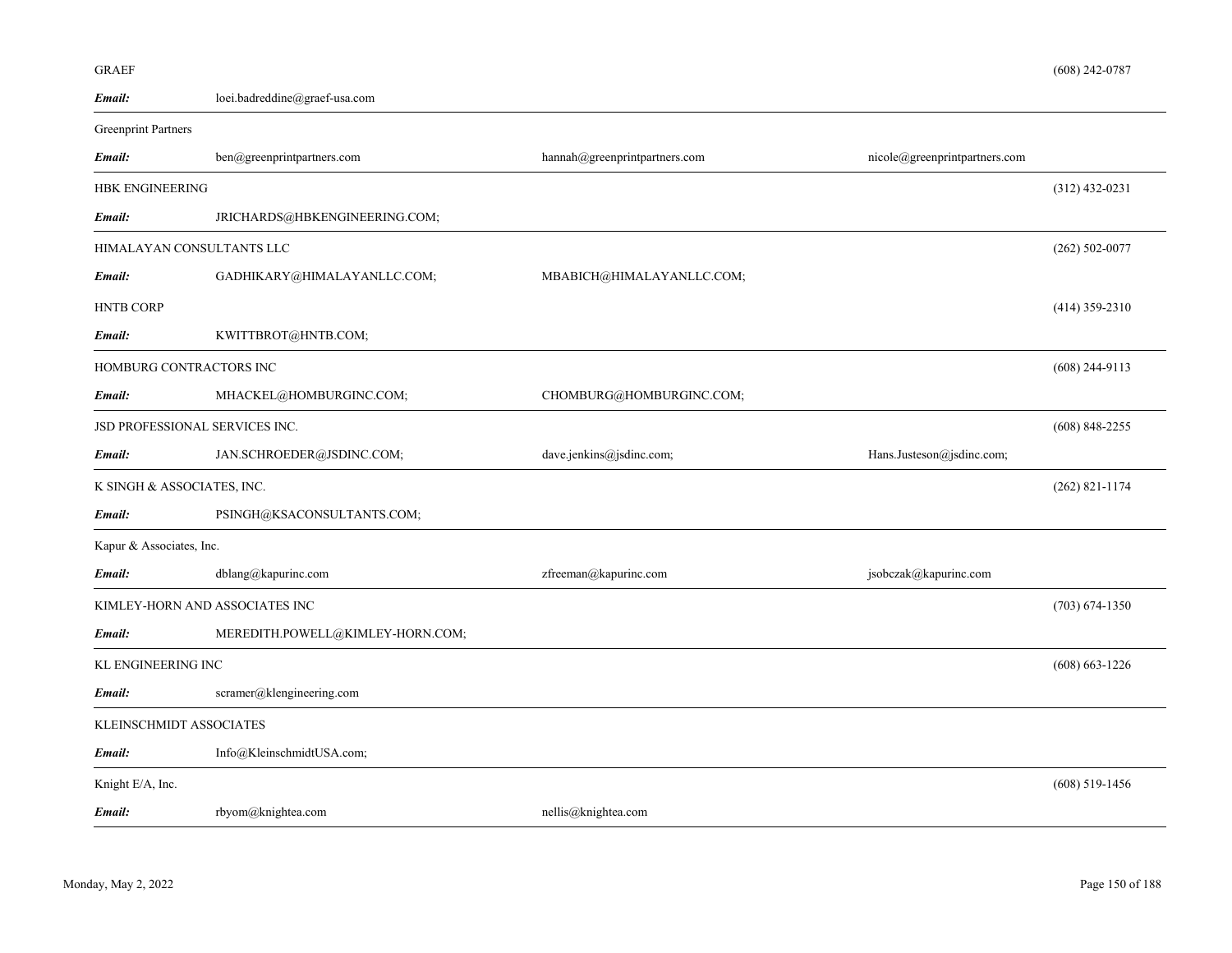#### LHB Inc

| Email:                        | info@LHBcorp.com                         | marketing@LHBcorp.com         | Joellyn.Gum@LHBcorp.com |                    |
|-------------------------------|------------------------------------------|-------------------------------|-------------------------|--------------------|
| Limno Tech                    |                                          |                               |                         |                    |
| Email:                        | hholmberg@limno.com                      |                               |                         |                    |
| LimnoTech                     |                                          |                               |                         |                    |
| Email:                        | hholmberg@limno.com                      |                               |                         |                    |
| LIVING HABITATS               |                                          |                               |                         | $(773)$ 467-8575   |
| Email:                        | ALEXIAPAUL@LIVINGHABITATS.COM;           |                               |                         |                    |
| <b>LYNCH &amp; ASSOCIATES</b> |                                          |                               |                         | $(262)$ 402-5046   |
| Email:                        | TLYNCH@LYNCH-ENGINEERING.COM             | CKLEIN@LYNCH-ENGINEERING.COM; |                         |                    |
| <b>MEAD &amp; HUNT INC</b>    |                                          |                               |                         | $(608)$ 273-6391   |
| Email:                        | DAVID.WAY@MEADHUNT.COM;                  | ANNE.ANDERSON@MEADHUNT.COM;   |                         |                    |
| <b>MI TECH SERVICES</b>       |                                          |                               |                         |                    |
| Email:                        | ASAUNDERS@MI-TECH.US                     |                               |                         |                    |
| Mi-Tech Services, Inc.        |                                          |                               |                         | $(920)$ 465-8163   |
| Email:                        | ncutler@mi-tech.us                       | sfinamor@mi-tech.us           |                         |                    |
|                               | MSA PROFESSIONAL SERVICES, INC.          |                               |                         | $(608)$ 242-6638   |
| Email:                        | jdeyoung@msa-ps.com                      | kruhland@msa-ps.com           | arethwisch@msa-ps.com   |                    |
| NAHN & ASSOCIATES LLC         |                                          |                               |                         | $(608)$ 831-3593   |
| Email:                        | CNAHN@TDS.NET;                           |                               |                         |                    |
| <b>OMNNI ASSOCIATES</b>       |                                          |                               |                         | $(902) 830 - 6100$ |
| Email:                        | CATHY.DONKER@OMNNI.COM;                  |                               |                         |                    |
|                               | Oneida Engineering Solutions (OES)       |                               |                         |                    |
| Email:                        | dchlebowski@oesllc.com                   | dblang@oesllc.com             |                         |                    |
|                               | ONEIDA TOTAL INTERGRATED ENTERPRISES LLC |                               |                         | $(608)$ 241-3914   |
| Email:                        | dchlebowski@otie.com;                    | jthousand@otie.com;           | pchiang@otie.com        |                    |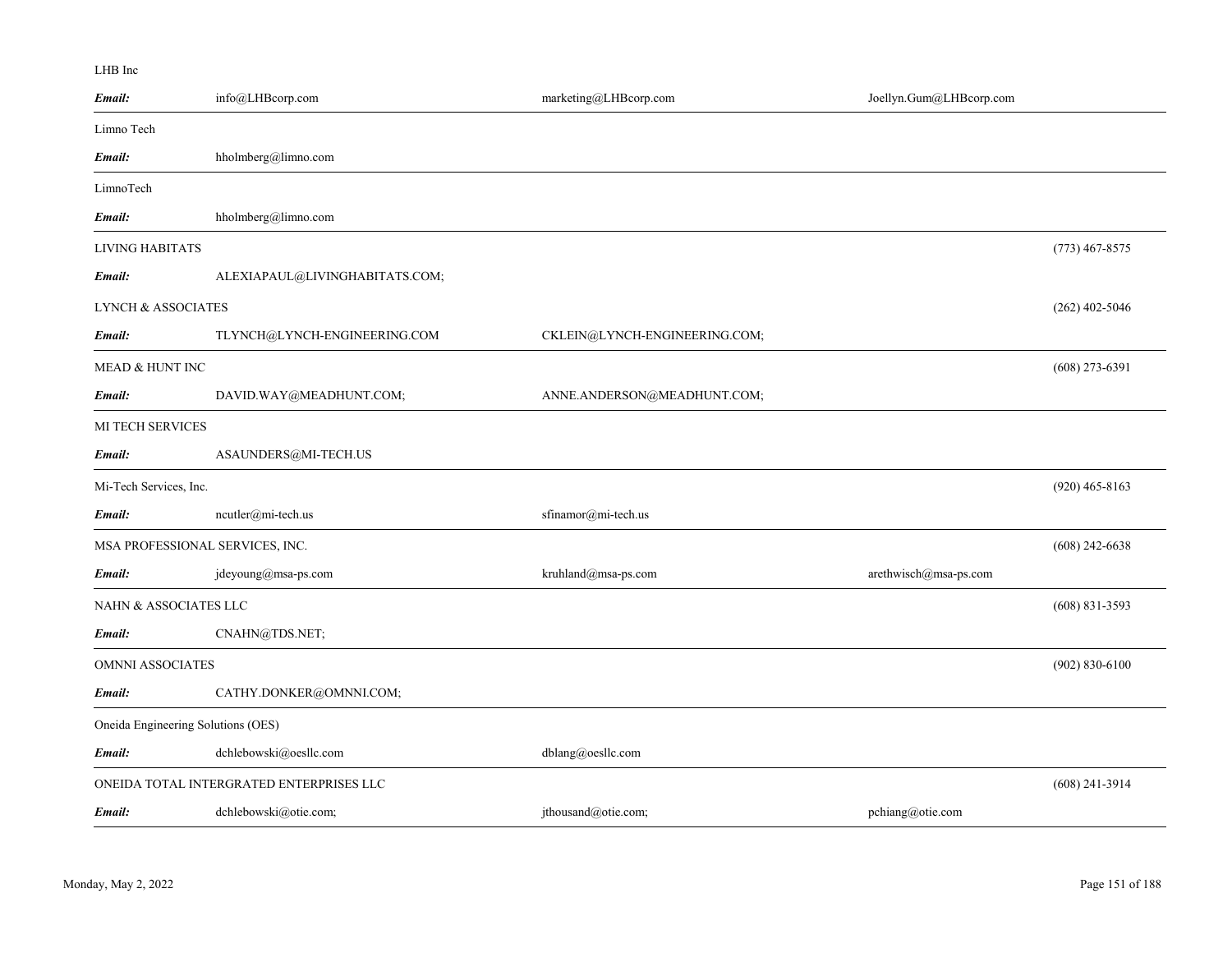|                       | PATRICK ENGINEERING INC             |                                   | $(920)$ 321-2330                    |
|-----------------------|-------------------------------------|-----------------------------------|-------------------------------------|
| Email:                | INFO@PATRICKCO.COM                  |                                   |                                     |
| PAYNE & DOLAN, INC    |                                     |                                   | (920) 757-2906                      |
| Email:                | DESIGNBUILD@WALBECGROUP.COM         |                                   |                                     |
| PBS & J               |                                     |                                   | $(608)$ 204-5951                    |
| Email:                | MDEPUE@PBSJ.COM;                    |                                   |                                     |
|                       | PREMIER ENGINEERING & TESTING LLC   |                                   | $(888)$ 248-2957                    |
| Email:                | BRIAN@PTSQCQA.COM;                  |                                   |                                     |
|                       | PROFESSIONAL ENGINEERING LLC        |                                   | $(608)$ 237-2129                    |
| Email:                | RJOHNSON@PE-WI.COM;                 |                                   |                                     |
| QUAM ENGINEERING, LLC |                                     |                                   | $(608) 838 - 7752$                  |
| Email:                | RQUAM@QUAMENGINEERING.COM;          |                                   |                                     |
|                       | RAMAKER & ASSOCIATES, INC.          |                                   |                                     |
| Email:                | ekaul@ramaker.com                   |                                   |                                     |
| RDG PLANNING & DESIGN |                                     |                                   | $(515)$ 288-8631                    |
| Email:                | rpeterson@rdgusa.com                |                                   |                                     |
|                       | RESOURCE ENGINEERING ASSOC INC      |                                   | $(608)$ 831-6564                    |
| Email:                | BOB@REAENG.COM;                     | REA@REAENG.COM                    |                                     |
| RH BATTERMAN & CO INC |                                     |                                   | $(608)$ 365-1850                    |
| Email:                | FMCKEARN@RHBATTERMAN.COM;           | TNEEDHAM@RHBATTERMAN.COM;         |                                     |
|                       | ROBERT E LEE & ASSOCIATES           |                                   | $(920)$ 662-9141                    |
| Email:                | JWESTERMAN@RELEEINC.COM;            |                                   |                                     |
|                       | Roth Professional Solutions (RPS)   |                                   |                                     |
| Email:                | robert@rpsprofessionalsolutions.com |                                   |                                     |
|                       | ROYAL OAK & ASSOCIATES INC          |                                   | $(608)$ 274-4530                    |
| Email:                | CSANDSNES@ROYALOAKENGINEERING.COM;  | TTHORSON@ROYALOAKENGINEERING.COM; | dandruczyk@royaloakengineering.com; |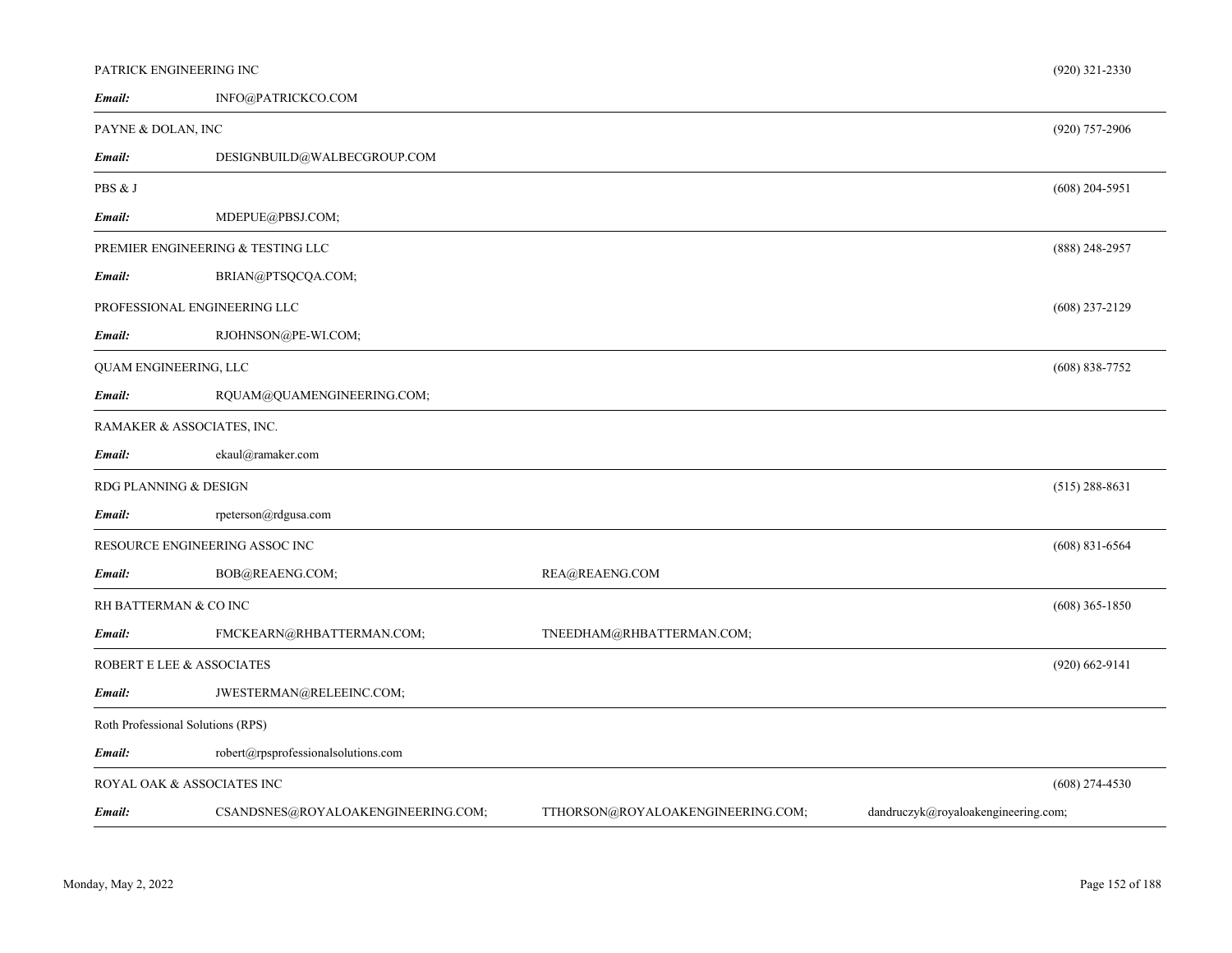| RUEKERT-MIELKE INC             |                                          |                             |                             | $(608) 819 - 2601$ |
|--------------------------------|------------------------------------------|-----------------------------|-----------------------------|--------------------|
| Email:                         | JLIETHA@RUEKERT-MIELKE.COM;              |                             |                             |                    |
| <b>SCS ENGINEERS</b>           |                                          |                             |                             | $(608)$ 224-2839   |
| Email:                         | JNEWELL@SCSENGINEERS.COM;                |                             |                             |                    |
|                                | SHORT ELLIOTT HENDRICKSON INC            |                             |                             |                    |
| Email:                         | jruplinger@sehinc.com                    | dfortney@sehinc.com         |                             |                    |
| <b>SMITH GROUP</b>             |                                          |                             |                             |                    |
| Email:                         | JENNY.COBLE@SMITHGROUP.COM               | DAVID.LANTZ@SMITHGROUP.COM; |                             |                    |
| <b>SNYDER &amp; ASSOCIATES</b> |                                          |                             |                             | $(608)$ 838-0445   |
| Email:                         | MCALKINS@SNYDER-ASSOCIATES.COM;          |                             |                             |                    |
| SRF CONSULTING GROUP           |                                          |                             |                             | $(608)$ 831-4245   |
| Email:                         | DFILIPIAK@SRFCONSULTING.COM;             |                             |                             |                    |
| <b>STANTEC</b>                 |                                          |                             |                             | $(262)$ 241-4901   |
| Email:                         | dave.rautmann@stantec.com                |                             |                             |                    |
|                                | STANTEC CONSULTING SERVICES INC          |                             |                             | $(608) 839 - 1995$ |
| Email:                         | Chris.Pekar@Stantec.com                  | Dave.Rautmann@Stantec.com   | Stu.Gross@Stantec.com       |                    |
|                                | STORMWATER SOLUTIONS ENGINEERING LLC     |                             |                             |                    |
| Email:                         | cbg@stormwater-solutions-engineering.com |                             |                             |                    |
| STRAND ASSOCIATES, INC.        |                                          |                             |                             | $(608)$ 251-8655   |
| Email:                         | MISTY.HOWARD@STRAND.COM;                 |                             |                             |                    |
| TERRATEC ENGINEERING           |                                          |                             |                             | $(262)$ 375-1958   |
| Email:                         | JFRANCIS@TERRATECENG.COM;                |                             |                             |                    |
| Tetra Tech Inc                 |                                          |                             |                             |                    |
| Email:                         | carol.hufnagel@tetratech.com             | dan.christian@tetratech.com | hong.parshall@tetratech.com |                    |
| TRC Environmental Corporation  |                                          |                             |                             | $(608) 826 - 3941$ |
| Email:                         | kvater@trcsolutions.com                  | rklabacka@trcsolutions.com  |                             |                    |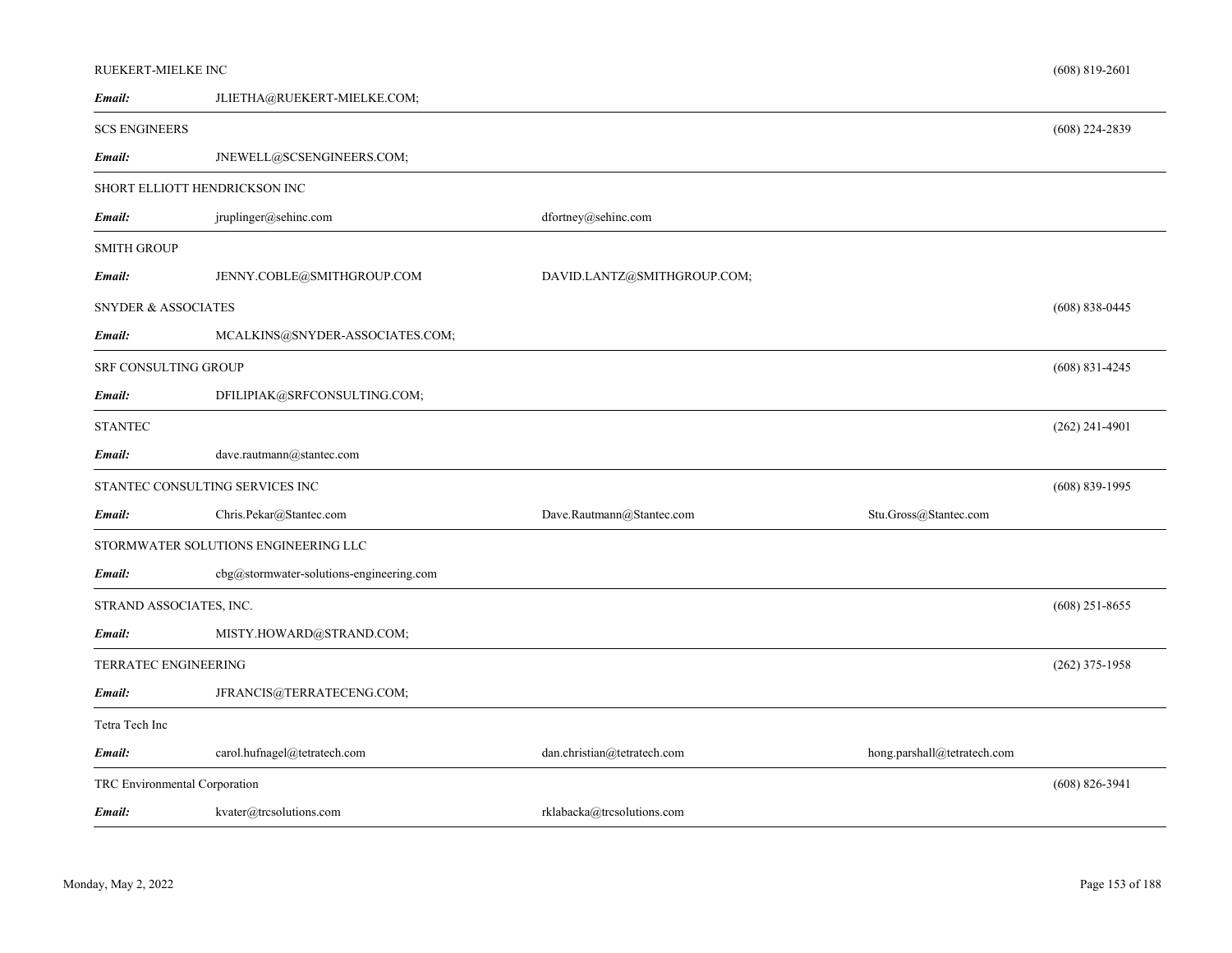|  | URS CORPORATION |  |
|--|-----------------|--|
|--|-----------------|--|

| Email:                          | TERRI GLISCH@URSCORP.COM;               |                                               |                              |                    |
|---------------------------------|-----------------------------------------|-----------------------------------------------|------------------------------|--------------------|
| URS CORPORATION                 |                                         |                                               |                              | $(414) 831 - 4101$ |
| Email:                          | TERRI.GLISCH@URS.COM;                   | JEFF.DOHLBY@URS.COM;                          |                              |                    |
|                                 | VIERBICHER ASSOCIATES INC               |                                               |                              | $(608)$ 826-0530   |
| Email:                          | mmar@VIERBICHER.COM;                    | info@VIERBICHER.COM;                          |                              |                    |
| WATER365, LLC                   |                                         |                                               |                              |                    |
| Email:                          | LINDA@WATER365.US                       |                                               |                              |                    |
|                                 | WRD ENVIRONMENTAL INC                   |                                               |                              | $(773) 722 - 9875$ |
| Email:                          | EHUARACHA@WRDENVIRONMENTAL.COM          | JWOMACK@WRDENVIRONMENTAL.COM                  | GDEIGAN@WRDENVIRONMENTAL.COM |                    |
|                                 | ZIMMERMAN ARCHITECTURAL STUDIOS INC     |                                               |                              | $(414)$ 302-3791   |
| Email:                          | info@zastudios.com                      |                                               |                              |                    |
|                                 |                                         |                                               |                              |                    |
| Category:                       | Storm Water Management Maintenance Cert |                                               |                              |                    |
|                                 |                                         |                                               |                              |                    |
| <b>Firm Name</b>                |                                         |                                               |                              | Fax                |
| <b>AECOM</b>                    |                                         |                                               |                              | $(608) 836 - 9767$ |
| Email:                          | rick.eilertson@aecom.com                | $\mathsf{jeremy.thomas} @ \mathsf{aecom.com}$ |                              |                    |
| ALFRED BENESCH & CO             |                                         |                                               |                              | $(920)$ 230-6861   |
| Email:                          | AZACHARIAS@BENESCH.COM;                 |                                               |                              |                    |
|                                 | APPLIED ECOLOGICAL SERVICES INC         |                                               |                              | $(608) 897 - 8486$ |
| Email:                          | Info@AppliedEco.com;                    |                                               |                              |                    |
|                                 | ARNOLD & O'SHERIDAN INC                 |                                               |                              | $(608)$ 821-8501   |
| Email:                          |                                         |                                               |                              |                    |
| <b>AYRES ASSOCIATES</b>         |                                         |                                               |                              | $(608)$ 443-1350   |
| Email:                          |                                         | FAVORITEJ@AYRESASSOCIATES.COM;                | kuhlowk@ayresassociates.com  |                    |
| <b>BAXTER &amp; WOODMAN INC</b> |                                         |                                               |                              |                    |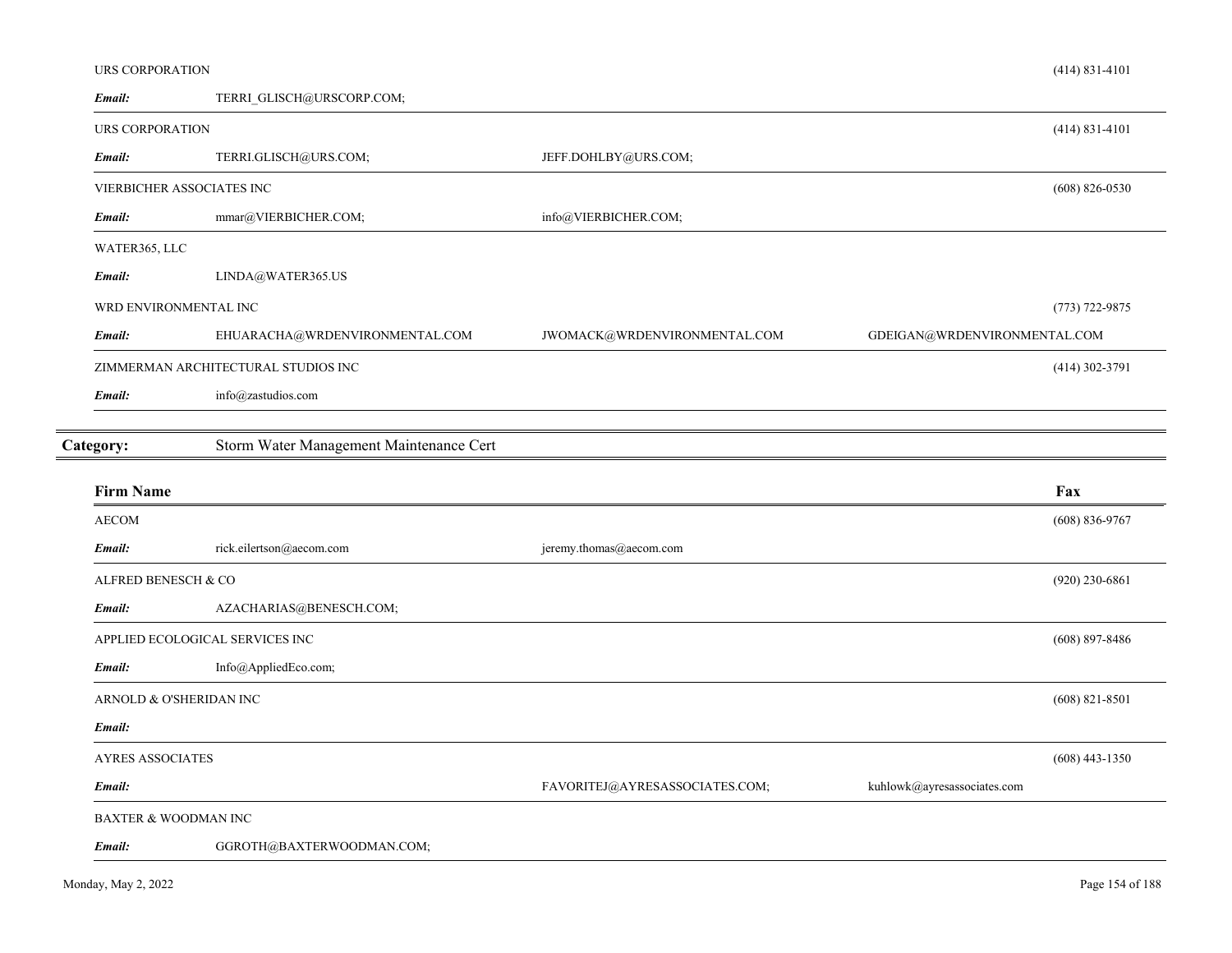# *Email:* TRIVERMAN@BLOOMCOS.COM BOLLINGER, LACH & ASSOCIATES INC *Email:*CFLOWER@BOLLINGERLACH.COM; ANEWTON@BOLLINGERLACH.COM; BURSE SURVEYING & ENGINEERING INCMBURSE@BSE-INC.NET; (608) 250-9266 *Email:*Cardinal Engineering LLC *Email:* ryan@cardinalengineeringwi.com jaimi@cardinalengineeringwi.com paul@cardinalengineeringwi.com Cardno*Email:* Kari.Jones@cardno.com CEDAR CORPORATIONDAVE.SAUER@CEDARCORP.COM; (608) 249-5824 *Email:* CEDP, INC. *Email:* RayP@CEDP.us Civil Engineering Professionals, LLC ray@cepcompany.com (608) 819-6997 *Email:* DAILY REPORTER, THE RGONZALEZ@DAILYREPORTER.COM; (414) 276-4416 *Email:*DC Engineering *Email:* swhayland@dcengineering.net DLZ *Email:* MHAMEL@DLZ.COM; MSETHI@DLZ.COM EHARTIGAN@DLZ.COM DLZ WISCONSIN LLC *Email:* MSETHI@DLZ.COM; DONOFRIO KOTTKE & ASSOC INC DDAY@DONOFRIO.CC (608) 833-1089 *Email:*

BLOOM COMPANIES LLC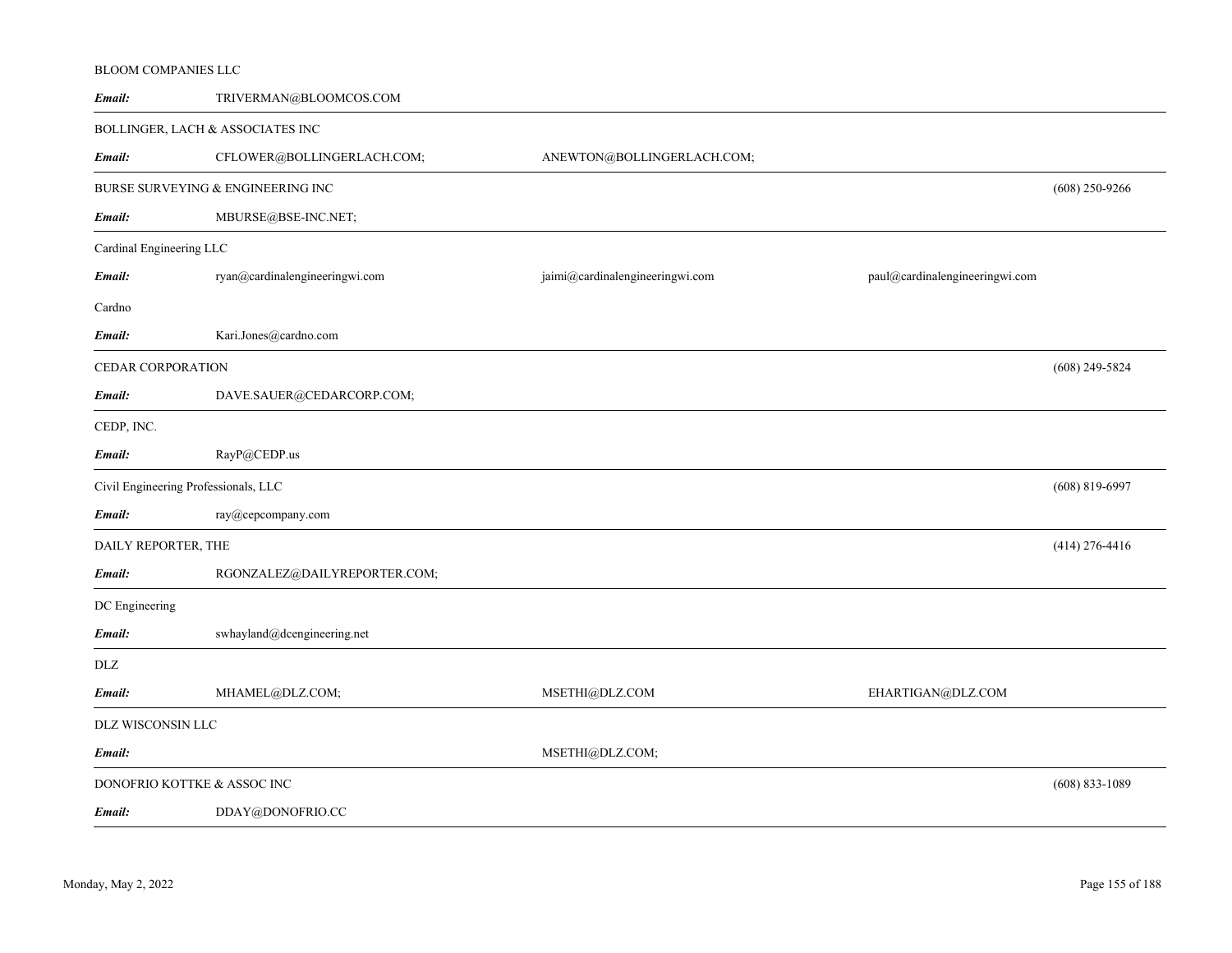#### DONOHUE & ASSOCIATES

| Email:                 | BSCHEIBER@DONOHUE-ASSOCIATES.COM        | GKUSSART@DONOHUE-ASSOCIATES.COM  |                         |                    |
|------------------------|-----------------------------------------|----------------------------------|-------------------------|--------------------|
|                        | EC3 ENVIRONMENTAL CONSULTING GROUP INC. |                                  |                         |                    |
| Email:                 | INFO@EC3GRP.COM;                        | JCASTRO@EC3GRP.COM;              |                         |                    |
|                        | Emmons and Olivier Resources Inc        |                                  |                         |                    |
| Email:                 | sgaffield@eorinc.com                    |                                  |                         |                    |
|                        | Environmental Design International Inc  |                                  |                         | $(312)$ 345-0529   |
| Email:                 | gflentge@envdesigni.com                 |                                  |                         |                    |
| <b>EXCELSIOR GROUP</b> |                                         |                                  |                         | $(866) 848 - 3055$ |
| Email:                 | MFILUS@EG-WI.COM;                       |                                  |                         |                    |
| FEHR GRAHAM            |                                         |                                  |                         | $(608)$ 325-2797   |
| Email:                 | CDUNCAN@FEHR-GRAHAM.COM;                |                                  |                         |                    |
| FORMECOLOGY LLC        |                                         |                                  |                         | $(608) 882 - 6657$ |
| Email:                 | JOHN.G@FORMECOLOGY.COM                  | ERIC.J@FORMECOLOGY.COM           |                         |                    |
|                        | FOTH INFRASTRUCTURE & ENVIRONMENT LLC   |                                  |                         |                    |
| Email:                 | tom.ludwig@foth.com;                    | CHRIS.SAXBY@FOTH.COM;            | dale.broeckert@foth.com |                    |
| <b>GEI CONSULTANTS</b> |                                         |                                  |                         |                    |
| Email:                 | DLANE@GEICONSULTANTS.COM;               |                                  |                         |                    |
|                        | GENERAL ENGINEERING COMPANY             |                                  |                         | $(608) 742 - 2592$ |
| Email:                 | TMICHAELS@GENERALENGINEERING.NET;       | lbradley@generalengineering.net; |                         |                    |
|                        | GEOSYNTEC CONSULTANTS                   |                                  |                         |                    |
| Email:                 | JTRACY@GEOSYNTEC.COM;                   |                                  |                         |                    |
|                        | GLOBAL ENGINEERING & RESOURCE CORP      |                                  |                         |                    |
| Email:                 | BHUVAN@GLERCORP.COM;                    | BUSINESS@GLERCORP.COM;           |                         |                    |
| <b>GRAEF</b>           |                                         |                                  |                         | $(608)$ 242-0787   |
| Email:                 | loei.badreddine@graef-usa.com           |                                  |                         |                    |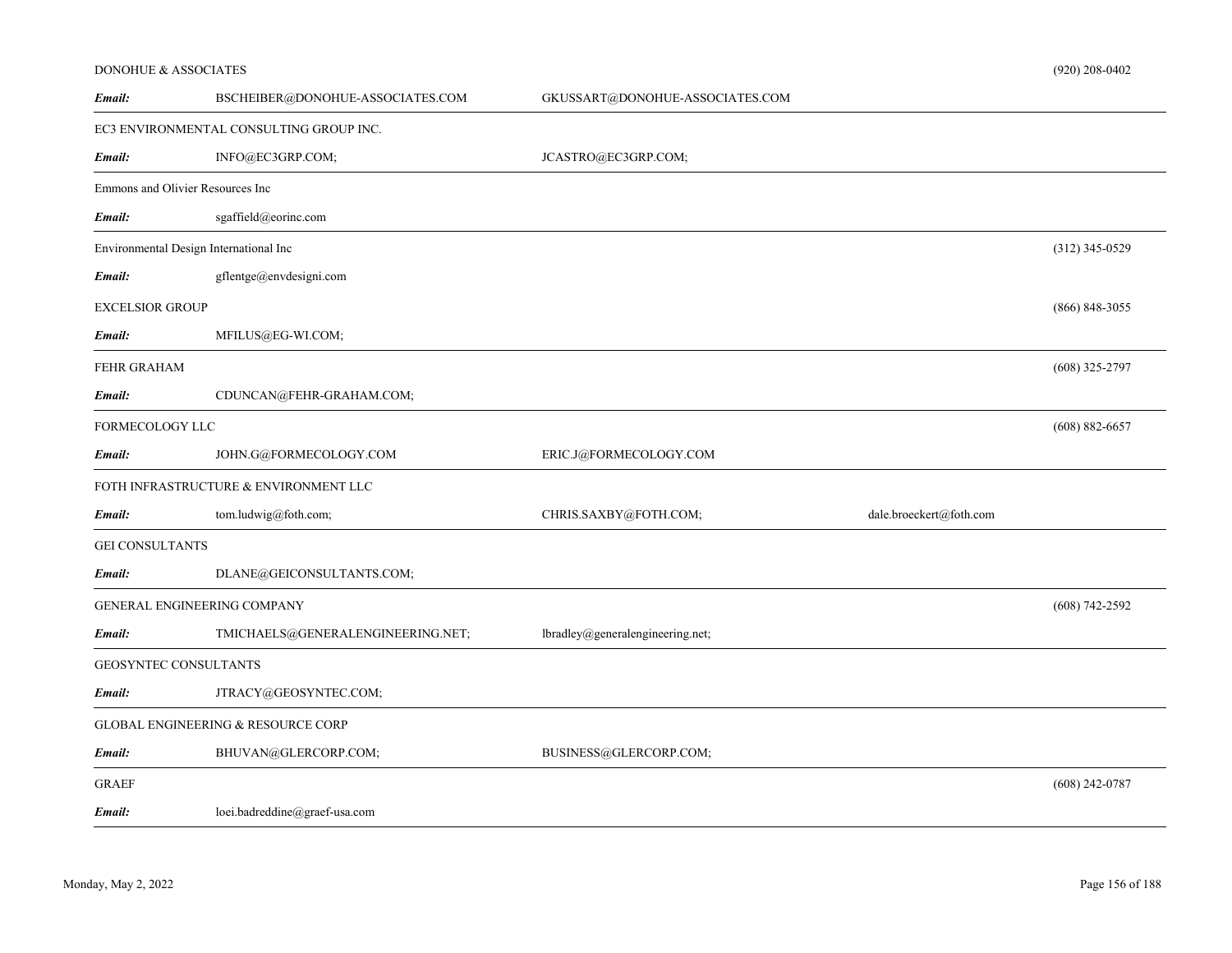Greenprint Partners

| Email:                     | ben@greenprintpartners.com       | hannah@greenprintpartners.com | nicole@greenprintpartners.com |                    |
|----------------------------|----------------------------------|-------------------------------|-------------------------------|--------------------|
| <b>HBK ENGINEERING</b>     |                                  |                               |                               | $(312)$ 432-0231   |
| Email:                     | JRICHARDS@HBKENGINEERING.COM;    |                               |                               |                    |
|                            | HIMALAYAN CONSULTANTS LLC        |                               |                               | $(262)$ 502-0077   |
| Email:                     | GADHIKARY@HIMALAYANLLC.COM;      | MBABICH@HIMALAYANLLC.COM;     |                               |                    |
| <b>HNTB CORP</b>           |                                  |                               |                               | $(414)$ 359-2310   |
| Email:                     | KWITTBROT@HNTB.COM;              |                               |                               |                    |
|                            | HOMBURG CONTRACTORS INC          |                               |                               | $(608)$ 244-9113   |
| Email:                     | MHACKEL@HOMBURGINC.COM;          | CHOMBURG@HOMBURGINC.COM;      |                               |                    |
| <b>IMEG Corp</b>           |                                  |                               |                               | $(608)$ 223-9601   |
| Email:                     | kris.a.cotharn@imegcorp.com      |                               |                               |                    |
| <b>IVERTECH LLC</b>        |                                  |                               |                               | $(608)$ 273-3754   |
| Email:                     | DLIVERSON@CHARTER.NET;           |                               |                               |                    |
|                            | JSD PROFESSIONAL SERVICES INC.   |                               |                               | $(608)$ 848-2255   |
| Email:                     | JAN.SCHROEDER@JSDINC.COM;        | dave.jenkins@jsdinc.com;      | Hans.Justeson@jsdinc.com;     |                    |
| K SINGH & ASSOCIATES, INC. |                                  |                               |                               | $(262)$ 821-1174   |
| Email:                     | PSINGH@KSACONSULTANTS.COM;       |                               |                               |                    |
|                            | KIMLEY-HORN AND ASSOCIATES INC   |                               |                               | $(703) 674 - 1350$ |
| Email:                     | MEREDITH.POWELL@KIMLEY-HORN.COM; |                               |                               |                    |
| KL ENGINEERING INC         |                                  |                               |                               | $(608) 663 - 1226$ |
| Email:                     | scramer@klengineering.com        |                               |                               |                    |
| KLEINSCHMIDT ASSOCIATES    |                                  |                               |                               |                    |
| Email:                     | Info@KleinschmidtUSA.com;        |                               |                               |                    |
| Knight E/A, Inc.           |                                  |                               |                               | $(608)$ 519-1456   |
| Email:                     | rbyom@knightea.com               | nellis@knightea.com           |                               |                    |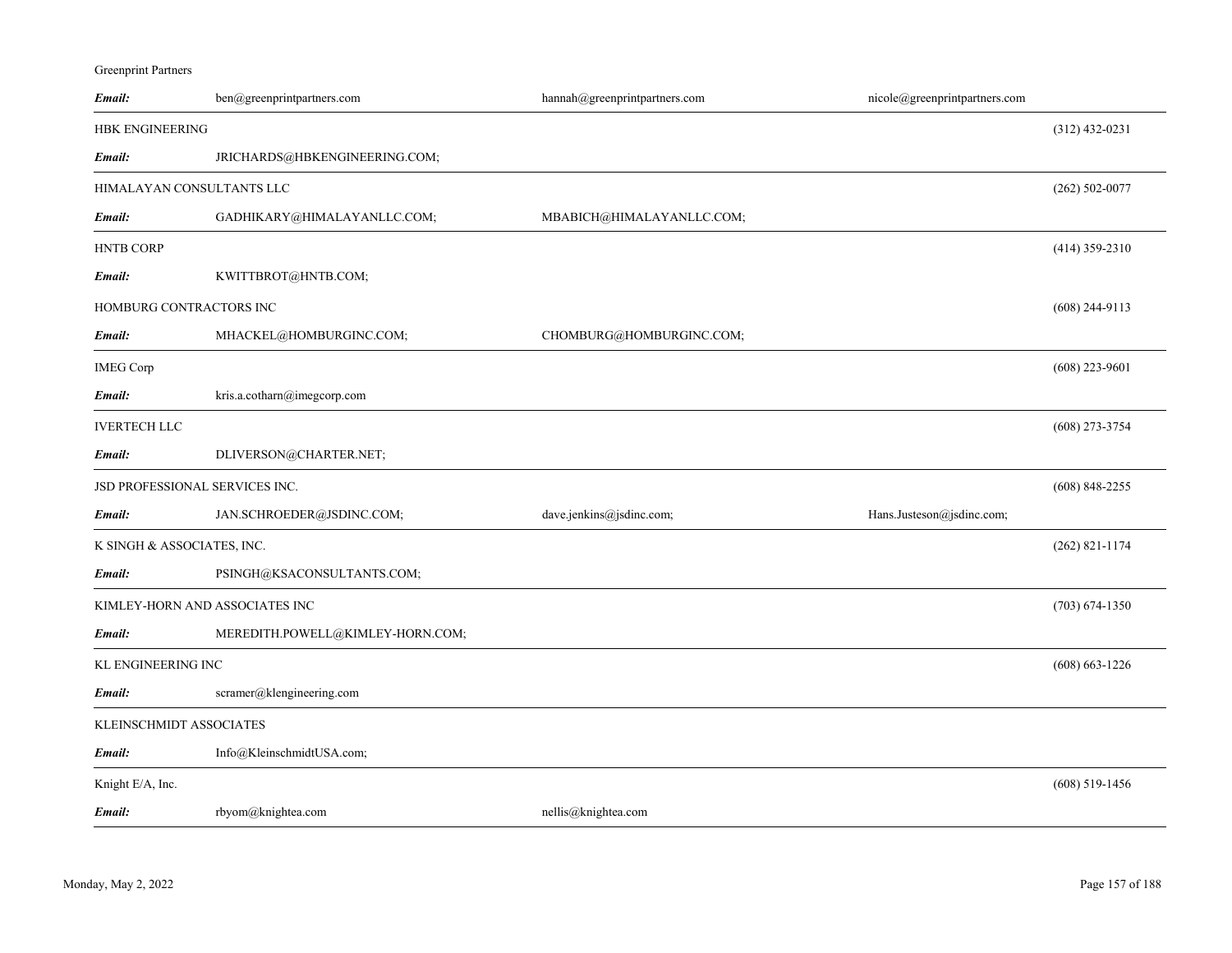| Limno Tech                         |                                          |                               |                       |                  |
|------------------------------------|------------------------------------------|-------------------------------|-----------------------|------------------|
| Email:                             | hholmberg@limno.com                      |                               |                       |                  |
| LimnoTech                          |                                          |                               |                       |                  |
| Email:                             | hholmberg@limno.com                      |                               |                       |                  |
| <b>LIVING HABITATS</b>             |                                          |                               |                       | $(773)$ 467-8575 |
| Email:                             | ALEXIAPAUL@LIVINGHABITATS.COM;           |                               |                       |                  |
| <b>LYNCH &amp; ASSOCIATES</b>      |                                          |                               |                       | $(262)$ 402-5046 |
| Email:                             | TLYNCH@LYNCH-ENGINEERING.COM             | CKLEIN@LYNCH-ENGINEERING.COM; |                       |                  |
| <b>MEAD &amp; HUNT INC</b>         |                                          |                               |                       | $(608)$ 273-6391 |
| Email:                             | DAVID.WAY@MEADHUNT.COM;                  | ANNE.ANDERSON@MEADHUNT.COM;   |                       |                  |
|                                    | MSA PROFESSIONAL SERVICES, INC.          |                               |                       | $(608)$ 242-6638 |
| Email:                             | jdeyoung@msa-ps.com                      | kruhland@msa-ps.com           | arethwisch@msa-ps.com |                  |
| <b>NAHN &amp; ASSOCIATES LLC</b>   |                                          |                               |                       | $(608)$ 831-3593 |
| Email:                             | CNAHN@TDS.NET;                           |                               |                       |                  |
| Oneida Engineering Solutions (OES) |                                          |                               |                       |                  |
| Email:                             | dchlebowski@oesllc.com                   | dblang@oesllc.com             |                       |                  |
|                                    | ONEIDA TOTAL INTERGRATED ENTERPRISES LLC |                               |                       | $(608)$ 241-3914 |
| Email:                             | dchlebowski@otie.com;                    | jthousand@otie.com;           | pchiang@otie.com      |                  |
| PATRICK ENGINEERING INC            |                                          |                               |                       | $(920)$ 321-2330 |
| Email:                             | INFO@PATRICKCO.COM                       |                               |                       |                  |
| PAYNE & DOLAN, INC                 |                                          |                               |                       | (920) 757-2906   |
| Email:                             | DESIGNBUILD@WALBECGROUP.COM              |                               |                       |                  |
| PBS & J                            |                                          |                               |                       | $(608)$ 204-5951 |
| Email:                             | MDEPUE@PBSJ.COM;                         |                               |                       |                  |
|                                    | PREMIER ENGINEERING & TESTING LLC        |                               |                       | $(888)$ 248-2957 |
| Email:                             | BRIAN@PTSQCQA.COM;                       |                               |                       |                  |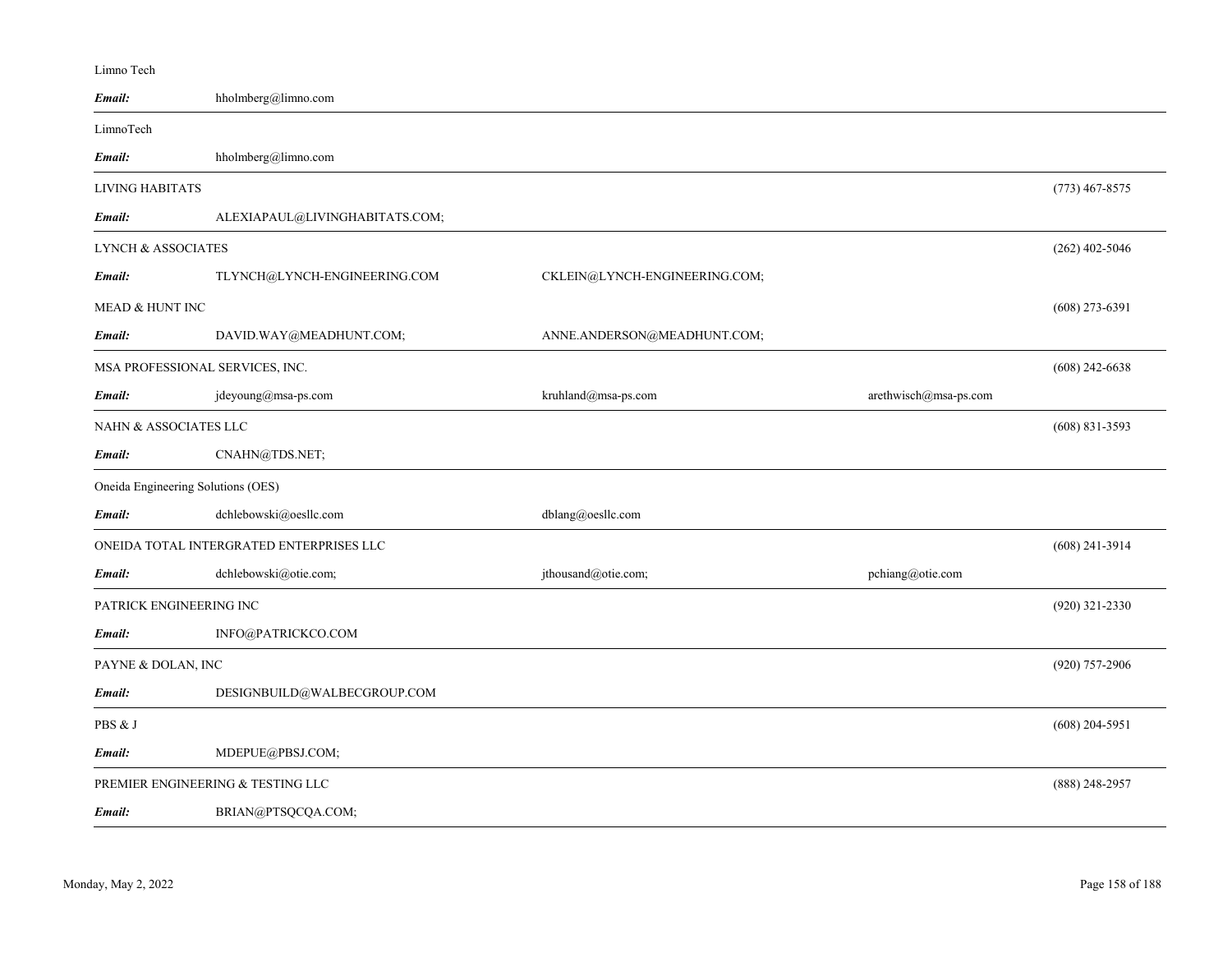|                                   | PROFESSIONAL ENGINEERING LLC        |                                   |                                     | $(608)$ 237-2129   |
|-----------------------------------|-------------------------------------|-----------------------------------|-------------------------------------|--------------------|
| Email:                            | RJOHNSON@PE-WI.COM;                 |                                   |                                     |                    |
| QUAM ENGINEERING, LLC             |                                     |                                   |                                     | $(608) 838 - 7752$ |
| Email:                            | RQUAM@QUAMENGINEERING.COM;          |                                   |                                     |                    |
|                                   | RAMAKER & ASSOCIATES, INC.          |                                   |                                     |                    |
| Email:                            | ekaul@ramaker.com                   |                                   |                                     |                    |
|                                   | RESOURCE ENGINEERING ASSOC INC      |                                   |                                     | $(608)$ 831-6564   |
| Email:                            | BOB@REAENG.COM;                     | REA@REAENG.COM                    |                                     |                    |
| RH BATTERMAN & CO INC             |                                     |                                   |                                     | $(608)$ 365-1850   |
| Email:                            | FMCKEARN@RHBATTERMAN.COM;           | TNEEDHAM@RHBATTERMAN.COM;         |                                     |                    |
| RMT INC                           |                                     |                                   |                                     | $(608) 831 - 3334$ |
| Email:                            |                                     |                                   |                                     |                    |
| ROBERT E LEE & ASSOCIATES         |                                     |                                   |                                     | $(920) 662 - 9141$ |
| Email:                            | JWESTERMAN@RELEEINC.COM;            |                                   |                                     |                    |
| Roth Professional Solutions (RPS) |                                     |                                   |                                     |                    |
| Email:                            | robert@rpsprofessionalsolutions.com |                                   |                                     |                    |
|                                   | ROYAL OAK & ASSOCIATES INC          |                                   |                                     | $(608)$ 274-4530   |
| Email:                            | CSANDSNES@ROYALOAKENGINEERING.COM;  | TTHORSON@ROYALOAKENGINEERING.COM; | dandruczyk@royaloakengineering.com; |                    |
| RUEKERT-MIELKE INC                |                                     |                                   |                                     | $(608)$ 819-2601   |
| Email:                            | JLIETHA@RUEKERT-MIELKE.COM;         |                                   |                                     |                    |
| <b>SCS ENGINEERS</b>              |                                     |                                   |                                     | $(608)$ 224-2839   |
| Email:                            | JNEWELL@SCSENGINEERS.COM;           |                                   |                                     |                    |
|                                   | SHORT ELLIOTT HENDRICKSON INC       |                                   |                                     |                    |
| Email:                            | jruplinger@sehinc.com               | dfortney@sehinc.com               |                                     |                    |
| <b>SMITH GROUP</b>                |                                     |                                   |                                     |                    |
| Email:                            | JENNY.COBLE@SMITHGROUP.COM          | DAVID.LANTZ@SMITHGROUP.COM;       |                                     |                    |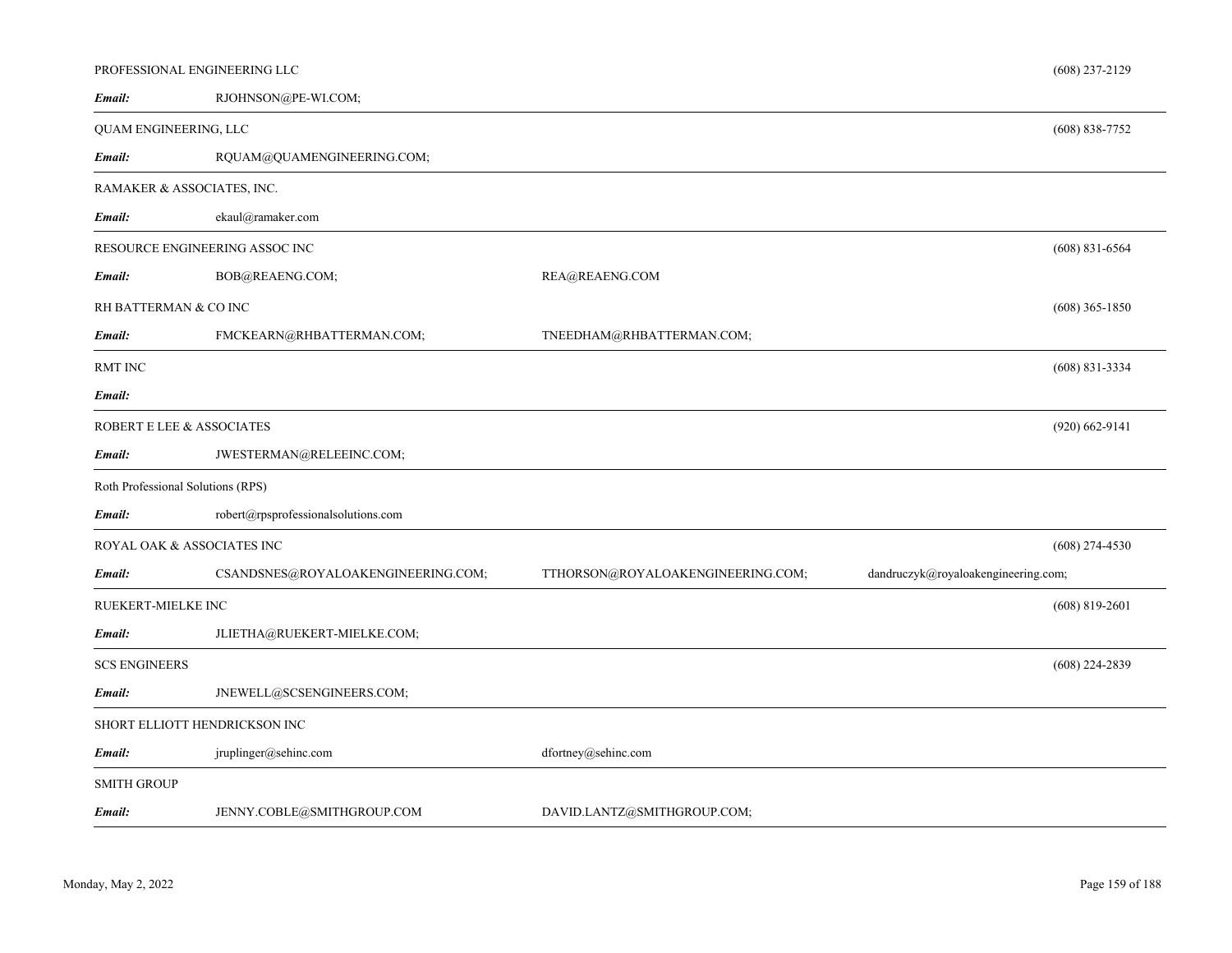| <b>SNYDER &amp; ASSOCIATES</b> |                                          |                              |                              | $(608) 838 - 0445$ |
|--------------------------------|------------------------------------------|------------------------------|------------------------------|--------------------|
| Email:                         | MCALKINS@SNYDER-ASSOCIATES.COM;          |                              |                              |                    |
| <b>SRF CONSULTING GROUP</b>    |                                          |                              |                              | $(608)$ 831-4245   |
| Email:                         | DFILIPIAK@SRFCONSULTING.COM;             |                              |                              |                    |
|                                | STORMWATER SOLUTIONS ENGINEERING LLC     |                              |                              |                    |
| Email:                         | cbg@stormwater-solutions-engineering.com |                              |                              |                    |
| STRAND ASSOCIATES, INC.        |                                          |                              |                              | $(608)$ 251-8655   |
| Email:                         | MISTY.HOWARD@STRAND.COM;                 |                              |                              |                    |
| TERRATEC ENGINEERING           |                                          |                              |                              | $(262)$ 375-1958   |
| Email:                         | JFRANCIS@TERRATECENG.COM;                |                              |                              |                    |
| Tetra Tech Inc                 |                                          |                              |                              |                    |
| Email:                         | carol.hufnagel@tetratech.com             | dan.christian@tetratech.com  | hong.parshall@tetratech.com  |                    |
| TRC Environmental Corporation  |                                          |                              |                              | $(608) 826 - 3941$ |
| Email:                         | kvater@trcsolutions.com                  | rklabacka@trcsolutions.com   |                              |                    |
| <b>URS CORPORATION</b>         |                                          |                              |                              | $(414) 831 - 4101$ |
| Email:                         | TERRI.GLISCH@URS.COM;                    | JEFF.DOHLBY@URS.COM;         |                              |                    |
| <b>URS CORPORATION</b>         |                                          |                              |                              | $(414)$ 831-4101   |
| Email:                         | TERRI GLISCH@URSCORP.COM;                |                              |                              |                    |
| VIERBICHER ASSOCIATES INC      |                                          |                              |                              | $(608)$ 826-0530   |
| Email:                         | mmar@VIERBICHER.COM;                     | info@VIERBICHER.COM;         |                              |                    |
| WATER365, LLC                  |                                          |                              |                              |                    |
| Email:                         | LINDA@WATER365.US                        |                              |                              |                    |
| WRD ENVIRONMENTAL INC          |                                          |                              |                              | $(773) 722 - 9875$ |
| Email:                         | EHUARACHA@WRDENVIRONMENTAL.COM           | JWOMACK@WRDENVIRONMENTAL.COM | GDEIGAN@WRDENVIRONMENTAL.COM |                    |
|                                | ZIMMERMAN ARCHITECTURAL STUDIOS INC      |                              |                              | $(414)$ 302-3791   |
| Email:                         | info@zastudios.com                       |                              |                              |                    |

*Email:*

and a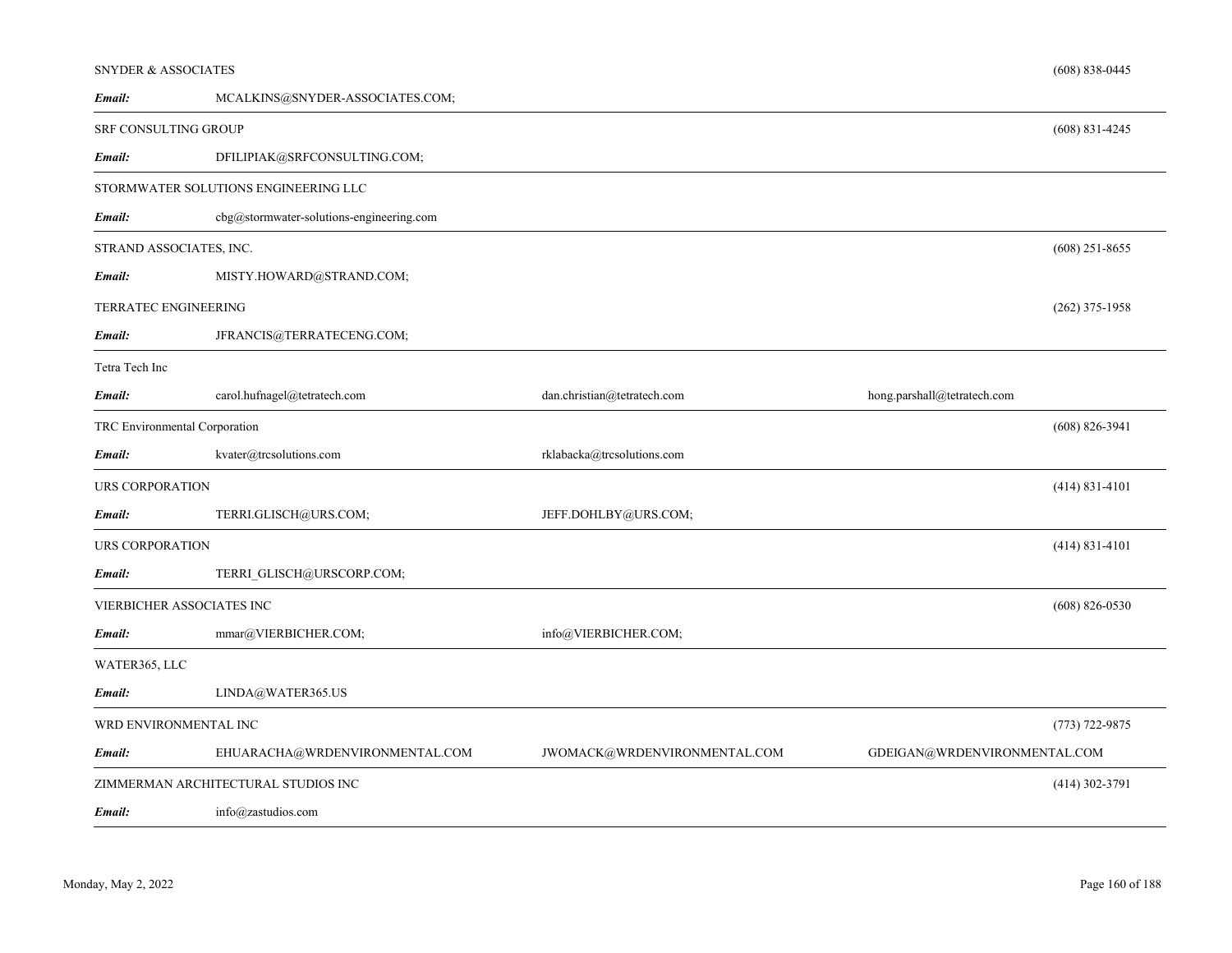| Category:                   | Structural                                        |                                |                             |                    |
|-----------------------------|---------------------------------------------------|--------------------------------|-----------------------------|--------------------|
| <b>Firm Name</b>            |                                                   |                                |                             | Fax                |
|                             | (MP)2 Structural Engineers LLC                    |                                |                             | $(608)$ 821-4780   |
| Email:                      | mpeyton@mpsqrd.com                                |                                |                             |                    |
|                             | Advanced Engineering & Environmental Services Inc |                                |                             | $(701)$ 221-0531   |
| Email:                      | Linda.Severson@ae2s.com                           | Amber.Lefers@AE2s.com          |                             |                    |
| <b>AECOM</b>                |                                                   |                                |                             | $(608) 836-9767$   |
| Email:                      | rick.eilertson@aecom.com                          | jeremy.thomas@aecom.com        |                             |                    |
| ALFRED BENESCH & CO         |                                                   |                                |                             | $(920)$ 230-6861   |
| Email:                      | AZACHARIAS@BENESCH.COM;                           |                                |                             |                    |
| All Testing Specialists LLC |                                                   |                                |                             |                    |
| Email:                      | MARK.SWEETING@ALLTESTLAB.COM                      |                                |                             |                    |
|                             | ANGUS YOUNG ASSOCIATES INC                        |                                |                             | $(608) 756 - 0464$ |
| Email:                      | JEFFH@ANGUSYOUNG.COM;;                            | leanney@ANGUSYOUNG.COM;        |                             |                    |
|                             | APPLIED TECHNOLOGIES INC                          |                                |                             | $(262) 784 - 6847$ |
| Email:                      | info@ati-ae.com;                                  |                                |                             |                    |
| Applied Technologies, Inc   |                                                   |                                |                             | $(262) 784 - 6847$ |
| Email:                      | kjdamato@ati-ae.com                               |                                |                             |                    |
|                             | ARNOLD & O'SHERIDAN INC                           |                                |                             | $(608)$ 821-8501   |
| Email:                      |                                                   |                                |                             |                    |
| Avantti Design Group        |                                                   |                                |                             |                    |
| Email:                      | hbadani@avantti-group.com                         |                                |                             |                    |
| AVENUE ARCHITECTS INC       |                                                   |                                |                             | $(608)$ 588-3582   |
| Email:                      | BSTOD@AVEARCH.COM;                                |                                |                             |                    |
| <b>AYRES ASSOCIATES</b>     |                                                   |                                |                             | $(608)$ 443-1350   |
| Email:                      |                                                   | FAVORITEJ@AYRESASSOCIATES.COM; | kuhlowk@ayresassociates.com |                    |
|                             |                                                   |                                |                             |                    |

 $\equiv$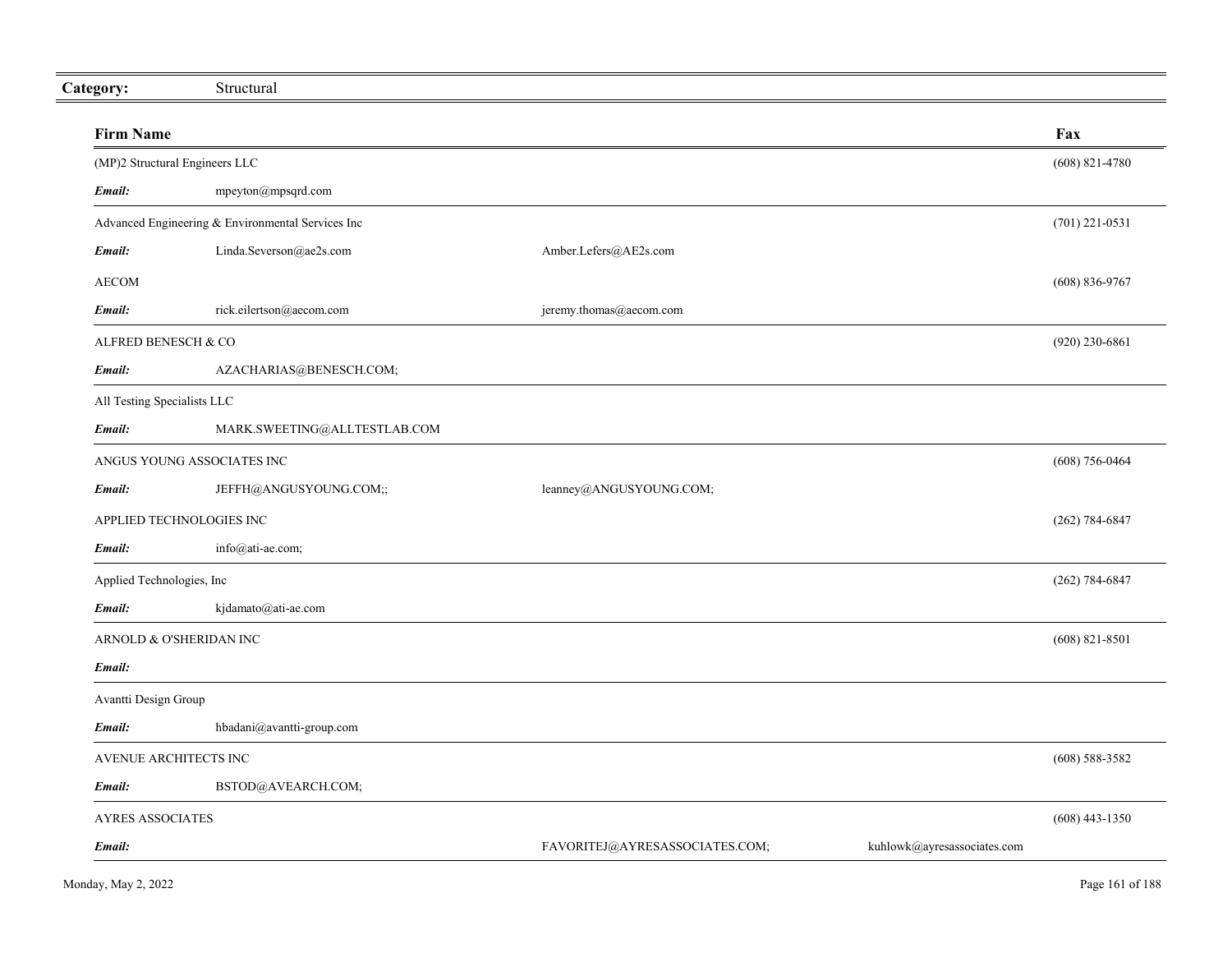### BAXTER & WOODMAN INC

| Email:                     | GGROTH@BAXTERWOODMAN.COM;               |                            |                    |
|----------------------------|-----------------------------------------|----------------------------|--------------------|
|                            | BECHER-HOPPE ASSOCIATES INC             |                            | $(715) 745 - 8008$ |
| Email:                     | SSWITLICK@BECHERHOPPE.COM               |                            |                    |
|                            | BERNERS-SCHOBBER ASSOCIATES INC         |                            | $(920)$ 432-1284   |
| Email:                     | IGRIFFITHS@BSAGB.COM;                   |                            |                    |
| BLOOM COMPANIES LLC        |                                         |                            |                    |
| Email:                     | TRIVERMAN@BLOOMCOS.COM                  |                            |                    |
| <b>BLOOM COMPANIES LLC</b> |                                         |                            | $(414)$ 771-4490   |
| Email:                     | mtharaniyil@bloomcos.com                | HFARCHMIN@BLOOMCOS.COM;    |                    |
|                            | BOLLINGER, LACH & ASSOCIATES INC        |                            |                    |
| Email:                     | CFLOWER@BOLLINGERLACH.COM;              | ANEWTON@BOLLINGERLACH.COM; |                    |
| CEDAR CORPORATION          |                                         |                            | $(608)$ 249-5824   |
| Email:                     | DAVE.SAUER@CEDARCORP.COM;               |                            |                    |
| CEDP, INC.                 |                                         |                            |                    |
| Email:                     | RayP@CEDP.us                            |                            |                    |
|                            | CEP Civil Engineering Professionals LLC |                            | $(608) 819 - 6997$ |
| Email:                     | najim@cepcompany.com                    |                            |                    |
|                            | CEP Civil Engineering Professionals LLC |                            | $(608)$ 819-6997   |
| Email:                     | Najim@cepcompany.com                    |                            |                    |
|                            | Civil Engineering Professionals, LLC    |                            | $(608)$ 819-6997   |
| Email:                     | ray@cepcompany.com                      |                            |                    |
| Collins Engineers Inc      |                                         |                            | $(608)$ 282-6955   |
| Email:                     | mmutziger@collinsengr.com               |                            |                    |
| <b>CORRE INC</b>           |                                         |                            | $(608) 828 - 1012$ |
| Email:                     | TGAGNER@CORREINC.COM                    |                            |                    |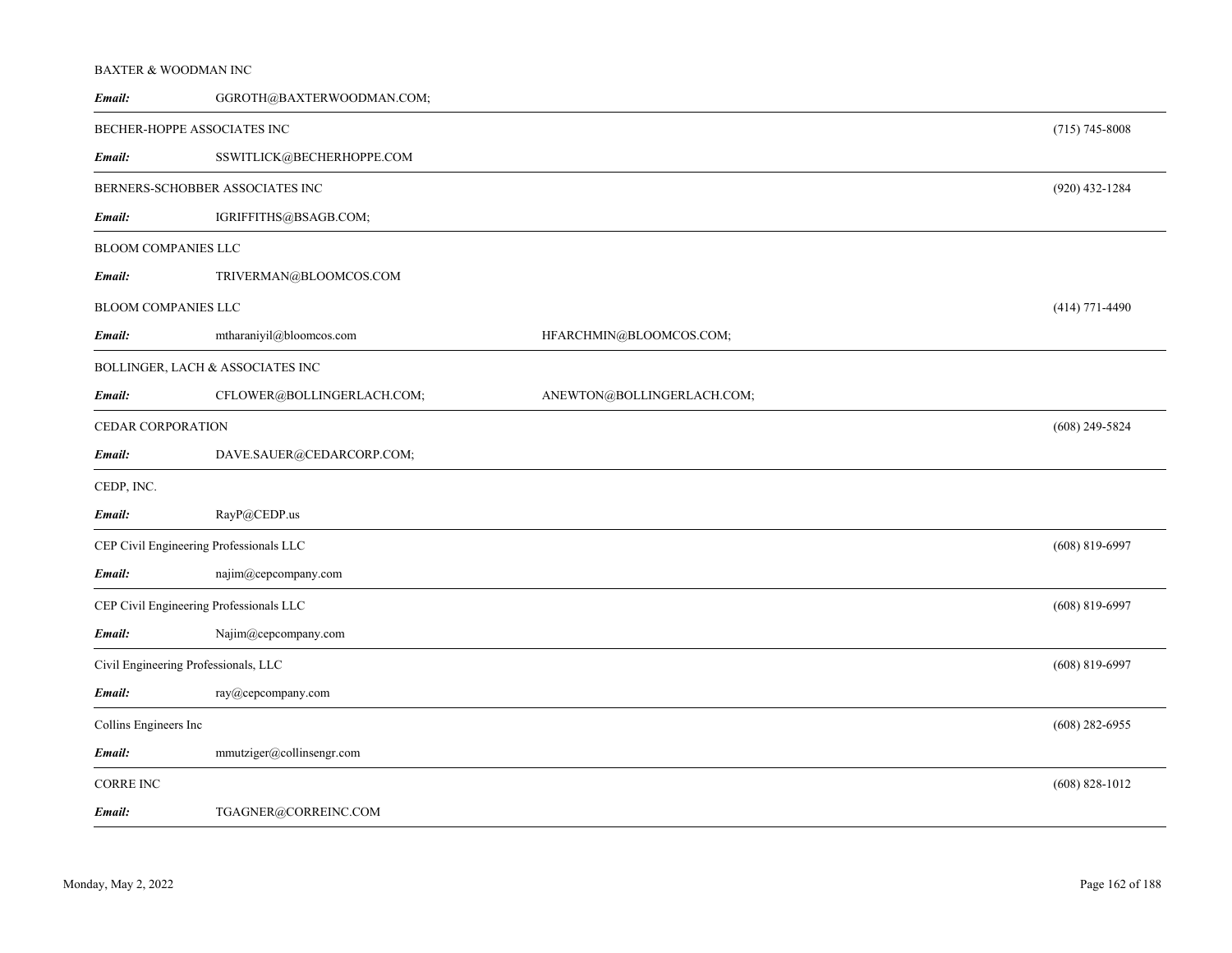#### COTTER CONSULTING INC

| Email:                        | j.hunn@cotterconsulting.com        |                                 |                                  |                    |
|-------------------------------|------------------------------------|---------------------------------|----------------------------------|--------------------|
| DAILY REPORTER, THE           |                                    |                                 |                                  | $(414)$ 276-4416   |
| Email:                        | RGONZALEZ@DAILYREPORTER.COM;       |                                 |                                  |                    |
| Davis Engineering             |                                    |                                 |                                  |                    |
| Email:                        | $adavis@davis\text{-}engineer.com$ |                                 |                                  |                    |
| DC Engineering                |                                    |                                 |                                  |                    |
| Email:                        | swhayland@dcengineering.net        |                                 |                                  |                    |
| DC Engineering                |                                    |                                 |                                  |                    |
| Email:                        | swhayland@dcengineering.net        |                                 |                                  |                    |
|                               | DIMENSION IV MADISON DESIGN GROUP  |                                 |                                  | $(608)$ 829-4445   |
| Email:                        | RRHYS@DIMENSIONIVMADISON.COM;      | SACE@DIMENSIONIVMADISON.COM;    | JGERSICH@DIMENSIONIVMADISON.COM; |                    |
| DLZ                           |                                    |                                 |                                  |                    |
| Email:                        | MHAMEL@DLZ.COM;                    | MSETHI@DLZ.COM                  | EHARTIGAN@DLZ.COM                |                    |
| DLZ WISCONSIN LLC             |                                    |                                 |                                  |                    |
| Email:                        |                                    | MSETHI@DLZ.COM;                 |                                  |                    |
| DONOHUE & ASSOCIATES          |                                    |                                 |                                  | $(920)$ 208-0402   |
| Email:                        | BSCHEIBER@DONOHUE-ASSOCIATES.COM   | GKUSSART@DONOHUE-ASSOCIATES.COM |                                  |                    |
| EDGE CONSULTING ENGINEERS INC |                                    |                                 |                                  | $(608) 644 - 1549$ |
| Email:                        | AOSTRENG@EDGECONSULT.COM;          |                                 |                                  |                    |
| <b>EMCS INC</b>               |                                    |                                 |                                  | $(608)$ 833-3198   |
| Email:                        | CINMAN@EMCSINC.COM                 | marketing@emcsinc.com           | MRADTKE@EMCSINC.COM              |                    |
| Eneractive Solutions LLC      |                                    |                                 |                                  |                    |
| Email:                        | Farhan.khatri@edisonenergy.com     |                                 |                                  |                    |
| <b>EUA</b>                    |                                    |                                 |                                  | $(608)$ 442-6680   |
| Email:                        | STEVEH@EUA.COM;                    |                                 |                                  |                    |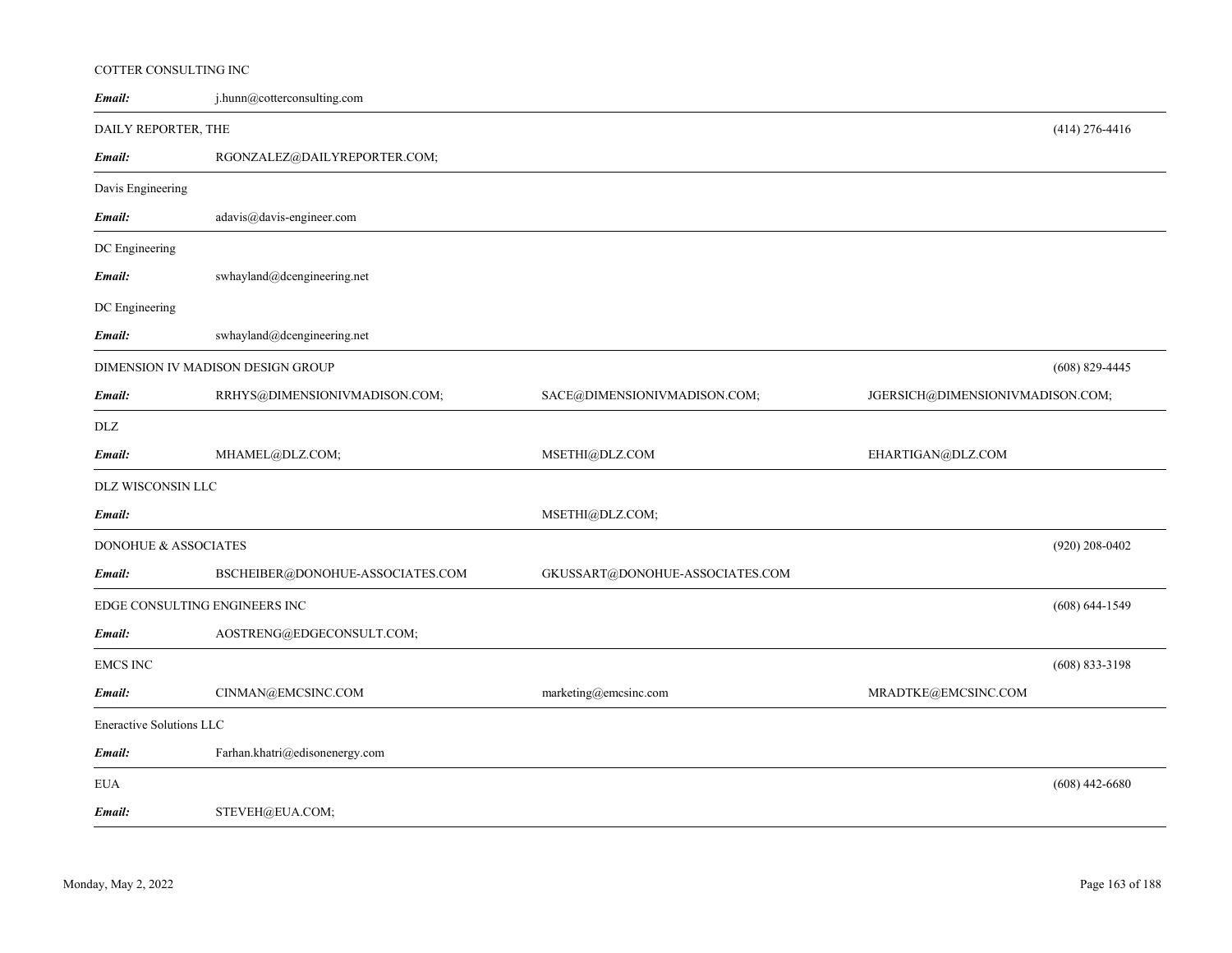| FARNSWORTH GROUP INC         |                                       |                                  |                         | $(608) 846 - 3777$ |
|------------------------------|---------------------------------------|----------------------------------|-------------------------|--------------------|
| Email:                       | CGRINDLE@F-W.COM                      |                                  |                         |                    |
| Fehr Graham                  |                                       |                                  |                         | $(815)$ 394-4702   |
| Email:                       | tdettman@fehrgraham.com               |                                  |                         |                    |
| Fink Horesjsh LLC            |                                       |                                  |                         |                    |
| Email:                       | deh@finkhorejsh.com                   | cnf@finkhorejsh.com              |                         |                    |
| FISH & ASSOCIATES INC        |                                       |                                  |                         | $(608) 831 - 3295$ |
| Email:                       | PFISH@FISHASSOC.COM                   | AFICKETT@FISHASSOC.COM           | FHUBBARD@FISHASSOC.COM  |                    |
| <b>FLAD ARCHITECTS</b>       |                                       |                                  |                         | $(608)$ 238-6727   |
| Email:                       | FLAD@FLAD.COM;                        |                                  |                         |                    |
| FNR SERVICES LLC             |                                       |                                  |                         |                    |
| Email:                       | FKHATRI@FNRSERVICES.COM;              |                                  |                         |                    |
|                              | FOTH INFRASTRUCTURE & ENVIRONMENT LLC |                                  |                         |                    |
| Email:                       | tom.ludwig@foth.com;                  | CHRIS.SAXBY@FOTH.COM;            | dale.broeckert@foth.com |                    |
|                              | <b>GENERAL ENGINEERING COMPANY</b>    |                                  |                         | $(608) 742 - 2592$ |
| Email:                       | TMICHAELS@GENERALENGINEERING.NET;     | lbradley@generalengineering.net; |                         |                    |
| GESTRA ENGINEERING INC       |                                       |                                  |                         | $(608)$ 222-9408   |
| Email:                       | DOUGLAS.DETTMERS@GESTRAINC.COM;       |                                  |                         |                    |
| Giles Engineering Associates |                                       |                                  |                         | $(262)$ 549-5868   |
| Email:                       | milwauke@gilesengr.com                |                                  |                         |                    |
|                              | GLOBAL ENGINEERING & RESOURCE CORP    |                                  |                         |                    |
| Email:                       | BHUVAN@GLERCORP.COM;                  | BUSINESS@GLERCORP.COM;           |                         |                    |
| <b>GRAEF</b>                 |                                       |                                  |                         | $(608)$ 242-0787   |
| Email:                       | loei.badreddine@graef-usa.com         |                                  |                         |                    |
|                              | HAMMEL, GREEN & ABRAHAMSON INC        |                                  |                         | $(414)$ 270-7336   |
| Email:                       | info@hga.com;                         |                                  |                         |                    |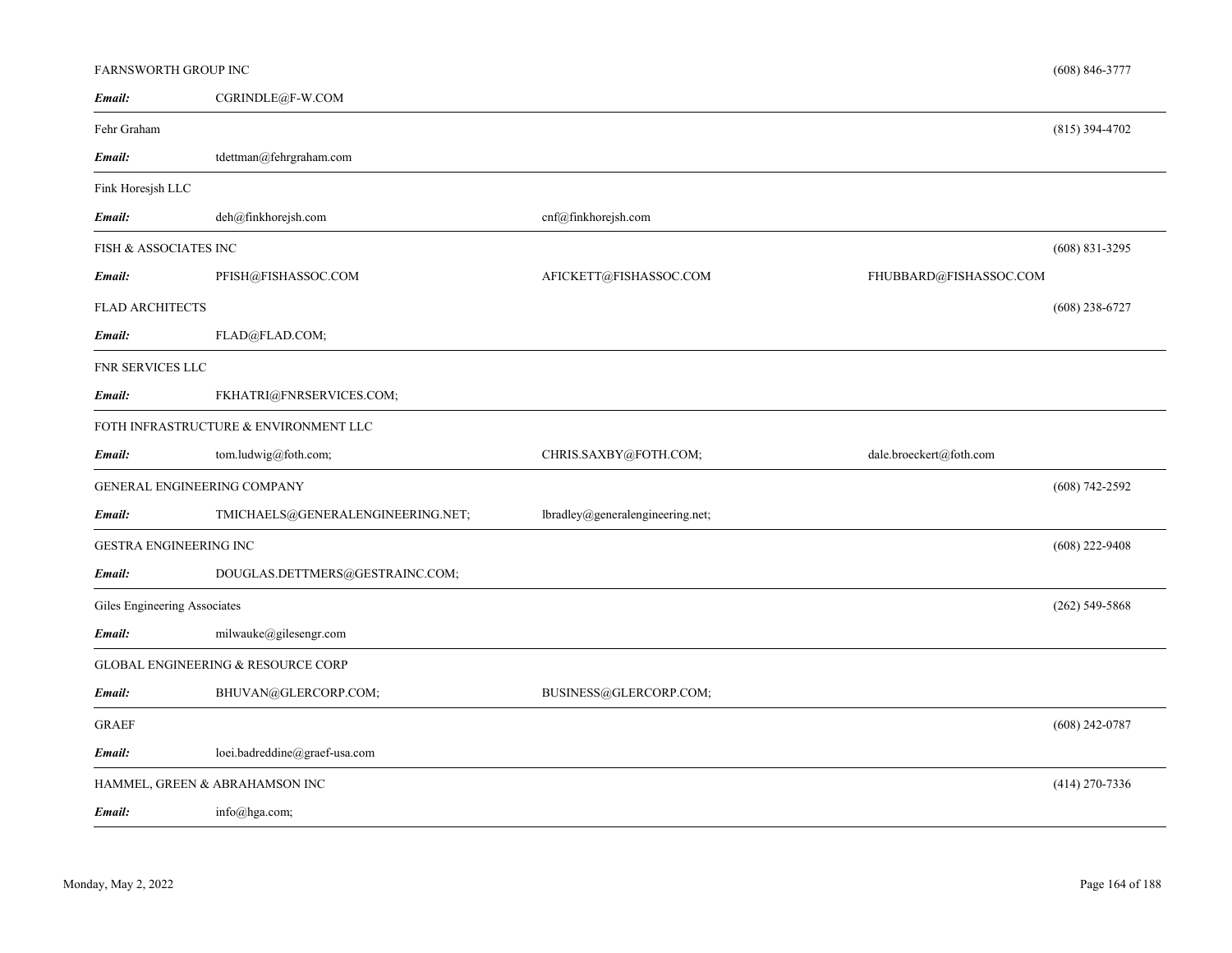| HBK ENGINEERING                |                                     |                          |                           | $(312)$ 432-0231   |  |
|--------------------------------|-------------------------------------|--------------------------|---------------------------|--------------------|--|
| Email:                         | JRICHARDS@HBKENGINEERING.COM;       |                          |                           |                    |  |
| <b>HDR ENGINEER</b>            |                                     |                          |                           | $(608) 662 - 1801$ |  |
| Email:                         |                                     |                          |                           |                    |  |
| <b>HNTB CORP</b>               |                                     |                          |                           | $(414)$ 359-2310   |  |
| Email:                         | KWITTBROT@HNTB.COM;                 |                          |                           |                    |  |
| HOK                            |                                     |                          |                           | $(312) 782 - 6727$ |  |
| Email:                         | LEILA.RAY@HOK.COM;                  |                          |                           |                    |  |
| <b>ICONICA</b>                 |                                     |                          |                           | $(608)$ 664-3535   |  |
| Email:                         | PATRICK.EAGAN@ICONICACREATES.COM;   |                          |                           |                    |  |
| <b>IMEG Corp</b>               |                                     |                          |                           | $(608)$ 223-9601   |  |
| Email:                         | kris.a.cotharn@imegcorp.com         |                          |                           |                    |  |
| <b>ITERIS INC</b>              |                                     |                          |                           | $(612)$ 371-9300   |  |
| Email:                         | DSN@ITERIS.COM;                     |                          |                           |                    |  |
| J3 ENGINEERING GROUP LLC       |                                     |                          |                           | $(262)$ 643-4598   |  |
| Email:                         | DOUG.REED@J3ENGINEERS.COM;          |                          |                           |                    |  |
|                                | JEWELL ASSOCIATES ENGINEERS INC     |                          |                           | $(608)$ 588-9322   |  |
| Email:                         | GREG.JEWELL@JEWELLASSOC.COM;        |                          |                           |                    |  |
|                                | JLA ARCHITECTS (JOSEPH LEE & ASSOC) |                          |                           | $(608)$ 241-9800   |  |
| Email:                         | JLEE@JLA-AP.COM;                    |                          |                           |                    |  |
| JSD PROFESSIONAL SERVICES INC. |                                     |                          |                           | $(608)$ 848-2255   |  |
| Email:                         | JAN.SCHROEDER@JSDINC.COM;           | dave.jenkins@jsdinc.com; | Hans.Justeson@jsdinc.com; |                    |  |
|                                | K SINGH & ASSOCIATES, INC.          |                          |                           |                    |  |
| Email:                         | PSINGH@KSACONSULTANTS.COM;          |                          |                           |                    |  |
| Kapur & Associates, Inc.       |                                     |                          |                           |                    |  |
| Email:                         | dblang@kapurinc.com                 | zfreeman@kapurinc.com    | jsobczak@kapurinc.com     |                    |  |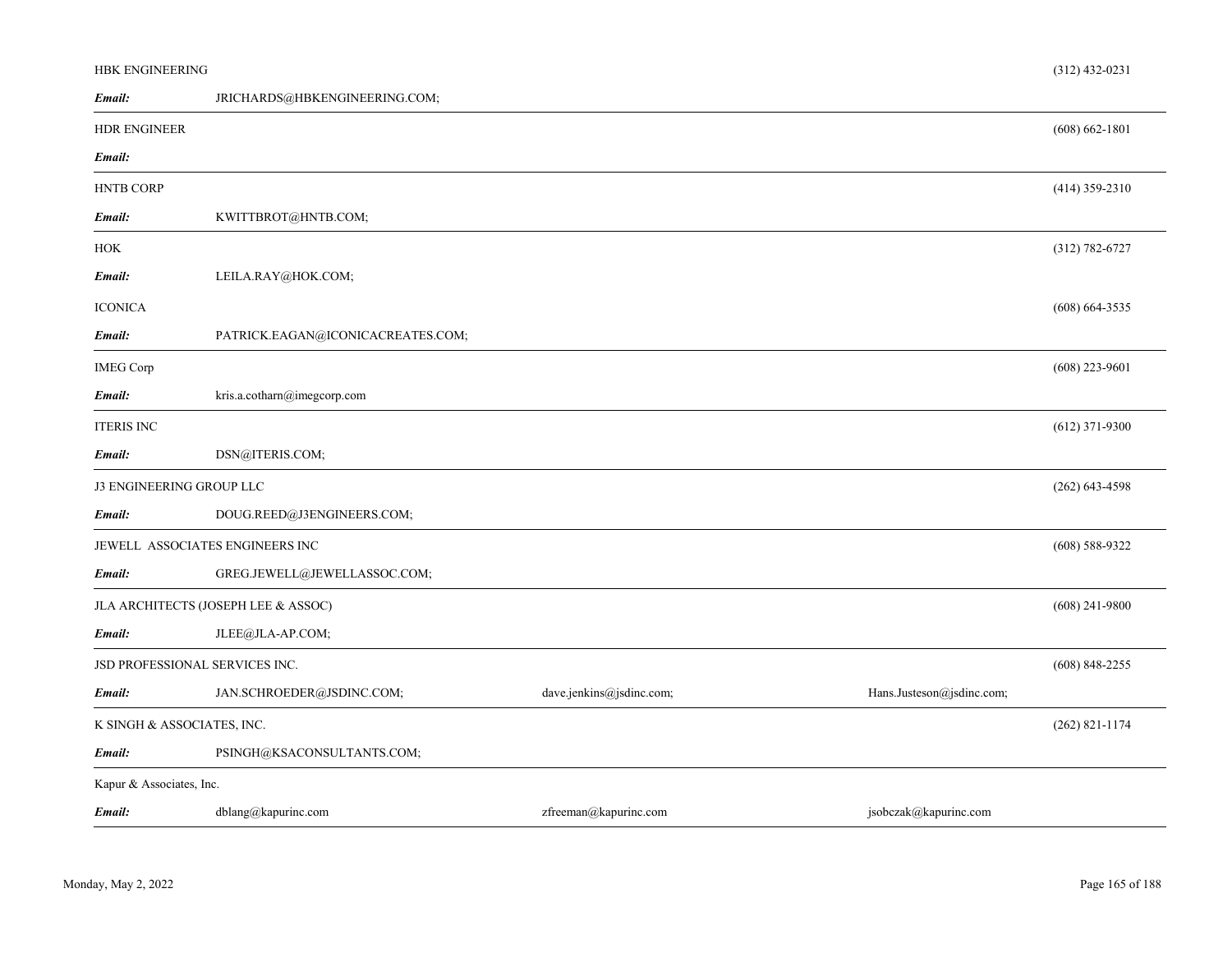#### KIMLEY-HORN AND ASSOCIATES INC

MEREDITH.POWELL@KIMLEY-HORN.COM; *Email:*

| <b>KL ENGINEERING INC</b>     |                                    |                                      |                         | $(608) 663 - 1226$ |
|-------------------------------|------------------------------------|--------------------------------------|-------------------------|--------------------|
| Email:                        | scramer@klengineering.com          |                                      |                         |                    |
| KL ENGINEERING INC            |                                    |                                      |                         | $(608) 663 - 1226$ |
| Email:                        | scramer@klengineering.com          |                                      |                         |                    |
| Knight E/A, Inc.              |                                    |                                      |                         | $(608)$ 519-1456   |
| Email:                        | rbyom@knightea.com                 | nellis@knightea.com                  |                         |                    |
| Lakeside Engineers            |                                    |                                      |                         |                    |
| Email:                        | kelly.langer@lakesideengineers.com | doug.dembowski@lakesideengineers.com |                         |                    |
| LHB Inc                       |                                    |                                      |                         |                    |
| Email:                        | info@LHBcorp.com                   | marketing@LHBcorp.com                | Joellyn.Gum@LHBcorp.com |                    |
| <b>LYNCH &amp; ASSOCIATES</b> |                                    |                                      |                         | $(262)$ 402-5046   |
| Email:                        | TLYNCH@LYNCH-ENGINEERING.COM       | CKLEIN@LYNCH-ENGINEERING.COM;        |                         |                    |
| MEAD & HUNT INC               |                                    |                                      |                         | $(608)$ 273-6391   |
| Email:                        | DAVID.WAY@MEADHUNT.COM;            | ANNE.ANDERSON@MEADHUNT.COM;          |                         |                    |
|                               | METCALFE ARCHITECTURE & DESIGN     |                                      |                         | $(215) 557 - 8383$ |
| Email:                        | AARONG@METARCHDESIGN.COM;          | ALANM@METARCHDESIGN.COM;             |                         |                    |
|                               | MICHAEL BAKER INTERNATIONAL        |                                      |                         | $(608)$ 821-8701   |
| Email:                        | Chris.Fredrick@Mbakerintl.com      |                                      |                         |                    |
| MORCOM, NV INC                |                                    |                                      |                         | $(312) 842 - 3101$ |
| Email:                        | KIMYD@MORCOMNV.COM;                | TONY@MORCOMNV.COM;                   |                         |                    |
|                               | MSA PROFESSIONAL SERVICES, INC.    |                                      |                         | $(608)$ 242-6638   |
| Email:                        | jdeyoung@msa-ps.com                | kruhland@msa-ps.com                  | arethwisch@msa-ps.com   |                    |
| <b>OMNNI ASSOCIATES</b>       |                                    |                                      |                         | $(902) 830 - 6100$ |
| Email:                        | CATHY.DONKER@OMNNI.COM;            |                                      |                         |                    |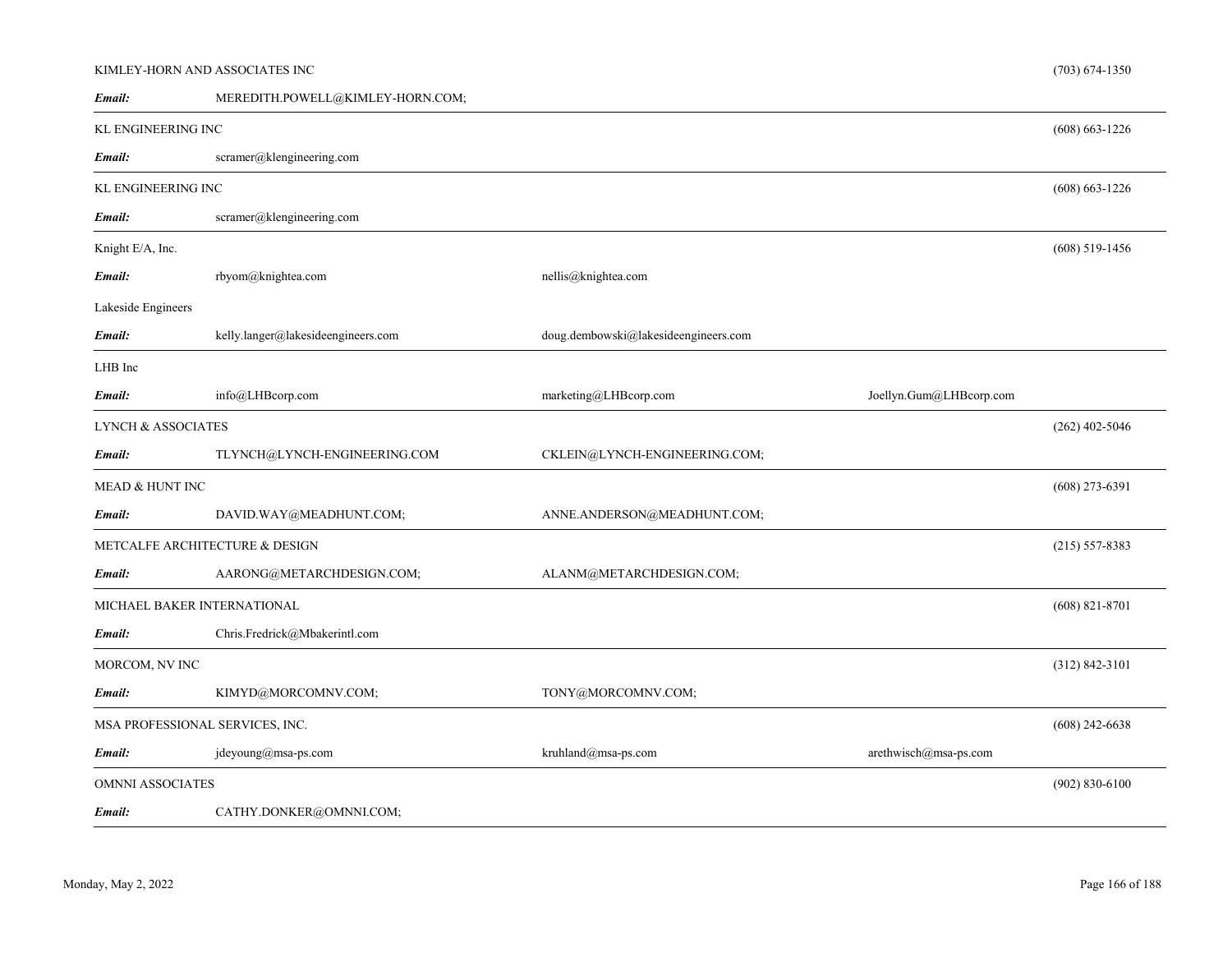# *Email:* dchlebowski@oesllc.com dblang@oesllc.com ONEIDA TOTAL INTEGRATED ENTERPRISESJHALL@OTIE.COM; (608) 266-6130 *Email:* PATRICK ENGINEERING INCINFO@PATRICKCO.COM (920) 321-2330 *Email:*PAYNE & DOLAN, INC DESIGNBUILD@WALBECGROUP.COM (920) 757-2906 *Email:*Pierce Engineers *Email:* swp@pierceengineers.com Populance, llc *Email:* cgosch@populance.com PREMIER ENGINEERING & TESTING LLC BRIAN@PTSQCQA.COM; (888) 248-2957 *Email:* QUANDEL CONSULTANTS, INC. *Email:* dsimon@quandel.com Ramaker & Associates, Inc. jgallagher@ramaker.com (608) 643-7999 *Email:*raSMITHKAREN.WIESNESKI@RASMITHNATIONAL.COM; (262) 781-8466 *Email:* SCHMITT TECHNICAL SERVICES, LLC *Email:*james@schmitttechnicalservices.com; SCS ENGINEERS JNEWELL@SCSENGINEERS.COM; (608) 224-2839 *Email:*SEBESTA, INC., DBA NV5 *Email:*ROBERT.WASIK@NV5.COM RANDY.LORENZ@NV5.COM

Oneida Engineering Solutions (OES)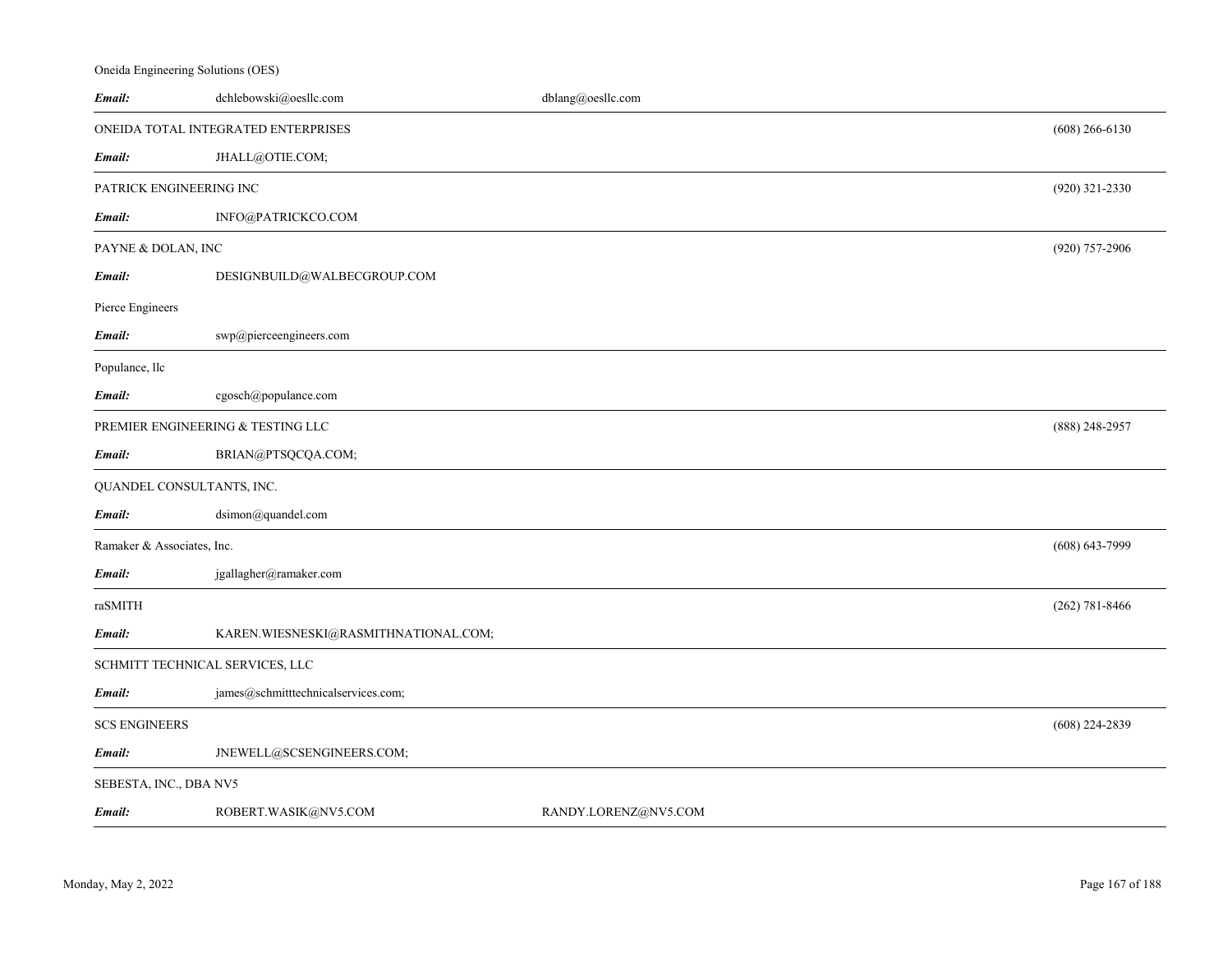| Email:                         | bhughes@shive-hattery.com        |                      |                    |
|--------------------------------|----------------------------------|----------------------|--------------------|
|                                | SHORT ELLIOTT HENDRICKSON INC    |                      |                    |
| Email:                         | jruplinger@sehinc.com            | dfortney@sehinc.com  |                    |
| <b>SNYDER &amp; ASSOCIATES</b> |                                  |                      | $(608) 838 - 0445$ |
| Email:                         | MCALKINS@SNYDER-ASSOCIATES.COM;  |                      |                    |
| SRF CONSULTING GROUP           |                                  |                      | $(608)$ 831-4245   |
| Email:                         | DFILIPIAK@SRFCONSULTING.COM;     |                      |                    |
| <b>Stanley Consultants</b>     |                                  |                      |                    |
| Email:                         | DepodestaChris@Stanleygroup.com  |                      |                    |
| STRAND ASSOCIATES, INC.        |                                  |                      | $(608)$ 251-8655   |
| Email:                         | MISTY.HOWARD@STRAND.COM;         |                      |                    |
| Strategic Structural Design    |                                  |                      |                    |
| Email:                         | efink@strategicstructural.com    |                      |                    |
| <b>SYMBIONT</b>                |                                  |                      | $(411)$ 429-1884   |
| Email:                         | PAT.CARNAHAN@SYMBIONTONLINE.COM; |                      |                    |
| <b>SYMBIONT</b>                |                                  |                      | $(414)$ 291-8841   |
| Email:                         | PAT.CARNAHAN@SYMBIONTONLINE.COM; |                      |                    |
| Terracon Consultants, Inc.     |                                  |                      |                    |
| Email:                         | jerry.krueger@terracon.com       |                      |                    |
| THE REESE GROUP                |                                  |                      |                    |
| Email:                         | TREESE@THE-REESE-GROUP.COM       |                      |                    |
| URS CORPORATION                |                                  |                      | $(414) 831 - 4101$ |
| Email:                         | TERRI.GLISCH@URS.COM;            | JEFF.DOHLBY@URS.COM; |                    |
| <b>URS CORPORATION</b>         |                                  |                      | $(414) 831 - 4101$ |
| Email:                         | TERRI_GLISCH@URSCORP.COM;        |                      |                    |

Shive-Hattery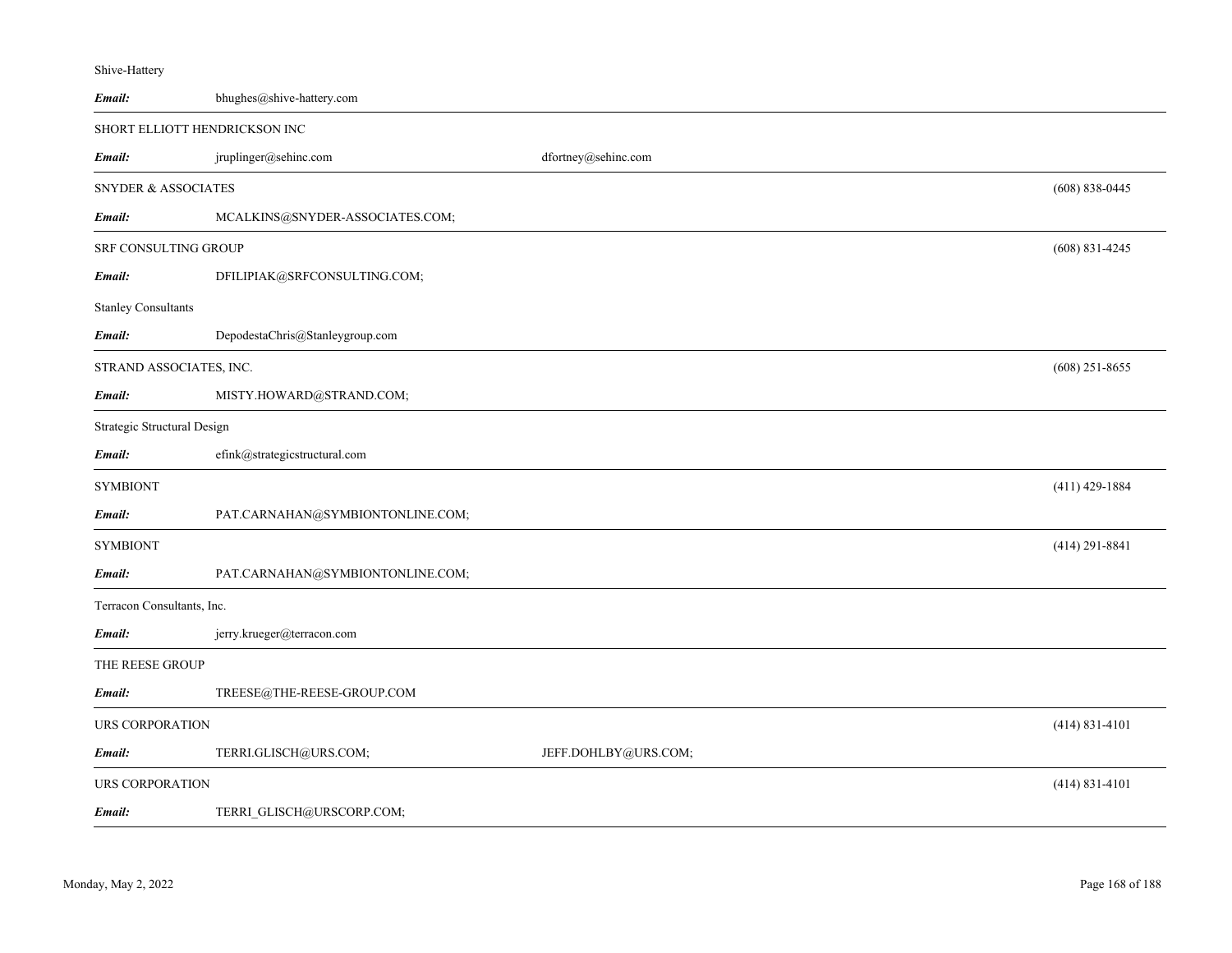| VI CONSULTING LLC             |                                         |                                   |                             | $(414) 562 - 4043$ |
|-------------------------------|-----------------------------------------|-----------------------------------|-----------------------------|--------------------|
| Email:                        | VICONSULTING@WI.RR.COM;                 |                                   |                             |                    |
|                               | WATER TECHNOLOGY INC                    |                                   |                             | $(920) 887 - 7999$ |
| Email:                        | DMUELLER@WATERTECHNOLOGYINC.COM;        |                                   |                             |                    |
|                               | Wendel WD Architecture, Engineering     |                                   |                             | $(715)$ 625-6825   |
| Email:                        | $\text{marketing@wendel companies.com}$ | rkrzyzanowski@wendelcompanies.com |                             |                    |
|                               | WESTBROOK ASSOCIATED ENGINEERS INC.     |                                   |                             | $(608) 588 - 7954$ |
| Email:                        | JKOCH@WESTBROOKENG.COM;                 | AKNUTSON@WESTBROOKENG.COM;        | APALMER@WESTBROOKENG.COM;   |                    |
|                               | ZIMMERMAN ARCHITECTURAL STUDIOS INC     |                                   |                             | $(414)$ 302-3791   |
| Email:                        | info@zastudios.com                      |                                   |                             |                    |
|                               | ZIMMERMAN ARCHITECTURAL STUDIOS, INC    |                                   |                             | $(414)$ 302-3758   |
| Email:                        | KEVIN.ODONNELL@ZASTUDIOS.COM;           |                                   |                             |                    |
| Category:                     | Surveying                               |                                   |                             |                    |
| <b>Firm Name</b>              |                                         |                                   |                             | Fax                |
| <b>AECOM</b>                  |                                         |                                   |                             | $(608) 836 - 9767$ |
| Email:                        | rick.eilertson@aecom.com                | jeremy.thomas@aecom.com           |                             |                    |
| ALFRED BENESCH & CO           |                                         |                                   |                             | $(920)$ 230-6861   |
| Email:                        | AZACHARIAS@BENESCH.COM;                 |                                   |                             |                    |
| Altas Engineering Group, Ltd. |                                         |                                   |                             |                    |
| Email:                        | ehomedi@aegroupltd.com                  | rrogers@aegroupltd.com            |                             |                    |
| <b>ANCHOR QEA</b>             |                                         |                                   |                             |                    |
| Email:                        | lrozumalski@anchorqea.com               | tkapla@anchorqea.com              |                             |                    |
|                               | Apex Consulting Engineers LLC           |                                   |                             | $(312)$ 977-0661   |
| Email:                        | dbrazil@apexconsults.com                |                                   |                             |                    |
| <b>AYRES ASSOCIATES</b>       |                                         |                                   |                             | $(608)$ 443-1350   |
| Email:                        |                                         | FAVORITEJ@AYRESASSOCIATES.COM;    | kuhlowk@ayresassociates.com |                    |
|                               |                                         |                                   |                             |                    |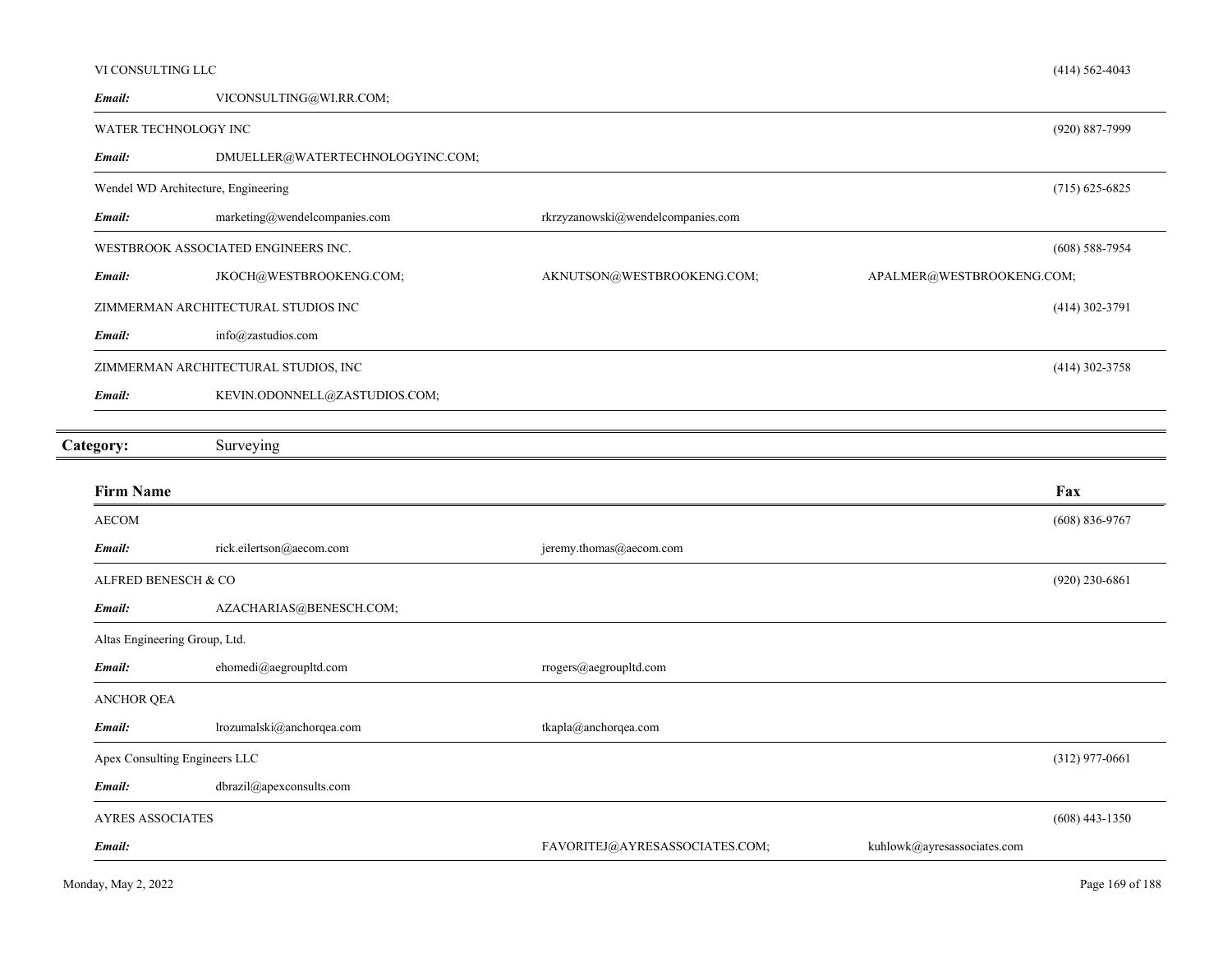#### BAXTER & WOODMAN INC

| Email:                                  | GGROTH@BAXTERWOODMAN.COM;           |                            |                           |                    |
|-----------------------------------------|-------------------------------------|----------------------------|---------------------------|--------------------|
| BECHER-HOPPE ASSOCIATES INC             |                                     |                            |                           | $(715) 845 - 8008$ |
| Email:                                  | rvannatta@becherhoppe.com           | mgraun@becherhoppe.com     | sswitlick@becherhoppe.com |                    |
| BECHER-HOPPE ASSOCIATES INC             |                                     |                            |                           | $(715) 745 - 8008$ |
| Email:                                  | SSWITLICK@BECHERHOPPE.COM           |                            |                           |                    |
| BIRRENKOTT SURVEYING INC                |                                     |                            |                           | $(608)$ 837-1081   |
| Email:                                  | DBIRRENKOTT@BIRRENKOTTSURVEYING.COM |                            |                           |                    |
| BLOOM COMPANIES LLC                     |                                     |                            |                           |                    |
| Email:                                  | TRIVERMAN@BLOOMCOS.COM              |                            |                           |                    |
| BLOOM COMPANIES LLC                     |                                     |                            |                           | $(414)$ 771-4490   |
| Email:                                  | mtharaniyil@bloomcos.com            | HFARCHMIN@BLOOMCOS.COM;    |                           |                    |
|                                         | BOLLINGER, LACH & ASSOCIATES INC    |                            |                           |                    |
| Email:                                  | CFLOWER@BOLLINGERLACH.COM;          | ANEWTON@BOLLINGERLACH.COM; |                           |                    |
|                                         | BURSE SURVEYING & ENGINEERING INC   |                            |                           | $(608)$ 250-9266   |
| Email:                                  | MBURSE@BSE-INC.NET;                 |                            |                           |                    |
| CBS SQUARED INC                         |                                     |                            |                           | $(715) 861 - 5228$ |
| Email:                                  | SCLAFLIN@CBSSQUAREDINC.COM;         |                            |                           |                    |
| CEDAR CORPORATION                       |                                     |                            |                           | $(608)$ 249-5824   |
| Email:                                  | DAVE.SAUER@CEDARCORP.COM;           |                            |                           |                    |
| CEDP, INC.                              |                                     |                            |                           |                    |
| Email:                                  | RayP@CEDP.us                        |                            |                           |                    |
| CEP Civil Engineering Professionals LLC |                                     |                            |                           | $(608)$ 819-6997   |
| Email:                                  | Najim@cepcompany.com                |                            |                           |                    |
| CEP Civil Engineering Professionals LLC |                                     |                            |                           | $(608)$ 819-6997   |
| Email:                                  | najim@cepcompany.com                |                            |                           |                    |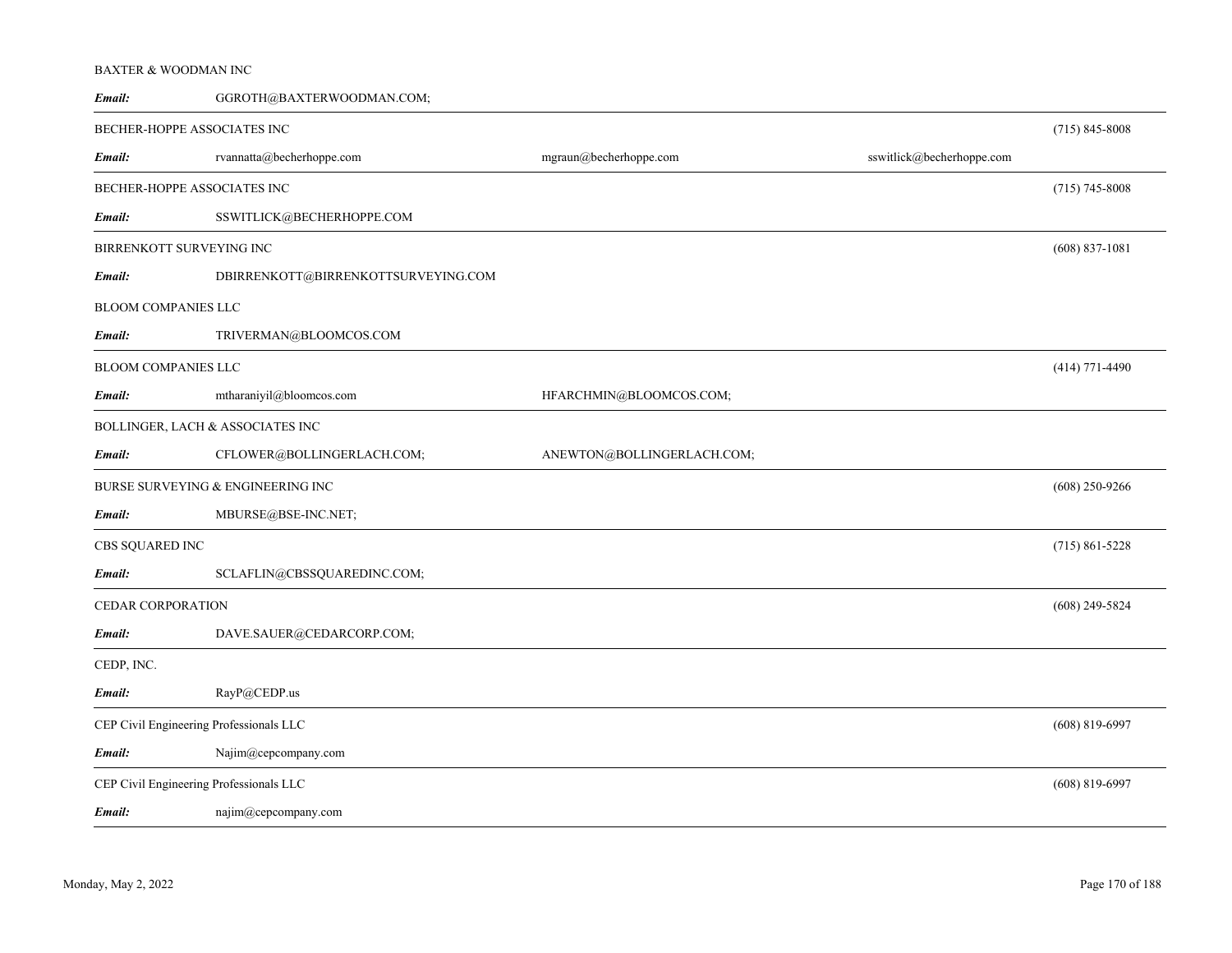|                             | Civil Engineering Professionals, LLC               |                                 |                         | $(608) 819 - 6997$ |
|-----------------------------|----------------------------------------------------|---------------------------------|-------------------------|--------------------|
| Email:                      | ray@cepcompany.com                                 |                                 |                         |                    |
| Cloudpoint Geographics Inc. |                                                    |                                 |                         |                    |
| Email:                      | jhodel@cloudpointgeo.com                           |                                 |                         |                    |
| Collins Engineers Inc       |                                                    |                                 |                         | $(608)$ 282-6955   |
| Email:                      | mmutziger@collinsengr.com                          |                                 |                         |                    |
|                             | CORNERSTONE ENVIRONMENTAL GROUP, a Tetra Tech comp |                                 |                         |                    |
| Email:                      | mark.torresani@cornerstoneeg.com                   | john.oswald@cornerstoneeg.com   |                         |                    |
| <b>CORRE INC</b>            |                                                    |                                 |                         | $(608)$ 828-1012   |
| Email:                      | TGAGNER@CORREINC.COM                               |                                 |                         |                    |
| DAAR Engineering, Inc.      |                                                    |                                 |                         | $(608)$ 249-0170   |
| Email:                      | Teri.Schopt@darrcorp.com                           | Andy.Smieja@darrcorp.com        | accounting@darrcorp.com |                    |
| DAILY REPORTER, THE         |                                                    |                                 |                         | $(414)$ 276-4416   |
| Email:                      | RGONZALEZ@DAILYREPORTER.COM;                       |                                 |                         |                    |
| DLZ                         |                                                    |                                 |                         |                    |
| Email:                      | MHAMEL@DLZ.COM;                                    | MSETHI@DLZ.COM                  | EHARTIGAN@DLZ.COM       |                    |
| DLZ WISCONSIN LLC           |                                                    |                                 |                         |                    |
| Email:                      |                                                    | MSETHI@DLZ.COM;                 |                         |                    |
|                             | DONOFRIO KOTTKE & ASSOC INC                        |                                 |                         | $(608) 833 - 1089$ |
| Email:                      | DDAY@DONOFRIO.CC                                   |                                 |                         |                    |
|                             | EC3 ENVIRONMENTAL CONSULTING GROUP INC.            |                                 |                         |                    |
| Email:                      | INFO@EC3GRP.COM;                                   | JCASTRO@EC3GRP.COM;             |                         |                    |
|                             | EDGE CONSULTING ENGINEERS INC                      |                                 |                         | $(608) 644 - 1549$ |
| Email:                      | AOSTRENG@EDGECONSULT.COM;                          |                                 |                         |                    |
| <b>EMCS INC</b>             |                                                    |                                 |                         | $(608)$ 833-3198   |
| Email:                      | CINMAN@EMCSINC.COM                                 | $marketing(\theta)$ emcsinc.com | MRADTKE@EMCSINC.COM     |                    |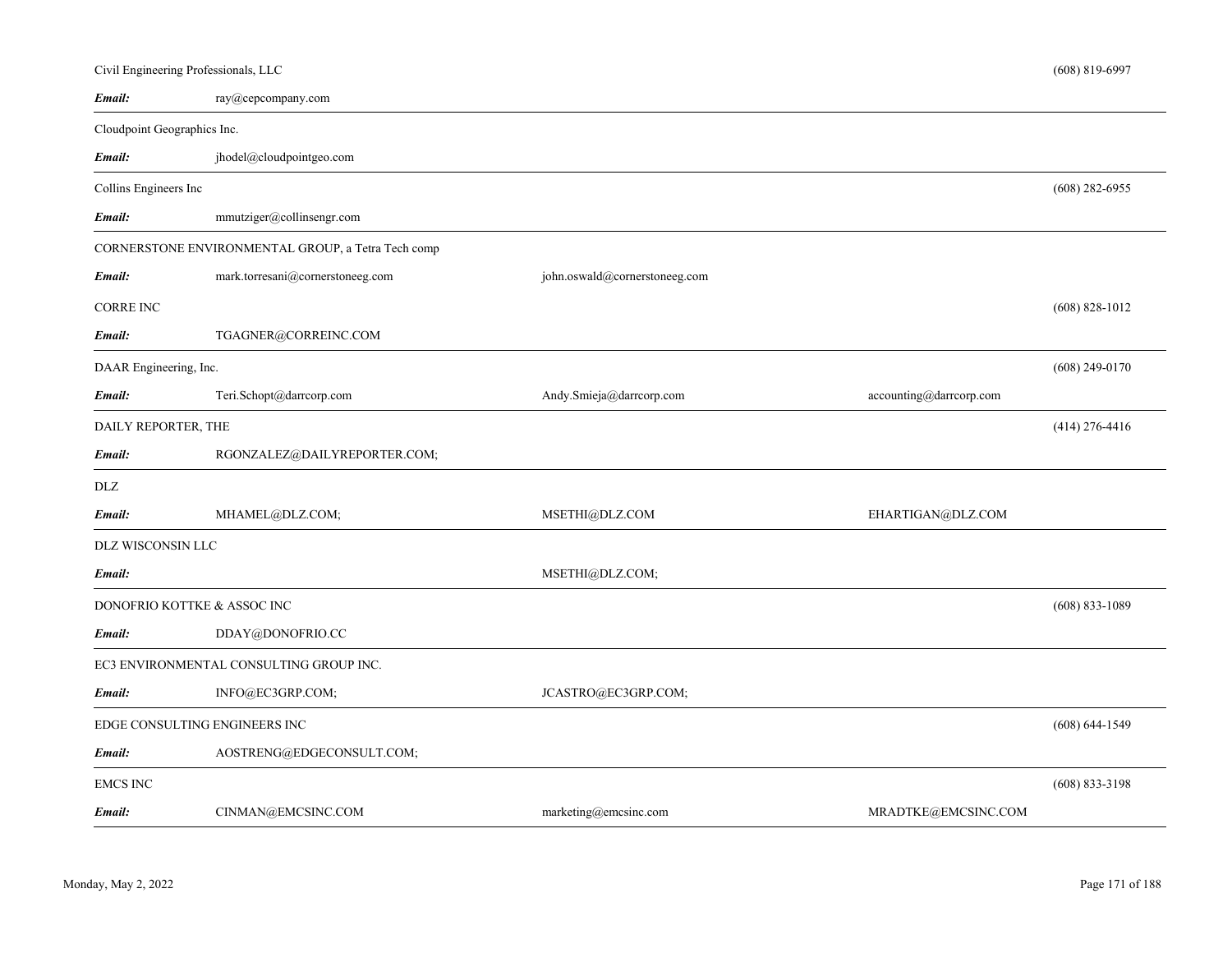| <b>ENDENBROS LLC</b>                   |                                       |                                  |                         | $(800) 807 - 9368$ |
|----------------------------------------|---------------------------------------|----------------------------------|-------------------------|--------------------|
| Email:                                 | GORDON@EDENBROS.COM;                  |                                  |                         |                    |
| Environmental Design International Inc |                                       |                                  |                         | $(312)$ 345-0529   |
| Email:                                 | gflentge@envdesigni.com               |                                  |                         |                    |
| <b>EXCELSIOR GROUP</b>                 |                                       |                                  |                         | $(866) 848 - 3055$ |
| Email:                                 | MFILUS@EG-WI.COM;                     |                                  |                         |                    |
| Fehr Graham                            |                                       |                                  |                         | $(815)$ 394-4702   |
| Email:                                 | tdettman@fehrgraham.com               |                                  |                         |                    |
| FEHR GRAHAM                            |                                       |                                  |                         | $(608)$ 325-2797   |
| Email:                                 | CDUNCAN@FEHR-GRAHAM.COM;              |                                  |                         |                    |
| FNR SERVICES LLC                       |                                       |                                  |                         |                    |
| Email:                                 | FKHATRI@FNRSERVICES.COM;              |                                  |                         |                    |
|                                        | FOTH INFRASTRUCTURE & ENVIRONMENT LLC |                                  |                         |                    |
| Email:                                 | tom.ludwig@foth.com;                  | CHRIS.SAXBY@FOTH.COM;            | dale.broeckert@foth.com |                    |
|                                        | <b>GENERAL ENGINEERING COMPANY</b>    |                                  |                         | $(608)$ 742-2592   |
| Email:                                 | TMICHAELS@GENERALENGINEERING.NET;     | lbradley@generalengineering.net; |                         |                    |
| <b>GRAEF</b>                           |                                       |                                  |                         | $(608)$ 242-0787   |
| Email:                                 | loei.badreddine@graef-usa.com         |                                  |                         |                    |
| <b>HBK ENGINEERING</b>                 |                                       |                                  |                         | $(312)$ 432-0231   |
| Email:                                 | JRICHARDS@HBKENGINEERING.COM;         |                                  |                         |                    |
| <b>HDR ENGINEER</b>                    |                                       |                                  |                         | $(608) 662 - 1801$ |
| Email:                                 |                                       |                                  |                         |                    |
| HIMALAYAN CONSULTANTS LLC              |                                       |                                  |                         | $(262)$ 502-0077   |
| Email:                                 | GADHIKARY@HIMALAYANLLC.COM;           | MBABICH@HIMALAYANLLC.COM;        |                         |                    |
| HOMBURG CONTRACTORS INC                |                                       |                                  |                         | $(608)$ 244-9113   |
| Email:                                 | MHACKEL@HOMBURGINC.COM;               | CHOMBURG@HOMBURGINC.COM;         |                         |                    |
|                                        |                                       |                                  |                         |                    |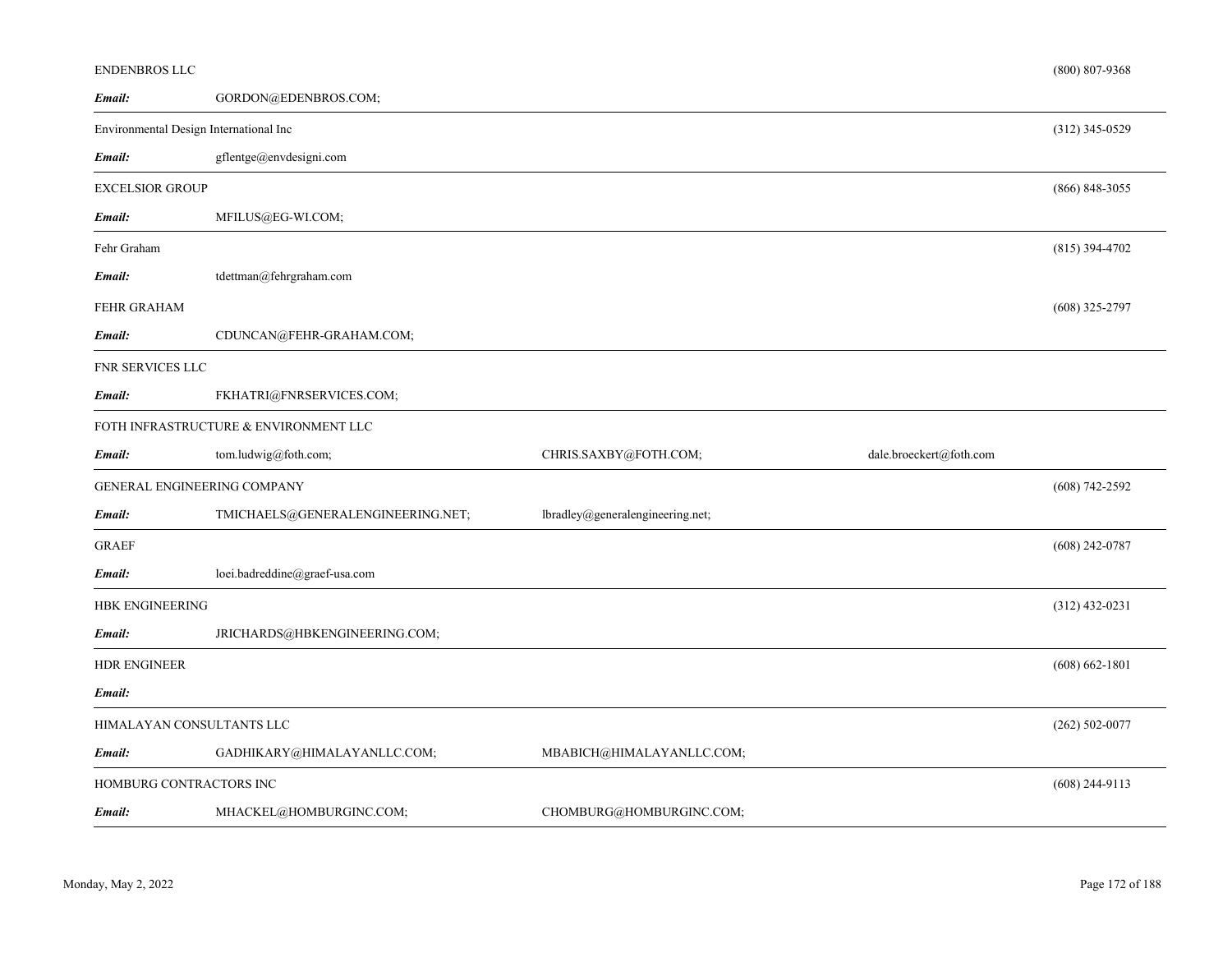| <b>IMEG Corp</b>                |                                   |                                |                             | $(608)$ 223-9601 |
|---------------------------------|-----------------------------------|--------------------------------|-----------------------------|------------------|
| Email:                          | kris.a.cotharn@imegcorp.com       |                                |                             |                  |
| ISTHMUS SURVEYING LLC           |                                   |                                |                             | $(608)$ 301-9833 |
| Email:                          | ISTHMUSSURVEYING@SBCGLOBAL.NET;   |                                |                             |                  |
| JEWELL ASSOCIATES ENGINEERS INC |                                   |                                |                             | $(608)$ 588-9322 |
| Email:                          | GREG.JEWELL@JEWELLASSOC.COM;      |                                |                             |                  |
| JSD PROFESSIONAL SERVICES INC.  |                                   |                                |                             | $(608)$ 848-2255 |
| Email:                          | JAN.SCHROEDER@JSDINC.COM;         | dave.jenkins@jsdinc.com;       | Hans.Justeson@jsdinc.com;   |                  |
| JT Engineering, lnc             |                                   |                                |                             | $(920)$ 468-7135 |
| Email:                          | billniemi@jt-engineering.com      | $dougsina@it$ -engineering.com | bradgroh@jt-engineering.com |                  |
| K SINGH & ASSOCIATES, INC.      |                                   |                                |                             | $(262)$ 821-1174 |
| Email:                          | PSINGH@KSACONSULTANTS.COM;        |                                |                             |                  |
| Kapur & Associates, Inc.        |                                   |                                |                             |                  |
| Email:                          | dblang@kapurinc.com               | zfreeman@kapurinc.com          | jsobczak@kapurinc.com       |                  |
| KIMLEY-HORN AND ASSOCIATES INC  |                                   |                                |                             | $(703)$ 674-1350 |
| Email:                          | MEREDITH.POWELL@KIMLEY-HORN.COM;  |                                |                             |                  |
| KL ENGINEERING INC              |                                   |                                |                             | $(608)$ 663-1226 |
| Email:                          | scramer@klengineering.com         |                                |                             |                  |
| LHB Inc                         |                                   |                                |                             |                  |
| Email:                          | info@LHBcorp.com                  | marketing@LHBcorp.com          | Joellyn.Gum@LHBcorp.com     |                  |
| <b>LYNCH &amp; ASSOCIATES</b>   |                                   |                                |                             | $(262)$ 402-5046 |
| Email:                          | TLYNCH@LYNCH-ENGINEERING.COM      | CKLEIN@LYNCH-ENGINEERING.COM;  |                             |                  |
| M SQUARED ENGINEERING           |                                   |                                |                             | $(262)$ 375-2274 |
| Email:                          | MSQUARED@MSQUAREDENGINEERING.COM; | MATT@MSQUAREDENGINEERING.COM;  |                             |                  |
| MEAD & HUNT INC                 |                                   |                                |                             | $(608)$ 273-6391 |
| Email:                          | DAVID.WAY@MEADHUNT.COM;           | ANNE.ANDERSON@MEADHUNT.COM;    |                             |                  |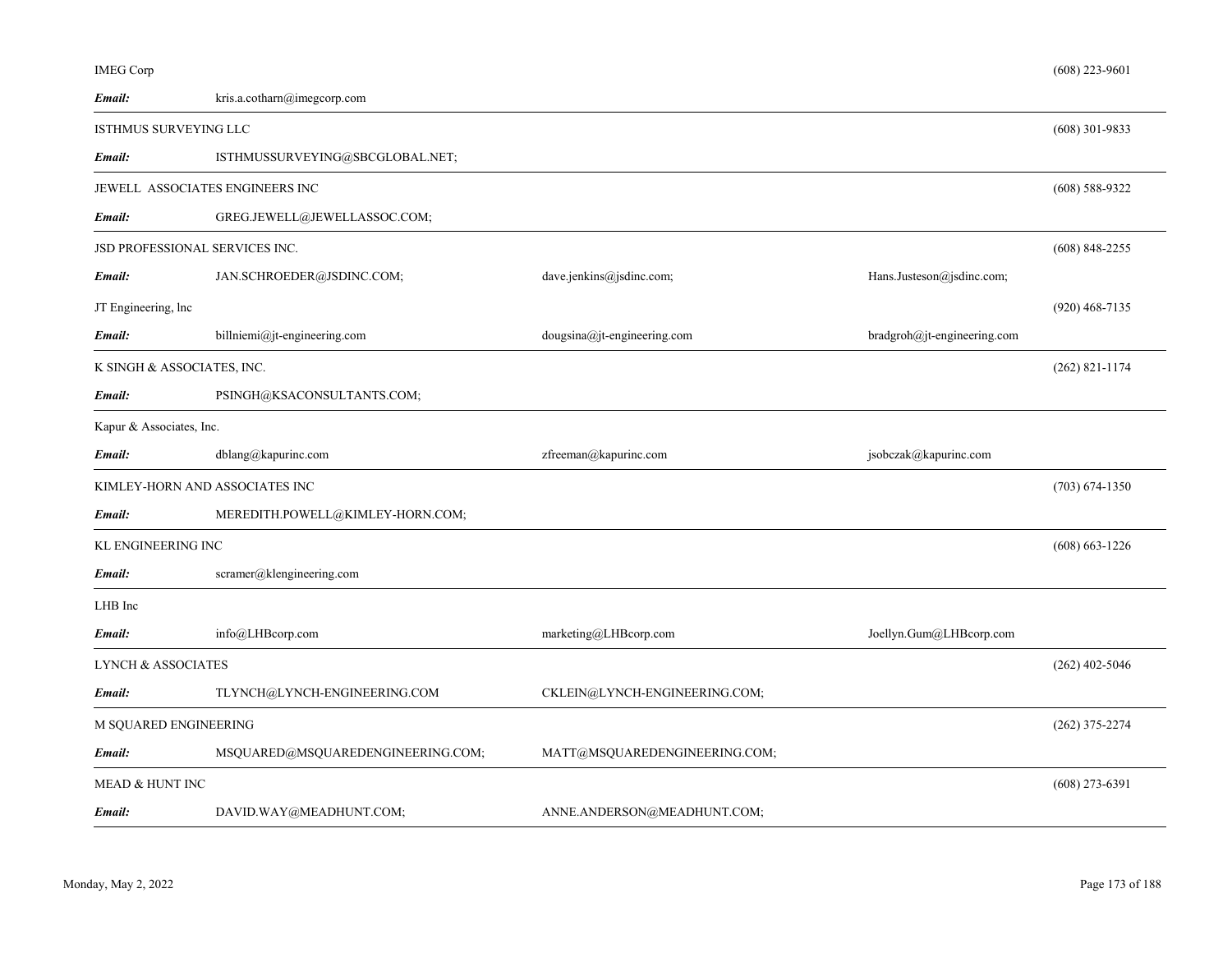## MI TECH SERVICES

| Email:                             | ASAUNDERS@MI-TECH.US                     |                     |                       |                    |
|------------------------------------|------------------------------------------|---------------------|-----------------------|--------------------|
| Mi-Tech Services, Inc.             |                                          |                     |                       | $(920)$ 465-8163   |
| Email:                             | ncutler@mi-tech.us                       | sfinamor@mi-tech.us |                       |                    |
| MORCOM, NV INC                     |                                          |                     |                       | $(312) 842 - 3101$ |
| Email:                             | KIMYD@MORCOMNV.COM;                      | TONY@MORCOMNV.COM;  |                       |                    |
| MSA PROFESSIONAL SERVICES, INC.    |                                          |                     |                       | $(608)$ 242-6638   |
| Email:                             | jdeyoung@msa-ps.com                      | kruhland@msa-ps.com | arethwisch@msa-ps.com |                    |
| NES ECOLOGICAL SERVICES            |                                          |                     |                       | $(920)$ 662-9141   |
| Email:                             | jhavel@releeinc.com;                     |                     |                       |                    |
| OMNNI ASSOCIATES                   |                                          |                     |                       | $(902) 830 - 6100$ |
| Email:                             | CATHY.DONKER@OMNNI.COM;                  |                     |                       |                    |
| Oneida Engineering Solutions (OES) |                                          |                     |                       |                    |
| Email:                             | dchlebowski@oesllc.com                   | dblang@oesllc.com   |                       |                    |
|                                    | ONEIDA TOTAL INTERGRATED ENTERPRISES LLC |                     |                       | $(608)$ 241-3914   |
| Email:                             | dchlebowski@otie.com;                    | jthousand@otie.com; | pchiang@otie.com      |                    |
| PATRICK ENGINEERING INC            |                                          |                     |                       | $(920)$ 321-2330   |
| Email:                             | INFO@PATRICKCO.COM                       |                     |                       |                    |
| PAYNE & DOLAN, INC                 |                                          |                     |                       | $(920)$ 757-2906   |
| Email:                             | DESIGNBUILD@WALBECGROUP.COM              |                     |                       |                    |
| PROFESSIONAL ENGINEERING LLC       |                                          |                     |                       | $(608)$ 237-2129   |
| Email:                             | RJOHNSON@PE-WI.COM;                      |                     |                       |                    |
| QUAM ENGINEERING, LLC              |                                          |                     |                       | $(608)$ 838-7752   |
| Email:                             | RQUAM@QUAMENGINEERING.COM;               |                     |                       |                    |
| Quest Civil Engineers, LLC         |                                          |                     |                       | $(715)$ 423-3597   |
| Email:                             | kimberly.kronstedt@questllc.biz          |                     |                       |                    |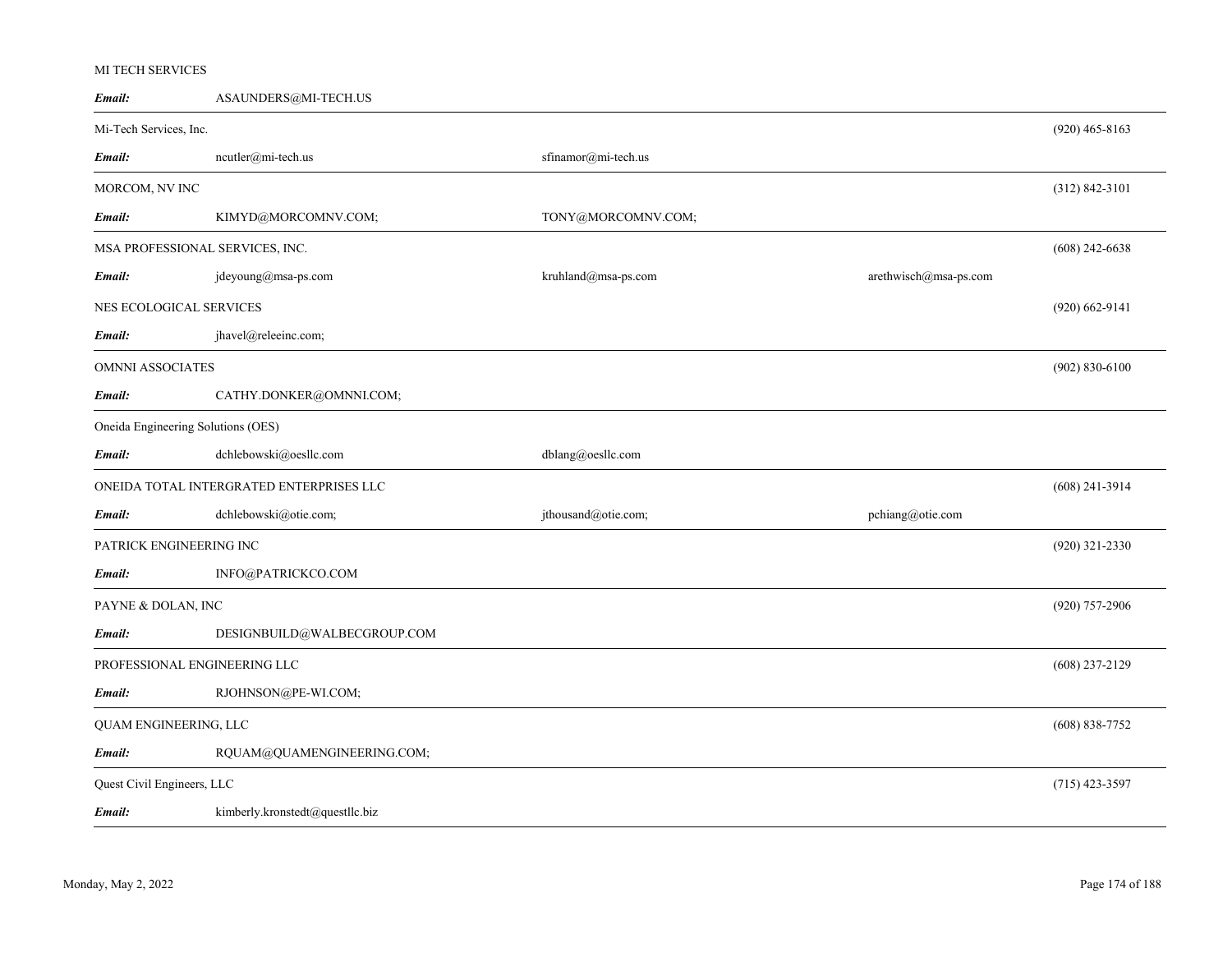| Ramaker & Associates, Inc.     |                                      |                                   | $(608) 643 - 7999$                  |
|--------------------------------|--------------------------------------|-----------------------------------|-------------------------------------|
| Email:                         | jgallagher@ramaker.com               |                                   |                                     |
| RAMAKER & ASSOCIATES, INC.     |                                      |                                   |                                     |
| Email:                         | ekaul@ramaker.com                    |                                   |                                     |
| raSMITH                        |                                      |                                   | $(262) 781 - 8466$                  |
| Email:                         | KAREN.WIESNESKI@RASMITHNATIONAL.COM; |                                   |                                     |
| RESOURCE ENGINEERING ASSOC INC |                                      |                                   | $(608)$ 831-6564                    |
| Email:                         | BOB@REAENG.COM;                      | REA@REAENG.COM                    |                                     |
| RH BATTERMAN & CO INC          |                                      |                                   | $(608)$ 365-1850                    |
| Email:                         | FMCKEARN@RHBATTERMAN.COM;            | TNEEDHAM@RHBATTERMAN.COM;         |                                     |
| ROBERT E LEE & ASSOCIATES      |                                      |                                   | $(920) 662 - 9141$                  |
| Email:                         | JWESTERMAN@RELEEINC.COM;             |                                   |                                     |
|                                |                                      |                                   |                                     |
| ROYAL OAK & ASSOCIATES INC     |                                      |                                   | $(608)$ 274-4530                    |
| Email:                         | CSANDSNES@ROYALOAKENGINEERING.COM;   | TTHORSON@ROYALOAKENGINEERING.COM; | dandruczyk@royaloakengineering.com; |
| RUEKERT-MIELKE INC             |                                      |                                   | $(608)$ 819-2601                    |
| Email:                         | JLIETHA@RUEKERT-MIELKE.COM;          |                                   |                                     |
| <b>SCS ENGINEERS</b>           |                                      |                                   | $(608)$ 224-2839                    |
| Email:                         | JNEWELL@SCSENGINEERS.COM;            |                                   |                                     |
| SHORT ELLIOTT HENDRICKSON INC  |                                      |                                   |                                     |
| Email:                         | jruplinger@sehinc.com                | dfortney@sehinc.com               |                                     |
| <b>SNYDER &amp; ASSOCIATES</b> |                                      |                                   | $(608) 838 - 0445$                  |
| Email:                         | MCALKINS@SNYDER-ASSOCIATES.COM;      |                                   |                                     |
| SRF CONSULTING GROUP           |                                      |                                   | $(608)$ 831-4245                    |
| Email:                         | DFILIPIAK@SRFCONSULTING.COM;         |                                   |                                     |
| <b>Stanley Consultants</b>     |                                      |                                   |                                     |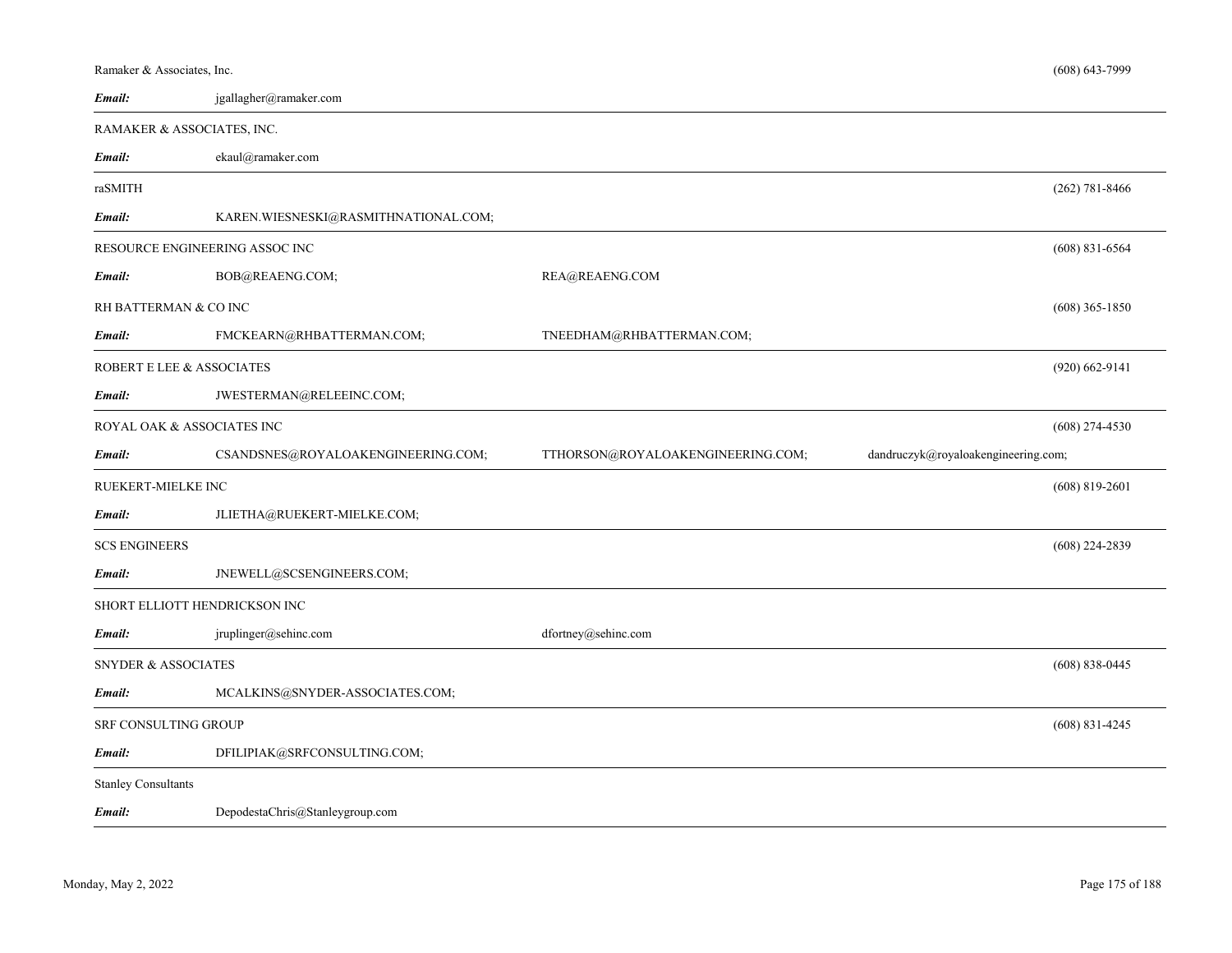#### STANTEC CONSULTING SERVICES INC

| Email:                  | Chris.Pekar@Stantec.com             | Dave.Rautmann@Stantec.com      | Stu.Gross@Stantec.com       |                    |
|-------------------------|-------------------------------------|--------------------------------|-----------------------------|--------------------|
| STRAND ASSOCIATES, INC. |                                     |                                |                             | $(608)$ 251-8655   |
| Email:                  | MISTY.HOWARD@STRAND.COM;            |                                |                             |                    |
| TERRATEC ENGINEERING    |                                     |                                |                             | $(262)$ 375-1958   |
| Email:                  | JFRANCIS@TERRATECENG.COM;           |                                |                             |                    |
|                         | TRANSMART TECHNOLOGIES INC          |                                |                             | $(608)$ 273-4783   |
| Email:                  | CONNIE@TRAFFICONLINE.COM            |                                |                             |                    |
| URS CORPORATION         |                                     |                                |                             | $(414) 831 - 4101$ |
| Email:                  | TERRI GLISCH@URSCORP.COM;           |                                |                             |                    |
|                         | VIERBICHER ASSOCIATES INC           |                                |                             | $(608) 826 - 0530$ |
| Email:                  | mmar@VIERBICHER.COM;                | info@VIERBICHER.COM;           |                             |                    |
|                         | WESTBROOK ASSOCIATED ENGINEERS INC. |                                |                             | $(608)$ 588-7954   |
| Email:                  | JKOCH@WESTBROOKENG.COM;             | AKNUTSON@WESTBROOKENG.COM;     | APALMER@WESTBROOKENG.COM;   |                    |
|                         | WILLIAMSON SURVEYING & ASSOC        |                                |                             | $(608) 849 - 9760$ |
| Email:                  | NOA@WILLIAMSONSURVEYING.COM;        | CHRIS@WILLIAMSONSURVEYING.COM; |                             |                    |
| WU & ASSOCIATES INC     |                                     |                                |                             | $(856) 857 - 1829$ |
| Email:                  | INFO@WUASSOCIATES.COM;              |                                |                             |                    |
| Category:               | <b>UST</b>                          |                                |                             |                    |
| <b>Firm Name</b>        |                                     |                                |                             | Fax                |
| <b>AECOM</b>            |                                     |                                |                             | $(608) 836 - 9767$ |
| Email:                  | rick.eilertson@aecom.com            | jeremy.thomas@aecom.com        |                             |                    |
| <b>AYRES ASSOCIATES</b> |                                     |                                |                             | $(608)$ 443-1350   |
| Email:                  |                                     | FAVORITEJ@AYRESASSOCIATES.COM; | kuhlowk@ayresassociates.com |                    |
| BLOOM COMPANIES LLC     |                                     |                                |                             |                    |
| Email:                  | TRIVERMAN@BLOOMCOS.COM              |                                |                             |                    |

(608) 839-1995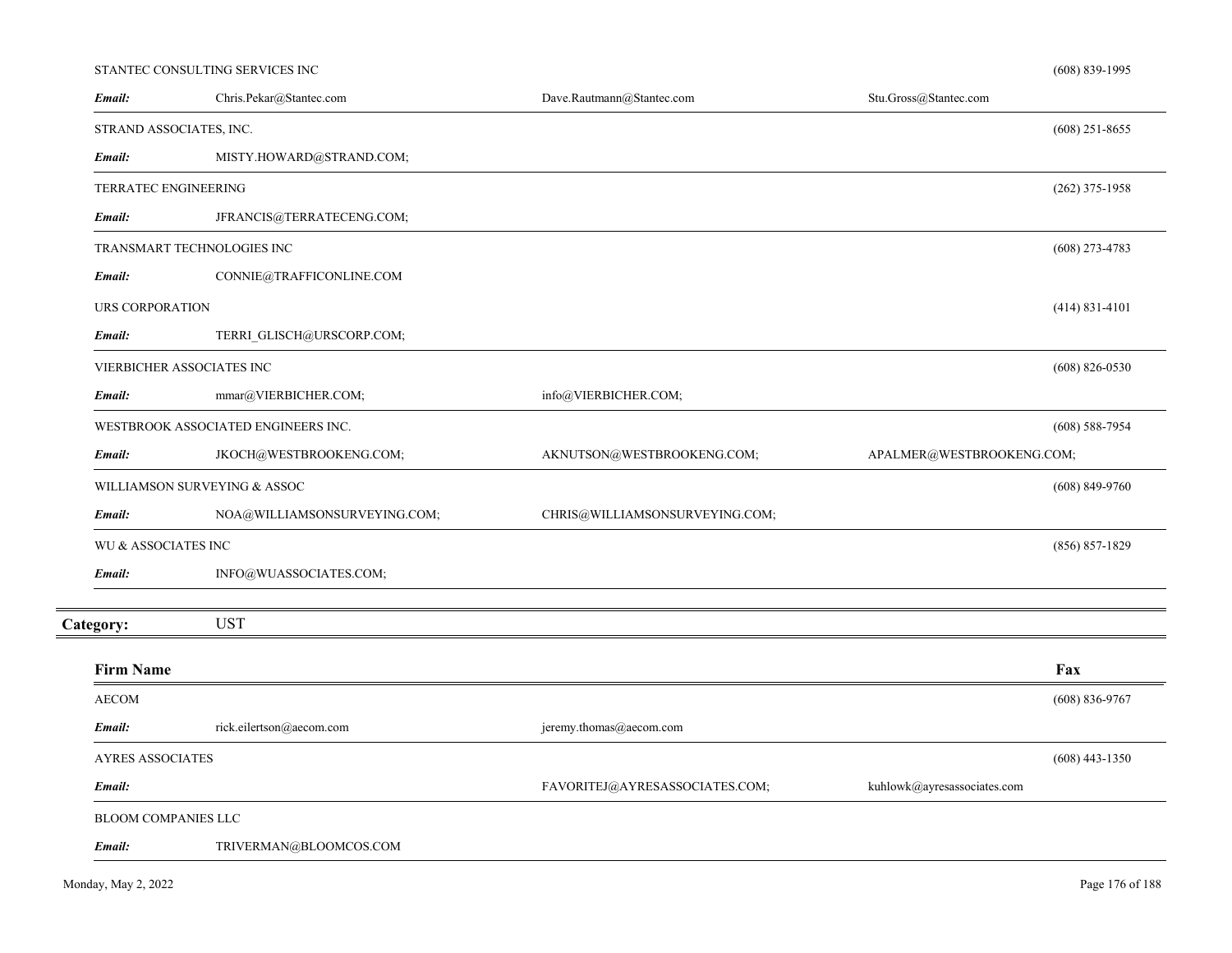#### BOLLINGER, LACH & ASSOCIATES INC

| Email:                                 | CFLOWER@BOLLINGERLACH.COM;                         | ANEWTON@BOLLINGERLACH.COM;       |                         |                    |
|----------------------------------------|----------------------------------------------------|----------------------------------|-------------------------|--------------------|
| CEDAR CORPORATION                      |                                                    |                                  |                         | $(608)$ 249-5824   |
| Email:                                 | DAVE.SAUER@CEDARCORP.COM;                          |                                  |                         |                    |
|                                        | CORNERSTONE ENVIRONMENTAL GROUP, a Tetra Tech comp |                                  |                         |                    |
| Email:                                 | mark.torresani@cornerstoneeg.com                   | john.oswald@cornerstoneeg.com    |                         |                    |
| CROWLEY ENGINEERING LLC                |                                                    |                                  |                         | (219) 322-2277     |
| Email:                                 | RFPS@CROWLEYENGINEERING.COM;                       |                                  |                         |                    |
| DAILY REPORTER, THE                    |                                                    |                                  |                         | $(414)$ 276-4416   |
| Email:                                 | RGONZALEZ@DAILYREPORTER.COM;                       |                                  |                         |                    |
| DLZ WISCONSIN LLC                      |                                                    |                                  |                         |                    |
| Email:                                 |                                                    | MSETHI@DLZ.COM;                  |                         |                    |
| EDGE CONSULTING ENGINEERS INC          |                                                    |                                  |                         | $(608) 644 - 1549$ |
| Email:                                 | AOSTRENG@EDGECONSULT.COM;                          |                                  |                         |                    |
| Environmental Design International Inc |                                                    |                                  |                         | $(312)$ 345-0529   |
| Email:                                 | gflentge@envdesigni.com                            |                                  |                         |                    |
| FEHR GRAHAM                            |                                                    |                                  |                         | $(608)$ 325-2797   |
| Email:                                 | CDUNCAN@FEHR-GRAHAM.COM;                           |                                  |                         |                    |
|                                        | FOTH INFRASTRUCTURE & ENVIRONMENT LLC              |                                  |                         |                    |
| Email:                                 | tom.ludwig@foth.com;                               | CHRIS.SAXBY@FOTH.COM;            | dale.broeckert@foth.com |                    |
| GANNETT FLEMMING, INC                  |                                                    |                                  |                         |                    |
| Email:                                 | JSODEMANN@GFNET.COM                                | AWMILLER@GFNET.COM               |                         |                    |
| <b>GEI CONSULTANTS</b>                 |                                                    |                                  |                         |                    |
| Email:                                 | DLANE@GEICONSULTANTS.COM;                          |                                  |                         |                    |
| GENERAL ENGINEERING COMPANY            |                                                    |                                  |                         | $(608) 742 - 2592$ |
| Email:                                 | TMICHAELS@GENERALENGINEERING.NET;                  | lbradley@generalengineering.net; |                         |                    |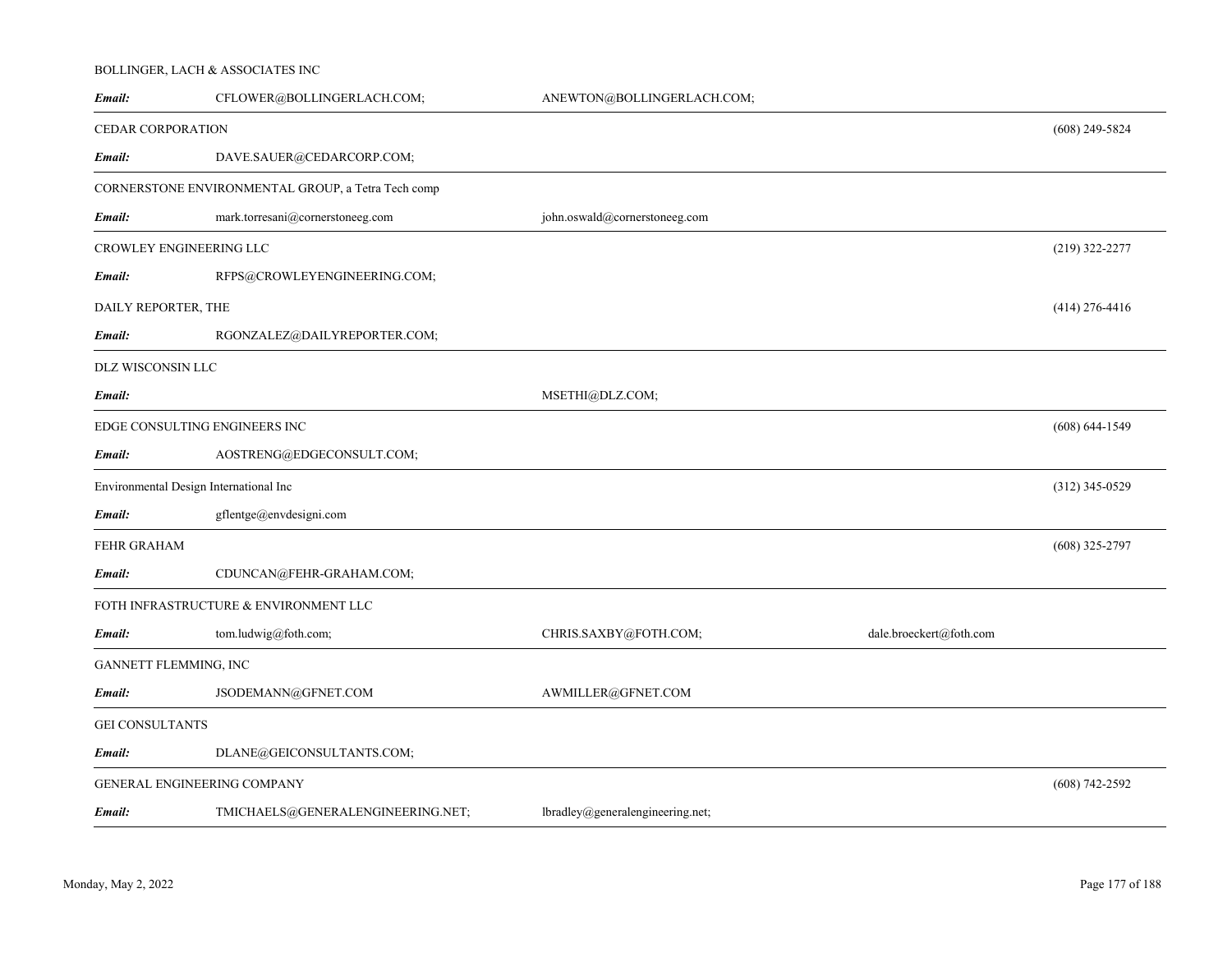| <b>GEOSYNTEC CONSULTANTS</b>    |                                |                           |                       | $(262)$ 377-9848   |
|---------------------------------|--------------------------------|---------------------------|-----------------------|--------------------|
| Email:                          | GJOHNSON@GEOSYNTEC.COM;        |                           |                       |                    |
| GEOSYNTEC CONSULTANTS           |                                |                           |                       |                    |
| Email:                          | JTRACY@GEOSYNTEC.COM;          |                           |                       |                    |
| <b>GEOTRANS INC</b>             |                                |                           |                       | $(262) 792 - 1310$ |
| Email:                          | DMORGAN@GEOTRANSINC.COM;       |                           |                       |                    |
| Golder Associates               |                                |                           |                       | $(920) 591 - 2519$ |
| Email:                          | dwilcox@golder.com             |                           |                       |                    |
| GRAEF                           |                                |                           |                       | $(608)$ 242-0787   |
| Email:                          | loei.badreddine@graef-usa.com  |                           |                       |                    |
| HIMALAYAN CONSULTANTS LLC       |                                |                           |                       | $(262) 502 - 0077$ |
| Email:                          | GADHIKARY@HIMALAYANLLC.COM;    | MBABICH@HIMALAYANLLC.COM; |                       |                    |
| Hyde Environmental Inc          |                                |                           |                       | $(262)$ 317-9171   |
| Email:                          | jclindemann@hyde-env.com       | cpagels@hyde-env.com      |                       |                    |
| <b>ITERIS INC</b>               |                                |                           |                       | $(612)$ 371-9300   |
| Email:                          | DSN@ITERIS.COM;                |                           |                       |                    |
| K SINGH & ASSOCIATES, INC.      |                                |                           |                       | $(262)$ 821-1174   |
| Email:                          | PSINGH@KSACONSULTANTS.COM;     |                           |                       |                    |
| MI TECH SERVICES                |                                |                           |                       |                    |
| Email:                          | ASAUNDERS@MI-TECH.US           |                           |                       |                    |
| Mi-Tech Services, Inc.          |                                |                           |                       | $(920)$ 465-8163   |
| Email:                          | $neutler@mi-tech.us$           | sfinamor@mi-tech.us       |                       |                    |
| MSA PROFESSIONAL SERVICES, INC. |                                |                           |                       | $(608)$ 242-6638   |
| Email:                          | jdeyoung@msa-ps.com            | kruhland@msa-ps.com       | arethwisch@msa-ps.com |                    |
| MWH BUSINESS SOLUTIONS          |                                |                           |                       | $(608)$ 310-5399   |
| Email:                          | PATRICK.H.LYTLE@MWHGLOBAL.COM; |                           |                       |                    |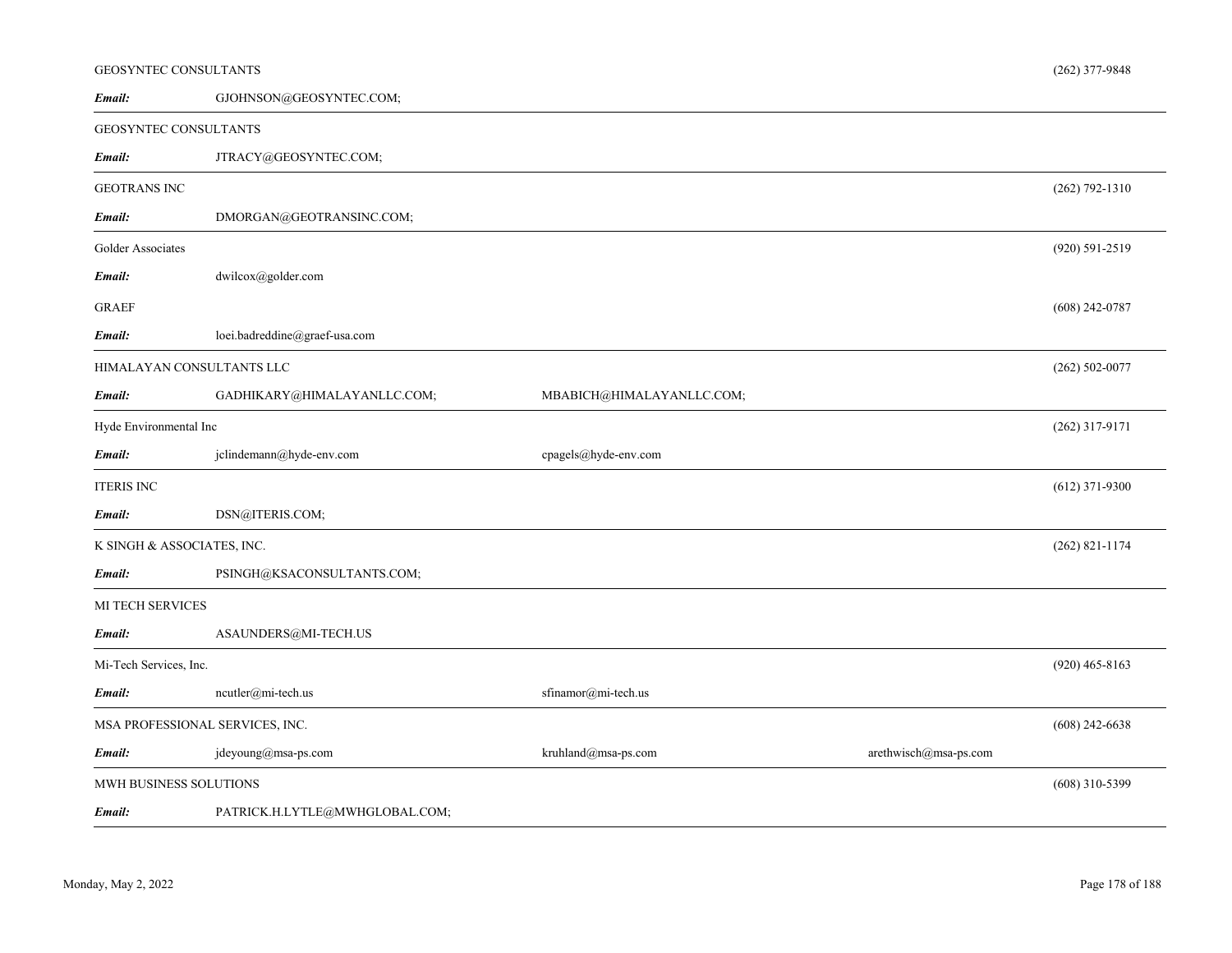| OMNNI ASSOCIATES                  |                                     |                                    |                       | $(902) 830 - 6100$ |
|-----------------------------------|-------------------------------------|------------------------------------|-----------------------|--------------------|
| Email:                            | CATHY.DONKER@OMNNI.COM;             |                                    |                       |                    |
| PBS & J                           |                                     |                                    |                       | $(608)$ 204-5951   |
| Email:                            | MDEPUE@PBSJ.COM;                    |                                    |                       |                    |
|                                   | PREMIER ENGINEERING & TESTING LLC   |                                    |                       | $(888)$ 248-2957   |
| Email:                            | BRIAN@PTSQCQA.COM;                  |                                    |                       |                    |
| Ramaker & Associates, Inc.        |                                     |                                    |                       | $(608) 643 - 7999$ |
| Email:                            | jgallagher@ramaker.com              |                                    |                       |                    |
|                                   | RESOURCE ENGINEERING ASSOC INC      |                                    |                       | $(608)$ 831-6564   |
| Email:                            | BOB@REAENG.COM;                     | REA@REAENG.COM                     |                       |                    |
| <b>RMT INC</b>                    |                                     |                                    |                       | $(608) 831 - 3334$ |
| Email:                            |                                     |                                    |                       |                    |
| Roth Professional Solutions (RPS) |                                     |                                    |                       |                    |
| Email:                            | robert@rpsprofessionalsolutions.com |                                    |                       |                    |
| <b>SCS ENGINEERS</b>              |                                     |                                    |                       | $(608)$ 224-2839   |
| Email:                            | JNEWELL@SCSENGINEERS.COM;           |                                    |                       |                    |
|                                   | SHORT ELLIOTT HENDRICKSON INC       |                                    |                       |                    |
| Email:                            | jruplinger@sehinc.com               | dfortney@sehinc.com                |                       |                    |
| Soil Essentials                   |                                     |                                    |                       | $(815)$ 962-7978   |
| Email:                            | janderson@andenv.com                | jeff.anderson@andenv.com           | bbales@andenv.com     |                    |
|                                   | SOILS & ENGINEERING SERVICES INC    |                                    |                       | $(608)$ 274-7511   |
| Email:                            | DUANE@SOILS.WS;                     | SOILS@SOILS.WS;                    |                       |                    |
|                                   | STANTEC CONSULTING SERVICES INC     |                                    |                       | $(608) 839-1995$   |
| Email:                            | Chris.Pekar@Stantec.com             | $\textsc{Dave.Rautmann@State.com}$ | Stu.Gross@Stantec.com |                    |
| <b>SYMBIONT</b>                   |                                     |                                    |                       | $(411)$ 429-1884   |
| Email:                            | PAT.CARNAHAN@SYMBIONTONLINE.COM;    |                                    |                       |                    |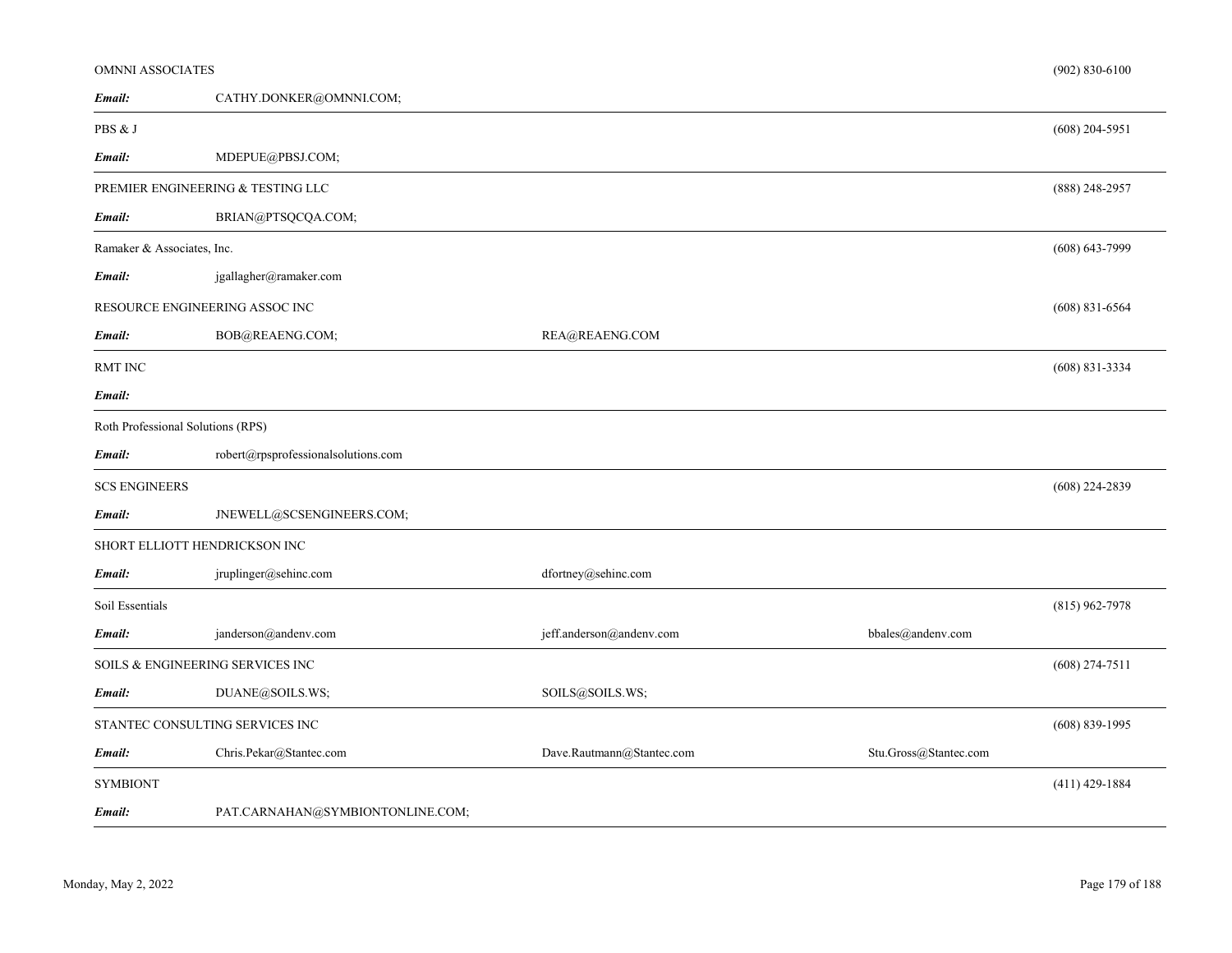#### SYMBIONT

| Email:                     | PAT.CARNAHAN@SYMBIONTONLINE.COM;                  |                            |                    |
|----------------------------|---------------------------------------------------|----------------------------|--------------------|
| Terracon Consultants, Inc. |                                                   |                            |                    |
| Email:                     | jerry.krueger@terracon.com                        |                            |                    |
| THE REESE GROUP            |                                                   |                            |                    |
| Email:                     | TREESE@THE-REESE-GROUP.COM                        |                            |                    |
|                            | TRC Environmental Corporation                     |                            | $(608) 826 - 3941$ |
| Email:                     | kvater@trcsolutions.com                           | rklabacka@trcsolutions.com |                    |
| URS CORPORATION            |                                                   |                            | $(414) 831 - 4101$ |
| Email:                     | TERRI.GLISCH@URS.COM;                             | JEFF.DOHLBY@URS.COM;       |                    |
| URS CORPORATION            |                                                   |                            | $(414) 831 - 4101$ |
| Email:                     | TERRI_GLISCH@URSCORP.COM;                         |                            |                    |
| Category:                  | Wetland/Floodplain                                |                            |                    |
|                            |                                                   |                            |                    |
|                            |                                                   |                            |                    |
| <b>Firm Name</b>           |                                                   |                            | Fax                |
|                            | Advanced Engineering & Environmental Services Inc |                            | $(701)$ 221-0531   |
| Email:                     | Linda.Severson@ae2s.com                           | Amber.Lefers@AE2s.com      |                    |
| <b>AECOM</b>               |                                                   |                            | $(608) 836 - 9767$ |
| Email:                     | rick.eilertson@aecom.com                          | jeremy.thomas@aecom.com    |                    |
| ALFRED BENESCH & CO        |                                                   |                            | $(920)$ 230-6861   |
| Email:                     | AZACHARIAS@BENESCH.COM;                           |                            |                    |
| ANCHOR QEA                 |                                                   |                            |                    |
| Email:                     | lrozumalski@anchorqea.com                         | tkapla@anchorqea.com       |                    |
|                            | APPLIED ECOLOGICAL SERVICES INC                   |                            | $(608) 897 - 8486$ |
| Email:                     | Info@AppliedEco.com;                              |                            |                    |
|                            | ARNOLD & O'SHERIDAN INC                           |                            | $(608) 821 - 8501$ |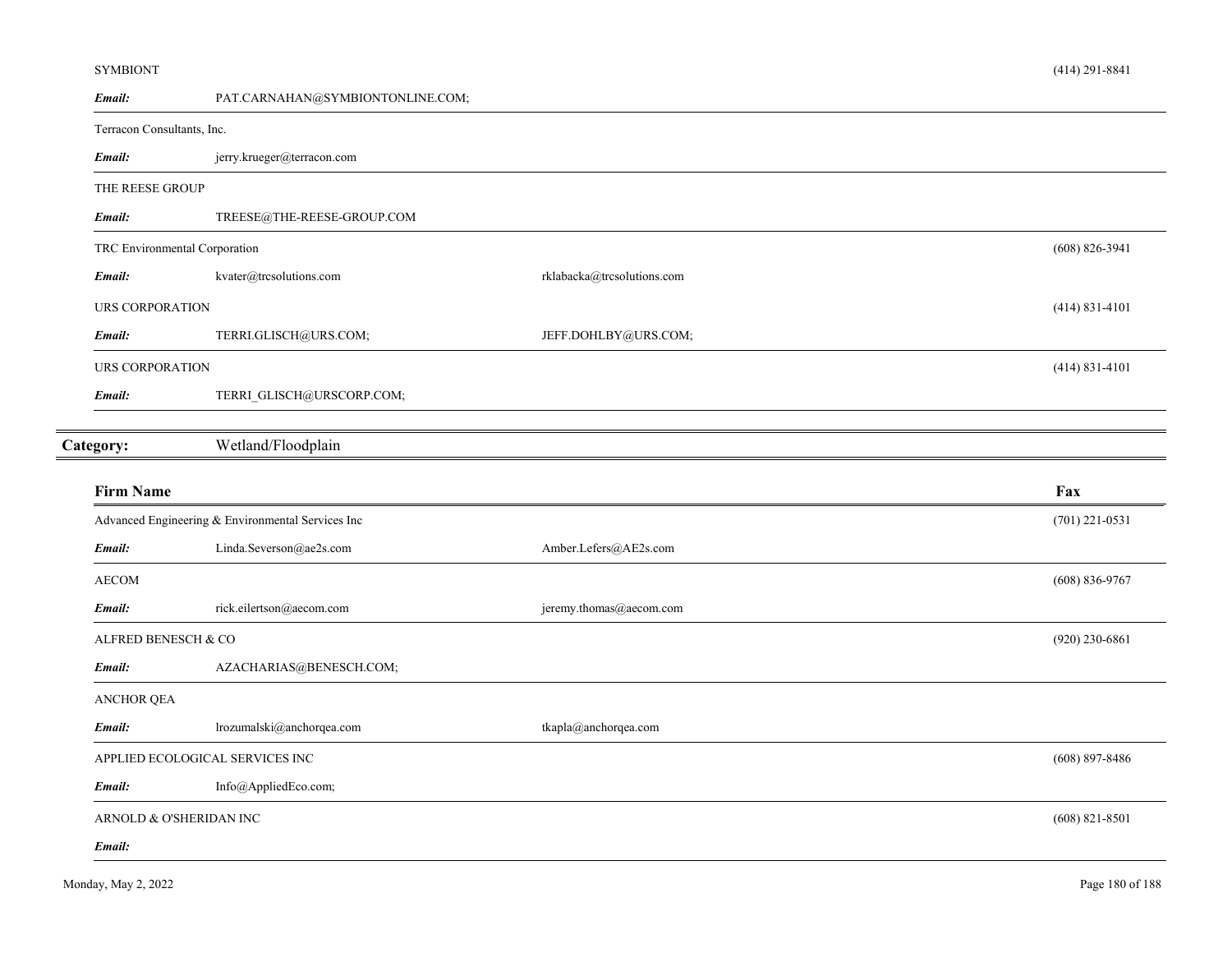## AYRES ASSOCIATES

| Email:                               |                                         | FAVORITEJ@AYRESASSOCIATES.COM; | kuhlowk@ayresassociates.com |                    |
|--------------------------------------|-----------------------------------------|--------------------------------|-----------------------------|--------------------|
| <b>BAIRD</b>                         |                                         |                                |                             | $(608)$ 273-2010   |
| Email:                               | EDESCHANE@BAIRD.COM;                    |                                |                             |                    |
| BAXTER & WOODMAN INC                 |                                         |                                |                             |                    |
| Email:                               | GGROTH@BAXTERWOODMAN.COM;               |                                |                             |                    |
| BECHER-HOPPE ASSOCIATES INC          |                                         |                                |                             | $(715) 745 - 8008$ |
| Email:                               | SSWITLICK@BECHERHOPPE.COM               |                                |                             |                    |
| <b>BLOOM COMPANIES LLC</b>           |                                         |                                |                             |                    |
| Email:                               | TRIVERMAN@BLOOMCOS.COM                  |                                |                             |                    |
|                                      | BOLLINGER, LACH & ASSOCIATES INC        |                                |                             |                    |
| Email:                               | CFLOWER@BOLLINGERLACH.COM;              | ANEWTON@BOLLINGERLACH.COM;     |                             |                    |
| Cardno                               |                                         |                                |                             |                    |
| Email:                               | Kari.Jones@cardno.com                   |                                |                             |                    |
| CDM SMITH INC                        |                                         |                                |                             | $(414)$ 278-1215   |
| Email:                               | LAUDH@CDMSMITH.COM;                     | ONEILLSS@CDMSMITH.COM          |                             |                    |
| CEDAR CORPORATION                    |                                         |                                |                             | $(608)$ 249-5824   |
| Email:                               | DAVE.SAUER@CEDARCORP.COM;               |                                |                             |                    |
| CEDP, INC.                           |                                         |                                |                             |                    |
| Email:                               | RayP@CEDP.us                            |                                |                             |                    |
|                                      | CEP Civil Engineering Professionals LLC |                                |                             | $(608)$ 819-6997   |
| Email:                               | najim@cepcompany.com                    |                                |                             |                    |
| Civil Engineering Professionals, LLC |                                         |                                |                             | $(608) 819 - 6997$ |
| Email:                               | ray@cepcompany.com                      |                                |                             |                    |
| CLARK DIETZ INC                      |                                         |                                |                             | $(262) 657 - 1594$ |
| Email:                               | mustafa.emir@clarkdietz.com;            |                                |                             |                    |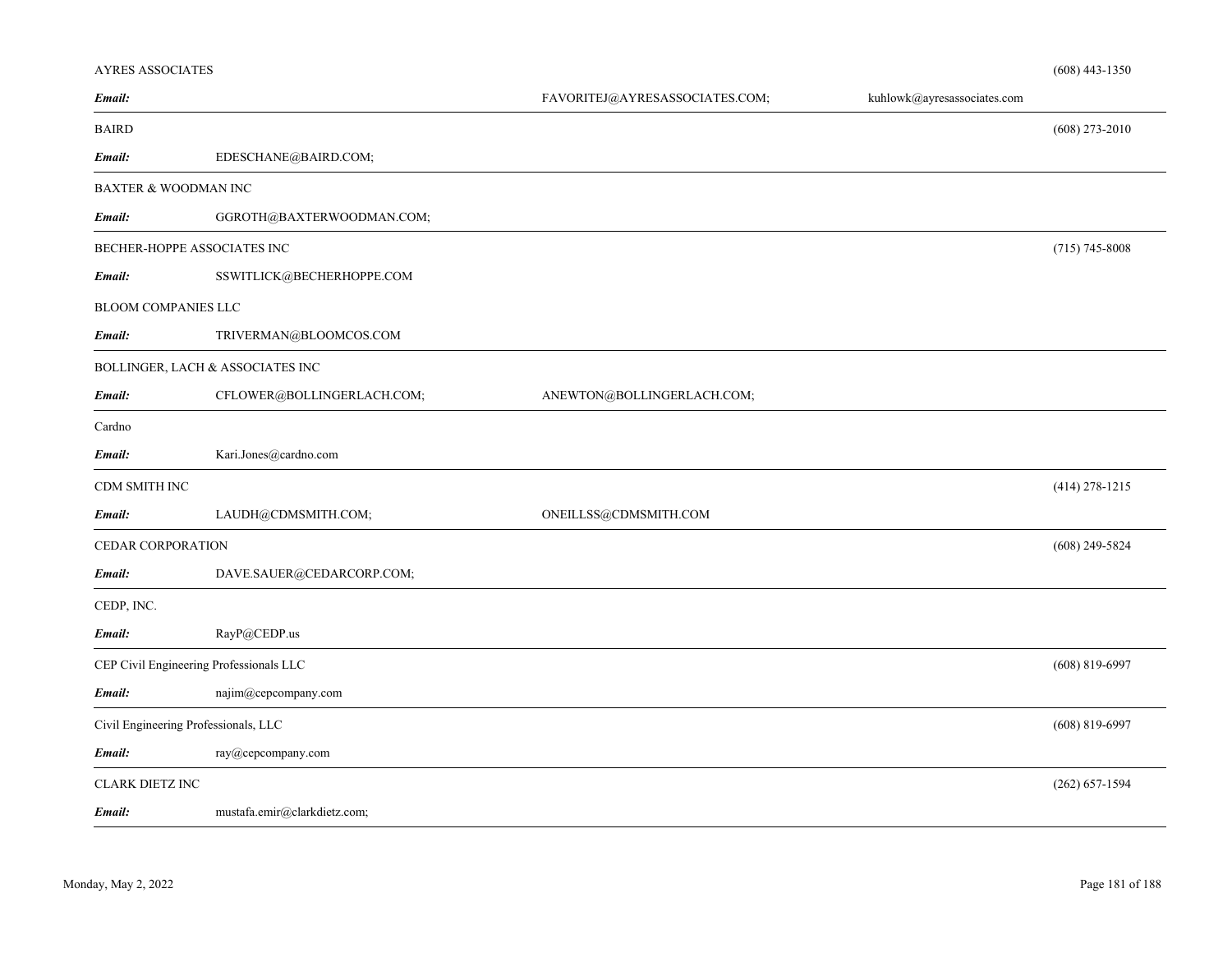# CORNERSTONE ENVIRONMENTAL GROUP, a Tetra Tech comp

| Email:                                 | mark.torresani@cornerstoneeg.com        | john.oswald@cornerstoneeg.com |                         |                    |
|----------------------------------------|-----------------------------------------|-------------------------------|-------------------------|--------------------|
| <b>CORRE INC</b>                       |                                         |                               |                         | $(608)$ 828-1012   |
| Email:                                 | TGAGNER@CORREINC.COM                    |                               |                         |                    |
| DAAR Engineering, Inc.                 |                                         |                               |                         | $(608)$ 249-0170   |
| Email:                                 | Teri.Schopt@darrcorp.com                | Andy.Smieja@darrcorp.com      | accounting@darrcorp.com |                    |
| DAILY REPORTER, THE                    |                                         |                               |                         | $(414)$ 276-4416   |
| Email:                                 | RGONZALEZ@DAILYREPORTER.COM;            |                               |                         |                    |
| DESIGN STUDIO ETC                      |                                         |                               |                         |                    |
| Email:                                 | GPERRY@DESIGNSTUDIOETC.COM;             |                               |                         |                    |
| DLZ                                    |                                         |                               |                         |                    |
| Email:                                 | MHAMEL@DLZ.COM;                         | MSETHI@DLZ.COM                | EHARTIGAN@DLZ.COM       |                    |
| DLZ WISCONSIN LLC                      |                                         |                               |                         |                    |
| Email:                                 |                                         | MSETHI@DLZ.COM;               |                         |                    |
| DONOFRIO KOTTKE & ASSOC INC            |                                         |                               |                         | $(608) 833 - 1089$ |
| Email:                                 | DDAY@DONOFRIO.CC                        |                               |                         |                    |
|                                        | EC3 ENVIRONMENTAL CONSULTING GROUP INC. |                               |                         |                    |
| Email:                                 | INFO@EC3GRP.COM;                        | JCASTRO@EC3GRP.COM;           |                         |                    |
| ECOSYSTEMS LLC                         |                                         |                               |                         |                    |
| Email:                                 | TIM@ECOSYSTEMSCORP.COM                  |                               |                         |                    |
| Emmons and Olivier Resources Inc       |                                         |                               |                         |                    |
| Email:                                 | sgaffield@eorinc.com                    |                               |                         |                    |
| Environmental Design International Inc |                                         |                               |                         | $(312)$ 345-0529   |
| Email:                                 | gflentge@envdesigni.com                 |                               |                         |                    |
| <b>EXCELSIOR GROUP</b>                 |                                         |                               |                         | $(866) 848 - 3055$ |
| Email:                                 | MFILUS@EG-WI.COM;                       |                               |                         |                    |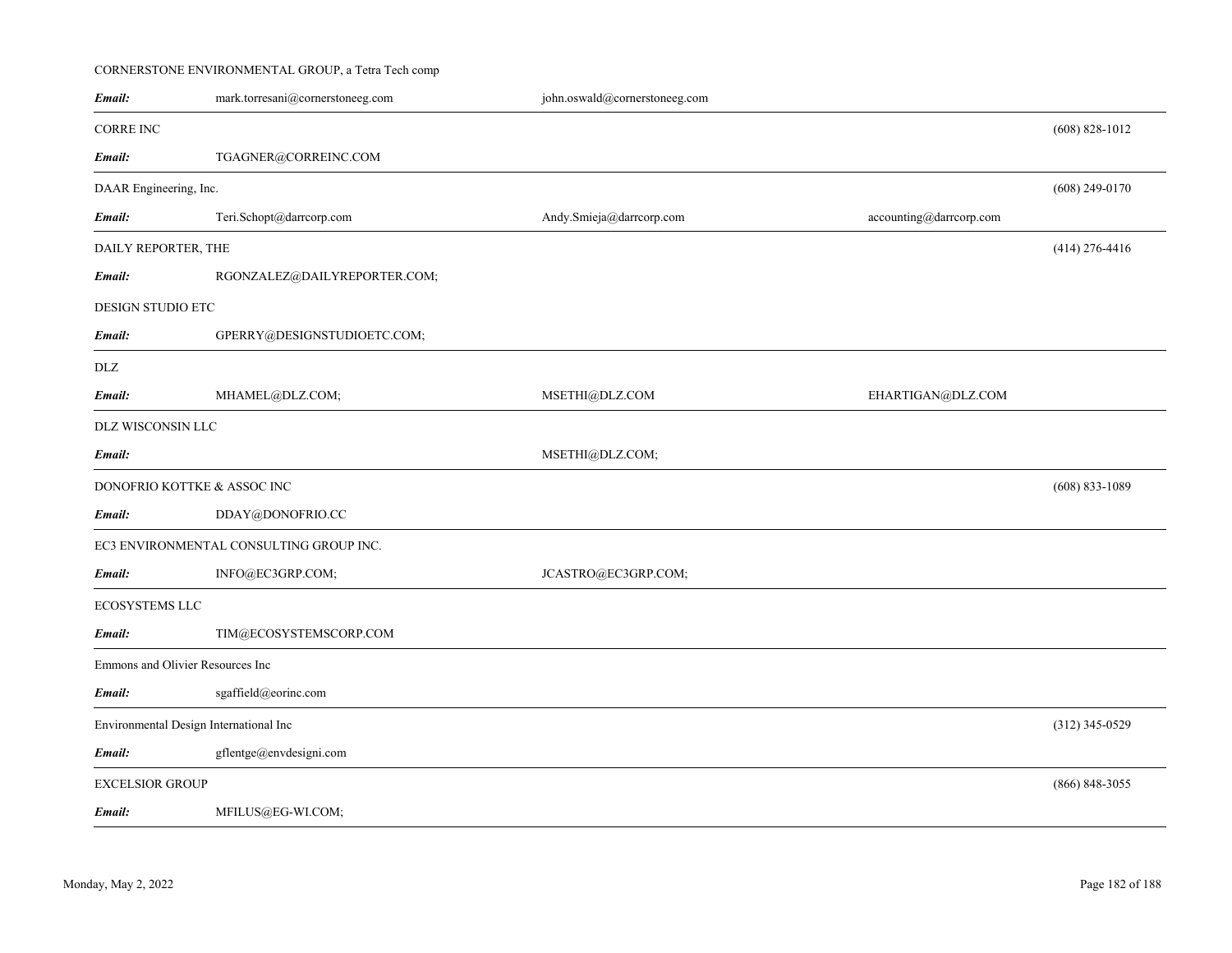| Fehr Graham               |                                       |                           |                         | $(815)$ 394-4702   |
|---------------------------|---------------------------------------|---------------------------|-------------------------|--------------------|
| Email:                    | tdettman@fehrgraham.com               |                           |                         |                    |
| FEHR GRAHAM               |                                       |                           |                         | $(608)$ 325-2797   |
| Email:                    | CDUNCAN@FEHR-GRAHAM.COM;              |                           |                         |                    |
| FORMECOLOGY LLC           |                                       |                           |                         | $(608) 882 - 6657$ |
| Email:                    | JOHN.G@FORMECOLOGY.COM                | ERIC.J@FORMECOLOGY.COM    |                         |                    |
|                           | FOTH INFRASTRUCTURE & ENVIRONMENT LLC |                           |                         |                    |
| Email:                    | tom.ludwig@foth.com;                  | CHRIS.SAXBY@FOTH.COM;     | dale.broeckert@foth.com |                    |
| <b>GEI CONSULTANTS</b>    |                                       |                           |                         |                    |
| Email:                    | DLANE@GEICONSULTANTS.COM;             |                           |                         |                    |
| GEOSYNTEC CONSULTANTS     |                                       |                           |                         |                    |
| Email:                    | JTRACY@GEOSYNTEC.COM;                 |                           |                         |                    |
|                           | GEOSYNTEC CONSULTANTS                 |                           |                         |                    |
| Email:                    | GJOHNSON@GEOSYNTEC.COM;               |                           |                         |                    |
| Golder Associates         |                                       |                           |                         | (920) 591-2519     |
| Email:                    | dwilcox@golder.com                    |                           |                         |                    |
|                           | GOOD OAK ECOLOGICAL SERVICES          |                           |                         | $(608)$ 240-2023   |
| Email:                    | INFO@GOODOAK.COM;                     |                           |                         |                    |
| <b>GRAEF</b>              |                                       |                           |                         | $(608)$ 242-0787   |
| Email:                    | loei.badreddine@graef-usa.com         |                           |                         |                    |
| <b>GROUNDS FOR LIVING</b> |                                       |                           |                         |                    |
| Email:                    | gerard.rewolinski@stantec.com;        |                           |                         |                    |
|                           | HIMALAYAN CONSULTANTS LLC             |                           |                         | $(262) 502 - 0077$ |
| Email:                    | GADHIKARY@HIMALAYANLLC.COM;           | MBABICH@HIMALAYANLLC.COM; |                         |                    |
| <b>HNTB CORP</b>          |                                       |                           |                         | $(414)$ 359-2310   |
| Email:                    | KWITTBROT@HNTB.COM;                   |                           |                         |                    |
|                           |                                       |                           |                         |                    |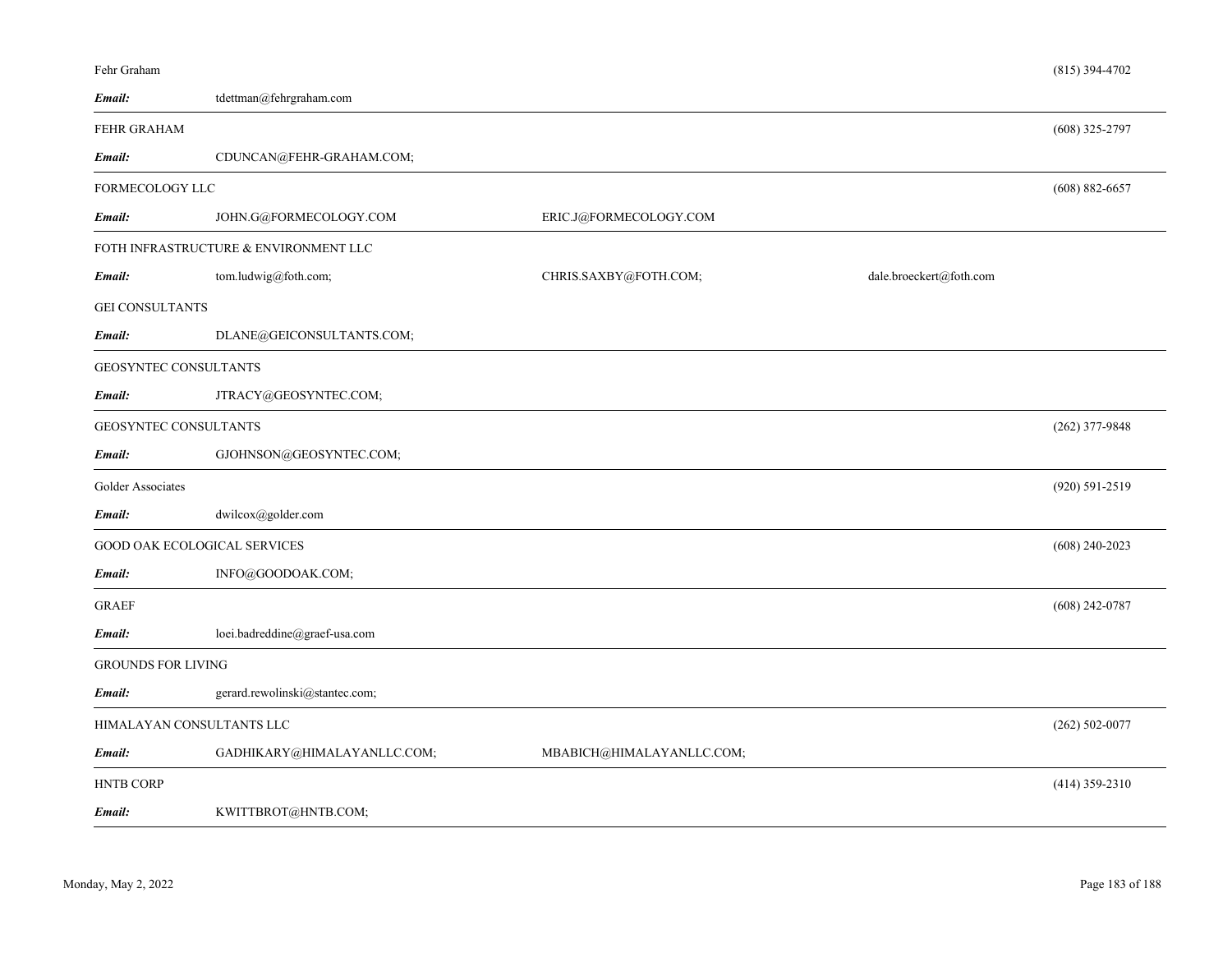#### ISTHMUS SURVEYING LLC

| Email:                         | ISTHMUSSURVEYING@SBCGLOBAL.NET;   |                               |                           |                    |
|--------------------------------|-----------------------------------|-------------------------------|---------------------------|--------------------|
|                                | JEWELL ASSOCIATES ENGINEERS INC   |                               |                           | $(608) 588 - 9322$ |
| Email:                         | GREG.JEWELL@JEWELLASSOC.COM;      |                               |                           |                    |
| JSD PROFESSIONAL SERVICES INC. |                                   |                               |                           | $(608)$ 848-2255   |
| Email:                         | JAN.SCHROEDER@JSDINC.COM;         | dave.jenkins@jsdinc.com;      | Hans.Justeson@jsdinc.com; |                    |
| Kapur & Associates, Inc.       |                                   |                               |                           |                    |
| Email:                         | dblang@kapurinc.com               | zfreeman@kapurinc.com         | jsobczak@kapurinc.com     |                    |
| KIMLEY-HORN AND ASSOCIATES INC |                                   |                               |                           | $(703) 674 - 1350$ |
| Email:                         | MEREDITH.POWELL@KIMLEY-HORN.COM;  |                               |                           |                    |
| KLEINSCHMIDT ASSOCIATES        |                                   |                               |                           |                    |
| Email:                         | Info@KleinschmidtUSA.com;         |                               |                           |                    |
| Knight E/A, Inc.               |                                   |                               |                           | $(608)$ 519-1456   |
| Email:                         | rbyom@knightea.com                | nellis@knightea.com           |                           |                    |
| LHB Inc                        |                                   |                               |                           |                    |
| Email:                         | info@LHBcorp.com                  | marketing@LHBcorp.com         | Joellyn.Gum@LHBcorp.com   |                    |
| Limno Tech                     |                                   |                               |                           |                    |
| Email:                         | hholmberg@limno.com               |                               |                           |                    |
| LimnoTech                      |                                   |                               |                           |                    |
| Email:                         | hholmberg@limno.com               |                               |                           |                    |
| <b>LIVING HABITATS</b>         |                                   |                               |                           | $(773)$ 467-8575   |
| Email:                         | ALEXIAPAUL@LIVINGHABITATS.COM;    |                               |                           |                    |
| M SQUARED ENGINEERING          |                                   |                               |                           | $(262)$ 375-2274   |
| Email:                         | MSQUARED@MSQUAREDENGINEERING.COM; | MATT@MSQUAREDENGINEERING.COM; |                           |                    |
| MEAD & HUNT INC                |                                   |                               |                           | $(608)$ 273-6391   |
| Email:                         | DAVID.WAY@MEADHUNT.COM;           | ANNE.ANDERSON@MEADHUNT.COM;   |                           |                    |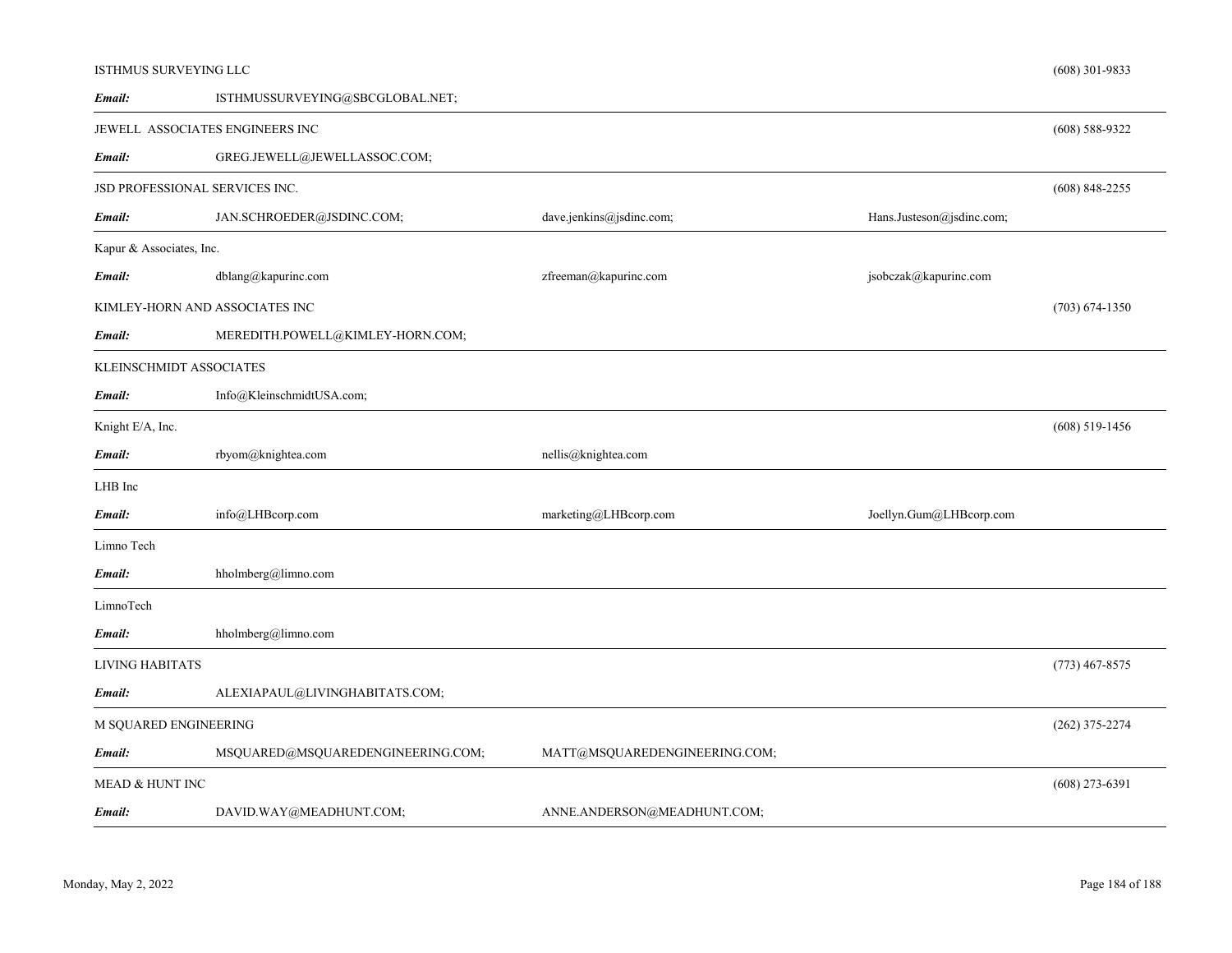### MI TECH SERVICES

| Email:                             | ASAUNDERS@MI-TECH.US                     |                                 |                       |                    |
|------------------------------------|------------------------------------------|---------------------------------|-----------------------|--------------------|
| Mi-Tech Services, Inc.             |                                          |                                 |                       | $(920)$ 465-8163   |
| Email:                             | ncutler@mi-tech.us                       | sfinamor@mi-tech.us             |                       |                    |
| MSA PROFESSIONAL SERVICES, INC.    |                                          |                                 |                       | $(608)$ 242-6638   |
| Email:                             | jdeyoung@msa-ps.com                      | $kruhland@msa\mbox{-}ps.com$    | arethwisch@msa-ps.com |                    |
| NAHN & ASSOCIATES LLC              |                                          |                                 |                       | $(608)$ 831-3593   |
| Email:                             | CNAHN@TDS.NET;                           |                                 |                       |                    |
| NES ECOLOGICAL SERVICES            |                                          |                                 |                       | $(920)$ 662-9141   |
| Email:                             | jhavel@releeinc.com;                     |                                 |                       |                    |
|                                    | OMNNI ASSOCIATES                         |                                 |                       | $(902) 830 - 6100$ |
| Email:                             | CATHY.DONKER@OMNNI.COM;                  |                                 |                       |                    |
| Oneida Engineering Solutions (OES) |                                          |                                 |                       |                    |
| Email:                             | dchlebowski@oesllc.com                   | dblang@oesllc.com               |                       |                    |
|                                    | ONEIDA TOTAL INTERGRATED ENTERPRISES LLC |                                 |                       | $(608)$ 241-3914   |
| Email:                             | dchlebowski@otie.com;                    | jthousand@otie.com;             | pchiang@otie.com      |                    |
| PATRICK ENGINEERING INC            |                                          |                                 |                       | (920) 321-2330     |
| Email:                             | INFO@PATRICKCO.COM                       |                                 |                       |                    |
| PAYNE & DOLAN, INC                 |                                          |                                 |                       | (920) 757-2906     |
| Email:                             | DESIGNBUILD@WALBECGROUP.COM              |                                 |                       |                    |
| PBS & J                            |                                          |                                 |                       | $(608)$ 204-5951   |
| Email:                             | MDEPUE@PBSJ.COM;                         |                                 |                       |                    |
| PRAIRIE LAND SERVICES INC          |                                          |                                 |                       |                    |
| Email:                             | HALLAN@PLS-ROW.COM;                      | PRAIRIELANDSERVICES@CHARTER.NET |                       |                    |
|                                    | PREMIER ENGINEERING & TESTING LLC        |                                 |                       | $(888)$ 248-2957   |
| Email:                             | BRIAN@PTSQCQA.COM;                       |                                 |                       |                    |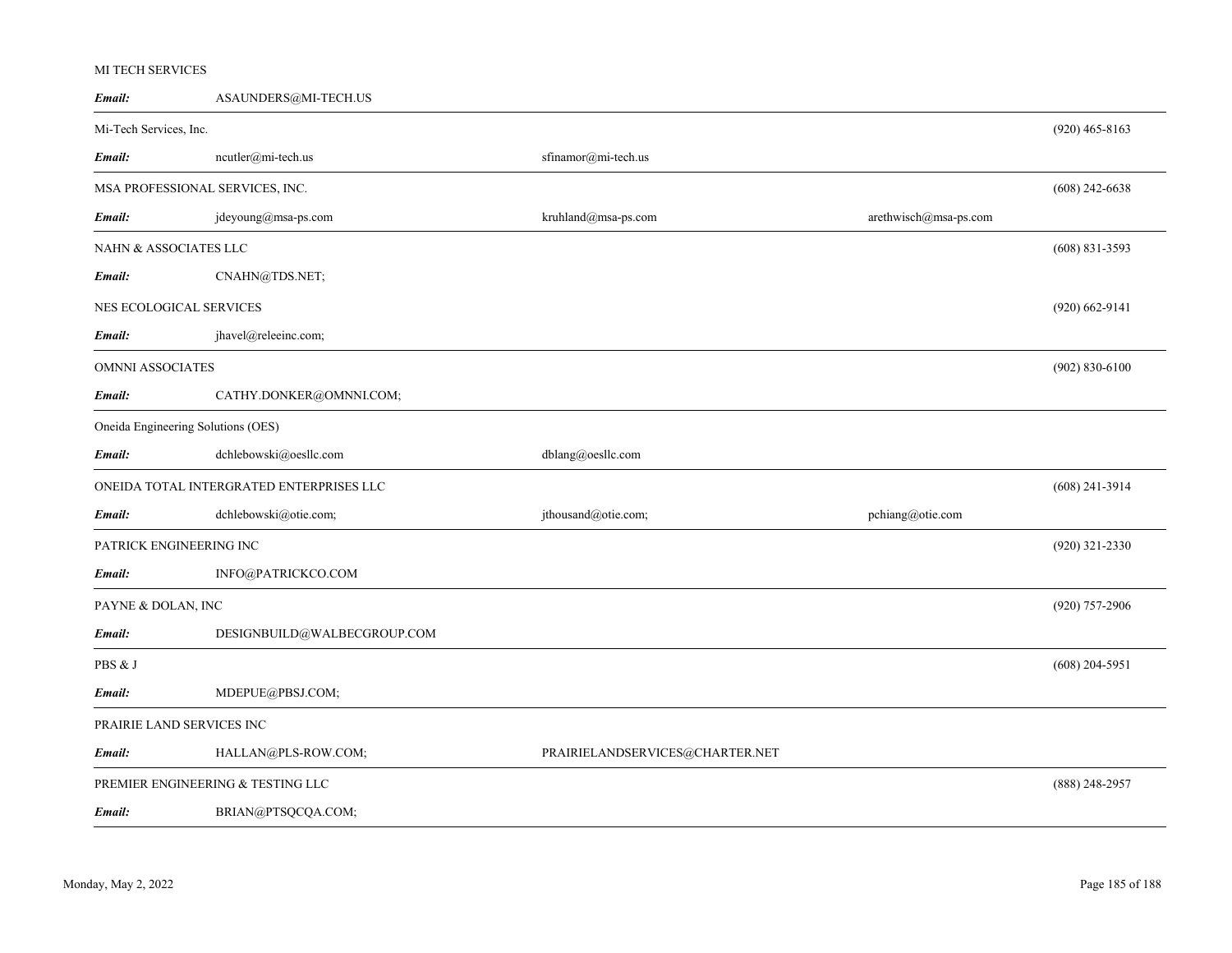| Quest Civil Engineers, LLC |                                      |                                   |                                     | $(715)$ 423-3597   |
|----------------------------|--------------------------------------|-----------------------------------|-------------------------------------|--------------------|
| Email:                     | kimberly.kronstedt@questllc.biz      |                                   |                                     |                    |
|                            | RAMAKER & ASSOCIATES, INC.           |                                   |                                     |                    |
| Email:                     | ekaul@ramaker.com                    |                                   |                                     |                    |
| Ramaker & Associates, Inc. |                                      |                                   |                                     | $(608) 643 - 7999$ |
| Email:                     | jgallagher@ramaker.com               |                                   |                                     |                    |
| raSMITH                    |                                      |                                   |                                     | $(262)$ 781-8466   |
| Email:                     | KAREN.WIESNESKI@RASMITHNATIONAL.COM; |                                   |                                     |                    |
| RDG PLANNING & DESIGN      |                                      |                                   |                                     | $(515)$ 288-8631   |
| Email:                     | rpeterson@rdgusa.com                 |                                   |                                     |                    |
|                            | RESOURCE ENGINEERING ASSOC INC       |                                   |                                     | $(608)$ 831-6564   |
| Email:                     | BOB@REAENG.COM;                      | REA@REAENG.COM                    |                                     |                    |
| RH BATTERMAN & CO INC      |                                      |                                   |                                     | $(608)$ 365-1850   |
| Email:                     | FMCKEARN@RHBATTERMAN.COM;            | TNEEDHAM@RHBATTERMAN.COM;         |                                     |                    |
| ROBERT E LEE & ASSOCIATES  |                                      |                                   |                                     | $(920)$ 662-9141   |
| Email:                     | JWESTERMAN@RELEEINC.COM;             |                                   |                                     |                    |
|                            | ROYAL OAK & ASSOCIATES INC           |                                   |                                     | $(608)$ 274-4530   |
| Email:                     | CSANDSNES@ROYALOAKENGINEERING.COM;   | TTHORSON@ROYALOAKENGINEERING.COM; | dandruczyk@royaloakengineering.com; |                    |
| <b>RUEKERT-MIELKE INC</b>  |                                      |                                   |                                     | $(608)$ 819-2601   |
| Email:                     | JLIETHA@RUEKERT-MIELKE.COM;          |                                   |                                     |                    |
| <b>SCHAFER LAND DESIGN</b> |                                      |                                   |                                     |                    |
| Email:                     | JSCHAEFERSLD@SBCGLOBAL.NET;          |                                   |                                     |                    |
| <b>SCS ENGINEERS</b>       |                                      |                                   |                                     | $(608)$ 224-2839   |
| Email:                     | JNEWELL@SCSENGINEERS.COM;            |                                   |                                     |                    |
| SHANNON & WILSON, INC.     |                                      |                                   |                                     |                    |
| Email:                     | mark.rutkowski@shanwil.com           | ben.warren@shanwil.com            | jason.buenker@shanwil.com           |                    |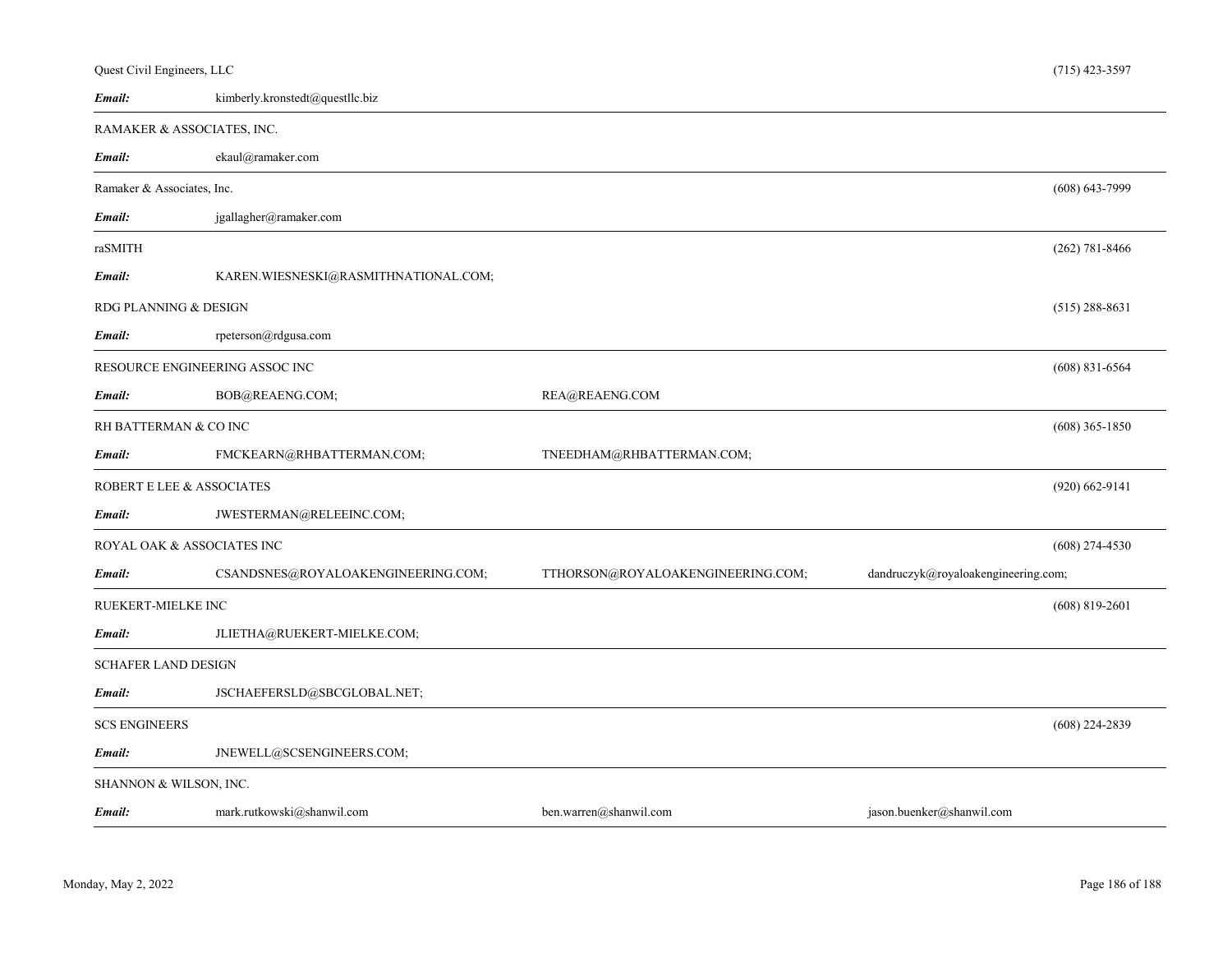| Email:                          | bhughes@shive-hattery.com                |                             |                       |                    |
|---------------------------------|------------------------------------------|-----------------------------|-----------------------|--------------------|
| SHORT ELLIOTT HENDRICKSON INC   |                                          |                             |                       |                    |
| Email:                          | jruplinger@sehinc.com                    | dfortney@sehinc.com         |                       |                    |
| <b>SMITH GROUP</b>              |                                          |                             |                       |                    |
| Email:                          | JENNY.COBLE@SMITHGROUP.COM               | DAVID.LANTZ@SMITHGROUP.COM; |                       |                    |
| <b>SNYDER &amp; ASSOCIATES</b>  |                                          |                             |                       | $(608) 838 - 0445$ |
| Email:                          | MCALKINS@SNYDER-ASSOCIATES.COM;          |                             |                       |                    |
| SRF CONSULTING GROUP            |                                          |                             |                       | $(608) 831 - 4245$ |
| Email:                          | DFILIPIAK@SRFCONSULTING.COM;             |                             |                       |                    |
| STANTEC CONSULTING SERVICES INC |                                          |                             |                       | $(608) 839 - 1995$ |
| Email:                          | Chris.Pekar@Stantec.com                  | Dave.Rautmann@Stantec.com   | Stu.Gross@Stantec.com |                    |
| STANTEC CONSULTING SERVICES INC |                                          |                             |                       | $(608) 839 - 1995$ |
| Email:                          | Chris.Pekar@Stantec.com                  | Dave.Rautmann@Stantec.com   | Stu.Gross@Stantec.com |                    |
|                                 | STORMWATER SOLUTIONS ENGINEERING LLC     |                             |                       |                    |
| Email:                          | cbg@stormwater-solutions-engineering.com |                             |                       |                    |
| STRAND ASSOCIATES, INC.         |                                          |                             |                       | $(608)$ 251-8655   |
| Email:                          | MISTY.HOWARD@STRAND.COM;                 |                             |                       |                    |
| <b>SYMBIONT</b>                 |                                          |                             |                       | $(411)$ 429-1884   |
| Email:                          | PAT.CARNAHAN@SYMBIONTONLINE.COM;         |                             |                       |                    |
| TAYLOR CONSERVATION LLC         |                                          |                             |                       |                    |
| Email:                          | SOTAYLOR@TAYLORCONSERVATION.COM;         |                             |                       |                    |
| Terracon Consultants, Inc.      |                                          |                             |                       |                    |
| Email:                          | jerry.krueger@terracon.com               |                             |                       |                    |
| <b>TERRATEC ENGINEERING</b>     |                                          |                             |                       | $(262)$ 375-1958   |

JFRANCIS@TERRATECENG.COM; *Email:*

Shive-Hattery